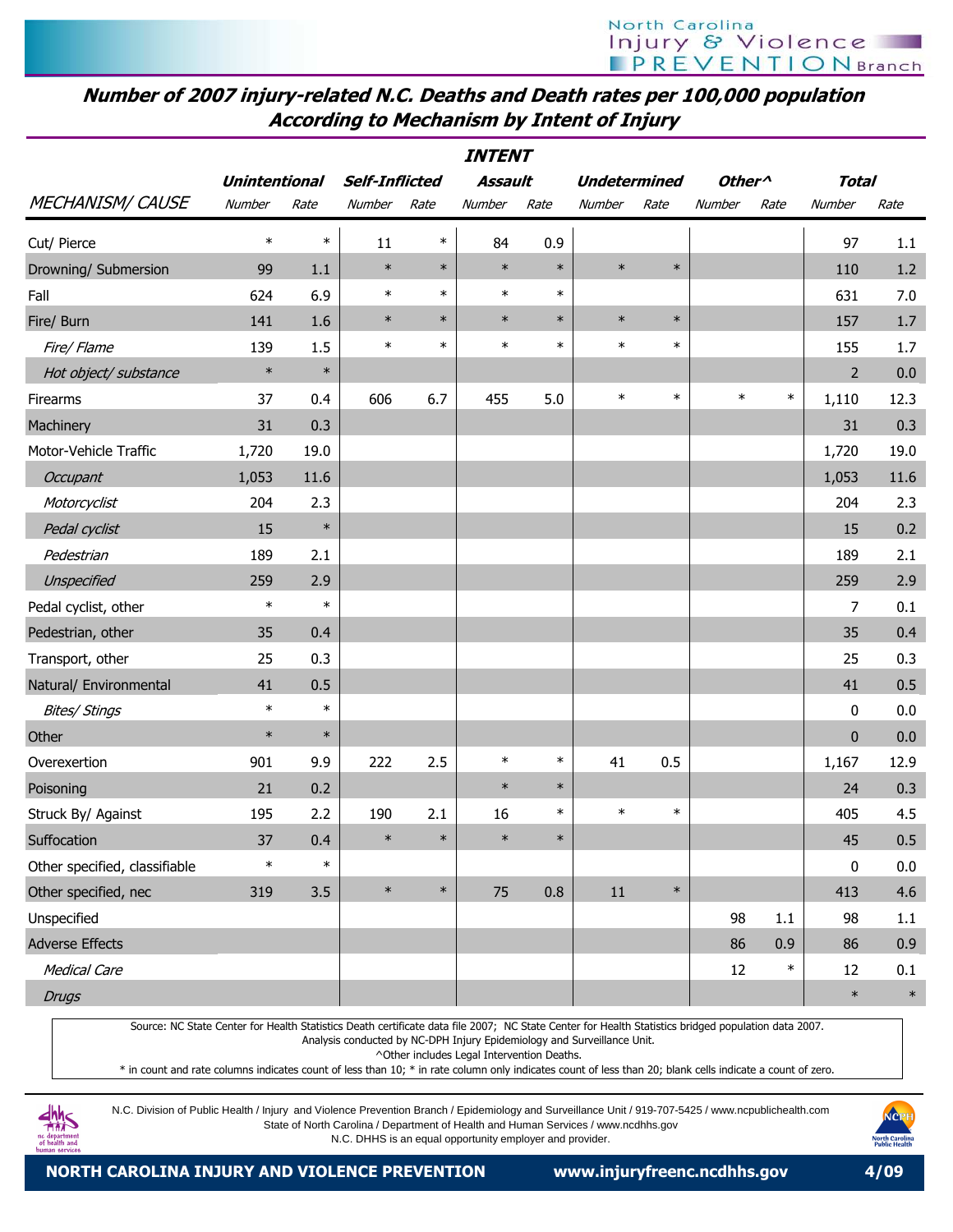#### **TNITENT** Number of 2007 injury-related N.C. Deaths and Death rates per 100,000 population According to Mechanism by Intent of Injury Alamance County residents only

|                                                                                                                                                                                                                                                                                                                                                                                                                                                                         |                      |        |                                                                                                                                                |        | <i>IIVI EIVI</i>                           |        |                                               |        |                    |      |              |        |
|-------------------------------------------------------------------------------------------------------------------------------------------------------------------------------------------------------------------------------------------------------------------------------------------------------------------------------------------------------------------------------------------------------------------------------------------------------------------------|----------------------|--------|------------------------------------------------------------------------------------------------------------------------------------------------|--------|--------------------------------------------|--------|-----------------------------------------------|--------|--------------------|------|--------------|--------|
|                                                                                                                                                                                                                                                                                                                                                                                                                                                                         | <b>Unintentional</b> |        | <b>Self-Inflicted</b>                                                                                                                          |        | Assault                                    |        | <b>Undetermined</b>                           |        | Other <sup>^</sup> |      | <b>Total</b> |        |
| <b>MECHANISM/ CAUSE</b>                                                                                                                                                                                                                                                                                                                                                                                                                                                 | Number               | Rate   | Number                                                                                                                                         | Rate   | Number                                     | Rate   | Number                                        | Rate   | Number             | Rate | Number       | Rate   |
| Cut/ Pierce                                                                                                                                                                                                                                                                                                                                                                                                                                                             |                      |        |                                                                                                                                                |        | $\ast$                                     | $\ast$ |                                               |        |                    |      | $\ast$       |        |
| Drowning/ Submersion                                                                                                                                                                                                                                                                                                                                                                                                                                                    | $\ast$               | $\ast$ |                                                                                                                                                |        |                                            |        |                                               |        |                    |      | $\ast$       | $\ast$ |
| Fall                                                                                                                                                                                                                                                                                                                                                                                                                                                                    | 18                   | $\ast$ |                                                                                                                                                |        |                                            |        |                                               |        |                    |      | 18           | $\ast$ |
| Fire/ Burn                                                                                                                                                                                                                                                                                                                                                                                                                                                              | $\ast$               | $\ast$ |                                                                                                                                                |        |                                            |        |                                               |        |                    |      | $\ast$       |        |
| Fire/ Flame                                                                                                                                                                                                                                                                                                                                                                                                                                                             | $\ast$               | $\ast$ |                                                                                                                                                |        |                                            |        |                                               |        |                    |      | $\ast$       | $\ast$ |
| Hot object/ substance                                                                                                                                                                                                                                                                                                                                                                                                                                                   |                      |        |                                                                                                                                                |        |                                            |        |                                               |        |                    |      | $\ast$       |        |
| Firearms                                                                                                                                                                                                                                                                                                                                                                                                                                                                | $\ast$               | $\ast$ | 10                                                                                                                                             | $\ast$ | $\ast$                                     | $\ast$ | $\ast$                                        | $\ast$ |                    |      | 17           | $\ast$ |
| Machinery                                                                                                                                                                                                                                                                                                                                                                                                                                                               |                      |        |                                                                                                                                                |        |                                            |        |                                               |        |                    |      | $\ast$       |        |
| Motor-Vehicle Traffic                                                                                                                                                                                                                                                                                                                                                                                                                                                   | 18                   | $\ast$ |                                                                                                                                                |        |                                            |        |                                               |        |                    |      | 18           | $\ast$ |
| Occupant                                                                                                                                                                                                                                                                                                                                                                                                                                                                | 10                   | $\ast$ |                                                                                                                                                |        |                                            |        |                                               |        |                    |      | 10           | $\ast$ |
| Motorcyclist                                                                                                                                                                                                                                                                                                                                                                                                                                                            | $\ast$               | $\ast$ |                                                                                                                                                |        |                                            |        |                                               |        |                    |      | $\ast$       | $\ast$ |
| Pedal cyclist                                                                                                                                                                                                                                                                                                                                                                                                                                                           |                      |        |                                                                                                                                                |        |                                            |        |                                               |        |                    |      | $\ast$       | $\ast$ |
| Pedestrian                                                                                                                                                                                                                                                                                                                                                                                                                                                              | $\ast$               | $\ast$ |                                                                                                                                                |        |                                            |        |                                               |        |                    |      | $\ast$       | $\ast$ |
| Unspecified                                                                                                                                                                                                                                                                                                                                                                                                                                                             | $\ast$               | $\ast$ |                                                                                                                                                |        |                                            |        |                                               |        |                    |      | $\ast$       |        |
| Pedal cyclist, other                                                                                                                                                                                                                                                                                                                                                                                                                                                    |                      |        |                                                                                                                                                |        |                                            |        |                                               |        |                    |      | $\ast$       | $\ast$ |
| Pedestrian, other                                                                                                                                                                                                                                                                                                                                                                                                                                                       |                      |        |                                                                                                                                                |        |                                            |        |                                               |        |                    |      | $\ast$       |        |
| Transport, other                                                                                                                                                                                                                                                                                                                                                                                                                                                        |                      |        |                                                                                                                                                |        |                                            |        |                                               |        |                    |      | $\ast$       | $\ast$ |
| Natural/ Environmental                                                                                                                                                                                                                                                                                                                                                                                                                                                  | $\ast$               | $\ast$ |                                                                                                                                                |        |                                            |        |                                               |        |                    |      | $\ast$       | $\ast$ |
| <b>Bites/ Stings</b>                                                                                                                                                                                                                                                                                                                                                                                                                                                    |                      |        |                                                                                                                                                |        |                                            |        |                                               |        |                    |      | $\ast$       | $\ast$ |
| Other                                                                                                                                                                                                                                                                                                                                                                                                                                                                   |                      |        |                                                                                                                                                |        |                                            |        |                                               |        |                    |      | $\ast$       | $\ast$ |
| Overexertion                                                                                                                                                                                                                                                                                                                                                                                                                                                            |                      |        |                                                                                                                                                |        |                                            |        |                                               |        |                    |      | $\ast$       | $\ast$ |
| Poisoning                                                                                                                                                                                                                                                                                                                                                                                                                                                               | 11                   | $\ast$ | $\ast$                                                                                                                                         | $\ast$ |                                            |        |                                               |        |                    |      | 15           |        |
| Struck By/ Against                                                                                                                                                                                                                                                                                                                                                                                                                                                      |                      |        |                                                                                                                                                |        |                                            |        |                                               |        |                    |      | $\ast$       | $\ast$ |
| Suffocation                                                                                                                                                                                                                                                                                                                                                                                                                                                             | $\ast$               | $\ast$ | $\ast$                                                                                                                                         | $\ast$ |                                            |        |                                               |        |                    |      | $\ast$       | $\ast$ |
| Other specified, classifiable                                                                                                                                                                                                                                                                                                                                                                                                                                           |                      |        |                                                                                                                                                |        |                                            |        |                                               |        |                    |      | $\ast$       | ∗      |
| Other specified, nec                                                                                                                                                                                                                                                                                                                                                                                                                                                    |                      |        |                                                                                                                                                |        |                                            |        |                                               |        |                    |      | $\ast$       | $\ast$ |
| Unspecified                                                                                                                                                                                                                                                                                                                                                                                                                                                             | 10                   | $\ast$ |                                                                                                                                                |        | $\ast$                                     | $\ast$ |                                               |        |                    |      | 11           | $\ast$ |
| <b>Adverse Effects</b>                                                                                                                                                                                                                                                                                                                                                                                                                                                  |                      |        |                                                                                                                                                |        |                                            |        |                                               |        |                    |      | $\ast$       | $\ast$ |
| <b>Medical Care</b>                                                                                                                                                                                                                                                                                                                                                                                                                                                     |                      |        |                                                                                                                                                |        |                                            |        |                                               |        |                    |      | $\ast$       | $\ast$ |
| <b>Drugs</b>                                                                                                                                                                                                                                                                                                                                                                                                                                                            |                      |        |                                                                                                                                                |        |                                            |        |                                               |        |                    |      | $\ast$       | $\ast$ |
| Source: NC State Center for Health Statistics Death certificate data file 2007; NC State Center for Health Statistics bridged population data 2007.<br>* in count and rate columns indicates count of less than 10; * in rate column only indicates count of less than 20; blank cells indicate a count of zero.<br>N.C. Division of Public Health / Injury and Violence Prevention Branch / Epidemiology and Surveillance Unit / 919-707-5425 / www.ncpublichealth.com |                      |        | Analysis conducted by NC-DPH Injury Epidemiology and Surveillance Unit.                                                                        |        | ^Other includes Legal Intervention Deaths. |        |                                               |        |                    |      |              | NCPH   |
| uman services                                                                                                                                                                                                                                                                                                                                                                                                                                                           |                      |        | State of North Carolina / Department of Health and Human Services / www.ncdhhs.gov<br>N.C. DHHS is an equal opportunity employer and provider. |        |                                            |        | <b>North Carolina</b><br><b>Public Health</b> |        |                    |      |              |        |

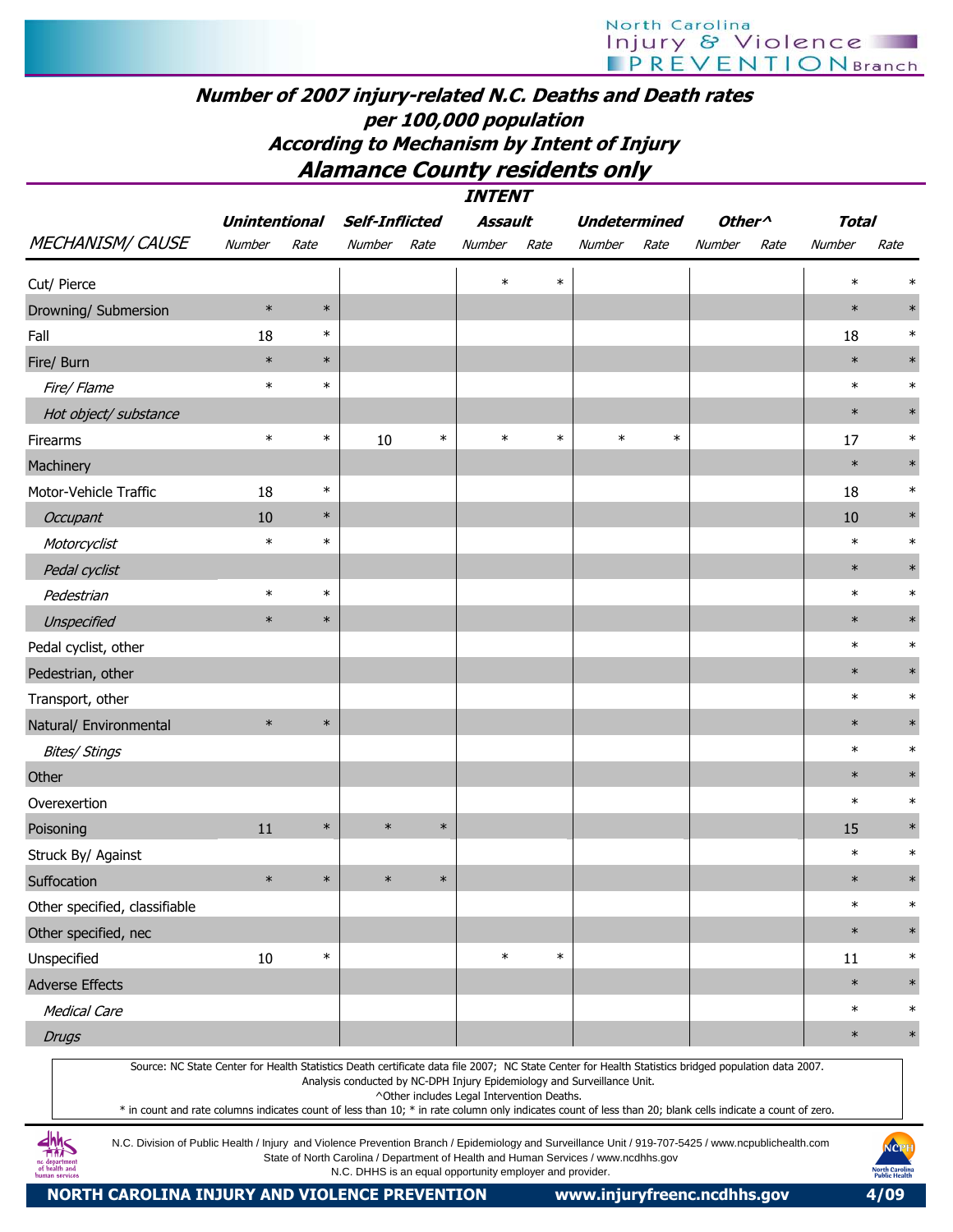### Number of 2007 injury-related N.C. Deaths and Death rates per 100,000 population According to Mechanism by Intent of Injury

Alexander County residents only

|                                                                                                                                                                                                                                                                                                                  |                      |        |                                                                                                                                                |        | <i><b>INTENT</b></i>                       |        |                     |      |                    |        |              |                                                                |
|------------------------------------------------------------------------------------------------------------------------------------------------------------------------------------------------------------------------------------------------------------------------------------------------------------------|----------------------|--------|------------------------------------------------------------------------------------------------------------------------------------------------|--------|--------------------------------------------|--------|---------------------|------|--------------------|--------|--------------|----------------------------------------------------------------|
|                                                                                                                                                                                                                                                                                                                  | <b>Unintentional</b> |        | <b>Self-Inflicted</b>                                                                                                                          |        | Assault                                    |        | <b>Undetermined</b> |      | Other <sup>^</sup> |        | <b>Total</b> |                                                                |
| MECHANISM/ CAUSE                                                                                                                                                                                                                                                                                                 | Number               | Rate   | Number                                                                                                                                         | Rate   | Number                                     | Rate   | Number              | Rate | Number             | Rate   | Number       | Rate                                                           |
| Cut/ Pierce                                                                                                                                                                                                                                                                                                      |                      |        |                                                                                                                                                |        |                                            |        |                     |      |                    |        | $\ast$       | $\ast$                                                         |
| Drowning/ Submersion                                                                                                                                                                                                                                                                                             |                      |        |                                                                                                                                                |        |                                            |        |                     |      |                    |        | $\ast$       | $\ast$                                                         |
| Fall                                                                                                                                                                                                                                                                                                             | $\ast$               | $\ast$ |                                                                                                                                                |        |                                            |        |                     |      |                    |        | $\ast$       | $\ast$                                                         |
| Fire/ Burn                                                                                                                                                                                                                                                                                                       |                      |        |                                                                                                                                                |        |                                            |        |                     |      |                    |        | $\ast$       | $\ast$                                                         |
| Fire/ Flame                                                                                                                                                                                                                                                                                                      |                      |        |                                                                                                                                                |        |                                            |        |                     |      |                    |        | $\ast$       | $\ast$                                                         |
| Hot object/ substance                                                                                                                                                                                                                                                                                            |                      |        |                                                                                                                                                |        |                                            |        |                     |      |                    |        | $\ast$       | $\ast$                                                         |
| Firearms                                                                                                                                                                                                                                                                                                         |                      |        | $\ast$                                                                                                                                         | $\ast$ |                                            |        |                     |      |                    |        | $\ast$       | $\ast$                                                         |
| Machinery                                                                                                                                                                                                                                                                                                        | $\ast$               | $\ast$ |                                                                                                                                                |        |                                            |        |                     |      |                    |        | $\ast$       | $\ast$                                                         |
| Motor-Vehicle Traffic                                                                                                                                                                                                                                                                                            | $\ast$               | $\ast$ |                                                                                                                                                |        |                                            |        |                     |      |                    |        | $\ast$       | $\ast$                                                         |
| Occupant                                                                                                                                                                                                                                                                                                         | $\ast$               | $\ast$ |                                                                                                                                                |        |                                            |        |                     |      |                    |        | $\ast$       | $\ast$                                                         |
| Motorcyclist                                                                                                                                                                                                                                                                                                     |                      |        |                                                                                                                                                |        |                                            |        |                     |      |                    |        | $\ast$       | $\ast$                                                         |
| Pedal cyclist                                                                                                                                                                                                                                                                                                    |                      |        |                                                                                                                                                |        |                                            |        |                     |      |                    |        | $\ast$       | $\ast$                                                         |
| Pedestrian                                                                                                                                                                                                                                                                                                       |                      |        |                                                                                                                                                |        |                                            |        |                     |      |                    |        | $\ast$       | $\ast$                                                         |
| Unspecified                                                                                                                                                                                                                                                                                                      | $\ast$               | $\ast$ |                                                                                                                                                |        |                                            |        |                     |      |                    |        | $\ast$       | $\ast$                                                         |
| Pedal cyclist, other                                                                                                                                                                                                                                                                                             | $\ast$               | $\ast$ |                                                                                                                                                |        |                                            |        |                     |      |                    |        | $\ast$       | $\ast$                                                         |
| Pedestrian, other                                                                                                                                                                                                                                                                                                |                      |        |                                                                                                                                                |        |                                            |        |                     |      |                    |        | $\ast$       | $\ast$                                                         |
| Transport, other                                                                                                                                                                                                                                                                                                 | $\ast$               | $\ast$ |                                                                                                                                                |        |                                            |        |                     |      |                    |        | $\ast$       | $\ast$                                                         |
| Natural/ Environmental                                                                                                                                                                                                                                                                                           |                      |        |                                                                                                                                                |        |                                            |        |                     |      |                    |        | $\ast$       | $\ast$                                                         |
| <b>Bites/ Stings</b>                                                                                                                                                                                                                                                                                             |                      |        |                                                                                                                                                |        |                                            |        |                     |      |                    |        | $\ast$       | $\ast$                                                         |
| Other                                                                                                                                                                                                                                                                                                            |                      |        |                                                                                                                                                |        |                                            |        |                     |      |                    |        | $\ast$       | $\ast$                                                         |
| Overexertion                                                                                                                                                                                                                                                                                                     |                      |        |                                                                                                                                                |        |                                            |        |                     |      |                    |        | $\ast$       | $\ast$                                                         |
| Poisoning                                                                                                                                                                                                                                                                                                        | $\ast$               | $\ast$ | $\ast$                                                                                                                                         | $\ast$ |                                            |        |                     |      |                    |        | $\ast$       | $\ast$                                                         |
| Struck By/ Against                                                                                                                                                                                                                                                                                               |                      |        |                                                                                                                                                |        |                                            |        |                     |      |                    |        | $\ast$       | $\ast$                                                         |
| Suffocation                                                                                                                                                                                                                                                                                                      | $\ast$               | $\ast$ |                                                                                                                                                |        |                                            |        |                     |      |                    |        | $\ast$       | $\ast$                                                         |
| Other specified, classifiable                                                                                                                                                                                                                                                                                    |                      |        |                                                                                                                                                |        | $\ast$                                     | $\ast$ |                     |      |                    |        | $\ast$       | $\ast$                                                         |
| Other specified, nec                                                                                                                                                                                                                                                                                             |                      |        |                                                                                                                                                |        |                                            |        |                     |      |                    |        | $\ast$       | $\ast$                                                         |
| Unspecified                                                                                                                                                                                                                                                                                                      | $\ast$               | $\ast$ |                                                                                                                                                |        | $\ast$                                     | $\ast$ |                     |      |                    |        | $\ast$       | $\ast$                                                         |
| <b>Adverse Effects</b>                                                                                                                                                                                                                                                                                           |                      |        |                                                                                                                                                |        |                                            |        |                     |      | $\ast$             | $\ast$ | $\ast$       | $\ast$                                                         |
| <b>Medical Care</b>                                                                                                                                                                                                                                                                                              |                      |        |                                                                                                                                                |        |                                            |        |                     |      | $\ast$             | $\ast$ | $\ast$       | $\ast$                                                         |
| <b>Drugs</b>                                                                                                                                                                                                                                                                                                     |                      |        |                                                                                                                                                |        |                                            |        |                     |      |                    |        | $\ast$       | $\ast$                                                         |
| Source: NC State Center for Health Statistics Death certificate data file 2007; NC State Center for Health Statistics bridged population data 2007.<br>* in count and rate columns indicates count of less than 10; * in rate column only indicates count of less than 20; blank cells indicate a count of zero. |                      |        | Analysis conducted by NC-DPH Injury Epidemiology and Surveillance Unit.                                                                        |        | ^Other includes Legal Intervention Deaths. |        |                     |      |                    |        |              |                                                                |
| N.C. Division of Public Health / Injury and Violence Prevention Branch / Epidemiology and Surveillance Unit / 919-707-5425 / www.ncpublichealth.com<br>of health and<br>luman service                                                                                                                            |                      |        | State of North Carolina / Department of Health and Human Services / www.ncdhhs.gov<br>N.C. DHHS is an equal opportunity employer and provider. |        |                                            |        |                     |      |                    |        |              | NCP<br><mark>North Carolin</mark><br>Public Heal <del>th</del> |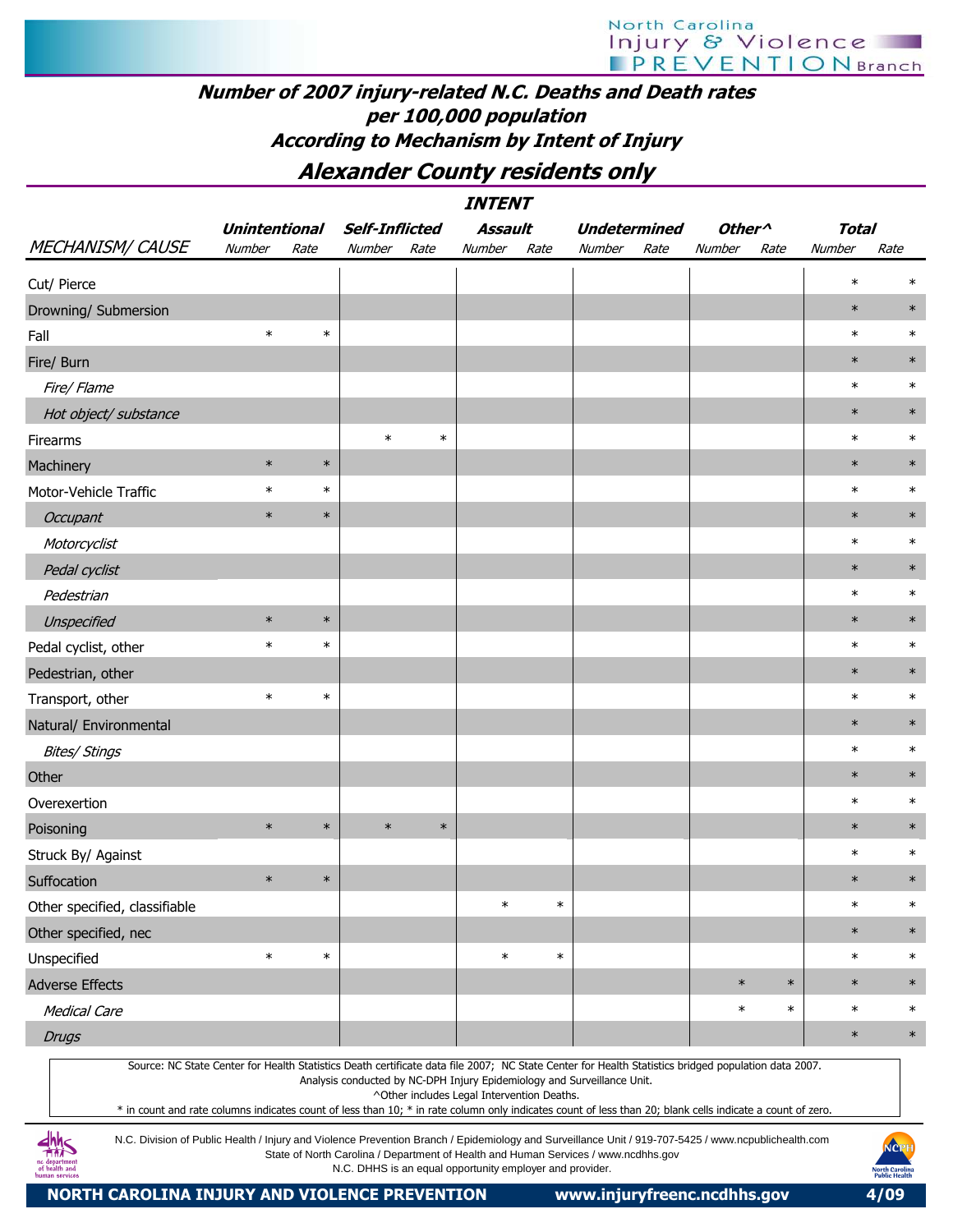## Number of 2007 injury-related N.C. Deaths and Death rates per 100,000 population According to Mechanism by Intent of Injury

Alleghany County residents only

|                               |                      |        |                |        | <b>INTENT</b> |        |        |                     |                    |        |              |        |
|-------------------------------|----------------------|--------|----------------|--------|---------------|--------|--------|---------------------|--------------------|--------|--------------|--------|
|                               | <b>Unintentional</b> |        | Self-Inflicted |        | Assault       |        |        | <b>Undetermined</b> | Other <sup>^</sup> |        | <b>Total</b> |        |
| MECHANISM/CAUSE               | Number               | Rate   | Number         | Rate   | Number        | Rate   | Number | Rate                | Number             | Rate   | Number       | Rate   |
| Cut/ Pierce                   |                      |        |                |        |               |        |        |                     |                    |        | $\ast$       | $\ast$ |
| Drowning/ Submersion          |                      |        |                |        |               |        |        |                     |                    |        | $\ast$       | $\ast$ |
| Fall                          | $\ast$               | $\ast$ |                |        |               |        |        |                     |                    |        | $\ast$       | $\ast$ |
| Fire/ Burn                    | $\ast$               | $\ast$ |                |        |               |        |        |                     |                    |        | $\ast$       | $\ast$ |
| Fire/ Flame                   | $\ast$               | $\ast$ |                |        |               |        |        |                     |                    |        | $\ast$       | $\ast$ |
| Hot object/ substance         |                      |        |                |        |               |        |        |                     |                    |        | $\ast$       | $\ast$ |
| Firearms                      |                      |        | $\ast$         | $\ast$ | $\ast$        | $\ast$ |        |                     |                    |        | $\ast$       | $\ast$ |
| Machinery                     |                      |        |                |        |               |        |        |                     |                    |        | $\ast$       | $\ast$ |
| Motor-Vehicle Traffic         | $\ast$               | $\ast$ |                |        |               |        |        |                     |                    |        | $\ast$       | $\ast$ |
| Occupant                      | $\ast$               | $\ast$ |                |        |               |        |        |                     |                    |        | $\ast$       | $\ast$ |
| Motorcyclist                  |                      |        |                |        |               |        |        |                     |                    |        | $\ast$       | $\ast$ |
| Pedal cyclist                 |                      |        |                |        |               |        |        |                     |                    |        | $\ast$       | $\ast$ |
| Pedestrian                    |                      |        |                |        |               |        |        |                     |                    |        | $\ast$       | $\ast$ |
| Unspecified                   |                      |        |                |        |               |        |        |                     |                    |        | $\ast$       | $\ast$ |
| Pedal cyclist, other          |                      |        |                |        |               |        |        |                     |                    |        | $\ast$       | $\ast$ |
| Pedestrian, other             |                      |        |                |        |               |        |        |                     |                    |        | $\ast$       | $\ast$ |
| Transport, other              |                      |        |                |        |               |        |        |                     |                    |        | $\ast$       | $\ast$ |
| Natural/ Environmental        |                      |        |                |        |               |        |        |                     |                    |        | $\ast$       | $\ast$ |
| <b>Bites/ Stings</b>          |                      |        |                |        |               |        |        |                     |                    |        | $\ast$       | $\ast$ |
| Other                         |                      |        |                |        |               |        |        |                     |                    |        | $\ast$       | $\ast$ |
| Overexertion                  |                      |        |                |        |               |        |        |                     |                    |        | $\ast$       | $\ast$ |
| Poisoning                     | $\ast$               | $\ast$ | $\ast$         | $\ast$ |               |        |        |                     |                    |        | $\ast$       | $\ast$ |
| Struck By/ Against            |                      |        |                |        |               |        |        |                     |                    |        | $\ast$       | $\ast$ |
| Suffocation                   |                      |        |                |        |               |        |        |                     |                    |        | $\ast$       | $\ast$ |
| Other specified, classifiable |                      |        |                |        |               |        |        |                     |                    |        | $\ast$       | $\ast$ |
| Other specified, nec          |                      |        |                |        |               |        |        |                     |                    |        | $\ast$       | $\ast$ |
| Unspecified                   | $\ast$               | $\ast$ |                |        |               |        |        |                     |                    |        | $\ast$       | $\ast$ |
| Adverse Effects               |                      |        |                |        |               |        |        |                     | $\ast$             | $\ast$ | $\ast$       | $\ast$ |
| Medical Care                  |                      |        |                |        |               |        |        |                     | $\ast$             | $\ast$ | $\ast$       | $\ast$ |
| <b>Drugs</b>                  |                      |        |                |        |               |        |        |                     |                    |        | $\ast$       | $\ast$ |
|                               |                      |        |                |        |               |        |        |                     |                    |        |              |        |

Source: NC State Center for Health Statistics Death certificate data file 2007; NC State Center for Health Statistics bridged population data 2007.

Analysis conducted by NC-DPH Injury Epidemiology and Surveillance Unit.

^Other includes Legal Intervention Deaths.

\* in count and rate columns indicates count of less than 10; \* in rate column only indicates count of less than 20; blank cells indicate a count of zero.

N.C. Division of Public Health / Injury and Violence Prevention Branch / Epidemiology and Surveillance Unit / 919-707-5425 / www.ncpublichealth.com State of North Carolina / Department of Health and Human Services / www.ncdhhs.gov N.C. DHHS is an equal opportunity employer and provider.

 $4M<sub>5</sub>$ 1c departmen<br>of health and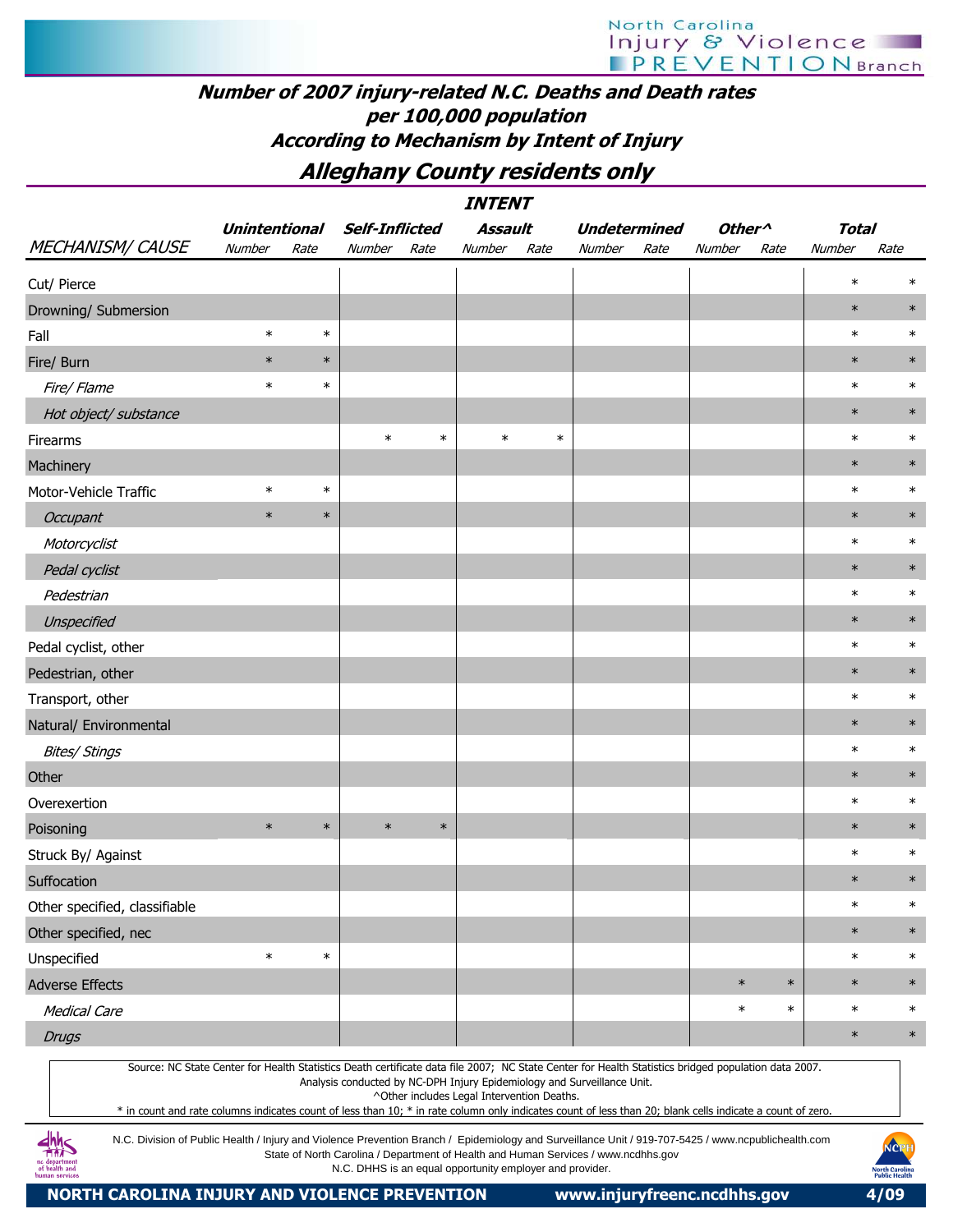## Number of 2007 injury-related N.C. Deaths and Death rates per 100,000 population According to Mechanism by Intent of Injury

Anson County residents only

|                                                                                                                                                                                                                                                                                                                  | <i><b>INTENT</b></i><br>Assault<br>Other <sup>^</sup><br><b>Unintentional</b><br><b>Self-Inflicted</b><br><b>Undetermined</b><br><b>Total</b> |        |        |        |                                            |        |                                                                                    |      |        |      |        |        |  |  |
|------------------------------------------------------------------------------------------------------------------------------------------------------------------------------------------------------------------------------------------------------------------------------------------------------------------|-----------------------------------------------------------------------------------------------------------------------------------------------|--------|--------|--------|--------------------------------------------|--------|------------------------------------------------------------------------------------|------|--------|------|--------|--------|--|--|
|                                                                                                                                                                                                                                                                                                                  |                                                                                                                                               |        |        |        |                                            |        |                                                                                    |      |        |      |        |        |  |  |
| <b>MECHANISM/ CAUSE</b>                                                                                                                                                                                                                                                                                          | Number                                                                                                                                        | Rate   | Number | Rate   | <b>Number</b>                              | Rate   | Number                                                                             | Rate | Number | Rate | Number | Rate   |  |  |
| Cut/ Pierce                                                                                                                                                                                                                                                                                                      |                                                                                                                                               |        |        |        |                                            |        |                                                                                    |      |        |      | $\ast$ | ж      |  |  |
| Drowning/ Submersion                                                                                                                                                                                                                                                                                             |                                                                                                                                               |        |        |        |                                            |        |                                                                                    |      |        |      | $\ast$ | $\ast$ |  |  |
| Fall                                                                                                                                                                                                                                                                                                             | $\ast$                                                                                                                                        | $\ast$ |        |        |                                            |        |                                                                                    |      |        |      | $\ast$ | $\ast$ |  |  |
| Fire/ Burn                                                                                                                                                                                                                                                                                                       |                                                                                                                                               |        |        |        |                                            |        |                                                                                    |      |        |      | $\ast$ |        |  |  |
| Fire/ Flame                                                                                                                                                                                                                                                                                                      |                                                                                                                                               |        |        |        |                                            |        |                                                                                    |      |        |      | $\ast$ | $\ast$ |  |  |
| Hot object/ substance                                                                                                                                                                                                                                                                                            |                                                                                                                                               |        |        |        |                                            |        |                                                                                    |      |        |      | $\ast$ | $\ast$ |  |  |
| Firearms                                                                                                                                                                                                                                                                                                         | $\ast$                                                                                                                                        | $\ast$ | $\ast$ | $\ast$ | $\ast$                                     | $\ast$ |                                                                                    |      |        |      | $\ast$ | $\ast$ |  |  |
| Machinery                                                                                                                                                                                                                                                                                                        |                                                                                                                                               |        |        |        |                                            |        |                                                                                    |      |        |      | $\ast$ | $\ast$ |  |  |
| Motor-Vehicle Traffic                                                                                                                                                                                                                                                                                            | 11                                                                                                                                            | $\ast$ |        |        |                                            |        |                                                                                    |      |        |      | 11     | $\ast$ |  |  |
| Occupant                                                                                                                                                                                                                                                                                                         | $\ast$                                                                                                                                        | $\ast$ |        |        |                                            |        |                                                                                    |      |        |      | $\ast$ | $\ast$ |  |  |
| Motorcyclist                                                                                                                                                                                                                                                                                                     | $\ast$                                                                                                                                        | $\ast$ |        |        |                                            |        |                                                                                    |      |        |      | $\ast$ | $\ast$ |  |  |
| Pedal cyclist                                                                                                                                                                                                                                                                                                    |                                                                                                                                               |        |        |        |                                            |        |                                                                                    |      |        |      | $\ast$ | $\ast$ |  |  |
| Pedestrian                                                                                                                                                                                                                                                                                                       | $\ast$                                                                                                                                        | $\ast$ |        |        |                                            |        |                                                                                    |      |        |      | $\ast$ | $\ast$ |  |  |
| Unspecified                                                                                                                                                                                                                                                                                                      | $\ast$                                                                                                                                        | $\ast$ |        |        |                                            |        |                                                                                    |      |        |      | $\ast$ | $\ast$ |  |  |
| Pedal cyclist, other                                                                                                                                                                                                                                                                                             |                                                                                                                                               |        |        |        |                                            |        |                                                                                    |      |        |      | $\ast$ | $\ast$ |  |  |
| Pedestrian, other                                                                                                                                                                                                                                                                                                | $\ast$                                                                                                                                        | $\ast$ |        |        |                                            |        |                                                                                    |      |        |      | $\ast$ | $\ast$ |  |  |
| Transport, other                                                                                                                                                                                                                                                                                                 |                                                                                                                                               |        |        |        |                                            |        |                                                                                    |      |        |      | $\ast$ | $\ast$ |  |  |
| Natural/ Environmental                                                                                                                                                                                                                                                                                           |                                                                                                                                               |        |        |        |                                            |        |                                                                                    |      |        |      | $\ast$ | $\ast$ |  |  |
| <b>Bites/ Stings</b>                                                                                                                                                                                                                                                                                             |                                                                                                                                               |        |        |        |                                            |        |                                                                                    |      |        |      | $\ast$ | $\ast$ |  |  |
| Other                                                                                                                                                                                                                                                                                                            |                                                                                                                                               |        |        |        |                                            |        |                                                                                    |      |        |      | $\ast$ | $\ast$ |  |  |
| Overexertion                                                                                                                                                                                                                                                                                                     |                                                                                                                                               |        |        |        |                                            |        |                                                                                    |      |        |      | $\ast$ | $\ast$ |  |  |
| Poisoning                                                                                                                                                                                                                                                                                                        | $\ast$                                                                                                                                        | $\ast$ |        |        |                                            |        |                                                                                    |      |        |      | $\ast$ |        |  |  |
| Struck By/ Against                                                                                                                                                                                                                                                                                               |                                                                                                                                               |        |        |        |                                            |        |                                                                                    |      |        |      | $\ast$ | $\ast$ |  |  |
| Suffocation                                                                                                                                                                                                                                                                                                      |                                                                                                                                               |        |        |        |                                            |        |                                                                                    |      |        |      | $\ast$ | $\ast$ |  |  |
| Other specified, classifiable                                                                                                                                                                                                                                                                                    |                                                                                                                                               |        |        |        |                                            |        |                                                                                    |      |        |      | $\ast$ | $\ast$ |  |  |
| Other specified, nec                                                                                                                                                                                                                                                                                             |                                                                                                                                               |        |        |        |                                            |        |                                                                                    |      |        |      | $\ast$ | $\ast$ |  |  |
| Unspecified                                                                                                                                                                                                                                                                                                      |                                                                                                                                               |        |        |        |                                            |        |                                                                                    |      |        |      | $\ast$ | $\ast$ |  |  |
| <b>Adverse Effects</b>                                                                                                                                                                                                                                                                                           |                                                                                                                                               |        |        |        |                                            |        |                                                                                    |      |        |      | $\ast$ | $\ast$ |  |  |
| <b>Medical Care</b>                                                                                                                                                                                                                                                                                              |                                                                                                                                               |        |        |        |                                            |        |                                                                                    |      |        |      | $\ast$ | $\ast$ |  |  |
| <b>Drugs</b>                                                                                                                                                                                                                                                                                                     |                                                                                                                                               |        |        |        |                                            |        |                                                                                    |      | 39     | 68.6 | $\ast$ | $\ast$ |  |  |
| Source: NC State Center for Health Statistics Death certificate data file 2007; NC State Center for Health Statistics bridged population data 2007.<br>* in count and rate columns indicates count of less than 10; * in rate column only indicates count of less than 20; blank cells indicate a count of zero. |                                                                                                                                               |        |        |        | ^Other includes Legal Intervention Deaths. |        | Analysis conducted by NC-DPH Injury Epidemiology and Surveillance Unit.            |      |        |      |        |        |  |  |
| N.C. Division of Public Health / Injury and Violence Prevention Branch / Epidemiology and Surveillance Unit / 919-707-5425 / www.ncpublichealth.com                                                                                                                                                              |                                                                                                                                               |        |        |        |                                            |        | State of North Carolina / Department of Health and Human Services / www.ncdhhs.gov |      |        |      |        | NCPH   |  |  |

N.C. DHHS is an equal opportunity employer and provider.



NORTH CAROLINA INJURY AND VIOLENCE PREVENTION www.injuryfreenc.ncdhhs.gov 4/09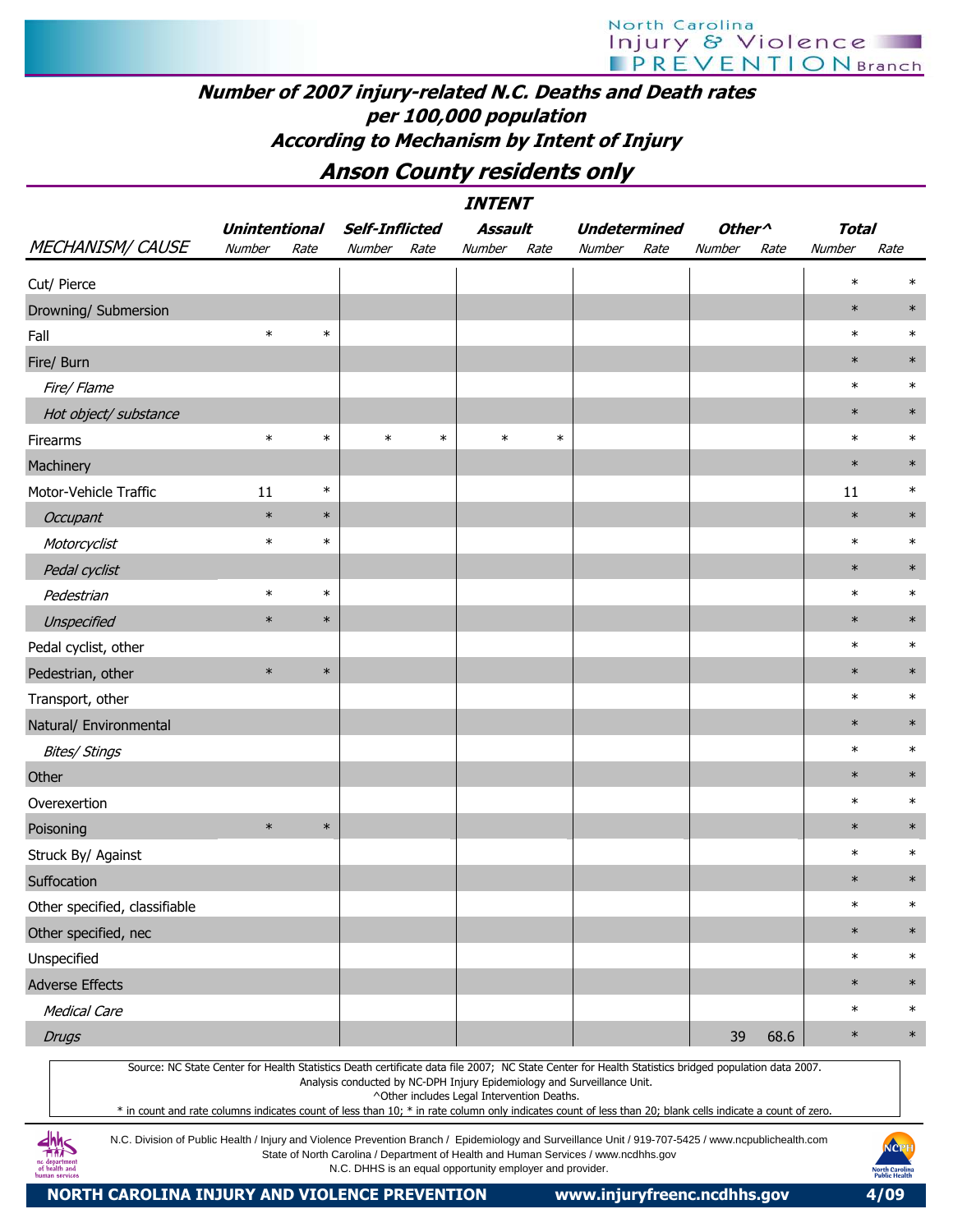# Ashe County residents only

|                                                                                                                                                                                                                                                                                                                  |                      |        |                                                          |        | <i><b>INTENT</b></i>                       |      |                                                                                    |        |                    |      |              |                                       |
|------------------------------------------------------------------------------------------------------------------------------------------------------------------------------------------------------------------------------------------------------------------------------------------------------------------|----------------------|--------|----------------------------------------------------------|--------|--------------------------------------------|------|------------------------------------------------------------------------------------|--------|--------------------|------|--------------|---------------------------------------|
|                                                                                                                                                                                                                                                                                                                  | <b>Unintentional</b> |        | <b>Self-Inflicted</b>                                    |        | <b>Assault</b>                             |      | <b>Undetermined</b>                                                                |        | Other <sup>^</sup> |      | <b>Total</b> |                                       |
| <b>MECHANISM/ CAUSE</b>                                                                                                                                                                                                                                                                                          | Number               | Rate   | Number                                                   | Rate   | Number                                     | Rate | Number                                                                             | Rate   | Number             | Rate | Number       | Rate                                  |
| Cut/ Pierce                                                                                                                                                                                                                                                                                                      |                      |        |                                                          |        |                                            |      |                                                                                    |        |                    |      | $\ast$       | $\ast$                                |
| Drowning/ Submersion                                                                                                                                                                                                                                                                                             | $\ast$               | $\ast$ |                                                          |        |                                            |      |                                                                                    |        |                    |      | $\ast$       | $\ast$                                |
| Fall                                                                                                                                                                                                                                                                                                             |                      |        |                                                          |        |                                            |      |                                                                                    |        |                    |      | $\ast$       | $\ast$                                |
| Fire/ Burn                                                                                                                                                                                                                                                                                                       | $\ast$               | $\ast$ |                                                          |        |                                            |      |                                                                                    |        |                    |      | $\ast$       | $\ast$                                |
| Fire/ Flame                                                                                                                                                                                                                                                                                                      | $\ast$               | $\ast$ |                                                          |        |                                            |      |                                                                                    |        |                    |      | $\ast$       | $\ast$                                |
| Hot object/ substance                                                                                                                                                                                                                                                                                            |                      |        |                                                          |        |                                            |      |                                                                                    |        |                    |      | $\ast$       | $\ast$                                |
| Firearms                                                                                                                                                                                                                                                                                                         |                      |        | $\ast$                                                   | $\ast$ |                                            |      | $\ast$                                                                             | $\ast$ |                    |      | $\ast$       | $\ast$                                |
| Machinery                                                                                                                                                                                                                                                                                                        |                      |        |                                                          |        |                                            |      |                                                                                    |        |                    |      | $\ast$       | $\ast$                                |
| Motor-Vehicle Traffic                                                                                                                                                                                                                                                                                            | $\ast$               | $\ast$ |                                                          |        |                                            |      |                                                                                    |        |                    |      | $\ast$       | $\ast$                                |
| Occupant                                                                                                                                                                                                                                                                                                         | $\ast$               | $\ast$ |                                                          |        |                                            |      |                                                                                    |        |                    |      | $\ast$       | $\ast$                                |
| Motorcyclist                                                                                                                                                                                                                                                                                                     | $\ast$               | $\ast$ |                                                          |        |                                            |      |                                                                                    |        |                    |      | $\ast$       | $\ast$                                |
| Pedal cyclist                                                                                                                                                                                                                                                                                                    |                      |        |                                                          |        |                                            |      |                                                                                    |        |                    |      | $\ast$       | $\ast$                                |
| Pedestrian                                                                                                                                                                                                                                                                                                       |                      |        |                                                          |        |                                            |      |                                                                                    |        |                    |      | $\ast$       | $\ast$                                |
| Unspecified                                                                                                                                                                                                                                                                                                      |                      |        |                                                          |        |                                            |      |                                                                                    |        |                    |      | $\ast$       | $\ast$                                |
| Pedal cyclist, other                                                                                                                                                                                                                                                                                             |                      |        |                                                          |        |                                            |      |                                                                                    |        |                    |      | $\ast$       | $\ast$                                |
| Pedestrian, other                                                                                                                                                                                                                                                                                                |                      |        |                                                          |        |                                            |      |                                                                                    |        |                    |      | $\ast$       | $\ast$                                |
| Transport, other                                                                                                                                                                                                                                                                                                 |                      |        |                                                          |        |                                            |      |                                                                                    |        |                    |      | $\ast$       | $\ast$                                |
| Natural/ Environmental                                                                                                                                                                                                                                                                                           |                      |        |                                                          |        |                                            |      |                                                                                    |        |                    |      | $\ast$       | $\ast$                                |
| <b>Bites/ Stings</b>                                                                                                                                                                                                                                                                                             |                      |        |                                                          |        |                                            |      |                                                                                    |        |                    |      | $\ast$       | $\ast$                                |
| Other                                                                                                                                                                                                                                                                                                            |                      |        |                                                          |        |                                            |      |                                                                                    |        |                    |      | $\ast$       | $\ast$                                |
| Overexertion                                                                                                                                                                                                                                                                                                     |                      |        |                                                          |        |                                            |      |                                                                                    |        |                    |      | $\ast$       | $\ast$                                |
| Poisoning                                                                                                                                                                                                                                                                                                        | $\ast$               | $\ast$ |                                                          |        |                                            |      | $\ast$                                                                             | $\ast$ |                    |      | $\ast$       | $\ast$                                |
| Struck By/ Against                                                                                                                                                                                                                                                                                               |                      |        |                                                          |        |                                            |      |                                                                                    |        |                    |      | $\ast$       | $\ast$                                |
| Suffocation                                                                                                                                                                                                                                                                                                      | $\ast$               | $\ast$ | $\ast$                                                   | $\ast$ |                                            |      |                                                                                    |        |                    |      | $\ast$       | $\ast$                                |
| Other specified, classifiable                                                                                                                                                                                                                                                                                    |                      |        |                                                          |        |                                            |      |                                                                                    |        |                    |      | $\ast$       | $\ast$                                |
| Other specified, nec                                                                                                                                                                                                                                                                                             |                      |        |                                                          |        |                                            |      |                                                                                    |        |                    |      | $\ast$       | $\ast$                                |
| Unspecified                                                                                                                                                                                                                                                                                                      |                      |        |                                                          |        |                                            |      |                                                                                    |        |                    |      | $\ast$       | $\ast$                                |
| <b>Adverse Effects</b>                                                                                                                                                                                                                                                                                           |                      |        |                                                          |        |                                            |      |                                                                                    |        |                    |      | $\ast$       | $\ast$                                |
| <b>Medical Care</b>                                                                                                                                                                                                                                                                                              |                      |        |                                                          |        |                                            |      |                                                                                    |        |                    |      | $\ast$       | $\ast$                                |
| <b>Drugs</b>                                                                                                                                                                                                                                                                                                     |                      |        |                                                          |        |                                            |      |                                                                                    |        |                    |      | $\ast$       | $\ast$                                |
| Source: NC State Center for Health Statistics Death certificate data file 2007; NC State Center for Health Statistics bridged population data 2007.<br>* in count and rate columns indicates count of less than 10; * in rate column only indicates count of less than 20; blank cells indicate a count of zero. |                      |        |                                                          |        | ^Other includes Legal Intervention Deaths. |      | Analysis conducted by NC-DPH Injury Epidemiology and Surveillance Unit.            |        |                    |      |              |                                       |
| N.C. Division of Public Health / Injury and Violence Prevention Branch / Epidemiology and Surveillance Unit / 919-707-5425 / www.ncpublichealth.com<br>. departmen<br>of health and<br>human services                                                                                                            |                      |        | N.C. DHHS is an equal opportunity employer and provider. |        |                                            |      | State of North Carolina / Department of Health and Human Services / www.ncdhhs.gov |        |                    |      |              | NCP<br>North Carolin<br>Public Health |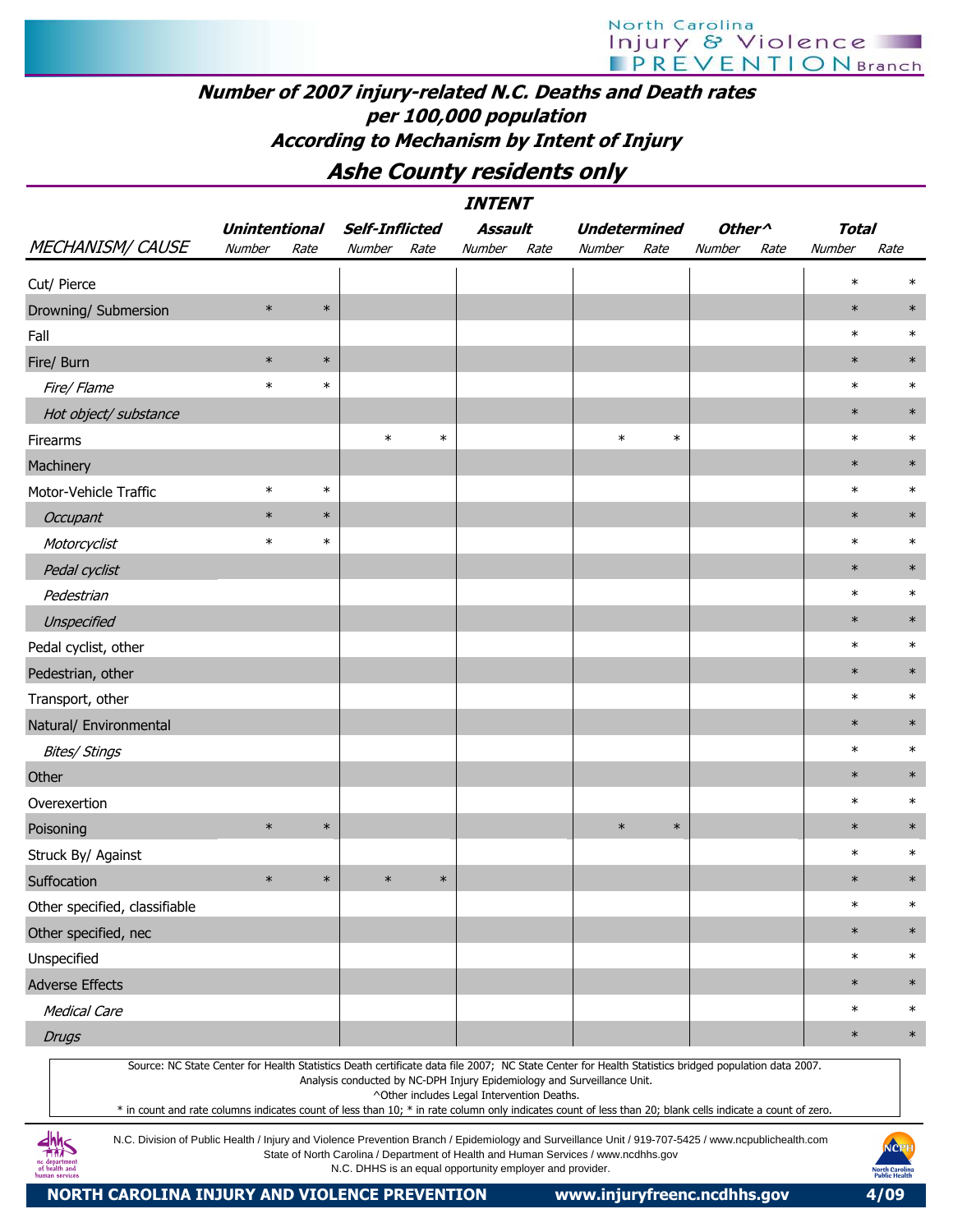Avery County residents only

|                                                                                                                                                                                                                                                                                                                  |                      |        |                                                         |        | <b>INTENT</b>                              |        |                                                                                    |      |                    |      |              |        |
|------------------------------------------------------------------------------------------------------------------------------------------------------------------------------------------------------------------------------------------------------------------------------------------------------------------|----------------------|--------|---------------------------------------------------------|--------|--------------------------------------------|--------|------------------------------------------------------------------------------------|------|--------------------|------|--------------|--------|
|                                                                                                                                                                                                                                                                                                                  | <b>Unintentional</b> |        | <b>Self-Inflicted</b>                                   |        | Assault                                    |        | <b>Undetermined</b>                                                                |      | Other <sup>^</sup> |      | <b>Total</b> |        |
| <b>MECHANISM/ CAUSE</b>                                                                                                                                                                                                                                                                                          | Number               | Rate   | Number                                                  | Rate   | Number                                     | Rate   | Number                                                                             | Rate | Number             | Rate | Number       | Rate   |
| Cut/ Pierce                                                                                                                                                                                                                                                                                                      |                      |        |                                                         |        |                                            |        |                                                                                    |      |                    |      | $\ast$       | $\ast$ |
| Drowning/ Submersion                                                                                                                                                                                                                                                                                             |                      |        |                                                         |        |                                            |        |                                                                                    |      |                    |      | $\ast$       | $\ast$ |
| Fall                                                                                                                                                                                                                                                                                                             |                      |        |                                                         |        |                                            |        |                                                                                    |      |                    |      | $\ast$       | $\ast$ |
| Fire/ Burn                                                                                                                                                                                                                                                                                                       |                      |        |                                                         |        |                                            |        |                                                                                    |      |                    |      | $\ast$       | $\ast$ |
| Fire/ Flame                                                                                                                                                                                                                                                                                                      |                      |        |                                                         |        |                                            |        |                                                                                    |      |                    |      | $\ast$       | $\ast$ |
| Hot object/ substance                                                                                                                                                                                                                                                                                            |                      |        |                                                         |        |                                            |        |                                                                                    |      |                    |      | $\ast$       | $\ast$ |
| Firearms                                                                                                                                                                                                                                                                                                         |                      |        | $\ast$                                                  | $\ast$ | $\ast$                                     | $\ast$ |                                                                                    |      |                    |      | $\ast$       | $\ast$ |
| Machinery                                                                                                                                                                                                                                                                                                        |                      |        |                                                         |        |                                            |        |                                                                                    |      |                    |      | $\ast$       | $\ast$ |
| Motor-Vehicle Traffic                                                                                                                                                                                                                                                                                            | $\ast$               | $\ast$ |                                                         |        |                                            |        |                                                                                    |      |                    |      | $\ast$       | $\ast$ |
| Occupant                                                                                                                                                                                                                                                                                                         | $\ast$               | $\ast$ |                                                         |        |                                            |        |                                                                                    |      |                    |      | $\ast$       | $\ast$ |
| Motorcyclist                                                                                                                                                                                                                                                                                                     |                      |        |                                                         |        |                                            |        |                                                                                    |      |                    |      | $\ast$       | $\ast$ |
| Pedal cyclist                                                                                                                                                                                                                                                                                                    |                      |        |                                                         |        |                                            |        |                                                                                    |      |                    |      | $\ast$       | $\ast$ |
| Pedestrian                                                                                                                                                                                                                                                                                                       | $\ast$               | $\ast$ |                                                         |        |                                            |        |                                                                                    |      |                    |      | $\ast$       | $\ast$ |
| Unspecified                                                                                                                                                                                                                                                                                                      | $\ast$               | $\ast$ |                                                         |        |                                            |        |                                                                                    |      |                    |      | $\ast$       | $\ast$ |
| Pedal cyclist, other                                                                                                                                                                                                                                                                                             |                      |        |                                                         |        |                                            |        |                                                                                    |      |                    |      | $\ast$       | $\ast$ |
| Pedestrian, other                                                                                                                                                                                                                                                                                                |                      |        |                                                         |        |                                            |        |                                                                                    |      |                    |      | $\ast$       | $\ast$ |
| Transport, other                                                                                                                                                                                                                                                                                                 |                      |        |                                                         |        |                                            |        |                                                                                    |      |                    |      | $\ast$       | $\ast$ |
| Natural/ Environmental                                                                                                                                                                                                                                                                                           |                      |        |                                                         |        |                                            |        |                                                                                    |      |                    |      | $\ast$       | $\ast$ |
| <b>Bites/ Stings</b>                                                                                                                                                                                                                                                                                             |                      |        |                                                         |        |                                            |        |                                                                                    |      |                    |      | $\ast$       | $\ast$ |
| Other                                                                                                                                                                                                                                                                                                            |                      |        |                                                         |        |                                            |        |                                                                                    |      |                    |      | $\ast$       | $\ast$ |
| Overexertion                                                                                                                                                                                                                                                                                                     |                      |        |                                                         |        |                                            |        |                                                                                    |      |                    |      | $\ast$       | $\ast$ |
| Poisoning                                                                                                                                                                                                                                                                                                        | $\ast$               | $\ast$ |                                                         |        |                                            |        |                                                                                    |      |                    |      | $\ast$       | $\ast$ |
| Struck By/ Against                                                                                                                                                                                                                                                                                               |                      |        |                                                         |        |                                            |        |                                                                                    |      |                    |      | $\ast$       | $\ast$ |
| Suffocation                                                                                                                                                                                                                                                                                                      |                      |        |                                                         |        |                                            |        |                                                                                    |      |                    |      | $\ast$       | $\ast$ |
| Other specified, classifiable                                                                                                                                                                                                                                                                                    |                      |        |                                                         |        |                                            |        |                                                                                    |      |                    |      | $\ast$       | $\ast$ |
| Other specified, nec                                                                                                                                                                                                                                                                                             |                      |        |                                                         |        |                                            |        |                                                                                    |      |                    |      | $\ast$       | $\ast$ |
| Unspecified                                                                                                                                                                                                                                                                                                      | $\ast$               | $\ast$ |                                                         |        |                                            |        |                                                                                    |      |                    |      | $\ast$       | $\ast$ |
| <b>Adverse Effects</b>                                                                                                                                                                                                                                                                                           |                      |        |                                                         |        |                                            |        |                                                                                    |      |                    |      | $\ast$       | $\ast$ |
| <b>Medical Care</b>                                                                                                                                                                                                                                                                                              |                      |        |                                                         |        |                                            |        |                                                                                    |      |                    |      | $\ast$       | $\ast$ |
| <b>Drugs</b>                                                                                                                                                                                                                                                                                                     |                      |        |                                                         |        |                                            |        |                                                                                    |      |                    |      | $\ast$       | $\ast$ |
| Source: NC State Center for Health Statistics Death certificate data file 2007; NC State Center for Health Statistics bridged population data 2007.<br>* in count and rate columns indicates count of less than 10; * in rate column only indicates count of less than 20; blank cells indicate a count of zero. |                      |        |                                                         |        | ^Other includes Legal Intervention Deaths. |        | Analysis conducted by NC-DPH Injury Epidemiology and Surveillance Unit.            |      |                    |      |              |        |
| N.C. Division of Public Health / Injury and Violence Prevention Branch / Epidemiology and Surveillance Unit / 919-707-5425 / www.ncpublichealth.com<br>. departmer                                                                                                                                               |                      |        | N.C. DHHS is an equal opportunity employer and provider |        |                                            |        | State of North Carolina / Department of Health and Human Services / www.ncdhhs.gov |      |                    |      |              | NOPI   |

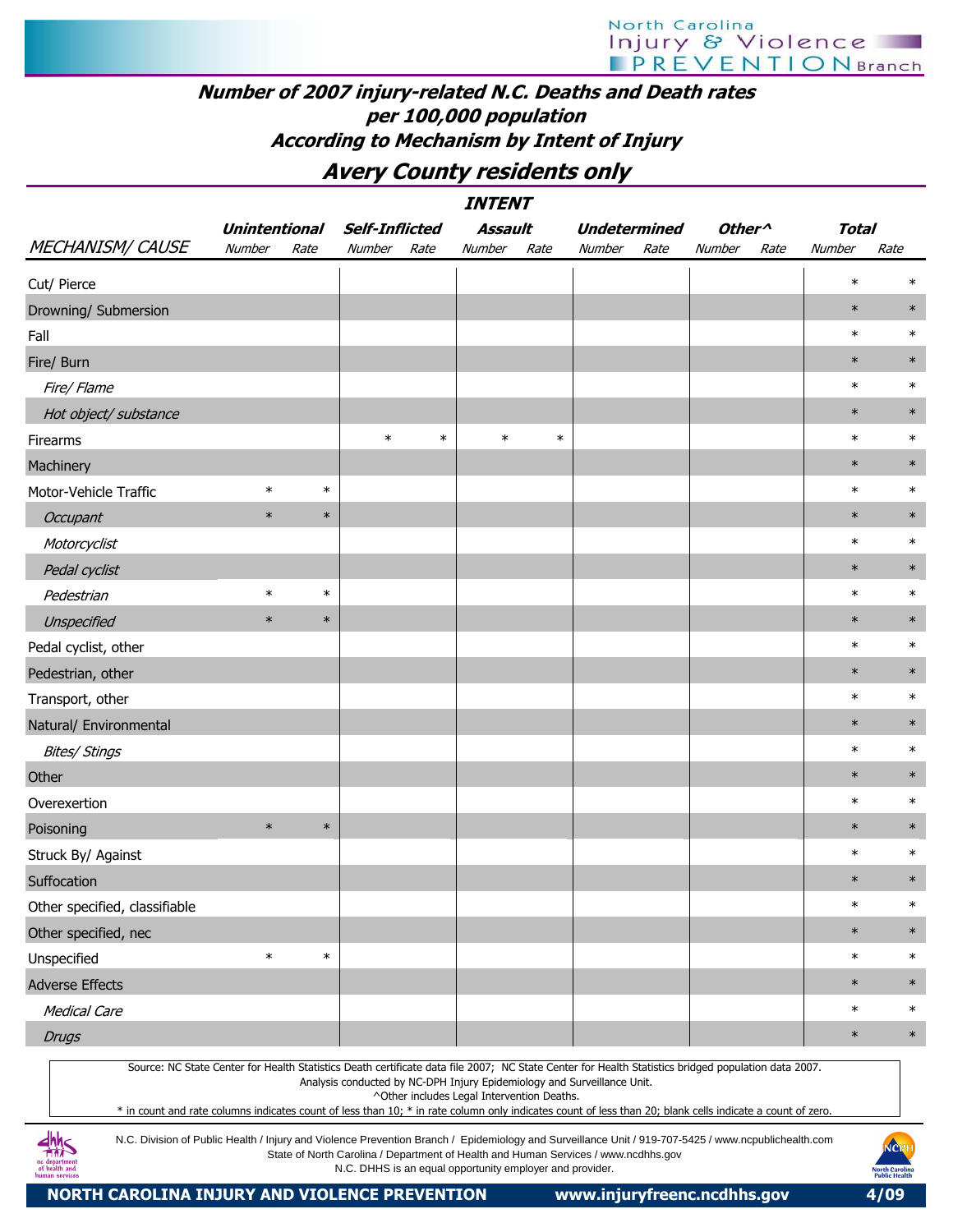# Beaufort County residents only

|                                                                                                                                                                                                                                                                                                                  |                      |        |                                                                                                                                                |        | <i><b>INTENT</b></i>                       |        |                     |      |                    |      |              |                       |
|------------------------------------------------------------------------------------------------------------------------------------------------------------------------------------------------------------------------------------------------------------------------------------------------------------------|----------------------|--------|------------------------------------------------------------------------------------------------------------------------------------------------|--------|--------------------------------------------|--------|---------------------|------|--------------------|------|--------------|-----------------------|
|                                                                                                                                                                                                                                                                                                                  | <b>Unintentional</b> |        | <b>Self-Inflicted</b>                                                                                                                          |        | <b>Assault</b>                             |        | <b>Undetermined</b> |      | Other <sup>^</sup> |      | <b>Total</b> |                       |
| <b>MECHANISM/ CAUSE</b>                                                                                                                                                                                                                                                                                          | Number               | Rate   | Number                                                                                                                                         | Rate   | Number                                     | Rate   | <b>Number</b>       | Rate | Number             | Rate | Number       | Rate                  |
| Cut/ Pierce                                                                                                                                                                                                                                                                                                      |                      |        |                                                                                                                                                |        | $\ast$                                     | $\ast$ |                     |      |                    |      | $\ast$       | $\ast$                |
| Drowning/ Submersion                                                                                                                                                                                                                                                                                             |                      |        |                                                                                                                                                |        |                                            |        |                     |      |                    |      | $\ast$       | $\ast$                |
| Fall                                                                                                                                                                                                                                                                                                             | $\ast$               | $\ast$ |                                                                                                                                                |        |                                            |        |                     |      |                    |      | $\ast$       | $\ast$                |
| Fire/ Burn                                                                                                                                                                                                                                                                                                       |                      |        |                                                                                                                                                |        | $\ast$                                     | $\ast$ |                     |      |                    |      | $\ast$       | $\ast$                |
| Fire/ Flame                                                                                                                                                                                                                                                                                                      |                      |        |                                                                                                                                                |        | $\ast$                                     | $\ast$ |                     |      |                    |      | $\ast$       | $\ast$                |
| Hot object/ substance                                                                                                                                                                                                                                                                                            |                      |        |                                                                                                                                                |        |                                            |        |                     |      |                    |      | $\ast$       | $\ast$                |
| Firearms                                                                                                                                                                                                                                                                                                         |                      |        | $\ast$                                                                                                                                         | $\ast$ | $\ast$                                     | $\ast$ |                     |      |                    |      | $\ast$       | $\ast$                |
| Machinery                                                                                                                                                                                                                                                                                                        |                      |        |                                                                                                                                                |        |                                            |        |                     |      |                    |      | $\ast$       | $\ast$                |
| Motor-Vehicle Traffic                                                                                                                                                                                                                                                                                            | $\ast$               | $\ast$ |                                                                                                                                                |        |                                            |        |                     |      |                    |      | $\ast$       | $\ast$                |
| <b>Occupant</b>                                                                                                                                                                                                                                                                                                  | $\ast$               | $\ast$ |                                                                                                                                                |        |                                            |        |                     |      |                    |      | $\ast$       | $\ast$                |
| Motorcyclist                                                                                                                                                                                                                                                                                                     | $\ast$               | $\ast$ |                                                                                                                                                |        |                                            |        |                     |      |                    |      | $\ast$       | $\ast$                |
| Pedal cyclist                                                                                                                                                                                                                                                                                                    |                      |        |                                                                                                                                                |        |                                            |        |                     |      |                    |      | $\ast$       | $\ast$                |
| Pedestrian                                                                                                                                                                                                                                                                                                       |                      |        |                                                                                                                                                |        |                                            |        |                     |      |                    |      | $\ast$       | $\ast$                |
| Unspecified                                                                                                                                                                                                                                                                                                      |                      |        |                                                                                                                                                |        |                                            |        |                     |      |                    |      | $\ast$       | $\ast$                |
| Pedal cyclist, other                                                                                                                                                                                                                                                                                             |                      |        |                                                                                                                                                |        |                                            |        |                     |      |                    |      | $\ast$       | $\ast$                |
| Pedestrian, other                                                                                                                                                                                                                                                                                                |                      |        |                                                                                                                                                |        |                                            |        |                     |      |                    |      | $\ast$       | $\ast$                |
| Transport, other                                                                                                                                                                                                                                                                                                 |                      |        |                                                                                                                                                |        |                                            |        |                     |      |                    |      | $\ast$       | $\ast$                |
| Natural/ Environmental                                                                                                                                                                                                                                                                                           |                      |        |                                                                                                                                                |        |                                            |        |                     |      |                    |      | $\ast$       | $\ast$                |
| <b>Bites/ Stings</b>                                                                                                                                                                                                                                                                                             |                      |        |                                                                                                                                                |        |                                            |        |                     |      |                    |      | $\ast$       | $\ast$                |
| Other                                                                                                                                                                                                                                                                                                            |                      |        |                                                                                                                                                |        |                                            |        |                     |      |                    |      | $\ast$       | $\ast$                |
| Overexertion                                                                                                                                                                                                                                                                                                     |                      |        |                                                                                                                                                |        |                                            |        |                     |      |                    |      | $\ast$       | $\ast$                |
| Poisoning                                                                                                                                                                                                                                                                                                        | $\ast$               | $\ast$ | $\ast$                                                                                                                                         | $\ast$ |                                            |        |                     |      |                    |      | $\ast$       | $\ast$                |
| Struck By/ Against                                                                                                                                                                                                                                                                                               |                      |        |                                                                                                                                                |        |                                            |        |                     |      |                    |      | $\ast$       | $\ast$                |
| Suffocation                                                                                                                                                                                                                                                                                                      | $\ast$               | $\ast$ |                                                                                                                                                |        |                                            |        |                     |      |                    |      | $\ast$       | $\ast$                |
| Other specified, classifiable                                                                                                                                                                                                                                                                                    |                      |        |                                                                                                                                                |        | $\ast$                                     | $\ast$ |                     |      |                    |      | $\ast$       | $\ast$                |
| Other specified, nec                                                                                                                                                                                                                                                                                             |                      |        |                                                                                                                                                |        |                                            |        |                     |      |                    |      | $\ast$       | $\ast$                |
| Unspecified                                                                                                                                                                                                                                                                                                      |                      |        |                                                                                                                                                |        |                                            |        |                     |      |                    |      | $\ast$       | $\ast$                |
| <b>Adverse Effects</b>                                                                                                                                                                                                                                                                                           |                      |        |                                                                                                                                                |        |                                            |        |                     |      |                    |      | $\ast$       | $\ast$                |
| <b>Medical Care</b>                                                                                                                                                                                                                                                                                              |                      |        |                                                                                                                                                |        |                                            |        |                     |      |                    |      | $\ast$       | $\ast$                |
| <b>Drugs</b>                                                                                                                                                                                                                                                                                                     |                      |        |                                                                                                                                                |        |                                            |        |                     |      |                    |      | $\ast$       | $\ast$                |
| Source: NC State Center for Health Statistics Death certificate data file 2007; NC State Center for Health Statistics bridged population data 2007.<br>* in count and rate columns indicates count of less than 10: * in rate column only indicates count of less than 20: blank cells indicate a count of zero. |                      |        | Analysis conducted by NC-DPH Injury Epidemiology and Surveillance Unit.                                                                        |        | ^Other includes Legal Intervention Deaths. |        |                     |      |                    |      |              |                       |
| N.C. Division of Public Health / Injury and Violence Prevention Branch / Epidemiology and Surveillance Unit / 919-707-5425 / www.ncpublichealth.com<br>of health and                                                                                                                                             |                      |        | State of North Carolina / Department of Health and Human Services / www.ncdhhs.gov<br>N.C. DHHS is an equal opportunity employer and provider. |        |                                            |        |                     |      |                    |      |              | NCPI<br>North Carolin |

NORTH CAROLINA INJURY AND VIOLENCE PREVENTION www.injuryfreenc.ncdhhs.gov 4/09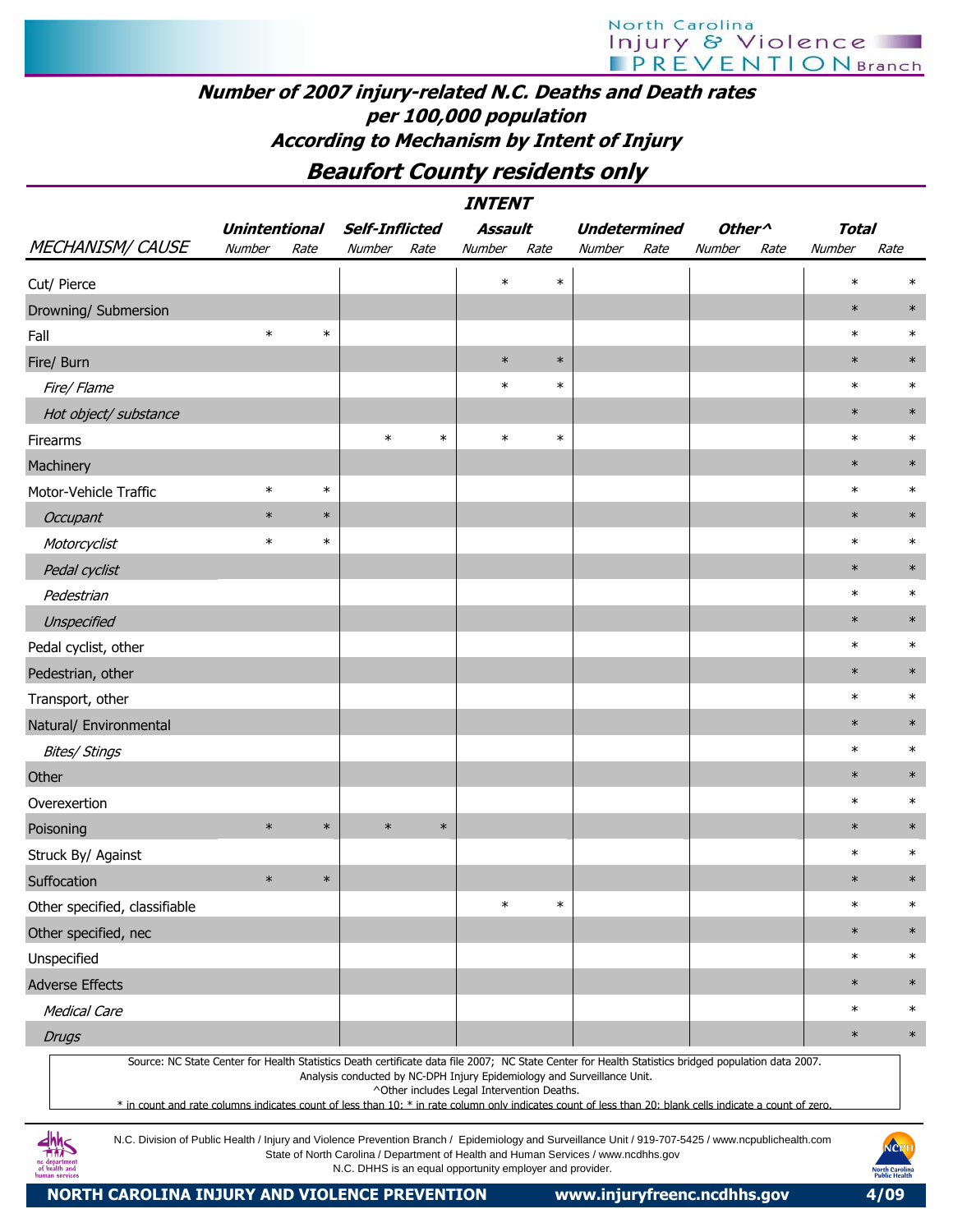# North Carolina Injury & Violence

# Number of 2007 injury-related N.C. Deaths and Death rates per 100,000 population According to Mechanism by Intent of Injury

# Bertie County residents only

|                                                                                                                                                                                                                                                                                                                                                                                                                                                                         |                      |        |                       |        | <b>INTENT</b>                              |      |                                                                                    |      |                    |      |               |        |
|-------------------------------------------------------------------------------------------------------------------------------------------------------------------------------------------------------------------------------------------------------------------------------------------------------------------------------------------------------------------------------------------------------------------------------------------------------------------------|----------------------|--------|-----------------------|--------|--------------------------------------------|------|------------------------------------------------------------------------------------|------|--------------------|------|---------------|--------|
|                                                                                                                                                                                                                                                                                                                                                                                                                                                                         | <b>Unintentional</b> |        | <b>Self-Inflicted</b> |        | Assault                                    |      | <b>Undetermined</b>                                                                |      | Other <sup>^</sup> |      | <b>Total</b>  |        |
| <b>MECHANISM/ CAUSE</b>                                                                                                                                                                                                                                                                                                                                                                                                                                                 | Number               | Rate   | Number                | Rate   | Number                                     | Rate | Number                                                                             | Rate | Number             | Rate | <b>Number</b> | Rate   |
| Cut/ Pierce                                                                                                                                                                                                                                                                                                                                                                                                                                                             |                      |        |                       |        |                                            |      |                                                                                    |      |                    |      | $\ast$        |        |
| Drowning/ Submersion                                                                                                                                                                                                                                                                                                                                                                                                                                                    |                      |        | $\ast$                | $\ast$ |                                            |      |                                                                                    |      |                    |      | $\ast$        | $\ast$ |
| Fall                                                                                                                                                                                                                                                                                                                                                                                                                                                                    | $\ast$               | $\ast$ |                       |        |                                            |      |                                                                                    |      |                    |      | $\ast$        | $\ast$ |
| Fire/ Burn                                                                                                                                                                                                                                                                                                                                                                                                                                                              | $\ast$               | $\ast$ |                       |        |                                            |      |                                                                                    |      |                    |      | $\ast$        | $\ast$ |
| Fire/ Flame                                                                                                                                                                                                                                                                                                                                                                                                                                                             | $\ast$               | $\ast$ |                       |        |                                            |      |                                                                                    |      |                    |      | $\ast$        | $\ast$ |
| Hot object/ substance                                                                                                                                                                                                                                                                                                                                                                                                                                                   |                      |        |                       |        |                                            |      |                                                                                    |      |                    |      | $\ast$        | $\ast$ |
| Firearms                                                                                                                                                                                                                                                                                                                                                                                                                                                                |                      |        |                       |        |                                            |      |                                                                                    |      |                    |      | $\ast$        | $\ast$ |
| Machinery                                                                                                                                                                                                                                                                                                                                                                                                                                                               |                      |        |                       |        |                                            |      |                                                                                    |      |                    |      | $\ast$        | $\ast$ |
| Motor-Vehicle Traffic                                                                                                                                                                                                                                                                                                                                                                                                                                                   | 10                   | $\ast$ |                       |        |                                            |      |                                                                                    |      |                    |      | 10            | $\ast$ |
| Occupant                                                                                                                                                                                                                                                                                                                                                                                                                                                                | $\ast$               | $\ast$ |                       |        |                                            |      |                                                                                    |      |                    |      | $\ast$        | $\ast$ |
| Motorcyclist                                                                                                                                                                                                                                                                                                                                                                                                                                                            |                      |        |                       |        |                                            |      |                                                                                    |      |                    |      | $\ast$        | $\ast$ |
| Pedal cyclist                                                                                                                                                                                                                                                                                                                                                                                                                                                           |                      |        |                       |        |                                            |      |                                                                                    |      |                    |      | $\ast$        | $\ast$ |
| Pedestrian                                                                                                                                                                                                                                                                                                                                                                                                                                                              | $\ast$               | $\ast$ |                       |        |                                            |      |                                                                                    |      |                    |      | $\ast$        | $\ast$ |
| Unspecified                                                                                                                                                                                                                                                                                                                                                                                                                                                             | $\ast$               | $\ast$ |                       |        |                                            |      |                                                                                    |      |                    |      | $\ast$        | $\ast$ |
| Pedal cyclist, other                                                                                                                                                                                                                                                                                                                                                                                                                                                    |                      |        |                       |        |                                            |      |                                                                                    |      |                    |      | $\ast$        | $\ast$ |
| Pedestrian, other                                                                                                                                                                                                                                                                                                                                                                                                                                                       | $\ast$               | $\ast$ |                       |        |                                            |      |                                                                                    |      |                    |      | $\ast$        | $\ast$ |
| Transport, other                                                                                                                                                                                                                                                                                                                                                                                                                                                        |                      |        |                       |        |                                            |      |                                                                                    |      |                    |      | $\ast$        | $\ast$ |
| Natural/ Environmental                                                                                                                                                                                                                                                                                                                                                                                                                                                  |                      |        |                       |        |                                            |      |                                                                                    |      |                    |      | $\ast$        | $\ast$ |
| <b>Bites/ Stings</b>                                                                                                                                                                                                                                                                                                                                                                                                                                                    |                      |        |                       |        |                                            |      |                                                                                    |      |                    |      | $\ast$        | $\ast$ |
| Other                                                                                                                                                                                                                                                                                                                                                                                                                                                                   |                      |        |                       |        |                                            |      |                                                                                    |      |                    |      | $\ast$        | $\ast$ |
| Overexertion                                                                                                                                                                                                                                                                                                                                                                                                                                                            |                      |        |                       |        |                                            |      |                                                                                    |      |                    |      | $\ast$        | $\ast$ |
| Poisoning                                                                                                                                                                                                                                                                                                                                                                                                                                                               |                      |        |                       |        |                                            |      |                                                                                    |      |                    |      | $\ast$        | $\ast$ |
| Struck By/ Against                                                                                                                                                                                                                                                                                                                                                                                                                                                      |                      |        |                       |        |                                            |      |                                                                                    |      |                    |      | $\ast$        | $\ast$ |
| Suffocation                                                                                                                                                                                                                                                                                                                                                                                                                                                             | $\ast$               | $\ast$ | $\ast$                | $\ast$ |                                            |      |                                                                                    |      |                    |      | $\ast$        | $\ast$ |
| Other specified, classifiable                                                                                                                                                                                                                                                                                                                                                                                                                                           |                      |        |                       |        |                                            |      |                                                                                    |      |                    |      | $\ast$        | $\ast$ |
| Other specified, nec                                                                                                                                                                                                                                                                                                                                                                                                                                                    |                      |        |                       |        |                                            |      |                                                                                    |      |                    |      | $\ast$        | $\ast$ |
| Unspecified                                                                                                                                                                                                                                                                                                                                                                                                                                                             |                      |        |                       |        |                                            |      |                                                                                    |      |                    |      | $\ast$        | $\ast$ |
| <b>Adverse Effects</b>                                                                                                                                                                                                                                                                                                                                                                                                                                                  |                      |        |                       |        |                                            |      |                                                                                    |      |                    |      | $\ast$        | $\ast$ |
| <b>Medical Care</b>                                                                                                                                                                                                                                                                                                                                                                                                                                                     |                      |        |                       |        |                                            |      |                                                                                    |      |                    |      | $\ast$        | $\ast$ |
| <b>Drugs</b>                                                                                                                                                                                                                                                                                                                                                                                                                                                            |                      |        |                       |        |                                            |      |                                                                                    |      |                    |      | $\ast$        | $\ast$ |
| Source: NC State Center for Health Statistics Death certificate data file 2007; NC State Center for Health Statistics bridged population data 2007.<br>* in count and rate columns indicates count of less than 10; * in rate column only indicates count of less than 20; blank cells indicate a count of zero.<br>N.C. Division of Public Health / Injury and Violence Prevention Branch / Epidemiology and Surveillance Unit / 919-707-5425 / www.ncpublichealth.com |                      |        |                       |        | ^Other includes Legal Intervention Deaths. |      | Analysis conducted by NC-DPH Injury Epidemiology and Surveillance Unit.            |      |                    |      |               | NOPH   |
|                                                                                                                                                                                                                                                                                                                                                                                                                                                                         |                      |        |                       |        |                                            |      | State of North Carolina / Department of Health and Human Services / www.ncdhhs.gov |      |                    |      |               |        |



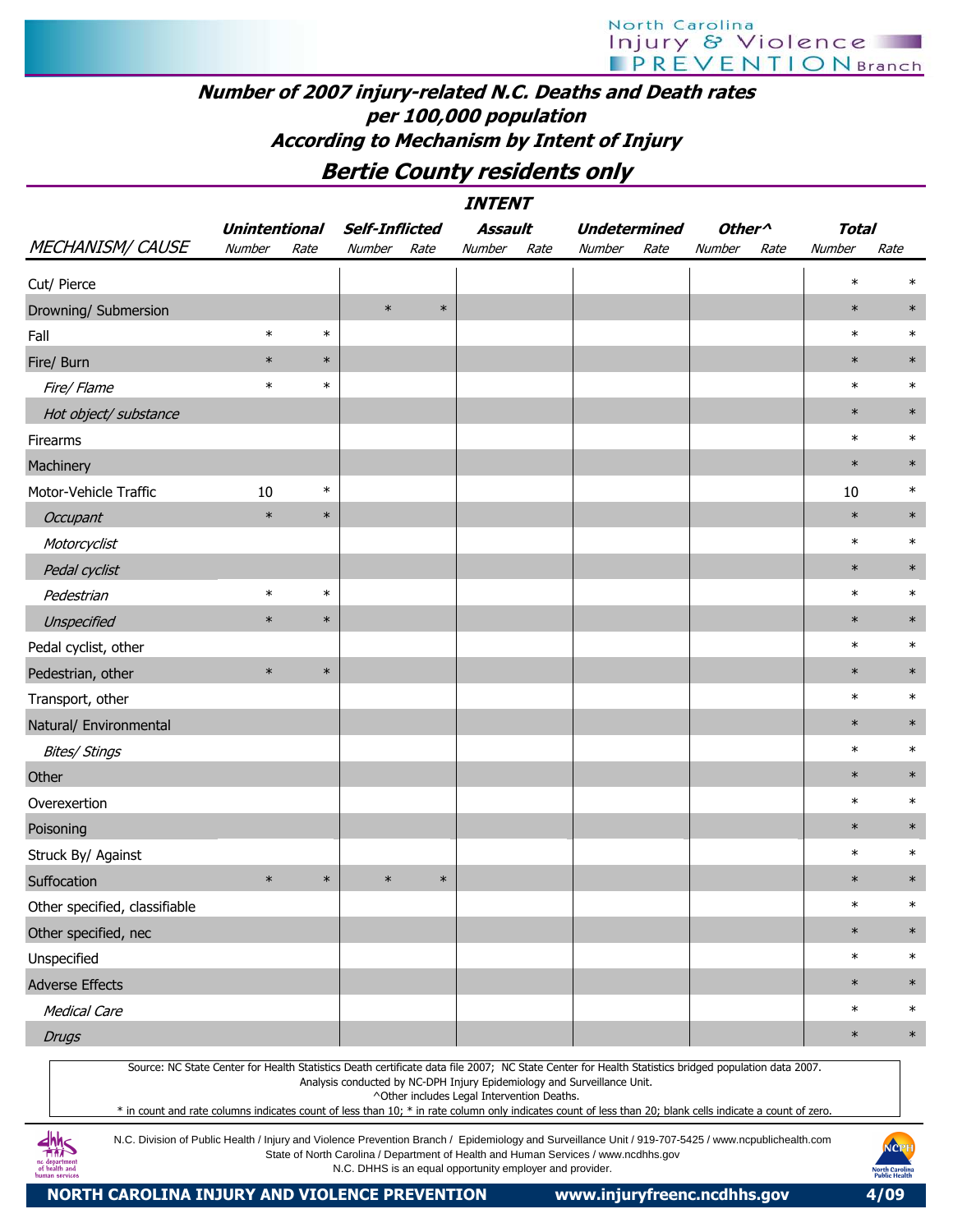North Carolina Injury & Violence

# Number of 2007 injury-related N.C. Deaths and Death rates per 100,000 population According to Mechanism by Intent of Injury

# Bladen County residents only

|                                                                                                                                                                                                                                                                                                                                                                                                                                                                         |                      |        |                       |        | <b>INTENT</b>                                            |        |                                                                                    |      |                    |        |              |                      |
|-------------------------------------------------------------------------------------------------------------------------------------------------------------------------------------------------------------------------------------------------------------------------------------------------------------------------------------------------------------------------------------------------------------------------------------------------------------------------|----------------------|--------|-----------------------|--------|----------------------------------------------------------|--------|------------------------------------------------------------------------------------|------|--------------------|--------|--------------|----------------------|
|                                                                                                                                                                                                                                                                                                                                                                                                                                                                         | <b>Unintentional</b> |        | <b>Self-Inflicted</b> |        | Assault                                                  |        | <b>Undetermined</b>                                                                |      | Other <sup>^</sup> |        | <b>Total</b> |                      |
| <b>MECHANISM/ CAUSE</b>                                                                                                                                                                                                                                                                                                                                                                                                                                                 | Number               | Rate   | Number                | Rate   | Number                                                   | Rate   | Number                                                                             | Rate | Number             | Rate   | Number       | Rate                 |
| Cut/ Pierce                                                                                                                                                                                                                                                                                                                                                                                                                                                             |                      |        |                       |        |                                                          |        |                                                                                    |      |                    |        | $\ast$       | $\ast$               |
| Drowning/ Submersion                                                                                                                                                                                                                                                                                                                                                                                                                                                    |                      |        |                       |        |                                                          |        |                                                                                    |      |                    |        | $\ast$       | $\ast$               |
| Fall                                                                                                                                                                                                                                                                                                                                                                                                                                                                    |                      |        |                       |        |                                                          |        |                                                                                    |      |                    |        | $\ast$       | $\ast$               |
| Fire/ Burn                                                                                                                                                                                                                                                                                                                                                                                                                                                              |                      |        |                       |        |                                                          |        |                                                                                    |      |                    |        | $\ast$       | $\ast$               |
| Fire/ Flame                                                                                                                                                                                                                                                                                                                                                                                                                                                             |                      |        |                       |        |                                                          |        |                                                                                    |      |                    |        | $\ast$       | $\ast$               |
| Hot object/ substance                                                                                                                                                                                                                                                                                                                                                                                                                                                   |                      |        |                       |        |                                                          |        |                                                                                    |      |                    |        | $\ast$       | $\ast$               |
| Firearms                                                                                                                                                                                                                                                                                                                                                                                                                                                                |                      |        | $\ast$                | $\ast$ | $\ast$                                                   | $\ast$ |                                                                                    |      |                    |        | $\ast$       | $\ast$               |
| Machinery                                                                                                                                                                                                                                                                                                                                                                                                                                                               | $\ast$               | $\ast$ |                       |        |                                                          |        |                                                                                    |      |                    |        | $\ast$       | $\ast$               |
| Motor-Vehicle Traffic                                                                                                                                                                                                                                                                                                                                                                                                                                                   | 13                   | $\ast$ |                       |        |                                                          |        |                                                                                    |      |                    |        | 13           | $\ast$               |
| Occupant                                                                                                                                                                                                                                                                                                                                                                                                                                                                | $\ast$               | $\ast$ |                       |        |                                                          |        |                                                                                    |      |                    |        | $\ast$       | $\ast$               |
| Motorcyclist                                                                                                                                                                                                                                                                                                                                                                                                                                                            | $\ast$               | $\ast$ |                       |        |                                                          |        |                                                                                    |      |                    |        | $\ast$       | $\ast$               |
| Pedal cyclist                                                                                                                                                                                                                                                                                                                                                                                                                                                           |                      |        |                       |        |                                                          |        |                                                                                    |      |                    |        | $\ast$       | $\ast$               |
| Pedestrian                                                                                                                                                                                                                                                                                                                                                                                                                                                              | $\ast$               | $\ast$ |                       |        |                                                          |        |                                                                                    |      |                    |        | $\ast$       | $\ast$               |
| Unspecified                                                                                                                                                                                                                                                                                                                                                                                                                                                             |                      |        |                       |        |                                                          |        |                                                                                    |      |                    |        | $\ast$       | $\ast$               |
| Pedal cyclist, other                                                                                                                                                                                                                                                                                                                                                                                                                                                    |                      |        |                       |        |                                                          |        |                                                                                    |      |                    |        | $\ast$       | $\ast$               |
| Pedestrian, other                                                                                                                                                                                                                                                                                                                                                                                                                                                       | $\ast$               | $\ast$ |                       |        |                                                          |        |                                                                                    |      |                    |        | $\ast$       | $\ast$               |
| Transport, other                                                                                                                                                                                                                                                                                                                                                                                                                                                        |                      |        |                       |        |                                                          |        |                                                                                    |      |                    |        | $\ast$       | $\ast$               |
| Natural/ Environmental                                                                                                                                                                                                                                                                                                                                                                                                                                                  |                      |        |                       |        |                                                          |        |                                                                                    |      |                    |        | $\ast$       | $\ast$               |
| <b>Bites/ Stings</b>                                                                                                                                                                                                                                                                                                                                                                                                                                                    |                      |        |                       |        |                                                          |        |                                                                                    |      |                    |        | $\ast$       | $\ast$               |
| Other                                                                                                                                                                                                                                                                                                                                                                                                                                                                   |                      |        |                       |        |                                                          |        |                                                                                    |      |                    |        | $\ast$       | $\ast$               |
| Overexertion                                                                                                                                                                                                                                                                                                                                                                                                                                                            |                      |        |                       |        |                                                          |        |                                                                                    |      |                    |        | $\ast$       | $\ast$               |
| Poisoning                                                                                                                                                                                                                                                                                                                                                                                                                                                               | $\ast$               | $\ast$ |                       |        |                                                          |        |                                                                                    |      |                    |        | $\ast$       | $\ast$               |
| Struck By/ Against                                                                                                                                                                                                                                                                                                                                                                                                                                                      |                      |        |                       |        |                                                          |        |                                                                                    |      |                    |        | $\ast$       | $\ast$               |
| Suffocation                                                                                                                                                                                                                                                                                                                                                                                                                                                             | $\ast$               | $\ast$ |                       |        |                                                          |        |                                                                                    |      |                    |        | $\ast$       | $\ast$               |
| Other specified, classifiable                                                                                                                                                                                                                                                                                                                                                                                                                                           |                      |        |                       |        |                                                          |        |                                                                                    |      |                    |        | $\ast$       | $\ast$               |
| Other specified, nec                                                                                                                                                                                                                                                                                                                                                                                                                                                    |                      |        |                       |        |                                                          |        |                                                                                    |      |                    |        | $\ast$       | $\ast$               |
| Unspecified                                                                                                                                                                                                                                                                                                                                                                                                                                                             | $\ast$               | $\ast$ |                       |        |                                                          |        |                                                                                    |      |                    |        | $\ast$       | $\ast$               |
| <b>Adverse Effects</b>                                                                                                                                                                                                                                                                                                                                                                                                                                                  |                      |        |                       |        |                                                          |        |                                                                                    |      | $\ast$             | $\ast$ | $\ast$       | $\ast$               |
| <b>Medical Care</b>                                                                                                                                                                                                                                                                                                                                                                                                                                                     |                      |        |                       |        |                                                          |        |                                                                                    |      | $\ast$             | $\ast$ | $\ast$       | $\ast$               |
| <b>Drugs</b>                                                                                                                                                                                                                                                                                                                                                                                                                                                            |                      |        |                       |        |                                                          |        |                                                                                    |      |                    |        | $\ast$       | $\ast$               |
| Source: NC State Center for Health Statistics Death certificate data file 2007; NC State Center for Health Statistics bridged population data 2007.<br>* in count and rate columns indicates count of less than 10; * in rate column only indicates count of less than 20; blank cells indicate a count of zero.<br>N.C. Division of Public Health / Injury and Violence Prevention Branch / Epidemiology and Surveillance Unit / 919-707-5425 / www.ncpublichealth.com |                      |        |                       |        | ^Other includes Legal Intervention Deaths.               |        | Analysis conducted by NC-DPH Injury Epidemiology and Surveillance Unit.            |      |                    |        |              | NOPH                 |
| department<br>of health and                                                                                                                                                                                                                                                                                                                                                                                                                                             |                      |        |                       |        | N.C. DHHS is an equal opportunity employer and provider. |        | State of North Carolina / Department of Health and Human Services / www.ncdhhs.gov |      |                    |        |              | <b>North Carolir</b> |

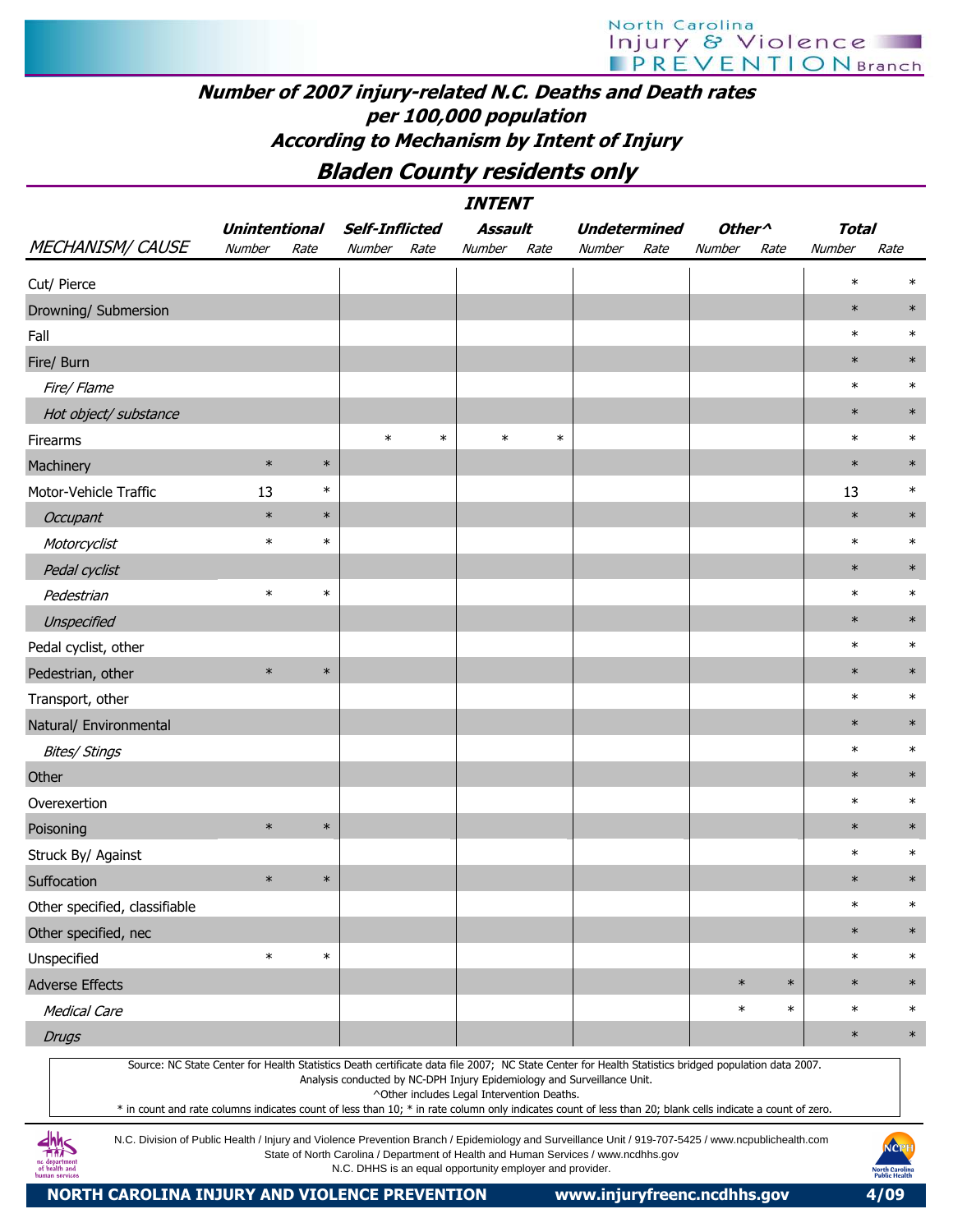## Number of 2007 injury-related N.C. Deaths and Death rates per 100,000 population According to Mechanism by Intent of Injury

# Brunswick County residents only

|                               |                      |        |                |        | <b>INTENT</b> |        |                     |      |                    |        |              |        |
|-------------------------------|----------------------|--------|----------------|--------|---------------|--------|---------------------|------|--------------------|--------|--------------|--------|
|                               | <b>Unintentional</b> |        | Self-Inflicted |        | Assault       |        | <b>Undetermined</b> |      | Other <sup>^</sup> |        | <b>Total</b> |        |
| MECHANISM/CAUSE               | Number               | Rate   | Number         | Rate   | Number        | Rate   | Number              | Rate | Number             | Rate   | Number       | Rate   |
| Cut/ Pierce                   |                      |        |                |        | $\ast$        | $\ast$ |                     |      |                    |        | $\ast$       | $\ast$ |
| Drowning/ Submersion          |                      |        |                |        |               |        |                     |      |                    |        | $\ast$       | $\ast$ |
| Fall                          | $\ast$               | $\ast$ |                |        |               |        |                     |      |                    |        | $\ast$       | $\ast$ |
| Fire/ Burn                    | $\ast$               | $\ast$ |                |        |               |        |                     |      |                    |        | $\ast$       | $\ast$ |
| Fire/ Flame                   | $\ast$               | $\ast$ |                |        |               |        |                     |      |                    |        | $\ast$       | $\ast$ |
| Hot object/ substance         |                      |        |                |        |               |        |                     |      |                    |        | $\ast$       | $\ast$ |
| Firearms                      | $\ast$               | $\ast$ | 12             | $\ast$ | $\ast$        | $\ast$ |                     |      |                    |        | 16           | $\ast$ |
| Machinery                     |                      |        |                |        |               |        |                     |      |                    |        | $\ast$       | $\ast$ |
| Motor-Vehicle Traffic         | 29                   | 29.2   |                |        |               |        |                     |      |                    |        | 29           | 29.2   |
| Occupant                      | 22                   | 22.2   |                |        |               |        |                     |      |                    |        | 22           | 22.2   |
| Motorcyclist                  | $\ast$               | $\ast$ |                |        |               |        |                     |      |                    |        | $\ast$       | $\ast$ |
| Pedal cyclist                 |                      |        |                |        |               |        |                     |      |                    |        | $\ast$       | $\ast$ |
| Pedestrian                    | $\ast$               | $\ast$ |                |        |               |        |                     |      |                    |        | $\ast$       | $\ast$ |
| Unspecified                   | $\ast$               | $\ast$ |                |        |               |        |                     |      |                    |        | $\ast$       | $\ast$ |
| Pedal cyclist, other          |                      |        |                |        |               |        |                     |      |                    |        | $\ast$       | $\ast$ |
| Pedestrian, other             |                      |        |                |        |               |        |                     |      |                    |        | $\ast$       | $\ast$ |
| Transport, other              |                      |        |                |        |               |        |                     |      |                    |        | $\ast$       | $\ast$ |
| Natural/ Environmental        |                      |        |                |        |               |        |                     |      |                    |        | $\ast$       | $\ast$ |
| <b>Bites/ Stings</b>          |                      |        |                |        |               |        |                     |      |                    |        | $\ast$       | $\ast$ |
| Other                         |                      |        |                |        |               |        |                     |      |                    |        | $\ast$       | $\ast$ |
| Overexertion                  |                      |        |                |        |               |        |                     |      |                    |        | $\ast$       | $\ast$ |
| Poisoning                     | $\ast$               | $\ast$ | $\ast$         | $\ast$ |               |        |                     |      |                    |        | 10           | $\ast$ |
| Struck By/ Against            |                      |        |                |        |               |        |                     |      |                    |        | $\ast$       | $\ast$ |
| Suffocation                   | $\ast$               | $\ast$ | $\ast$         | $\ast$ |               |        |                     |      |                    |        | $\ast$       | $\ast$ |
| Other specified, classifiable | $\ast$               | $\ast$ |                |        |               |        |                     |      |                    |        | $\ast$       | $\ast$ |
| Other specified, nec          |                      |        |                |        |               |        |                     |      |                    |        | $\ast$       | $\ast$ |
| Unspecified                   | $\ast$               | $\ast$ |                |        | $\ast$        | $\ast$ |                     |      |                    |        | $\ast$       | $\ast$ |
| Adverse Effects               |                      |        |                |        |               |        |                     |      | $\ast$             | $\ast$ | $\ast$       | $\ast$ |
| Medical Care                  |                      |        |                |        |               |        |                     |      | $\ast$             | $\ast$ | $\ast$       | $\ast$ |
| <b>Drugs</b>                  |                      |        |                |        |               |        |                     |      |                    |        | $\ast$       | $\ast$ |
|                               |                      |        |                |        |               |        |                     |      |                    |        |              |        |

Source: NC State Center for Health Statistics Death certificate data file 2007; NC State Center for Health Statistics bridged population data 2007.

Analysis conducted by NC-DPH Injury Epidemiology and Surveillance Unit.

^Other includes Legal Intervention Deaths.

\* in count and rate columns indicates count of less than 10; \* in rate column only indicates count of less than 20; blank cells indicate a count of zero.

N.C. Division of Public Health / Injury and Violence Prevention Branch / Epidemiology and Surveillance Unit / 919-707-5425 / www.ncpublichealth.com State of North Carolina / Department of Health and Human Services / www.ncdhhs.gov N.C. DHHS is an equal opportunity employer and provider.

 $\frac{dhh}{dhS}$ 1c departmen<br>of health and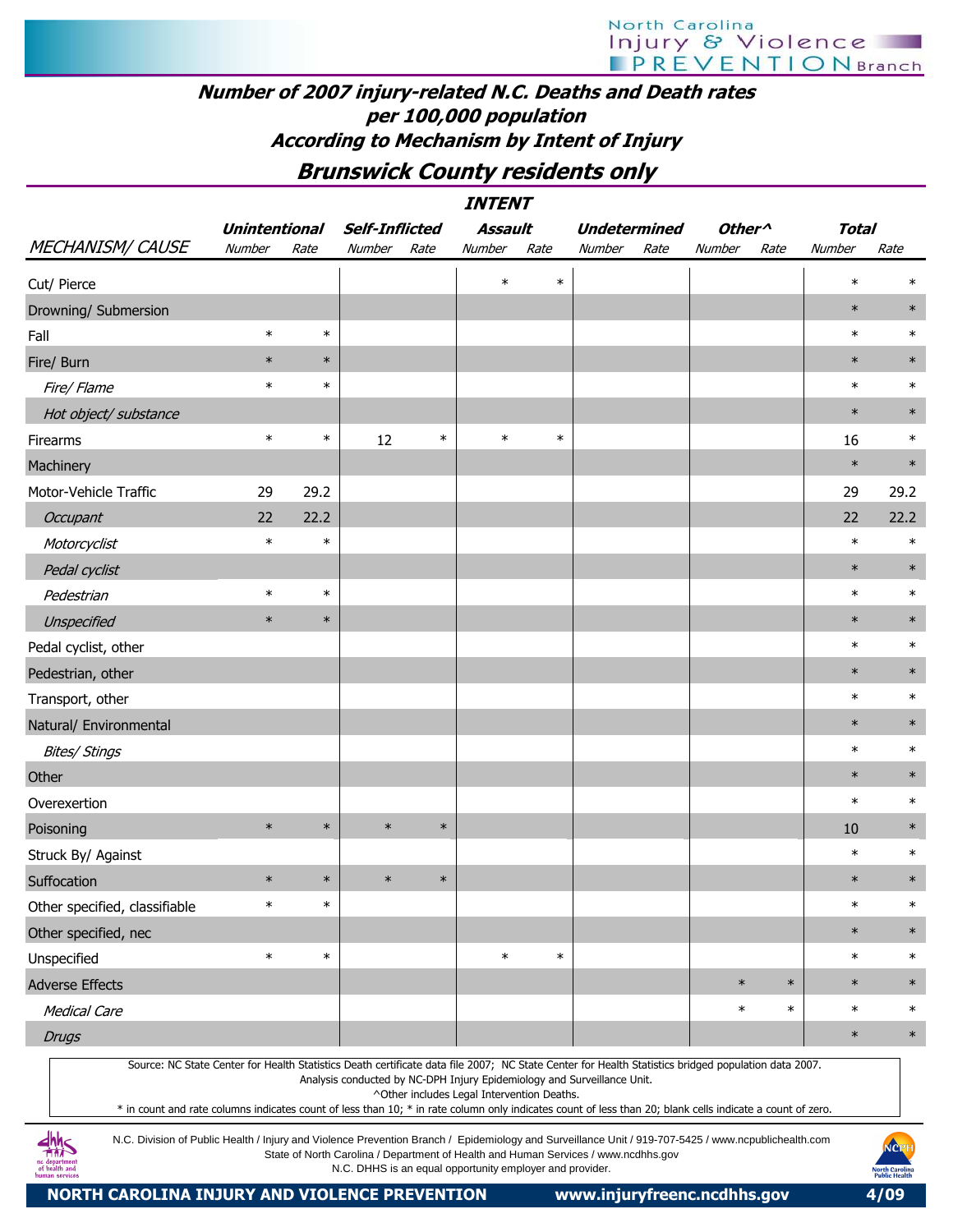# Number of 2007 injury-related N.C. Deaths and Death rates per 100,000 population According to Mechanism by Intent of Injury

# Buncombe County residents only

|                               |                      |        |                |        | <b>INTENT</b> |        |                     |        |                    |        |              |        |
|-------------------------------|----------------------|--------|----------------|--------|---------------|--------|---------------------|--------|--------------------|--------|--------------|--------|
|                               | <b>Unintentional</b> |        | Self-Inflicted |        | Assault       |        | <b>Undetermined</b> |        | Other <sup>^</sup> |        | <b>Total</b> |        |
| <b>MECHANISM/ CAUSE</b>       | Number               | Rate   | Number         | Rate   | Number        | Rate   | Number              | Rate   | Number             | Rate   | Number       | Rate   |
| Cut/ Pierce                   |                      |        |                |        | $\ast$        | $\ast$ |                     |        |                    |        | $\ast$       | $\ast$ |
| Drowning/ Submersion          | $\ast$               | $\ast$ |                |        |               |        |                     |        |                    |        | $\ast$       | $\ast$ |
| Fall                          | 17                   | $\ast$ |                |        |               |        |                     |        |                    |        | 17           | $\ast$ |
| Fire/ Burn                    | $\ast$               | $\ast$ |                |        | $\ast$        | $\ast$ |                     |        |                    |        | $\ast$       | $\ast$ |
| Fire/Flame                    | $\ast$               | $\ast$ |                |        | $\ast$        | $\ast$ |                     |        |                    |        | $\ast$       | $\ast$ |
| Hot object/ substance         |                      |        |                |        |               |        |                     |        |                    |        | $\ast$       | $\ast$ |
| Firearms                      | $\ast$               | $\ast$ | 16             | $\ast$ | 10            | $\ast$ |                     |        |                    |        | 27           | 11.9   |
| Machinery                     | $\ast$               | $\ast$ |                |        |               |        |                     |        |                    |        | $\ast$       | $\ast$ |
| Motor-Vehicle Traffic         | 24                   | 10.6   |                |        |               |        |                     |        |                    |        | 24           | 10.6   |
| Occupant                      | $\ast$               | $\ast$ |                |        |               |        |                     |        |                    |        | $\ast$       | $\ast$ |
| Motorcyclist                  | $\ast$               | $\ast$ |                |        |               |        |                     |        |                    |        | $\ast$       | $\ast$ |
| Pedal cyclist                 |                      |        |                |        |               |        |                     |        |                    |        | $\ast$       | $\ast$ |
| Pedestrian                    | $\ast$               | $\ast$ |                |        |               |        |                     |        |                    |        | $\ast$       | $\ast$ |
| Unspecified                   | $\ast$               | $\ast$ |                |        |               |        |                     |        |                    |        | $\ast$       | $\ast$ |
| Pedal cyclist, other          | $\ast$               | $\ast$ |                |        |               |        |                     |        |                    |        | $\ast$       | $\ast$ |
| Pedestrian, other             | $\ast$               | $\ast$ |                |        |               |        |                     |        |                    |        | $\ast$       | $\ast$ |
| Transport, other              |                      |        |                |        |               |        |                     |        |                    |        | $\ast$       | $\ast$ |
| Natural/ Environmental        |                      |        |                |        |               |        |                     |        |                    |        | $\ast$       | $\ast$ |
| <b>Bites/ Stings</b>          |                      |        |                |        |               |        |                     |        |                    |        | $\ast$       | $\ast$ |
| Other                         |                      |        |                |        |               |        |                     |        |                    |        | $\ast$       | $\ast$ |
| Overexertion                  |                      |        |                |        |               |        |                     |        |                    |        | $\ast$       | $\ast$ |
| Poisoning                     | 29                   | 12.8   | $\ast$         | $\ast$ |               |        | $\ast$              | $\ast$ |                    |        | 35           | 15.4   |
| Struck By/ Against            | $\ast$               | $\ast$ |                |        |               |        |                     |        |                    |        | $\ast$       | $\ast$ |
| Suffocation                   | $\ast$               | $\ast$ | $\ast$         | $\ast$ | $\ast$        | $\ast$ |                     |        |                    |        | 19           | $\ast$ |
| Other specified, classifiable |                      |        |                |        |               |        |                     |        |                    |        | $\ast$       | $\ast$ |
| Other specified, nec          |                      |        |                |        |               |        |                     |        |                    |        | $\ast$       | $\ast$ |
| Unspecified                   | 10                   | $\ast$ |                |        | $\ast$        | $\ast$ |                     |        |                    |        | 12           | $\ast$ |
| Adverse Effects               |                      |        |                |        |               |        |                     |        | $\ast$             | $\ast$ | $\ast$       | $\ast$ |
| Medical Care                  |                      |        |                |        |               |        |                     |        | $\ast$             | $\ast$ | $\ast$       | $\ast$ |
| <b>Drugs</b>                  |                      |        |                |        |               |        |                     |        |                    |        | $\ast$       | $\ast$ |
|                               |                      |        |                |        |               |        |                     |        |                    |        |              |        |

Source: NC State Center for Health Statistics Death certificate data file 2007; NC State Center for Health Statistics bridged population data 2007.

Analysis conducted by NC-DPH Injury Epidemiology and Surveillance Unit.

^Other includes Legal Intervention Deaths.

\* in count and rate columns indicates count of less than 10; \* in rate column only indicates count of less than 20; blank cells indicate a count of zero.

N.C. Division of Public Health / Injury and Violence Prevention Branch / Epidemiology and Surveillance Unit / 919-707-5425 / www.ncpublichealth.com State of North Carolina / Department of Health and Human Services / www.ncdhhs.gov N.C. DHHS is an equal opportunity employer and provider.

NORTH CAROLINA INJURY AND VIOLENCE PREVENTION www.injuryfreenc.ncdhhs.gov 4/09

 $4M<sub>5</sub>$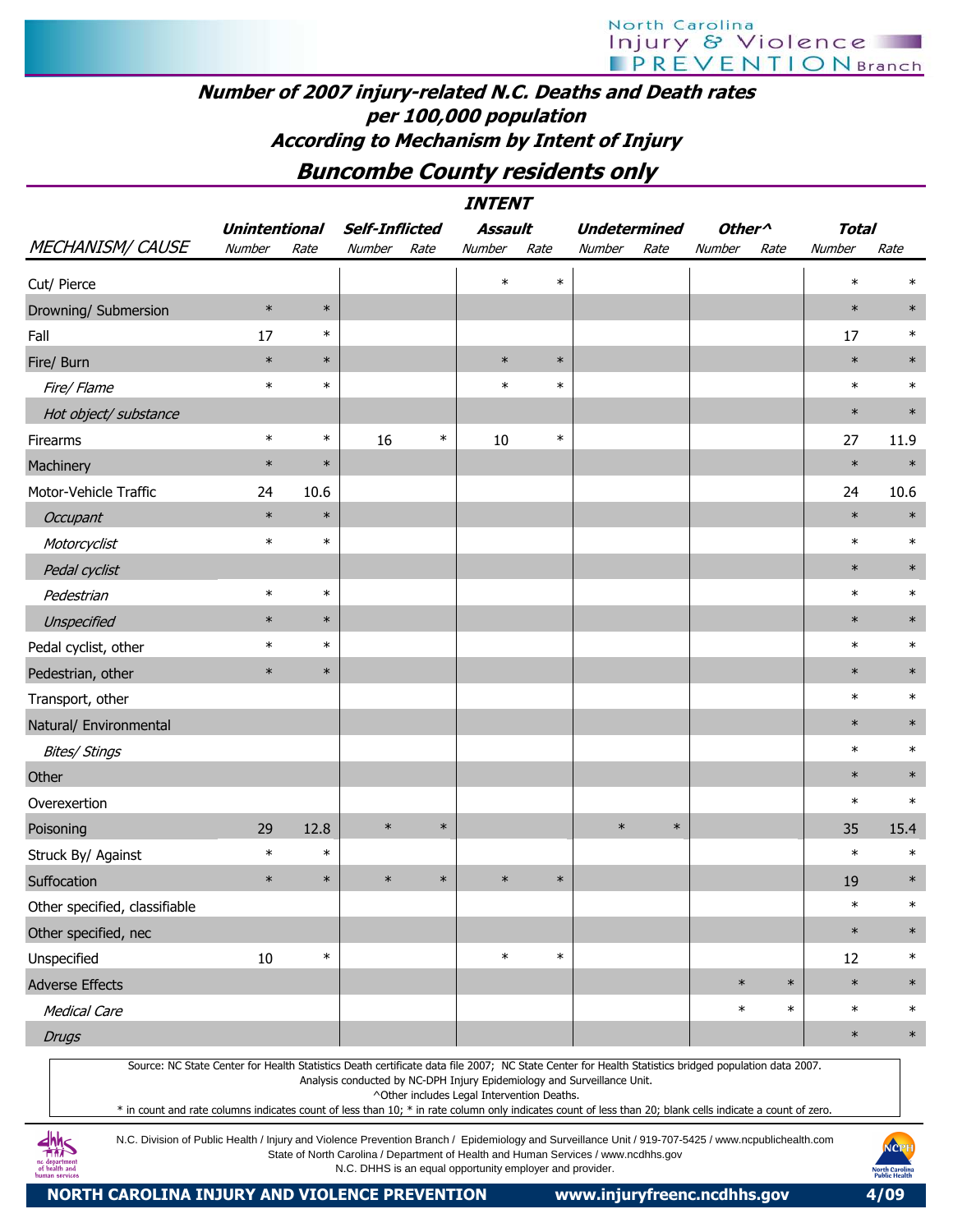# Number of 2007 injury-related N.C. Deaths and Death rates per 100,000 population According to Mechanism by Intent of Injury

Burke County residents only

| <i><b>INTENT</b></i>                                                                                                                                                                                                                                                                                             |                      |        |        |                       |                                                                                                                                                |        |                     |        |                    |      |              |                                                       |  |
|------------------------------------------------------------------------------------------------------------------------------------------------------------------------------------------------------------------------------------------------------------------------------------------------------------------|----------------------|--------|--------|-----------------------|------------------------------------------------------------------------------------------------------------------------------------------------|--------|---------------------|--------|--------------------|------|--------------|-------------------------------------------------------|--|
|                                                                                                                                                                                                                                                                                                                  | <b>Unintentional</b> |        |        | <b>Self-Inflicted</b> | <b>Assault</b>                                                                                                                                 |        | <b>Undetermined</b> |        | Other <sup>^</sup> |      | <b>Total</b> |                                                       |  |
| <b>MECHANISM/ CAUSE</b>                                                                                                                                                                                                                                                                                          | Number               | Rate   | Number | Rate                  | Number                                                                                                                                         | Rate   | Number              | Rate   | Number             | Rate | Number       | Rate                                                  |  |
| Cut/ Pierce                                                                                                                                                                                                                                                                                                      |                      |        |        |                       |                                                                                                                                                |        |                     |        |                    |      | $\ast$       |                                                       |  |
| Drowning/ Submersion                                                                                                                                                                                                                                                                                             |                      |        |        |                       |                                                                                                                                                |        |                     |        |                    |      | $\ast$       | $\ast$                                                |  |
| Fall                                                                                                                                                                                                                                                                                                             | $\ast$               | $\ast$ |        |                       |                                                                                                                                                |        |                     |        |                    |      | $\ast$       | $\ast$                                                |  |
| Fire/ Burn                                                                                                                                                                                                                                                                                                       | $\ast$               | $\ast$ |        |                       |                                                                                                                                                |        |                     |        |                    |      | $\ast$       | $\ast$                                                |  |
| Fire/ Flame                                                                                                                                                                                                                                                                                                      | $\ast$               | $\ast$ |        |                       |                                                                                                                                                |        |                     |        |                    |      | $\ast$       | $\ast$                                                |  |
| Hot object/ substance                                                                                                                                                                                                                                                                                            |                      |        |        |                       |                                                                                                                                                |        |                     |        |                    |      | $\ast$       | $\ast$                                                |  |
| Firearms                                                                                                                                                                                                                                                                                                         | $\ast$               | $\ast$ | $\ast$ | $\ast$                | $\ast$                                                                                                                                         | $\ast$ |                     |        |                    |      | 13           | $\ast$                                                |  |
| Machinery                                                                                                                                                                                                                                                                                                        |                      |        |        |                       |                                                                                                                                                |        |                     |        |                    |      | $\ast$       | $\ast$                                                |  |
| Motor-Vehicle Traffic                                                                                                                                                                                                                                                                                            | 15                   | $\ast$ |        |                       |                                                                                                                                                |        |                     |        |                    |      | 15           | $\ast$                                                |  |
| Occupant                                                                                                                                                                                                                                                                                                         | 11                   | $\ast$ |        |                       |                                                                                                                                                |        |                     |        |                    |      | 11           | $\ast$                                                |  |
| Motorcyclist                                                                                                                                                                                                                                                                                                     |                      |        |        |                       |                                                                                                                                                |        |                     |        |                    |      | $\ast$       | $\ast$                                                |  |
| Pedal cyclist                                                                                                                                                                                                                                                                                                    | $\ast$               | $\ast$ |        |                       |                                                                                                                                                |        |                     |        |                    |      | $\ast$       | $\ast$                                                |  |
| Pedestrian                                                                                                                                                                                                                                                                                                       | $\ast$               | $\ast$ |        |                       |                                                                                                                                                |        |                     |        |                    |      | $\ast$       | $\ast$                                                |  |
| <b>Unspecified</b>                                                                                                                                                                                                                                                                                               | $\ast$               | $\ast$ |        |                       |                                                                                                                                                |        |                     |        |                    |      | $\ast$       | $\ast$                                                |  |
| Pedal cyclist, other                                                                                                                                                                                                                                                                                             |                      |        |        |                       |                                                                                                                                                |        |                     |        |                    |      | $\ast$       | $\ast$                                                |  |
| Pedestrian, other                                                                                                                                                                                                                                                                                                |                      |        |        |                       |                                                                                                                                                |        |                     |        |                    |      | $\ast$       | $\ast$                                                |  |
| Transport, other                                                                                                                                                                                                                                                                                                 |                      |        |        |                       |                                                                                                                                                |        |                     |        |                    |      | $\ast$       | $\ast$                                                |  |
| Natural/ Environmental                                                                                                                                                                                                                                                                                           | $\ast$               | $\ast$ |        |                       |                                                                                                                                                |        |                     |        |                    |      | $\ast$       | $\ast$                                                |  |
| <b>Bites/ Stings</b>                                                                                                                                                                                                                                                                                             |                      |        |        |                       |                                                                                                                                                |        |                     |        |                    |      | $\ast$       | $\ast$                                                |  |
| Other                                                                                                                                                                                                                                                                                                            |                      |        |        |                       |                                                                                                                                                |        |                     |        |                    |      | $\ast$       | $\ast$                                                |  |
| Overexertion                                                                                                                                                                                                                                                                                                     |                      |        |        |                       |                                                                                                                                                |        |                     |        |                    |      | $\ast$       | $\ast$                                                |  |
| Poisoning                                                                                                                                                                                                                                                                                                        | 25                   | 28.1   |        |                       |                                                                                                                                                |        | $\ast$              | $\ast$ |                    |      | 26           | 29.2                                                  |  |
| Struck By/ Against                                                                                                                                                                                                                                                                                               |                      |        |        |                       |                                                                                                                                                |        |                     |        |                    |      | $\ast$       | $\ast$                                                |  |
| Suffocation                                                                                                                                                                                                                                                                                                      | $\ast$               | $\ast$ | $\ast$ | $\ast$                |                                                                                                                                                |        |                     |        |                    |      | $\ast$       | $\ast$                                                |  |
| Other specified, classifiable                                                                                                                                                                                                                                                                                    |                      |        |        |                       |                                                                                                                                                |        |                     |        |                    |      | $\ast$       | $\ast$                                                |  |
| Other specified, nec                                                                                                                                                                                                                                                                                             |                      |        |        |                       |                                                                                                                                                |        |                     |        |                    |      | $\ast$       | $\ast$                                                |  |
| Unspecified                                                                                                                                                                                                                                                                                                      | $\ast$               | $\ast$ |        |                       | $\ast$                                                                                                                                         | $\ast$ | $\ast$              | $\ast$ |                    |      | $\ast$       | $\ast$                                                |  |
| <b>Adverse Effects</b>                                                                                                                                                                                                                                                                                           |                      |        |        |                       |                                                                                                                                                |        |                     |        |                    |      | $\ast$       | $\ast$                                                |  |
| <b>Medical Care</b>                                                                                                                                                                                                                                                                                              |                      |        |        |                       |                                                                                                                                                |        |                     |        |                    |      | $\ast$       | $\ast$                                                |  |
| <b>Drugs</b>                                                                                                                                                                                                                                                                                                     |                      |        |        |                       |                                                                                                                                                |        |                     |        |                    |      | $\ast$       | $\ast$                                                |  |
| Source: NC State Center for Health Statistics Death certificate data file 2007; NC State Center for Health Statistics bridged population data 2007.<br>* in count and rate columns indicates count of less than 10; * in rate column only indicates count of less than 20; blank cells indicate a count of zero. |                      |        |        |                       | Analysis conducted by NC-DPH Injury Epidemiology and Surveillance Unit.<br>^Other includes Legal Intervention Deaths.                          |        |                     |        |                    |      |              |                                                       |  |
| N.C. Division of Public Health / Injury and Violence Prevention Branch / Epidemiology and Surveillance Unit / 919-707-5425 / www.ncpublichealth.com<br>of health and                                                                                                                                             |                      |        |        |                       | State of North Carolina / Department of Health and Human Services / www.ncdhhs.gov<br>N.C. DHHS is an equal opportunity employer and provider. |        |                     |        |                    |      |              | NCPI<br><b>North Carolina</b><br><b>Public Health</b> |  |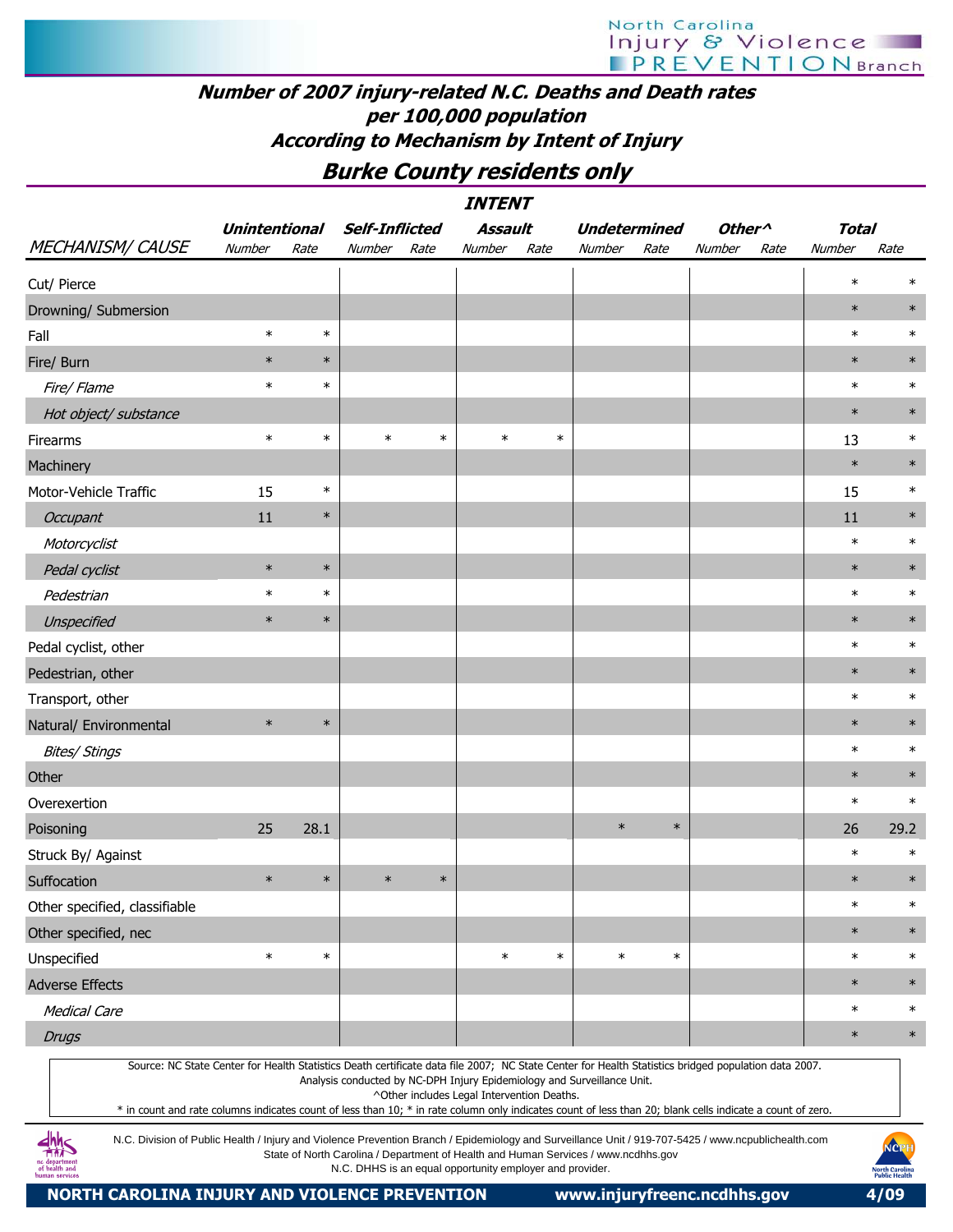# North Carolina Injury & Violence

# Number of 2007 injury-related N.C. Deaths and Death rates per 100,000 population According to Mechanism by Intent of Injury

# Cabarrus County residents only

| <b>INTENT</b>                                                                                                                                                                                                                                                                                                    |                      |        |                       |        |                                            |        |                                                                         |        |                    |        |              |        |  |
|------------------------------------------------------------------------------------------------------------------------------------------------------------------------------------------------------------------------------------------------------------------------------------------------------------------|----------------------|--------|-----------------------|--------|--------------------------------------------|--------|-------------------------------------------------------------------------|--------|--------------------|--------|--------------|--------|--|
|                                                                                                                                                                                                                                                                                                                  | <b>Unintentional</b> |        | <b>Self-Inflicted</b> |        | Assault                                    |        | <b>Undetermined</b>                                                     |        | Other <sup>^</sup> |        | <b>Total</b> |        |  |
| <b>MECHANISM/ CAUSE</b>                                                                                                                                                                                                                                                                                          | Number               | Rate   | Number Rate           |        | Number                                     | Rate   | Number                                                                  | Rate   | Number             | Rate   | Number       | Rate   |  |
| Cut/ Pierce                                                                                                                                                                                                                                                                                                      |                      |        |                       |        | $\ast$                                     | $\ast$ |                                                                         |        |                    |        | $\ast$       | $\ast$ |  |
| Drowning/ Submersion                                                                                                                                                                                                                                                                                             |                      |        |                       |        |                                            |        |                                                                         |        |                    |        | $\ast$       | $\ast$ |  |
| Fall                                                                                                                                                                                                                                                                                                             | 26                   | 15.9   |                       |        |                                            |        |                                                                         |        |                    |        | 26           | 15.9   |  |
| Fire/ Burn                                                                                                                                                                                                                                                                                                       | $\ast$               | $\ast$ |                       |        |                                            |        |                                                                         |        |                    |        | $\ast$       | $\ast$ |  |
| Fire/ Flame                                                                                                                                                                                                                                                                                                      | $\ast$               | $\ast$ |                       |        |                                            |        |                                                                         |        |                    |        | $\ast$       | $\ast$ |  |
| Hot object/ substance                                                                                                                                                                                                                                                                                            |                      |        |                       |        |                                            |        |                                                                         |        |                    |        | $\ast$       | $\ast$ |  |
| Firearms                                                                                                                                                                                                                                                                                                         | $\ast$               | $\ast$ | 11                    | $\ast$ | $\ast$                                     | $\ast$ |                                                                         |        |                    |        | 18           | $\ast$ |  |
| Machinery                                                                                                                                                                                                                                                                                                        | $\ast$               | $\ast$ |                       |        |                                            |        |                                                                         |        |                    |        | $\ast$       | $\ast$ |  |
| Motor-Vehicle Traffic                                                                                                                                                                                                                                                                                            | 30                   | 18.4   |                       |        |                                            |        |                                                                         |        |                    |        | 30           | 18.4   |  |
| Occupant                                                                                                                                                                                                                                                                                                         | 16                   | $\ast$ |                       |        |                                            |        |                                                                         |        |                    |        | 16           | $\ast$ |  |
| Motorcyclist                                                                                                                                                                                                                                                                                                     | $\ast$               | $\ast$ |                       |        |                                            |        |                                                                         |        |                    |        | $\ast$       | $\ast$ |  |
| Pedal cyclist                                                                                                                                                                                                                                                                                                    |                      |        |                       |        |                                            |        |                                                                         |        |                    |        | $\ast$       | $\ast$ |  |
| Pedestrian                                                                                                                                                                                                                                                                                                       | $\ast$               | $\ast$ |                       |        |                                            |        |                                                                         |        |                    |        | $\ast$       | $\ast$ |  |
| Unspecified                                                                                                                                                                                                                                                                                                      | $\ast$               | $\ast$ |                       |        |                                            |        |                                                                         |        |                    |        | $\ast$       | $\ast$ |  |
| Pedal cyclist, other                                                                                                                                                                                                                                                                                             |                      |        |                       |        |                                            |        |                                                                         |        |                    |        | $\ast$       | $\ast$ |  |
| Pedestrian, other                                                                                                                                                                                                                                                                                                | $\ast$               | $\ast$ |                       |        |                                            |        |                                                                         |        |                    |        | $\ast$       | $\ast$ |  |
| Transport, other                                                                                                                                                                                                                                                                                                 |                      |        |                       |        |                                            |        |                                                                         |        |                    |        | $\ast$       | $\ast$ |  |
| Natural/ Environmental                                                                                                                                                                                                                                                                                           | $\ast$               | $\ast$ |                       |        |                                            |        |                                                                         |        |                    |        | $\ast$       | $\ast$ |  |
| <b>Bites/ Stings</b>                                                                                                                                                                                                                                                                                             |                      |        |                       |        |                                            |        |                                                                         |        |                    |        | $\ast$       | $\ast$ |  |
| Other                                                                                                                                                                                                                                                                                                            |                      |        |                       |        |                                            |        |                                                                         |        |                    |        | $\ast$       | $\ast$ |  |
| Overexertion                                                                                                                                                                                                                                                                                                     |                      |        |                       |        |                                            |        |                                                                         |        |                    |        | $\ast$       | $\ast$ |  |
| Poisoning                                                                                                                                                                                                                                                                                                        | 17                   | $\ast$ | $\ast$                | $\ast$ |                                            |        |                                                                         |        |                    |        | 19           | $\ast$ |  |
| Struck By/ Against                                                                                                                                                                                                                                                                                               |                      |        |                       |        |                                            |        |                                                                         |        |                    |        | $\ast$       | $\ast$ |  |
| Suffocation                                                                                                                                                                                                                                                                                                      | $\ast$               | $\ast$ | $\ast$                | $\ast$ |                                            |        | $\ast$                                                                  | $\ast$ |                    |        | 10           | $\ast$ |  |
| Other specified, classifiable                                                                                                                                                                                                                                                                                    | $\ast$               | $\ast$ |                       |        |                                            |        |                                                                         |        |                    |        | $\ast$       | $\ast$ |  |
| Other specified, nec                                                                                                                                                                                                                                                                                             |                      |        |                       |        |                                            |        |                                                                         |        |                    |        | $\ast$       | $\ast$ |  |
| Unspecified                                                                                                                                                                                                                                                                                                      | $\ast$               | $\ast$ |                       |        | $\ast$                                     | $\ast$ |                                                                         |        |                    |        | $\ast$       | $\ast$ |  |
| <b>Adverse Effects</b>                                                                                                                                                                                                                                                                                           |                      |        |                       |        |                                            |        |                                                                         |        | $\ast$             | $\ast$ | $\ast$       | $\ast$ |  |
| <b>Medical Care</b>                                                                                                                                                                                                                                                                                              |                      |        |                       |        |                                            |        |                                                                         |        | $\ast$             | $\ast$ | $\ast$       | $\ast$ |  |
| <b>Drugs</b>                                                                                                                                                                                                                                                                                                     |                      |        |                       |        |                                            |        |                                                                         |        |                    |        | $\ast$       | $\ast$ |  |
| Source: NC State Center for Health Statistics Death certificate data file 2007; NC State Center for Health Statistics bridged population data 2007.<br>* in count and rate columns indicates count of less than 10; * in rate column only indicates count of less than 20; blank cells indicate a count of zero. |                      |        |                       |        | ^Other includes Legal Intervention Deaths. |        | Analysis conducted by NC-DPH Injury Epidemiology and Surveillance Unit. |        |                    |        |              |        |  |

N.C. Division of Public Health / Injury and Violence Prevention Branch / Epidemiology and Surveillance Unit / 919-707-5425 / www.ncpublichealth.com State of North Carolina / Department of Health and Human Services / www.ncdhhs.gov N.C. DHHS is an equal opportunity employer and provider.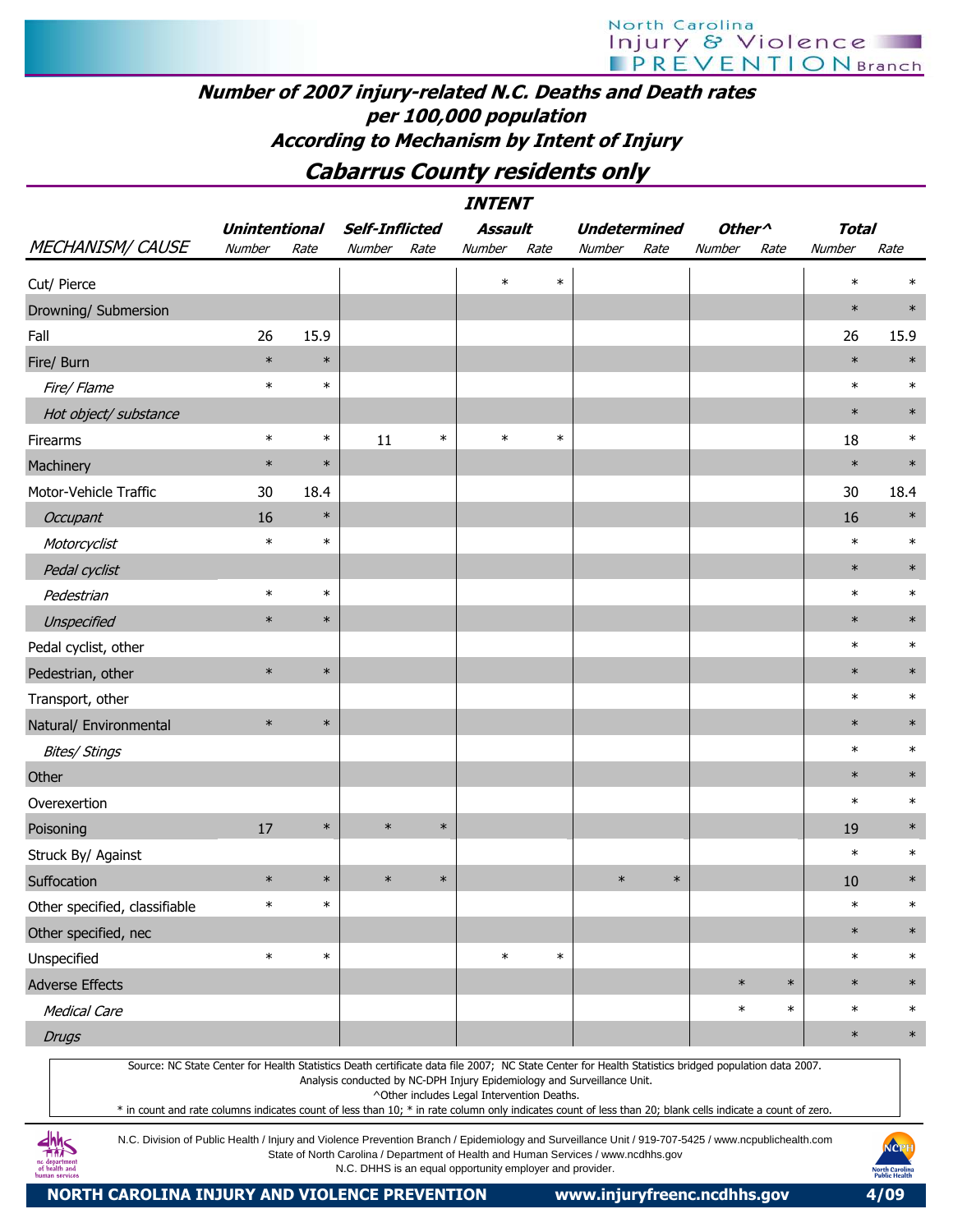# North Carolina Injury & Violence

# Number of 2007 injury-related N.C. Deaths and Death rates per 100,000 population According to Mechanism by Intent of Injury

# Caldwell County residents only

INTENT

|                                                                                                                                                                                                                                                                                                                  |                                |        |                                                                                    |        | 111 I LIT I                                |        |                               |        |                              |      |                        |        |
|------------------------------------------------------------------------------------------------------------------------------------------------------------------------------------------------------------------------------------------------------------------------------------------------------------------|--------------------------------|--------|------------------------------------------------------------------------------------|--------|--------------------------------------------|--------|-------------------------------|--------|------------------------------|------|------------------------|--------|
| <b>MECHANISM/ CAUSE</b>                                                                                                                                                                                                                                                                                          | <b>Unintentional</b><br>Number | Rate   | <b>Self-Inflicted</b><br>Number                                                    | Rate   | Assault<br>Number                          | Rate   | <b>Undetermined</b><br>Number | Rate   | Other <sup>^</sup><br>Number | Rate | <b>Total</b><br>Number | Rate   |
|                                                                                                                                                                                                                                                                                                                  |                                |        |                                                                                    |        |                                            |        |                               |        |                              |      | $\ast$                 |        |
| Cut/ Pierce                                                                                                                                                                                                                                                                                                      | $\ast$                         | $\ast$ | $\ast$                                                                             | $\ast$ |                                            |        |                               |        |                              |      | $\ast$                 | $\ast$ |
| Drowning/ Submersion<br>Fall                                                                                                                                                                                                                                                                                     | $\ast$                         | $\ast$ |                                                                                    |        |                                            |        |                               |        |                              |      | $\ast$                 | $\ast$ |
| Fire/ Burn                                                                                                                                                                                                                                                                                                       | $\ast$                         | $\ast$ |                                                                                    |        |                                            |        |                               |        |                              |      | $\ast$                 | $\ast$ |
| Fire/ Flame                                                                                                                                                                                                                                                                                                      | $\ast$                         | $\ast$ |                                                                                    |        |                                            |        |                               |        |                              |      | $\ast$                 | ∗      |
| Hot object/ substance                                                                                                                                                                                                                                                                                            | $\ast$                         | $\ast$ |                                                                                    |        |                                            |        |                               |        |                              |      | $\ast$                 | $\ast$ |
| Firearms                                                                                                                                                                                                                                                                                                         | $\ast$                         | $\ast$ | $\ast$                                                                             | $\ast$ | $\ast$                                     | $\ast$ |                               |        |                              |      | $\ast$                 | $\ast$ |
| Machinery                                                                                                                                                                                                                                                                                                        |                                |        |                                                                                    |        |                                            |        |                               |        |                              |      | $\ast$                 | $\ast$ |
| Motor-Vehicle Traffic                                                                                                                                                                                                                                                                                            | $\ast$                         | $\ast$ |                                                                                    |        |                                            |        |                               |        |                              |      | $\ast$                 | $\ast$ |
| <b>Occupant</b>                                                                                                                                                                                                                                                                                                  | $\ast$                         | $\ast$ |                                                                                    |        |                                            |        |                               |        |                              |      | $\ast$                 |        |
| Motorcyclist                                                                                                                                                                                                                                                                                                     | $\ast$                         | $\ast$ |                                                                                    |        |                                            |        |                               |        |                              |      | $\ast$                 | $\ast$ |
| Pedal cyclist                                                                                                                                                                                                                                                                                                    | $\ast$                         | $\ast$ |                                                                                    |        |                                            |        |                               |        |                              |      | $\ast$                 | $\ast$ |
| Pedestrian                                                                                                                                                                                                                                                                                                       |                                |        |                                                                                    |        |                                            |        |                               |        |                              |      | $\ast$                 | $\ast$ |
| Unspecified                                                                                                                                                                                                                                                                                                      |                                |        |                                                                                    |        |                                            |        |                               |        |                              |      | $\ast$                 | $\ast$ |
| Pedal cyclist, other                                                                                                                                                                                                                                                                                             |                                |        |                                                                                    |        |                                            |        |                               |        |                              |      | $\ast$                 | $\ast$ |
| Pedestrian, other                                                                                                                                                                                                                                                                                                |                                |        |                                                                                    |        |                                            |        |                               |        |                              |      | $\ast$                 | $\ast$ |
| Transport, other                                                                                                                                                                                                                                                                                                 |                                |        |                                                                                    |        |                                            |        |                               |        |                              |      | $\ast$                 | $\ast$ |
| Natural/ Environmental                                                                                                                                                                                                                                                                                           |                                |        |                                                                                    |        |                                            |        |                               |        |                              |      | $\ast$                 | $\ast$ |
| <b>Bites/ Stings</b>                                                                                                                                                                                                                                                                                             |                                |        |                                                                                    |        |                                            |        |                               |        |                              |      | $\ast$                 | $\ast$ |
| Other                                                                                                                                                                                                                                                                                                            |                                |        |                                                                                    |        |                                            |        |                               |        |                              |      | $\ast$                 | $\ast$ |
| Overexertion                                                                                                                                                                                                                                                                                                     |                                |        |                                                                                    |        |                                            |        |                               |        |                              |      | $\ast$                 | $\ast$ |
| Poisoning                                                                                                                                                                                                                                                                                                        | $\ast$                         | $\ast$ | $\ast$                                                                             | $\ast$ |                                            |        | $\ast$                        | $\ast$ |                              |      | 17                     | $\ast$ |
| Struck By/ Against                                                                                                                                                                                                                                                                                               | $\ast$                         | $\ast$ |                                                                                    |        |                                            |        |                               |        |                              |      | $\ast$                 | ∗      |
| Suffocation                                                                                                                                                                                                                                                                                                      | $\ast$                         | $\ast$ |                                                                                    |        |                                            |        | $\ast$                        | $\ast$ |                              |      | $\ast$                 | $\ast$ |
| Other specified, classifiable                                                                                                                                                                                                                                                                                    |                                |        |                                                                                    |        |                                            |        |                               |        |                              |      |                        |        |
| Other specified, nec                                                                                                                                                                                                                                                                                             |                                |        |                                                                                    |        |                                            |        |                               |        |                              |      | $\ast$                 | $\ast$ |
| Unspecified                                                                                                                                                                                                                                                                                                      | $\ast$                         | $\ast$ |                                                                                    |        |                                            |        |                               |        |                              |      | $\ast$                 | $\ast$ |
| <b>Adverse Effects</b>                                                                                                                                                                                                                                                                                           |                                |        |                                                                                    |        |                                            |        |                               |        |                              |      | $\ast$                 | $\ast$ |
| <b>Medical Care</b>                                                                                                                                                                                                                                                                                              |                                |        |                                                                                    |        |                                            |        |                               |        |                              |      | $\ast$                 | $\ast$ |
| <b>Drugs</b>                                                                                                                                                                                                                                                                                                     |                                |        |                                                                                    |        |                                            |        |                               |        | 39                           | 68.6 | $\ast$                 | $\ast$ |
| Source: NC State Center for Health Statistics Death certificate data file 2007; NC State Center for Health Statistics bridged population data 2007.<br>* in count and rate columns indicates count of less than 10; * in rate column only indicates count of less than 20; blank cells indicate a count of zero. |                                |        | Analysis conducted by NC-DPH Injury Epidemiology and Surveillance Unit.            |        | ^Other includes Legal Intervention Deaths. |        |                               |        |                              |      |                        |        |
| N.C. Division of Public Health / Injury and Violence Prevention Branch / Epidemiology and Surveillance Unit / 919-707-5425 / www.ncpublichealth.com<br>dhh<                                                                                                                                                      |                                |        | State of North Carolina / Department of Health and Human Services / www.ncdhhs.gov |        |                                            |        |                               |        |                              |      |                        | NCPH   |

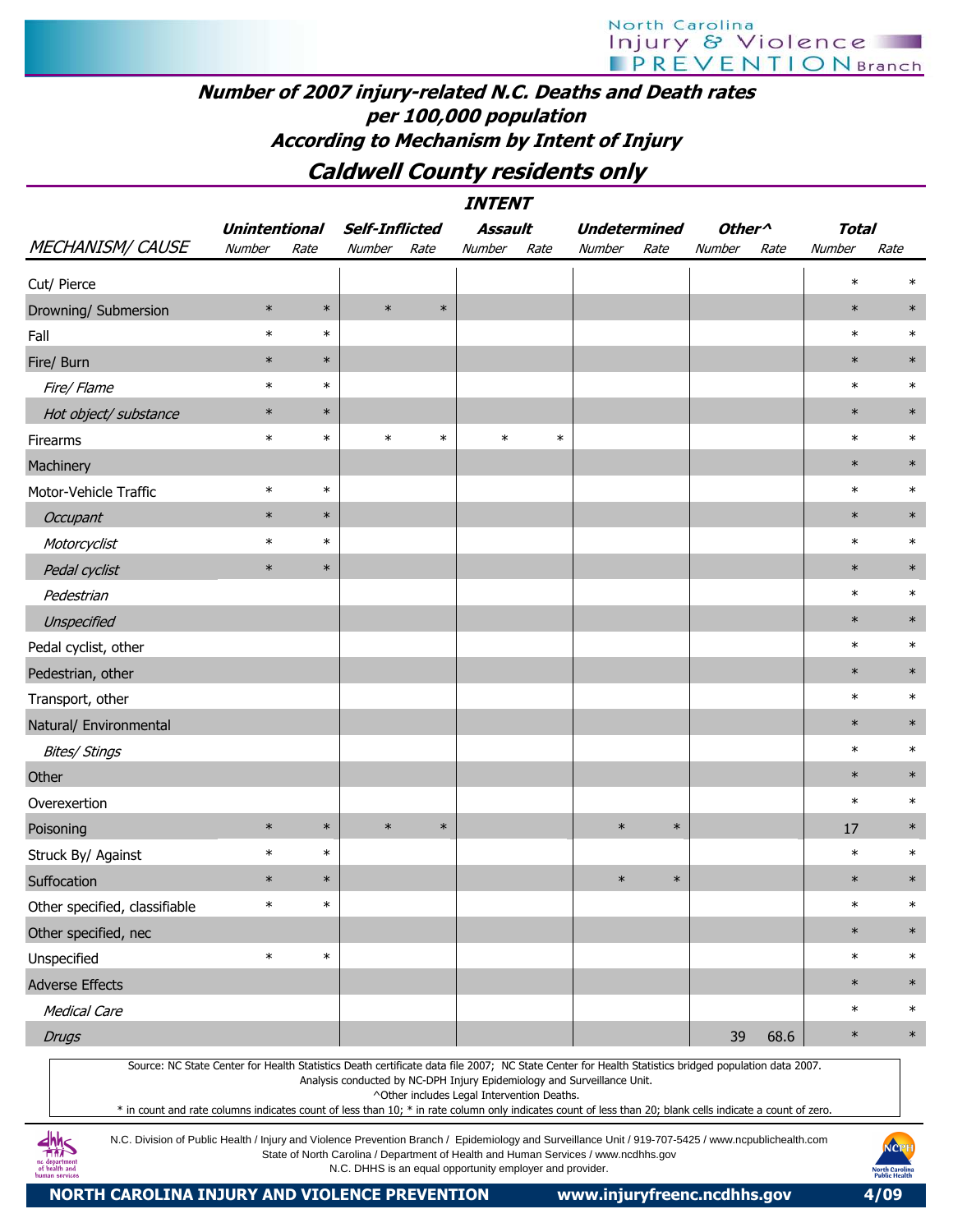## Number of 2007 injury-related N.C. Deaths and Death rates per 100,000 population According to Mechanism by Intent of Injury

# Camden County residents only

| <b>INTENT</b>                                                                                                                                                                                                                                                                                                    |                                        |        |                                                          |        |                                            |      |                                                                                    |      |                    |      |              |                                                       |
|------------------------------------------------------------------------------------------------------------------------------------------------------------------------------------------------------------------------------------------------------------------------------------------------------------------|----------------------------------------|--------|----------------------------------------------------------|--------|--------------------------------------------|------|------------------------------------------------------------------------------------|------|--------------------|------|--------------|-------------------------------------------------------|
|                                                                                                                                                                                                                                                                                                                  | <b>Unintentional</b><br>Number<br>Rate |        | <b>Self-Inflicted</b>                                    |        | Assault                                    |      | <b>Undetermined</b>                                                                |      | Other <sup>^</sup> |      | <b>Total</b> |                                                       |
| <b>MECHANISM/ CAUSE</b>                                                                                                                                                                                                                                                                                          |                                        |        | Number                                                   | Rate   | Number                                     | Rate | Number                                                                             | Rate | Number             | Rate | Number       | Rate                                                  |
| Cut/ Pierce                                                                                                                                                                                                                                                                                                      |                                        |        |                                                          |        |                                            |      |                                                                                    |      |                    |      | $\ast$       | $\ast$                                                |
| Drowning/ Submersion                                                                                                                                                                                                                                                                                             |                                        |        |                                                          |        |                                            |      |                                                                                    |      |                    |      | $\ast$       | $\ast$                                                |
| Fall                                                                                                                                                                                                                                                                                                             | $\ast$                                 | $\ast$ |                                                          |        |                                            |      |                                                                                    |      |                    |      | $\ast$       | $\ast$                                                |
| Fire/ Burn                                                                                                                                                                                                                                                                                                       |                                        |        |                                                          |        |                                            |      |                                                                                    |      |                    |      | $\ast$       | $\ast$                                                |
| Fire/ Flame                                                                                                                                                                                                                                                                                                      |                                        |        |                                                          |        |                                            |      |                                                                                    |      |                    |      | $\ast$       | $\ast$                                                |
| Hot object/ substance                                                                                                                                                                                                                                                                                            |                                        |        |                                                          |        |                                            |      |                                                                                    |      |                    |      | $\ast$       | $\ast$                                                |
| Firearms                                                                                                                                                                                                                                                                                                         |                                        |        | $\ast$                                                   | $\ast$ |                                            |      |                                                                                    |      |                    |      | $\ast$       | $\ast$                                                |
| Machinery                                                                                                                                                                                                                                                                                                        |                                        |        |                                                          |        |                                            |      |                                                                                    |      |                    |      | $\ast$       | $\ast$                                                |
| Motor-Vehicle Traffic                                                                                                                                                                                                                                                                                            | $\ast$                                 | $\ast$ |                                                          |        |                                            |      |                                                                                    |      |                    |      | $\ast$       | $\ast$                                                |
| Occupant                                                                                                                                                                                                                                                                                                         | $\ast$                                 | $\ast$ |                                                          |        |                                            |      |                                                                                    |      |                    |      | $\ast$       | $\ast$                                                |
| Motorcyclist                                                                                                                                                                                                                                                                                                     | $\ast$                                 | $\ast$ |                                                          |        |                                            |      |                                                                                    |      |                    |      | $\ast$       | $\ast$                                                |
| Pedal cyclist                                                                                                                                                                                                                                                                                                    |                                        |        |                                                          |        |                                            |      |                                                                                    |      |                    |      | $\ast$       | $\ast$                                                |
| Pedestrian                                                                                                                                                                                                                                                                                                       |                                        |        |                                                          |        |                                            |      |                                                                                    |      |                    |      | $\ast$       | $\ast$                                                |
| Unspecified                                                                                                                                                                                                                                                                                                      | $\ast$                                 | $\ast$ |                                                          |        |                                            |      |                                                                                    |      |                    |      | $\ast$       | $\ast$                                                |
| Pedal cyclist, other                                                                                                                                                                                                                                                                                             |                                        |        |                                                          |        |                                            |      |                                                                                    |      |                    |      | $\ast$       | $\ast$                                                |
| Pedestrian, other                                                                                                                                                                                                                                                                                                |                                        |        |                                                          |        |                                            |      |                                                                                    |      |                    |      | $\ast$       | $\ast$                                                |
| Transport, other                                                                                                                                                                                                                                                                                                 |                                        |        |                                                          |        |                                            |      |                                                                                    |      |                    |      | $\ast$       | $\ast$                                                |
| Natural/ Environmental                                                                                                                                                                                                                                                                                           |                                        |        |                                                          |        |                                            |      |                                                                                    |      |                    |      | $\ast$       | $\ast$                                                |
| <b>Bites/ Stings</b>                                                                                                                                                                                                                                                                                             |                                        |        |                                                          |        |                                            |      |                                                                                    |      |                    |      | $\ast$       | $\ast$                                                |
| Other                                                                                                                                                                                                                                                                                                            |                                        |        |                                                          |        |                                            |      |                                                                                    |      |                    |      | $\ast$       | $\ast$                                                |
| Overexertion                                                                                                                                                                                                                                                                                                     |                                        |        |                                                          |        |                                            |      |                                                                                    |      |                    |      | $\ast$       | $\ast$                                                |
| Poisoning                                                                                                                                                                                                                                                                                                        | $\ast$                                 | $\ast$ | $\ast$                                                   | $\ast$ |                                            |      |                                                                                    |      |                    |      | $\ast$       | $\ast$                                                |
| Struck By/ Against                                                                                                                                                                                                                                                                                               |                                        |        |                                                          |        |                                            |      |                                                                                    |      |                    |      | $\ast$       | $\ast$                                                |
| Suffocation                                                                                                                                                                                                                                                                                                      |                                        |        |                                                          |        |                                            |      |                                                                                    |      |                    |      | $\ast$       | $\ast$                                                |
| Other specified, classifiable                                                                                                                                                                                                                                                                                    |                                        |        |                                                          |        |                                            |      |                                                                                    |      |                    |      | $\ast$       | $\ast$                                                |
| Other specified, nec                                                                                                                                                                                                                                                                                             |                                        |        |                                                          |        |                                            |      |                                                                                    |      |                    |      | $\ast$       | $\ast$                                                |
| Unspecified                                                                                                                                                                                                                                                                                                      |                                        |        |                                                          |        |                                            |      |                                                                                    |      |                    |      | $\ast$       | $\ast$                                                |
| <b>Adverse Effects</b>                                                                                                                                                                                                                                                                                           |                                        |        |                                                          |        |                                            |      |                                                                                    |      |                    |      | $\ast$       | $\ast$                                                |
| <b>Medical Care</b>                                                                                                                                                                                                                                                                                              |                                        |        |                                                          |        |                                            |      |                                                                                    |      |                    |      | $\ast$       | $\ast$                                                |
| <b>Drugs</b>                                                                                                                                                                                                                                                                                                     |                                        |        |                                                          |        |                                            |      |                                                                                    |      |                    |      | $\ast$       | $\ast$                                                |
| Source: NC State Center for Health Statistics Death certificate data file 2007; NC State Center for Health Statistics bridged population data 2007.<br>* in count and rate columns indicates count of less than 10; * in rate column only indicates count of less than 20; blank cells indicate a count of zero. |                                        |        |                                                          |        | ^Other includes Legal Intervention Deaths. |      | Analysis conducted by NC-DPH Injury Epidemiology and Surveillance Unit.            |      |                    |      |              |                                                       |
| N.C. Division of Public Health / Injury and Violence Prevention Branch / Epidemiology and Surveillance Unit / 919-707-5425 / www.ncpublichealth.com<br>of health and                                                                                                                                             |                                        |        | N.C. DHHS is an equal opportunity employer and provider. |        |                                            |      | State of North Carolina / Department of Health and Human Services / www.ncdhhs.gov |      |                    |      |              | NOPH<br><b>North Carolina</b><br><b>Public Health</b> |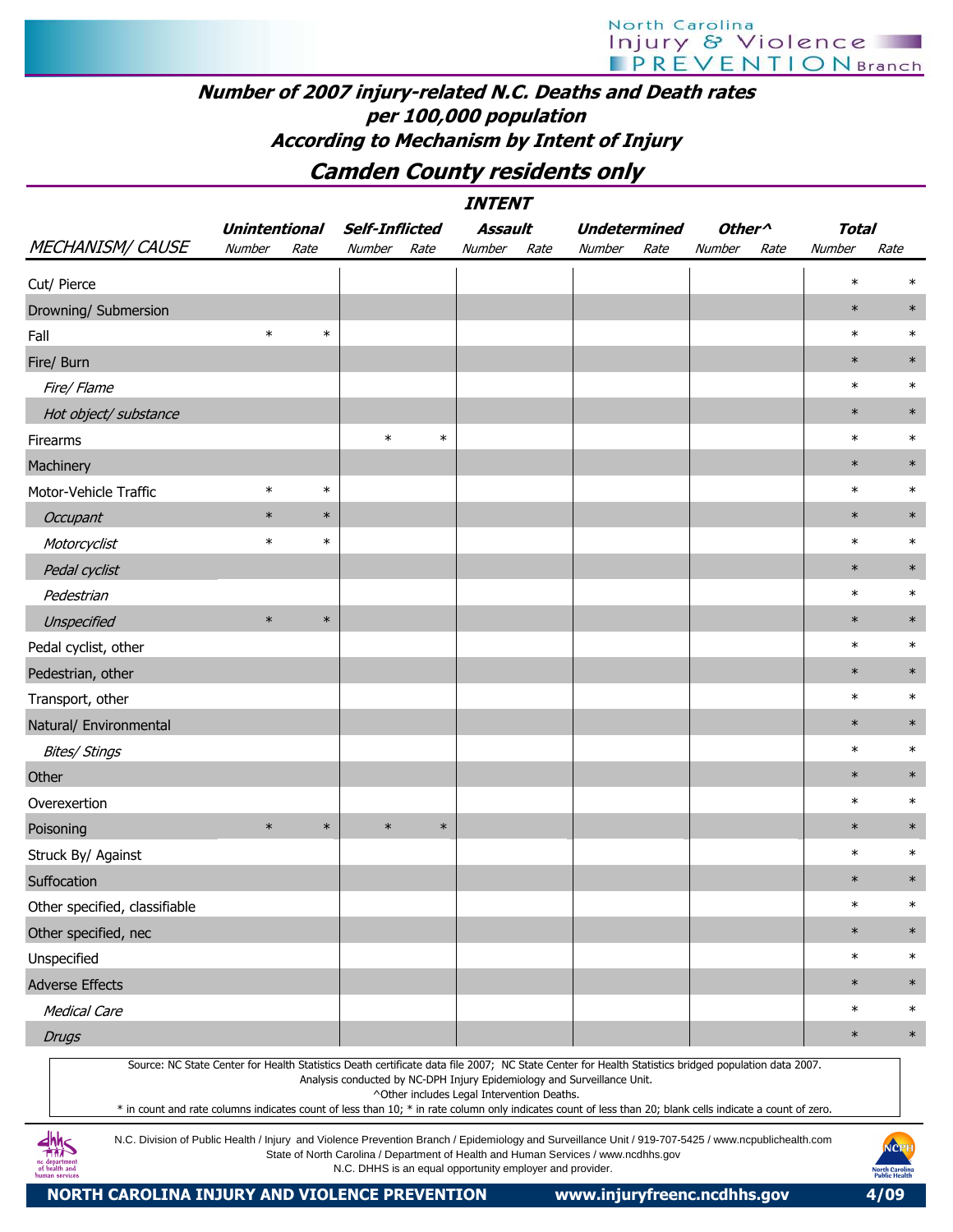# North Carolina Injury & Violence

# Number of 2007 injury-related N.C. Deaths and Death rates per 100,000 population According to Mechanism by Intent of Injury

# Carteret County residents only

|                               | <b>Unintentional</b>                                                                                                                                                                                                                                                                                                                                                                                                                      |        | Self-Inflicted |        | Assault |        | <b>Undetermined</b> |      | Other <sup>^</sup> |        | <b>Total</b> |        |
|-------------------------------|-------------------------------------------------------------------------------------------------------------------------------------------------------------------------------------------------------------------------------------------------------------------------------------------------------------------------------------------------------------------------------------------------------------------------------------------|--------|----------------|--------|---------|--------|---------------------|------|--------------------|--------|--------------|--------|
| <b>MECHANISM/ CAUSE</b>       | Number                                                                                                                                                                                                                                                                                                                                                                                                                                    | Rate   | Number         | Rate   | Number  | Rate   | Number              | Rate | Number             | Rate   | Number       | Rate   |
| Cut/ Pierce                   |                                                                                                                                                                                                                                                                                                                                                                                                                                           |        |                |        |         |        |                     |      |                    |        | $\ast$       |        |
| Drowning/ Submersion          | $\ast$                                                                                                                                                                                                                                                                                                                                                                                                                                    | $\ast$ |                |        |         |        |                     |      |                    |        | $\ast$       | $\ast$ |
| Fall                          | $\ast$                                                                                                                                                                                                                                                                                                                                                                                                                                    | $\ast$ |                |        | $\ast$  | $\ast$ |                     |      |                    |        | 10           | $\ast$ |
| Fire/ Burn                    | $\ast$                                                                                                                                                                                                                                                                                                                                                                                                                                    | $\ast$ | $\ast$         | $\ast$ |         |        |                     |      |                    |        | $\ast$       | $\ast$ |
| Fire/Flame                    |                                                                                                                                                                                                                                                                                                                                                                                                                                           |        | $\ast$         | $\ast$ |         |        |                     |      |                    |        | $\ast$       | $\ast$ |
| Hot object/ substance         | $\ast$                                                                                                                                                                                                                                                                                                                                                                                                                                    | $\ast$ |                |        |         |        |                     |      |                    |        | $\ast$       | $\ast$ |
| Firearms                      |                                                                                                                                                                                                                                                                                                                                                                                                                                           |        | $\ast$         | $\ast$ |         |        |                     |      |                    |        | $\ast$       | $\ast$ |
| Machinery                     |                                                                                                                                                                                                                                                                                                                                                                                                                                           |        |                |        |         |        |                     |      |                    |        | $\ast$       | $\ast$ |
| Motor-Vehicle Traffic         | 14                                                                                                                                                                                                                                                                                                                                                                                                                                        | $\ast$ |                |        |         |        |                     |      |                    |        | 14           | $\ast$ |
| Occupant                      | $\ast$                                                                                                                                                                                                                                                                                                                                                                                                                                    | $\ast$ |                |        |         |        |                     |      |                    |        | $\ast$       | $\ast$ |
| Motorcyclist                  | $\ast$                                                                                                                                                                                                                                                                                                                                                                                                                                    | $\ast$ |                |        |         |        |                     |      |                    |        | $\ast$       | $\ast$ |
| Pedal cyclist                 |                                                                                                                                                                                                                                                                                                                                                                                                                                           |        |                |        |         |        |                     |      |                    |        | $\ast$       | $\ast$ |
| Pedestrian                    | $\ast$                                                                                                                                                                                                                                                                                                                                                                                                                                    | $\ast$ |                |        |         |        |                     |      |                    |        | $\ast$       | $\ast$ |
| Unspecified                   | $\ast$                                                                                                                                                                                                                                                                                                                                                                                                                                    | $\ast$ |                |        |         |        |                     |      |                    |        | $\ast$       | $\ast$ |
| Pedal cyclist, other          |                                                                                                                                                                                                                                                                                                                                                                                                                                           |        |                |        |         |        |                     |      |                    |        | $\ast$       | $\ast$ |
| Pedestrian, other             |                                                                                                                                                                                                                                                                                                                                                                                                                                           |        |                |        |         |        |                     |      |                    |        | $\ast$       | $\ast$ |
| Transport, other              |                                                                                                                                                                                                                                                                                                                                                                                                                                           |        |                |        |         |        |                     |      |                    |        | $\ast$       | $\ast$ |
| Natural/ Environmental        |                                                                                                                                                                                                                                                                                                                                                                                                                                           |        |                |        |         |        |                     |      |                    |        | $\ast$       | $\ast$ |
| <b>Bites/ Stings</b>          |                                                                                                                                                                                                                                                                                                                                                                                                                                           |        |                |        |         |        |                     |      |                    |        | $\ast$       | $\ast$ |
| Other                         |                                                                                                                                                                                                                                                                                                                                                                                                                                           |        |                |        |         |        |                     |      |                    |        | $\ast$       | $\ast$ |
| Overexertion                  |                                                                                                                                                                                                                                                                                                                                                                                                                                           |        |                |        |         |        |                     |      |                    |        | $\ast$       | $\ast$ |
| Poisoning                     | $\ast$                                                                                                                                                                                                                                                                                                                                                                                                                                    | $\ast$ | $\ast$         | $\ast$ |         |        |                     |      |                    |        | 11           | $\ast$ |
| Struck By/ Against            |                                                                                                                                                                                                                                                                                                                                                                                                                                           |        |                |        |         |        |                     |      |                    |        | $\ast$       | $\ast$ |
| Suffocation                   | $\ast$                                                                                                                                                                                                                                                                                                                                                                                                                                    | $\ast$ | $\ast$         | $\ast$ |         |        |                     |      |                    |        | $\ast$       | $\ast$ |
| Other specified, classifiable |                                                                                                                                                                                                                                                                                                                                                                                                                                           |        |                |        |         |        |                     |      |                    |        | $\ast$       | $\ast$ |
| Other specified, nec          |                                                                                                                                                                                                                                                                                                                                                                                                                                           |        |                |        |         |        |                     |      |                    |        | $\ast$       | $\ast$ |
| Unspecified                   |                                                                                                                                                                                                                                                                                                                                                                                                                                           |        | $\ast$         | $\ast$ |         |        |                     |      |                    |        | $\ast$       | $\ast$ |
| <b>Adverse Effects</b>        |                                                                                                                                                                                                                                                                                                                                                                                                                                           |        |                |        |         |        |                     |      | $\ast$             | $\ast$ | $\ast$       | $\ast$ |
| <b>Medical Care</b>           |                                                                                                                                                                                                                                                                                                                                                                                                                                           |        |                |        |         |        |                     |      | $\ast$             | $\ast$ | $\ast$       | $\ast$ |
| <b>Drugs</b>                  |                                                                                                                                                                                                                                                                                                                                                                                                                                           |        |                |        |         |        |                     |      | 39                 | 68.6   | $\ast$       | $\ast$ |
|                               | Source: NC State Center for Health Statistics Death certificate data file 2007; NC State Center for Health Statistics bridged population data 2007.<br>Analysis conducted by NC-DPH Injury Epidemiology and Surveillance Unit.<br>^Other includes Legal Intervention Deaths.<br>* in count and rate columns indicates count of less than 10; * in rate column only indicates count of less than 20; blank cells indicate a count of zero. |        |                |        |         |        |                     |      |                    |        |              |        |

N.C. Division of Public Health / Injury and Violence Prevention Branch / Epidemiology and Surveillance Unit / 919-707-5425 / www.ncpublichealth.com State of North Carolina / Department of Health and Human Services / www.ncdhhs.gov N.C. DHHS is an equal opportunity employer and provider.

 $\frac{dh}{dh}S$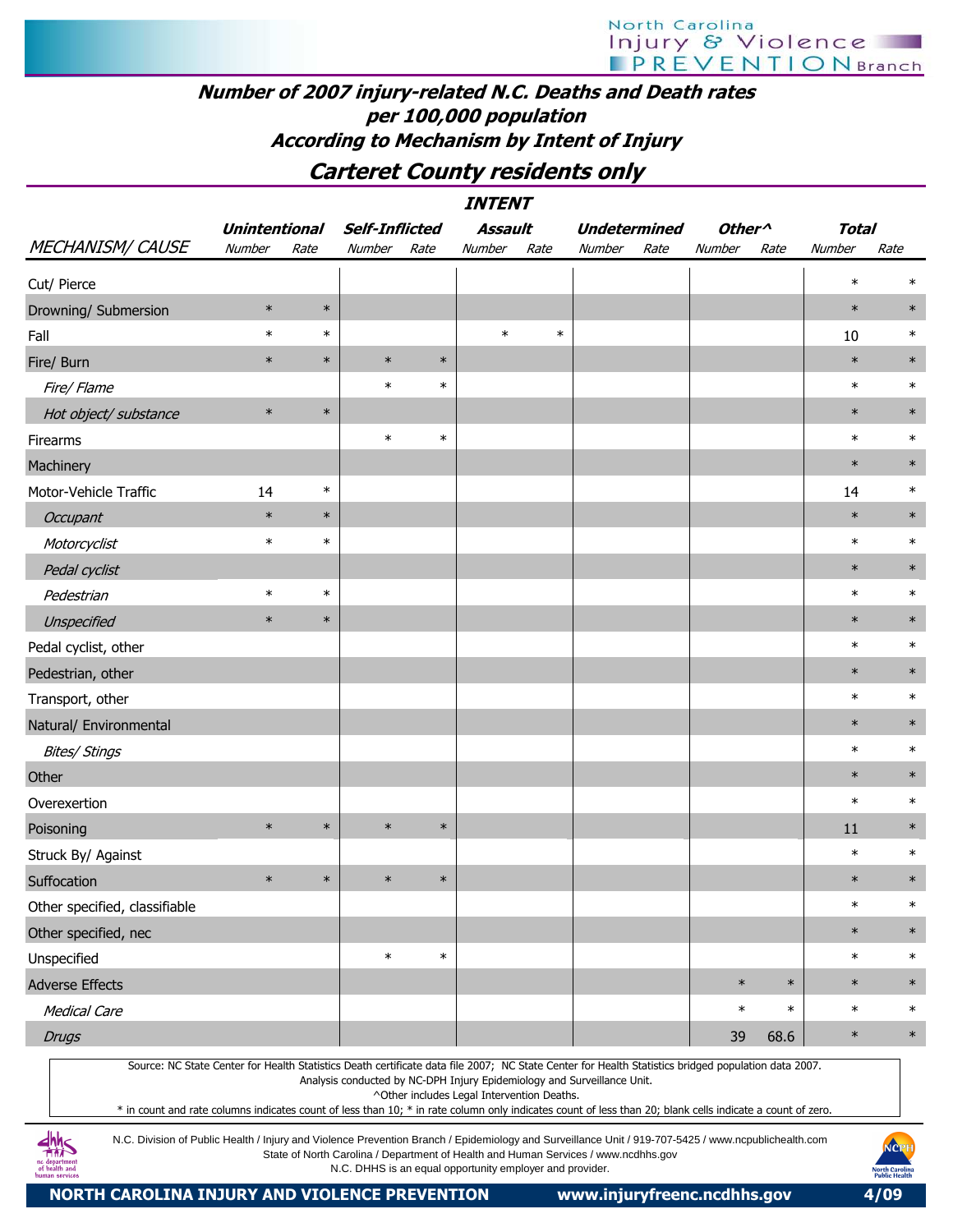Caswell County residents only

| <b>INTENT</b><br><b>Self-Inflicted</b><br>Other <sup>^</sup><br><b>Undetermined</b>                                                                                                                                                                                                                                                                                                                                                                                     |                                        |        |        |        |                                            |        |                                                                                    |      |        |        |              |        |  |
|-------------------------------------------------------------------------------------------------------------------------------------------------------------------------------------------------------------------------------------------------------------------------------------------------------------------------------------------------------------------------------------------------------------------------------------------------------------------------|----------------------------------------|--------|--------|--------|--------------------------------------------|--------|------------------------------------------------------------------------------------|------|--------|--------|--------------|--------|--|
|                                                                                                                                                                                                                                                                                                                                                                                                                                                                         | <b>Unintentional</b><br>Number<br>Rate |        |        |        | Assault                                    |        |                                                                                    |      |        |        | <b>Total</b> |        |  |
| <b>MECHANISM/ CAUSE</b>                                                                                                                                                                                                                                                                                                                                                                                                                                                 |                                        |        | Number | Rate   | Number                                     | Rate   | Number                                                                             | Rate | Number | Rate   | Number       | Rate   |  |
| Cut/ Pierce                                                                                                                                                                                                                                                                                                                                                                                                                                                             |                                        |        |        |        |                                            |        |                                                                                    |      |        |        | $\ast$       | $\ast$ |  |
| Drowning/ Submersion                                                                                                                                                                                                                                                                                                                                                                                                                                                    |                                        |        |        |        |                                            |        |                                                                                    |      |        |        | $\ast$       | $\ast$ |  |
| Fall                                                                                                                                                                                                                                                                                                                                                                                                                                                                    |                                        |        |        |        |                                            |        |                                                                                    |      |        |        | $\ast$       | $\ast$ |  |
| Fire/ Burn                                                                                                                                                                                                                                                                                                                                                                                                                                                              | $\ast$                                 | $\ast$ |        |        |                                            |        |                                                                                    |      |        |        | $\ast$       | $\ast$ |  |
| Fire/ Flame                                                                                                                                                                                                                                                                                                                                                                                                                                                             | $\ast$                                 | $\ast$ |        |        |                                            |        |                                                                                    |      |        |        | $\ast$       | $\ast$ |  |
| Hot object/ substance                                                                                                                                                                                                                                                                                                                                                                                                                                                   |                                        |        |        |        |                                            |        |                                                                                    |      |        |        | $\ast$       | $\ast$ |  |
| Firearms                                                                                                                                                                                                                                                                                                                                                                                                                                                                |                                        |        | $\ast$ | $\ast$ |                                            |        |                                                                                    |      |        |        | $\ast$       | $\ast$ |  |
| Machinery                                                                                                                                                                                                                                                                                                                                                                                                                                                               |                                        |        |        |        |                                            |        |                                                                                    |      |        |        | $\ast$       | $\ast$ |  |
| Motor-Vehicle Traffic                                                                                                                                                                                                                                                                                                                                                                                                                                                   | 10                                     | $\ast$ |        |        |                                            |        |                                                                                    |      |        |        | 10           | $\ast$ |  |
| Occupant                                                                                                                                                                                                                                                                                                                                                                                                                                                                | $\ast$                                 | $\ast$ |        |        |                                            |        |                                                                                    |      |        |        | $\ast$       | $\ast$ |  |
| Motorcyclist                                                                                                                                                                                                                                                                                                                                                                                                                                                            | $\ast$                                 | $\ast$ |        |        |                                            |        |                                                                                    |      |        |        | $\ast$       | $\ast$ |  |
| Pedal cyclist                                                                                                                                                                                                                                                                                                                                                                                                                                                           |                                        |        |        |        |                                            |        |                                                                                    |      |        |        | $\ast$       | $\ast$ |  |
| Pedestrian                                                                                                                                                                                                                                                                                                                                                                                                                                                              |                                        |        |        |        |                                            |        |                                                                                    |      |        |        | $\ast$       | $\ast$ |  |
| Unspecified                                                                                                                                                                                                                                                                                                                                                                                                                                                             | $\ast$                                 | $\ast$ |        |        |                                            |        |                                                                                    |      |        |        | $\ast$       | $\ast$ |  |
| Pedal cyclist, other                                                                                                                                                                                                                                                                                                                                                                                                                                                    |                                        |        |        |        |                                            |        |                                                                                    |      |        |        | $\ast$       | $\ast$ |  |
| Pedestrian, other                                                                                                                                                                                                                                                                                                                                                                                                                                                       |                                        |        |        |        |                                            |        |                                                                                    |      |        |        | $\ast$       | $\ast$ |  |
| Transport, other                                                                                                                                                                                                                                                                                                                                                                                                                                                        |                                        |        |        |        |                                            |        |                                                                                    |      |        |        | $\ast$       | $\ast$ |  |
| Natural/ Environmental                                                                                                                                                                                                                                                                                                                                                                                                                                                  |                                        |        |        |        |                                            |        |                                                                                    |      |        |        | $\ast$       | $\ast$ |  |
| <b>Bites/ Stings</b>                                                                                                                                                                                                                                                                                                                                                                                                                                                    |                                        |        |        |        |                                            |        |                                                                                    |      |        |        | $\ast$       | $\ast$ |  |
| Other                                                                                                                                                                                                                                                                                                                                                                                                                                                                   |                                        |        |        |        |                                            |        |                                                                                    |      |        |        | $\ast$       | $\ast$ |  |
| Overexertion                                                                                                                                                                                                                                                                                                                                                                                                                                                            |                                        |        |        |        |                                            |        |                                                                                    |      |        |        | $\ast$       | $\ast$ |  |
| Poisoning                                                                                                                                                                                                                                                                                                                                                                                                                                                               | $\ast$                                 | $\ast$ |        |        |                                            |        |                                                                                    |      |        |        | $\ast$       | $\ast$ |  |
| Struck By/ Against                                                                                                                                                                                                                                                                                                                                                                                                                                                      |                                        |        |        |        |                                            |        |                                                                                    |      |        |        | $\ast$       | $\ast$ |  |
| Suffocation                                                                                                                                                                                                                                                                                                                                                                                                                                                             | $\ast$                                 | $\ast$ |        |        |                                            |        |                                                                                    |      |        |        | $\ast$       | $\ast$ |  |
| Other specified, classifiable                                                                                                                                                                                                                                                                                                                                                                                                                                           |                                        |        |        |        |                                            |        |                                                                                    |      |        |        | $\ast$       | $\ast$ |  |
| Other specified, nec                                                                                                                                                                                                                                                                                                                                                                                                                                                    |                                        |        |        |        |                                            |        |                                                                                    |      |        |        | $\ast$       | $\ast$ |  |
| Unspecified                                                                                                                                                                                                                                                                                                                                                                                                                                                             |                                        |        |        |        | $\ast$                                     | $\ast$ |                                                                                    |      |        |        | $\ast$       | $\ast$ |  |
| <b>Adverse Effects</b>                                                                                                                                                                                                                                                                                                                                                                                                                                                  |                                        |        |        |        |                                            |        |                                                                                    |      | $\ast$ | $\ast$ | $\ast$       | $\ast$ |  |
| <b>Medical Care</b>                                                                                                                                                                                                                                                                                                                                                                                                                                                     |                                        |        |        |        |                                            |        |                                                                                    |      | $\ast$ | $\ast$ | $\ast$       | $\ast$ |  |
| <b>Drugs</b>                                                                                                                                                                                                                                                                                                                                                                                                                                                            |                                        |        |        |        |                                            |        |                                                                                    |      |        |        | $\ast$       | $\ast$ |  |
| Source: NC State Center for Health Statistics Death certificate data file 2007; NC State Center for Health Statistics bridged population data 2007.<br>* in count and rate columns indicates count of less than 10; * in rate column only indicates count of less than 20; blank cells indicate a count of zero.<br>N.C. Division of Public Health / Injury and Violence Prevention Branch / Epidemiology and Surveillance Unit / 919-707-5425 / www.ncpublichealth.com |                                        |        |        |        | ^Other includes Legal Intervention Deaths. |        | Analysis conducted by NC-DPH Injury Epidemiology and Surveillance Unit.            |      |        |        |              | NCPH   |  |
|                                                                                                                                                                                                                                                                                                                                                                                                                                                                         |                                        |        |        |        |                                            |        | State of North Carolina / Department of Health and Human Services / www.ncdhhs.gov |      |        |        |              |        |  |

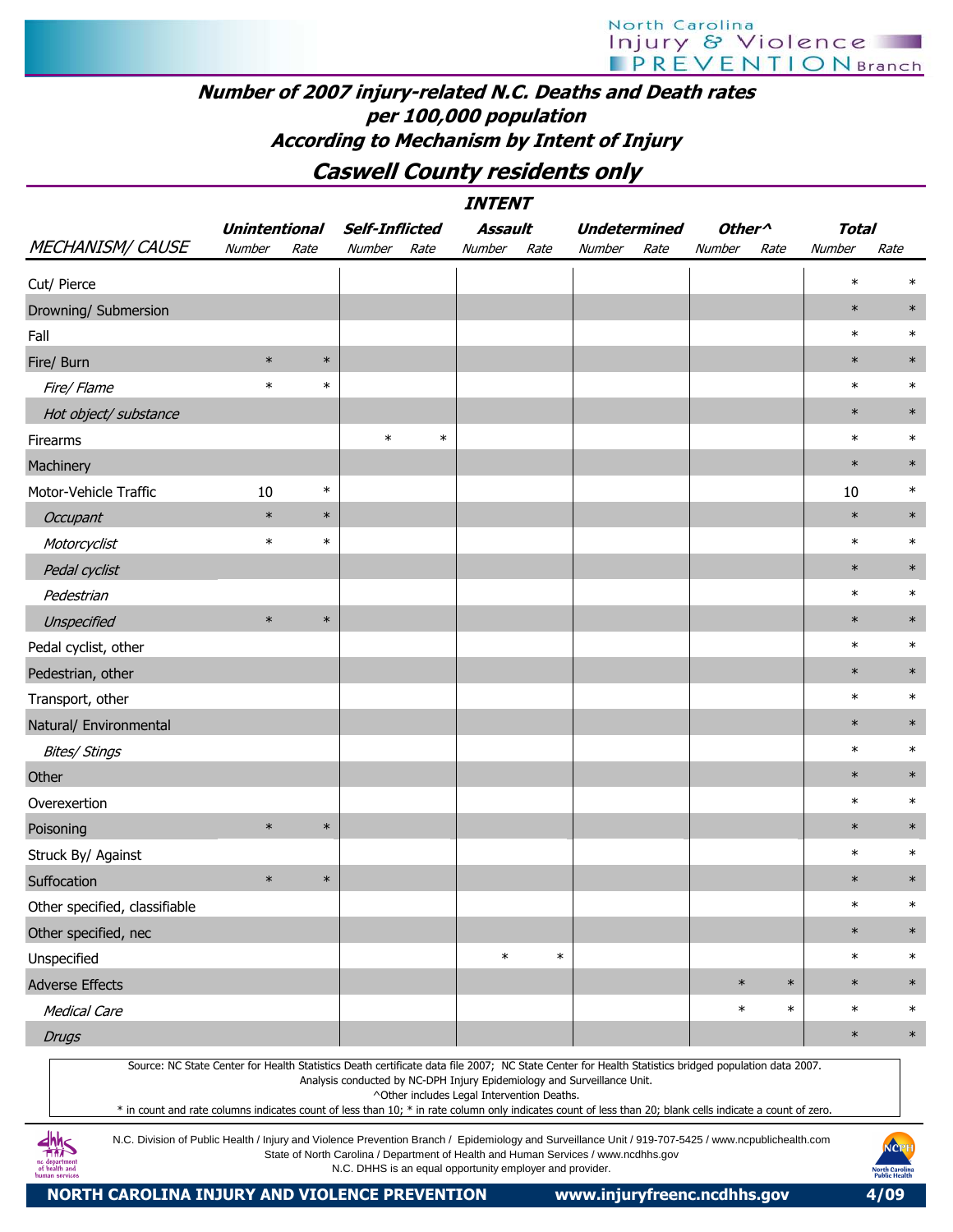# Number of 2007 injury-related N.C. Deaths and Death rates per 100,000 population According to Mechanism by Intent of Injury

# Catawba County residents only

|                               | <b>Unintentional</b> |        | <b>Self-Inflicted</b> |        | Assault |        | <b>Undetermined</b> |        | Other <sup>^</sup> |        | <b>Total</b> |        |
|-------------------------------|----------------------|--------|-----------------------|--------|---------|--------|---------------------|--------|--------------------|--------|--------------|--------|
| MECHANISM/CAUSE               | Number               | Rate   | Number                | Rate   | Number  | Rate   | Number              | Rate   | Number             | Rate   | Number       | Rate   |
| Cut/ Pierce                   |                      |        |                       |        |         |        |                     |        |                    |        | $\ast$       | $\ast$ |
| Drowning/ Submersion          | $\ast$               | $\ast$ |                       |        |         |        |                     |        |                    |        | $\ast$       | $\ast$ |
| Fall                          | 12                   | $\ast$ |                       |        |         |        |                     |        |                    |        | 12           | $\ast$ |
| Fire/ Burn                    | $\ast$               | $\ast$ |                       |        |         |        |                     |        |                    |        | $\ast$       | $\ast$ |
| Fire/ Flame                   | $\ast$               | $\ast$ |                       |        |         |        |                     |        |                    |        | $\ast$       | $\ast$ |
| Hot object/ substance         |                      |        |                       |        |         |        |                     |        |                    |        | $\ast$       | $\ast$ |
| Firearms                      | $\ast$               | $\ast$ | 14                    | $\ast$ | $\ast$  | $\ast$ | $\ast$              | $\ast$ |                    |        | 23           | 14.8   |
| Machinery                     |                      |        |                       |        |         |        |                     |        |                    |        | $\ast$       | $\ast$ |
| Motor-Vehicle Traffic         | 22                   | 14.1   |                       |        |         |        |                     |        |                    |        | 22           | 14.1   |
| Occupant                      | 11                   | $\ast$ |                       |        |         |        |                     |        |                    |        | 11           | $\ast$ |
| Motorcyclist                  | $\ast$               | $\ast$ |                       |        |         |        |                     |        |                    |        | $\ast$       | $\ast$ |
| Pedal cyclist                 |                      |        |                       |        |         |        |                     |        |                    |        | $\ast$       | $\ast$ |
| Pedestrian                    | $\ast$               | $\ast$ |                       |        |         |        |                     |        |                    |        | $\ast$       | $\ast$ |
| Unspecified                   | $\ast$               | $\ast$ |                       |        |         |        |                     |        |                    |        | $\ast$       | $\ast$ |
| Pedal cyclist, other          |                      |        |                       |        |         |        |                     |        |                    |        | $\ast$       | $\ast$ |
| Pedestrian, other             |                      |        |                       |        |         |        |                     |        |                    |        | $\ast$       | $\ast$ |
| Transport, other              |                      |        |                       |        |         |        |                     |        |                    |        | $\ast$       | $\ast$ |
| Natural/ Environmental        | $\ast$               | $\ast$ |                       |        |         |        |                     |        |                    |        | $\ast$       | $\ast$ |
| <b>Bites/ Stings</b>          |                      |        |                       |        |         |        |                     |        |                    |        | $\ast$       | $\ast$ |
| Other                         |                      |        |                       |        |         |        |                     |        |                    |        | $\ast$       | $\ast$ |
| Overexertion                  |                      |        |                       |        |         |        |                     |        |                    |        | $\ast$       | $\ast$ |
| Poisoning                     | 29                   | 18.6   | $\ast$                | $\ast$ |         |        |                     |        |                    |        | 33           | 21.2   |
| Struck By/ Against            |                      |        |                       |        |         |        |                     |        |                    |        | $\ast$       | $\ast$ |
| Suffocation                   | $\ast$               | $\ast$ | $\ast$                | $\ast$ |         |        |                     |        |                    |        | 12           | $\ast$ |
| Other specified, classifiable | $\ast$               | $\ast$ |                       |        |         |        |                     |        |                    |        | $\ast$       | $\ast$ |
| Other specified, nec          |                      |        |                       |        |         |        |                     |        |                    |        | $\ast$       | $\ast$ |
| Unspecified                   | $12\,$               | $\ast$ |                       |        | $\ast$  | $\ast$ |                     |        |                    |        | 15           | $\ast$ |
| <b>Adverse Effects</b>        |                      |        |                       |        |         |        |                     |        | $\ast$             | $\ast$ | $\ast$       | $\ast$ |
| <b>Medical Care</b>           |                      |        |                       |        |         |        |                     |        | $\ast$             | $\ast$ | $\ast$       | $\ast$ |
| <b>Drugs</b>                  |                      |        |                       |        |         |        |                     |        |                    |        | $\ast$       | $\ast$ |

Source: NC State Center for Health Statistics Death certificate data file 2007; NC State Center for Health Statistics bridged population data 2007.

Analysis conducted by NC-DPH Injury Epidemiology and Surveillance Unit.

^Other includes Legal Intervention Deaths.

\* in count and rate columns indicates count of less than 10; \* in rate column only indicates count of less than 20; blank cells indicate a count of zero.

N.C. Division of Public Health / Injury and Violence Prevention Branch / Epidemiology and Surveillance Unit / 919-707-5425 / www.ncpublichealth.com State of North Carolina / Department of Health and Human Services / www.ncdhhs.gov N.C. DHHS is an equal opportunity employer and provider.



 $\frac{dh}{dh}$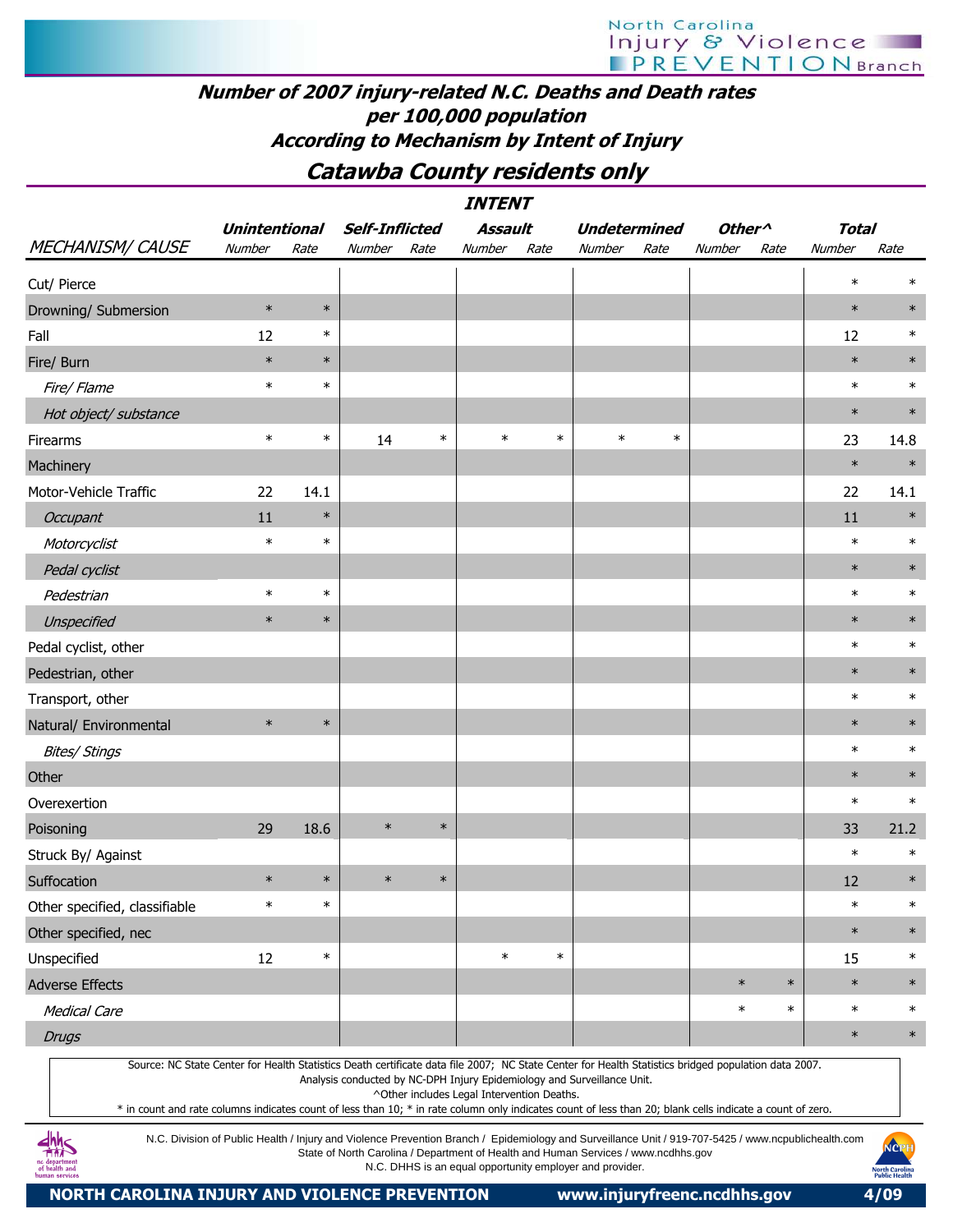# North Carolina Injury & Violence

# Number of 2007 injury-related N.C. Deaths and Death rates per 100,000 population According to Mechanism by Intent of Injury

# Chatham County residents only

| <b>INTENT</b>                                                                                                                                                                                                                                                                                                    |                      |        |                       |        |                                                                                                                       |        |                     |      |                    |        |              |        |  |
|------------------------------------------------------------------------------------------------------------------------------------------------------------------------------------------------------------------------------------------------------------------------------------------------------------------|----------------------|--------|-----------------------|--------|-----------------------------------------------------------------------------------------------------------------------|--------|---------------------|------|--------------------|--------|--------------|--------|--|
|                                                                                                                                                                                                                                                                                                                  | <b>Unintentional</b> |        | <b>Self-Inflicted</b> |        | Assault                                                                                                               |        | <b>Undetermined</b> |      | Other <sup>^</sup> |        | <b>Total</b> |        |  |
| <b>MECHANISM/ CAUSE</b>                                                                                                                                                                                                                                                                                          | Number               | Rate   | Number                | Rate   | Number                                                                                                                | Rate   | Number              | Rate | Number             | Rate   | Number       | Rate   |  |
| Cut/ Pierce                                                                                                                                                                                                                                                                                                      |                      |        |                       |        | $\ast$                                                                                                                | $\ast$ |                     |      |                    |        | $\ast$       | $\ast$ |  |
| Drowning/ Submersion                                                                                                                                                                                                                                                                                             | $\ast$               | $\ast$ |                       |        |                                                                                                                       |        |                     |      |                    |        | $\ast$       | $\ast$ |  |
| Fall                                                                                                                                                                                                                                                                                                             | $\ast$               | $\ast$ |                       |        |                                                                                                                       |        |                     |      |                    |        | $\ast$       | $\ast$ |  |
| Fire/ Burn                                                                                                                                                                                                                                                                                                       | $\ast$               | $\ast$ |                       |        |                                                                                                                       |        |                     |      |                    |        | $\ast$       | $\ast$ |  |
| Fire/Flame                                                                                                                                                                                                                                                                                                       | $\ast$               | $\ast$ |                       |        |                                                                                                                       |        |                     |      |                    |        | $\ast$       | $\ast$ |  |
| Hot object/ substance                                                                                                                                                                                                                                                                                            |                      |        |                       |        |                                                                                                                       |        |                     |      |                    |        | $\ast$       | $\ast$ |  |
| Firearms                                                                                                                                                                                                                                                                                                         |                      |        | $\ast$                | $\ast$ | $\ast$                                                                                                                | $\ast$ |                     |      |                    |        | $\ast$       | $\ast$ |  |
| Machinery                                                                                                                                                                                                                                                                                                        |                      |        |                       |        |                                                                                                                       |        |                     |      |                    |        | $\ast$       | $\ast$ |  |
| Motor-Vehicle Traffic                                                                                                                                                                                                                                                                                            | 12                   | $\ast$ |                       |        |                                                                                                                       |        |                     |      |                    |        | 12           | $\ast$ |  |
| Occupant                                                                                                                                                                                                                                                                                                         | 10                   | $\ast$ |                       |        |                                                                                                                       |        |                     |      |                    |        | 10           | $\ast$ |  |
| Motorcyclist                                                                                                                                                                                                                                                                                                     |                      |        |                       |        |                                                                                                                       |        |                     |      |                    |        | $\ast$       | $\ast$ |  |
| Pedal cyclist                                                                                                                                                                                                                                                                                                    |                      |        |                       |        |                                                                                                                       |        |                     |      |                    |        | $\ast$       | $\ast$ |  |
| Pedestrian                                                                                                                                                                                                                                                                                                       | $\ast$               | $\ast$ |                       |        |                                                                                                                       |        |                     |      |                    |        | $\ast$       | $\ast$ |  |
| Unspecified                                                                                                                                                                                                                                                                                                      | $\ast$               | $\ast$ |                       |        |                                                                                                                       |        |                     |      |                    |        | $\ast$       | $\ast$ |  |
| Pedal cyclist, other                                                                                                                                                                                                                                                                                             |                      |        |                       |        |                                                                                                                       |        |                     |      |                    |        | $\ast$       | $\ast$ |  |
| Pedestrian, other                                                                                                                                                                                                                                                                                                | $\ast$               | $\ast$ |                       |        |                                                                                                                       |        |                     |      |                    |        | $\ast$       | $\ast$ |  |
| Transport, other                                                                                                                                                                                                                                                                                                 |                      |        |                       |        |                                                                                                                       |        |                     |      |                    |        | $\ast$       | $\ast$ |  |
| Natural/ Environmental                                                                                                                                                                                                                                                                                           |                      |        |                       |        |                                                                                                                       |        |                     |      |                    |        | $\ast$       | $\ast$ |  |
| <b>Bites/ Stings</b>                                                                                                                                                                                                                                                                                             |                      |        |                       |        |                                                                                                                       |        |                     |      |                    |        | $\ast$       | $\ast$ |  |
| Other                                                                                                                                                                                                                                                                                                            |                      |        |                       |        |                                                                                                                       |        |                     |      |                    |        | $\ast$       | $\ast$ |  |
| Overexertion                                                                                                                                                                                                                                                                                                     |                      |        |                       |        |                                                                                                                       |        |                     |      |                    |        | $\ast$       | $\ast$ |  |
| Poisoning                                                                                                                                                                                                                                                                                                        | $\ast$               | $\ast$ | $\ast$                | $\ast$ |                                                                                                                       |        |                     |      |                    |        | $\ast$       | $\ast$ |  |
| Struck By/ Against                                                                                                                                                                                                                                                                                               |                      |        |                       |        |                                                                                                                       |        |                     |      |                    |        | $\ast$       | $\ast$ |  |
| Suffocation                                                                                                                                                                                                                                                                                                      | $\ast$               | $\ast$ |                       |        |                                                                                                                       |        |                     |      |                    |        | $\ast$       | $\ast$ |  |
| Other specified, classifiable                                                                                                                                                                                                                                                                                    |                      |        |                       |        |                                                                                                                       |        |                     |      |                    |        | $\ast$       | $\ast$ |  |
| Other specified, nec                                                                                                                                                                                                                                                                                             |                      |        |                       |        |                                                                                                                       |        |                     |      |                    |        | $\ast$       | $\ast$ |  |
| Unspecified                                                                                                                                                                                                                                                                                                      | $\ast$               | $\ast$ |                       |        | $\ast$                                                                                                                | $\ast$ |                     |      |                    |        | $\ast$       | $\ast$ |  |
| <b>Adverse Effects</b>                                                                                                                                                                                                                                                                                           |                      |        |                       |        |                                                                                                                       |        |                     |      | $\ast$             | $\ast$ | $\ast$       | $\ast$ |  |
| <b>Medical Care</b>                                                                                                                                                                                                                                                                                              |                      |        |                       |        |                                                                                                                       |        |                     |      | $\ast$             | $\ast$ | $\ast$       | $\ast$ |  |
| <b>Drugs</b>                                                                                                                                                                                                                                                                                                     |                      |        |                       |        |                                                                                                                       |        |                     |      |                    |        | $\ast$       | $\ast$ |  |
| Source: NC State Center for Health Statistics Death certificate data file 2007; NC State Center for Health Statistics bridged population data 2007.<br>* in count and rate columns indicates count of less than 10; * in rate column only indicates count of less than 20; blank cells indicate a count of zero. |                      |        |                       |        | Analysis conducted by NC-DPH Injury Epidemiology and Surveillance Unit.<br>^Other includes Legal Intervention Deaths. |        |                     |      |                    |        |              |        |  |

N.C. Division of Public Health / Injury and Violence Prevention Branch / Epidemiology and Surveillance Unit / 919-707-5425 / www.ncpublichealth.com State of North Carolina / Department of Health and Human Services / www.ncdhhs.gov N.C. DHHS is an equal opportunity employer and provider.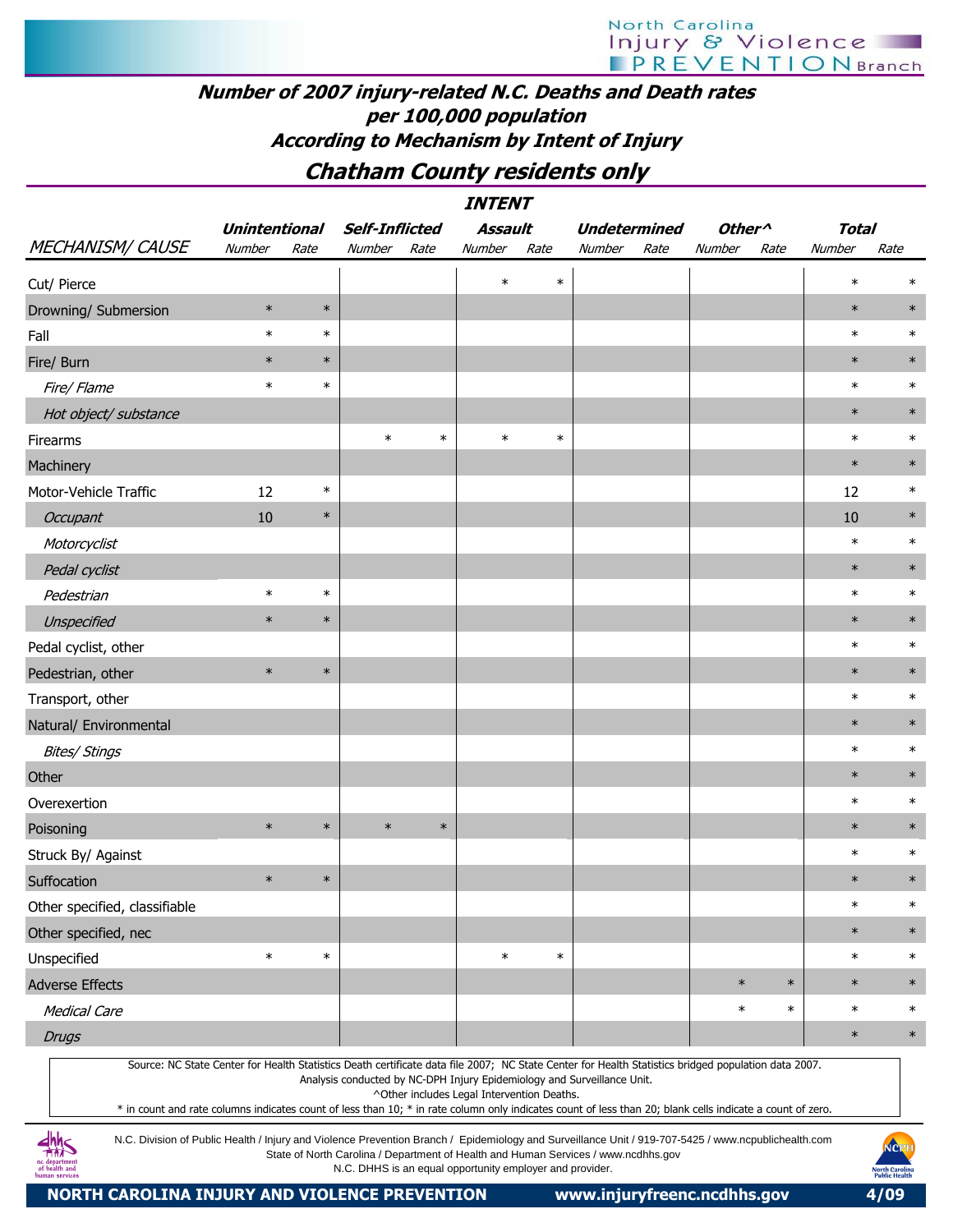# North Carolina **Injury & Violence**

## Number of 2007 injury-related N.C. Deaths and Death rates per 100,000 population According to Mechanism by Intent of Injury

# Cherokee County residents only

| <b>INTENT</b>                                                                                                                                                                                                                                                                                                                                                                                                                                                     |                      |        |        |                       |                                            |        |                                                                         |        |                    |        |              |        |  |
|-------------------------------------------------------------------------------------------------------------------------------------------------------------------------------------------------------------------------------------------------------------------------------------------------------------------------------------------------------------------------------------------------------------------------------------------------------------------|----------------------|--------|--------|-----------------------|--------------------------------------------|--------|-------------------------------------------------------------------------|--------|--------------------|--------|--------------|--------|--|
|                                                                                                                                                                                                                                                                                                                                                                                                                                                                   | <b>Unintentional</b> |        |        | <b>Self-Inflicted</b> | <b>Assault</b>                             |        | <b>Undetermined</b>                                                     |        | Other <sup>^</sup> |        | <b>Total</b> |        |  |
| <b>MECHANISM/ CAUSE</b>                                                                                                                                                                                                                                                                                                                                                                                                                                           | Number               | Rate   | Number | Rate                  | Number                                     | Rate   | Number                                                                  | Rate   | Number             | Rate   | Number       | Rate   |  |
| Cut/ Pierce                                                                                                                                                                                                                                                                                                                                                                                                                                                       |                      |        |        |                       |                                            |        |                                                                         |        |                    |        | $\ast$       |        |  |
| Drowning/ Submersion                                                                                                                                                                                                                                                                                                                                                                                                                                              |                      |        |        |                       |                                            |        |                                                                         |        |                    |        | $\ast$       | $\ast$ |  |
| Fall                                                                                                                                                                                                                                                                                                                                                                                                                                                              | $\ast$               | $\ast$ |        |                       |                                            |        |                                                                         |        |                    |        | $\ast$       | $\ast$ |  |
| Fire/ Burn                                                                                                                                                                                                                                                                                                                                                                                                                                                        |                      |        |        |                       |                                            |        |                                                                         |        |                    |        | $\ast$       | $\ast$ |  |
| Fire/ Flame                                                                                                                                                                                                                                                                                                                                                                                                                                                       |                      |        |        |                       |                                            |        |                                                                         |        |                    |        | $\ast$       | $\ast$ |  |
| Hot object/ substance                                                                                                                                                                                                                                                                                                                                                                                                                                             |                      |        |        |                       |                                            |        |                                                                         |        |                    |        | $\ast$       | $\ast$ |  |
| Firearms                                                                                                                                                                                                                                                                                                                                                                                                                                                          |                      |        | $\ast$ | $\ast$                | $\ast$                                     | $\ast$ |                                                                         |        |                    |        | $\ast$       | $\ast$ |  |
| Machinery                                                                                                                                                                                                                                                                                                                                                                                                                                                         |                      |        |        |                       |                                            |        |                                                                         |        |                    |        | $\ast$       | $\ast$ |  |
| Motor-Vehicle Traffic                                                                                                                                                                                                                                                                                                                                                                                                                                             | $\ast$               | $\ast$ |        |                       |                                            |        |                                                                         |        |                    |        | $\ast$       | $\ast$ |  |
| Occupant                                                                                                                                                                                                                                                                                                                                                                                                                                                          | $\ast$               | $\ast$ |        |                       |                                            |        |                                                                         |        |                    |        | $\ast$       | $\ast$ |  |
| Motorcyclist                                                                                                                                                                                                                                                                                                                                                                                                                                                      |                      |        |        |                       |                                            |        |                                                                         |        |                    |        | $\ast$       | $\ast$ |  |
| Pedal cyclist                                                                                                                                                                                                                                                                                                                                                                                                                                                     |                      |        |        |                       |                                            |        |                                                                         |        |                    |        | $\ast$       | $\ast$ |  |
| Pedestrian                                                                                                                                                                                                                                                                                                                                                                                                                                                        |                      |        |        |                       |                                            |        |                                                                         |        |                    |        | $\ast$       | $\ast$ |  |
| Unspecified                                                                                                                                                                                                                                                                                                                                                                                                                                                       |                      |        |        |                       |                                            |        |                                                                         |        |                    |        | $\ast$       | $\ast$ |  |
| Pedal cyclist, other                                                                                                                                                                                                                                                                                                                                                                                                                                              |                      |        |        |                       |                                            |        |                                                                         |        |                    |        | $\ast$       | $\ast$ |  |
| Pedestrian, other                                                                                                                                                                                                                                                                                                                                                                                                                                                 |                      |        |        |                       |                                            |        |                                                                         |        |                    |        | $\ast$       | $\ast$ |  |
| Transport, other                                                                                                                                                                                                                                                                                                                                                                                                                                                  |                      |        |        |                       |                                            |        |                                                                         |        |                    |        | $\ast$       | $\ast$ |  |
| Natural/ Environmental                                                                                                                                                                                                                                                                                                                                                                                                                                            |                      |        |        |                       |                                            |        |                                                                         |        |                    |        | $\ast$       | $\ast$ |  |
| <b>Bites/ Stings</b>                                                                                                                                                                                                                                                                                                                                                                                                                                              |                      |        |        |                       |                                            |        |                                                                         |        |                    |        | $\ast$       | $\ast$ |  |
| Other                                                                                                                                                                                                                                                                                                                                                                                                                                                             |                      |        |        |                       |                                            |        |                                                                         |        |                    |        | $\ast$       | $\ast$ |  |
| Overexertion                                                                                                                                                                                                                                                                                                                                                                                                                                                      |                      |        |        |                       |                                            |        |                                                                         |        |                    |        | $\ast$       | $\ast$ |  |
| Poisoning                                                                                                                                                                                                                                                                                                                                                                                                                                                         | $\ast$               | $\ast$ | $\ast$ | $\ast$                |                                            |        | $\ast$                                                                  | $\ast$ |                    |        | 10           | $\ast$ |  |
| Struck By/ Against                                                                                                                                                                                                                                                                                                                                                                                                                                                |                      |        |        |                       |                                            |        |                                                                         |        |                    |        | $\ast$       | $\ast$ |  |
| Suffocation                                                                                                                                                                                                                                                                                                                                                                                                                                                       | $\ast$               | $\ast$ | $\ast$ | $\ast$                | $\ast$                                     | $\ast$ |                                                                         |        |                    |        | $\ast$       | $\ast$ |  |
| Other specified, classifiable                                                                                                                                                                                                                                                                                                                                                                                                                                     |                      |        |        |                       |                                            |        |                                                                         |        |                    |        | $\ast$       | $\ast$ |  |
| Other specified, nec                                                                                                                                                                                                                                                                                                                                                                                                                                              |                      |        |        |                       |                                            |        |                                                                         |        |                    |        | $\ast$       | $\ast$ |  |
| Unspecified                                                                                                                                                                                                                                                                                                                                                                                                                                                       |                      |        |        |                       | $\ast$                                     | $\ast$ |                                                                         |        |                    |        | $\ast$       | $\ast$ |  |
| <b>Adverse Effects</b>                                                                                                                                                                                                                                                                                                                                                                                                                                            |                      |        |        |                       |                                            |        |                                                                         |        | $\ast$             | $\ast$ | $\ast$       | $\ast$ |  |
| <b>Medical Care</b>                                                                                                                                                                                                                                                                                                                                                                                                                                               |                      |        |        |                       |                                            |        |                                                                         |        | $\ast$             | $\ast$ | $\ast$       | $\ast$ |  |
| <b>Drugs</b>                                                                                                                                                                                                                                                                                                                                                                                                                                                      |                      |        |        |                       |                                            |        |                                                                         |        | 39                 | 68.6   | $\ast$       | $\ast$ |  |
| Source: NC State Center for Health Statistics Death certificate data file 2007; NC State Center for Health Statistics bridged population data 2007.<br>* in count and rate columns indicates count of less than 10; * in rate column only indicates count of less than 20; blank cells indicate a count of zero.<br>عاماله<br>Division of Dublic Hoalth (Injune and Violence Provention Pranch / Enidemialogy and Sunsillance Unit / 010 707 E425 (www.popubliche |                      |        |        |                       | ^Other includes Legal Intervention Deaths. |        | Analysis conducted by NC-DPH Injury Epidemiology and Surveillance Unit. |        |                    |        |              |        |  |



N.C. Division of Public Health / Injury and Violence Prevention Branch / Epidemiology and Surveillance Unit / 919-707-5425 / www.ncpublichealth.com State of North Carolina / Department of Health and Human Services / www.ncdhhs.gov N.C. DHHS is an equal opportunity employer and provider.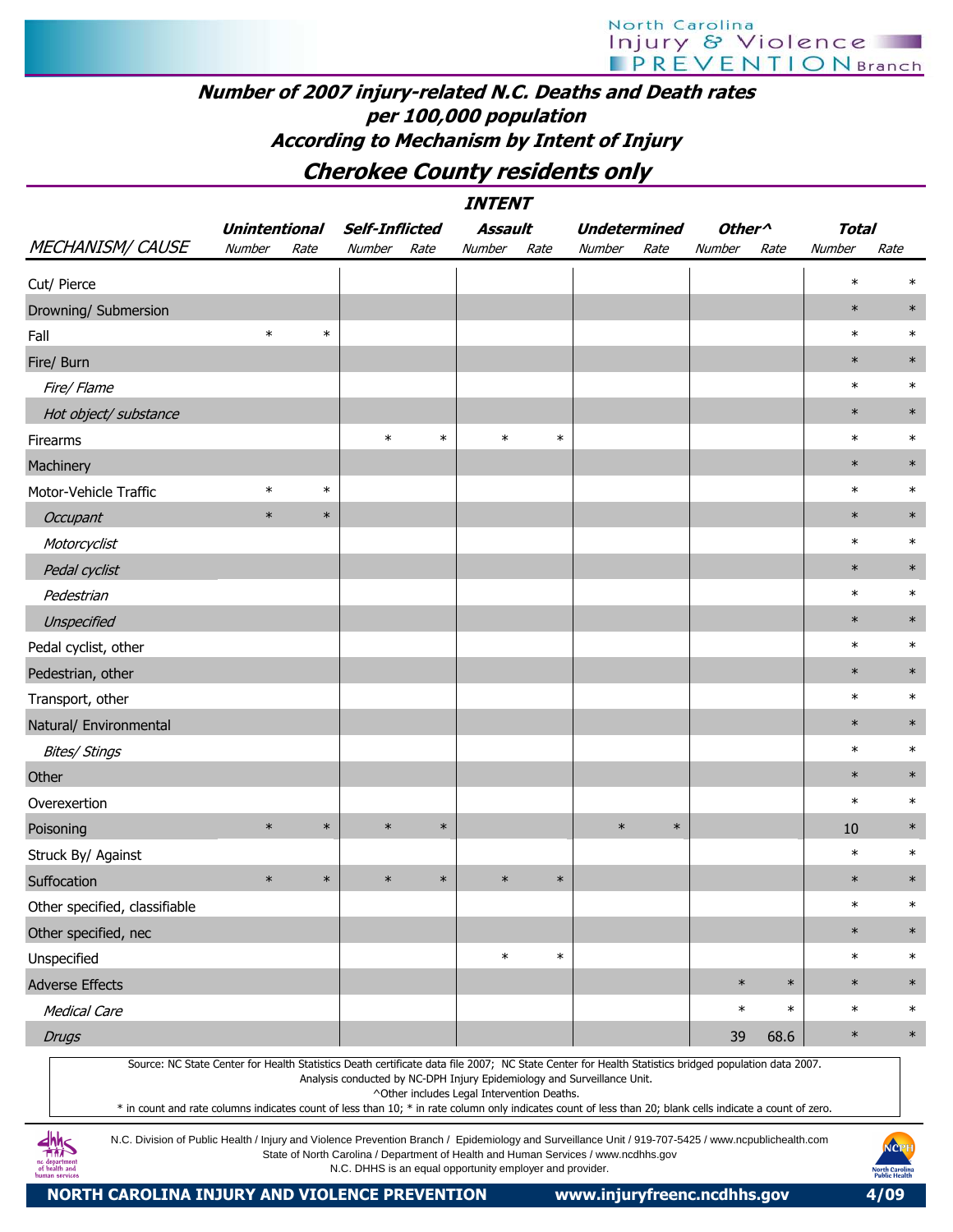# Number of 2007 injury-related N.C. Deaths and Death rates per 100,000 population According to Mechanism by Intent of Injury

# Chowan County residents only

| <b>INTENT</b>                                                                                                                                                                                                                                                                                                    |                      |        |                       |        |                                                          |        |                                                                                    |      |                    |      |              |                                                       |
|------------------------------------------------------------------------------------------------------------------------------------------------------------------------------------------------------------------------------------------------------------------------------------------------------------------|----------------------|--------|-----------------------|--------|----------------------------------------------------------|--------|------------------------------------------------------------------------------------|------|--------------------|------|--------------|-------------------------------------------------------|
|                                                                                                                                                                                                                                                                                                                  | <b>Unintentional</b> |        | <b>Self-Inflicted</b> |        | Assault                                                  |        | <b>Undetermined</b>                                                                |      | Other <sup>^</sup> |      | <b>Total</b> |                                                       |
| <b>MECHANISM/ CAUSE</b>                                                                                                                                                                                                                                                                                          | Number               | Rate   | Number                | Rate   | Number                                                   | Rate   | Number                                                                             | Rate | Number             | Rate | Number       | Rate                                                  |
| Cut/ Pierce                                                                                                                                                                                                                                                                                                      |                      |        |                       |        |                                                          |        |                                                                                    |      |                    |      | $\ast$       | ∗                                                     |
| Drowning/ Submersion                                                                                                                                                                                                                                                                                             |                      |        |                       |        |                                                          |        |                                                                                    |      |                    |      | $\ast$       | $\ast$                                                |
| Fall                                                                                                                                                                                                                                                                                                             | $\ast$               | $\ast$ |                       |        |                                                          |        |                                                                                    |      |                    |      | $\ast$       | $\ast$                                                |
| Fire/ Burn                                                                                                                                                                                                                                                                                                       | $\ast$               | $\ast$ |                       |        |                                                          |        |                                                                                    |      |                    |      | $\ast$       | $\ast$                                                |
| Fire/ Flame                                                                                                                                                                                                                                                                                                      | $\ast$               | $\ast$ |                       |        |                                                          |        |                                                                                    |      |                    |      | $\ast$       | $\ast$                                                |
| Hot object/ substance                                                                                                                                                                                                                                                                                            |                      |        |                       |        |                                                          |        |                                                                                    |      |                    |      | $\ast$       | $\ast$                                                |
| Firearms                                                                                                                                                                                                                                                                                                         |                      |        | $\ast$                | $\ast$ | $\ast$                                                   | $\ast$ |                                                                                    |      |                    |      | $\ast$       | $\ast$                                                |
| Machinery                                                                                                                                                                                                                                                                                                        |                      |        |                       |        |                                                          |        |                                                                                    |      |                    |      | $\ast$       | $\ast$                                                |
| Motor-Vehicle Traffic                                                                                                                                                                                                                                                                                            | $\ast$               | $\ast$ |                       |        |                                                          |        |                                                                                    |      |                    |      | $\ast$       | $\ast$                                                |
| <b>Occupant</b>                                                                                                                                                                                                                                                                                                  | $\ast$               | $\ast$ |                       |        |                                                          |        |                                                                                    |      |                    |      | $\ast$       | $\ast$                                                |
| Motorcyclist                                                                                                                                                                                                                                                                                                     |                      |        |                       |        |                                                          |        |                                                                                    |      |                    |      | $\ast$       | $\ast$                                                |
| Pedal cyclist                                                                                                                                                                                                                                                                                                    |                      |        |                       |        |                                                          |        |                                                                                    |      |                    |      | $\ast$       | $\ast$                                                |
| Pedestrian                                                                                                                                                                                                                                                                                                       |                      |        |                       |        |                                                          |        |                                                                                    |      |                    |      | $\ast$       | $\ast$                                                |
| Unspecified                                                                                                                                                                                                                                                                                                      |                      |        |                       |        |                                                          |        |                                                                                    |      |                    |      | $\ast$       | $\ast$                                                |
| Pedal cyclist, other                                                                                                                                                                                                                                                                                             |                      |        |                       |        |                                                          |        |                                                                                    |      |                    |      | $\ast$       | $\ast$                                                |
| Pedestrian, other                                                                                                                                                                                                                                                                                                |                      |        |                       |        |                                                          |        |                                                                                    |      |                    |      | $\ast$       | $\ast$                                                |
| Transport, other                                                                                                                                                                                                                                                                                                 |                      |        |                       |        |                                                          |        |                                                                                    |      |                    |      | $\ast$       | $\ast$                                                |
| Natural/ Environmental                                                                                                                                                                                                                                                                                           |                      |        |                       |        |                                                          |        |                                                                                    |      |                    |      | $\ast$       | $\ast$                                                |
| <b>Bites/ Stings</b>                                                                                                                                                                                                                                                                                             |                      |        |                       |        |                                                          |        |                                                                                    |      |                    |      | $\ast$       | $\ast$                                                |
| Other                                                                                                                                                                                                                                                                                                            |                      |        |                       |        |                                                          |        |                                                                                    |      |                    |      | $\ast$       | $\ast$                                                |
| Overexertion                                                                                                                                                                                                                                                                                                     |                      |        |                       |        |                                                          |        |                                                                                    |      |                    |      | $\ast$       | $\ast$                                                |
| Poisoning                                                                                                                                                                                                                                                                                                        |                      |        |                       |        |                                                          |        |                                                                                    |      |                    |      | $\ast$       | $\ast$                                                |
| Struck By/ Against                                                                                                                                                                                                                                                                                               |                      |        |                       |        |                                                          |        |                                                                                    |      |                    |      | $\ast$       | $\ast$                                                |
| Suffocation                                                                                                                                                                                                                                                                                                      |                      |        |                       |        |                                                          |        |                                                                                    |      |                    |      | $\ast$       | $\ast$                                                |
| Other specified, classifiable                                                                                                                                                                                                                                                                                    |                      |        |                       |        |                                                          |        |                                                                                    |      |                    |      | $\ast$       | $\ast$                                                |
| Other specified, nec                                                                                                                                                                                                                                                                                             |                      |        |                       |        |                                                          |        |                                                                                    |      |                    |      | $\ast$       | $\ast$                                                |
| Unspecified                                                                                                                                                                                                                                                                                                      | $\ast$               | $\ast$ |                       |        |                                                          |        |                                                                                    |      |                    |      | $\ast$       | $\ast$                                                |
| <b>Adverse Effects</b>                                                                                                                                                                                                                                                                                           |                      |        |                       |        |                                                          |        |                                                                                    |      |                    |      | $\ast$       | $\ast$                                                |
| <b>Medical Care</b>                                                                                                                                                                                                                                                                                              |                      |        |                       |        |                                                          |        |                                                                                    |      |                    |      | $\ast$       | $\ast$                                                |
| <b>Drugs</b>                                                                                                                                                                                                                                                                                                     |                      |        |                       |        |                                                          |        |                                                                                    |      |                    |      | $\ast$       | $\ast$                                                |
| Source: NC State Center for Health Statistics Death certificate data file 2007; NC State Center for Health Statistics bridged population data 2007.<br>* in count and rate columns indicates count of less than 10; * in rate column only indicates count of less than 20; blank cells indicate a count of zero. |                      |        |                       |        | ^Other includes Legal Intervention Deaths.               |        | Analysis conducted by NC-DPH Injury Epidemiology and Surveillance Unit.            |      |                    |      |              |                                                       |
| N.C. Division of Public Health / Injury and Violence Prevention Branch / Epidemiology and Surveillance Unit / 919-707-5425 / www.ncpublichealth.com<br>ıc departmen<br>of health and                                                                                                                             |                      |        |                       |        | N.C. DHHS is an equal opportunity employer and provider. |        | State of North Carolina / Department of Health and Human Services / www.ncdhhs.gov |      |                    |      |              | NCPH<br><b>North Carolina</b><br><b>Public Health</b> |



NORTH CAROLINA INJURY AND VIOLENCE PREVENTION www.injuryfreenc.ncdhhs.gov 4/09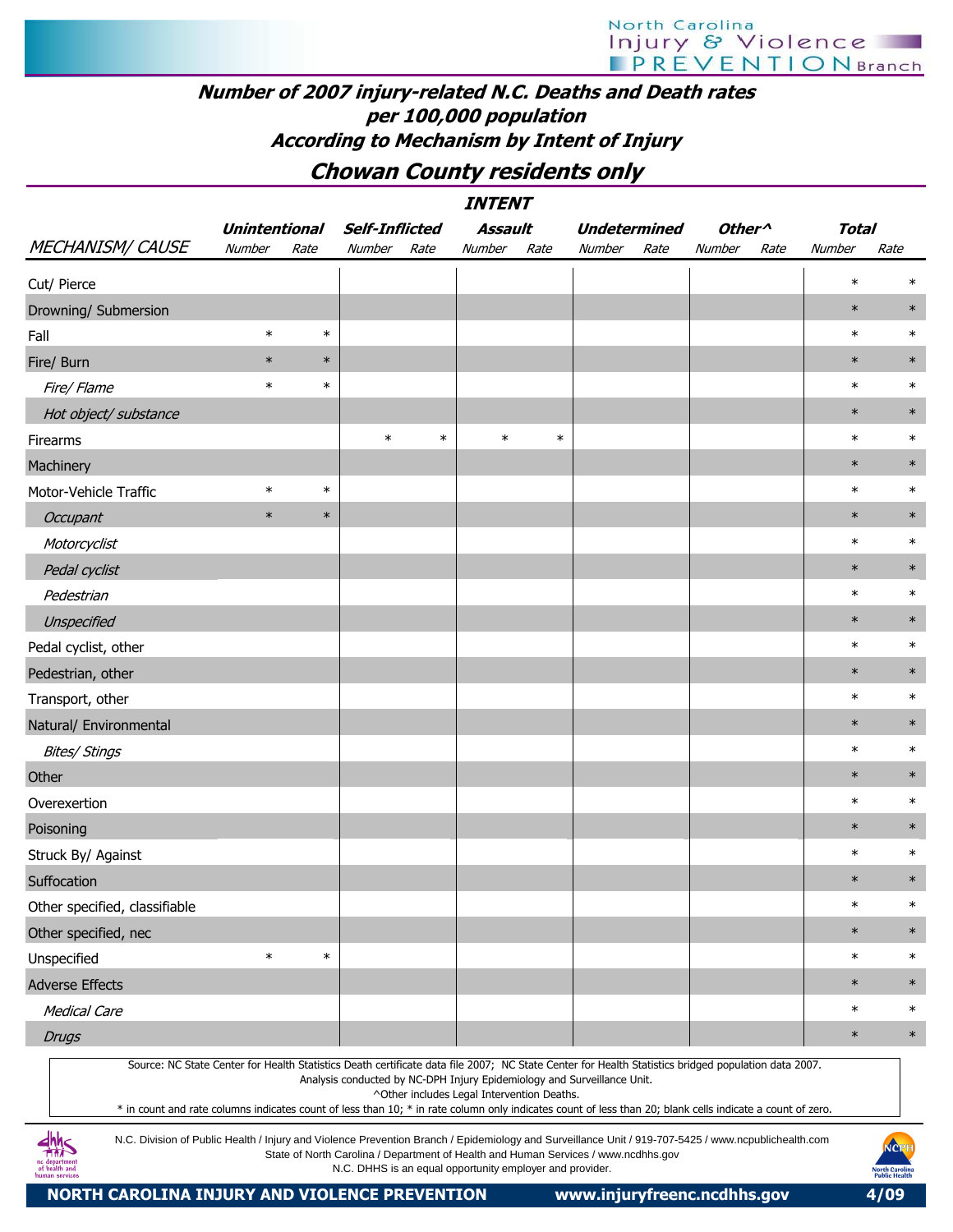# Clay County residents only

|                                                                                                                                                                                                                                                                                                                  |                      |        |                                                          |        | <i><b>INTENT</b></i>                       |      |                                                                                    |        |                    |      |              |                                                       |
|------------------------------------------------------------------------------------------------------------------------------------------------------------------------------------------------------------------------------------------------------------------------------------------------------------------|----------------------|--------|----------------------------------------------------------|--------|--------------------------------------------|------|------------------------------------------------------------------------------------|--------|--------------------|------|--------------|-------------------------------------------------------|
|                                                                                                                                                                                                                                                                                                                  | <b>Unintentional</b> |        | <b>Self-Inflicted</b>                                    |        | Assault                                    |      | <b>Undetermined</b>                                                                |        | Other <sup>^</sup> |      | <b>Total</b> |                                                       |
| <b>MECHANISM/ CAUSE</b>                                                                                                                                                                                                                                                                                          | Number               | Rate   | Number                                                   | Rate   | <b>Number</b>                              | Rate | Number                                                                             | Rate   | Number             | Rate | Number       | Rate                                                  |
| Cut/ Pierce                                                                                                                                                                                                                                                                                                      |                      |        |                                                          |        |                                            |      |                                                                                    |        |                    |      | $\ast$       |                                                       |
| Drowning/ Submersion                                                                                                                                                                                                                                                                                             |                      |        |                                                          |        |                                            |      |                                                                                    |        |                    |      | $\ast$       | $\ast$                                                |
| Fall                                                                                                                                                                                                                                                                                                             | $\ast$               | $\ast$ |                                                          |        |                                            |      |                                                                                    |        |                    |      | $\ast$       | $\ast$                                                |
| Fire/ Burn                                                                                                                                                                                                                                                                                                       | $\ast$               | $\ast$ |                                                          |        |                                            |      |                                                                                    |        |                    |      | $\ast$       | $\ast$                                                |
| Fire/ Flame                                                                                                                                                                                                                                                                                                      | $\ast$               | $\ast$ |                                                          |        |                                            |      |                                                                                    |        |                    |      | $\ast$       | $\ast$                                                |
| Hot object/ substance                                                                                                                                                                                                                                                                                            |                      |        |                                                          |        |                                            |      |                                                                                    |        |                    |      | $\ast$       | $\ast$                                                |
| Firearms                                                                                                                                                                                                                                                                                                         |                      |        | $\ast$                                                   | $\ast$ |                                            |      |                                                                                    |        |                    |      | $\ast$       | $\ast$                                                |
| Machinery                                                                                                                                                                                                                                                                                                        |                      |        |                                                          |        |                                            |      |                                                                                    |        |                    |      | $\ast$       | $\ast$                                                |
| Motor-Vehicle Traffic                                                                                                                                                                                                                                                                                            | $\ast$               | $\ast$ |                                                          |        |                                            |      |                                                                                    |        |                    |      | $\ast$       | $\ast$                                                |
| Occupant                                                                                                                                                                                                                                                                                                         |                      |        |                                                          |        |                                            |      |                                                                                    |        |                    |      | $\ast$       | $\ast$                                                |
| Motorcyclist                                                                                                                                                                                                                                                                                                     | $\ast$               | $\ast$ |                                                          |        |                                            |      |                                                                                    |        |                    |      | $\ast$       | $\ast$                                                |
| Pedal cyclist                                                                                                                                                                                                                                                                                                    |                      |        |                                                          |        |                                            |      |                                                                                    |        |                    |      | $\ast$       | $\ast$                                                |
| Pedestrian                                                                                                                                                                                                                                                                                                       |                      |        |                                                          |        |                                            |      |                                                                                    |        |                    |      | $\ast$       | $\ast$                                                |
| Unspecified                                                                                                                                                                                                                                                                                                      |                      |        |                                                          |        |                                            |      |                                                                                    |        |                    |      | $\ast$       | $\ast$                                                |
| Pedal cyclist, other                                                                                                                                                                                                                                                                                             |                      |        |                                                          |        |                                            |      |                                                                                    |        |                    |      | $\ast$       | $\ast$                                                |
| Pedestrian, other                                                                                                                                                                                                                                                                                                |                      |        |                                                          |        |                                            |      |                                                                                    |        |                    |      | $\ast$       | $\ast$                                                |
| Transport, other                                                                                                                                                                                                                                                                                                 |                      |        |                                                          |        |                                            |      |                                                                                    |        |                    |      | $\ast$       | $\ast$                                                |
| Natural/ Environmental                                                                                                                                                                                                                                                                                           | $\ast$               | $\ast$ |                                                          |        |                                            |      |                                                                                    |        |                    |      | $\ast$       | $\ast$                                                |
| <b>Bites/ Stings</b>                                                                                                                                                                                                                                                                                             |                      |        |                                                          |        |                                            |      |                                                                                    |        |                    |      | $\ast$       | $\ast$                                                |
| Other                                                                                                                                                                                                                                                                                                            |                      |        |                                                          |        |                                            |      |                                                                                    |        |                    |      | $\ast$       | $\ast$                                                |
| Overexertion                                                                                                                                                                                                                                                                                                     |                      |        |                                                          |        |                                            |      |                                                                                    |        |                    |      | $\ast$       | $\ast$                                                |
| Poisoning                                                                                                                                                                                                                                                                                                        | $\ast$               | $\ast$ |                                                          |        |                                            |      | $\ast$                                                                             | $\ast$ |                    |      | $\ast$       | $\ast$                                                |
| Struck By/ Against                                                                                                                                                                                                                                                                                               |                      |        |                                                          |        |                                            |      |                                                                                    |        |                    |      | $\ast$       | $\ast$                                                |
| Suffocation                                                                                                                                                                                                                                                                                                      |                      |        | $\ast$                                                   | $\ast$ |                                            |      |                                                                                    |        |                    |      | $\ast$       | $\ast$                                                |
| Other specified, classifiable                                                                                                                                                                                                                                                                                    |                      |        |                                                          |        |                                            |      |                                                                                    |        |                    |      | $\ast$       | $\ast$                                                |
| Other specified, nec                                                                                                                                                                                                                                                                                             |                      |        |                                                          |        |                                            |      |                                                                                    |        |                    |      | $\ast$       | $\ast$                                                |
| Unspecified                                                                                                                                                                                                                                                                                                      | $\ast$               | $\ast$ |                                                          |        |                                            |      |                                                                                    |        |                    |      | $\ast$       | $\ast$                                                |
| <b>Adverse Effects</b>                                                                                                                                                                                                                                                                                           |                      |        |                                                          |        |                                            |      |                                                                                    |        |                    |      | $\ast$       | $\ast$                                                |
| <b>Medical Care</b>                                                                                                                                                                                                                                                                                              |                      |        |                                                          |        |                                            |      |                                                                                    |        |                    |      | $\ast$       | $\ast$                                                |
| <b>Drugs</b>                                                                                                                                                                                                                                                                                                     |                      |        |                                                          |        |                                            |      |                                                                                    |        |                    |      | $\ast$       | $\ast$                                                |
| Source: NC State Center for Health Statistics Death certificate data file 2007; NC State Center for Health Statistics bridged population data 2007.<br>* in count and rate columns indicates count of less than 10; * in rate column only indicates count of less than 20; blank cells indicate a count of zero. |                      |        |                                                          |        | ^Other includes Legal Intervention Deaths. |      | Analysis conducted by NC-DPH Injury Epidemiology and Surveillance Unit.            |        |                    |      |              |                                                       |
| N.C. Division of Public Health / Injury and Violence Prevention Branch / Epidemiology and Surveillance Unit / 919-707-5425 / www.ncpublichealth.com<br>of health and<br>human service:                                                                                                                           |                      |        | N.C. DHHS is an equal opportunity employer and provider. |        |                                            |      | State of North Carolina / Department of Health and Human Services / www.ncdhhs.gov |        |                    |      |              | NCPI<br><b>North Carolina</b><br><b>Public Health</b> |

NORTH CAROLINA INJURY AND VIOLENCE PREVENTION www.injuryfreenc.ncdhhs.gov 4/09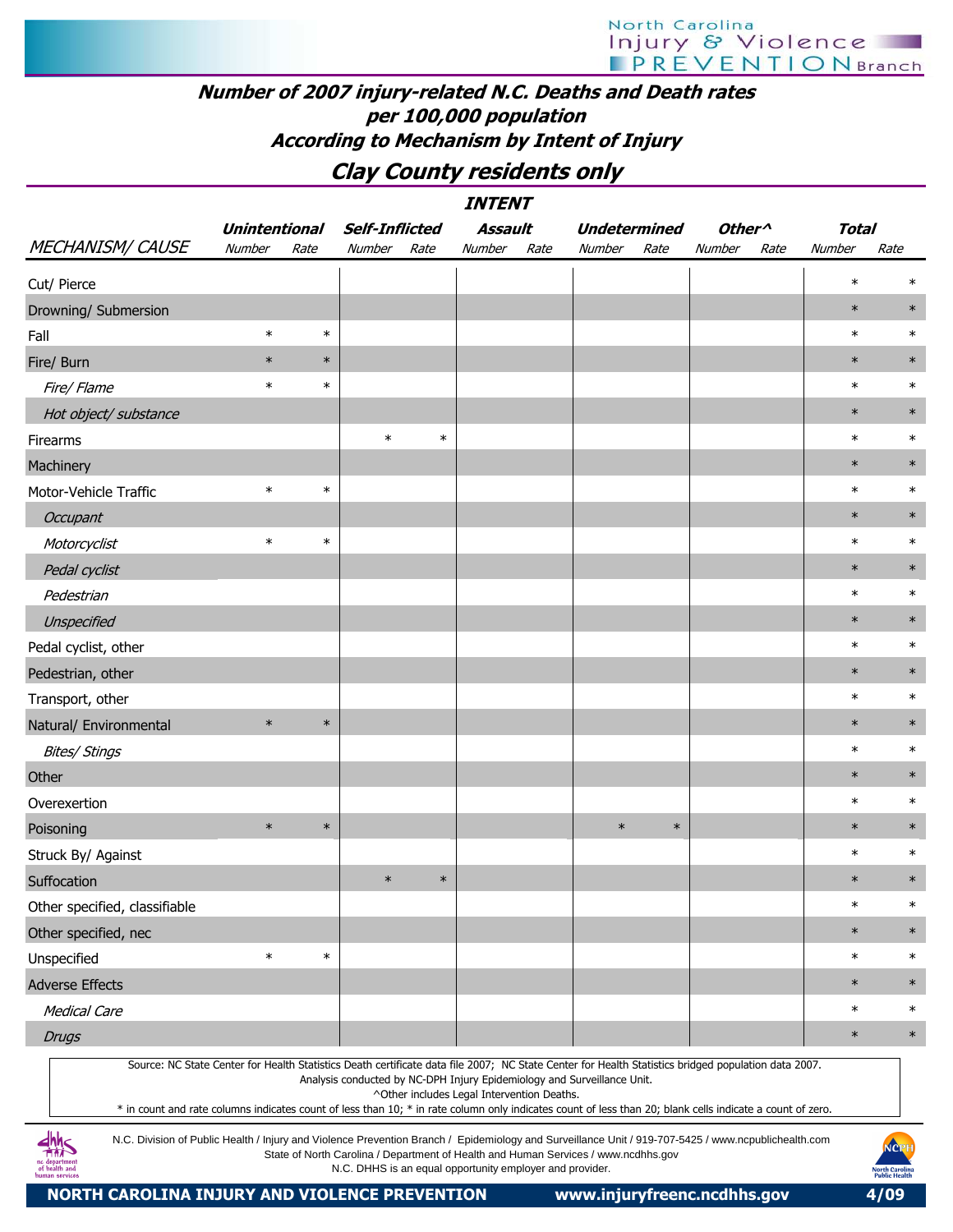### Number of 2007 injury-related N.C. Deaths and Death rates per 100,000 population According to Mechanism by Intent of Injury

Cleveland County residents only

| <i><b>INTENT</b></i>                                                                                                                                |                                                                                                                                                                                                                                                                                                                                                                                                                                                                                                                     |        |                       |        |                                                                                                                       |        |                     |        |                    |        |              |        |
|-----------------------------------------------------------------------------------------------------------------------------------------------------|---------------------------------------------------------------------------------------------------------------------------------------------------------------------------------------------------------------------------------------------------------------------------------------------------------------------------------------------------------------------------------------------------------------------------------------------------------------------------------------------------------------------|--------|-----------------------|--------|-----------------------------------------------------------------------------------------------------------------------|--------|---------------------|--------|--------------------|--------|--------------|--------|
|                                                                                                                                                     | <b>Unintentional</b>                                                                                                                                                                                                                                                                                                                                                                                                                                                                                                |        | <b>Self-Inflicted</b> |        | <b>Assault</b>                                                                                                        |        | <b>Undetermined</b> |        | Other <sup>^</sup> |        | <b>Total</b> |        |
| <b>MECHANISM/ CAUSE</b>                                                                                                                             | Number                                                                                                                                                                                                                                                                                                                                                                                                                                                                                                              | Rate   | Number                | Rate   | Number                                                                                                                | Rate   | Number              | Rate   | Number             | Rate   | Number       | Rate   |
| Cut/ Pierce                                                                                                                                         |                                                                                                                                                                                                                                                                                                                                                                                                                                                                                                                     |        |                       |        | $\ast$                                                                                                                | $\ast$ |                     |        |                    |        | $\ast$       | $\ast$ |
| Drowning/ Submersion                                                                                                                                |                                                                                                                                                                                                                                                                                                                                                                                                                                                                                                                     |        |                       |        |                                                                                                                       |        |                     |        |                    |        | $\ast$       | $\ast$ |
| Fall                                                                                                                                                | 11                                                                                                                                                                                                                                                                                                                                                                                                                                                                                                                  | $\ast$ |                       |        |                                                                                                                       |        |                     |        |                    |        | 11           | $\ast$ |
| Fire/ Burn                                                                                                                                          |                                                                                                                                                                                                                                                                                                                                                                                                                                                                                                                     |        |                       |        |                                                                                                                       |        |                     |        |                    |        | $\ast$       | $\ast$ |
| Fire/ Flame                                                                                                                                         |                                                                                                                                                                                                                                                                                                                                                                                                                                                                                                                     |        |                       |        |                                                                                                                       |        |                     |        |                    |        | $\ast$       | $\ast$ |
| Hot object/ substance                                                                                                                               |                                                                                                                                                                                                                                                                                                                                                                                                                                                                                                                     |        |                       |        |                                                                                                                       |        |                     |        |                    |        | $\ast$       |        |
| Firearms                                                                                                                                            |                                                                                                                                                                                                                                                                                                                                                                                                                                                                                                                     |        | 11                    | $\ast$ | $\ast$                                                                                                                | $\ast$ |                     |        |                    |        | 12           | $\ast$ |
| Machinery                                                                                                                                           |                                                                                                                                                                                                                                                                                                                                                                                                                                                                                                                     |        |                       |        |                                                                                                                       |        |                     |        |                    |        | $\ast$       | $\ast$ |
| Motor-Vehicle Traffic                                                                                                                               | 27                                                                                                                                                                                                                                                                                                                                                                                                                                                                                                                  | 27.4   |                       |        |                                                                                                                       |        |                     |        |                    |        | 27           | 27.4   |
| <b>Occupant</b>                                                                                                                                     | 12                                                                                                                                                                                                                                                                                                                                                                                                                                                                                                                  | $\ast$ |                       |        |                                                                                                                       |        |                     |        |                    |        | 12           | $\ast$ |
| Motorcyclist                                                                                                                                        | $\ast$                                                                                                                                                                                                                                                                                                                                                                                                                                                                                                              | $\ast$ |                       |        |                                                                                                                       |        |                     |        |                    |        | $\ast$       | $\ast$ |
| Pedal cyclist                                                                                                                                       | $\ast$                                                                                                                                                                                                                                                                                                                                                                                                                                                                                                              | $\ast$ |                       |        |                                                                                                                       |        |                     |        |                    |        | $\ast$       | $\ast$ |
| Pedestrian                                                                                                                                          | $\ast$                                                                                                                                                                                                                                                                                                                                                                                                                                                                                                              | $\ast$ |                       |        |                                                                                                                       |        |                     |        |                    |        | $\ast$       | $\ast$ |
| Unspecified                                                                                                                                         | $\ast$                                                                                                                                                                                                                                                                                                                                                                                                                                                                                                              | $\ast$ |                       |        |                                                                                                                       |        |                     |        |                    |        | $\ast$       | $\ast$ |
| Pedal cyclist, other                                                                                                                                |                                                                                                                                                                                                                                                                                                                                                                                                                                                                                                                     |        |                       |        |                                                                                                                       |        |                     |        |                    |        | $\ast$       | $\ast$ |
| Pedestrian, other                                                                                                                                   |                                                                                                                                                                                                                                                                                                                                                                                                                                                                                                                     |        |                       |        |                                                                                                                       |        |                     |        |                    |        | $\ast$       | $\ast$ |
| Transport, other                                                                                                                                    | $\ast$                                                                                                                                                                                                                                                                                                                                                                                                                                                                                                              | $\ast$ |                       |        |                                                                                                                       |        |                     |        |                    |        | $\ast$       | $\ast$ |
| Natural/ Environmental                                                                                                                              | $\ast$                                                                                                                                                                                                                                                                                                                                                                                                                                                                                                              | $\ast$ |                       |        |                                                                                                                       |        |                     |        |                    |        | $\ast$       | $\ast$ |
| <b>Bites/ Stings</b>                                                                                                                                |                                                                                                                                                                                                                                                                                                                                                                                                                                                                                                                     |        |                       |        |                                                                                                                       |        |                     |        |                    |        | $\ast$       | $\ast$ |
| Other                                                                                                                                               |                                                                                                                                                                                                                                                                                                                                                                                                                                                                                                                     |        |                       |        |                                                                                                                       |        |                     |        |                    |        | $\ast$       | $\ast$ |
| Overexertion                                                                                                                                        |                                                                                                                                                                                                                                                                                                                                                                                                                                                                                                                     |        |                       |        |                                                                                                                       |        |                     |        |                    |        | $\ast$       | $\ast$ |
| Poisoning                                                                                                                                           | 10                                                                                                                                                                                                                                                                                                                                                                                                                                                                                                                  | $\ast$ | $\ast$                | $\ast$ |                                                                                                                       |        | $\ast$              | $\ast$ |                    |        | 13           | $\ast$ |
| Struck By/ Against                                                                                                                                  | $\ast$                                                                                                                                                                                                                                                                                                                                                                                                                                                                                                              | $\ast$ |                       |        |                                                                                                                       |        |                     |        |                    |        | $\ast$       | $\ast$ |
| Suffocation                                                                                                                                         | $\ast$                                                                                                                                                                                                                                                                                                                                                                                                                                                                                                              | $\ast$ | $\ast$                | $\ast$ |                                                                                                                       |        |                     |        |                    |        | $\ast$       | $\ast$ |
| Other specified, classifiable                                                                                                                       |                                                                                                                                                                                                                                                                                                                                                                                                                                                                                                                     |        |                       |        | $\ast$                                                                                                                | $\ast$ |                     |        |                    |        | $\ast$       | $\ast$ |
| Other specified, nec                                                                                                                                |                                                                                                                                                                                                                                                                                                                                                                                                                                                                                                                     |        |                       |        |                                                                                                                       |        |                     |        |                    |        | $\ast$       | $\ast$ |
| Unspecified                                                                                                                                         | $\ast$                                                                                                                                                                                                                                                                                                                                                                                                                                                                                                              | $\ast$ |                       |        |                                                                                                                       |        |                     |        |                    |        | $\ast$       | $\ast$ |
| <b>Adverse Effects</b>                                                                                                                              |                                                                                                                                                                                                                                                                                                                                                                                                                                                                                                                     |        |                       |        |                                                                                                                       |        |                     |        | $\ast$             | $\ast$ | $\ast$       | $\ast$ |
| <b>Medical Care</b>                                                                                                                                 |                                                                                                                                                                                                                                                                                                                                                                                                                                                                                                                     |        |                       |        |                                                                                                                       |        |                     |        | $\ast$             | $\ast$ | $\ast$       | $\ast$ |
| <b>Drugs</b>                                                                                                                                        |                                                                                                                                                                                                                                                                                                                                                                                                                                                                                                                     |        |                       |        |                                                                                                                       |        |                     |        |                    |        | 39           | 68.6   |
| Source: NC State Center for Health Statistics Death certificate data file 2007; NC State Center for Health Statistics bridged population data 2007. |                                                                                                                                                                                                                                                                                                                                                                                                                                                                                                                     |        |                       |        | Analysis conducted by NC-DPH Injury Epidemiology and Surveillance Unit.<br>^Other includes Legal Intervention Deaths. |        |                     |        |                    |        |              |        |
| of health and<br>uman service                                                                                                                       | * in count and rate columns indicates count of less than 10; * in rate column only indicates count of less than 20; blank cells indicate a count of zero.<br>N.C. Division of Public Health / Injury and Violence Prevention Branch / Epidemiology and Surveillance Unit / 919-707-5425 / www.ncpublichealth.com<br>NCP<br>State of North Carolina / Department of Health and Human Services / www.ncdhhs.gov<br>N.C. DHHS is an equal opportunity employer and provider.<br><b>North Carolin<br/>Public Health</b> |        |                       |        |                                                                                                                       |        |                     |        |                    |        |              |        |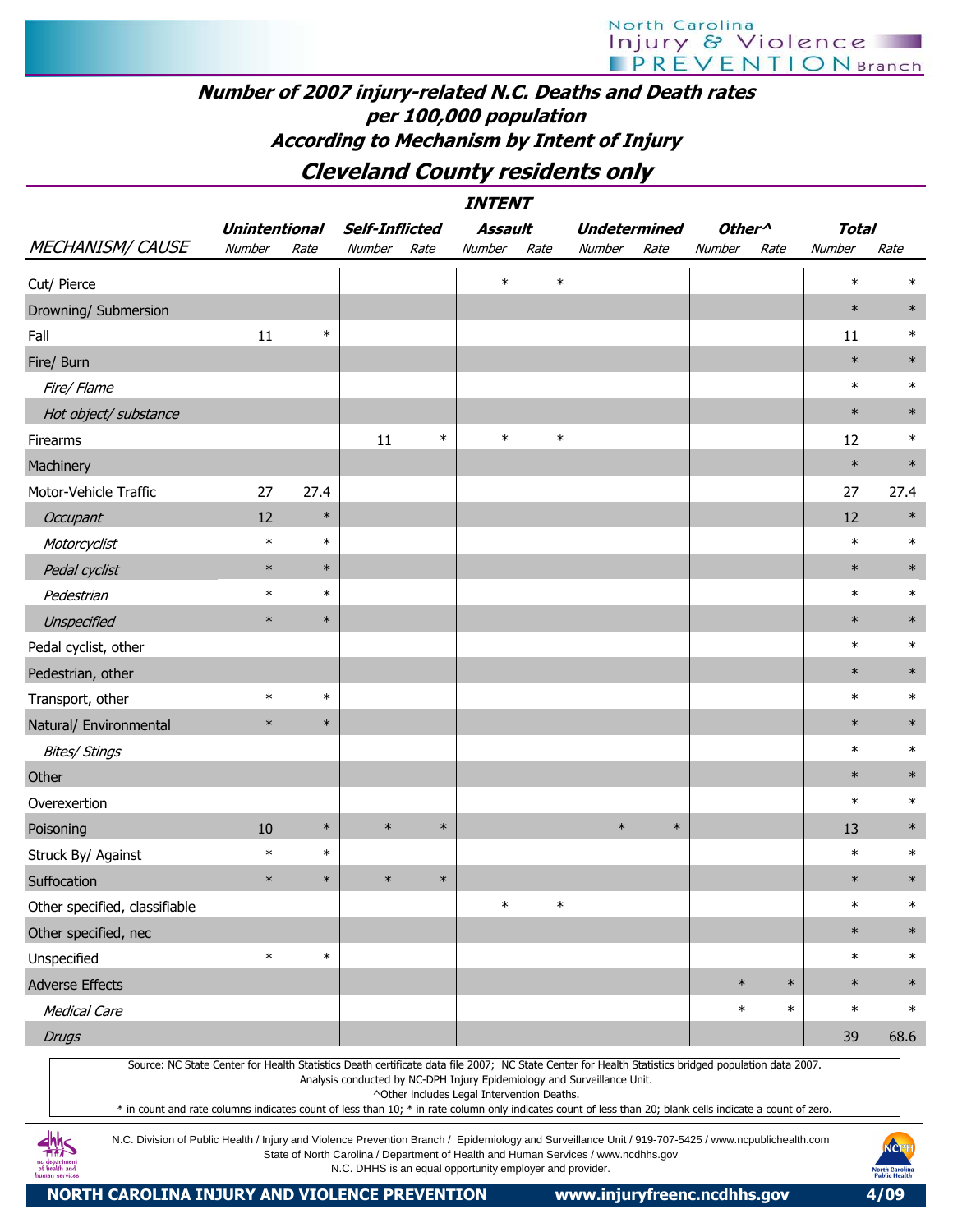### Number of 2007 injury-related N.C. Deaths and Death rates per 100,000 population According to Mechanism by Intent of Injury

Columbus County residents only

| <i><b>INTENT</b></i>                                                                                                                                                                 |                                                                                                                                                                                                                                                                                                                                                                                                                                           |        |                       |        |                                                          |        |                                                                                    |        |                    |        |              |                        |
|--------------------------------------------------------------------------------------------------------------------------------------------------------------------------------------|-------------------------------------------------------------------------------------------------------------------------------------------------------------------------------------------------------------------------------------------------------------------------------------------------------------------------------------------------------------------------------------------------------------------------------------------|--------|-----------------------|--------|----------------------------------------------------------|--------|------------------------------------------------------------------------------------|--------|--------------------|--------|--------------|------------------------|
|                                                                                                                                                                                      | <b>Unintentional</b>                                                                                                                                                                                                                                                                                                                                                                                                                      |        | <b>Self-Inflicted</b> |        | <b>Assault</b>                                           |        | <b>Undetermined</b>                                                                |        | Other <sup>^</sup> |        | <b>Total</b> |                        |
| <b>MECHANISM/ CAUSE</b>                                                                                                                                                              | Number                                                                                                                                                                                                                                                                                                                                                                                                                                    | Rate   | Number                | Rate   | Number                                                   | Rate   | Number                                                                             | Rate   | Number             | Rate   | Number       | Rate                   |
| Cut/ Pierce                                                                                                                                                                          |                                                                                                                                                                                                                                                                                                                                                                                                                                           |        |                       |        | $\ast$                                                   | $\ast$ |                                                                                    |        |                    |        | $\ast$       | $\ast$                 |
| Drowning/ Submersion                                                                                                                                                                 |                                                                                                                                                                                                                                                                                                                                                                                                                                           |        |                       |        |                                                          |        |                                                                                    |        |                    |        | $\ast$       | $\ast$                 |
| Fall                                                                                                                                                                                 | $\ast$                                                                                                                                                                                                                                                                                                                                                                                                                                    | $\ast$ |                       |        |                                                          |        |                                                                                    |        |                    |        | $\ast$       | $\ast$                 |
| Fire/ Burn                                                                                                                                                                           |                                                                                                                                                                                                                                                                                                                                                                                                                                           |        |                       |        |                                                          |        |                                                                                    |        |                    |        | $\ast$       | $\ast$                 |
| Fire/ Flame                                                                                                                                                                          |                                                                                                                                                                                                                                                                                                                                                                                                                                           |        |                       |        |                                                          |        |                                                                                    |        |                    |        | $\ast$       | $\ast$                 |
| Hot object/ substance                                                                                                                                                                |                                                                                                                                                                                                                                                                                                                                                                                                                                           |        |                       |        |                                                          |        |                                                                                    |        |                    |        | $\ast$       | $\ast$                 |
| Firearms                                                                                                                                                                             |                                                                                                                                                                                                                                                                                                                                                                                                                                           |        | $\ast$                | $\ast$ | $\ast$                                                   | $\ast$ |                                                                                    |        |                    |        | 17           | $\ast$                 |
| Machinery                                                                                                                                                                            |                                                                                                                                                                                                                                                                                                                                                                                                                                           |        |                       |        |                                                          |        |                                                                                    |        |                    |        | $\ast$       | $\ast$                 |
| Motor-Vehicle Traffic                                                                                                                                                                | 11                                                                                                                                                                                                                                                                                                                                                                                                                                        | $\ast$ |                       |        |                                                          |        |                                                                                    |        |                    |        | 11           | $\ast$                 |
| Occupant                                                                                                                                                                             | $\ast$                                                                                                                                                                                                                                                                                                                                                                                                                                    | $\ast$ |                       |        |                                                          |        |                                                                                    |        |                    |        | $\ast$       | $\ast$                 |
| Motorcyclist                                                                                                                                                                         |                                                                                                                                                                                                                                                                                                                                                                                                                                           |        |                       |        |                                                          |        |                                                                                    |        |                    |        | $\ast$       | $\ast$                 |
| Pedal cyclist                                                                                                                                                                        |                                                                                                                                                                                                                                                                                                                                                                                                                                           |        |                       |        |                                                          |        |                                                                                    |        |                    |        | $\ast$       | $\ast$                 |
| Pedestrian                                                                                                                                                                           | $\ast$                                                                                                                                                                                                                                                                                                                                                                                                                                    | $\ast$ |                       |        |                                                          |        |                                                                                    |        |                    |        | $\ast$       | $\ast$                 |
| Unspecified                                                                                                                                                                          | $\ast$                                                                                                                                                                                                                                                                                                                                                                                                                                    | $\ast$ |                       |        |                                                          |        |                                                                                    |        |                    |        | $\ast$       | $\ast$                 |
| Pedal cyclist, other                                                                                                                                                                 |                                                                                                                                                                                                                                                                                                                                                                                                                                           |        |                       |        |                                                          |        |                                                                                    |        |                    |        | $\ast$       | $\ast$                 |
| Pedestrian, other                                                                                                                                                                    |                                                                                                                                                                                                                                                                                                                                                                                                                                           |        |                       |        |                                                          |        |                                                                                    |        |                    |        | $\ast$       | $\ast$                 |
| Transport, other                                                                                                                                                                     | $\ast$                                                                                                                                                                                                                                                                                                                                                                                                                                    | $\ast$ |                       |        |                                                          |        |                                                                                    |        |                    |        | $\ast$       | $\ast$                 |
| Natural/ Environmental                                                                                                                                                               | $\ast$                                                                                                                                                                                                                                                                                                                                                                                                                                    | $\ast$ |                       |        |                                                          |        |                                                                                    |        |                    |        | $\ast$       | $\ast$                 |
| <b>Bites/ Stings</b>                                                                                                                                                                 |                                                                                                                                                                                                                                                                                                                                                                                                                                           |        |                       |        |                                                          |        |                                                                                    |        |                    |        | $\ast$       | $\ast$                 |
| Other                                                                                                                                                                                |                                                                                                                                                                                                                                                                                                                                                                                                                                           |        |                       |        |                                                          |        |                                                                                    |        |                    |        | $\ast$       | $\ast$                 |
| Overexertion                                                                                                                                                                         |                                                                                                                                                                                                                                                                                                                                                                                                                                           |        |                       |        |                                                          |        |                                                                                    |        |                    |        | $\ast$       | $\ast$                 |
| Poisoning                                                                                                                                                                            | $\ast$                                                                                                                                                                                                                                                                                                                                                                                                                                    | $\ast$ | $\ast$                | $\ast$ |                                                          |        | $\ast$                                                                             | $\ast$ |                    |        | 12           | $\ast$                 |
| Struck By/ Against                                                                                                                                                                   | $\ast$                                                                                                                                                                                                                                                                                                                                                                                                                                    | $\ast$ |                       |        |                                                          |        |                                                                                    |        |                    |        | $\ast$       | $\ast$                 |
| Suffocation                                                                                                                                                                          | $\ast$                                                                                                                                                                                                                                                                                                                                                                                                                                    | $\ast$ | $\ast$                | $\ast$ |                                                          |        |                                                                                    |        |                    |        | $\ast$       | $\ast$                 |
| Other specified, classifiable                                                                                                                                                        |                                                                                                                                                                                                                                                                                                                                                                                                                                           |        |                       |        |                                                          |        |                                                                                    |        |                    |        | $\ast$       | $\ast$                 |
| Other specified, nec                                                                                                                                                                 |                                                                                                                                                                                                                                                                                                                                                                                                                                           |        |                       |        |                                                          |        |                                                                                    |        |                    |        | $\ast$       | $\ast$                 |
| Unspecified                                                                                                                                                                          | $\ast$                                                                                                                                                                                                                                                                                                                                                                                                                                    | $\ast$ |                       |        |                                                          |        |                                                                                    |        |                    |        | $\ast$       | $\ast$                 |
| <b>Adverse Effects</b>                                                                                                                                                               |                                                                                                                                                                                                                                                                                                                                                                                                                                           |        |                       |        |                                                          |        |                                                                                    |        | $\ast$             | $\ast$ | $\ast$       | $\ast$                 |
| <b>Medical Care</b>                                                                                                                                                                  |                                                                                                                                                                                                                                                                                                                                                                                                                                           |        |                       |        |                                                          |        |                                                                                    |        | $\ast$             | $\ast$ | $\ast$       | $\ast$                 |
| <b>Drugs</b>                                                                                                                                                                         |                                                                                                                                                                                                                                                                                                                                                                                                                                           |        |                       |        |                                                          |        |                                                                                    |        |                    |        | $\ast$       | $\ast$                 |
|                                                                                                                                                                                      | Source: NC State Center for Health Statistics Death certificate data file 2007; NC State Center for Health Statistics bridged population data 2007.<br>Analysis conducted by NC-DPH Injury Epidemiology and Surveillance Unit.<br>^Other includes Legal Intervention Deaths.<br>* in count and rate columns indicates count of less than 10; * in rate column only indicates count of less than 20; blank cells indicate a count of zero. |        |                       |        |                                                          |        |                                                                                    |        |                    |        |              |                        |
| N.C. Division of Public Health / Injury and Violence Prevention Branch / Epidemiology and Surveillance Unit / 919-707-5425 / www.ncpublichealth.com<br>ıc departmen<br>of health and |                                                                                                                                                                                                                                                                                                                                                                                                                                           |        |                       |        | N.C. DHHS is an equal opportunity employer and provider. |        | State of North Carolina / Department of Health and Human Services / www.ncdhhs.gov |        |                    |        |              | NCPH<br>North Carolina |

N.C. DHHS is an equal opportunity employer and provider.

NORTH CAROLINA INJURY AND VIOLENCE PREVENTION www.injuryfreenc.ncdhhs.gov 4/09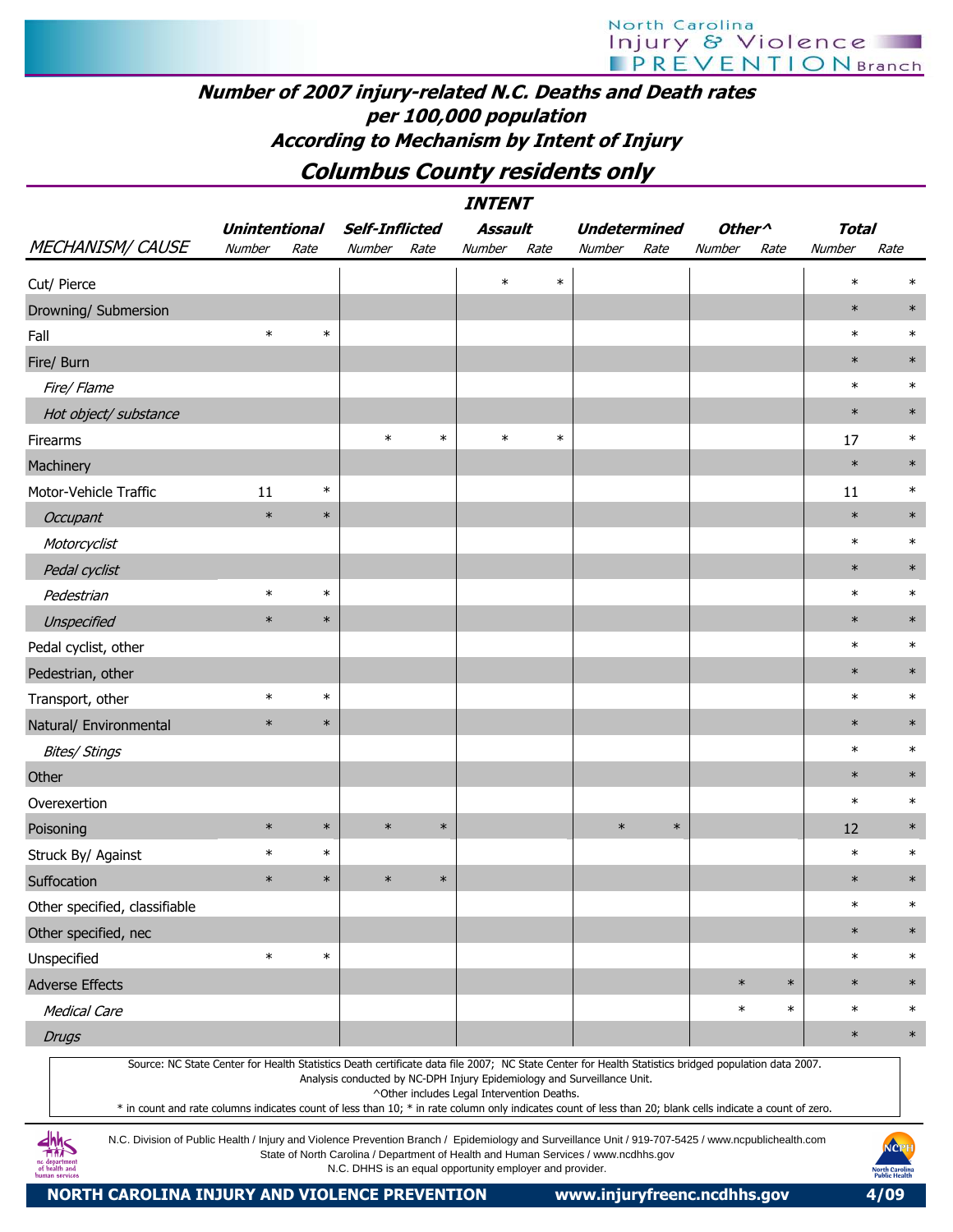## Number of 2007 injury-related N.C. Deaths and Death rates per 100,000 population According to Mechanism by Intent of Injury

# Craven County residents only

|                                                                                                                                                                                                                                                                                                                  | <i><b>INTENT</b></i> |        |                                                                         |        |                                            |        |                     |      |                    |        |              |        |  |  |
|------------------------------------------------------------------------------------------------------------------------------------------------------------------------------------------------------------------------------------------------------------------------------------------------------------------|----------------------|--------|-------------------------------------------------------------------------|--------|--------------------------------------------|--------|---------------------|------|--------------------|--------|--------------|--------|--|--|
|                                                                                                                                                                                                                                                                                                                  | <b>Unintentional</b> |        | <b>Self-Inflicted</b>                                                   |        | Assault                                    |        | <b>Undetermined</b> |      | Other <sup>^</sup> |        | <b>Total</b> |        |  |  |
| <b>MECHANISM/ CAUSE</b>                                                                                                                                                                                                                                                                                          | Number               | Rate   | Number                                                                  | Rate   | Number                                     | Rate   | Number              | Rate | Number             | Rate   | Number       | Rate   |  |  |
| Cut/ Pierce                                                                                                                                                                                                                                                                                                      |                      |        |                                                                         |        | $\ast$                                     | $\ast$ |                     |      |                    |        | $\ast$       | ∗      |  |  |
| Drowning/ Submersion                                                                                                                                                                                                                                                                                             | $\ast$               | $\ast$ |                                                                         |        |                                            |        |                     |      |                    |        | $\ast$       | $\ast$ |  |  |
| Fall                                                                                                                                                                                                                                                                                                             | $\ast$               | $\ast$ |                                                                         |        |                                            |        |                     |      |                    |        | $\ast$       | $\ast$ |  |  |
| Fire/ Burn                                                                                                                                                                                                                                                                                                       | $\ast$               | $\ast$ |                                                                         |        |                                            |        |                     |      |                    |        | $\ast$       | $\ast$ |  |  |
| Fire/Flame                                                                                                                                                                                                                                                                                                       | $\ast$               | $\ast$ |                                                                         |        |                                            |        |                     |      |                    |        | $\ast$       | $\ast$ |  |  |
| Hot object/ substance                                                                                                                                                                                                                                                                                            |                      |        |                                                                         |        |                                            |        |                     |      |                    |        | $\ast$       | $\ast$ |  |  |
| Firearms                                                                                                                                                                                                                                                                                                         | $\ast$               | $\ast$ | $\ast$                                                                  | $\ast$ | $\ast$                                     | $\ast$ |                     |      |                    |        | 10           | $\ast$ |  |  |
| Machinery                                                                                                                                                                                                                                                                                                        | $\ast$               | $\ast$ |                                                                         |        |                                            |        |                     |      |                    |        | $\ast$       | $\ast$ |  |  |
| Motor-Vehicle Traffic                                                                                                                                                                                                                                                                                            | 19                   | $\ast$ |                                                                         |        |                                            |        |                     |      |                    |        | 19           | $\ast$ |  |  |
| Occupant                                                                                                                                                                                                                                                                                                         | 15                   | $\ast$ |                                                                         |        |                                            |        |                     |      |                    |        | 15           | $\ast$ |  |  |
| Motorcyclist                                                                                                                                                                                                                                                                                                     | $\ast$               | $\ast$ |                                                                         |        |                                            |        |                     |      |                    |        | $\ast$       | $\ast$ |  |  |
| Pedal cyclist                                                                                                                                                                                                                                                                                                    |                      |        |                                                                         |        |                                            |        |                     |      |                    |        | $\ast$       | $\ast$ |  |  |
| Pedestrian                                                                                                                                                                                                                                                                                                       |                      |        |                                                                         |        |                                            |        |                     |      |                    |        | $\ast$       | $\ast$ |  |  |
| Unspecified                                                                                                                                                                                                                                                                                                      | $\ast$               | $\ast$ |                                                                         |        |                                            |        |                     |      |                    |        | $\ast$       | $\ast$ |  |  |
| Pedal cyclist, other                                                                                                                                                                                                                                                                                             | $\ast$               | $\ast$ |                                                                         |        |                                            |        |                     |      |                    |        | $\ast$       | $\ast$ |  |  |
| Pedestrian, other                                                                                                                                                                                                                                                                                                |                      |        |                                                                         |        |                                            |        |                     |      |                    |        | $\ast$       | $\ast$ |  |  |
| Transport, other                                                                                                                                                                                                                                                                                                 |                      |        |                                                                         |        |                                            |        |                     |      |                    |        | $\ast$       | $\ast$ |  |  |
| Natural/ Environmental                                                                                                                                                                                                                                                                                           |                      |        |                                                                         |        |                                            |        |                     |      |                    |        | $\ast$       | $\ast$ |  |  |
| <b>Bites/ Stings</b>                                                                                                                                                                                                                                                                                             |                      |        |                                                                         |        |                                            |        |                     |      |                    |        | $\ast$       | $\ast$ |  |  |
| Other                                                                                                                                                                                                                                                                                                            |                      |        |                                                                         |        |                                            |        |                     |      |                    |        | $\ast$       | $\ast$ |  |  |
| Overexertion                                                                                                                                                                                                                                                                                                     |                      |        |                                                                         |        |                                            |        |                     |      |                    |        | $\ast$       | $\ast$ |  |  |
| Poisoning                                                                                                                                                                                                                                                                                                        | $\ast$               | $\ast$ | $\ast$                                                                  | $\ast$ |                                            |        |                     |      |                    |        | 10           | $\ast$ |  |  |
| Struck By/ Against                                                                                                                                                                                                                                                                                               | $\ast$               | $\ast$ |                                                                         |        |                                            |        |                     |      |                    |        | $\ast$       | $\ast$ |  |  |
| Suffocation                                                                                                                                                                                                                                                                                                      | $\ast$               | $\ast$ | $\ast$                                                                  | $\ast$ |                                            |        |                     |      |                    |        | $\ast$       | $\ast$ |  |  |
| Other specified, classifiable                                                                                                                                                                                                                                                                                    |                      |        |                                                                         |        |                                            |        |                     |      |                    |        | $\ast$       | $\ast$ |  |  |
| Other specified, nec                                                                                                                                                                                                                                                                                             |                      |        |                                                                         |        |                                            |        |                     |      |                    |        | $\ast$       | $\ast$ |  |  |
| Unspecified                                                                                                                                                                                                                                                                                                      | $\ast$               | $\ast$ |                                                                         |        | $\ast$                                     | $\ast$ |                     |      |                    |        | $\ast$       | $\ast$ |  |  |
| <b>Adverse Effects</b>                                                                                                                                                                                                                                                                                           |                      |        |                                                                         |        |                                            |        |                     |      | $\ast$             | $\ast$ | $\ast$       | $\ast$ |  |  |
| <b>Medical Care</b>                                                                                                                                                                                                                                                                                              |                      |        |                                                                         |        |                                            |        |                     |      | $\ast$             | $\ast$ | $\ast$       | $\ast$ |  |  |
| <b>Drugs</b>                                                                                                                                                                                                                                                                                                     |                      |        |                                                                         |        |                                            |        |                     |      |                    |        | $\ast$       | $\ast$ |  |  |
| Source: NC State Center for Health Statistics Death certificate data file 2007; NC State Center for Health Statistics bridged population data 2007.<br>* in count and rate columns indicates count of less than 10; * in rate column only indicates count of less than 20; blank cells indicate a count of zero. |                      |        | Analysis conducted by NC-DPH Injury Epidemiology and Surveillance Unit. |        | ^Other includes Legal Intervention Deaths. |        |                     |      |                    |        |              |        |  |  |

N.C. Division of Public Health / Injury and Violence Prevention Branch / Epidemiology and Surveillance Unit / 919-707-5425 / www.ncpublichealth.com State of North Carolina / Department of Health and Human Services / www.ncdhhs.gov N.C. DHHS is an equal opportunity employer and provider.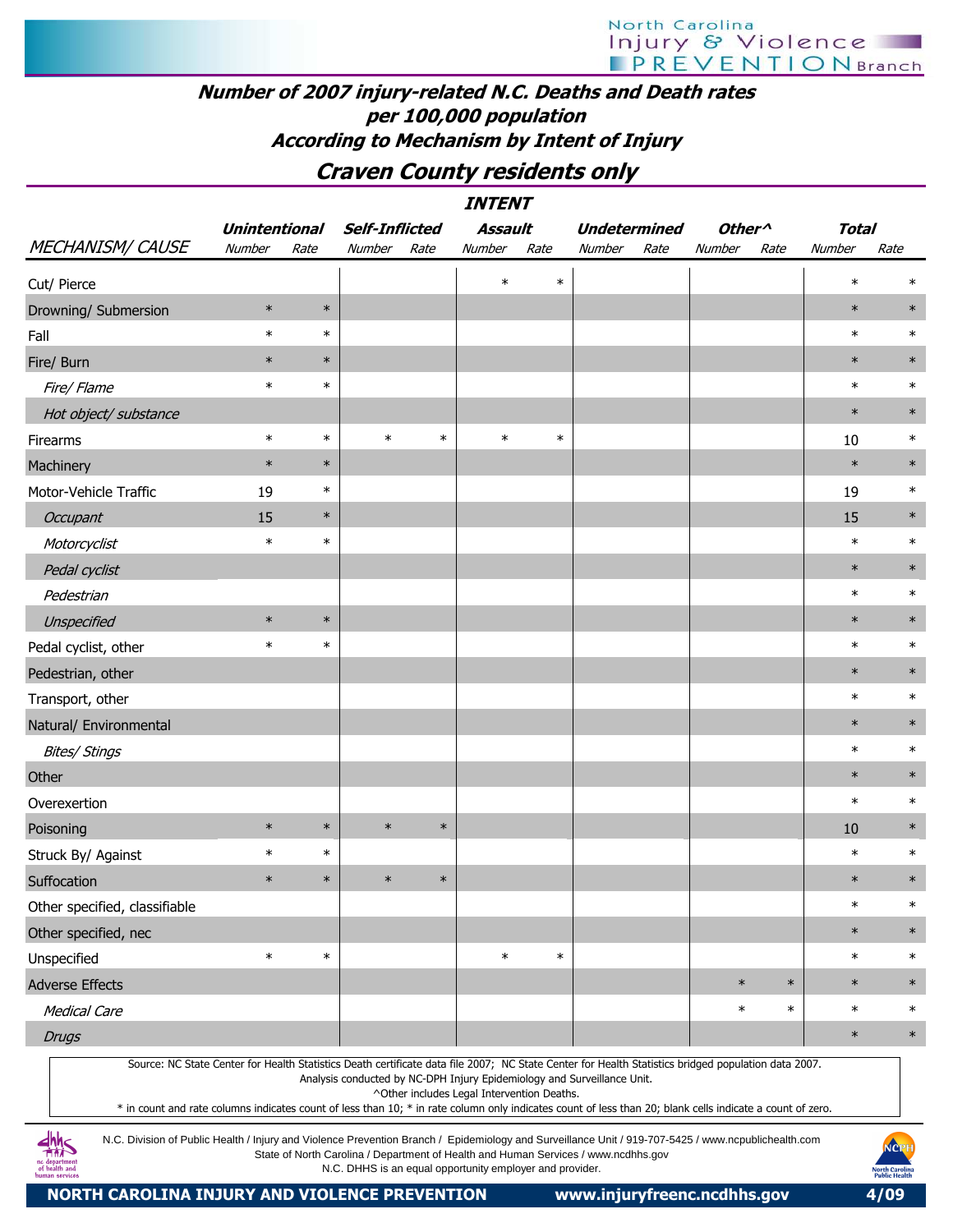# Number of 2007 injury-related N.C. Deaths and Death rates per 100,000 population According to Mechanism by Intent of Injury

# Cumberland County residents only

INTENT

| <b>MECHANISM/ CAUSE</b>       | <b>Unintentional</b> |        | <b>Self-Inflicted</b> |        | Assault |        | <b>Undetermined</b> |        | Other <sup>^</sup> |        | <b>Total</b> |        |
|-------------------------------|----------------------|--------|-----------------------|--------|---------|--------|---------------------|--------|--------------------|--------|--------------|--------|
|                               | Number               | Rate   | Number                | Rate   | Number  | Rate   | Number              | Rate   | Number             | Rate   | Number       | Rate   |
| Cut/ Pierce                   |                      |        |                       |        | $\ast$  | $\ast$ |                     |        |                    |        | $\ast$       | $\ast$ |
| Drowning/ Submersion          | $\ast$               | $\ast$ | $\ast$                | $\ast$ |         |        |                     |        |                    |        | $\ast$       | $\ast$ |
| Fall                          | 18                   | $\ast$ |                       |        |         |        |                     |        |                    |        | 18           | $\ast$ |
| Fire/ Burn                    | $\ast$               | $\ast$ |                       |        |         |        |                     |        |                    |        | $\ast$       | $\ast$ |
| Fire/Flame                    | $\ast$               | $\ast$ |                       |        |         |        |                     |        |                    |        | $\ast$       | $\ast$ |
| Hot object/ substance         |                      |        |                       |        |         |        |                     |        |                    |        | $\ast$       | $\ast$ |
| Firearms                      | $\ast$               | $\ast$ | 13                    | $\ast$ | 19      | $\ast$ |                     |        |                    |        | 33           | 10.8   |
| Machinery                     | $\ast$               | $\ast$ |                       |        |         |        |                     |        |                    |        | $\ast$       | $\ast$ |
| Motor-Vehicle Traffic         | 67                   | 21.9   |                       |        |         |        |                     |        |                    |        | 67           | 21.9   |
| Occupant                      | 35                   | 11.4   |                       |        |         |        |                     |        |                    |        | 35           | 11.4   |
| Motorcyclist                  | 14                   | $\ast$ |                       |        |         |        |                     |        |                    |        | 14           | $\ast$ |
| Pedal cyclist                 |                      |        |                       |        |         |        |                     |        |                    |        | $\ast$       | $\ast$ |
| Pedestrian                    | $\ast$               | $\ast$ |                       |        |         |        |                     |        |                    |        | $\ast$       | $\ast$ |
| Unspecified                   | 11                   | $\ast$ |                       |        |         |        |                     |        |                    |        | 11           | $\ast$ |
| Pedal cyclist, other          |                      |        |                       |        |         |        |                     |        |                    |        | $\ast$       | $\ast$ |
| Pedestrian, other             | $\ast$               | $\ast$ |                       |        |         |        |                     |        |                    |        | $\ast$       | $\ast$ |
| Transport, other              | $\ast$               | $\ast$ |                       |        |         |        |                     |        |                    |        | $\ast$       | $\ast$ |
| Natural/ Environmental        | $\ast$               | $\ast$ |                       |        |         |        |                     |        |                    |        | $\ast$       | $\ast$ |
| <b>Bites/ Stings</b>          |                      |        |                       |        |         |        |                     |        |                    |        | $\ast$       | $\ast$ |
| Other                         |                      |        |                       |        |         |        |                     |        |                    |        | $\ast$       | $\ast$ |
| Overexertion                  |                      |        |                       |        |         |        |                     |        |                    |        | $\ast$       | $\ast$ |
| Poisoning                     | 20                   | 6.5    | $\ast$                | $\ast$ |         |        |                     |        |                    |        | 26           | 8.5    |
| Struck By/ Against            |                      |        |                       |        |         |        |                     |        |                    |        | $\ast$       | $\ast$ |
| Suffocation                   | $\ast$               | $\ast$ | $\ast$                | $\ast$ | $\ast$  | $\ast$ |                     |        |                    |        | 12           | $\ast$ |
| Other specified, classifiable | $\ast$               | $\ast$ |                       |        |         |        |                     |        |                    |        | $\ast$       | $\ast$ |
| Other specified, nec          |                      |        |                       |        |         |        |                     |        |                    |        | $\ast$       | $\ast$ |
| Unspecified                   | $\ast$               | $\ast$ | $\ast$                | $\ast$ | $\ast$  | $\ast$ | $\ast$              | $\ast$ |                    |        | $10\,$       | $\ast$ |
| <b>Adverse Effects</b>        |                      |        |                       |        |         |        |                     |        | $\ast$             | $\ast$ | $\ast$       | $\ast$ |
| <b>Medical Care</b>           |                      |        |                       |        |         |        |                     |        | $\ast$             | $\ast$ | $\ast$       | $\ast$ |
| <b>Drugs</b>                  |                      |        |                       |        |         |        |                     |        |                    |        | $\ast$       | $\ast$ |

Source: NC State Center for Health Statistics Death certificate data file 2007; NC State Center for Health Statistics bridged population data 2007. Analysis conducted by NC-DPH Injury Epidemiology and Surveillance Unit.

^Other includes Legal Intervention Deaths.

\* in count and rate columns indicates count of less than 10; \* in rate column only indicates count of less than 20; blank cells indicate a count of zero.

N.C. Division of Public Health / Injury and Violence Prevention Branch / Epidemiology and Surveillance Unit / 919-707-5425 / www.ncpublichealth.com State of North Carolina / Department of Health and Human Services / www.ncdhhs.gov N.C. DHHS is an equal opportunity employer and provider.

**dhhs**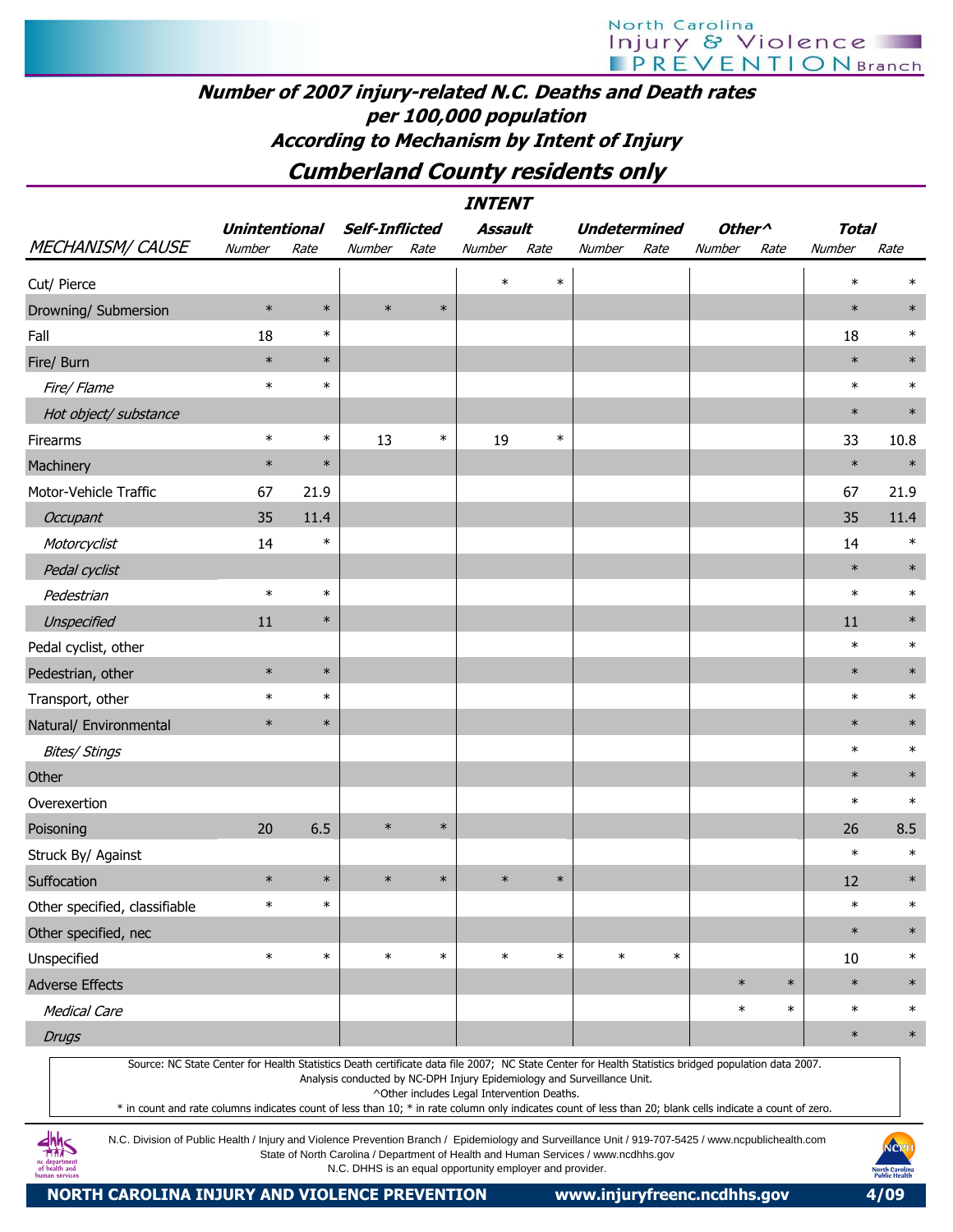# Number of 2007 injury-related N.C. Deaths and Death rates per 100,000 population According to Mechanism by Intent of Injury

# Currituck County residents only

|                               |                                |        |                                 |        | <b>INTENT</b>     |        |                               |      |                              |      |                        |        |
|-------------------------------|--------------------------------|--------|---------------------------------|--------|-------------------|--------|-------------------------------|------|------------------------------|------|------------------------|--------|
| MECHANISM/CAUSE               | <b>Unintentional</b><br>Number | Rate   | <b>Self-Inflicted</b><br>Number | Rate   | Assault<br>Number | Rate   | <b>Undetermined</b><br>Number | Rate | Other <sup>^</sup><br>Number | Rate | <b>Total</b><br>Number | Rate   |
| Cut/ Pierce                   |                                |        |                                 |        |                   |        |                               |      |                              |      | $\ast$                 | $\ast$ |
| Drowning/ Submersion          | $\ast$                         | $\ast$ |                                 |        |                   |        |                               |      |                              |      | $\ast$                 | $\ast$ |
| Fall                          | $\ast$                         | $\ast$ |                                 |        |                   |        |                               |      |                              |      | $\ast$                 | $\ast$ |
| Fire/ Burn                    | $\ast$                         | $\ast$ |                                 |        |                   |        |                               |      |                              |      | $\ast$                 | $\ast$ |
| Fire/ Flame                   | $\ast$                         | $\ast$ |                                 |        |                   |        |                               |      |                              |      | $\ast$                 | $\ast$ |
| Hot object/ substance         |                                |        |                                 |        |                   |        |                               |      |                              |      | $\ast$                 | $\ast$ |
| Firearms                      |                                |        | $\ast$                          | $\ast$ | $\ast$            | $\ast$ |                               |      |                              |      | $\ast$                 | $\ast$ |
| Machinery                     | $\ast$                         | $\ast$ |                                 |        |                   |        |                               |      |                              |      | $\ast$                 | $\ast$ |
| Motor-Vehicle Traffic         | 10                             | $\ast$ |                                 |        |                   |        |                               |      |                              |      | 10                     | $\ast$ |
| Occupant                      | $\ast$                         | $\ast$ |                                 |        |                   |        |                               |      |                              |      | $\ast$                 | $\ast$ |
| Motorcyclist                  | $\ast$                         | $\ast$ |                                 |        |                   |        |                               |      |                              |      | $\ast$                 | $\ast$ |
| Pedal cyclist                 |                                |        |                                 |        |                   |        |                               |      |                              |      | $\ast$                 | $\ast$ |
| Pedestrian                    |                                |        |                                 |        |                   |        |                               |      |                              |      | $\ast$                 | $\ast$ |
| Unspecified                   | $\ast$                         | $\ast$ |                                 |        |                   |        |                               |      |                              |      | $\ast$                 | $\ast$ |
| Pedal cyclist, other          |                                |        |                                 |        |                   |        |                               |      |                              |      | $\ast$                 | $\ast$ |
| Pedestrian, other             |                                |        |                                 |        |                   |        |                               |      |                              |      | $\ast$                 | $\ast$ |
| Transport, other              |                                |        |                                 |        |                   |        |                               |      |                              |      | $\ast$                 | $\ast$ |
| Natural/ Environmental        |                                |        |                                 |        |                   |        |                               |      |                              |      | $\ast$                 | $\ast$ |
| <b>Bites/ Stings</b>          |                                |        |                                 |        |                   |        |                               |      |                              |      | $\ast$                 | $\ast$ |
| Other                         |                                |        |                                 |        |                   |        |                               |      |                              |      | $\ast$                 | $\ast$ |
| Overexertion                  |                                |        |                                 |        |                   |        |                               |      |                              |      | $\ast$                 | $\ast$ |
| Poisoning                     |                                |        | $\ast$                          | $\ast$ |                   |        |                               |      |                              |      | $\ast$                 | $\ast$ |
| Struck By/ Against            |                                |        |                                 |        |                   |        |                               |      |                              |      | $\ast$                 | $\ast$ |
| Suffocation                   |                                |        | $\ast$                          | $\ast$ |                   |        |                               |      |                              |      | $\ast$                 | $\ast$ |
| Other specified, classifiable |                                |        |                                 |        |                   |        |                               |      |                              |      | $\ast$                 | $\ast$ |
| Other specified, nec          |                                |        |                                 |        |                   |        |                               |      |                              |      | $\ast$                 | $\ast$ |
| Unspecified                   | $\ast$                         | $\ast$ |                                 |        |                   |        |                               |      |                              |      | $\ast$                 | $\ast$ |
| Adverse Effects               |                                |        |                                 |        |                   |        |                               |      |                              |      | $\ast$                 | $\ast$ |
| Medical Care                  |                                |        |                                 |        |                   |        |                               |      |                              |      | $\ast$                 | $\ast$ |
| <b>Drugs</b>                  |                                |        |                                 |        |                   |        |                               |      |                              |      | $\ast$                 | $\ast$ |

Source: NC State Center for Health Statistics Death certificate data file 2007; NC State Center for Health Statistics bridged population data 2007. Analysis conducted by NC-DPH Injury Epidemiology and Surveillance Unit.

^Other includes Legal Intervention Deaths.

\* in count and rate columns indicates count of less than 10; \* in rate column only indicates count of less than 20; blank cells indicate a count of zero.

N.C. Division of Public Health / Injury and Violence Prevention Branch / Epidemiology and Surveillance Unit / 919-707-5425 / www.ncpublichealth.com State of North Carolina / Department of Health and Human Services / www.ncdhhs.gov N.C. DHHS is an equal opportunity employer and provider.

NORTH CAROLINA INJURY AND VIOLENCE PREVENTION www.injuryfreenc.ncdhhs.gov 4/09

 $\frac{dh}{dh}$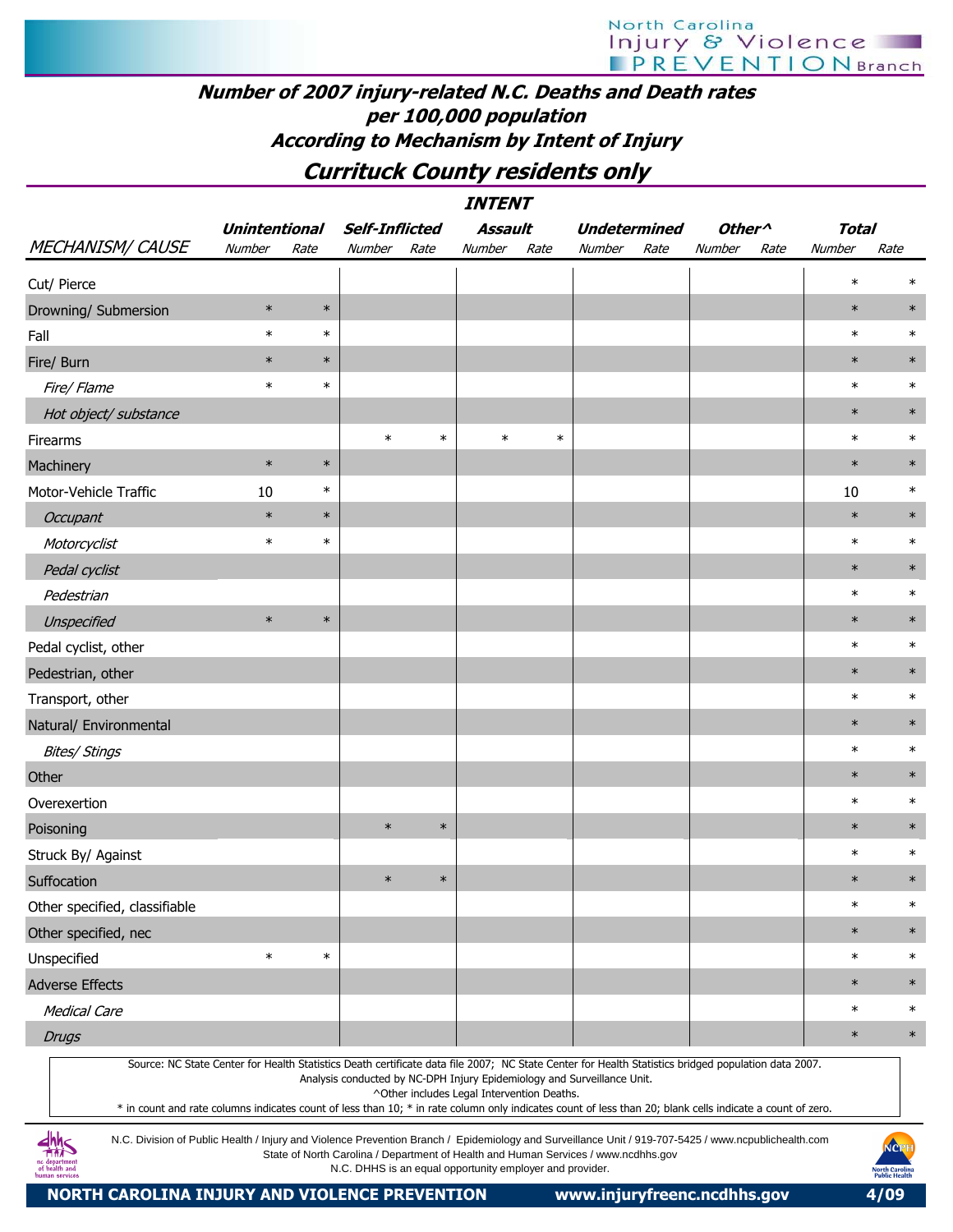## Number of 2007 injury-related N.C. Deaths and Death rates per 100,000 population According to Mechanism by Intent of Injury

# Dare County residents only

|                                                                                                                                                                                      |                      |        |                                                          |        | <i><b>INTENT</b></i>                       |        |                                                                                    |      |                                      |      |              |                                                       |
|--------------------------------------------------------------------------------------------------------------------------------------------------------------------------------------|----------------------|--------|----------------------------------------------------------|--------|--------------------------------------------|--------|------------------------------------------------------------------------------------|------|--------------------------------------|------|--------------|-------------------------------------------------------|
|                                                                                                                                                                                      | <b>Unintentional</b> |        | <b>Self-Inflicted</b>                                    |        | <b>Assault</b>                             |        | <b>Undetermined</b>                                                                |      | Other <sup><math>\wedge</math></sup> |      | <b>Total</b> |                                                       |
| <b>MECHANISM/ CAUSE</b>                                                                                                                                                              | Number               | Rate   | Number                                                   | Rate   | Number                                     | Rate   | Number                                                                             | Rate | Number                               | Rate | Number       | Rate                                                  |
| Cut/ Pierce                                                                                                                                                                          |                      |        |                                                          |        |                                            |        |                                                                                    |      |                                      |      | $\ast$       | $\ast$                                                |
| Drowning/ Submersion                                                                                                                                                                 | $\ast$               | $\ast$ |                                                          |        |                                            |        |                                                                                    |      |                                      |      | $\ast$       | $\ast$                                                |
| Fall                                                                                                                                                                                 | $\ast$               | $\ast$ |                                                          |        |                                            |        |                                                                                    |      |                                      |      | $\ast$       | $\ast$                                                |
| Fire/ Burn                                                                                                                                                                           | $\ast$               | $\ast$ |                                                          |        |                                            |        |                                                                                    |      |                                      |      | $\ast$       | $\ast$                                                |
| Fire/Flame                                                                                                                                                                           | $\ast$               | $\ast$ |                                                          |        |                                            |        |                                                                                    |      |                                      |      | $\ast$       | $\ast$                                                |
| Hot object/ substance                                                                                                                                                                |                      |        |                                                          |        |                                            |        |                                                                                    |      |                                      |      | $\ast$       | $\ast$                                                |
| Firearms                                                                                                                                                                             | $\ast$               | $\ast$ | $\ast$                                                   | $\ast$ |                                            |        |                                                                                    |      |                                      |      | $\ast$       | $\ast$                                                |
| Machinery                                                                                                                                                                            |                      |        |                                                          |        |                                            |        |                                                                                    |      |                                      |      | $\ast$       | $\ast$                                                |
| Motor-Vehicle Traffic                                                                                                                                                                | $\ast$               | $\ast$ |                                                          |        |                                            |        |                                                                                    |      |                                      |      | $\ast$       | $\ast$                                                |
| Occupant                                                                                                                                                                             | $\ast$               | $\ast$ |                                                          |        |                                            |        |                                                                                    |      |                                      |      | $\ast$       | $\ast$                                                |
| Motorcyclist                                                                                                                                                                         |                      |        |                                                          |        |                                            |        |                                                                                    |      |                                      |      | $\ast$       | $\ast$                                                |
| Pedal cyclist                                                                                                                                                                        | $\ast$               | $\ast$ |                                                          |        |                                            |        |                                                                                    |      |                                      |      | $\ast$       | $\ast$                                                |
| Pedestrian                                                                                                                                                                           |                      |        |                                                          |        |                                            |        |                                                                                    |      |                                      |      | $\ast$       | $\ast$                                                |
| Unspecified                                                                                                                                                                          | $\ast$               | $\ast$ |                                                          |        |                                            |        |                                                                                    |      |                                      |      | $\ast$       | $\ast$                                                |
| Pedal cyclist, other                                                                                                                                                                 |                      |        |                                                          |        |                                            |        |                                                                                    |      |                                      |      | $\ast$       | $\ast$                                                |
| Pedestrian, other                                                                                                                                                                    | $\ast$               | $\ast$ |                                                          |        |                                            |        |                                                                                    |      |                                      |      | $\ast$       | $\ast$                                                |
| Transport, other                                                                                                                                                                     | $\ast$               | $\ast$ |                                                          |        |                                            |        |                                                                                    |      |                                      |      | $\ast$       | $\ast$                                                |
| Natural/ Environmental                                                                                                                                                               |                      |        |                                                          |        |                                            |        |                                                                                    |      |                                      |      | $\ast$       | $\ast$                                                |
| <b>Bites/ Stings</b>                                                                                                                                                                 |                      |        |                                                          |        |                                            |        |                                                                                    |      |                                      |      | $\ast$       | $\ast$                                                |
| Other                                                                                                                                                                                |                      |        |                                                          |        |                                            |        |                                                                                    |      |                                      |      | $\ast$       | $\ast$                                                |
| Overexertion                                                                                                                                                                         |                      |        |                                                          |        |                                            |        |                                                                                    |      |                                      |      | $\ast$       | $\ast$                                                |
| Poisoning                                                                                                                                                                            | $\ast$               | $\ast$ | $\ast$                                                   | $\ast$ |                                            |        |                                                                                    |      |                                      |      | $\ast$       | $\ast$                                                |
| Struck By/ Against                                                                                                                                                                   |                      |        |                                                          |        |                                            |        |                                                                                    |      |                                      |      | $\ast$       | $\ast$                                                |
| Suffocation                                                                                                                                                                          | $\ast$               | $\ast$ | $\ast$                                                   | $\ast$ |                                            |        |                                                                                    |      |                                      |      | $\ast$       | $\ast$                                                |
| Other specified, classifiable                                                                                                                                                        |                      |        |                                                          |        | $\ast$                                     | $\ast$ |                                                                                    |      |                                      |      | $\ast$       | $\ast$                                                |
| Other specified, nec                                                                                                                                                                 |                      |        |                                                          |        |                                            |        |                                                                                    |      |                                      |      | $\ast$       | $\ast$                                                |
| Unspecified                                                                                                                                                                          |                      |        |                                                          |        |                                            |        |                                                                                    |      |                                      |      | $\ast$       | $\ast$                                                |
| <b>Adverse Effects</b>                                                                                                                                                               |                      |        |                                                          |        |                                            |        |                                                                                    |      |                                      |      | $\ast$       | $\ast$                                                |
| <b>Medical Care</b>                                                                                                                                                                  |                      |        |                                                          |        |                                            |        |                                                                                    |      |                                      |      | $\ast$       | $\ast$                                                |
| <b>Drugs</b>                                                                                                                                                                         |                      |        |                                                          |        |                                            |        |                                                                                    |      |                                      |      | $\ast$       | $\ast$                                                |
| Source: NC State Center for Health Statistics Death certificate data file 2007; NC State Center for Health Statistics bridged population data 2007.                                  |                      |        |                                                          |        |                                            |        |                                                                                    |      |                                      |      |              |                                                       |
|                                                                                                                                                                                      |                      |        |                                                          |        | ^Other includes Legal Intervention Deaths. |        | Analysis conducted by NC-DPH Injury Epidemiology and Surveillance Unit.            |      |                                      |      |              |                                                       |
| * in count and rate columns indicates count of less than 10; * in rate column only indicates count of less than 20; blank cells indicate a count of zero.                            |                      |        |                                                          |        |                                            |        |                                                                                    |      |                                      |      |              |                                                       |
| N.C. Division of Public Health / Injury and Violence Prevention Branch / Epidemiology and Surveillance Unit / 919-707-5425 / www.ncpublichealth.com<br>of health and<br>ıman service |                      |        | N.C. DHHS is an equal opportunity employer and provider. |        |                                            |        | State of North Carolina / Department of Health and Human Services / www.ncdhhs.gov |      |                                      |      |              | NCPI<br><b>North Carolina</b><br><b>Public Health</b> |

NORTH CAROLINA INJURY AND VIOLENCE PREVENTION www.injuryfreenc.ncdhhs.gov 4/09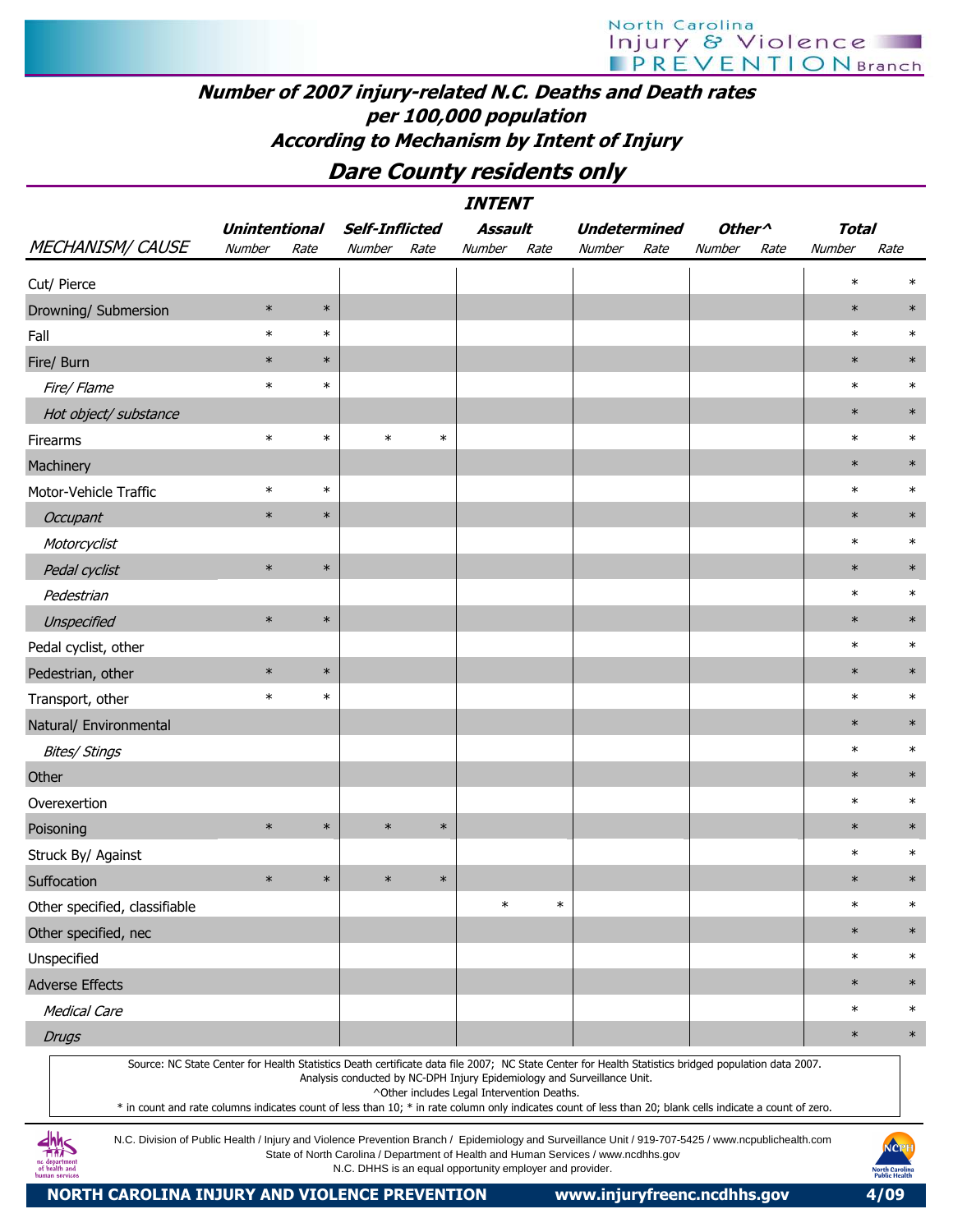## Number of 2007 injury-related N.C. Deaths and Death rates per 100,000 population According to Mechanism by Intent of Injury

# Davidson County residents only

| <b>INTENT</b>                                                                                                                                       |                      |        |                                                                         |        |                                            |        |                     |        |                    |        |              |        |
|-----------------------------------------------------------------------------------------------------------------------------------------------------|----------------------|--------|-------------------------------------------------------------------------|--------|--------------------------------------------|--------|---------------------|--------|--------------------|--------|--------------|--------|
|                                                                                                                                                     | <b>Unintentional</b> |        | <b>Self-Inflicted</b>                                                   |        | <b>Assault</b>                             |        | <b>Undetermined</b> |        | Other <sup>^</sup> |        | <b>Total</b> |        |
| <b>MECHANISM/ CAUSE</b>                                                                                                                             | Number               | Rate   | Number                                                                  | Rate   | Number                                     | Rate   | Number              | Rate   | Number             | Rate   | Number       | Rate   |
| Cut/ Pierce                                                                                                                                         |                      |        | $\ast$                                                                  | $\ast$ | $\ast$                                     | $\ast$ |                     |        |                    |        | $\ast$       | $\ast$ |
| Drowning/ Submersion                                                                                                                                |                      |        |                                                                         |        |                                            |        |                     |        |                    |        | $\ast$       | $\ast$ |
| Fall                                                                                                                                                | 12                   | $\ast$ |                                                                         |        |                                            |        |                     |        |                    |        | 12           | $\ast$ |
| Fire/ Burn                                                                                                                                          | $\ast$               | $\ast$ |                                                                         |        |                                            |        |                     |        |                    |        | $\ast$       | $\ast$ |
| Fire/ Flame                                                                                                                                         | $\ast$               | $\ast$ |                                                                         |        |                                            |        |                     |        |                    |        | $\ast$       | $\ast$ |
| Hot object/ substance                                                                                                                               |                      |        |                                                                         |        |                                            |        |                     |        |                    |        | $\ast$       | $\ast$ |
| Firearms                                                                                                                                            | $\ast$               | $\ast$ | 13                                                                      | $\ast$ | $\ast$                                     | $\ast$ |                     |        |                    |        | 17           | $\ast$ |
| Machinery                                                                                                                                           | $\ast$               | $\ast$ |                                                                         |        |                                            |        |                     |        |                    |        | $\ast$       | $\ast$ |
| Motor-Vehicle Traffic                                                                                                                               | 40                   | 25.6   |                                                                         |        |                                            |        |                     |        |                    |        | 40           | 25.6   |
| Occupant                                                                                                                                            | 27                   | 17.2   |                                                                         |        |                                            |        |                     |        |                    |        | 27           | 17.2   |
| Motorcyclist                                                                                                                                        | $\ast$               | $\ast$ |                                                                         |        |                                            |        |                     |        |                    |        | $\ast$       | $\ast$ |
| Pedal cyclist                                                                                                                                       |                      |        |                                                                         |        |                                            |        |                     |        |                    |        | $\ast$       | $\ast$ |
| Pedestrian                                                                                                                                          |                      |        |                                                                         |        |                                            |        |                     |        |                    |        | $\ast$       | $\ast$ |
| Unspecified                                                                                                                                         | $\ast$               | $\ast$ |                                                                         |        |                                            |        |                     |        |                    |        | $\ast$       | $\ast$ |
| Pedal cyclist, other                                                                                                                                |                      |        |                                                                         |        |                                            |        |                     |        |                    |        | $\ast$       | $\ast$ |
| Pedestrian, other                                                                                                                                   |                      |        |                                                                         |        |                                            |        |                     |        |                    |        | $\ast$       | $\ast$ |
| Transport, other                                                                                                                                    |                      |        |                                                                         |        |                                            |        |                     |        |                    |        | $\ast$       | $\ast$ |
| Natural/ Environmental                                                                                                                              | $\ast$               | $\ast$ |                                                                         |        |                                            |        |                     |        |                    |        | $\ast$       | $\ast$ |
| <b>Bites/ Stings</b>                                                                                                                                |                      |        |                                                                         |        |                                            |        |                     |        |                    |        | $\ast$       | $\ast$ |
| Other                                                                                                                                               |                      |        |                                                                         |        |                                            |        |                     |        |                    |        | $\ast$       | $\ast$ |
| Overexertion                                                                                                                                        |                      |        |                                                                         |        |                                            |        |                     |        |                    |        | $\ast$       | $\ast$ |
| Poisoning                                                                                                                                           | 20                   | 12.8   | $\ast$                                                                  | $\ast$ |                                            |        | $\ast$              | $\ast$ |                    |        | 25           | 16.0   |
| Struck By/ Against                                                                                                                                  |                      |        |                                                                         |        |                                            |        |                     |        |                    |        | $\ast$       | $\ast$ |
| Suffocation                                                                                                                                         | $\ast$               | $\ast$ | $\ast$                                                                  | $\ast$ |                                            |        |                     |        |                    |        | $\ast$       | $\ast$ |
| Other specified, classifiable                                                                                                                       |                      |        |                                                                         |        |                                            |        |                     |        |                    |        | $\ast$       | $\ast$ |
| Other specified, nec                                                                                                                                |                      |        |                                                                         |        |                                            |        |                     |        |                    |        | $\ast$       | $\ast$ |
| Unspecified                                                                                                                                         | $\ast$               | $\ast$ |                                                                         |        |                                            |        |                     |        |                    |        | $\ast$       | $\ast$ |
| <b>Adverse Effects</b>                                                                                                                              |                      |        |                                                                         |        |                                            |        |                     |        | $\ast$             | $\ast$ | $\ast$       | $\ast$ |
| <b>Medical Care</b>                                                                                                                                 |                      |        |                                                                         |        |                                            |        |                     |        | $\ast$             | $\ast$ | $\ast$       | $\ast$ |
| <b>Drugs</b>                                                                                                                                        |                      |        |                                                                         |        |                                            |        |                     |        |                    |        | $\ast$       | $\ast$ |
| Source: NC State Center for Health Statistics Death certificate data file 2007; NC State Center for Health Statistics bridged population data 2007. |                      |        | Analysis conducted by NC-DPH Injury Epidemiology and Surveillance Unit. |        | ^Other includes Legal Intervention Deaths. |        |                     |        |                    |        |              |        |

\* in count and rate columns indicates count of less than 10; \* in rate column only indicates count of less than 20; blank cells indicate a count of zero.

N.C. Division of Public Health / Injury and Violence Prevention Branch / Epidemiology and Surveillance Unit / 919-707-5425 / www.ncpublichealth.com State of North Carolina / Department of Health and Human Services / www.ncdhhs.gov N.C. DHHS is an equal opportunity employer and provider.

 $\frac{dh}{dh}S$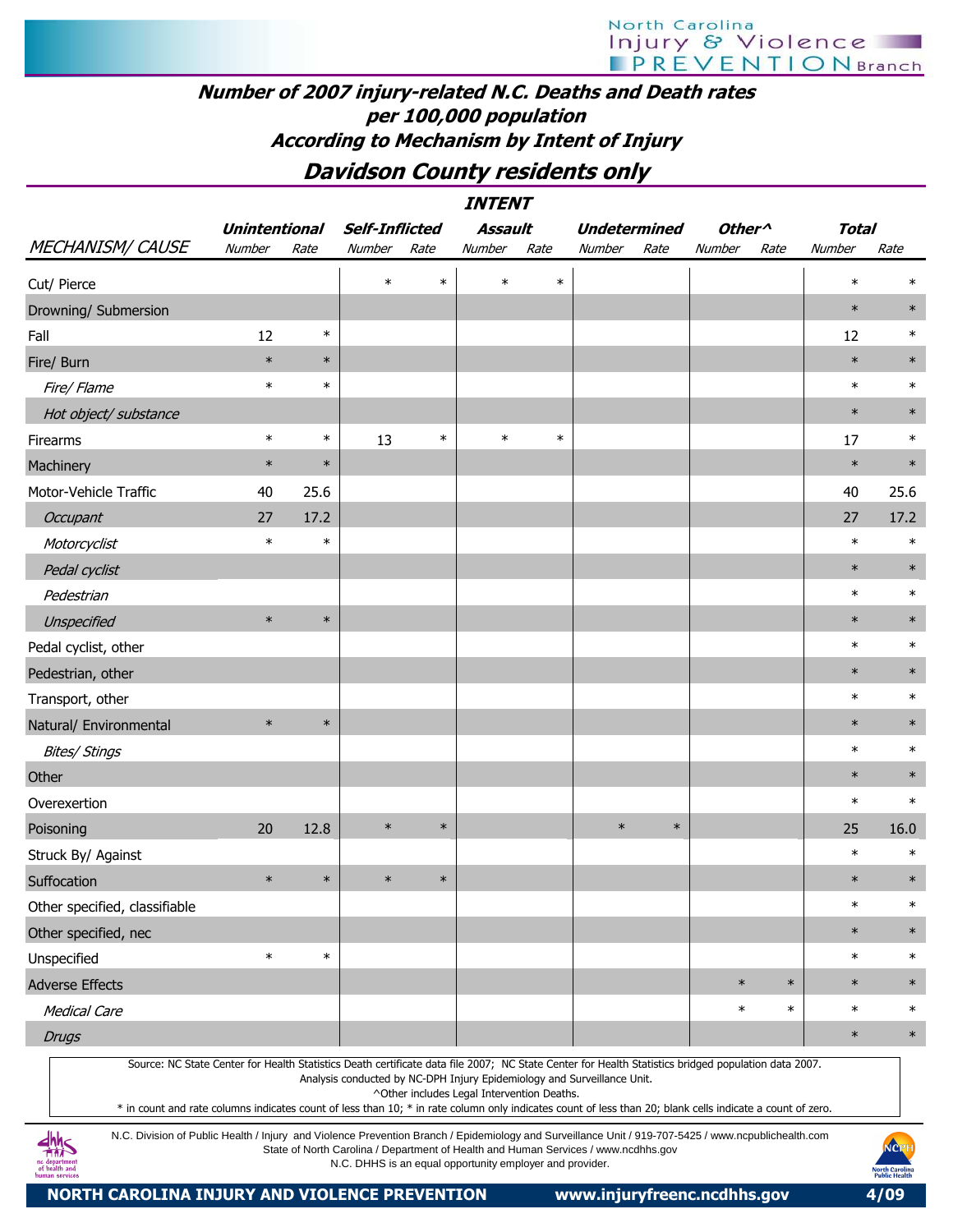# Number of 2007 injury-related N.C. Deaths and Death rates per 100,000 population According to Mechanism by Intent of Injury

Davie County residents only

| <i><b>INTENT</b></i>                                                                                                                                                                  |                                                                                                                                                                                                                                                                                                                                                                                                                                           |        |                                                                                                                                                |        |         |        |                     |      |                    |      |        |                                                       |  |
|---------------------------------------------------------------------------------------------------------------------------------------------------------------------------------------|-------------------------------------------------------------------------------------------------------------------------------------------------------------------------------------------------------------------------------------------------------------------------------------------------------------------------------------------------------------------------------------------------------------------------------------------|--------|------------------------------------------------------------------------------------------------------------------------------------------------|--------|---------|--------|---------------------|------|--------------------|------|--------|-------------------------------------------------------|--|
|                                                                                                                                                                                       | <b>Unintentional</b>                                                                                                                                                                                                                                                                                                                                                                                                                      |        | <b>Self-Inflicted</b>                                                                                                                          |        | Assault |        | <b>Undetermined</b> |      | Other <sup>^</sup> |      | Total  |                                                       |  |
| <b>MECHANISM/ CAUSE</b>                                                                                                                                                               | Number                                                                                                                                                                                                                                                                                                                                                                                                                                    | Rate   | Number                                                                                                                                         | Rate   | Number  | Rate   | Number              | Rate | Number             | Rate | Number | Rate                                                  |  |
| Cut/ Pierce                                                                                                                                                                           |                                                                                                                                                                                                                                                                                                                                                                                                                                           |        |                                                                                                                                                |        | $\ast$  | $\ast$ |                     |      |                    |      | $\ast$ |                                                       |  |
| Drowning/ Submersion                                                                                                                                                                  |                                                                                                                                                                                                                                                                                                                                                                                                                                           |        |                                                                                                                                                |        |         |        |                     |      |                    |      | $\ast$ | $\ast$                                                |  |
| Fall                                                                                                                                                                                  | $\ast$                                                                                                                                                                                                                                                                                                                                                                                                                                    | $\ast$ |                                                                                                                                                |        |         |        |                     |      |                    |      | $\ast$ | $\ast$                                                |  |
| Fire/ Burn                                                                                                                                                                            |                                                                                                                                                                                                                                                                                                                                                                                                                                           |        |                                                                                                                                                |        |         |        |                     |      |                    |      | $\ast$ | $\ast$                                                |  |
| Fire/ Flame                                                                                                                                                                           |                                                                                                                                                                                                                                                                                                                                                                                                                                           |        |                                                                                                                                                |        |         |        |                     |      |                    |      | $\ast$ | $\ast$                                                |  |
| Hot object/ substance                                                                                                                                                                 |                                                                                                                                                                                                                                                                                                                                                                                                                                           |        |                                                                                                                                                |        |         |        |                     |      |                    |      | $\ast$ | $\ast$                                                |  |
| Firearms                                                                                                                                                                              |                                                                                                                                                                                                                                                                                                                                                                                                                                           |        | 10                                                                                                                                             | $\ast$ | $\ast$  | $\ast$ |                     |      |                    |      | 13     | $\ast$                                                |  |
| Machinery                                                                                                                                                                             |                                                                                                                                                                                                                                                                                                                                                                                                                                           |        |                                                                                                                                                |        |         |        |                     |      |                    |      | $\ast$ | $\ast$                                                |  |
| Motor-Vehicle Traffic                                                                                                                                                                 | $\ast$                                                                                                                                                                                                                                                                                                                                                                                                                                    | $\ast$ |                                                                                                                                                |        |         |        |                     |      |                    |      | $\ast$ | $\ast$                                                |  |
| Occupant                                                                                                                                                                              | $\ast$                                                                                                                                                                                                                                                                                                                                                                                                                                    | $\ast$ |                                                                                                                                                |        |         |        |                     |      |                    |      | $\ast$ | $\ast$                                                |  |
| Motorcyclist                                                                                                                                                                          |                                                                                                                                                                                                                                                                                                                                                                                                                                           |        |                                                                                                                                                |        |         |        |                     |      |                    |      | $\ast$ | $\ast$                                                |  |
| Pedal cyclist                                                                                                                                                                         |                                                                                                                                                                                                                                                                                                                                                                                                                                           |        |                                                                                                                                                |        |         |        |                     |      |                    |      | $\ast$ | $\ast$                                                |  |
| Pedestrian                                                                                                                                                                            |                                                                                                                                                                                                                                                                                                                                                                                                                                           |        |                                                                                                                                                |        |         |        |                     |      |                    |      | $\ast$ | $\ast$                                                |  |
| Unspecified                                                                                                                                                                           |                                                                                                                                                                                                                                                                                                                                                                                                                                           |        |                                                                                                                                                |        |         |        |                     |      |                    |      | $\ast$ | $\ast$                                                |  |
| Pedal cyclist, other                                                                                                                                                                  |                                                                                                                                                                                                                                                                                                                                                                                                                                           |        |                                                                                                                                                |        |         |        |                     |      |                    |      | $\ast$ | $\ast$                                                |  |
| Pedestrian, other                                                                                                                                                                     | $\ast$                                                                                                                                                                                                                                                                                                                                                                                                                                    | $\ast$ |                                                                                                                                                |        |         |        |                     |      |                    |      | $\ast$ | $\ast$                                                |  |
| Transport, other                                                                                                                                                                      |                                                                                                                                                                                                                                                                                                                                                                                                                                           |        |                                                                                                                                                |        |         |        |                     |      |                    |      | $\ast$ | $\ast$                                                |  |
| Natural/ Environmental                                                                                                                                                                |                                                                                                                                                                                                                                                                                                                                                                                                                                           |        |                                                                                                                                                |        |         |        |                     |      |                    |      | $\ast$ | $\ast$                                                |  |
| <b>Bites/ Stings</b>                                                                                                                                                                  |                                                                                                                                                                                                                                                                                                                                                                                                                                           |        |                                                                                                                                                |        |         |        |                     |      |                    |      | $\ast$ | $\ast$                                                |  |
| Other                                                                                                                                                                                 |                                                                                                                                                                                                                                                                                                                                                                                                                                           |        |                                                                                                                                                |        |         |        |                     |      |                    |      | $\ast$ | $\ast$                                                |  |
| Overexertion                                                                                                                                                                          |                                                                                                                                                                                                                                                                                                                                                                                                                                           |        |                                                                                                                                                |        |         |        |                     |      |                    |      | $\ast$ | $\ast$                                                |  |
| Poisoning                                                                                                                                                                             | $\ast$                                                                                                                                                                                                                                                                                                                                                                                                                                    | $\ast$ | $\ast$                                                                                                                                         | $\ast$ |         |        |                     |      |                    |      | 10     | $\ast$                                                |  |
| Struck By/ Against                                                                                                                                                                    |                                                                                                                                                                                                                                                                                                                                                                                                                                           |        |                                                                                                                                                |        |         |        |                     |      |                    |      | $\ast$ | $\ast$                                                |  |
| Suffocation                                                                                                                                                                           |                                                                                                                                                                                                                                                                                                                                                                                                                                           |        | $\ast$                                                                                                                                         | $\ast$ |         |        |                     |      |                    |      | $\ast$ | $\ast$                                                |  |
| Other specified, classifiable                                                                                                                                                         |                                                                                                                                                                                                                                                                                                                                                                                                                                           |        |                                                                                                                                                |        |         |        |                     |      |                    |      | $\ast$ | $\ast$                                                |  |
| Other specified, nec                                                                                                                                                                  |                                                                                                                                                                                                                                                                                                                                                                                                                                           |        |                                                                                                                                                |        |         |        |                     |      |                    |      | $\ast$ | $\ast$                                                |  |
| Unspecified                                                                                                                                                                           |                                                                                                                                                                                                                                                                                                                                                                                                                                           |        |                                                                                                                                                |        | $\ast$  | $\ast$ |                     |      |                    |      | $\ast$ | $\ast$                                                |  |
| <b>Adverse Effects</b>                                                                                                                                                                |                                                                                                                                                                                                                                                                                                                                                                                                                                           |        |                                                                                                                                                |        |         |        |                     |      |                    |      | $\ast$ | $\ast$                                                |  |
| <b>Medical Care</b>                                                                                                                                                                   |                                                                                                                                                                                                                                                                                                                                                                                                                                           |        |                                                                                                                                                |        |         |        |                     |      |                    |      | $\ast$ | $\ast$                                                |  |
| <b>Drugs</b>                                                                                                                                                                          |                                                                                                                                                                                                                                                                                                                                                                                                                                           |        |                                                                                                                                                |        |         |        |                     |      |                    |      | $\ast$ | $\ast$                                                |  |
|                                                                                                                                                                                       | Source: NC State Center for Health Statistics Death certificate data file 2007; NC State Center for Health Statistics bridged population data 2007.<br>Analysis conducted by NC-DPH Injury Epidemiology and Surveillance Unit.<br>^Other includes Legal Intervention Deaths.<br>* in count and rate columns indicates count of less than 10; * in rate column only indicates count of less than 20; blank cells indicate a count of zero. |        |                                                                                                                                                |        |         |        |                     |      |                    |      |        |                                                       |  |
| N.C. Division of Public Health / Injury and Violence Prevention Branch / Epidemiology and Surveillance Unit / 919-707-5425 / www.ncpublichealth.com<br>of health and<br>uman services |                                                                                                                                                                                                                                                                                                                                                                                                                                           |        | State of North Carolina / Department of Health and Human Services / www.ncdhhs.gov<br>N.C. DHHS is an equal opportunity employer and provider. |        |         |        |                     |      |                    |      |        | NCPH<br><b>North Carolina</b><br><b>Public Health</b> |  |

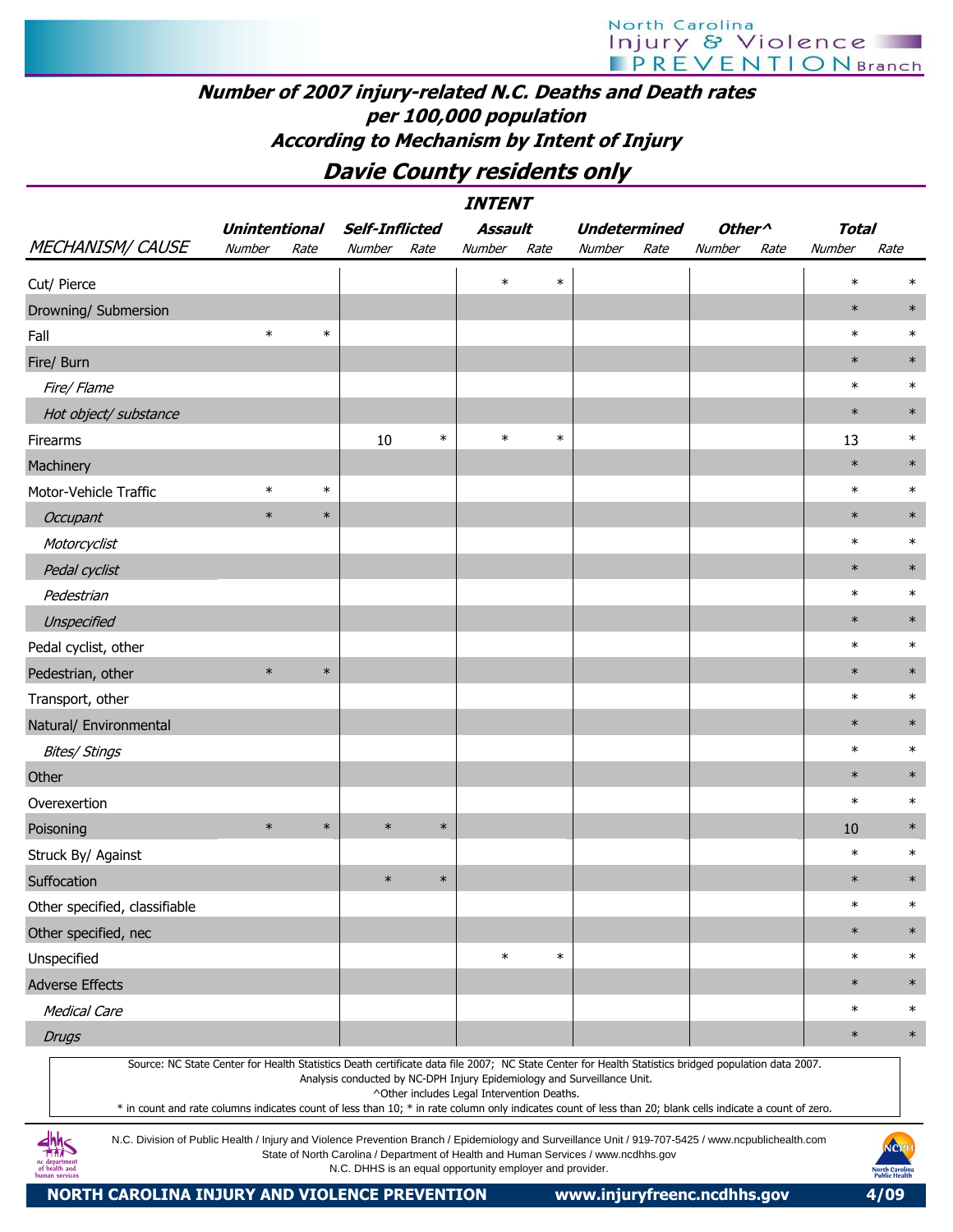# Number of 2007 injury-related N.C. Deaths and Death rates per 100,000 population According to Mechanism by Intent of Injury

# Duplin County residents only

|                               | <b>INTENT</b>        |                                                                         |                                            |                                                                                                                                                                                                                                                                                                                  |                    |              |        |  |  |  |  |  |  |  |
|-------------------------------|----------------------|-------------------------------------------------------------------------|--------------------------------------------|------------------------------------------------------------------------------------------------------------------------------------------------------------------------------------------------------------------------------------------------------------------------------------------------------------------|--------------------|--------------|--------|--|--|--|--|--|--|--|
|                               | <b>Unintentional</b> | <b>Self-Inflicted</b>                                                   | <b>Assault</b>                             | <b>Undetermined</b>                                                                                                                                                                                                                                                                                              | Other <sup>^</sup> | <b>Total</b> |        |  |  |  |  |  |  |  |
| <b>MECHANISM/ CAUSE</b>       | Number<br>Rate       | Number<br>Rate                                                          | Number<br>Rate                             | Number<br>Rate                                                                                                                                                                                                                                                                                                   | Number<br>Rate     | Number       | Rate   |  |  |  |  |  |  |  |
| Cut/ Pierce                   |                      |                                                                         |                                            |                                                                                                                                                                                                                                                                                                                  |                    | $\ast$       | $\ast$ |  |  |  |  |  |  |  |
| Drowning/ Submersion          |                      |                                                                         |                                            |                                                                                                                                                                                                                                                                                                                  |                    | $\ast$       | $\ast$ |  |  |  |  |  |  |  |
| Fall                          | $\ast$<br>$\ast$     |                                                                         |                                            |                                                                                                                                                                                                                                                                                                                  |                    | $\ast$       | $\ast$ |  |  |  |  |  |  |  |
| Fire/ Burn                    | $\ast$<br>$\ast$     |                                                                         |                                            |                                                                                                                                                                                                                                                                                                                  |                    | $\ast$       | $\ast$ |  |  |  |  |  |  |  |
| Fire/ Flame                   | $\ast$<br>$\ast$     |                                                                         |                                            |                                                                                                                                                                                                                                                                                                                  |                    | $\ast$       | $\ast$ |  |  |  |  |  |  |  |
| Hot object/ substance         |                      |                                                                         |                                            |                                                                                                                                                                                                                                                                                                                  |                    | $\ast$       | $\ast$ |  |  |  |  |  |  |  |
| Firearms                      |                      | $\ast$<br>$\ast$                                                        | $\ast$<br>$\ast$                           |                                                                                                                                                                                                                                                                                                                  |                    | 11           | $\ast$ |  |  |  |  |  |  |  |
| Machinery                     | $\ast$<br>$\ast$     |                                                                         |                                            |                                                                                                                                                                                                                                                                                                                  |                    | $\ast$       | $\ast$ |  |  |  |  |  |  |  |
| Motor-Vehicle Traffic         | $\ast$<br>15         |                                                                         |                                            |                                                                                                                                                                                                                                                                                                                  |                    | 15           | $\ast$ |  |  |  |  |  |  |  |
| Occupant                      | $\ast$<br>12         |                                                                         |                                            |                                                                                                                                                                                                                                                                                                                  |                    | 12           | $\ast$ |  |  |  |  |  |  |  |
| Motorcyclist                  | $\ast$<br>$\ast$     |                                                                         |                                            |                                                                                                                                                                                                                                                                                                                  |                    | $\ast$       | $\ast$ |  |  |  |  |  |  |  |
| Pedal cyclist                 |                      |                                                                         |                                            |                                                                                                                                                                                                                                                                                                                  |                    | $\ast$       | $\ast$ |  |  |  |  |  |  |  |
| Pedestrian                    |                      |                                                                         |                                            |                                                                                                                                                                                                                                                                                                                  |                    | $\ast$       | $\ast$ |  |  |  |  |  |  |  |
| Unspecified                   |                      |                                                                         |                                            |                                                                                                                                                                                                                                                                                                                  |                    | $\ast$       | $\ast$ |  |  |  |  |  |  |  |
| Pedal cyclist, other          |                      |                                                                         |                                            |                                                                                                                                                                                                                                                                                                                  |                    | $\ast$       | $\ast$ |  |  |  |  |  |  |  |
| Pedestrian, other             |                      |                                                                         |                                            |                                                                                                                                                                                                                                                                                                                  |                    | $\ast$       | $\ast$ |  |  |  |  |  |  |  |
| Transport, other              |                      |                                                                         |                                            |                                                                                                                                                                                                                                                                                                                  |                    | $\ast$       | $\ast$ |  |  |  |  |  |  |  |
| Natural/ Environmental        |                      |                                                                         |                                            |                                                                                                                                                                                                                                                                                                                  |                    | $\ast$       | $\ast$ |  |  |  |  |  |  |  |
| <b>Bites/ Stings</b>          |                      |                                                                         |                                            |                                                                                                                                                                                                                                                                                                                  |                    | $\ast$       | $\ast$ |  |  |  |  |  |  |  |
| Other                         |                      |                                                                         |                                            |                                                                                                                                                                                                                                                                                                                  |                    | $\ast$       | $\ast$ |  |  |  |  |  |  |  |
| Overexertion                  |                      |                                                                         |                                            |                                                                                                                                                                                                                                                                                                                  |                    | $\ast$       | $\ast$ |  |  |  |  |  |  |  |
| Poisoning                     | $\ast$<br>$\ast$     | $\ast$<br>$\ast$                                                        |                                            |                                                                                                                                                                                                                                                                                                                  |                    | $\ast$       | $\ast$ |  |  |  |  |  |  |  |
| Struck By/ Against            |                      |                                                                         |                                            |                                                                                                                                                                                                                                                                                                                  |                    | $\ast$       | $\ast$ |  |  |  |  |  |  |  |
| Suffocation                   | $\ast$<br>$\ast$     |                                                                         |                                            |                                                                                                                                                                                                                                                                                                                  |                    | $\ast$       | $\ast$ |  |  |  |  |  |  |  |
| Other specified, classifiable | $\ast$<br>$\ast$     |                                                                         | $\ast$<br>$\ast$                           |                                                                                                                                                                                                                                                                                                                  |                    | $\ast$       | $\ast$ |  |  |  |  |  |  |  |
| Other specified, nec          |                      |                                                                         |                                            |                                                                                                                                                                                                                                                                                                                  |                    | $\ast$       | $\ast$ |  |  |  |  |  |  |  |
| Unspecified                   | $\ast$<br>$\ast$     |                                                                         |                                            | $\ast$<br>$\ast$                                                                                                                                                                                                                                                                                                 |                    | $\ast$       | $\ast$ |  |  |  |  |  |  |  |
| <b>Adverse Effects</b>        |                      |                                                                         |                                            |                                                                                                                                                                                                                                                                                                                  | $\ast$<br>$\ast$   | $\ast$       | $\ast$ |  |  |  |  |  |  |  |
| <b>Medical Care</b>           |                      |                                                                         |                                            |                                                                                                                                                                                                                                                                                                                  | $\ast$<br>$\ast$   | $\ast$       | $\ast$ |  |  |  |  |  |  |  |
| <b>Drugs</b>                  |                      |                                                                         |                                            |                                                                                                                                                                                                                                                                                                                  |                    | $\ast$       | $\ast$ |  |  |  |  |  |  |  |
|                               |                      | Analysis conducted by NC-DPH Injury Epidemiology and Surveillance Unit. | ^Other includes Legal Intervention Deaths. | Source: NC State Center for Health Statistics Death certificate data file 2007; NC State Center for Health Statistics bridged population data 2007.<br>* in count and rate columns indicates count of less than 10; * in rate column only indicates count of less than 20; blank cells indicate a count of zero. |                    |              |        |  |  |  |  |  |  |  |

N.C. Division of Public Health / Injury and Violence Prevention Branch / Epidemiology and Surveillance Unit / 919-707-5425 / www.ncpublichealth.com State of North Carolina / Department of Health and Human Services / www.ncdhhs.gov N.C. DHHS is an equal opportunity employer and provider.

 $\frac{dhh}{dhS}$ ic departmen<br>of health and

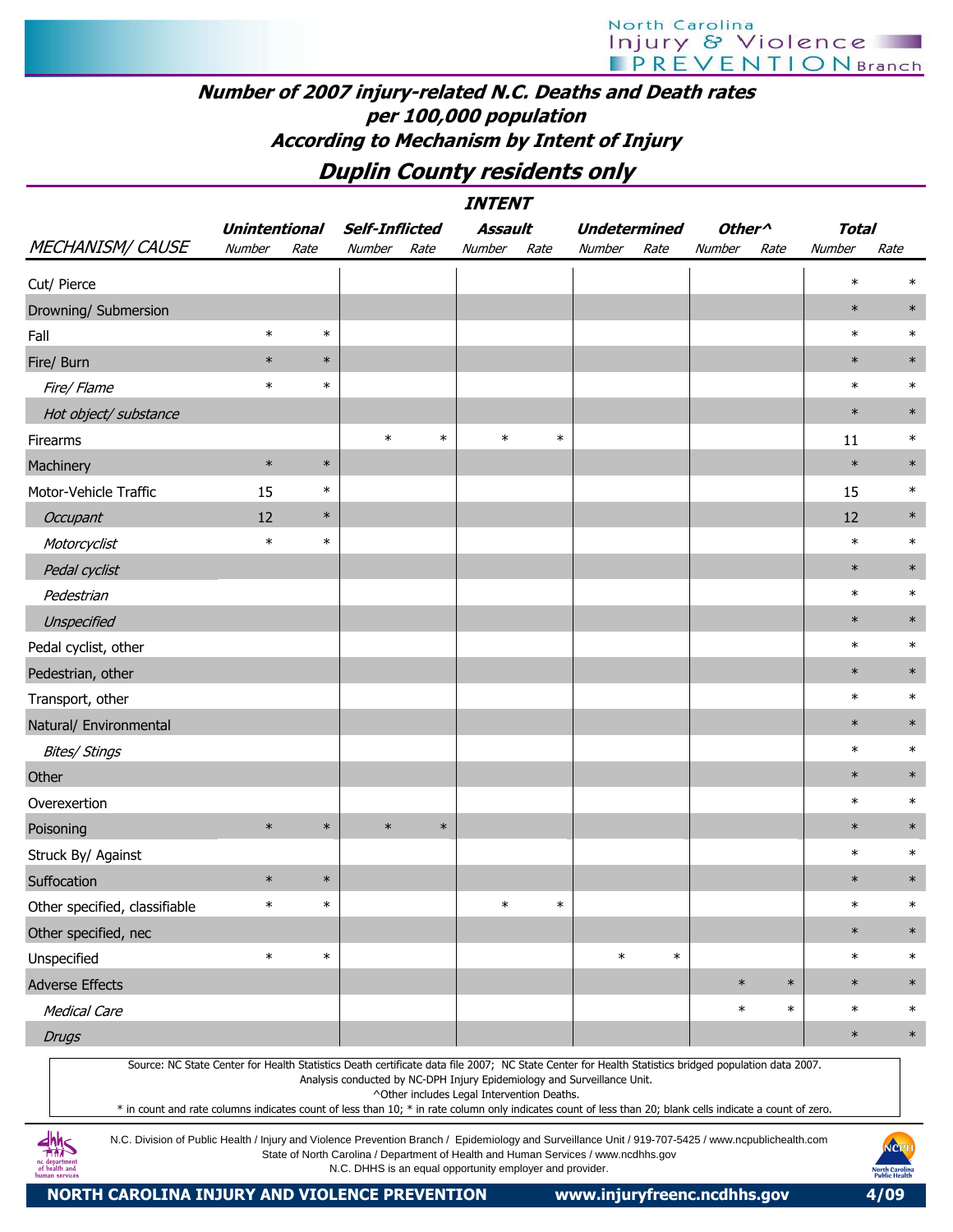### Number of 2007 injury-related N.C. Deaths and Death rates per 100,000 population According to Mechanism by Intent of Injury

# Durham County residents only

|                                                                                                                                                     | <b>INTENT</b>        |        |                       |        |                                            |        |                                                                         |        |                    |        |              |        |  |
|-----------------------------------------------------------------------------------------------------------------------------------------------------|----------------------|--------|-----------------------|--------|--------------------------------------------|--------|-------------------------------------------------------------------------|--------|--------------------|--------|--------------|--------|--|
|                                                                                                                                                     | <b>Unintentional</b> |        | <b>Self-Inflicted</b> |        | <b>Assault</b>                             |        | <b>Undetermined</b>                                                     |        | Other <sup>^</sup> |        | <b>Total</b> |        |  |
| <b>MECHANISM/ CAUSE</b>                                                                                                                             | Number               | Rate   | Number                | Rate   | Number                                     | Rate   | Number                                                                  | Rate   | Number             | Rate   | Number       | Rate   |  |
| Cut/ Pierce                                                                                                                                         | $\ast$               | $\ast$ | $\ast$                | $\ast$ | $\ast$                                     | $\ast$ |                                                                         |        |                    |        | $\ast$       | $\ast$ |  |
| Drowning/ Submersion                                                                                                                                | $\ast$               | $\ast$ | $\ast$                | $\ast$ |                                            |        |                                                                         |        |                    |        | $\ast$       | $\ast$ |  |
| Fall                                                                                                                                                | 11                   | $\ast$ |                       |        |                                            |        |                                                                         |        |                    |        | 11           | $\ast$ |  |
| Fire/ Burn                                                                                                                                          | $\ast$               | $\ast$ | $\ast$                | $\ast$ |                                            |        |                                                                         |        |                    |        | $\ast$       | $\ast$ |  |
| Fire/ Flame                                                                                                                                         | $\ast$               | $\ast$ | $\ast$                | $\ast$ |                                            |        |                                                                         |        |                    |        | $\ast$       | $\ast$ |  |
| Hot object/ substance                                                                                                                               |                      |        |                       |        |                                            |        |                                                                         |        |                    |        | $\ast$       | $\ast$ |  |
| Firearms                                                                                                                                            | $\ast$               | $\ast$ | $\ast$                | $\ast$ | 18                                         | $\ast$ |                                                                         |        |                    |        | 27           | 10.5   |  |
| Machinery                                                                                                                                           |                      |        |                       |        |                                            |        |                                                                         |        |                    |        | $\ast$       | $\ast$ |  |
| Motor-Vehicle Traffic                                                                                                                               | 26                   | 10.1   |                       |        |                                            |        |                                                                         |        |                    |        | 26           | 10.1   |  |
| Occupant                                                                                                                                            | 17                   | $\ast$ |                       |        |                                            |        |                                                                         |        |                    |        | 17           | $\ast$ |  |
| Motorcyclist                                                                                                                                        | $\ast$               | $\ast$ |                       |        |                                            |        |                                                                         |        |                    |        | $\ast$       | $\ast$ |  |
| Pedal cyclist                                                                                                                                       |                      |        |                       |        |                                            |        |                                                                         |        |                    |        | $\ast$       | $\ast$ |  |
| Pedestrian                                                                                                                                          | $\ast$               | $\ast$ |                       |        |                                            |        |                                                                         |        |                    |        | $\ast$       | $\ast$ |  |
| Unspecified                                                                                                                                         | $\ast$               | $\ast$ |                       |        |                                            |        |                                                                         |        |                    |        | $\ast$       | $\ast$ |  |
| Pedal cyclist, other                                                                                                                                |                      |        |                       |        |                                            |        |                                                                         |        |                    |        | $\ast$       | $\ast$ |  |
| Pedestrian, other                                                                                                                                   | $\ast$               | $\ast$ |                       |        |                                            |        |                                                                         |        |                    |        | $\ast$       | $\ast$ |  |
| Transport, other                                                                                                                                    |                      |        |                       |        |                                            |        |                                                                         |        |                    |        | $\ast$       | $\ast$ |  |
| Natural/ Environmental                                                                                                                              |                      |        |                       |        |                                            |        |                                                                         |        |                    |        | $\ast$       | $\ast$ |  |
| <b>Bites/ Stings</b>                                                                                                                                |                      |        |                       |        |                                            |        |                                                                         |        |                    |        | $\ast$       | $\ast$ |  |
| Other                                                                                                                                               |                      |        |                       |        |                                            |        |                                                                         |        |                    |        | $\ast$       | $\ast$ |  |
| Overexertion                                                                                                                                        |                      |        |                       |        |                                            |        |                                                                         |        |                    |        | $\ast$       | $\ast$ |  |
| Poisoning                                                                                                                                           | 22                   | 8.6    |                       |        |                                            |        | $\ast$                                                                  | $\ast$ |                    |        | 23           | 9.0    |  |
| Struck By/ Against                                                                                                                                  | $\ast$               | $\ast$ |                       |        |                                            |        |                                                                         |        |                    |        | $\ast$       | $\ast$ |  |
| Suffocation                                                                                                                                         | 10                   | $\ast$ | $\ast$                | $\ast$ |                                            |        |                                                                         |        |                    |        | 14           | $\ast$ |  |
| Other specified, classifiable                                                                                                                       |                      |        |                       |        |                                            |        |                                                                         |        |                    |        | $\ast$       | $\ast$ |  |
| Other specified, nec                                                                                                                                |                      |        |                       |        |                                            |        |                                                                         |        |                    |        | $\ast$       | $\ast$ |  |
| Unspecified                                                                                                                                         | $\ast$               | $\ast$ |                       |        | $\ast$                                     | $\ast$ |                                                                         |        |                    |        | $\ast$       | $\ast$ |  |
| <b>Adverse Effects</b>                                                                                                                              |                      |        |                       |        |                                            |        |                                                                         |        | $\ast$             | $\ast$ | $\ast$       | $\ast$ |  |
| <b>Medical Care</b>                                                                                                                                 |                      |        |                       |        |                                            |        |                                                                         |        | $\ast$             | $\ast$ | $\ast$       | $\ast$ |  |
| <b>Drugs</b>                                                                                                                                        |                      |        |                       |        |                                            |        |                                                                         |        |                    |        | $\ast$       | $\ast$ |  |
| Source: NC State Center for Health Statistics Death certificate data file 2007; NC State Center for Health Statistics bridged population data 2007. |                      |        |                       |        | ^Other includes Legal Intervention Deaths. |        | Analysis conducted by NC-DPH Injury Epidemiology and Surveillance Unit. |        |                    |        |              |        |  |

\* in count and rate columns indicates count of less than 10; \* in rate column only indicates count of less than 20; blank cells indicate a count of zero.

N.C. Division of Public Health / Injury and Violence Prevention Branch / Epidemiology and Surveillance Unit / 919-707-5425 / www.ncpublichealth.com State of North Carolina / Department of Health and Human Services / www.ncdhhs.gov N.C. DHHS is an equal opportunity employer and provider.

**dhhs** aepartmen<br>health and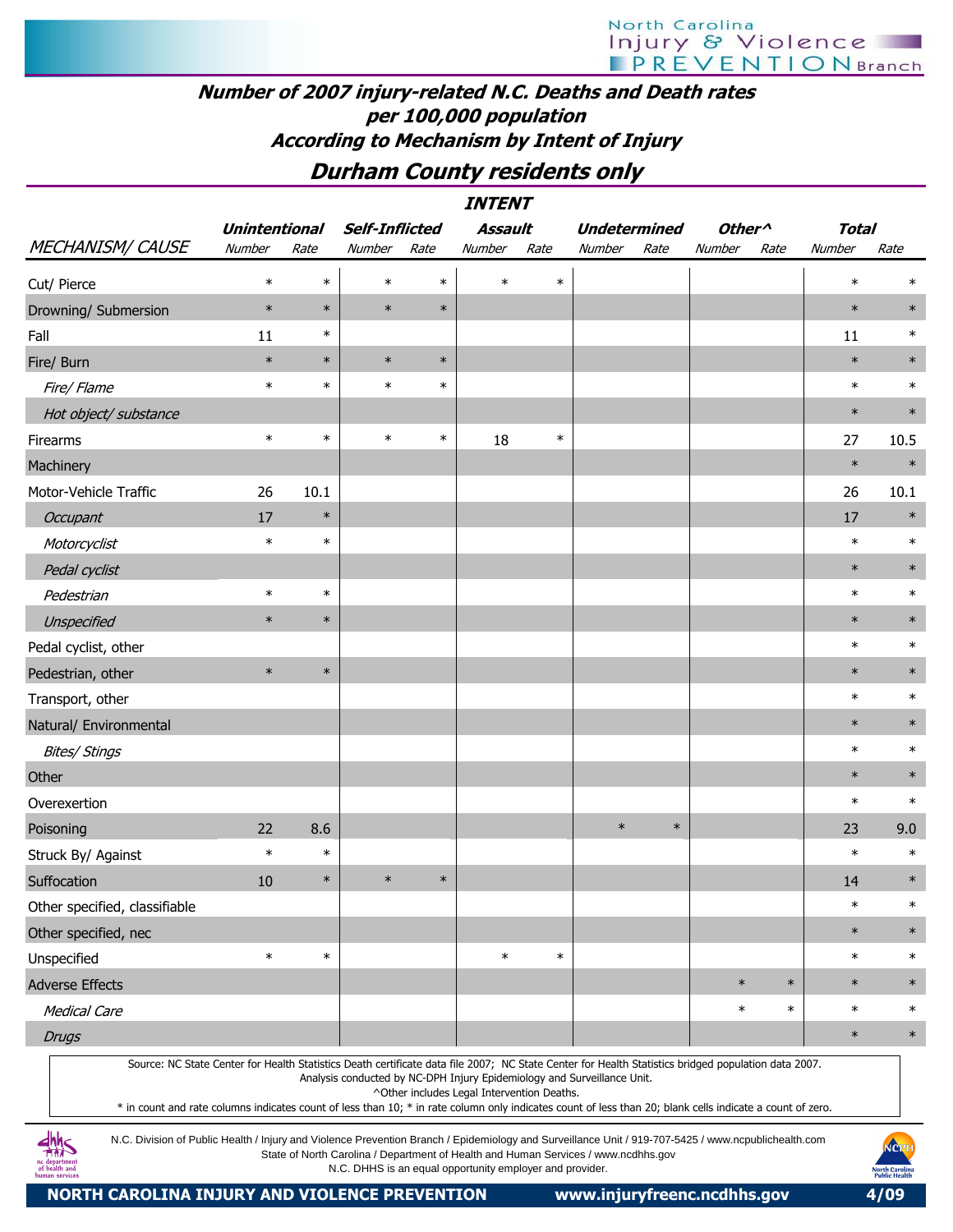### Number of 2007 injury-related N.C. Deaths and Death rates per 100,000 population According to Mechanism by Intent of Injury

Edgecombe County residents only

 INTENT Unintentional Self-Inflicted Assault Undetermined Other^ Total MECHANISM/ CAUSE Number Rate Number Rate Number Rate Number Rate Number Rate Number Rate Cut/ Pierce \* \* Drowning/ Submersion \* \* \* \* Fall \* \* \* | | | | | | | | | \* \* Fire/ Burn \* \* | | | | | \* \* \* Fire/ Flame \* \* \* \* Hot object/ substance Firearms | \* \* | \* \* | | | \* \* Machinery \* \* Motor-Vehicle Traffic 13 \* 13 \* Occupant \* \* \* | the set of the set of the set of the set of the set of the set of the set of the set of the s Motorcyclist \* \* \* \* Pedal cyclist the second control of the second control of the second control of the second control of the second control of the second control of the second control of the second control of the second control of the second Pedestrian \* \* \* \* Unspecified \* \* \* | and the set of the set of the set of the set of the set of the set of the set of the set o Pedal cyclist, other \* \* Pedestrian, other Transport, other \* \* Natural/ Environmental Bites/ Stings \* \* Other the control of the control of the control of the control of the control of the control of the control of Overexertion \* \* Poisoning \* \* \* \* \* \* \* \* Struck By/ Against \* \* \* \* Suffocation \* \* Other specified, classifiable  $\qquad \qquad$   $\qquad$ Other specified, nec \* \* Unspecified \* \* \* | | | | | | | | | | \* \* Adverse Effects \* \* Medical Care the second control of the second control of the second control of the second control of the second  $*$ Drugs the contract of the contract of the contract of the contract of the contract of the contract of the contract of the contract of the contract of the contract of the contract of the contract of the contract of the cont Source: NC State Center for Health Statistics Death certificate data file 2007; NC State Center for Health Statistics bridged population data 2007. Analysis conducted by NC-DPH Injury Epidemiology and Surveillance Unit. ^Other includes Legal Intervention Deaths. \* in count and rate columns indicates count of less than 10; \* in rate column only indicates count of less than 20; blank cells indicate a count of zero.

AMS

N.C. Division of Public Health / Injury and Violence Prevention Branch / Epidemiology and Surveillance Unit / 919-707-5425 / www.ncpublichealth.com State of North Carolina / Department of Health and Human Services / www.ncdhhs.gov N.C. DHHS is an equal opportunity employer and provider.

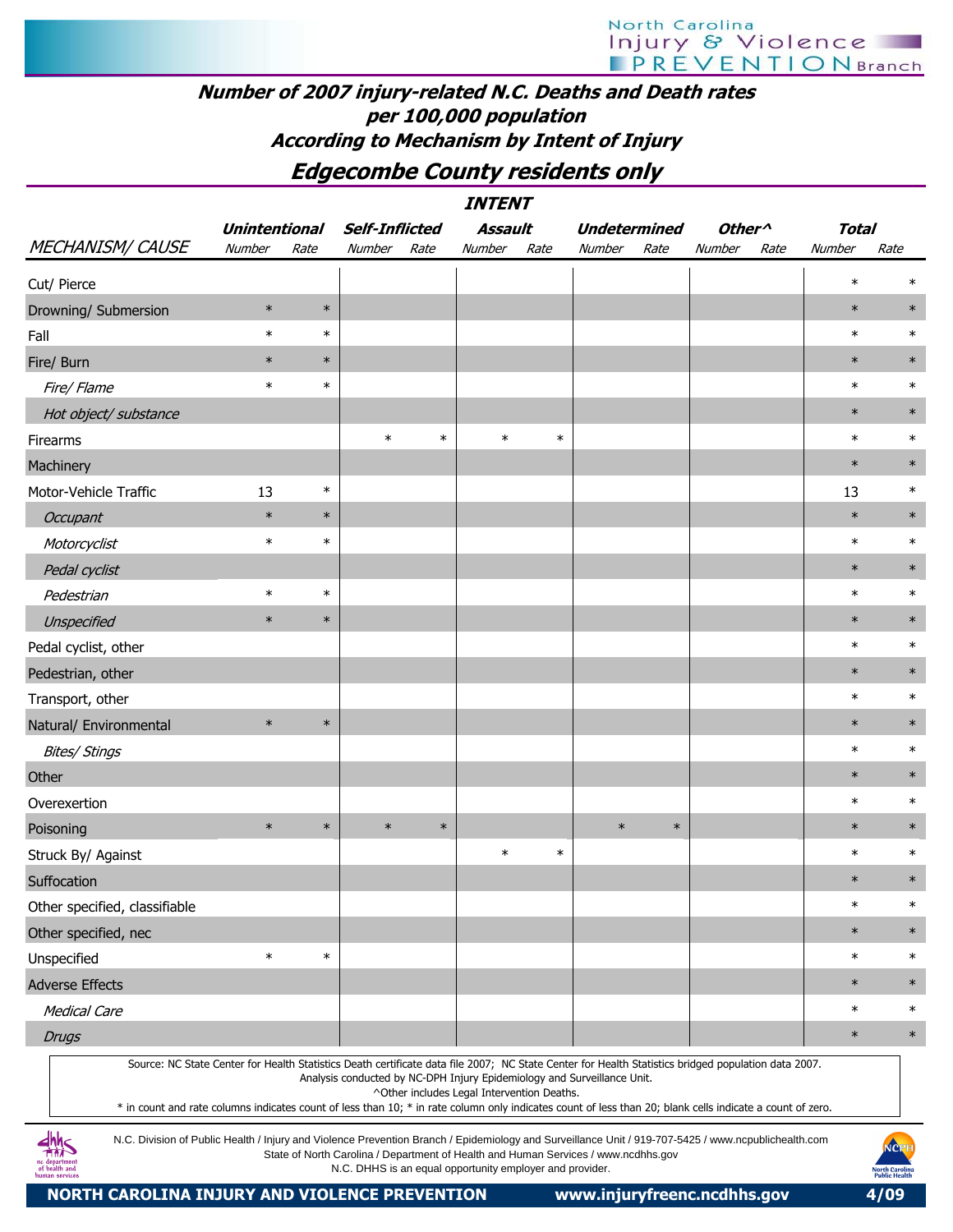# Number of 2007 injury-related N.C. Deaths and Death rates per 100,000 population According to Mechanism by Intent of Injury

# Forsyth County residents only

|                                                                                                                                                     |                      |        |                       |        | <b>INTENT</b> |        |        |                     |                    |         |              |         |
|-----------------------------------------------------------------------------------------------------------------------------------------------------|----------------------|--------|-----------------------|--------|---------------|--------|--------|---------------------|--------------------|---------|--------------|---------|
|                                                                                                                                                     | <b>Unintentional</b> |        | <b>Self-Inflicted</b> |        | Assault       |        |        | <b>Undetermined</b> | Other <sup>^</sup> |         | <b>Total</b> |         |
| <b>MECHANISM/ CAUSE</b>                                                                                                                             | Number               | Rate   | Number                | Rate   | Number        | Rate   | Number | Rate                | Number             | Rate    | Number       | Rate    |
| Cut/ Pierce                                                                                                                                         |                      |        |                       |        | $\ast$        | $\ast$ |        |                     |                    |         | $\ast$       | $\ast$  |
| Drowning/ Submersion                                                                                                                                | $\ast$               | $\ast$ |                       |        |               |        |        |                     |                    |         | $\ast$       | $\ast$  |
| Fall                                                                                                                                                | 22                   | 6.5    |                       |        |               |        |        |                     |                    |         | 22           | 6.5     |
| Fire/ Burn                                                                                                                                          | $\ast$               | $\ast$ | $\ast$                | $\ast$ |               |        |        |                     |                    |         | $\ast$       | $\ast$  |
| Fire/ Flame                                                                                                                                         | $\ast$               | $\ast$ | $\ast$                | $\ast$ |               |        |        |                     |                    |         | $\ast$       | $\ast$  |
| Hot object/ substance                                                                                                                               |                      |        |                       |        |               |        |        |                     |                    |         | $\ast$       | $\ast$  |
| Firearms                                                                                                                                            | $\ast$               | $\ast$ | 17                    | $\ast$ | 17            | $\ast$ |        |                     |                    |         | 37           | 10.9    |
| Machinery                                                                                                                                           | $\ast$               | $\ast$ |                       |        |               |        |        |                     |                    |         | $\ast$       | $\ast$  |
| Motor-Vehicle Traffic                                                                                                                               | 43                   | 12.7   |                       |        |               |        |        |                     |                    |         | 43           | 12.7    |
| Occupant                                                                                                                                            | 18                   | $\ast$ |                       |        |               |        |        |                     |                    |         | 18           | $\ast$  |
| Motorcyclist                                                                                                                                        | $\ast$               | $\ast$ |                       |        |               |        |        |                     |                    |         | $\ast$       | $\ast$  |
| Pedal cyclist                                                                                                                                       |                      |        |                       |        |               |        |        |                     |                    |         | $\ast$       | $\ast$  |
| Pedestrian                                                                                                                                          | $\ast$               | $\ast$ |                       |        |               |        |        |                     |                    |         | $\ast$       | $\ast$  |
| Unspecified                                                                                                                                         | 10                   | $\ast$ |                       |        |               |        |        |                     |                    |         | 10           | $\ast$  |
| Pedal cyclist, other                                                                                                                                | $\ast$               | $\ast$ |                       |        |               |        |        |                     |                    |         | $\ast$       | $\ast$  |
| Pedestrian, other                                                                                                                                   | $\ast$               | $\ast$ |                       |        |               |        |        |                     |                    |         | $\ast$       | $\ast$  |
| Transport, other                                                                                                                                    | $\ast$               | $\ast$ |                       |        |               |        |        |                     |                    |         | $\ast$       | $\ast$  |
| Natural/ Environmental                                                                                                                              |                      |        |                       |        |               |        |        |                     |                    |         | $\ast$       | $\ast$  |
| <b>Bites/ Stings</b>                                                                                                                                |                      |        |                       |        |               |        |        |                     |                    |         | $\ast$       | $\ast$  |
| Other                                                                                                                                               |                      |        |                       |        |               |        |        |                     |                    |         | $\ast$       | $\ast$  |
| Overexertion                                                                                                                                        |                      |        |                       |        |               |        |        |                     |                    |         | $\ast$       | $\ast$  |
| Poisoning                                                                                                                                           | 28                   | 8.3    | 11                    | $\ast$ |               |        | $\ast$ | $\ast$              |                    |         | 43           | 12.7    |
| Struck By/ Against                                                                                                                                  |                      |        |                       |        | $\ast$        | $\ast$ |        |                     |                    |         | $\ast$       | $\ast$  |
| Suffocation                                                                                                                                         | $\ast$               | $\ast$ | $\ast$                | $\ast$ |               |        |        |                     |                    |         | 14           | $\ast$  |
| Other specified, classifiable                                                                                                                       | $\ast$               | $\ast$ |                       |        |               |        |        |                     |                    |         | $\ast$       | $\ast$  |
| Other specified, nec                                                                                                                                |                      |        |                       |        |               |        |        |                     |                    |         | $\ast$       | $\ast$  |
| Unspecified                                                                                                                                         | 18                   | $\ast$ |                       |        | $\ast$        | $\ast$ | $\ast$ | $\ast$              |                    |         | 22           | 6.5     |
| <b>Adverse Effects</b>                                                                                                                              |                      |        |                       |        |               |        |        |                     | $\ast$             | $\ast$  | $\ast$       | $\ast$  |
| <b>Medical Care</b>                                                                                                                                 |                      |        |                       |        |               |        |        |                     | $\ast$             | $\ast$  | $\ast$       | $\ast$  |
| <b>Drugs</b>                                                                                                                                        |                      |        |                       |        |               |        |        |                     | $\star$            | $\star$ | $\star$      | $\star$ |
| Source: NC State Center for Health Statistics Death certificate data file 2007; NC State Center for Health Statistics bridged population data 2007. |                      |        |                       |        |               |        |        |                     |                    |         |              |         |

Analysis conducted by NC-DPH Injury Epidemiology and Surveillance Unit.

^Other includes Legal Intervention Deaths.

\* in count and rate columns indicates count of less than 10; \* in rate column only indicates count of less than 20; blank cells indicate a count of zero.

N.C. Division of Public Health / Injury and Violence Prevention Branch / Epidemiology and Surveillance Unit / 919-707-5425 / www.ncpublichealth.com State of North Carolina / Department of Health and Human Services / www.ncdhhs.gov N.C. DHHS is an equal opportunity employer and provider.

NORTH CAROLINA INJURY AND VIOLENCE PREVENTION www.injuryfreenc.ncdhhs.gov 4/09

**dhhs**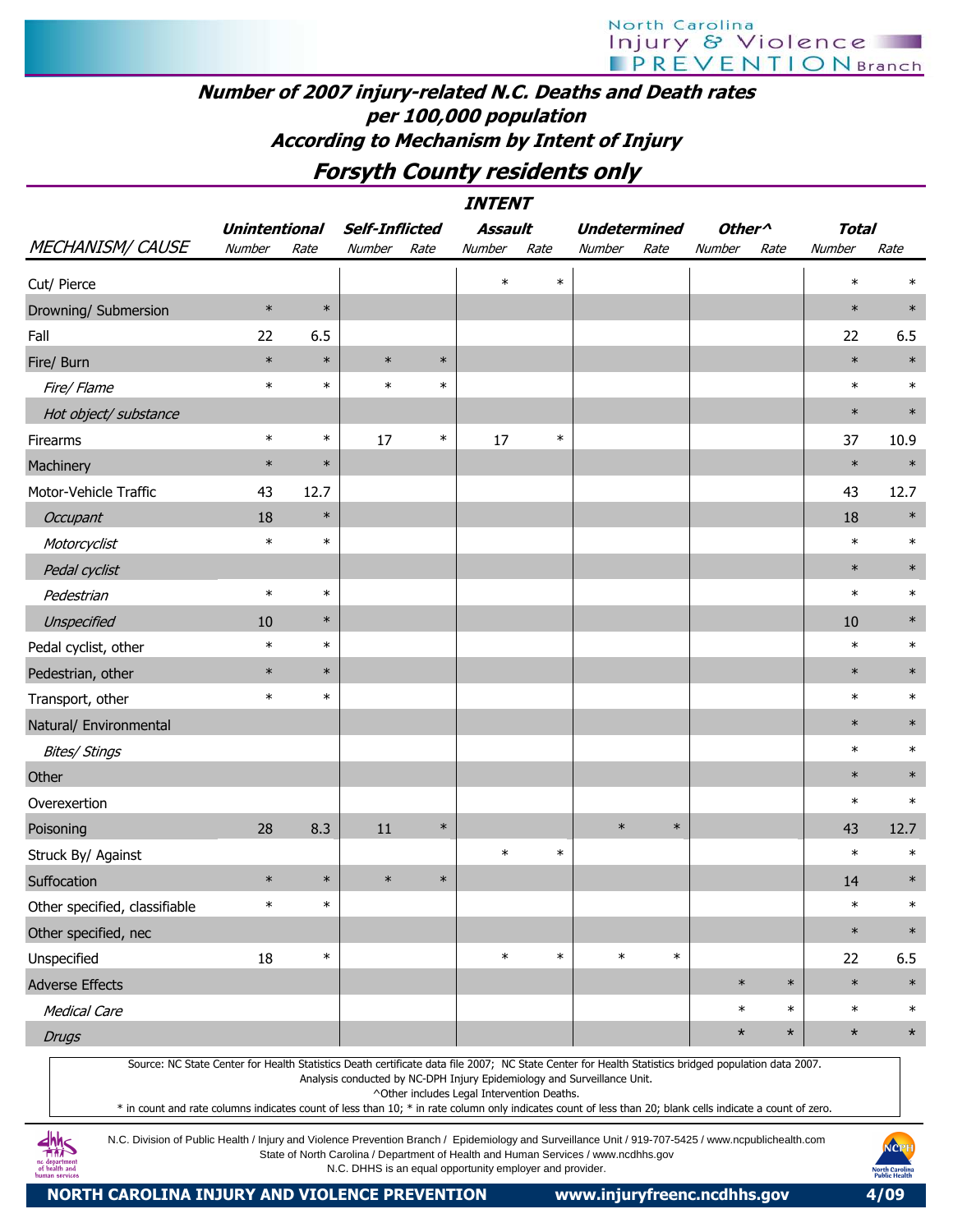# Number of 2007 injury-related N.C. Deaths and Death rates per 100,000 population According to Mechanism by Intent of Injury

# Franklin County residents only

| <i><b>INTENT</b></i>                                                                                                                                                                                                                                                                                             |                      |        |                                                                                                                                                |        |                                            |        |                     |      |                    |      |              |                                                |
|------------------------------------------------------------------------------------------------------------------------------------------------------------------------------------------------------------------------------------------------------------------------------------------------------------------|----------------------|--------|------------------------------------------------------------------------------------------------------------------------------------------------|--------|--------------------------------------------|--------|---------------------|------|--------------------|------|--------------|------------------------------------------------|
|                                                                                                                                                                                                                                                                                                                  | <b>Unintentional</b> |        | <b>Self-Inflicted</b>                                                                                                                          |        | Assault                                    |        | <b>Undetermined</b> |      | Other <sup>^</sup> |      | <b>Total</b> |                                                |
| <b>MECHANISM/ CAUSE</b>                                                                                                                                                                                                                                                                                          | Number               | Rate   | Number                                                                                                                                         | Rate   | Number                                     | Rate   | Number              | Rate | Number             | Rate | Number       | Rate                                           |
| Cut/ Pierce                                                                                                                                                                                                                                                                                                      |                      |        |                                                                                                                                                |        |                                            |        |                     |      |                    |      | $\ast$       |                                                |
| Drowning/ Submersion                                                                                                                                                                                                                                                                                             |                      |        |                                                                                                                                                |        |                                            |        |                     |      |                    |      | $\ast$       | $\ast$                                         |
| Fall                                                                                                                                                                                                                                                                                                             |                      |        |                                                                                                                                                |        |                                            |        |                     |      |                    |      | $\ast$       | $\ast$                                         |
| Fire/ Burn                                                                                                                                                                                                                                                                                                       | $\ast$               | $\ast$ |                                                                                                                                                |        |                                            |        |                     |      |                    |      | $\ast$       | $\ast$                                         |
| Fire/ Flame                                                                                                                                                                                                                                                                                                      | $\ast$               | $\ast$ |                                                                                                                                                |        |                                            |        |                     |      |                    |      | $\ast$       | $\ast$                                         |
| Hot object/ substance                                                                                                                                                                                                                                                                                            |                      |        |                                                                                                                                                |        |                                            |        |                     |      |                    |      | $\ast$       | $\ast$                                         |
| Firearms                                                                                                                                                                                                                                                                                                         |                      |        | $\ast$                                                                                                                                         | $\ast$ | $\ast$                                     | $\ast$ |                     |      |                    |      | $\ast$       | $\ast$                                         |
| Machinery                                                                                                                                                                                                                                                                                                        | $\ast$               | $\ast$ |                                                                                                                                                |        |                                            |        |                     |      |                    |      | $\ast$       | $\ast$                                         |
| Motor-Vehicle Traffic                                                                                                                                                                                                                                                                                            | 18                   | $\ast$ |                                                                                                                                                |        |                                            |        |                     |      |                    |      | 18           | $\ast$                                         |
| <b>Occupant</b>                                                                                                                                                                                                                                                                                                  | 10                   | $\ast$ |                                                                                                                                                |        |                                            |        |                     |      |                    |      | 10           | $\ast$                                         |
| Motorcyclist                                                                                                                                                                                                                                                                                                     | $\ast$               | $\ast$ |                                                                                                                                                |        |                                            |        |                     |      |                    |      | $\ast$       | $\ast$                                         |
| Pedal cyclist                                                                                                                                                                                                                                                                                                    |                      |        |                                                                                                                                                |        |                                            |        |                     |      |                    |      | $\ast$       | $\ast$                                         |
| Pedestrian                                                                                                                                                                                                                                                                                                       | $\ast$               | $\ast$ |                                                                                                                                                |        |                                            |        |                     |      |                    |      | $\ast$       | $\ast$                                         |
| Unspecified                                                                                                                                                                                                                                                                                                      |                      |        |                                                                                                                                                |        |                                            |        |                     |      |                    |      | $\ast$       | $\ast$                                         |
| Pedal cyclist, other                                                                                                                                                                                                                                                                                             |                      |        |                                                                                                                                                |        |                                            |        |                     |      |                    |      | $\ast$       | $\ast$                                         |
| Pedestrian, other                                                                                                                                                                                                                                                                                                |                      |        |                                                                                                                                                |        |                                            |        |                     |      |                    |      | $\ast$       | $\ast$                                         |
| Transport, other                                                                                                                                                                                                                                                                                                 |                      |        |                                                                                                                                                |        |                                            |        |                     |      |                    |      | $\ast$       | $\ast$                                         |
| Natural/ Environmental                                                                                                                                                                                                                                                                                           |                      |        |                                                                                                                                                |        |                                            |        |                     |      |                    |      | $\ast$       | $\ast$                                         |
| <b>Bites/ Stings</b>                                                                                                                                                                                                                                                                                             |                      |        |                                                                                                                                                |        |                                            |        |                     |      |                    |      | $\ast$       | $\ast$                                         |
| Other                                                                                                                                                                                                                                                                                                            |                      |        |                                                                                                                                                |        |                                            |        |                     |      |                    |      | $\ast$       | $\ast$                                         |
| Overexertion                                                                                                                                                                                                                                                                                                     |                      |        |                                                                                                                                                |        |                                            |        |                     |      |                    |      | $\ast$       | $\ast$                                         |
| Poisoning                                                                                                                                                                                                                                                                                                        | $\ast$               | $\ast$ |                                                                                                                                                |        |                                            |        |                     |      |                    |      | $\ast$       | $\ast$                                         |
| Struck By/ Against                                                                                                                                                                                                                                                                                               | $\ast$               | $\ast$ |                                                                                                                                                |        |                                            |        |                     |      |                    |      | $\ast$       | $\ast$                                         |
| Suffocation                                                                                                                                                                                                                                                                                                      | $\ast$               | $\ast$ | $\ast$                                                                                                                                         | $\ast$ |                                            |        |                     |      |                    |      | $\ast$       | $\ast$                                         |
| Other specified, classifiable                                                                                                                                                                                                                                                                                    |                      |        |                                                                                                                                                |        |                                            |        |                     |      |                    |      | $\ast$       | $\ast$                                         |
| Other specified, nec                                                                                                                                                                                                                                                                                             |                      |        |                                                                                                                                                |        |                                            |        |                     |      |                    |      | $\ast$       | $\ast$                                         |
| Unspecified                                                                                                                                                                                                                                                                                                      | $\ast$               | $\ast$ |                                                                                                                                                |        |                                            |        |                     |      |                    |      | $\ast$       | $\ast$                                         |
| <b>Adverse Effects</b>                                                                                                                                                                                                                                                                                           |                      |        |                                                                                                                                                |        |                                            |        |                     |      |                    |      | $\ast$       | $\ast$                                         |
| <b>Medical Care</b>                                                                                                                                                                                                                                                                                              |                      |        |                                                                                                                                                |        |                                            |        |                     |      |                    |      | $\ast$       | $\ast$                                         |
| <b>Drugs</b>                                                                                                                                                                                                                                                                                                     |                      |        |                                                                                                                                                |        |                                            |        |                     |      |                    |      | $\star$      | $\star$                                        |
| Source: NC State Center for Health Statistics Death certificate data file 2007; NC State Center for Health Statistics bridged population data 2007.<br>* in count and rate columns indicates count of less than 10; * in rate column only indicates count of less than 20; blank cells indicate a count of zero. |                      |        | Analysis conducted by NC-DPH Injury Epidemiology and Surveillance Unit.                                                                        |        | ^Other includes Legal Intervention Deaths. |        |                     |      |                    |      |              |                                                |
| N.C. Division of Public Health / Injury and Violence Prevention Branch / Epidemiology and Surveillance Unit / 919-707-5425 / www.ncpublichealth.com<br>of health and                                                                                                                                             |                      |        | State of North Carolina / Department of Health and Human Services / www.ncdhhs.gov<br>N.C. DHHS is an equal opportunity employer and provider. |        |                                            |        |                     |      |                    |      |              | NCPH<br><b>North Carolin:</b><br>Public Health |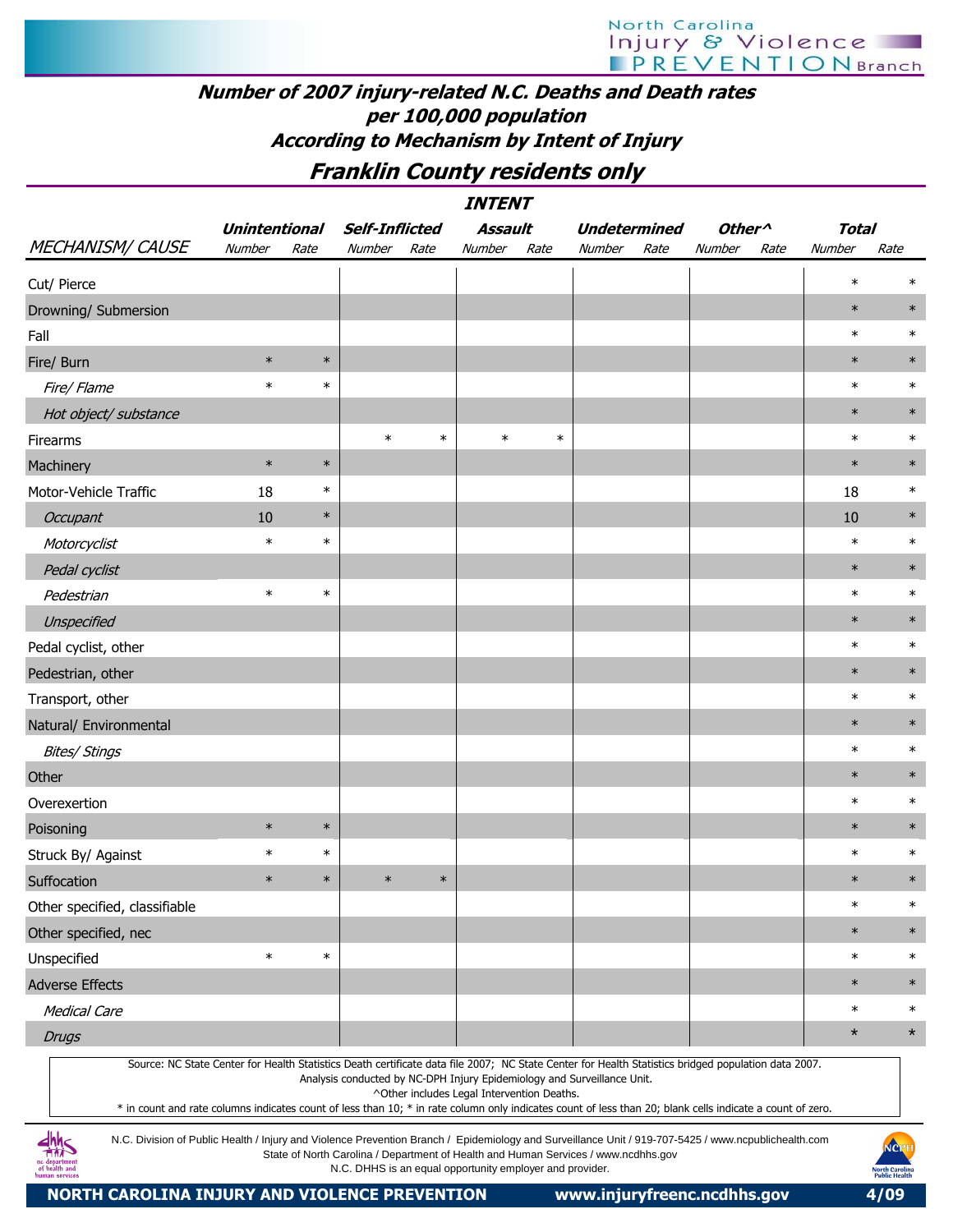## Number of 2007 injury-related N.C. Deaths and Death rates per 100,000 population According to Mechanism by Intent of Injury

## Gaston County residents only

|                                                                                                                                                                                                                                                                                                                                 |                      |        |                       |        | <b>INTENT</b>                              |        |                                                                         |                     |                    |        |              |        |
|---------------------------------------------------------------------------------------------------------------------------------------------------------------------------------------------------------------------------------------------------------------------------------------------------------------------------------|----------------------|--------|-----------------------|--------|--------------------------------------------|--------|-------------------------------------------------------------------------|---------------------|--------------------|--------|--------------|--------|
|                                                                                                                                                                                                                                                                                                                                 | <b>Unintentional</b> |        | <b>Self-Inflicted</b> |        | <b>Assault</b>                             |        |                                                                         | <b>Undetermined</b> | Other <sup>^</sup> |        | <b>Total</b> |        |
| MECHANISM/ CAUSE                                                                                                                                                                                                                                                                                                                | Number               | Rate   | Number                | Rate   | Number                                     | Rate   | Number                                                                  | Rate                | Number             | Rate   | Number       | Rate   |
| Cut/ Pierce                                                                                                                                                                                                                                                                                                                     |                      |        |                       |        | $\ast$                                     | $\ast$ |                                                                         |                     |                    |        | $\ast$       |        |
| Drowning/ Submersion                                                                                                                                                                                                                                                                                                            | $\ast$               | $\ast$ |                       |        |                                            |        |                                                                         |                     |                    |        | $\ast$       | $\ast$ |
| Fall                                                                                                                                                                                                                                                                                                                            | $\ast$               | $\ast$ | $\ast$                | $\ast$ |                                            |        |                                                                         |                     |                    |        | $\ast$       | $\ast$ |
| Fire/ Burn                                                                                                                                                                                                                                                                                                                      |                      |        |                       |        |                                            |        |                                                                         |                     |                    |        | $\ast$       | $\ast$ |
| Fire/Flame                                                                                                                                                                                                                                                                                                                      |                      |        |                       |        |                                            |        |                                                                         |                     |                    |        | $\ast$       | $\ast$ |
| Hot object/ substance                                                                                                                                                                                                                                                                                                           |                      |        |                       |        |                                            |        |                                                                         |                     |                    |        | $\ast$       | $\ast$ |
| Firearms                                                                                                                                                                                                                                                                                                                        |                      |        | 19                    | $\ast$ | $\ast$                                     | $\ast$ |                                                                         |                     |                    |        | 27           | 13.3   |
| Machinery                                                                                                                                                                                                                                                                                                                       | $\ast$               | $\ast$ |                       |        |                                            |        |                                                                         |                     |                    |        | $\ast$       | $\ast$ |
| Motor-Vehicle Traffic                                                                                                                                                                                                                                                                                                           | 48                   | 23.7   |                       |        |                                            |        |                                                                         |                     |                    |        | 48           | 23.7   |
| Occupant                                                                                                                                                                                                                                                                                                                        | 27                   | 13.3   |                       |        |                                            |        |                                                                         |                     |                    |        | 27           | 13.3   |
| Motorcyclist                                                                                                                                                                                                                                                                                                                    | $\ast$               | $\ast$ |                       |        |                                            |        |                                                                         |                     |                    |        | $\ast$       | $\ast$ |
| Pedal cyclist                                                                                                                                                                                                                                                                                                                   |                      |        |                       |        |                                            |        |                                                                         |                     |                    |        | $\ast$       | $\ast$ |
| Pedestrian                                                                                                                                                                                                                                                                                                                      | $\ast$               | $\ast$ |                       |        |                                            |        |                                                                         |                     |                    |        | $\ast$       | $\ast$ |
| Unspecified                                                                                                                                                                                                                                                                                                                     | $\ast$               | $\ast$ |                       |        |                                            |        |                                                                         |                     |                    |        | $\ast$       | $\ast$ |
| Pedal cyclist, other                                                                                                                                                                                                                                                                                                            |                      |        |                       |        |                                            |        |                                                                         |                     |                    |        | $\ast$       | $\ast$ |
| Pedestrian, other                                                                                                                                                                                                                                                                                                               | $\ast$               | $\ast$ |                       |        |                                            |        |                                                                         |                     |                    |        | $\ast$       | $\ast$ |
| Transport, other                                                                                                                                                                                                                                                                                                                |                      |        |                       |        |                                            |        |                                                                         |                     |                    |        | $\ast$       | $\ast$ |
| Natural/ Environmental                                                                                                                                                                                                                                                                                                          |                      |        |                       |        |                                            |        |                                                                         |                     |                    |        | $\ast$       | $\ast$ |
| <b>Bites/ Stings</b>                                                                                                                                                                                                                                                                                                            |                      |        |                       |        |                                            |        |                                                                         |                     |                    |        | $\ast$       | $\ast$ |
| Other                                                                                                                                                                                                                                                                                                                           |                      |        |                       |        |                                            |        |                                                                         |                     |                    |        | $\ast$       | $\ast$ |
| Overexertion                                                                                                                                                                                                                                                                                                                    |                      |        |                       |        |                                            |        |                                                                         |                     |                    |        | $\ast$       | $\ast$ |
| Poisoning                                                                                                                                                                                                                                                                                                                       | 40                   | 19.7   | $\ast$                | $\ast$ |                                            |        | $\ast$                                                                  | $\ast$              |                    |        | 51           | 25.2   |
| Struck By/ Against                                                                                                                                                                                                                                                                                                              | $\ast$               | $\ast$ |                       |        |                                            |        |                                                                         |                     |                    |        | $\ast$       | $\ast$ |
| Suffocation                                                                                                                                                                                                                                                                                                                     | $\ast$               | $\ast$ | $\ast$                | $\ast$ |                                            |        |                                                                         |                     |                    |        | 10           | $\ast$ |
| Other specified, classifiable                                                                                                                                                                                                                                                                                                   | $\ast$               | $\ast$ |                       |        |                                            |        |                                                                         |                     |                    |        | $\ast$       | $\ast$ |
| Other specified, nec                                                                                                                                                                                                                                                                                                            |                      |        |                       |        |                                            |        |                                                                         |                     |                    |        | $\ast$       | $\ast$ |
| Unspecified                                                                                                                                                                                                                                                                                                                     | $\ast$               | $\ast$ |                       |        |                                            |        | $\ast$                                                                  | $\ast$              |                    |        | $\ast$       | $\ast$ |
| <b>Adverse Effects</b>                                                                                                                                                                                                                                                                                                          |                      |        |                       |        |                                            |        |                                                                         |                     | $\ast$             | $\ast$ | $\ast$       | $\ast$ |
| <b>Medical Care</b>                                                                                                                                                                                                                                                                                                             |                      |        |                       |        |                                            |        |                                                                         |                     | $\ast$             | $\ast$ | $\ast$       | $\ast$ |
| <b>Drugs</b>                                                                                                                                                                                                                                                                                                                    |                      |        |                       |        |                                            |        |                                                                         |                     | $\ast$             | $\ast$ | $\ast$       | $\ast$ |
| Source: NC State Center for Health Statistics Death certificate data file 2007; NC State Center for Health Statistics bridged population data 2007.<br>$*$ in count and rate columns indicates count of less than $10 \cdot *$ in rate column only indicates count of less than $20 \cdot$ blank cells indicate a count of zero |                      |        |                       |        | ^Other includes Legal Intervention Deaths. |        | Analysis conducted by NC-DPH Injury Epidemiology and Surveillance Unit. |                     |                    |        |              |        |

\* in count and rate columns indicates count of less than 10; \* in rate column only indicates count of less than 20; blank cells indicate a count of zero.

N.C. Division of Public Health / Injury and Violence Prevention Branch / Epidemiology and Surveillance Unit / 919-707-5425 / www.ncpublichealth.com State of North Carolina / Department of Health and Human Services / www.ncdhhs.gov N.C. DHHS is an equal opportunity employer and provider.

 $\frac{dhh}{dh}$ nc department<br>of health and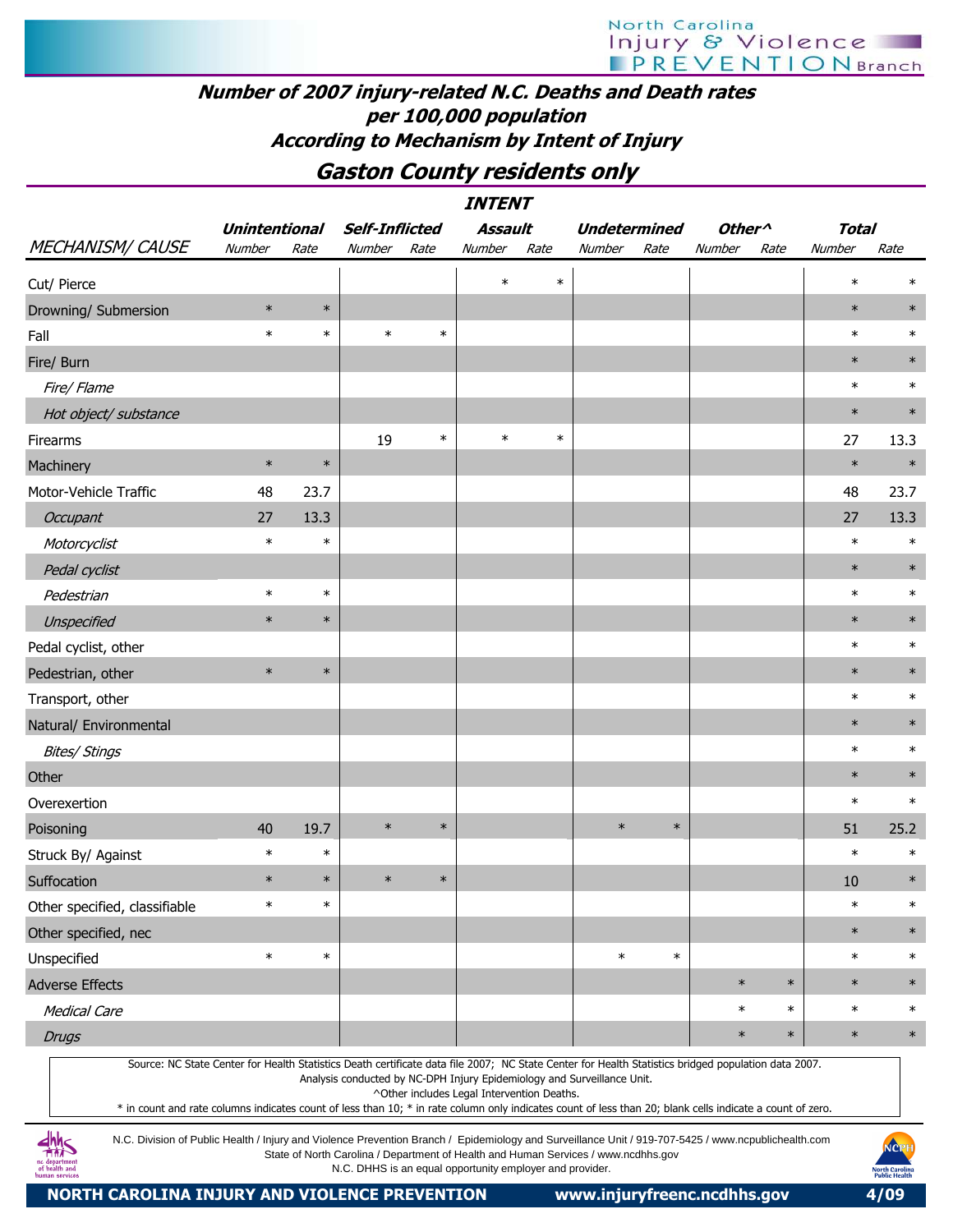## Number of 2007 injury-related N.C. Deaths and Death rates per 100,000 population According to Mechanism by Intent of Injury

Gates County residents only

|                                                                                                                                                           |                      |        |                       |      | <i><b>INTENT</b></i>                                     |      |                                                                                    |      |                    |      |        |                                                |
|-----------------------------------------------------------------------------------------------------------------------------------------------------------|----------------------|--------|-----------------------|------|----------------------------------------------------------|------|------------------------------------------------------------------------------------|------|--------------------|------|--------|------------------------------------------------|
|                                                                                                                                                           | <b>Unintentional</b> |        | <b>Self-Inflicted</b> |      | Assault                                                  |      | <b>Undetermined</b>                                                                |      | Other <sup>^</sup> |      | Total  |                                                |
| <b>MECHANISM/ CAUSE</b>                                                                                                                                   | Number               | Rate   | Number                | Rate | Number                                                   | Rate | Number                                                                             | Rate | Number             | Rate | Number | Rate                                           |
| Cut/ Pierce                                                                                                                                               |                      |        |                       |      |                                                          |      |                                                                                    |      |                    |      | $\ast$ | $\ast$                                         |
| Drowning/ Submersion                                                                                                                                      | $\ast$               | $\ast$ |                       |      |                                                          |      |                                                                                    |      |                    |      | $\ast$ | $\ast$                                         |
| Fall                                                                                                                                                      | $\ast$               | $\ast$ |                       |      |                                                          |      |                                                                                    |      |                    |      | $\ast$ | $\ast$                                         |
| Fire/ Burn                                                                                                                                                |                      |        |                       |      |                                                          |      |                                                                                    |      |                    |      | $\ast$ | $\ast$                                         |
| Fire/ Flame                                                                                                                                               |                      |        |                       |      |                                                          |      |                                                                                    |      |                    |      | $\ast$ | $\ast$                                         |
| Hot object/ substance                                                                                                                                     |                      |        |                       |      |                                                          |      |                                                                                    |      |                    |      | $\ast$ | $\ast$                                         |
| Firearms                                                                                                                                                  |                      |        |                       |      |                                                          |      |                                                                                    |      |                    |      | $\ast$ | $\ast$                                         |
| Machinery                                                                                                                                                 |                      |        |                       |      |                                                          |      |                                                                                    |      |                    |      | $\ast$ | $\ast$                                         |
| Motor-Vehicle Traffic                                                                                                                                     | $\ast$               | $\ast$ |                       |      |                                                          |      |                                                                                    |      |                    |      | $\ast$ | $\ast$                                         |
| Occupant                                                                                                                                                  | $\ast$               | $\ast$ |                       |      |                                                          |      |                                                                                    |      |                    |      | $\ast$ | $\ast$                                         |
| Motorcyclist                                                                                                                                              |                      |        |                       |      |                                                          |      |                                                                                    |      |                    |      | $\ast$ | $\ast$                                         |
| Pedal cyclist                                                                                                                                             |                      |        |                       |      |                                                          |      |                                                                                    |      |                    |      | $\ast$ | $\ast$                                         |
| Pedestrian                                                                                                                                                | $\ast$               | $\ast$ |                       |      |                                                          |      |                                                                                    |      |                    |      | $\ast$ | $\ast$                                         |
| Unspecified                                                                                                                                               | $\ast$               | $\ast$ |                       |      |                                                          |      |                                                                                    |      |                    |      | $\ast$ | $\ast$                                         |
| Pedal cyclist, other                                                                                                                                      |                      |        |                       |      |                                                          |      |                                                                                    |      |                    |      | $\ast$ | $\ast$                                         |
| Pedestrian, other                                                                                                                                         | $\ast$               | $\ast$ |                       |      |                                                          |      |                                                                                    |      |                    |      | $\ast$ | $\ast$                                         |
| Transport, other                                                                                                                                          |                      |        |                       |      |                                                          |      |                                                                                    |      |                    |      | $\ast$ | $\ast$                                         |
| Natural/ Environmental                                                                                                                                    | $\ast$               | $\ast$ |                       |      |                                                          |      |                                                                                    |      |                    |      | $\ast$ | $\ast$                                         |
| <b>Bites/ Stings</b>                                                                                                                                      |                      |        |                       |      |                                                          |      |                                                                                    |      |                    |      | $\ast$ | $\ast$                                         |
| Other                                                                                                                                                     |                      |        |                       |      |                                                          |      |                                                                                    |      |                    |      | $\ast$ | $\ast$                                         |
| Overexertion                                                                                                                                              |                      |        |                       |      |                                                          |      |                                                                                    |      |                    |      | $\ast$ | $\ast$                                         |
| Poisoning                                                                                                                                                 |                      |        |                       |      |                                                          |      |                                                                                    |      |                    |      | $\ast$ | $\ast$                                         |
| Struck By/ Against                                                                                                                                        |                      |        |                       |      |                                                          |      |                                                                                    |      |                    |      | $\ast$ | $\ast$                                         |
| Suffocation                                                                                                                                               |                      |        |                       |      |                                                          |      |                                                                                    |      |                    |      | $\ast$ | $\ast$                                         |
| Other specified, classifiable                                                                                                                             |                      |        |                       |      |                                                          |      |                                                                                    |      |                    |      | $\ast$ | $\ast$                                         |
| Other specified, nec                                                                                                                                      |                      |        |                       |      |                                                          |      |                                                                                    |      |                    |      | $\ast$ | $\ast$                                         |
| Unspecified                                                                                                                                               |                      |        |                       |      |                                                          |      |                                                                                    |      |                    |      | $\ast$ | $\ast$                                         |
| <b>Adverse Effects</b>                                                                                                                                    |                      |        |                       |      |                                                          |      |                                                                                    |      |                    |      | $\ast$ | $\ast$                                         |
| <b>Medical Care</b>                                                                                                                                       |                      |        |                       |      |                                                          |      |                                                                                    |      |                    |      | $\ast$ | $\ast$                                         |
| <b>Drugs</b>                                                                                                                                              |                      |        |                       |      |                                                          |      |                                                                                    |      |                    |      | $\ast$ | $\ast$                                         |
| Source: NC State Center for Health Statistics Death certificate data file 2007; NC State Center for Health Statistics bridged population data 2007.       |                      |        |                       |      |                                                          |      | Analysis conducted by NC-DPH Injury Epidemiology and Surveillance Unit.            |      |                    |      |        |                                                |
|                                                                                                                                                           |                      |        |                       |      | ^Other includes Legal Intervention Deaths.               |      |                                                                                    |      |                    |      |        |                                                |
| * in count and rate columns indicates count of less than 10; * in rate column only indicates count of less than 20; blank cells indicate a count of zero. |                      |        |                       |      |                                                          |      |                                                                                    |      |                    |      |        |                                                |
| N.C. Division of Public Health / Injury and Violence Prevention Branch / Epidemiology and Surveillance Unit / 919-707-5425 / www.ncpublichealth.com       |                      |        |                       |      | N.C. DHHS is an equal opportunity employer and provider. |      | State of North Carolina / Department of Health and Human Services / www.ncdhhs.gov |      |                    |      |        | NCPH<br><b>North Carolina</b><br>Public Health |

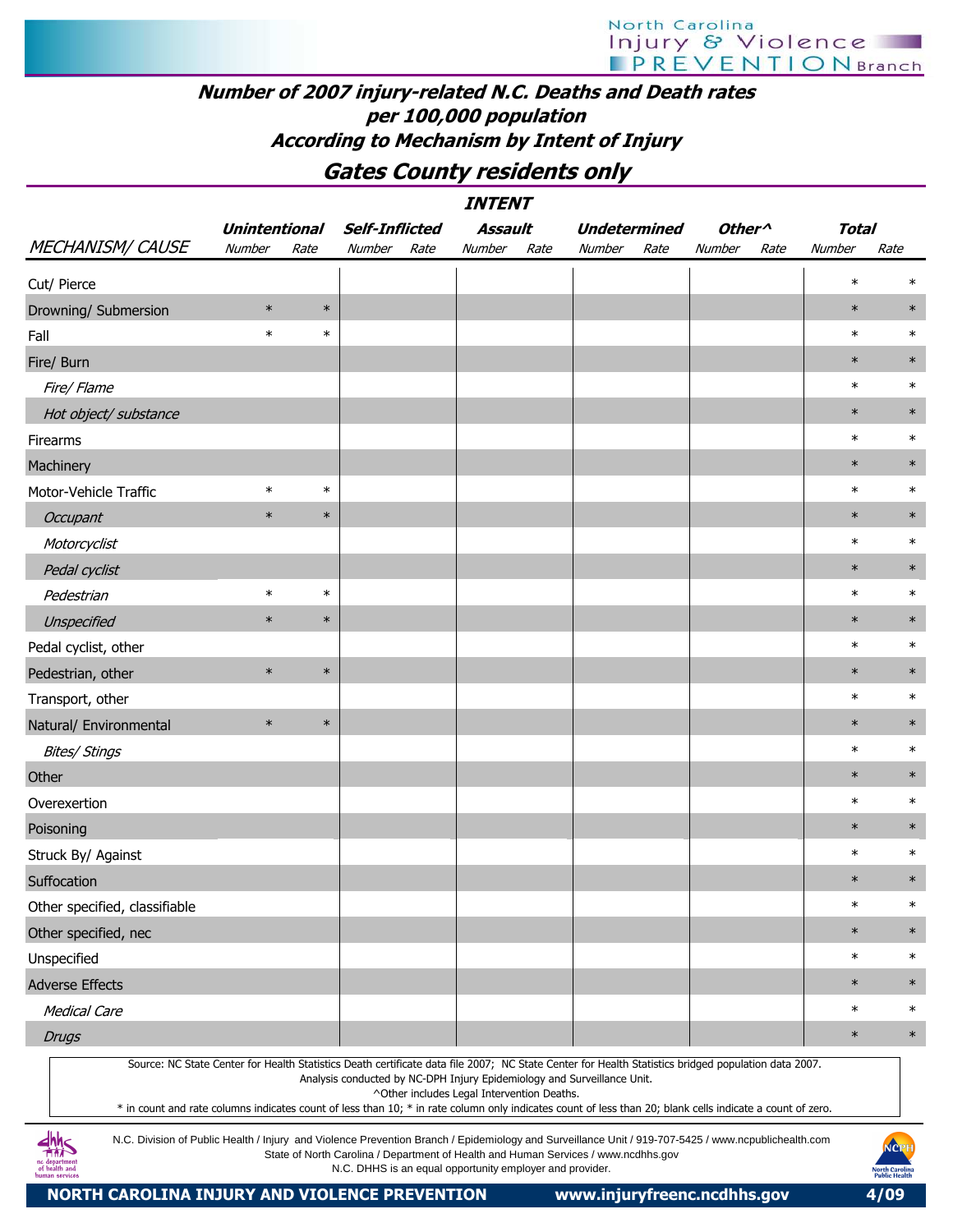# North Carolina<br>| njury & Violence<br>| PREVENTIONBranch

## Number of 2007 injury-related N.C. Deaths and Death rates per 100,000 population According to Mechanism by Intent of Injury

## Graham County residents only

|                                                                                                                                                                                                                                                                                                                                                                                                                                                                                          |                      |        |                       |        | <i><b>INTENT</b></i>                       |        |                                                                         |      |                    |        |              |        |
|------------------------------------------------------------------------------------------------------------------------------------------------------------------------------------------------------------------------------------------------------------------------------------------------------------------------------------------------------------------------------------------------------------------------------------------------------------------------------------------|----------------------|--------|-----------------------|--------|--------------------------------------------|--------|-------------------------------------------------------------------------|------|--------------------|--------|--------------|--------|
|                                                                                                                                                                                                                                                                                                                                                                                                                                                                                          | <b>Unintentional</b> |        | <b>Self-Inflicted</b> |        | Assault                                    |        | <b>Undetermined</b>                                                     |      | Other <sup>^</sup> |        | <b>Total</b> |        |
| <b>MECHANISM/ CAUSE</b>                                                                                                                                                                                                                                                                                                                                                                                                                                                                  | Number               | Rate   | Number                | Rate   | Number                                     | Rate   | Number                                                                  | Rate | Number             | Rate   | Number       | Rate   |
| Cut/ Pierce                                                                                                                                                                                                                                                                                                                                                                                                                                                                              |                      |        |                       |        |                                            |        |                                                                         |      |                    |        | $\ast$       |        |
| Drowning/ Submersion                                                                                                                                                                                                                                                                                                                                                                                                                                                                     |                      |        |                       |        |                                            |        |                                                                         |      |                    |        | $\ast$       | $\ast$ |
| Fall                                                                                                                                                                                                                                                                                                                                                                                                                                                                                     | $\ast$               | $\ast$ |                       |        |                                            |        |                                                                         |      |                    |        | $\ast$       | $\ast$ |
| Fire/ Burn                                                                                                                                                                                                                                                                                                                                                                                                                                                                               | $\ast$               | $\ast$ |                       |        |                                            |        |                                                                         |      |                    |        | $\ast$       | $\ast$ |
| Fire/ Flame                                                                                                                                                                                                                                                                                                                                                                                                                                                                              | $\ast$               | $\ast$ |                       |        |                                            |        |                                                                         |      |                    |        | $\ast$       | $\ast$ |
| Hot object/ substance                                                                                                                                                                                                                                                                                                                                                                                                                                                                    |                      |        |                       |        |                                            |        |                                                                         |      |                    |        | $\ast$       | $\ast$ |
| Firearms                                                                                                                                                                                                                                                                                                                                                                                                                                                                                 |                      |        | $\ast$                | $\ast$ | $\ast$                                     | $\ast$ |                                                                         |      |                    |        | $\ast$       | $\ast$ |
| Machinery                                                                                                                                                                                                                                                                                                                                                                                                                                                                                |                      |        |                       |        |                                            |        |                                                                         |      |                    |        | $\ast$       | $\ast$ |
| Motor-Vehicle Traffic                                                                                                                                                                                                                                                                                                                                                                                                                                                                    | $\ast$               | $\ast$ |                       |        |                                            |        |                                                                         |      |                    |        | $\ast$       | $\ast$ |
| <b>Occupant</b>                                                                                                                                                                                                                                                                                                                                                                                                                                                                          | $\ast$               | $\ast$ |                       |        |                                            |        |                                                                         |      |                    |        | $\ast$       | $\ast$ |
| Motorcyclist                                                                                                                                                                                                                                                                                                                                                                                                                                                                             |                      |        |                       |        |                                            |        |                                                                         |      |                    |        | $\ast$       | $\ast$ |
| Pedal cyclist                                                                                                                                                                                                                                                                                                                                                                                                                                                                            |                      |        |                       |        |                                            |        |                                                                         |      |                    |        | $\ast$       | $\ast$ |
| Pedestrian                                                                                                                                                                                                                                                                                                                                                                                                                                                                               |                      |        |                       |        |                                            |        |                                                                         |      |                    |        | $\ast$       | $\ast$ |
| Unspecified                                                                                                                                                                                                                                                                                                                                                                                                                                                                              |                      |        |                       |        |                                            |        |                                                                         |      |                    |        | $\ast$       | $\ast$ |
| Pedal cyclist, other                                                                                                                                                                                                                                                                                                                                                                                                                                                                     |                      |        |                       |        |                                            |        |                                                                         |      |                    |        | $\ast$       | $\ast$ |
| Pedestrian, other                                                                                                                                                                                                                                                                                                                                                                                                                                                                        |                      |        |                       |        |                                            |        |                                                                         |      |                    |        | $\ast$       | $\ast$ |
| Transport, other                                                                                                                                                                                                                                                                                                                                                                                                                                                                         |                      |        |                       |        |                                            |        |                                                                         |      |                    |        | $\ast$       | $\ast$ |
| Natural/ Environmental                                                                                                                                                                                                                                                                                                                                                                                                                                                                   |                      |        |                       |        |                                            |        |                                                                         |      |                    |        | $\ast$       | $\ast$ |
| <b>Bites/ Stings</b>                                                                                                                                                                                                                                                                                                                                                                                                                                                                     |                      |        |                       |        |                                            |        |                                                                         |      |                    |        | $\ast$       | $\ast$ |
| Other                                                                                                                                                                                                                                                                                                                                                                                                                                                                                    |                      |        |                       |        |                                            |        |                                                                         |      |                    |        | $\ast$       | $\ast$ |
| Overexertion                                                                                                                                                                                                                                                                                                                                                                                                                                                                             |                      |        |                       |        |                                            |        |                                                                         |      |                    |        | $\ast$       | $\ast$ |
| Poisoning                                                                                                                                                                                                                                                                                                                                                                                                                                                                                | $\ast$               | $\ast$ |                       |        |                                            |        |                                                                         |      |                    |        | $\ast$       | $\ast$ |
| Struck By/ Against                                                                                                                                                                                                                                                                                                                                                                                                                                                                       | $\ast$               | $\ast$ |                       |        |                                            |        |                                                                         |      |                    |        | $\ast$       | $\ast$ |
| Suffocation                                                                                                                                                                                                                                                                                                                                                                                                                                                                              | $\ast$               | $\ast$ |                       |        |                                            |        |                                                                         |      |                    |        | $\ast$       | $\ast$ |
| Other specified, classifiable                                                                                                                                                                                                                                                                                                                                                                                                                                                            |                      |        |                       |        |                                            |        |                                                                         |      |                    |        | $\ast$       | $\ast$ |
| Other specified, nec                                                                                                                                                                                                                                                                                                                                                                                                                                                                     |                      |        |                       |        |                                            |        |                                                                         |      |                    |        | $\ast$       | $\ast$ |
| Unspecified                                                                                                                                                                                                                                                                                                                                                                                                                                                                              |                      |        |                       |        | $\ast$                                     | $\ast$ |                                                                         |      |                    |        | $\ast$       | $\ast$ |
| <b>Adverse Effects</b>                                                                                                                                                                                                                                                                                                                                                                                                                                                                   |                      |        |                       |        |                                            |        |                                                                         |      | $\ast$             | $\ast$ | $\ast$       | $\ast$ |
| <b>Medical Care</b>                                                                                                                                                                                                                                                                                                                                                                                                                                                                      |                      |        |                       |        |                                            |        |                                                                         |      | $\ast$             | $\ast$ | $\ast$       | $\ast$ |
| <b>Drugs</b>                                                                                                                                                                                                                                                                                                                                                                                                                                                                             |                      |        |                       |        |                                            |        |                                                                         |      |                    |        | $\ast$       | $\ast$ |
| Source: NC State Center for Health Statistics Death certificate data file 2007; NC State Center for Health Statistics bridged population data 2007.<br>* in count and rate columns indicates count of less than 10; * in rate column only indicates count of less than 20; blank cells indicate a count of zero.<br>$\frac{1}{2}$<br>N.C. Division of Public Health / Injury and Violence Prevention Branch / Epidemiology and Surveillance Unit / 919-707-5425 / www.pcpublichealth.com |                      |        |                       |        | ^Other includes Legal Intervention Deaths. |        | Analysis conducted by NC-DPH Injury Epidemiology and Surveillance Unit. |      |                    |        |              |        |

N.C. Division of Public Health / Injury and Violence Prevention Branch / Epidemiology and Surveillance Unit / 919-707-5425 / www.ncpublichealth.com State of North Carolina / Department of Health and Human Services / www.ncdhhs.gov N.C. DHHS is an equal opportunity employer and provider.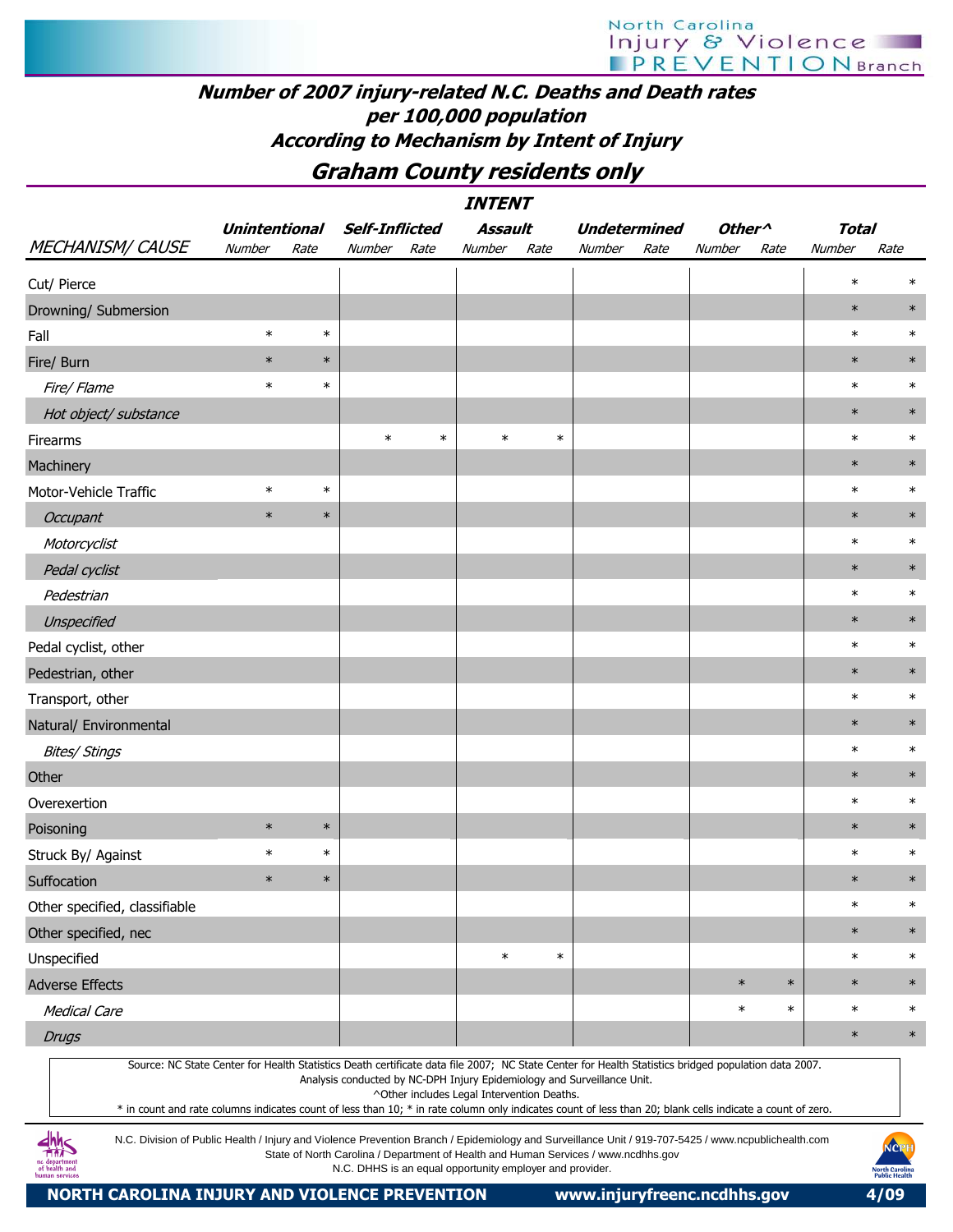## Number of 2007 injury-related N.C. Deaths and Death rates per 100,000 population According to Mechanism by Intent of Injury

## Granville County residents only

|                                                                                                                                                     |                      |        |                       |        | <b>INTENT</b> |        |        |                     |                    |        |              |        |
|-----------------------------------------------------------------------------------------------------------------------------------------------------|----------------------|--------|-----------------------|--------|---------------|--------|--------|---------------------|--------------------|--------|--------------|--------|
|                                                                                                                                                     | <b>Unintentional</b> |        | <b>Self-Inflicted</b> |        | Assault       |        |        | <b>Undetermined</b> | Other <sup>^</sup> |        | <b>Total</b> |        |
| MECHANISM/CAUSE                                                                                                                                     | Number               | Rate   | Number                | Rate   | Number        | Rate   | Number | Rate                | Number             | Rate   | Number       | Rate   |
| Cut/ Pierce                                                                                                                                         |                      |        |                       |        |               |        |        |                     |                    |        | $\ast$       | $\ast$ |
| Drowning/ Submersion                                                                                                                                |                      |        |                       |        |               |        |        |                     |                    |        | $\ast$       | $\ast$ |
| Fall                                                                                                                                                | $\ast$               | $\ast$ |                       |        |               |        |        |                     |                    |        | $\ast$       | $\ast$ |
| Fire/ Burn                                                                                                                                          | $\ast$               | $\ast$ |                       |        |               |        |        |                     |                    |        | $\ast$       | $\ast$ |
| Fire/ Flame                                                                                                                                         | $\ast$               | $\ast$ |                       |        |               |        |        |                     |                    |        | $\ast$       | $\ast$ |
| Hot object/ substance                                                                                                                               |                      |        |                       |        |               |        |        |                     |                    |        | $\ast$       | $\ast$ |
| Firearms                                                                                                                                            |                      |        | $\ast$                | $\ast$ |               |        |        |                     |                    |        | $\ast$       | $\ast$ |
| Machinery                                                                                                                                           |                      |        |                       |        |               |        |        |                     |                    |        | $\ast$       | $\ast$ |
| Motor-Vehicle Traffic                                                                                                                               | 18                   | $\ast$ |                       |        |               |        |        |                     |                    |        | 18           | $\ast$ |
| Occupant                                                                                                                                            | 11                   | $\ast$ |                       |        |               |        |        |                     |                    |        | 11           | $\ast$ |
| Motorcyclist                                                                                                                                        | $\ast$               | $\ast$ |                       |        |               |        |        |                     |                    |        | $\ast$       | $\ast$ |
| Pedal cyclist                                                                                                                                       |                      |        |                       |        |               |        |        |                     |                    |        | $\ast$       | $\ast$ |
| Pedestrian                                                                                                                                          | $\ast$               | $\ast$ |                       |        |               |        |        |                     |                    |        | $\ast$       | $\ast$ |
| Unspecified                                                                                                                                         | $\ast$               | $\ast$ |                       |        |               |        |        |                     |                    |        | $\ast$       | $\ast$ |
| Pedal cyclist, other                                                                                                                                | $\ast$               | $\ast$ |                       |        |               |        |        |                     |                    |        | $\ast$       | $\ast$ |
| Pedestrian, other                                                                                                                                   |                      |        |                       |        |               |        |        |                     |                    |        | $\ast$       | $\ast$ |
| Transport, other                                                                                                                                    |                      |        |                       |        |               |        |        |                     |                    |        | $\ast$       | $\ast$ |
| Natural/ Environmental                                                                                                                              |                      |        |                       |        |               |        |        |                     |                    |        | $\ast$       | $\ast$ |
| <b>Bites/ Stings</b>                                                                                                                                |                      |        |                       |        |               |        |        |                     |                    |        | $\ast$       | $\ast$ |
| Other                                                                                                                                               |                      |        |                       |        |               |        |        |                     |                    |        | $\ast$       | $\ast$ |
| Overexertion                                                                                                                                        |                      |        |                       |        |               |        |        |                     |                    |        | $\ast$       | $\ast$ |
| Poisoning                                                                                                                                           | $\ast$               | $\ast$ |                       |        |               |        |        |                     |                    |        | $\ast$       | $\ast$ |
| Struck By/ Against                                                                                                                                  |                      |        |                       |        |               |        |        |                     |                    |        | $\ast$       | $\ast$ |
| Suffocation                                                                                                                                         | $\ast$               | $\ast$ | $\ast$                | $\ast$ |               |        |        |                     |                    |        | $\ast$       | $\ast$ |
| Other specified, classifiable                                                                                                                       |                      |        |                       |        |               |        |        |                     |                    |        | $\ast$       | $\ast$ |
| Other specified, nec                                                                                                                                |                      |        |                       |        |               |        |        |                     |                    |        | $\ast$       | $\ast$ |
| Unspecified                                                                                                                                         | $\ast$               | $\ast$ |                       |        | $\ast$        | $\ast$ | $\ast$ | $\ast$              |                    |        | $\ast$       | $\ast$ |
| <b>Adverse Effects</b>                                                                                                                              |                      |        |                       |        |               |        |        |                     | $\ast$             | $\ast$ | $\ast$       | $\ast$ |
| <b>Medical Care</b>                                                                                                                                 |                      |        |                       |        |               |        |        |                     | $\ast$             | $\ast$ | $\ast$       | $\ast$ |
| <b>Drugs</b>                                                                                                                                        |                      |        |                       |        |               |        |        |                     |                    |        | $\ast$       | $\ast$ |
| Source: NC State Center for Health Statistics Death certificate data file 2007; NC State Center for Health Statistics bridged population data 2007. |                      |        |                       |        |               |        |        |                     |                    |        |              |        |

Analysis conducted by NC-DPH Injury Epidemiology and Surveillance Unit.

^Other includes Legal Intervention Deaths.

\* in count and rate columns indicates count of less than 10; \* in rate column only indicates count of less than 20; blank cells indicate a count of zero.

N.C. Division of Public Health / Injury and Violence Prevention Branch / Epidemiology and Surveillance Unit / 919-707-5425 / www.ncpublichealth.com State of North Carolina / Department of Health and Human Services / www.ncdhhs.gov N.C. DHHS is an equal opportunity employer and provider.

 $\frac{dh}{dh}$ nc departmen<br>of health and

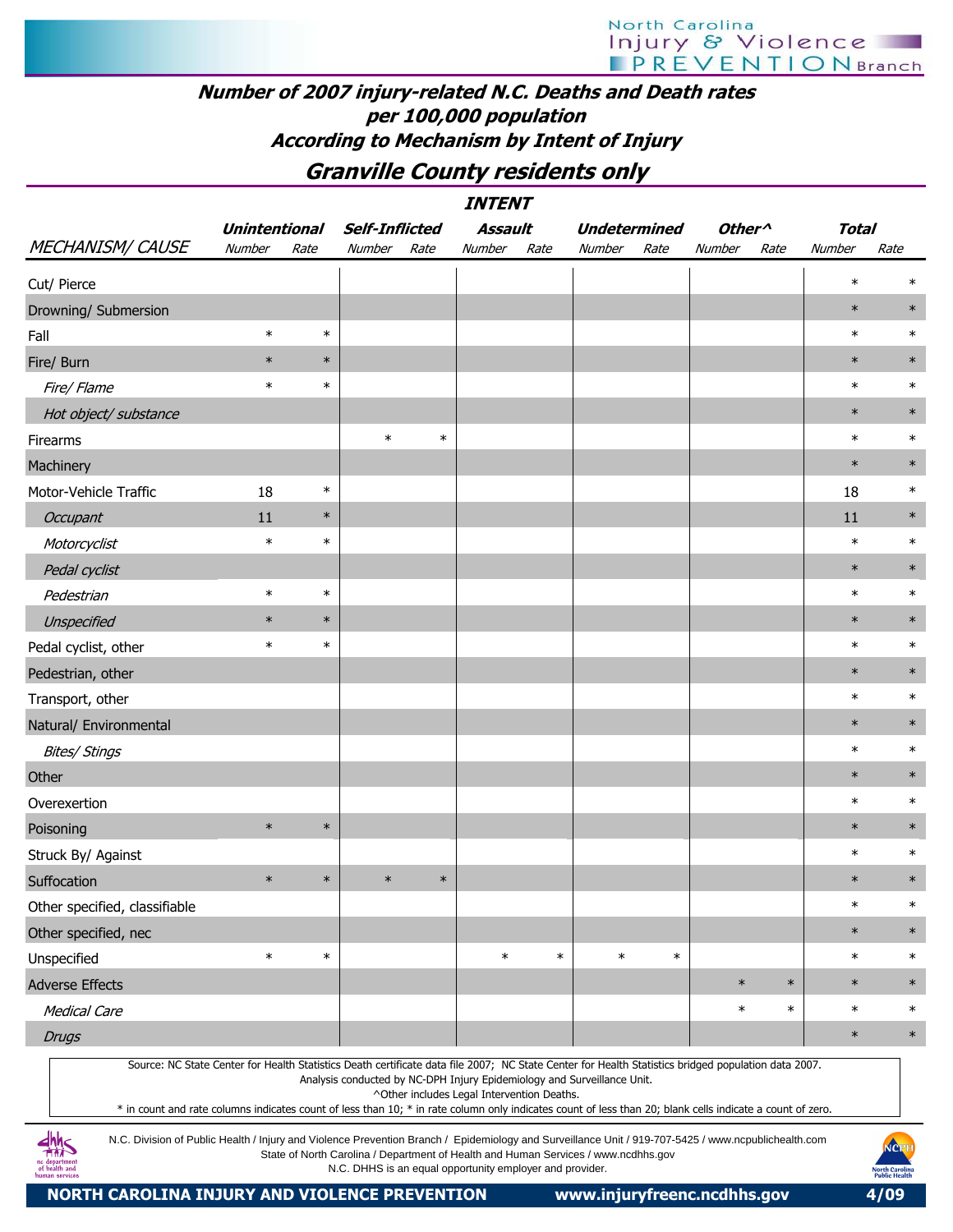## Number of 2007 injury-related N.C. Deaths and Death rates per 100,000 population According to Mechanism by Intent of Injury

Greene County residents only

|                                                                                                                                                                                                                                                                                                                  |                      |        |                       |        | <i><b>INTENT</b></i>                                                                                                                           |        |                     |      |                    |        |              |                                              |
|------------------------------------------------------------------------------------------------------------------------------------------------------------------------------------------------------------------------------------------------------------------------------------------------------------------|----------------------|--------|-----------------------|--------|------------------------------------------------------------------------------------------------------------------------------------------------|--------|---------------------|------|--------------------|--------|--------------|----------------------------------------------|
|                                                                                                                                                                                                                                                                                                                  | <b>Unintentional</b> |        | <b>Self-Inflicted</b> |        | Assault                                                                                                                                        |        | <b>Undetermined</b> |      | Other <sup>^</sup> |        | <b>Total</b> |                                              |
| <b>MECHANISM/ CAUSE</b>                                                                                                                                                                                                                                                                                          | Number               | Rate   | Number                | Rate   | Number                                                                                                                                         | Rate   | Number              | Rate | Number             | Rate   | Number       | Rate                                         |
| Cut/ Pierce                                                                                                                                                                                                                                                                                                      |                      |        |                       |        |                                                                                                                                                |        |                     |      |                    |        | $\ast$       | $\ast$                                       |
| Drowning/ Submersion                                                                                                                                                                                                                                                                                             | $\ast$               | $\ast$ |                       |        |                                                                                                                                                |        |                     |      |                    |        | $\ast$       | $\ast$                                       |
| Fall                                                                                                                                                                                                                                                                                                             |                      |        |                       |        |                                                                                                                                                |        |                     |      |                    |        | $\ast$       | $\ast$                                       |
| Fire/ Burn                                                                                                                                                                                                                                                                                                       |                      |        |                       |        |                                                                                                                                                |        |                     |      |                    |        | $\ast$       | $\ast$                                       |
| Fire/ Flame                                                                                                                                                                                                                                                                                                      |                      |        |                       |        |                                                                                                                                                |        |                     |      |                    |        | $\ast$       | $\ast$                                       |
| Hot object/ substance                                                                                                                                                                                                                                                                                            |                      |        |                       |        |                                                                                                                                                |        |                     |      |                    |        | $\ast$       | $\ast$                                       |
| Firearms                                                                                                                                                                                                                                                                                                         |                      |        | $\ast$                | $\ast$ | $\ast$                                                                                                                                         | $\ast$ |                     |      |                    |        | $\ast$       | $\ast$                                       |
| Machinery                                                                                                                                                                                                                                                                                                        |                      |        |                       |        |                                                                                                                                                |        |                     |      |                    |        | $\ast$       | $\ast$                                       |
| Motor-Vehicle Traffic                                                                                                                                                                                                                                                                                            | $\ast$               | $\ast$ |                       |        |                                                                                                                                                |        |                     |      |                    |        | $\ast$       | $\ast$                                       |
| Occupant                                                                                                                                                                                                                                                                                                         | $\ast$               | $\ast$ |                       |        |                                                                                                                                                |        |                     |      |                    |        | $\ast$       | $\ast$                                       |
| Motorcyclist                                                                                                                                                                                                                                                                                                     |                      |        |                       |        |                                                                                                                                                |        |                     |      |                    |        | $\ast$       | $\ast$                                       |
| Pedal cyclist                                                                                                                                                                                                                                                                                                    |                      |        |                       |        |                                                                                                                                                |        |                     |      |                    |        | $\ast$       | $\ast$                                       |
| Pedestrian                                                                                                                                                                                                                                                                                                       |                      |        |                       |        |                                                                                                                                                |        |                     |      |                    |        | $\ast$       | $\ast$                                       |
| Unspecified                                                                                                                                                                                                                                                                                                      | $\ast$               | $\ast$ |                       |        |                                                                                                                                                |        |                     |      |                    |        | $\ast$       | $\ast$                                       |
| Pedal cyclist, other                                                                                                                                                                                                                                                                                             |                      |        |                       |        |                                                                                                                                                |        |                     |      |                    |        | $\ast$       | $\ast$                                       |
| Pedestrian, other                                                                                                                                                                                                                                                                                                |                      |        |                       |        |                                                                                                                                                |        |                     |      |                    |        | $\ast$       | $\ast$                                       |
| Transport, other                                                                                                                                                                                                                                                                                                 |                      |        |                       |        |                                                                                                                                                |        |                     |      |                    |        | $\ast$       | $\ast$                                       |
| Natural/ Environmental                                                                                                                                                                                                                                                                                           |                      |        |                       |        |                                                                                                                                                |        |                     |      |                    |        | $\ast$       | $\ast$                                       |
| <b>Bites/ Stings</b>                                                                                                                                                                                                                                                                                             |                      |        |                       |        |                                                                                                                                                |        |                     |      |                    |        | $\ast$       | $\ast$                                       |
| Other                                                                                                                                                                                                                                                                                                            |                      |        |                       |        |                                                                                                                                                |        |                     |      |                    |        | $\ast$       | $\ast$                                       |
| Overexertion                                                                                                                                                                                                                                                                                                     |                      |        |                       |        |                                                                                                                                                |        |                     |      |                    |        | $\ast$       | $\ast$                                       |
| Poisoning                                                                                                                                                                                                                                                                                                        | $\ast$               | $\ast$ |                       |        |                                                                                                                                                |        |                     |      |                    |        | $\ast$       | $\ast$                                       |
| Struck By/ Against                                                                                                                                                                                                                                                                                               |                      |        |                       |        |                                                                                                                                                |        |                     |      |                    |        | $\ast$       | $\ast$                                       |
| Suffocation                                                                                                                                                                                                                                                                                                      | $\ast$               | $\ast$ |                       |        |                                                                                                                                                |        |                     |      |                    |        | $\ast$       | $\ast$                                       |
| Other specified, classifiable                                                                                                                                                                                                                                                                                    |                      |        |                       |        |                                                                                                                                                |        |                     |      |                    |        | $\ast$       | $\ast$                                       |
| Other specified, nec                                                                                                                                                                                                                                                                                             |                      |        |                       |        |                                                                                                                                                |        |                     |      |                    |        | $\ast$       | $\ast$                                       |
| Unspecified                                                                                                                                                                                                                                                                                                      |                      |        |                       |        |                                                                                                                                                |        |                     |      |                    |        | $\ast$       | $\ast$                                       |
| <b>Adverse Effects</b>                                                                                                                                                                                                                                                                                           |                      |        |                       |        |                                                                                                                                                |        |                     |      | $\ast$             | $\ast$ | $\ast$       | $\ast$                                       |
| <b>Medical Care</b>                                                                                                                                                                                                                                                                                              |                      |        |                       |        |                                                                                                                                                |        |                     |      | $\ast$             | $\ast$ | $\ast$       | $\ast$                                       |
| <b>Drugs</b>                                                                                                                                                                                                                                                                                                     |                      |        |                       |        |                                                                                                                                                |        |                     |      |                    |        | $\ast$       | $\ast$                                       |
| Source: NC State Center for Health Statistics Death certificate data file 2007; NC State Center for Health Statistics bridged population data 2007.<br>* in count and rate columns indicates count of less than 10; * in rate column only indicates count of less than 20; blank cells indicate a count of zero. |                      |        |                       |        | Analysis conducted by NC-DPH Injury Epidemiology and Surveillance Unit.<br>^Other includes Legal Intervention Deaths.                          |        |                     |      |                    |        |              |                                              |
| N.C. Division of Public Health / Injury and Violence Prevention Branch / Epidemiology and Surveillance Unit / 919-707-5425 / www.ncpublichealth.com<br>of health and<br>human services                                                                                                                           |                      |        |                       |        | State of North Carolina / Department of Health and Human Services / www.ncdhhs.gov<br>N.C. DHHS is an equal opportunity employer and provider. |        |                     |      |                    |        |              | NCP<br><b>North Carolin</b><br>Public Health |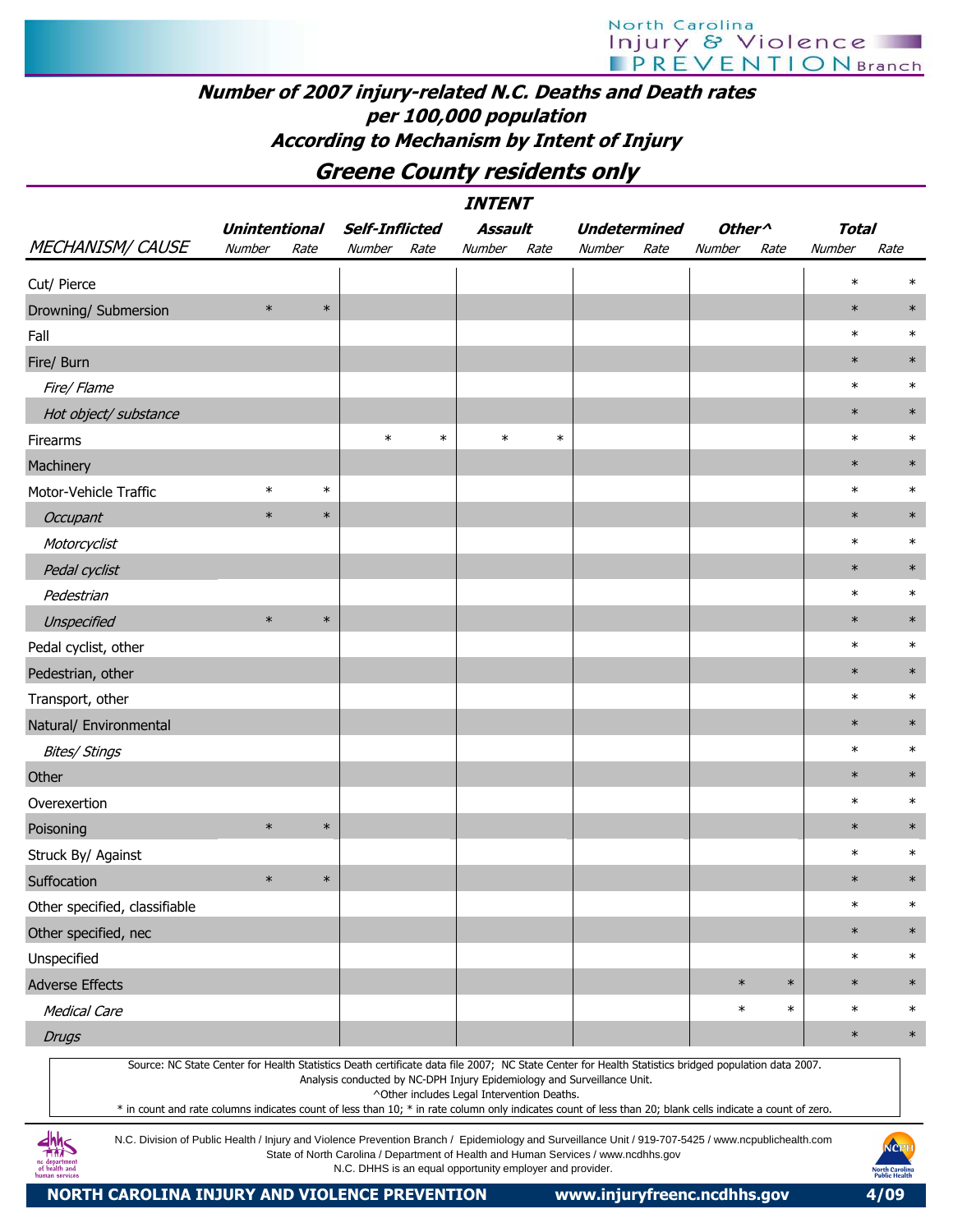## Number of 2007 injury-related N.C. Deaths and Death rates per 100,000 population According to Mechanism by Intent of Injury

## Guilford County residents only

|                                                                                                                                                     |                      |        |                       |        | <b>INTENT</b>  |        |                     |        |                    |        |              |        |
|-----------------------------------------------------------------------------------------------------------------------------------------------------|----------------------|--------|-----------------------|--------|----------------|--------|---------------------|--------|--------------------|--------|--------------|--------|
|                                                                                                                                                     | <b>Unintentional</b> |        | <b>Self-Inflicted</b> |        | <b>Assault</b> |        | <b>Undetermined</b> |        | Other <sup>^</sup> |        | <b>Total</b> |        |
| <b>MECHANISM/ CAUSE</b>                                                                                                                             | Number               | Rate   | Number                | Rate   | Number         | Rate   | Number              | Rate   | Number             | Rate   | Number       | Rate   |
| Cut/ Pierce                                                                                                                                         |                      |        |                       |        | $\ast$         | $\ast$ |                     |        |                    |        | $\ast$       | $\ast$ |
| Drowning/ Submersion                                                                                                                                | $\ast$               | $\ast$ |                       |        | $\ast$         | $\ast$ |                     |        |                    |        | $\ast$       | $\ast$ |
| Fall                                                                                                                                                | 60                   | 12.9   |                       |        |                |        |                     |        |                    |        | 60           | 12.9   |
| Fire/ Burn                                                                                                                                          | $\ast$               | $\ast$ |                       |        |                |        | $\ast$              | $\ast$ |                    |        | 10           | $\ast$ |
| Fire/ Flame                                                                                                                                         | $\ast$               | $\ast$ |                       |        |                |        | $\ast$              | $\ast$ |                    |        | 10           | $\ast$ |
| Hot object/ substance                                                                                                                               |                      |        |                       |        |                |        |                     |        |                    |        | $\ast$       | $\ast$ |
| Firearms                                                                                                                                            | $\ast$               | $\ast$ | 27                    | 5.8    | 32             | 6.9    |                     |        | $\ast$             | $\ast$ | 62           | 13.3   |
| Machinery                                                                                                                                           | $\ast$               | $\ast$ |                       |        |                |        |                     |        |                    |        | $\ast$       | $\ast$ |
| Motor-Vehicle Traffic                                                                                                                               | 63                   | 13.5   |                       |        |                |        |                     |        |                    |        | 63           | 13.5   |
| Occupant                                                                                                                                            | 35                   | 7.5    |                       |        |                |        |                     |        |                    |        | 35           | 7.5    |
| Motorcyclist                                                                                                                                        | 12                   | $\ast$ |                       |        |                |        |                     |        |                    |        | 12           | $\ast$ |
| Pedal cyclist                                                                                                                                       |                      |        |                       |        |                |        |                     |        |                    |        | $\ast$       | $\ast$ |
| Pedestrian                                                                                                                                          | $\ast$               | $\ast$ |                       |        |                |        |                     |        |                    |        | $\ast$       | $\ast$ |
| Unspecified                                                                                                                                         | 12                   | $\ast$ |                       |        |                |        |                     |        |                    |        | 12           | $\ast$ |
| Pedal cyclist, other                                                                                                                                |                      |        |                       |        |                |        |                     |        |                    |        | $\ast$       | $\ast$ |
| Pedestrian, other                                                                                                                                   | $\ast$               | $\ast$ |                       |        |                |        |                     |        |                    |        | $\ast$       | $\ast$ |
| Transport, other                                                                                                                                    | $\ast$               | $\ast$ |                       |        |                |        |                     |        |                    |        | $\ast$       | $\ast$ |
| Natural/ Environmental                                                                                                                              | $\ast$               | $\ast$ |                       |        |                |        |                     |        |                    |        | $\ast$       | $\ast$ |
| <b>Bites/ Stings</b>                                                                                                                                |                      |        |                       |        |                |        |                     |        |                    |        | $\ast$       | $\ast$ |
| Other                                                                                                                                               |                      |        |                       |        |                |        |                     |        |                    |        | $\ast$       | $\ast$ |
| Overexertion                                                                                                                                        |                      |        |                       |        |                |        |                     |        |                    |        | $\ast$       | $\ast$ |
| Poisoning                                                                                                                                           | 43                   | 9.2    | $\ast$                | $\ast$ | $\ast$         | $\ast$ | $\ast$              | $\ast$ |                    |        | 52           | 11.2   |
| Struck By/ Against                                                                                                                                  |                      |        |                       |        |                |        |                     |        |                    |        | $\ast$       | $\ast$ |
| Suffocation                                                                                                                                         | $\ast$               | $\ast$ | 12                    | $\ast$ | $\ast$         | $\ast$ |                     |        |                    |        | 20           | 4.3    |
| Other specified, classifiable                                                                                                                       | $\ast$               | $\ast$ |                       |        |                |        |                     |        |                    |        | $\ast$       | $\ast$ |
| Other specified, nec                                                                                                                                |                      |        |                       |        |                |        |                     |        |                    |        | $\ast$       | $\ast$ |
| Unspecified                                                                                                                                         | $\ast$               | $\ast$ | $\ast$                | $\ast$ | $\ast$         | $\ast$ |                     |        |                    |        | 15           | $\ast$ |
| <b>Adverse Effects</b>                                                                                                                              |                      |        |                       |        |                |        |                     |        | $\ast$             | $\ast$ | $\ast$       | $\ast$ |
| <b>Medical Care</b>                                                                                                                                 |                      |        |                       |        |                |        |                     |        | $\ast$             | $\ast$ | $\ast$       | $\ast$ |
| <b>Drugs</b>                                                                                                                                        |                      |        |                       |        |                |        |                     |        |                    |        | $\ast$       | $\ast$ |
| Source: NC State Center for Health Statistics Death certificate data file 2007; NC State Center for Health Statistics bridged population data 2007. |                      |        |                       |        |                |        |                     |        |                    |        |              |        |

Analysis conducted by NC-DPH Injury Epidemiology and Surveillance Unit.

^Other includes Legal Intervention Deaths.

\* in count and rate columns indicates count of less than 10; \* in rate column only indicates count of less than 20; blank cells indicate a count of zero.

N.C. Division of Public Health / Injury and Violence Prevention Branch / Epidemiology and Surveillance Unit / 919-707-5425 / www.ncpublichealth.com State of North Carolina / Department of Health and Human Services / www.ncdhhs.gov N.C. DHHS is an equal opportunity employer and provider.

 $\frac{dhh}{dhS}$ 1c department<br>of health and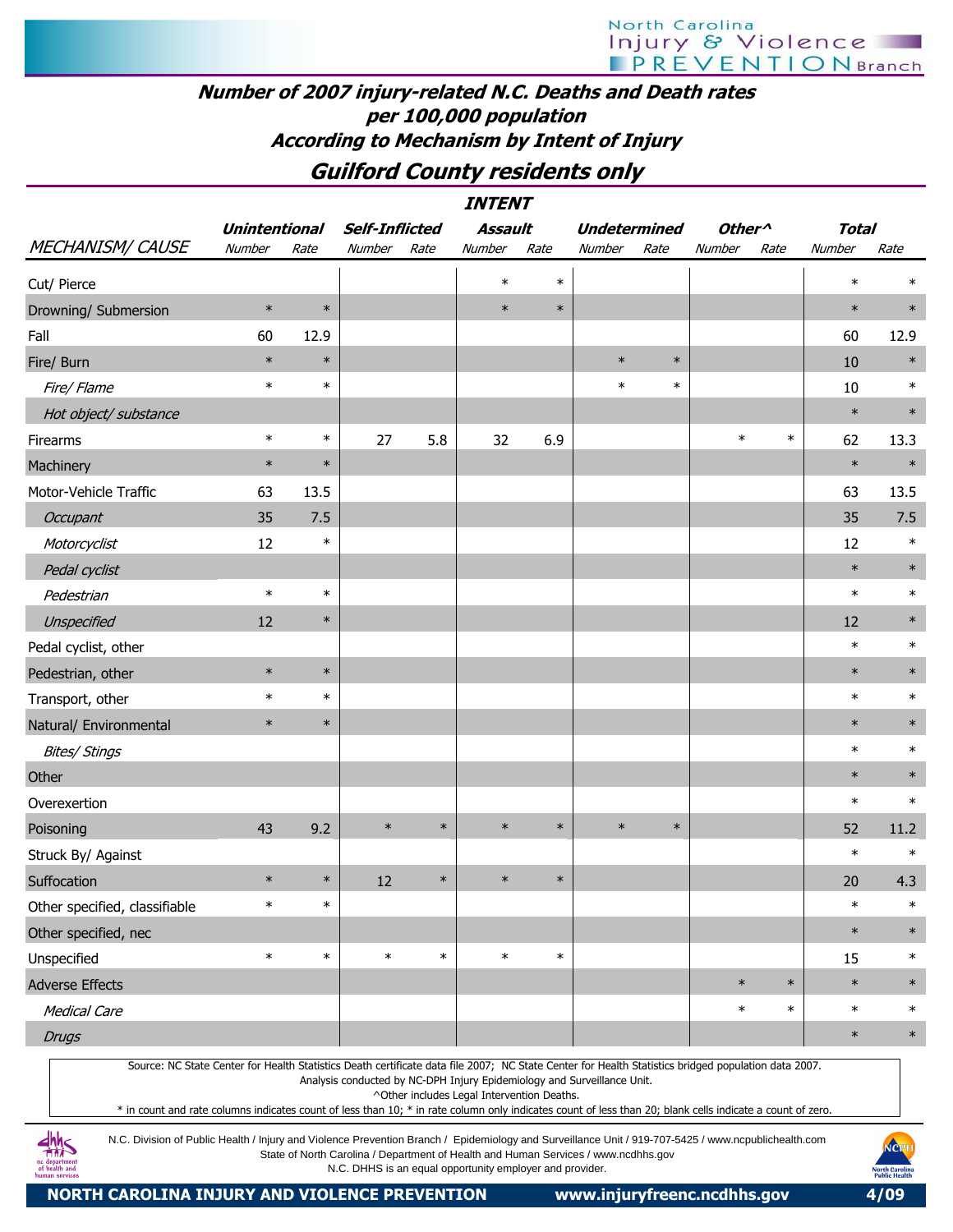## Number of 2007 injury-related N.C. Deaths and Death rates per 100,000 population According to Mechanism by Intent of Injury

## Halifax County residents only

|                               |                      |        |                       |        | <b>INTENT</b>                              |        |                                                                                                                                                                                                                                                                                                                                                                                             |                    |        |              |        |
|-------------------------------|----------------------|--------|-----------------------|--------|--------------------------------------------|--------|---------------------------------------------------------------------------------------------------------------------------------------------------------------------------------------------------------------------------------------------------------------------------------------------------------------------------------------------------------------------------------------------|--------------------|--------|--------------|--------|
|                               | <b>Unintentional</b> |        | <b>Self-Inflicted</b> |        | <b>Assault</b>                             |        | <b>Undetermined</b>                                                                                                                                                                                                                                                                                                                                                                         | Other <sup>^</sup> |        | <b>Total</b> |        |
| <b>MECHANISM/ CAUSE</b>       | Number               | Rate   | Number                | Rate   | Number                                     | Rate   | Number<br>Rate                                                                                                                                                                                                                                                                                                                                                                              | Number             | Rate   | Number       | Rate   |
| Cut/ Pierce                   |                      |        |                       |        |                                            |        |                                                                                                                                                                                                                                                                                                                                                                                             |                    |        | $\ast$       | $\ast$ |
| Drowning/ Submersion          | $\ast$               | $\ast$ |                       |        |                                            |        |                                                                                                                                                                                                                                                                                                                                                                                             |                    |        | $\ast$       | $\ast$ |
| Fall                          | $\ast$               | $\ast$ |                       |        |                                            |        |                                                                                                                                                                                                                                                                                                                                                                                             |                    |        | $\ast$       | $\ast$ |
| Fire/ Burn                    | $\ast$               | $\ast$ |                       |        | $\ast$                                     | $\ast$ |                                                                                                                                                                                                                                                                                                                                                                                             |                    |        | $\ast$       | $\ast$ |
| Fire/ Flame                   | $\ast$               | $\ast$ |                       |        | $\ast$                                     | $\ast$ |                                                                                                                                                                                                                                                                                                                                                                                             |                    |        | $\ast$       | $\ast$ |
| Hot object/ substance         |                      |        |                       |        |                                            |        |                                                                                                                                                                                                                                                                                                                                                                                             |                    |        | $\ast$       | $\ast$ |
| Firearms                      |                      |        | $\ast$                | $\ast$ | $\ast$                                     | $\ast$ |                                                                                                                                                                                                                                                                                                                                                                                             |                    |        | $\ast$       | $\ast$ |
| Machinery                     |                      |        |                       |        |                                            |        |                                                                                                                                                                                                                                                                                                                                                                                             |                    |        | $\ast$       | $\ast$ |
| Motor-Vehicle Traffic         | 18                   | $\ast$ |                       |        |                                            |        |                                                                                                                                                                                                                                                                                                                                                                                             |                    |        | 18           | $\ast$ |
| Occupant                      | $\ast$               | $\ast$ |                       |        |                                            |        |                                                                                                                                                                                                                                                                                                                                                                                             |                    |        | $\ast$       | $\ast$ |
| Motorcyclist                  | $\ast$               | $\ast$ |                       |        |                                            |        |                                                                                                                                                                                                                                                                                                                                                                                             |                    |        | $\ast$       | $\ast$ |
| Pedal cyclist                 |                      |        |                       |        |                                            |        |                                                                                                                                                                                                                                                                                                                                                                                             |                    |        | $\ast$       | $\ast$ |
| Pedestrian                    | $\ast$               | $\ast$ |                       |        |                                            |        |                                                                                                                                                                                                                                                                                                                                                                                             |                    |        | $\ast$       | $\ast$ |
| Unspecified                   | $\ast$               | $\ast$ |                       |        |                                            |        |                                                                                                                                                                                                                                                                                                                                                                                             |                    |        | $\ast$       | $\ast$ |
| Pedal cyclist, other          |                      |        |                       |        |                                            |        |                                                                                                                                                                                                                                                                                                                                                                                             |                    |        | $\ast$       | $\ast$ |
| Pedestrian, other             | $\ast$               | $\ast$ |                       |        |                                            |        |                                                                                                                                                                                                                                                                                                                                                                                             |                    |        | $\ast$       | $\ast$ |
| Transport, other              |                      |        |                       |        |                                            |        |                                                                                                                                                                                                                                                                                                                                                                                             |                    |        | $\ast$       | $\ast$ |
| Natural/ Environmental        |                      |        |                       |        |                                            |        |                                                                                                                                                                                                                                                                                                                                                                                             |                    |        | $\ast$       | $\ast$ |
| <b>Bites/ Stings</b>          |                      |        |                       |        |                                            |        |                                                                                                                                                                                                                                                                                                                                                                                             |                    |        | $\ast$       | $\ast$ |
| Other                         |                      |        |                       |        |                                            |        |                                                                                                                                                                                                                                                                                                                                                                                             |                    |        | $\ast$       | $\ast$ |
| Overexertion                  |                      |        |                       |        |                                            |        |                                                                                                                                                                                                                                                                                                                                                                                             |                    |        | $\ast$       | $\ast$ |
| Poisoning                     |                      |        |                       |        |                                            |        |                                                                                                                                                                                                                                                                                                                                                                                             |                    |        | $\ast$       | $\ast$ |
| Struck By/ Against            |                      |        |                       |        |                                            |        |                                                                                                                                                                                                                                                                                                                                                                                             |                    |        | $\ast$       | $\ast$ |
| Suffocation                   | $\ast$               | $\ast$ | $\ast$                | $\ast$ |                                            |        |                                                                                                                                                                                                                                                                                                                                                                                             |                    |        | $\ast$       | $\ast$ |
| Other specified, classifiable |                      |        |                       |        |                                            |        |                                                                                                                                                                                                                                                                                                                                                                                             |                    |        | $\ast$       | $\ast$ |
| Other specified, nec          |                      |        |                       |        |                                            |        |                                                                                                                                                                                                                                                                                                                                                                                             |                    |        | $\ast$       | $\ast$ |
| Unspecified                   | $\ast$               | $\ast$ | $\ast$                | $\ast$ |                                            |        |                                                                                                                                                                                                                                                                                                                                                                                             |                    |        | $\ast$       | $\ast$ |
| <b>Adverse Effects</b>        |                      |        |                       |        |                                            |        |                                                                                                                                                                                                                                                                                                                                                                                             | $\ast$             | $\ast$ | $\ast$       | $\ast$ |
| <b>Medical Care</b>           |                      |        |                       |        |                                            |        |                                                                                                                                                                                                                                                                                                                                                                                             | $\ast$             | $\ast$ | $\ast$       | $\ast$ |
| <b>Drugs</b>                  |                      |        |                       |        |                                            |        |                                                                                                                                                                                                                                                                                                                                                                                             |                    |        | $\ast$       | $\ast$ |
|                               |                      |        |                       |        | ^Other includes Legal Intervention Deaths. |        | Source: NC State Center for Health Statistics Death certificate data file 2007; NC State Center for Health Statistics bridged population data 2007.<br>Analysis conducted by NC-DPH Injury Epidemiology and Surveillance Unit.<br>* in count and rate columns indicates count of less than 10; * in rate column only indicates count of less than 20; blank cells indicate a count of zero. |                    |        |              |        |

N.C. Division of Public Health / Injury and Violence Prevention Branch / Epidemiology and Surveillance Unit / 919-707-5425 / www.ncpublichealth.com State of North Carolina / Department of Health and Human Services / www.ncdhhs.gov N.C. DHHS is an equal opportunity employer and provider.

 $\frac{dhh}{dhS}$ 1c departmen<br>of health and

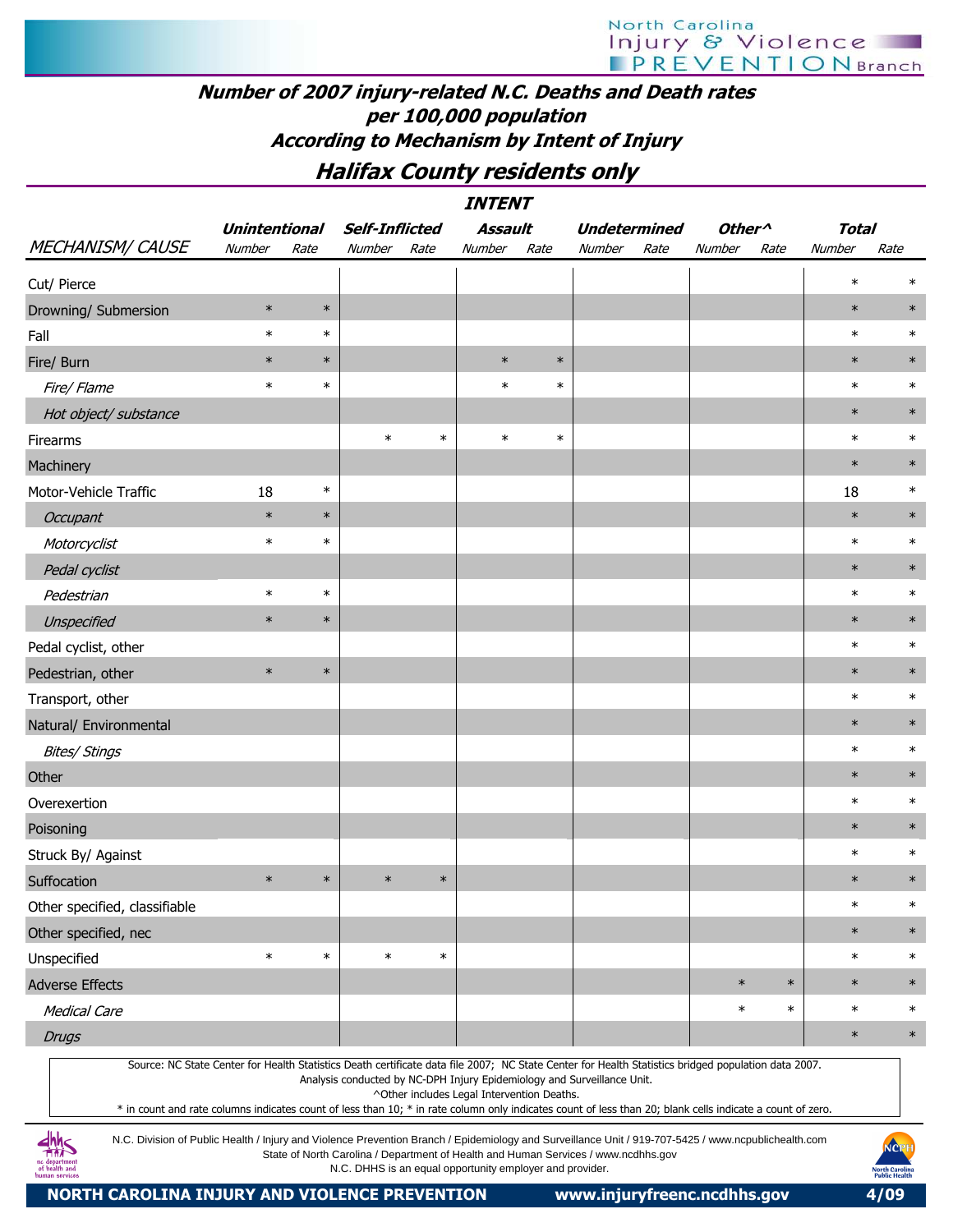## Number of 2007 injury-related N.C. Deaths and Death rates per 100,000 population According to Mechanism by Intent of Injury

## Harnett County residents only

| <b>MECHANISM/ CAUSE</b>                                                                                                                             | <b>Unintentional</b><br>Number | Rate   | <b>Self-Inflicted</b><br>Number | Rate   | Assault<br>Number | Rate   | <b>Undetermined</b><br>Number | Rate   | Other <sup>^</sup><br>Number | Rate   | <b>Total</b><br>Number | Rate   |
|-----------------------------------------------------------------------------------------------------------------------------------------------------|--------------------------------|--------|---------------------------------|--------|-------------------|--------|-------------------------------|--------|------------------------------|--------|------------------------|--------|
| Cut/ Pierce                                                                                                                                         |                                |        |                                 |        |                   |        |                               |        |                              |        | $\ast$                 | $\ast$ |
| Drowning/ Submersion                                                                                                                                | $\ast$                         | $\ast$ |                                 |        |                   |        |                               |        |                              |        | $\ast$                 | $\ast$ |
| Fall                                                                                                                                                | $\ast$                         | $\ast$ |                                 |        |                   |        |                               |        |                              |        | $\ast$                 | $\ast$ |
| Fire/ Burn                                                                                                                                          | $\ast$                         | $\ast$ |                                 |        |                   |        |                               |        |                              |        | $\ast$                 | $\ast$ |
| Fire/Flame                                                                                                                                          | $\ast$                         | $\ast$ |                                 |        |                   |        |                               |        |                              |        | $\ast$                 | $\ast$ |
| Hot object/ substance                                                                                                                               |                                |        |                                 |        |                   |        |                               |        |                              |        | $\ast$                 | $\ast$ |
| Firearms                                                                                                                                            | $\ast$                         | $\ast$ | $\ast$                          | $\ast$ | $\ast$            | $\ast$ |                               |        |                              |        | 10                     | $\ast$ |
| Machinery                                                                                                                                           |                                |        |                                 |        |                   |        |                               |        |                              |        | $\ast$                 | $\ast$ |
| Motor-Vehicle Traffic                                                                                                                               | 25                             | 23.0   |                                 |        |                   |        |                               |        |                              |        | 25                     | 23.0   |
| Occupant                                                                                                                                            | 15                             | $\ast$ |                                 |        |                   |        |                               |        |                              |        | 15                     | $\ast$ |
| Motorcyclist                                                                                                                                        | $\ast$                         | $\ast$ |                                 |        |                   |        |                               |        |                              |        | $\ast$                 | $\ast$ |
| Pedal cyclist                                                                                                                                       | $\ast$                         | $\ast$ |                                 |        |                   |        |                               |        |                              |        | $\ast$                 | $\ast$ |
| Pedestrian                                                                                                                                          | $\ast$                         | $\ast$ |                                 |        |                   |        |                               |        |                              |        | $\ast$                 | $\ast$ |
| Unspecified                                                                                                                                         | $\ast$                         | $\ast$ |                                 |        |                   |        |                               |        |                              |        | $\ast$                 | $\ast$ |
| Pedal cyclist, other                                                                                                                                |                                |        |                                 |        |                   |        |                               |        |                              |        | $\ast$                 | $\ast$ |
| Pedestrian, other                                                                                                                                   | $\ast$                         | $\ast$ |                                 |        |                   |        |                               |        |                              |        | $\ast$                 | $\ast$ |
| Transport, other                                                                                                                                    |                                |        |                                 |        |                   |        |                               |        |                              |        | $\ast$                 | $\ast$ |
| Natural/ Environmental                                                                                                                              |                                |        |                                 |        |                   |        |                               |        |                              |        | $\ast$                 | $\ast$ |
| <b>Bites/ Stings</b>                                                                                                                                |                                |        |                                 |        |                   |        |                               |        |                              |        | $\ast$                 | $\ast$ |
| Other                                                                                                                                               |                                |        |                                 |        |                   |        |                               |        |                              |        | $\ast$                 | $\ast$ |
| Overexertion                                                                                                                                        |                                |        |                                 |        |                   |        |                               |        |                              |        | $\ast$                 | $\ast$ |
| Poisoning                                                                                                                                           | 10                             | $\ast$ | $\ast$                          | $\ast$ |                   |        | $\ast$                        | $\ast$ |                              |        | 12                     | $\ast$ |
| Struck By/ Against                                                                                                                                  | $\ast$                         | $\ast$ |                                 |        |                   |        |                               |        |                              |        | $\ast$                 | $\ast$ |
| Suffocation                                                                                                                                         | $\ast$                         | $\ast$ | $\ast$                          | $\ast$ |                   |        |                               |        |                              |        | $\ast$                 | $\ast$ |
| Other specified, classifiable                                                                                                                       | $\ast$                         | $\ast$ |                                 |        |                   |        |                               |        |                              |        | $\ast$                 | $\ast$ |
| Other specified, nec                                                                                                                                |                                |        |                                 |        |                   |        |                               |        |                              |        | $\ast$                 | $\ast$ |
| Unspecified                                                                                                                                         | $\ast$                         | $\ast$ |                                 |        | $\ast$            | $\ast$ |                               |        |                              |        | $\ast$                 | $\ast$ |
| <b>Adverse Effects</b>                                                                                                                              |                                |        |                                 |        |                   |        |                               |        | $\ast$                       | $\ast$ | $\ast$                 | $\ast$ |
| <b>Medical Care</b>                                                                                                                                 |                                |        |                                 |        |                   |        |                               |        | $\ast$                       | $\ast$ | $\ast$                 | $\ast$ |
| <b>Drugs</b>                                                                                                                                        |                                |        |                                 |        |                   |        |                               |        |                              |        | $\ast$                 | $\ast$ |
| Source: NC State Center for Health Statistics Death certificate data file 2007; NC State Center for Health Statistics bridged population data 2007. |                                |        |                                 |        |                   |        |                               |        |                              |        |                        |        |

Analysis conducted by NC-DPH Injury Epidemiology and Surveillance Unit.

^Other includes Legal Intervention Deaths.

\* in count and rate columns indicates count of less than 10; \* in rate column only indicates count of less than 20; blank cells indicate a count of zero.

N.C. Division of Public Health / Injury and Violence Prevention Branch / Epidemiology and Surveillance Unit / 919-707-5425 / www.ncpublichealth.com State of North Carolina / Department of Health and Human Services / www.ncdhhs.gov N.C. DHHS is an equal opportunity employer and provider.



**dhhs**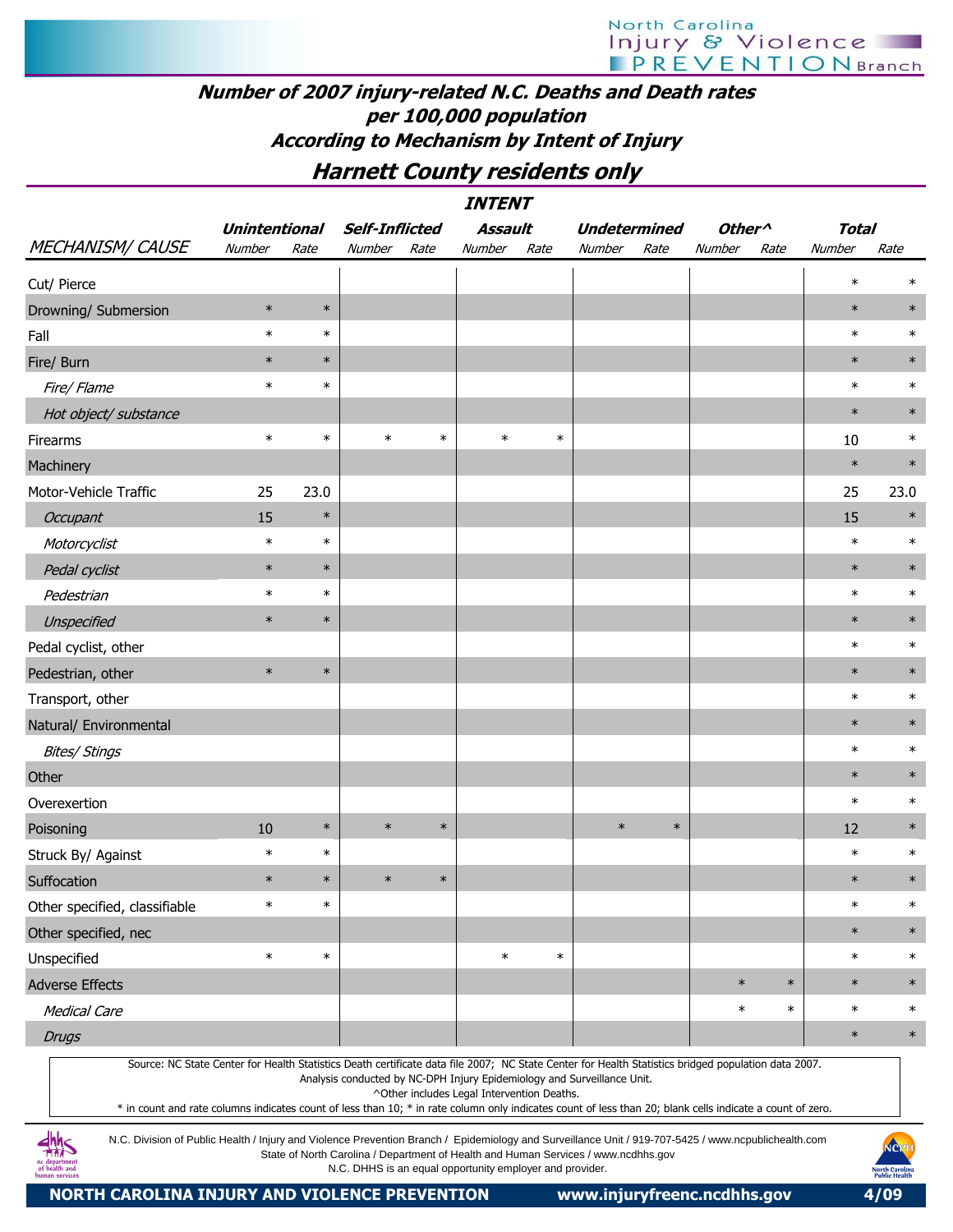## Number of 2007 injury-related N.C. Deaths and Death rates per 100,000 population According to Mechanism by Intent of Injury

## Haywood County residents only

|                               |                      |        |                       |        | <b>INTENT</b> |        |                     |      |                    |        |              |        |
|-------------------------------|----------------------|--------|-----------------------|--------|---------------|--------|---------------------|------|--------------------|--------|--------------|--------|
|                               | <b>Unintentional</b> |        | <b>Self-Inflicted</b> |        | Assault       |        | <b>Undetermined</b> |      | Other <sup>^</sup> |        | <b>Total</b> |        |
| MECHANISM/CAUSE               | Number               | Rate   | Number                | Rate   | Number        | Rate   | Number              | Rate | Number             | Rate   | Number       | Rate   |
| Cut/ Pierce                   |                      |        |                       |        |               |        |                     |      |                    |        | $\ast$       | $\ast$ |
| Drowning/ Submersion          |                      |        |                       |        |               |        |                     |      |                    |        | $\ast$       | $\ast$ |
| Fall                          | $\ast$               | $\ast$ |                       |        |               |        |                     |      |                    |        | $\ast$       | $\ast$ |
| Fire/ Burn                    | $\ast$               | $\ast$ |                       |        |               |        |                     |      |                    |        | $\ast$       | $\ast$ |
| Fire/ Flame                   | $\ast$               | $\ast$ |                       |        |               |        |                     |      |                    |        | $\ast$       | $\ast$ |
| Hot object/ substance         |                      |        |                       |        |               |        |                     |      |                    |        | $\ast$       | $\ast$ |
| Firearms                      |                      |        | $\ast$                | $\ast$ | $\ast$        | $\ast$ |                     |      |                    |        | 11           | $\ast$ |
| Machinery                     |                      |        |                       |        |               |        |                     |      |                    |        | $\ast$       | $\ast$ |
| Motor-Vehicle Traffic         | 14                   | $\ast$ |                       |        |               |        |                     |      |                    |        | 14           | $\ast$ |
| <b>Occupant</b>               | 10                   | $\ast$ |                       |        |               |        |                     |      |                    |        | 10           | $\ast$ |
| Motorcyclist                  | $\ast$               | $\ast$ |                       |        |               |        |                     |      |                    |        | $\ast$       | $\ast$ |
| Pedal cyclist                 |                      |        |                       |        |               |        |                     |      |                    |        | $\ast$       | $\ast$ |
| Pedestrian                    |                      |        |                       |        |               |        |                     |      |                    |        | $\ast$       | $\ast$ |
| Unspecified                   | $\ast$               | $\ast$ |                       |        |               |        |                     |      |                    |        | $\ast$       | $\ast$ |
| Pedal cyclist, other          |                      |        |                       |        |               |        |                     |      |                    |        | $\ast$       | $\ast$ |
| Pedestrian, other             |                      |        |                       |        |               |        |                     |      |                    |        | $\ast$       | $\ast$ |
| Transport, other              |                      |        |                       |        |               |        |                     |      |                    |        | $\ast$       | $\ast$ |
| Natural/ Environmental        |                      |        |                       |        |               |        |                     |      |                    |        | $\ast$       | $\ast$ |
| <b>Bites/ Stings</b>          |                      |        |                       |        |               |        |                     |      |                    |        | $\ast$       | $\ast$ |
| Other                         |                      |        |                       |        |               |        |                     |      |                    |        | $\ast$       | $\ast$ |
| Overexertion                  |                      |        |                       |        |               |        |                     |      |                    |        | $\ast$       | $\ast$ |
| Poisoning                     | $\ast$               | $\ast$ | $\ast$                | $\ast$ |               |        |                     |      |                    |        | $\ast$       | $\ast$ |
| Struck By/ Against            |                      |        |                       |        |               |        |                     |      |                    |        | $\ast$       | $\ast$ |
| Suffocation                   | $\ast$               | $\ast$ | $\ast$                | $\ast$ |               |        |                     |      |                    |        | $\ast$       | $\ast$ |
| Other specified, classifiable | $\ast$               | $\ast$ |                       |        |               |        |                     |      |                    |        | $\ast$       | $\ast$ |
| Other specified, nec          |                      |        |                       |        |               |        |                     |      |                    |        | $\ast$       | $\ast$ |
| Unspecified                   | $\ast$               | $\ast$ |                       |        |               |        |                     |      |                    |        | $\ast$       | $\ast$ |
| Adverse Effects               |                      |        |                       |        |               |        |                     |      | $\ast$             | $\ast$ | $\ast$       | $\ast$ |
| Medical Care                  |                      |        |                       |        |               |        |                     |      | $\ast$             | $\ast$ | $\ast$       | $\ast$ |
| <b>Drugs</b>                  |                      |        |                       |        |               |        |                     |      | $\ast$             | $\ast$ | $\ast$       | $\ast$ |
|                               |                      |        |                       |        |               |        |                     |      |                    |        |              |        |

Source: NC State Center for Health Statistics Death certificate data file 2007; NC State Center for Health Statistics bridged population data 2007. Analysis conducted by NC-DPH Injury Epidemiology and Surveillance Unit.

^Other includes Legal Intervention Deaths.

\* in count and rate columns indicates count of less than 10; \* in rate column only indicates count of less than 20; blank cells indicate a count of zero.

N.C. Division of Public Health / Injury and Violence Prevention Branch / Epidemiology and Surveillance Unit / 919-707-5425 / www.ncpublichealth.com State of North Carolina / Department of Health and Human Services / www.ncdhhs.gov N.C. DHHS is an equal opportunity employer and provider.

AMS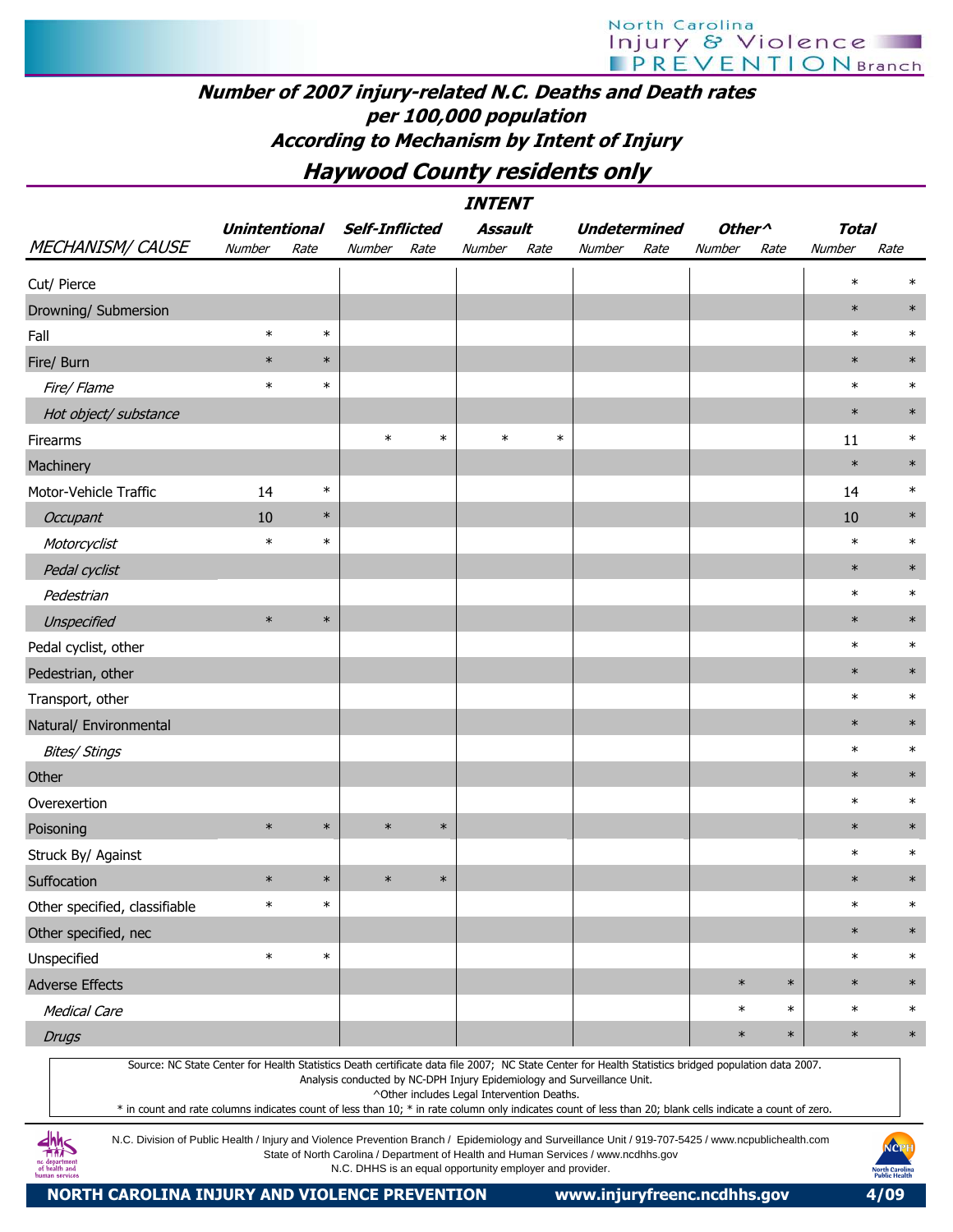## Number of 2007 injury-related N.C. Deaths and Death rates per 100,000 population According to Mechanism by Intent of Injury

Henderson County residents only

|                               | <b>Unintentional</b> |        | Self-Inflicted |        | Assault |        | <b>Undetermined</b> |      | Other <sup>^</sup> |        | <b>Total</b> |        |
|-------------------------------|----------------------|--------|----------------|--------|---------|--------|---------------------|------|--------------------|--------|--------------|--------|
| MECHANISM/CAUSE               | Number               | Rate   | Number         | Rate   | Number  | Rate   | Number              | Rate | Number             | Rate   | Number       | Rate   |
| Cut/ Pierce                   |                      |        |                |        |         |        |                     |      |                    |        | $\ast$       | $\ast$ |
| Drowning/ Submersion          | $\ast$               | $\ast$ |                |        |         |        |                     |      |                    |        | $\ast$       | $\ast$ |
| Fall                          | 15                   | $\ast$ | $\ast$         | $\ast$ |         |        |                     |      |                    |        | 16           | $\ast$ |
| Fire/ Burn                    |                      |        | $\ast$         | $\ast$ |         |        |                     |      |                    |        | $\ast$       | $\ast$ |
| Fire/ Flame                   |                      |        | $\ast$         | $\ast$ |         |        |                     |      |                    |        | $\ast$       | $\ast$ |
| Hot object/ substance         |                      |        |                |        |         |        |                     |      |                    |        | $\ast$       | $\ast$ |
| Firearms                      |                      |        | $\ast$         | $\ast$ | $\ast$  | $\ast$ |                     |      |                    |        | 10           | $\ast$ |
| Machinery                     |                      |        |                |        |         |        |                     |      |                    |        | $\ast$       | $\ast$ |
| Motor-Vehicle Traffic         | 12                   | $\ast$ |                |        |         |        |                     |      |                    |        | 12           | $\ast$ |
| Occupant                      | $\ast$               | $\ast$ |                |        |         |        |                     |      |                    |        | $\ast$       | $\ast$ |
| Motorcyclist                  | $\ast$               | $\ast$ |                |        |         |        |                     |      |                    |        | $\ast$       | $\ast$ |
| Pedal cyclist                 |                      |        |                |        |         |        |                     |      |                    |        | $\ast$       | $\ast$ |
| Pedestrian                    | $\ast$               | $\ast$ |                |        |         |        |                     |      |                    |        | $\ast$       | $\ast$ |
| Unspecified                   | $\ast$               | $\ast$ |                |        |         |        |                     |      |                    |        | $\ast$       | $\ast$ |
| Pedal cyclist, other          |                      |        |                |        |         |        |                     |      |                    |        | $\ast$       | $\ast$ |
| Pedestrian, other             | $\ast$               | $\ast$ |                |        |         |        |                     |      |                    |        | $\ast$       | $\ast$ |
| Transport, other              |                      |        |                |        |         |        |                     |      |                    |        | $\ast$       | $\ast$ |
| Natural/ Environmental        | $\ast$               | $\ast$ |                |        |         |        |                     |      |                    |        | $\ast$       | $\ast$ |
| <b>Bites/ Stings</b>          |                      |        |                |        |         |        |                     |      |                    |        | $\ast$       | $\ast$ |
| Other                         |                      |        |                |        |         |        |                     |      |                    |        | $\ast$       | $\ast$ |
| Overexertion                  |                      |        |                |        |         |        |                     |      |                    |        | $\ast$       | $\ast$ |
| Poisoning                     | 11                   | $\ast$ | $\ast$         | $\ast$ |         |        |                     |      |                    |        | 14           | $\ast$ |
| Struck By/ Against            |                      |        |                |        |         |        |                     |      |                    |        | $\ast$       | $\ast$ |
| Suffocation                   |                      |        | $\ast$         | $\ast$ |         |        |                     |      |                    |        | $\ast$       | $\ast$ |
| Other specified, classifiable |                      |        |                |        |         |        |                     |      |                    |        | $\ast$       | $\ast$ |
| Other specified, nec          |                      |        |                |        |         |        |                     |      |                    |        | $\ast$       | $\ast$ |
| Unspecified                   | $\ast$               | $\ast$ |                |        | $\ast$  | $\ast$ |                     |      |                    |        | $\ast$       | $\ast$ |
| Adverse Effects               |                      |        |                |        |         |        |                     |      | $\ast$             | $\ast$ | $\ast$       | $\ast$ |
| <b>Medical Care</b>           |                      |        |                |        |         |        |                     |      | $\ast$             | $\ast$ | $\ast$       | $\ast$ |
| <b>Drugs</b>                  |                      |        |                |        |         |        |                     |      |                    |        | $\ast$       | $\ast$ |

Source: NC State Center for Health Statistics Death certificate data file 2007; NC State Center for Health Statistics bridged population data 2007. Analysis conducted by NC-DPH Injury Epidemiology and Surveillance Unit.

^Other includes Legal Intervention Deaths.

\* in count and rate columns indicates count of less than 10; \* in rate column only indicates count of less than 20; blank cells indicate a count of zero.

N.C. Division of Public Health / Injury and Violence Prevention Branch / Epidemiology and Surveillance Unit / 919-707-5425 / www.ncpublichealth.com State of North Carolina / Department of Health and Human Services / www.ncdhhs.gov N.C. DHHS is an equal opportunity employer and provider.

 $\frac{dhh}{dhS}$ 1c department<br>of health and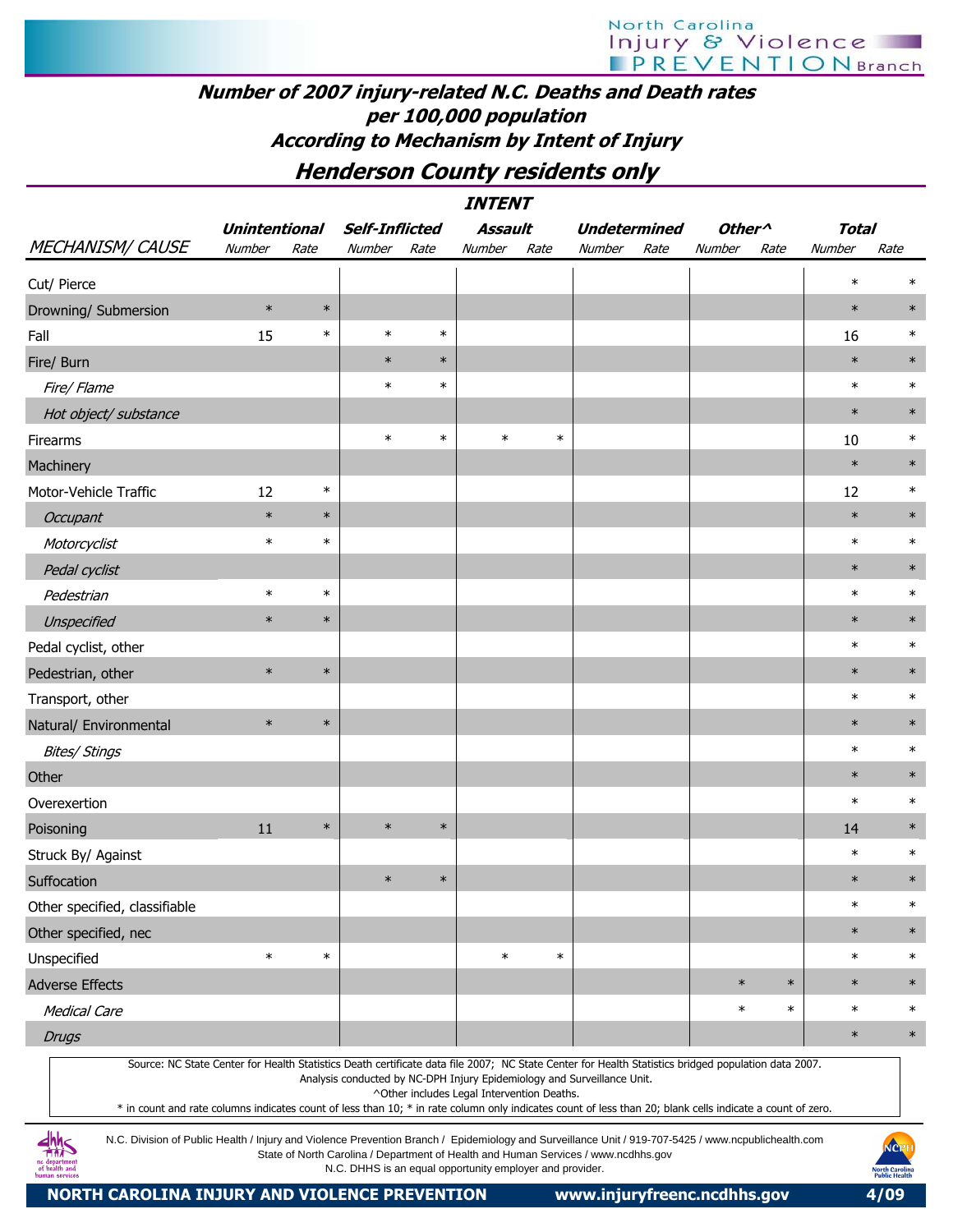## Number of 2007 injury-related N.C. Deaths and Death rates per 100,000 population According to Mechanism by Intent of Injury

Hertford County residents only

| <b>Unintentional</b><br><b>MECHANISM/ CAUSE</b><br>Number<br>Rate<br>Number<br>Cut/ Pierce<br>$\ast$<br>$\ast$<br>Drowning/ Submersion<br>$\ast$<br>$\ast$<br>Fall<br>Fire/ Burn<br>Fire/ Flame<br>Hot object/ substance<br>$\ast$<br>Firearms<br>Machinery<br>$\ast$<br>Motor-Vehicle Traffic<br>$\ast$<br>$\ast$<br>$\ast$<br>Occupant<br>$\ast$<br>$\ast$<br>Motorcyclist<br>Pedal cyclist<br>$\ast$<br>$\ast$<br>Pedestrian<br>$\ast$<br>$\ast$<br>Unspecified<br>Pedal cyclist, other                                                                                                                                                                                             | <b>Self-Inflicted</b><br>Rate | Assault<br>Number | Rate   | <b>Undetermined</b><br>Number<br>Rate | Other <sup>^</sup><br>Number | Rate | <b>Total</b><br>Number<br>$\ast$ | Rate   |
|----------------------------------------------------------------------------------------------------------------------------------------------------------------------------------------------------------------------------------------------------------------------------------------------------------------------------------------------------------------------------------------------------------------------------------------------------------------------------------------------------------------------------------------------------------------------------------------------------------------------------------------------------------------------------------------|-------------------------------|-------------------|--------|---------------------------------------|------------------------------|------|----------------------------------|--------|
|                                                                                                                                                                                                                                                                                                                                                                                                                                                                                                                                                                                                                                                                                        |                               |                   |        |                                       |                              |      |                                  |        |
|                                                                                                                                                                                                                                                                                                                                                                                                                                                                                                                                                                                                                                                                                        |                               |                   |        |                                       |                              |      |                                  |        |
|                                                                                                                                                                                                                                                                                                                                                                                                                                                                                                                                                                                                                                                                                        |                               |                   |        |                                       |                              |      |                                  | $\ast$ |
|                                                                                                                                                                                                                                                                                                                                                                                                                                                                                                                                                                                                                                                                                        |                               |                   |        |                                       |                              |      | $\ast$                           | $\ast$ |
|                                                                                                                                                                                                                                                                                                                                                                                                                                                                                                                                                                                                                                                                                        |                               |                   |        |                                       |                              |      | $\ast$                           | $\ast$ |
|                                                                                                                                                                                                                                                                                                                                                                                                                                                                                                                                                                                                                                                                                        |                               |                   |        |                                       |                              |      | $\ast$                           | $\ast$ |
|                                                                                                                                                                                                                                                                                                                                                                                                                                                                                                                                                                                                                                                                                        |                               |                   |        |                                       |                              |      | $\ast$                           | $\ast$ |
|                                                                                                                                                                                                                                                                                                                                                                                                                                                                                                                                                                                                                                                                                        |                               |                   |        |                                       |                              |      | $\ast$                           | $\ast$ |
|                                                                                                                                                                                                                                                                                                                                                                                                                                                                                                                                                                                                                                                                                        | $\ast$                        | $\ast$            | $\ast$ |                                       |                              |      | $\ast$                           | $\ast$ |
|                                                                                                                                                                                                                                                                                                                                                                                                                                                                                                                                                                                                                                                                                        |                               |                   |        |                                       |                              |      | $\ast$                           | $\ast$ |
|                                                                                                                                                                                                                                                                                                                                                                                                                                                                                                                                                                                                                                                                                        |                               |                   |        |                                       |                              |      | $\ast$                           | $\ast$ |
|                                                                                                                                                                                                                                                                                                                                                                                                                                                                                                                                                                                                                                                                                        |                               |                   |        |                                       |                              |      | $\ast$                           | $\ast$ |
|                                                                                                                                                                                                                                                                                                                                                                                                                                                                                                                                                                                                                                                                                        |                               |                   |        |                                       |                              |      | $\ast$                           | $\ast$ |
|                                                                                                                                                                                                                                                                                                                                                                                                                                                                                                                                                                                                                                                                                        |                               |                   |        |                                       |                              |      | $\ast$                           | $\ast$ |
|                                                                                                                                                                                                                                                                                                                                                                                                                                                                                                                                                                                                                                                                                        |                               |                   |        |                                       |                              |      | $\ast$                           | $\ast$ |
|                                                                                                                                                                                                                                                                                                                                                                                                                                                                                                                                                                                                                                                                                        |                               |                   |        |                                       |                              |      | $\ast$                           | $\ast$ |
|                                                                                                                                                                                                                                                                                                                                                                                                                                                                                                                                                                                                                                                                                        |                               |                   |        |                                       |                              |      | $\ast$                           | $\ast$ |
| Pedestrian, other                                                                                                                                                                                                                                                                                                                                                                                                                                                                                                                                                                                                                                                                      |                               |                   |        |                                       |                              |      | $\ast$                           | $\ast$ |
| Transport, other                                                                                                                                                                                                                                                                                                                                                                                                                                                                                                                                                                                                                                                                       |                               |                   |        |                                       |                              |      | $\ast$                           | $\ast$ |
| Natural/ Environmental                                                                                                                                                                                                                                                                                                                                                                                                                                                                                                                                                                                                                                                                 |                               |                   |        |                                       |                              |      | $\ast$                           | $\ast$ |
| <b>Bites/ Stings</b>                                                                                                                                                                                                                                                                                                                                                                                                                                                                                                                                                                                                                                                                   |                               |                   |        |                                       |                              |      | $\ast$                           | $\ast$ |
| Other                                                                                                                                                                                                                                                                                                                                                                                                                                                                                                                                                                                                                                                                                  |                               |                   |        |                                       |                              |      | $\ast$                           | $\ast$ |
| Overexertion                                                                                                                                                                                                                                                                                                                                                                                                                                                                                                                                                                                                                                                                           |                               |                   |        |                                       |                              |      | $\ast$                           | $\ast$ |
| $\ast$<br>$\ast$<br>$\ast$<br>Poisoning                                                                                                                                                                                                                                                                                                                                                                                                                                                                                                                                                                                                                                                | $\ast$                        |                   |        |                                       |                              |      | $\ast$                           | $\ast$ |
| Struck By/ Against                                                                                                                                                                                                                                                                                                                                                                                                                                                                                                                                                                                                                                                                     |                               |                   |        |                                       |                              |      | $\ast$                           | $\ast$ |
| $\ast$<br>$\ast$<br>$\ast$<br>Suffocation                                                                                                                                                                                                                                                                                                                                                                                                                                                                                                                                                                                                                                              | $\ast$                        |                   |        |                                       |                              |      | $\ast$                           | $\ast$ |
| Other specified, classifiable                                                                                                                                                                                                                                                                                                                                                                                                                                                                                                                                                                                                                                                          |                               |                   |        |                                       |                              |      | $\ast$                           | $\ast$ |
| Other specified, nec                                                                                                                                                                                                                                                                                                                                                                                                                                                                                                                                                                                                                                                                   |                               |                   |        |                                       |                              |      | $\ast$                           | $\ast$ |
| Unspecified                                                                                                                                                                                                                                                                                                                                                                                                                                                                                                                                                                                                                                                                            |                               |                   |        |                                       |                              |      | $\ast$                           | $\ast$ |
| <b>Adverse Effects</b>                                                                                                                                                                                                                                                                                                                                                                                                                                                                                                                                                                                                                                                                 |                               |                   |        |                                       |                              |      | $\ast$                           | $\ast$ |
| <b>Medical Care</b>                                                                                                                                                                                                                                                                                                                                                                                                                                                                                                                                                                                                                                                                    |                               |                   |        |                                       |                              |      | $\ast$                           | $\ast$ |
| <b>Drugs</b>                                                                                                                                                                                                                                                                                                                                                                                                                                                                                                                                                                                                                                                                           |                               |                   |        |                                       |                              |      | $\ast$                           | $\ast$ |
| Source: NC State Center for Health Statistics Death certificate data file 2007; NC State Center for Health Statistics bridged population data 2007.<br>Analysis conducted by NC-DPH Injury Epidemiology and Surveillance Unit.<br>^Other includes Legal Intervention Deaths.<br>* in count and rate columns indicates count of less than 10; * in rate column only indicates count of less than 20; blank cells indicate a count of zero.<br>N.C. Division of Public Health / Injury and Violence Prevention Branch / Epidemiology and Surveillance Unit / 919-707-5425 / www.ncpublichealth.com<br>State of North Carolina / Department of Health and Human Services / www.ncdhhs.gov |                               |                   |        |                                       |                              |      |                                  |        |



nc department<br>of health and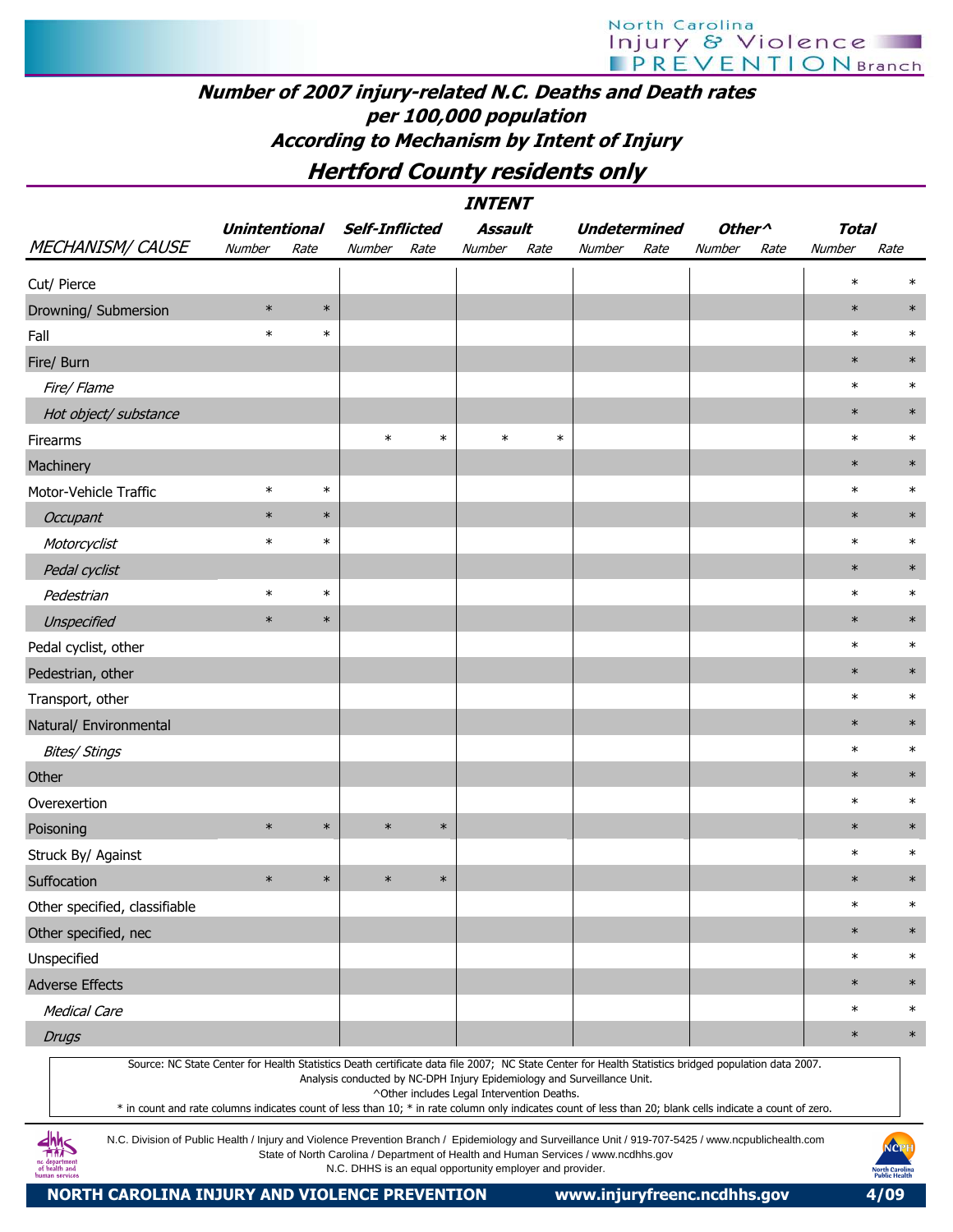## Number of 2007 injury-related N.C. Deaths and Death rates per 100,000 population According to Mechanism by Intent of Injury

Hoke County residents only

|                                                                                                                                                                                                                                                                                                                  | <i><b>INTENT</b></i><br><b>Assault</b><br><b>Unintentional</b><br><b>Self-Inflicted</b><br><b>Undetermined</b><br>Other <sup><math>\wedge</math></sup><br><b>Total</b> |        |                                                                                                                                                |        |                                            |        |        |      |               |      |        |                       |  |  |
|------------------------------------------------------------------------------------------------------------------------------------------------------------------------------------------------------------------------------------------------------------------------------------------------------------------|------------------------------------------------------------------------------------------------------------------------------------------------------------------------|--------|------------------------------------------------------------------------------------------------------------------------------------------------|--------|--------------------------------------------|--------|--------|------|---------------|------|--------|-----------------------|--|--|
|                                                                                                                                                                                                                                                                                                                  |                                                                                                                                                                        |        |                                                                                                                                                |        |                                            |        |        |      |               |      |        |                       |  |  |
| <b>MECHANISM/ CAUSE</b>                                                                                                                                                                                                                                                                                          | Number                                                                                                                                                                 | Rate   | Number                                                                                                                                         | Rate   | Number                                     | Rate   | Number | Rate | <b>Number</b> | Rate | Number | Rate                  |  |  |
| Cut/ Pierce                                                                                                                                                                                                                                                                                                      |                                                                                                                                                                        |        |                                                                                                                                                |        |                                            |        |        |      |               |      | $\ast$ | $\ast$                |  |  |
| Drowning/ Submersion                                                                                                                                                                                                                                                                                             | $\ast$                                                                                                                                                                 | $\ast$ |                                                                                                                                                |        |                                            |        |        |      |               |      | $\ast$ | $\ast$                |  |  |
| Fall                                                                                                                                                                                                                                                                                                             | $\ast$                                                                                                                                                                 | $\ast$ |                                                                                                                                                |        |                                            |        |        |      |               |      | $\ast$ | $\ast$                |  |  |
| Fire/ Burn                                                                                                                                                                                                                                                                                                       |                                                                                                                                                                        |        |                                                                                                                                                |        |                                            |        |        |      |               |      | $\ast$ | $\ast$                |  |  |
| Fire/ Flame                                                                                                                                                                                                                                                                                                      |                                                                                                                                                                        |        |                                                                                                                                                |        |                                            |        |        |      |               |      | $\ast$ | $\ast$                |  |  |
| Hot object/ substance                                                                                                                                                                                                                                                                                            |                                                                                                                                                                        |        |                                                                                                                                                |        |                                            |        |        |      |               |      | $\ast$ | $\ast$                |  |  |
| Firearms                                                                                                                                                                                                                                                                                                         |                                                                                                                                                                        |        | $\ast$                                                                                                                                         | $\ast$ | $\ast$                                     | $\ast$ |        |      |               |      | $\ast$ | $\ast$                |  |  |
| Machinery                                                                                                                                                                                                                                                                                                        |                                                                                                                                                                        |        |                                                                                                                                                |        |                                            |        |        |      |               |      | $\ast$ | $\ast$                |  |  |
| Motor-Vehicle Traffic                                                                                                                                                                                                                                                                                            | 22                                                                                                                                                                     | 51.9   |                                                                                                                                                |        |                                            |        |        |      |               |      | 22     | 51.9                  |  |  |
| <b>Occupant</b>                                                                                                                                                                                                                                                                                                  | 14                                                                                                                                                                     | $\ast$ |                                                                                                                                                |        |                                            |        |        |      |               |      | 14     | $\ast$                |  |  |
| Motorcyclist                                                                                                                                                                                                                                                                                                     | $\ast$                                                                                                                                                                 | $\ast$ |                                                                                                                                                |        |                                            |        |        |      |               |      | $\ast$ | $\ast$                |  |  |
| Pedal cyclist                                                                                                                                                                                                                                                                                                    | $\ast$                                                                                                                                                                 | $\ast$ |                                                                                                                                                |        |                                            |        |        |      |               |      | $\ast$ | $\ast$                |  |  |
| Pedestrian                                                                                                                                                                                                                                                                                                       | $\ast$                                                                                                                                                                 | $\ast$ |                                                                                                                                                |        |                                            |        |        |      |               |      | $\ast$ | $\ast$                |  |  |
| Unspecified                                                                                                                                                                                                                                                                                                      | $\ast$                                                                                                                                                                 | $\ast$ |                                                                                                                                                |        |                                            |        |        |      |               |      | $\ast$ | $\ast$                |  |  |
| Pedal cyclist, other                                                                                                                                                                                                                                                                                             |                                                                                                                                                                        |        |                                                                                                                                                |        |                                            |        |        |      |               |      | $\ast$ | $\ast$                |  |  |
| Pedestrian, other                                                                                                                                                                                                                                                                                                |                                                                                                                                                                        |        |                                                                                                                                                |        |                                            |        |        |      |               |      | $\ast$ | $\ast$                |  |  |
| Transport, other                                                                                                                                                                                                                                                                                                 |                                                                                                                                                                        |        |                                                                                                                                                |        |                                            |        |        |      |               |      | $\ast$ | $\ast$                |  |  |
| Natural/ Environmental                                                                                                                                                                                                                                                                                           |                                                                                                                                                                        |        |                                                                                                                                                |        |                                            |        |        |      |               |      | $\ast$ | $\ast$                |  |  |
| <b>Bites/ Stings</b>                                                                                                                                                                                                                                                                                             |                                                                                                                                                                        |        |                                                                                                                                                |        |                                            |        |        |      |               |      | $\ast$ | $\ast$                |  |  |
| Other                                                                                                                                                                                                                                                                                                            |                                                                                                                                                                        |        |                                                                                                                                                |        |                                            |        |        |      |               |      | $\ast$ | $\ast$                |  |  |
| Overexertion                                                                                                                                                                                                                                                                                                     |                                                                                                                                                                        |        |                                                                                                                                                |        |                                            |        |        |      |               |      | $\ast$ | $\ast$                |  |  |
| Poisoning                                                                                                                                                                                                                                                                                                        | $\ast$                                                                                                                                                                 | $\ast$ | $\ast$                                                                                                                                         | $\ast$ |                                            |        |        |      |               |      | $\ast$ | $\ast$                |  |  |
| Struck By/ Against                                                                                                                                                                                                                                                                                               |                                                                                                                                                                        |        |                                                                                                                                                |        |                                            |        |        |      |               |      | $\ast$ | $\ast$                |  |  |
| Suffocation                                                                                                                                                                                                                                                                                                      |                                                                                                                                                                        |        | $\ast$                                                                                                                                         | $\ast$ |                                            |        |        |      |               |      | $\ast$ | $\ast$                |  |  |
| Other specified, classifiable                                                                                                                                                                                                                                                                                    |                                                                                                                                                                        |        |                                                                                                                                                |        |                                            |        |        |      |               |      | $\ast$ | $\ast$                |  |  |
| Other specified, nec                                                                                                                                                                                                                                                                                             |                                                                                                                                                                        |        |                                                                                                                                                |        |                                            |        |        |      |               |      | $\ast$ | $\ast$                |  |  |
| Unspecified                                                                                                                                                                                                                                                                                                      | $\ast$                                                                                                                                                                 | $\ast$ |                                                                                                                                                |        |                                            |        |        |      |               |      | $\ast$ | $\ast$                |  |  |
| <b>Adverse Effects</b>                                                                                                                                                                                                                                                                                           |                                                                                                                                                                        |        |                                                                                                                                                |        |                                            |        |        |      |               |      | $\ast$ | $\ast$                |  |  |
| <b>Medical Care</b>                                                                                                                                                                                                                                                                                              |                                                                                                                                                                        |        |                                                                                                                                                |        |                                            |        |        |      |               |      | $\ast$ | $\ast$                |  |  |
| <b>Drugs</b>                                                                                                                                                                                                                                                                                                     |                                                                                                                                                                        |        |                                                                                                                                                |        |                                            |        |        |      |               |      | $\ast$ | $\ast$                |  |  |
| Source: NC State Center for Health Statistics Death certificate data file 2007; NC State Center for Health Statistics bridged population data 2007.<br>* in count and rate columns indicates count of less than 10; * in rate column only indicates count of less than 20; blank cells indicate a count of zero. |                                                                                                                                                                        |        | Analysis conducted by NC-DPH Injury Epidemiology and Surveillance Unit.                                                                        |        | ^Other includes Legal Intervention Deaths. |        |        |      |               |      |        |                       |  |  |
| N.C. Division of Public Health / Injury and Violence Prevention Branch / Epidemiology and Surveillance Unit / 919-707-5425 / www.ncpublichealth.com<br>of health and<br>man service                                                                                                                              |                                                                                                                                                                        |        | State of North Carolina / Department of Health and Human Services / www.ncdhhs.gov<br>N.C. DHHS is an equal opportunity employer and provider. |        |                                            |        |        |      |               |      |        | NCPI<br>North Carolin |  |  |

NORTH CAROLINA INJURY AND VIOLENCE PREVENTION www.injuryfreenc.ncdhhs.gov 4/09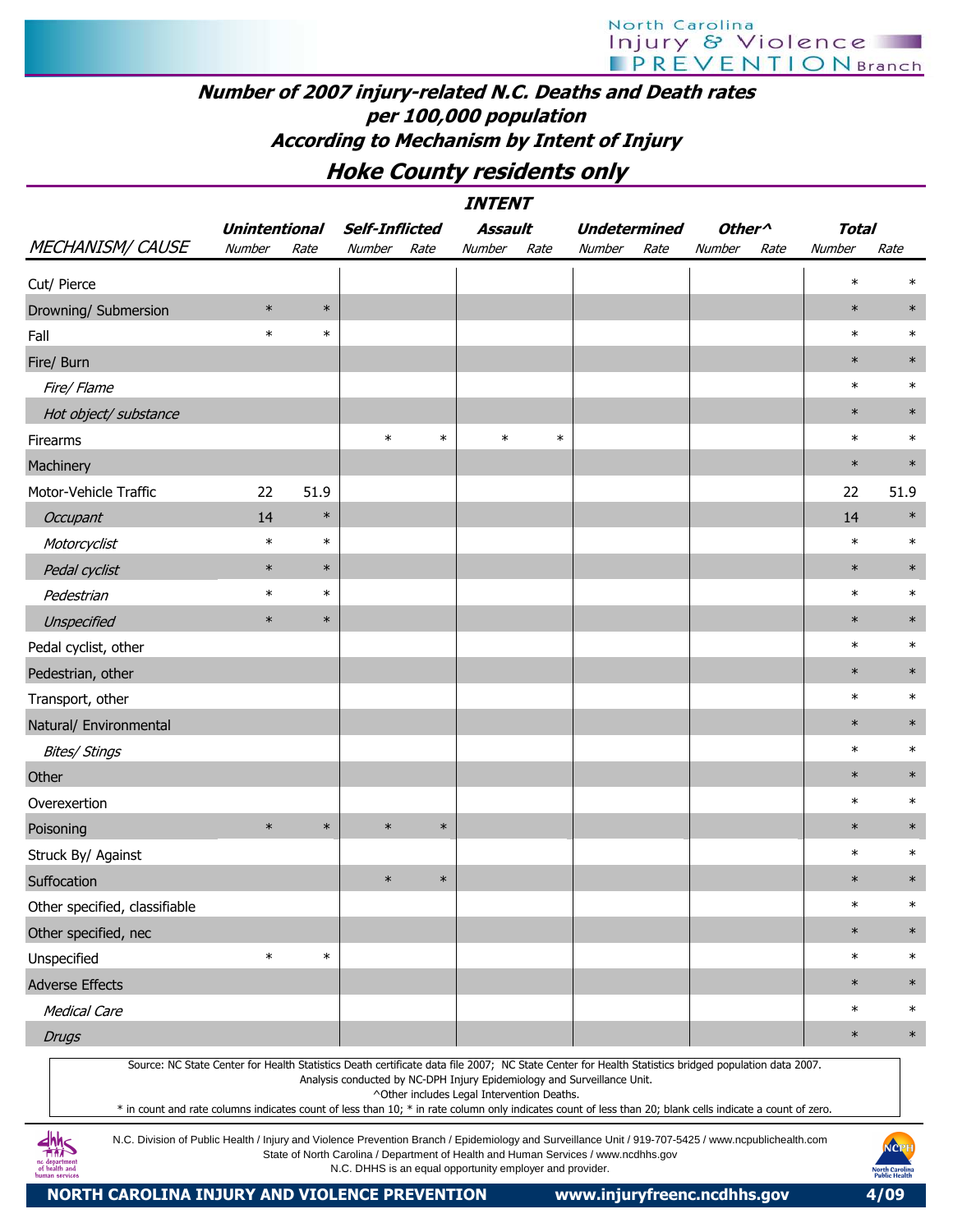## Number of 2007 injury-related N.C. Deaths and Death rates per 100,000 population According to Mechanism by Intent of Injury

## Hyde County residents only

|                                                                                                                                                                                                                                                                                                                  |                      |        |                       |        | <i><b>INTENT</b></i>                                     |      |                                                                                    |      |                    |      |              |                                                |
|------------------------------------------------------------------------------------------------------------------------------------------------------------------------------------------------------------------------------------------------------------------------------------------------------------------|----------------------|--------|-----------------------|--------|----------------------------------------------------------|------|------------------------------------------------------------------------------------|------|--------------------|------|--------------|------------------------------------------------|
|                                                                                                                                                                                                                                                                                                                  | <b>Unintentional</b> |        | <b>Self-Inflicted</b> |        | Assault                                                  |      | <b>Undetermined</b>                                                                |      | Other <sup>^</sup> |      | <b>Total</b> |                                                |
| <b>MECHANISM/ CAUSE</b>                                                                                                                                                                                                                                                                                          | Number               | Rate   | Number                | Rate   | <b>Number</b>                                            | Rate | Number                                                                             | Rate | Number             | Rate | Number       | Rate                                           |
| Cut/ Pierce                                                                                                                                                                                                                                                                                                      |                      |        |                       |        |                                                          |      |                                                                                    |      |                    |      | $\ast$       | ж                                              |
| Drowning/ Submersion                                                                                                                                                                                                                                                                                             |                      |        |                       |        |                                                          |      |                                                                                    |      |                    |      | $\ast$       | $\ast$                                         |
| Fall                                                                                                                                                                                                                                                                                                             |                      |        |                       |        |                                                          |      |                                                                                    |      |                    |      | $\ast$       | $\ast$                                         |
| Fire/ Burn                                                                                                                                                                                                                                                                                                       | $\ast$               | $\ast$ |                       |        |                                                          |      |                                                                                    |      |                    |      | $\ast$       |                                                |
| Fire/Flame                                                                                                                                                                                                                                                                                                       | $\ast$               | $\ast$ |                       |        |                                                          |      |                                                                                    |      |                    |      | $\ast$       | $\ast$                                         |
| Hot object/ substance                                                                                                                                                                                                                                                                                            |                      |        |                       |        |                                                          |      |                                                                                    |      |                    |      | $\ast$       | $\ast$                                         |
| Firearms                                                                                                                                                                                                                                                                                                         |                      |        | $\ast$                | $\ast$ |                                                          |      |                                                                                    |      |                    |      | $\ast$       | $\ast$                                         |
| Machinery                                                                                                                                                                                                                                                                                                        |                      |        |                       |        |                                                          |      |                                                                                    |      |                    |      | $\ast$       | $\ast$                                         |
| Motor-Vehicle Traffic                                                                                                                                                                                                                                                                                            |                      |        |                       |        |                                                          |      |                                                                                    |      |                    |      | $\ast$       | $\ast$                                         |
| Occupant                                                                                                                                                                                                                                                                                                         |                      |        |                       |        |                                                          |      |                                                                                    |      |                    |      | $\ast$       | $\ast$                                         |
| Motorcyclist                                                                                                                                                                                                                                                                                                     |                      |        |                       |        |                                                          |      |                                                                                    |      |                    |      | $\ast$       | $\ast$                                         |
| Pedal cyclist                                                                                                                                                                                                                                                                                                    |                      |        |                       |        |                                                          |      |                                                                                    |      |                    |      | $\ast$       | $\ast$                                         |
| Pedestrian                                                                                                                                                                                                                                                                                                       |                      |        |                       |        |                                                          |      |                                                                                    |      |                    |      | $\ast$       | $\ast$                                         |
| Unspecified                                                                                                                                                                                                                                                                                                      |                      |        |                       |        |                                                          |      |                                                                                    |      |                    |      | $\ast$       | $\ast$                                         |
| Pedal cyclist, other                                                                                                                                                                                                                                                                                             |                      |        |                       |        |                                                          |      |                                                                                    |      |                    |      | $\ast$       | $\ast$                                         |
| Pedestrian, other                                                                                                                                                                                                                                                                                                |                      |        |                       |        |                                                          |      |                                                                                    |      |                    |      | $\ast$       | $\ast$                                         |
| Transport, other                                                                                                                                                                                                                                                                                                 |                      |        |                       |        |                                                          |      |                                                                                    |      |                    |      | $\ast$       | $\ast$                                         |
| Natural/ Environmental                                                                                                                                                                                                                                                                                           |                      |        |                       |        |                                                          |      |                                                                                    |      |                    |      | $\ast$       | $\ast$                                         |
| <b>Bites/ Stings</b>                                                                                                                                                                                                                                                                                             |                      |        |                       |        |                                                          |      |                                                                                    |      |                    |      | $\ast$       | $\ast$                                         |
| Other                                                                                                                                                                                                                                                                                                            |                      |        |                       |        |                                                          |      |                                                                                    |      |                    |      | $\ast$       | $\ast$                                         |
| Overexertion                                                                                                                                                                                                                                                                                                     |                      |        |                       |        |                                                          |      |                                                                                    |      |                    |      | $\ast$       | $\ast$                                         |
| Poisoning                                                                                                                                                                                                                                                                                                        | $\ast$               | $\ast$ |                       |        |                                                          |      |                                                                                    |      |                    |      | $\ast$       |                                                |
| Struck By/ Against                                                                                                                                                                                                                                                                                               |                      |        |                       |        |                                                          |      |                                                                                    |      |                    |      | $\ast$       | $\ast$                                         |
| Suffocation                                                                                                                                                                                                                                                                                                      |                      |        |                       |        |                                                          |      |                                                                                    |      |                    |      | $\ast$       | $\ast$                                         |
| Other specified, classifiable                                                                                                                                                                                                                                                                                    |                      |        |                       |        |                                                          |      |                                                                                    |      |                    |      | $\ast$       | $\ast$                                         |
| Other specified, nec                                                                                                                                                                                                                                                                                             |                      |        |                       |        |                                                          |      |                                                                                    |      |                    |      | $\ast$       | $\ast$                                         |
| Unspecified                                                                                                                                                                                                                                                                                                      |                      |        |                       |        |                                                          |      |                                                                                    |      |                    |      | $\ast$       | $\ast$                                         |
| <b>Adverse Effects</b>                                                                                                                                                                                                                                                                                           |                      |        |                       |        |                                                          |      |                                                                                    |      |                    |      | $\ast$       | $\ast$                                         |
| <b>Medical Care</b>                                                                                                                                                                                                                                                                                              |                      |        |                       |        |                                                          |      |                                                                                    |      |                    |      | $\ast$       | $\ast$                                         |
| <b>Drugs</b>                                                                                                                                                                                                                                                                                                     |                      |        |                       |        |                                                          |      |                                                                                    |      |                    |      | $\ast$       | $\ast$                                         |
| Source: NC State Center for Health Statistics Death certificate data file 2007; NC State Center for Health Statistics bridged population data 2007.<br>* in count and rate columns indicates count of less than 10; * in rate column only indicates count of less than 20; blank cells indicate a count of zero. |                      |        |                       |        | ^Other includes Legal Intervention Deaths.               |      | Analysis conducted by NC-DPH Injury Epidemiology and Surveillance Unit.            |      |                    |      |              |                                                |
| N.C. Division of Public Health / Injury and Violence Prevention Branch / Epidemiology and Surveillance Unit / 919-707-5425 / www.ncpublichealth.com<br>of health and<br>human services                                                                                                                           |                      |        |                       |        | N.C. DHHS is an equal opportunity employer and provider. |      | State of North Carolina / Department of Health and Human Services / www.ncdhhs.gov |      |                    |      |              | NCPH<br><b>North Carolina</b><br>Public Health |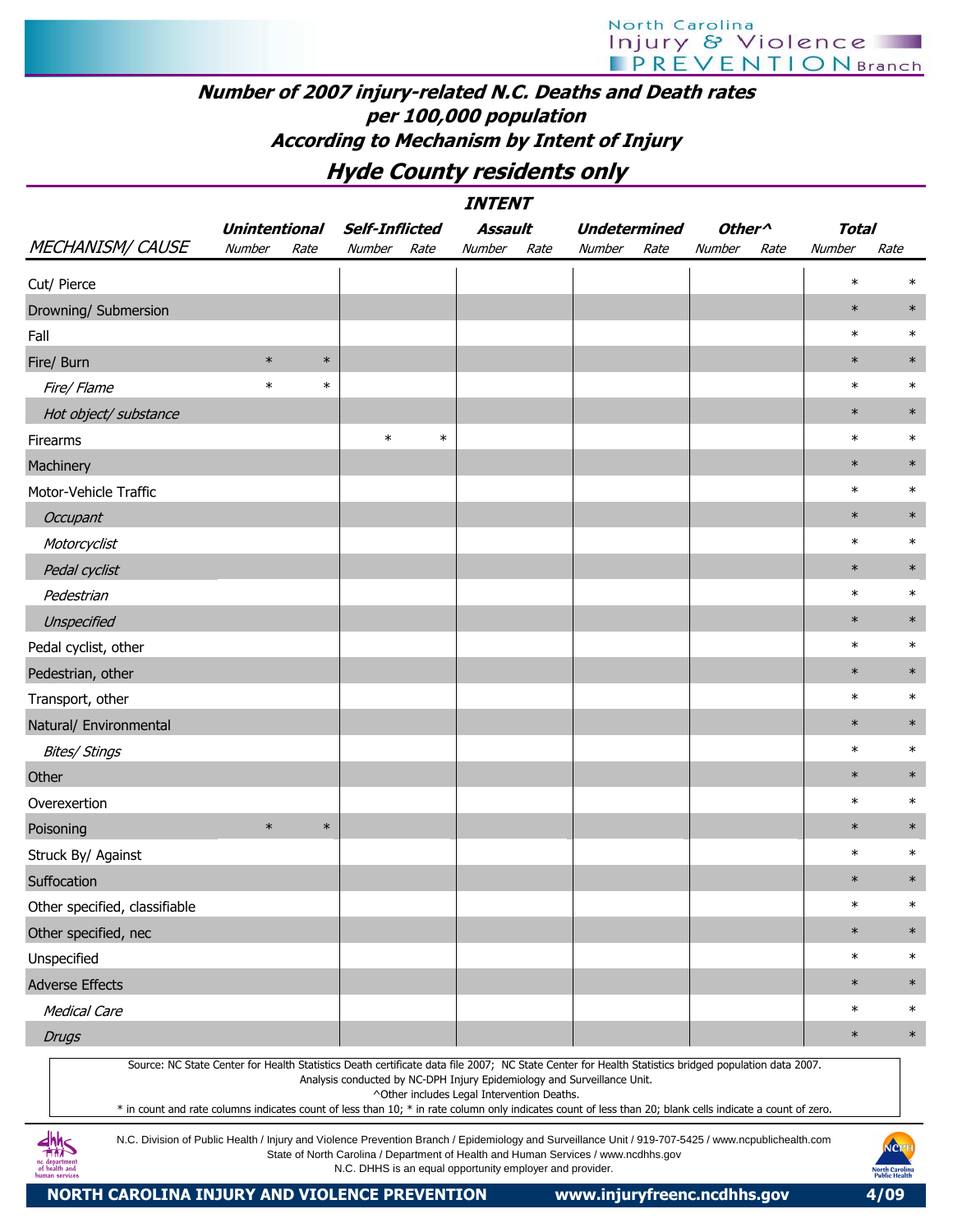## Number of 2007 injury-related N.C. Deaths and Death rates per 100,000 population According to Mechanism by Intent of Injury

## Iredell County residents only

|                                                                                                                                                                                                                                                                                                                  | <b>INTENT</b>        |        |                       |        |                                            |        |                                                                         |        |                    |      |              |        |  |
|------------------------------------------------------------------------------------------------------------------------------------------------------------------------------------------------------------------------------------------------------------------------------------------------------------------|----------------------|--------|-----------------------|--------|--------------------------------------------|--------|-------------------------------------------------------------------------|--------|--------------------|------|--------------|--------|--|
|                                                                                                                                                                                                                                                                                                                  | <b>Unintentional</b> |        | <b>Self-Inflicted</b> |        | <b>Assault</b>                             |        | <b>Undetermined</b>                                                     |        | Other <sup>^</sup> |      | <b>Total</b> |        |  |
| <b>MECHANISM/ CAUSE</b>                                                                                                                                                                                                                                                                                          | Number               | Rate   | Number                | Rate   | Number                                     | Rate   | Number                                                                  | Rate   | Number             | Rate | Number       | Rate   |  |
| Cut/ Pierce                                                                                                                                                                                                                                                                                                      |                      |        |                       |        | $\ast$                                     | $\ast$ |                                                                         |        |                    |      | $\ast$       | $\ast$ |  |
| Drowning/ Submersion                                                                                                                                                                                                                                                                                             | $\ast$               | $\ast$ | $\ast$                | $\ast$ |                                            |        |                                                                         |        |                    |      | $\ast$       | $\ast$ |  |
| Fall                                                                                                                                                                                                                                                                                                             | $\ast$               | $\ast$ |                       |        |                                            |        |                                                                         |        |                    |      | $\ast$       | $\ast$ |  |
| Fire/ Burn                                                                                                                                                                                                                                                                                                       |                      |        |                       |        |                                            |        | $\ast$                                                                  | $\ast$ |                    |      | $\ast$       | $\ast$ |  |
| Fire/ Flame                                                                                                                                                                                                                                                                                                      |                      |        |                       |        |                                            |        | $\ast$                                                                  | $\ast$ |                    |      | $\ast$       | $\ast$ |  |
| Hot object/ substance                                                                                                                                                                                                                                                                                            |                      |        |                       |        |                                            |        |                                                                         |        |                    |      | $\ast$       | $\ast$ |  |
| Firearms                                                                                                                                                                                                                                                                                                         | $\ast$               | $\ast$ | $\ast$                | $\ast$ | $\ast$                                     | $\ast$ |                                                                         |        |                    |      | 18           | $\ast$ |  |
| Machinery                                                                                                                                                                                                                                                                                                        |                      |        |                       |        |                                            |        |                                                                         |        |                    |      | $\ast$       | $\ast$ |  |
| Motor-Vehicle Traffic                                                                                                                                                                                                                                                                                            | 33                   | 21.8   |                       |        |                                            |        |                                                                         |        |                    |      | 33           | 21.8   |  |
| Occupant                                                                                                                                                                                                                                                                                                         | 26                   | 17.2   |                       |        |                                            |        |                                                                         |        |                    |      | 26           | 17.2   |  |
| Motorcyclist                                                                                                                                                                                                                                                                                                     | $\ast$               | $\ast$ |                       |        |                                            |        |                                                                         |        |                    |      | $\ast$       | $\ast$ |  |
| Pedal cyclist                                                                                                                                                                                                                                                                                                    |                      |        |                       |        |                                            |        |                                                                         |        |                    |      | $\ast$       | $\ast$ |  |
| Pedestrian                                                                                                                                                                                                                                                                                                       | $\ast$               | $\ast$ |                       |        |                                            |        |                                                                         |        |                    |      | $\ast$       | $\ast$ |  |
| Unspecified                                                                                                                                                                                                                                                                                                      | $\ast$               | $\ast$ |                       |        |                                            |        |                                                                         |        |                    |      | $\ast$       | $\ast$ |  |
| Pedal cyclist, other                                                                                                                                                                                                                                                                                             |                      |        |                       |        |                                            |        |                                                                         |        |                    |      | $\ast$       | $\ast$ |  |
| Pedestrian, other                                                                                                                                                                                                                                                                                                |                      |        |                       |        |                                            |        |                                                                         |        |                    |      | $\ast$       | $\ast$ |  |
| Transport, other                                                                                                                                                                                                                                                                                                 | $\ast$               | $\ast$ |                       |        |                                            |        |                                                                         |        |                    |      | $\ast$       | $\ast$ |  |
| Natural/ Environmental                                                                                                                                                                                                                                                                                           |                      |        |                       |        |                                            |        |                                                                         |        |                    |      | $\ast$       | $\ast$ |  |
| <b>Bites/ Stings</b>                                                                                                                                                                                                                                                                                             |                      |        |                       |        |                                            |        |                                                                         |        |                    |      | $\ast$       | $\ast$ |  |
| Other                                                                                                                                                                                                                                                                                                            |                      |        |                       |        |                                            |        |                                                                         |        |                    |      | $\ast$       | $\ast$ |  |
| Overexertion                                                                                                                                                                                                                                                                                                     |                      |        |                       |        |                                            |        |                                                                         |        |                    |      | $\ast$       | $\ast$ |  |
| Poisoning                                                                                                                                                                                                                                                                                                        | 22                   | 14.5   | $\ast$                | $\ast$ |                                            |        | $\ast$                                                                  | $\ast$ |                    |      | 27           | 17.8   |  |
| Struck By/ Against                                                                                                                                                                                                                                                                                               |                      |        |                       |        |                                            |        |                                                                         |        |                    |      | $\ast$       | $\ast$ |  |
| Suffocation                                                                                                                                                                                                                                                                                                      | $\ast$               | $\ast$ | $\ast$                | $\ast$ |                                            |        | $\ast$                                                                  | $\ast$ |                    |      | $\ast$       | $\ast$ |  |
| Other specified, classifiable                                                                                                                                                                                                                                                                                    | $\ast$               | $\ast$ |                       |        |                                            |        |                                                                         |        |                    |      | $\ast$       | $\ast$ |  |
| Other specified, nec                                                                                                                                                                                                                                                                                             |                      |        |                       |        |                                            |        |                                                                         |        |                    |      | $\ast$       | $\ast$ |  |
| Unspecified                                                                                                                                                                                                                                                                                                      | $\ast$               | $\ast$ | $\ast$                | $\ast$ | $\ast$                                     | $\ast$ |                                                                         |        |                    |      | 10           | $\ast$ |  |
| <b>Adverse Effects</b>                                                                                                                                                                                                                                                                                           |                      |        |                       |        |                                            |        |                                                                         |        |                    |      | $\ast$       | $\ast$ |  |
| <b>Medical Care</b>                                                                                                                                                                                                                                                                                              |                      |        |                       |        |                                            |        |                                                                         |        |                    |      | $\ast$       | $\ast$ |  |
| <b>Drugs</b>                                                                                                                                                                                                                                                                                                     |                      |        |                       |        |                                            |        |                                                                         |        |                    |      | $\ast$       | $\ast$ |  |
| Source: NC State Center for Health Statistics Death certificate data file 2007; NC State Center for Health Statistics bridged population data 2007.<br>* in count and rate columns indicates count of less than 10; * in rate column only indicates count of less than 20; blank cells indicate a count of zero. |                      |        |                       |        | ^Other includes Legal Intervention Deaths. |        | Analysis conducted by NC-DPH Injury Epidemiology and Surveillance Unit. |        |                    |      |              |        |  |

N.C. Division of Public Health / Injury and Violence Prevention Branch / Epidemiology and Surveillance Unit / 919-707-5425 / www.ncpublichealth.com State of North Carolina / Department of Health and Human Services / www.ncdhhs.gov N.C. DHHS is an equal opportunity employer and provider.

 $\frac{dhh}{dhS}$ departmen<br>health and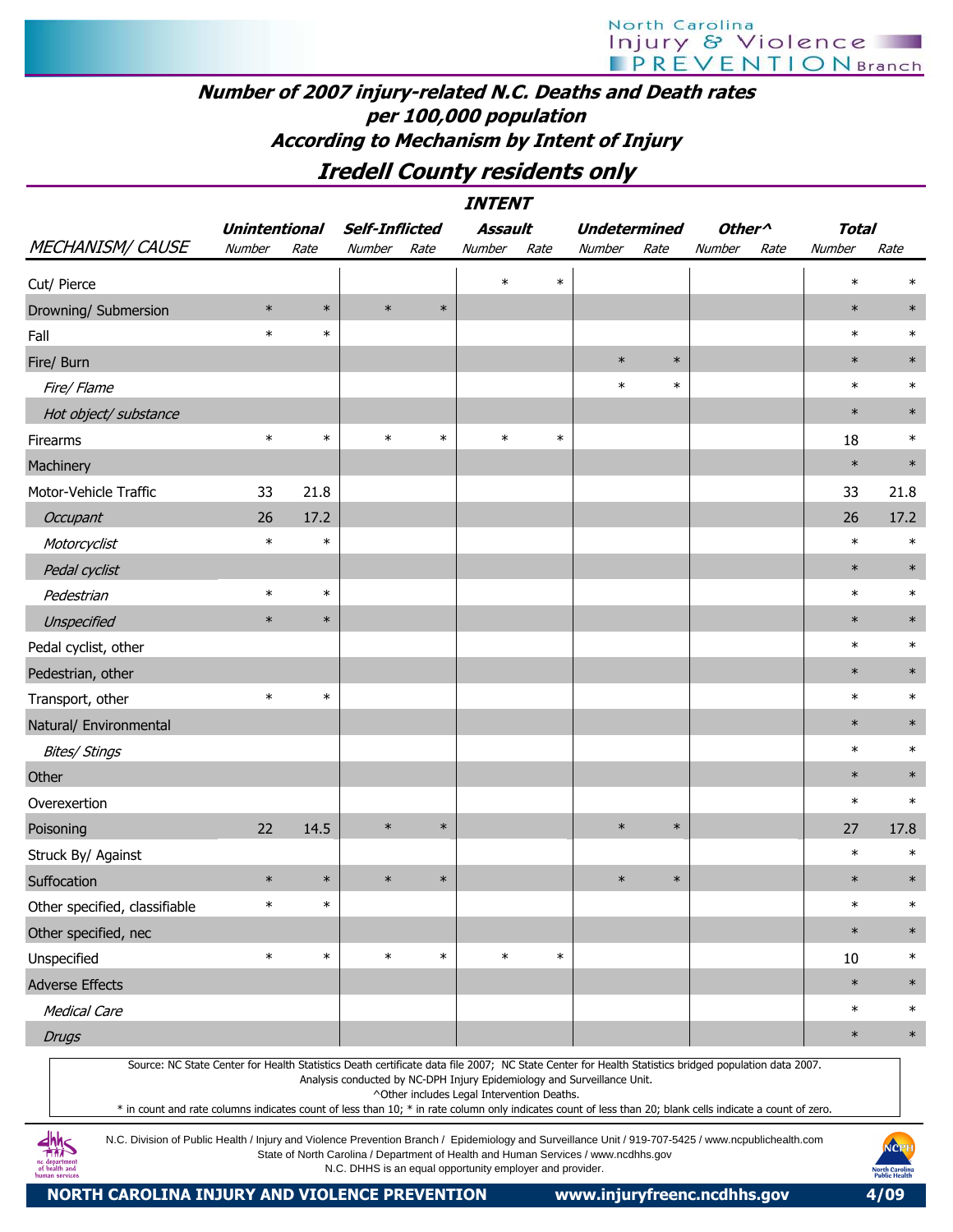## Number of 2007 injury-related N.C. Deaths and Death rates per 100,000 population According to Mechanism by Intent of Injury

Jackson County residents only

|                                                                                                                                                                                                                                                                                                                  | <i><b>INTENT</b></i><br>Assault<br>Other <sup>^</sup><br><b>Unintentional</b><br><b>Self-Inflicted</b><br><b>Undetermined</b><br><b>Total</b> |        |                                                          |        |                                            |        |                                                                                    |        |        |        |        |                                                |  |  |
|------------------------------------------------------------------------------------------------------------------------------------------------------------------------------------------------------------------------------------------------------------------------------------------------------------------|-----------------------------------------------------------------------------------------------------------------------------------------------|--------|----------------------------------------------------------|--------|--------------------------------------------|--------|------------------------------------------------------------------------------------|--------|--------|--------|--------|------------------------------------------------|--|--|
|                                                                                                                                                                                                                                                                                                                  |                                                                                                                                               |        |                                                          |        |                                            |        |                                                                                    |        |        |        |        |                                                |  |  |
| <b>MECHANISM/ CAUSE</b>                                                                                                                                                                                                                                                                                          | Number                                                                                                                                        | Rate   | Number                                                   | Rate   | Number                                     | Rate   | Number                                                                             | Rate   | Number | Rate   | Number | Rate                                           |  |  |
| Cut/ Pierce                                                                                                                                                                                                                                                                                                      |                                                                                                                                               |        |                                                          |        |                                            |        |                                                                                    |        |        |        | $\ast$ | $\ast$                                         |  |  |
| Drowning/ Submersion                                                                                                                                                                                                                                                                                             |                                                                                                                                               |        |                                                          |        |                                            |        |                                                                                    |        |        |        | $\ast$ | $\ast$                                         |  |  |
| Fall                                                                                                                                                                                                                                                                                                             | $\ast$                                                                                                                                        | $\ast$ |                                                          |        |                                            |        |                                                                                    |        |        |        | $\ast$ | $\ast$                                         |  |  |
| Fire/ Burn                                                                                                                                                                                                                                                                                                       |                                                                                                                                               |        |                                                          |        |                                            |        |                                                                                    |        |        |        | $\ast$ | $\ast$                                         |  |  |
| Fire/ Flame                                                                                                                                                                                                                                                                                                      |                                                                                                                                               |        |                                                          |        |                                            |        |                                                                                    |        |        |        | $\ast$ | $\ast$                                         |  |  |
| Hot object/ substance                                                                                                                                                                                                                                                                                            |                                                                                                                                               |        |                                                          |        |                                            |        |                                                                                    |        |        |        | $\ast$ | $\ast$                                         |  |  |
| <b>Firearms</b>                                                                                                                                                                                                                                                                                                  |                                                                                                                                               |        | $\ast$                                                   | $\ast$ | $\ast$                                     | $\ast$ |                                                                                    |        |        |        | $\ast$ | $\ast$                                         |  |  |
| Machinery                                                                                                                                                                                                                                                                                                        |                                                                                                                                               |        |                                                          |        |                                            |        |                                                                                    |        |        |        | $\ast$ | $\ast$                                         |  |  |
| Motor-Vehicle Traffic                                                                                                                                                                                                                                                                                            | $\ast$                                                                                                                                        | $\ast$ |                                                          |        |                                            |        |                                                                                    |        |        |        | $\ast$ | $\ast$                                         |  |  |
| Occupant                                                                                                                                                                                                                                                                                                         | $\ast$                                                                                                                                        | $\ast$ |                                                          |        |                                            |        |                                                                                    |        |        |        | $\ast$ | $\ast$                                         |  |  |
| Motorcyclist                                                                                                                                                                                                                                                                                                     | $\ast$                                                                                                                                        | $\ast$ |                                                          |        |                                            |        |                                                                                    |        |        |        | $\ast$ | $\ast$                                         |  |  |
| Pedal cyclist                                                                                                                                                                                                                                                                                                    |                                                                                                                                               |        |                                                          |        |                                            |        |                                                                                    |        |        |        | $\ast$ | $\ast$                                         |  |  |
| Pedestrian                                                                                                                                                                                                                                                                                                       | $\ast$                                                                                                                                        | $\ast$ |                                                          |        |                                            |        |                                                                                    |        |        |        | $\ast$ | $\ast$                                         |  |  |
| Unspecified                                                                                                                                                                                                                                                                                                      |                                                                                                                                               |        |                                                          |        |                                            |        |                                                                                    |        |        |        | $\ast$ | $\ast$                                         |  |  |
| Pedal cyclist, other                                                                                                                                                                                                                                                                                             |                                                                                                                                               |        |                                                          |        |                                            |        |                                                                                    |        |        |        | $\ast$ | $\ast$                                         |  |  |
| Pedestrian, other                                                                                                                                                                                                                                                                                                |                                                                                                                                               |        |                                                          |        |                                            |        |                                                                                    |        |        |        | $\ast$ | $\ast$                                         |  |  |
| Transport, other                                                                                                                                                                                                                                                                                                 | $\ast$                                                                                                                                        | $\ast$ |                                                          |        |                                            |        |                                                                                    |        |        |        | $\ast$ | $\ast$                                         |  |  |
| Natural/ Environmental                                                                                                                                                                                                                                                                                           |                                                                                                                                               |        |                                                          |        |                                            |        |                                                                                    |        |        |        | $\ast$ | $\ast$                                         |  |  |
| <b>Bites/ Stings</b>                                                                                                                                                                                                                                                                                             |                                                                                                                                               |        |                                                          |        |                                            |        |                                                                                    |        |        |        | $\ast$ | $\ast$                                         |  |  |
| Other                                                                                                                                                                                                                                                                                                            |                                                                                                                                               |        |                                                          |        |                                            |        |                                                                                    |        |        |        | $\ast$ | $\ast$                                         |  |  |
| Overexertion                                                                                                                                                                                                                                                                                                     |                                                                                                                                               |        |                                                          |        |                                            |        |                                                                                    |        |        |        | $\ast$ | $\ast$                                         |  |  |
| Poisoning                                                                                                                                                                                                                                                                                                        | $\ast$                                                                                                                                        | $\ast$ | $\ast$                                                   | $\ast$ |                                            |        | $\ast$                                                                             | $\ast$ |        |        | $\ast$ | $\ast$                                         |  |  |
| Struck By/ Against                                                                                                                                                                                                                                                                                               |                                                                                                                                               |        |                                                          |        |                                            |        |                                                                                    |        |        |        | $\ast$ | $\ast$                                         |  |  |
| Suffocation                                                                                                                                                                                                                                                                                                      | $\ast$                                                                                                                                        | $\ast$ | $\ast$                                                   | $\ast$ |                                            |        |                                                                                    |        |        |        | $\ast$ | $\ast$                                         |  |  |
| Other specified, classifiable                                                                                                                                                                                                                                                                                    |                                                                                                                                               |        |                                                          |        |                                            |        |                                                                                    |        |        |        | $\ast$ | $\ast$                                         |  |  |
| Other specified, nec                                                                                                                                                                                                                                                                                             |                                                                                                                                               |        |                                                          |        |                                            |        |                                                                                    |        |        |        | $\ast$ | $\ast$                                         |  |  |
| Unspecified                                                                                                                                                                                                                                                                                                      | $\ast$                                                                                                                                        | $\ast$ |                                                          |        |                                            |        |                                                                                    |        |        |        | $\ast$ | $\ast$                                         |  |  |
| <b>Adverse Effects</b>                                                                                                                                                                                                                                                                                           |                                                                                                                                               |        |                                                          |        |                                            |        |                                                                                    |        | $\ast$ | $\ast$ | $\ast$ | $\ast$                                         |  |  |
| <b>Medical Care</b>                                                                                                                                                                                                                                                                                              |                                                                                                                                               |        |                                                          |        |                                            |        |                                                                                    |        | $\ast$ | $\ast$ | $\ast$ | $\ast$                                         |  |  |
| <b>Drugs</b>                                                                                                                                                                                                                                                                                                     |                                                                                                                                               |        |                                                          |        |                                            |        |                                                                                    |        | $\ast$ | $\ast$ | $\ast$ | $\ast$                                         |  |  |
| Source: NC State Center for Health Statistics Death certificate data file 2007; NC State Center for Health Statistics bridged population data 2007.<br>* in count and rate columns indicates count of less than 10; * in rate column only indicates count of less than 20; blank cells indicate a count of zero. |                                                                                                                                               |        |                                                          |        | ^Other includes Legal Intervention Deaths. |        | Analysis conducted by NC-DPH Injury Epidemiology and Surveillance Unit.            |        |        |        |        |                                                |  |  |
| N.C. Division of Public Health / Injury and Violence Prevention Branch / Epidemiology and Surveillance Unit / 919-707-5425 / www.ncpublichealth.com<br>man service                                                                                                                                               |                                                                                                                                               |        | N.C. DHHS is an equal opportunity employer and provider. |        |                                            |        | State of North Carolina / Department of Health and Human Services / www.ncdhhs.gov |        |        |        |        | NCPI<br><b>North Carolina</b><br>Public Health |  |  |

NORTH CAROLINA INJURY AND VIOLENCE PREVENTION www.injuryfreenc.ncdhhs.gov 4/09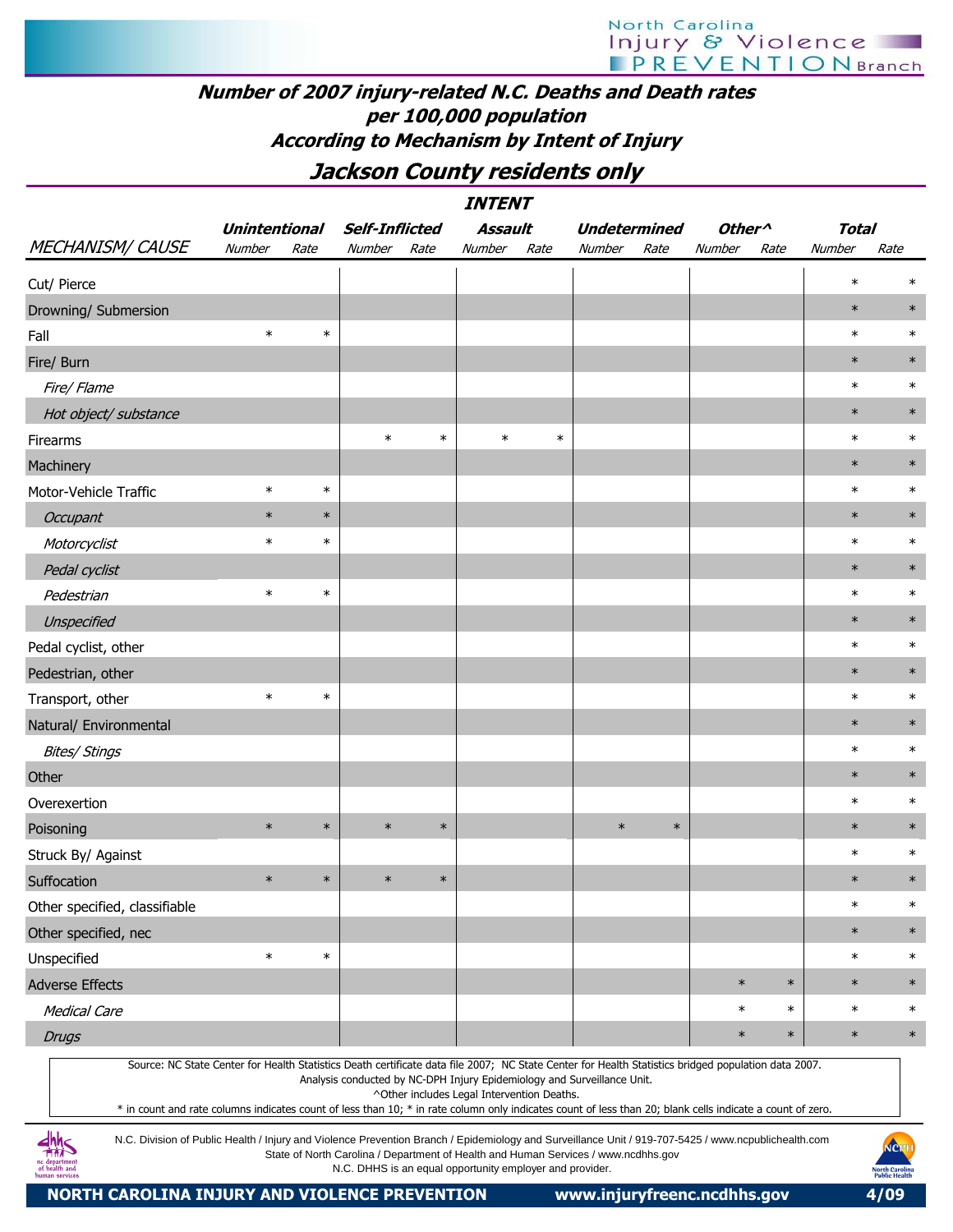## Number of 2007 injury-related N.C. Deaths and Death rates per 100,000 population According to Mechanism by Intent of Injury

## Johnston County residents only

|                               |                      |        |                |        | <b>INTENT</b>                              |        |                                                                                                                                                                                                                                |                    |              |        |
|-------------------------------|----------------------|--------|----------------|--------|--------------------------------------------|--------|--------------------------------------------------------------------------------------------------------------------------------------------------------------------------------------------------------------------------------|--------------------|--------------|--------|
|                               | <b>Unintentional</b> |        | Self-Inflicted |        | Assault                                    |        | <b>Undetermined</b>                                                                                                                                                                                                            | Other <sup>^</sup> | <b>Total</b> |        |
| MECHANISM/CAUSE               | Number               | Rate   | Number         | Rate   | Number                                     | Rate   | Rate<br>Number                                                                                                                                                                                                                 | Number<br>Rate     | Number       | Rate   |
| Cut/ Pierce                   |                      |        | $\ast$         | $\ast$ | $\ast$                                     | $\ast$ |                                                                                                                                                                                                                                |                    | $\ast$       | $\ast$ |
| Drowning/ Submersion          | $\ast$               | $\ast$ |                |        |                                            |        |                                                                                                                                                                                                                                |                    | $\ast$       | $\ast$ |
| Fall                          | $\ast$               | $\ast$ |                |        |                                            |        |                                                                                                                                                                                                                                |                    | $\ast$       | $\ast$ |
| Fire/ Burn                    | $\ast$               | $\ast$ |                |        |                                            |        |                                                                                                                                                                                                                                |                    | $\ast$       | $\ast$ |
| Fire/ Flame                   | $\ast$               | $\ast$ |                |        |                                            |        |                                                                                                                                                                                                                                |                    | $\ast$       | $\ast$ |
| Hot object/ substance         |                      |        |                |        |                                            |        |                                                                                                                                                                                                                                |                    | $\ast$       | $\ast$ |
| Firearms                      |                      |        | $\ast$         | $\ast$ | $\ast$                                     | $\ast$ |                                                                                                                                                                                                                                |                    | 14           | $\ast$ |
| Machinery                     |                      |        |                |        |                                            |        |                                                                                                                                                                                                                                |                    | $\ast$       | $\ast$ |
| Motor-Vehicle Traffic         | 44                   | 27.9   |                |        |                                            |        |                                                                                                                                                                                                                                |                    | 44           | 27.9   |
| Occupant                      | 33                   | 21.0   |                |        |                                            |        |                                                                                                                                                                                                                                |                    | 33           | 21.0   |
| Motorcyclist                  | $\ast$               | $\ast$ |                |        |                                            |        |                                                                                                                                                                                                                                |                    | $\ast$       | $\ast$ |
| Pedal cyclist                 |                      |        |                |        |                                            |        |                                                                                                                                                                                                                                |                    | $\ast$       | $\ast$ |
| Pedestrian                    | $\ast$               | $\ast$ |                |        |                                            |        |                                                                                                                                                                                                                                |                    | $\ast$       | $\ast$ |
| Unspecified                   | $\ast$               | $\ast$ |                |        |                                            |        |                                                                                                                                                                                                                                |                    | $\ast$       | $\ast$ |
| Pedal cyclist, other          |                      |        |                |        |                                            |        |                                                                                                                                                                                                                                |                    | $\ast$       | $\ast$ |
| Pedestrian, other             | $\ast$               | $\ast$ |                |        |                                            |        |                                                                                                                                                                                                                                |                    | $\ast$       | $\ast$ |
| Transport, other              |                      |        |                |        |                                            |        |                                                                                                                                                                                                                                |                    | $\ast$       | $\ast$ |
| Natural/ Environmental        |                      |        |                |        |                                            |        |                                                                                                                                                                                                                                |                    | $\ast$       | $\ast$ |
| <b>Bites/ Stings</b>          |                      |        |                |        |                                            |        |                                                                                                                                                                                                                                |                    | $\ast$       | $\ast$ |
| Other                         |                      |        |                |        |                                            |        |                                                                                                                                                                                                                                |                    | $\ast$       | $\ast$ |
| Overexertion                  |                      |        |                |        |                                            |        |                                                                                                                                                                                                                                |                    | $\ast$       | $\ast$ |
| Poisoning                     | $\ast$               | $\ast$ | $\ast$         | $\ast$ |                                            |        | $\ast$<br>$\ast$                                                                                                                                                                                                               |                    | 11           | $\ast$ |
| Struck By/ Against            |                      |        |                |        |                                            |        |                                                                                                                                                                                                                                |                    | $\ast$       | $\ast$ |
| Suffocation                   | $\ast$               | $\ast$ | $\ast$         | $\ast$ |                                            |        |                                                                                                                                                                                                                                |                    | $\ast$       | $\ast$ |
| Other specified, classifiable |                      |        |                |        |                                            |        |                                                                                                                                                                                                                                |                    | $\ast$       | $\ast$ |
| Other specified, nec          |                      |        |                |        |                                            |        |                                                                                                                                                                                                                                |                    | $\ast$       | $\ast$ |
| Unspecified                   | $\ast$               | $\ast$ |                |        |                                            |        |                                                                                                                                                                                                                                |                    | $\ast$       | $\ast$ |
| <b>Adverse Effects</b>        |                      |        |                |        |                                            |        |                                                                                                                                                                                                                                |                    | $\ast$       | $\ast$ |
| <b>Medical Care</b>           |                      |        |                |        |                                            |        |                                                                                                                                                                                                                                |                    | $\ast$       | $\ast$ |
| <b>Drugs</b>                  |                      |        |                |        |                                            |        |                                                                                                                                                                                                                                |                    | $\ast$       | $\ast$ |
|                               |                      |        |                |        | ^Other includes Legal Intervention Deaths. |        | Source: NC State Center for Health Statistics Death certificate data file 2007; NC State Center for Health Statistics bridged population data 2007.<br>Analysis conducted by NC-DPH Injury Epidemiology and Surveillance Unit. |                    |              |        |

\* in count and rate columns indicates count of less than 10; \* in rate column only indicates count of less than 20; blank cells indicate a count of zero.

N.C. Division of Public Health / Injury and Violence Prevention Branch / Epidemiology and Surveillance Unit / 919-707-5425 / www.ncpublichealth.com State of North Carolina / Department of Health and Human Services / www.ncdhhs.gov N.C. DHHS is an equal opportunity employer and provider.

 $\frac{dhh}{dhS}$ nc departmen<br>of health and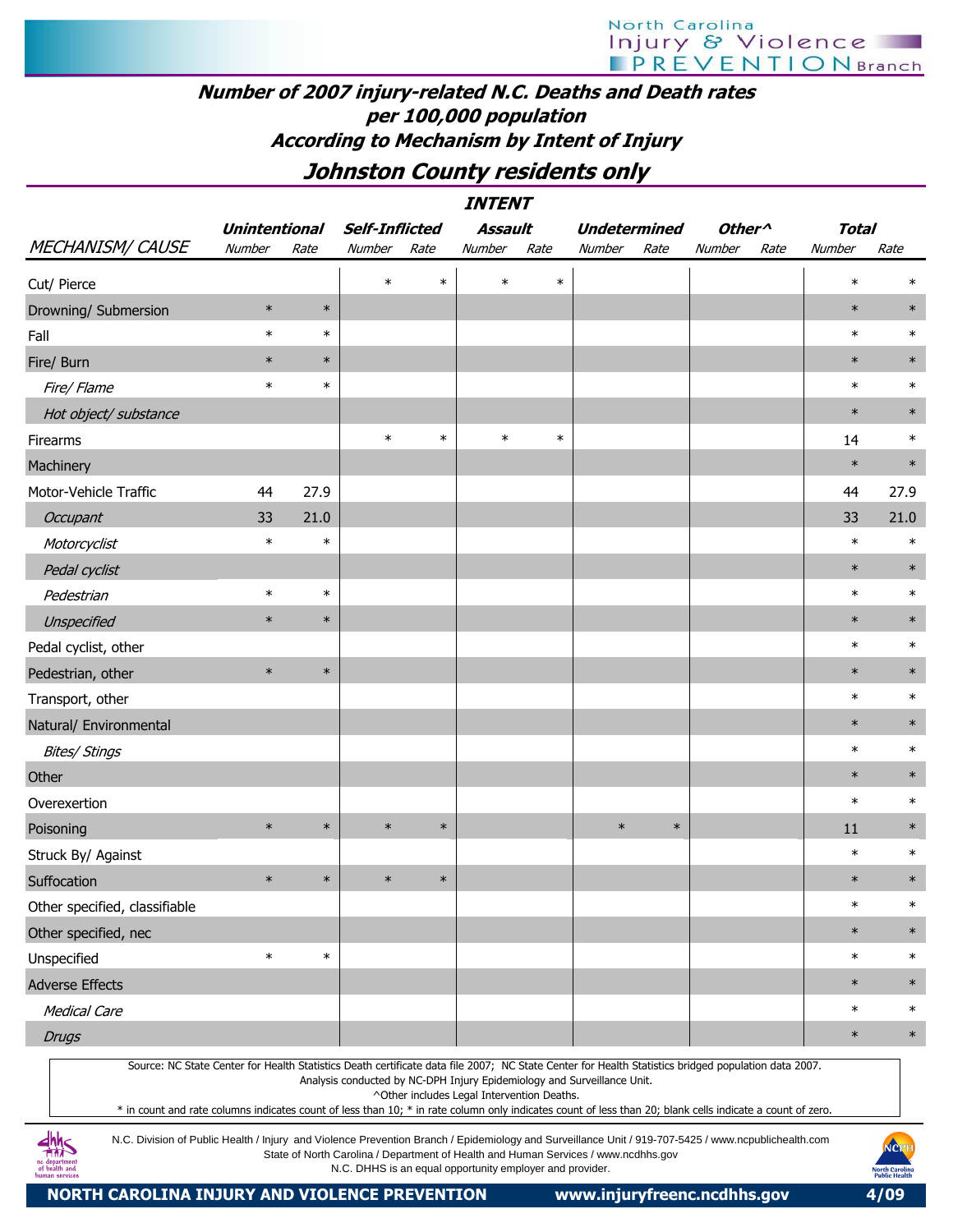## Number of 2007 injury-related N.C. Deaths and Death rates per 100,000 population According to Mechanism by Intent of Injury

Jones County residents only

|                                                                                                                                                                                                                                                                                                                                                                                                                                                                         |                      |        |                                                          |        | <b>INTENT</b>                              |      |                                                                                    |      |                                      |      |        |                                               |
|-------------------------------------------------------------------------------------------------------------------------------------------------------------------------------------------------------------------------------------------------------------------------------------------------------------------------------------------------------------------------------------------------------------------------------------------------------------------------|----------------------|--------|----------------------------------------------------------|--------|--------------------------------------------|------|------------------------------------------------------------------------------------|------|--------------------------------------|------|--------|-----------------------------------------------|
|                                                                                                                                                                                                                                                                                                                                                                                                                                                                         | <b>Unintentional</b> |        | <b>Self-Inflicted</b>                                    |        | Assault                                    |      | <b>Undetermined</b>                                                                |      | Other <sup><math>\wedge</math></sup> |      | Total  |                                               |
| <b>MECHANISM/ CAUSE</b>                                                                                                                                                                                                                                                                                                                                                                                                                                                 | Number               | Rate   | Number                                                   | Rate   | Number                                     | Rate | Number                                                                             | Rate | Number                               | Rate | Number | Rate                                          |
| Cut/ Pierce                                                                                                                                                                                                                                                                                                                                                                                                                                                             |                      |        |                                                          |        |                                            |      |                                                                                    |      |                                      |      | $\ast$ | $\ast$                                        |
| Drowning/ Submersion                                                                                                                                                                                                                                                                                                                                                                                                                                                    |                      |        |                                                          |        |                                            |      |                                                                                    |      |                                      |      | $\ast$ | $\ast$                                        |
| Fall                                                                                                                                                                                                                                                                                                                                                                                                                                                                    |                      |        |                                                          |        |                                            |      |                                                                                    |      |                                      |      | $\ast$ | $\ast$                                        |
| Fire/ Burn                                                                                                                                                                                                                                                                                                                                                                                                                                                              |                      |        |                                                          |        |                                            |      |                                                                                    |      |                                      |      | $\ast$ | $\ast$                                        |
| Fire/ Flame                                                                                                                                                                                                                                                                                                                                                                                                                                                             |                      |        |                                                          |        |                                            |      |                                                                                    |      |                                      |      | $\ast$ | $\ast$                                        |
| Hot object/ substance                                                                                                                                                                                                                                                                                                                                                                                                                                                   |                      |        |                                                          |        |                                            |      |                                                                                    |      |                                      |      | $\ast$ | $\ast$                                        |
| Firearms                                                                                                                                                                                                                                                                                                                                                                                                                                                                |                      |        |                                                          |        |                                            |      |                                                                                    |      |                                      |      | $\ast$ | $\ast$                                        |
| Machinery                                                                                                                                                                                                                                                                                                                                                                                                                                                               |                      |        |                                                          |        |                                            |      |                                                                                    |      |                                      |      | $\ast$ | $\ast$                                        |
| Motor-Vehicle Traffic                                                                                                                                                                                                                                                                                                                                                                                                                                                   | $\ast$               | $\ast$ |                                                          |        |                                            |      |                                                                                    |      |                                      |      | $\ast$ | $\ast$                                        |
| Occupant                                                                                                                                                                                                                                                                                                                                                                                                                                                                | $\ast$               | $\ast$ |                                                          |        |                                            |      |                                                                                    |      |                                      |      | $\ast$ | $\ast$                                        |
| Motorcyclist                                                                                                                                                                                                                                                                                                                                                                                                                                                            |                      |        |                                                          |        |                                            |      |                                                                                    |      |                                      |      | $\ast$ | $\ast$                                        |
| Pedal cyclist                                                                                                                                                                                                                                                                                                                                                                                                                                                           |                      |        |                                                          |        |                                            |      |                                                                                    |      |                                      |      | $\ast$ | $\ast$                                        |
| Pedestrian                                                                                                                                                                                                                                                                                                                                                                                                                                                              |                      |        |                                                          |        |                                            |      |                                                                                    |      |                                      |      | $\ast$ | $\ast$                                        |
| Unspecified                                                                                                                                                                                                                                                                                                                                                                                                                                                             |                      |        |                                                          |        |                                            |      |                                                                                    |      |                                      |      | $\ast$ | $\ast$                                        |
| Pedal cyclist, other                                                                                                                                                                                                                                                                                                                                                                                                                                                    |                      |        |                                                          |        |                                            |      |                                                                                    |      |                                      |      | $\ast$ | $\ast$                                        |
| Pedestrian, other                                                                                                                                                                                                                                                                                                                                                                                                                                                       |                      |        |                                                          |        |                                            |      |                                                                                    |      |                                      |      | $\ast$ | $\ast$                                        |
| Transport, other                                                                                                                                                                                                                                                                                                                                                                                                                                                        |                      |        |                                                          |        |                                            |      |                                                                                    |      |                                      |      | $\ast$ | $\ast$                                        |
| Natural/ Environmental                                                                                                                                                                                                                                                                                                                                                                                                                                                  |                      |        |                                                          |        |                                            |      |                                                                                    |      |                                      |      | $\ast$ | $\ast$                                        |
| <b>Bites/ Stings</b>                                                                                                                                                                                                                                                                                                                                                                                                                                                    |                      |        |                                                          |        |                                            |      |                                                                                    |      |                                      |      | $\ast$ | $\ast$                                        |
| Other                                                                                                                                                                                                                                                                                                                                                                                                                                                                   |                      |        |                                                          |        |                                            |      |                                                                                    |      |                                      |      | $\ast$ | $\ast$                                        |
| Overexertion                                                                                                                                                                                                                                                                                                                                                                                                                                                            |                      |        |                                                          |        |                                            |      |                                                                                    |      |                                      |      | $\ast$ | $\ast$                                        |
| Poisoning                                                                                                                                                                                                                                                                                                                                                                                                                                                               |                      |        |                                                          |        |                                            |      |                                                                                    |      |                                      |      | $\ast$ | $\ast$                                        |
| Struck By/ Against                                                                                                                                                                                                                                                                                                                                                                                                                                                      |                      |        |                                                          |        |                                            |      |                                                                                    |      |                                      |      | $\ast$ | $\ast$                                        |
| Suffocation                                                                                                                                                                                                                                                                                                                                                                                                                                                             |                      |        | $\ast$                                                   | $\ast$ |                                            |      |                                                                                    |      |                                      |      | $\ast$ | $\ast$                                        |
| Other specified, classifiable                                                                                                                                                                                                                                                                                                                                                                                                                                           |                      |        |                                                          |        |                                            |      |                                                                                    |      |                                      |      | $\ast$ | $\ast$                                        |
| Other specified, nec                                                                                                                                                                                                                                                                                                                                                                                                                                                    |                      |        |                                                          |        |                                            |      |                                                                                    |      |                                      |      | $\ast$ | $\ast$                                        |
| Unspecified                                                                                                                                                                                                                                                                                                                                                                                                                                                             | $\ast$               | $\ast$ |                                                          |        |                                            |      |                                                                                    |      |                                      |      | $\ast$ | $\ast$                                        |
| <b>Adverse Effects</b>                                                                                                                                                                                                                                                                                                                                                                                                                                                  |                      |        |                                                          |        |                                            |      |                                                                                    |      |                                      |      | $\ast$ | $\ast$                                        |
| <b>Medical Care</b>                                                                                                                                                                                                                                                                                                                                                                                                                                                     |                      |        |                                                          |        |                                            |      |                                                                                    |      |                                      |      | $\ast$ | $\ast$                                        |
| <b>Drugs</b>                                                                                                                                                                                                                                                                                                                                                                                                                                                            |                      |        |                                                          |        |                                            |      |                                                                                    |      |                                      |      | $\ast$ | $\ast$                                        |
| Source: NC State Center for Health Statistics Death certificate data file 2007; NC State Center for Health Statistics bridged population data 2007.<br>* in count and rate columns indicates count of less than 10; * in rate column only indicates count of less than 20; blank cells indicate a count of zero.<br>N.C. Division of Public Health / Injury and Violence Prevention Branch / Epidemiology and Surveillance Unit / 919-707-5425 / www.ncpublichealth.com |                      |        |                                                          |        | ^Other includes Legal Intervention Deaths. |      | Analysis conducted by NC-DPH Injury Epidemiology and Surveillance Unit.            |      |                                      |      |        |                                               |
| lepartmen<br>of health and                                                                                                                                                                                                                                                                                                                                                                                                                                              |                      |        | N.C. DHHS is an equal opportunity employer and provider. |        |                                            |      | State of North Carolina / Department of Health and Human Services / www.ncdhhs.gov |      |                                      |      |        | NOP<br><b>North Carolina</b><br>Public Health |

N.C. DHHS is an equal opportunity employer and provider.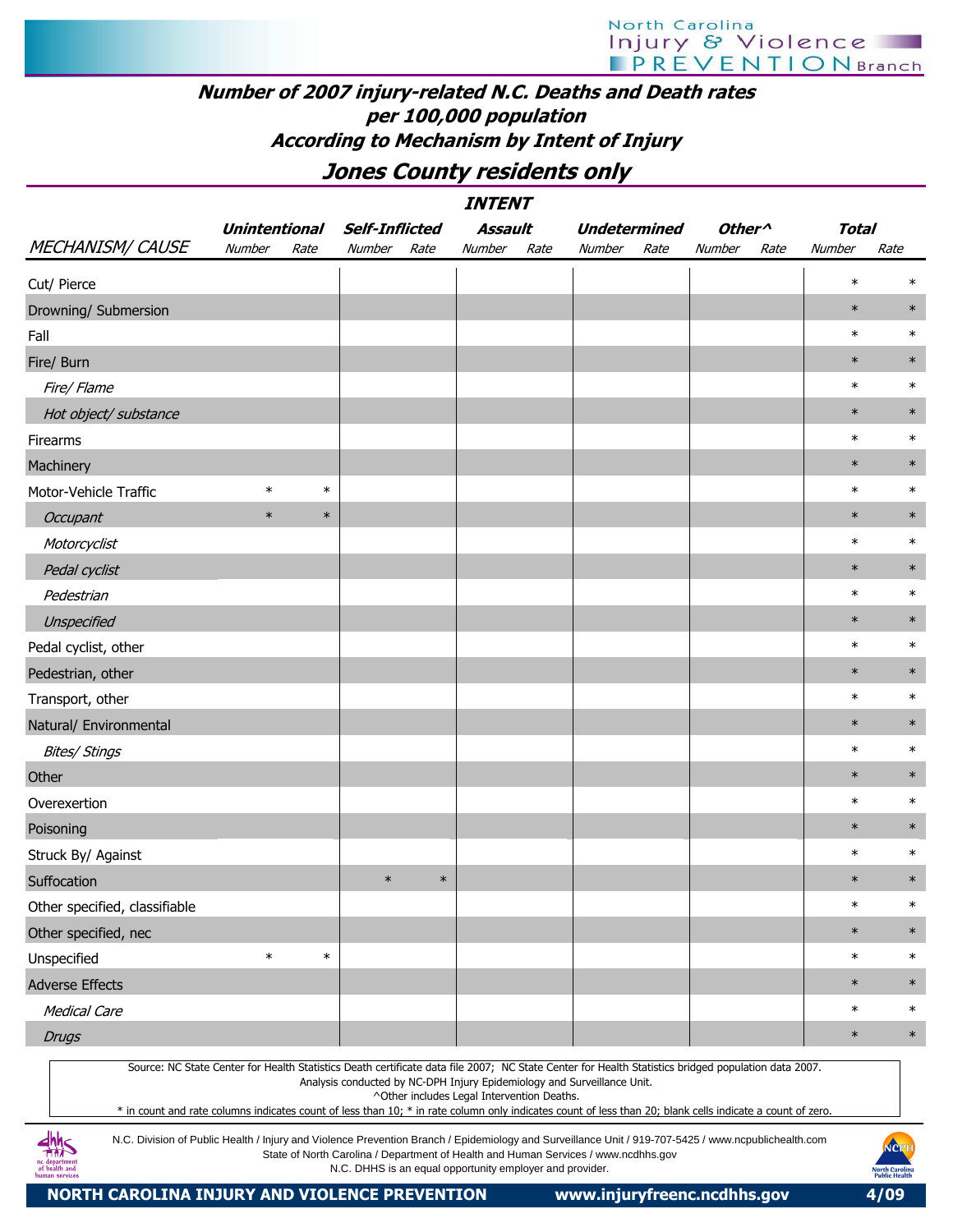## Number of 2007 injury-related N.C. Deaths and Death rates per 100,000 population According to Mechanism by Intent of Injury

## Lee County residents only

|                               |                      |        |                       |        | <b>INTENT</b> |        |                     |      |                    |        |              |        |
|-------------------------------|----------------------|--------|-----------------------|--------|---------------|--------|---------------------|------|--------------------|--------|--------------|--------|
|                               | <b>Unintentional</b> |        | <b>Self-Inflicted</b> |        | Assault       |        | <b>Undetermined</b> |      | Other <sup>^</sup> |        | <b>Total</b> |        |
| MECHANISM/CAUSE               | Number               | Rate   | Number                | Rate   | Number        | Rate   | Number              | Rate | Number             | Rate   | Number       | Rate   |
| Cut/ Pierce                   |                      |        | $\ast$                | $\ast$ |               |        |                     |      |                    |        | $\ast$       | $\ast$ |
| Drowning/ Submersion          | $\ast$               | $\ast$ |                       |        |               |        |                     |      |                    |        | $\ast$       | $\ast$ |
| Fall                          | $\ast$               | $\ast$ |                       |        |               |        |                     |      |                    |        | $\ast$       | $\ast$ |
| Fire/ Burn                    | $\ast$               | $\ast$ |                       |        |               |        |                     |      |                    |        | $\ast$       | $\ast$ |
| Fire/ Flame                   | $\ast$               | $\ast$ |                       |        |               |        |                     |      |                    |        | $\ast$       | $\ast$ |
| Hot object/ substance         |                      |        |                       |        |               |        |                     |      |                    |        | $\ast$       | $\ast$ |
| Firearms                      |                      |        | $\ast$                | $\ast$ | $\ast$        | $\ast$ |                     |      |                    |        | $\ast$       | $\ast$ |
| Machinery                     | $\ast$               | $\ast$ |                       |        |               |        |                     |      |                    |        | $\ast$       | $\ast$ |
| Motor-Vehicle Traffic         | 15                   | $\ast$ |                       |        |               |        |                     |      |                    |        | 15           | $\ast$ |
| <b>Occupant</b>               | $\ast$               | $\ast$ |                       |        |               |        |                     |      |                    |        | $\ast$       | $\ast$ |
| Motorcyclist                  | $\ast$               | $\ast$ |                       |        |               |        |                     |      |                    |        | $\ast$       | $\ast$ |
| Pedal cyclist                 |                      |        |                       |        |               |        |                     |      |                    |        | $\ast$       | $\ast$ |
| Pedestrian                    | $\ast$               | $\ast$ |                       |        |               |        |                     |      |                    |        | $\ast$       | $\ast$ |
| Unspecified                   | $\ast$               | $\ast$ |                       |        |               |        |                     |      |                    |        | $\ast$       | $\ast$ |
| Pedal cyclist, other          |                      |        |                       |        |               |        |                     |      |                    |        | $\ast$       | $\ast$ |
| Pedestrian, other             | $\ast$               | $\ast$ |                       |        |               |        |                     |      |                    |        | $\ast$       | $\ast$ |
| Transport, other              |                      |        |                       |        |               |        |                     |      |                    |        | $\ast$       | $\ast$ |
| Natural/ Environmental        |                      |        |                       |        |               |        |                     |      |                    |        | $\ast$       | $\ast$ |
| <b>Bites/ Stings</b>          |                      |        |                       |        |               |        |                     |      |                    |        | $\ast$       | $\ast$ |
| Other                         |                      |        |                       |        |               |        |                     |      |                    |        | $\ast$       | $\ast$ |
| Overexertion                  |                      |        |                       |        |               |        |                     |      |                    |        | $\ast$       | $\ast$ |
| Poisoning                     | $\ast$               | $\ast$ | $\ast$                | $\ast$ |               |        |                     |      |                    |        | $\ast$       | $\ast$ |
| Struck By/ Against            | $\ast$               | $\ast$ |                       |        |               |        |                     |      |                    |        | $\ast$       | $\ast$ |
| Suffocation                   | $\ast$               | $\ast$ |                       |        |               |        |                     |      |                    |        | $\ast$       | $\ast$ |
| Other specified, classifiable |                      |        |                       |        |               |        |                     |      |                    |        | $\ast$       | $\ast$ |
| Other specified, nec          |                      |        |                       |        |               |        |                     |      | $\ast$             | $\ast$ | $\ast$       | $\ast$ |
| Unspecified                   | $\ast$               | $\ast$ |                       |        |               |        |                     |      |                    |        | $\ast$       | $\ast$ |
| Adverse Effects               |                      |        |                       |        |               |        |                     |      | 370                | 651.0  | $\ast$       | $\ast$ |
| <b>Medical Care</b>           |                      |        |                       |        |               |        |                     |      | 331                | 582.4  | $\ast$       | $\ast$ |
| <b>Drugs</b>                  |                      |        |                       |        |               |        |                     |      | 39                 | 68.6   | $\ast$       | $\ast$ |

Source: NC State Center for Health Statistics Death certificate data file 2007; NC State Center for Health Statistics bridged population data 2007. Analysis conducted by NC-DPH Injury Epidemiology and Surveillance Unit.

^Other includes Legal Intervention Deaths.

\* in count and rate columns indicates count of less than 10; \* in rate column only indicates count of less than 20; blank cells indicate a count of zero.

N.C. Division of Public Health / Injury and Violence Prevention Branch / Epidemiology and Surveillance Unit / 919-707-5425 / www.ncpublichealth.com State of North Carolina / Department of Health and Human Services / www.ncdhhs.gov N.C. DHHS is an equal opportunity employer and provider.

 $4\frac{h}{100}$ nc departmen<br>of health and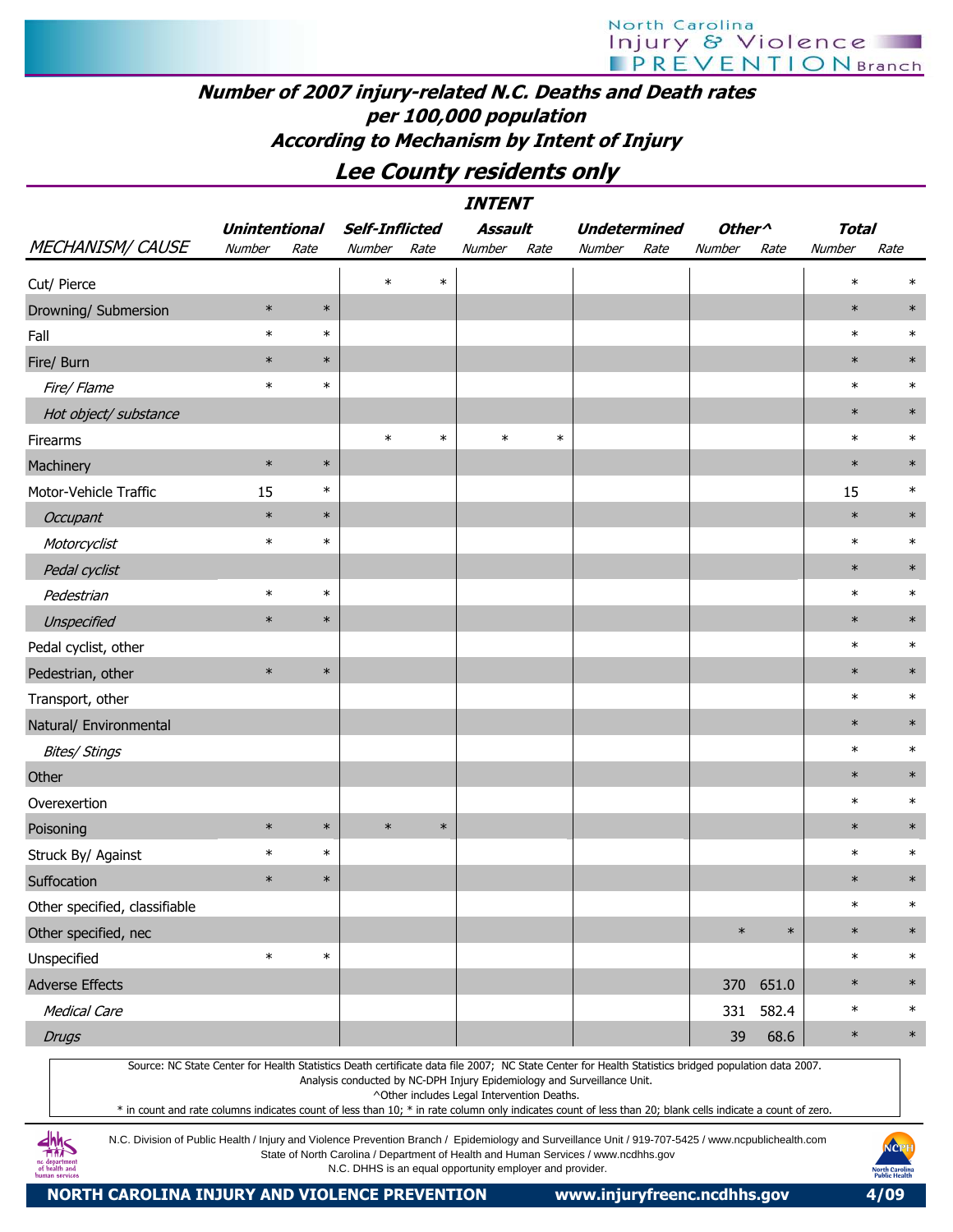## Number of 2007 injury-related N.C. Deaths and Death rates per 100,000 population According to Mechanism by Intent of Injury

Lenoir County residents only

|                                                                                                                                                                                                                                                                                                                  |                      |        |                                                         |        | <i><b>INTENT</b></i>                       |        |                                                                                    |      |                                      |      |              |        |
|------------------------------------------------------------------------------------------------------------------------------------------------------------------------------------------------------------------------------------------------------------------------------------------------------------------|----------------------|--------|---------------------------------------------------------|--------|--------------------------------------------|--------|------------------------------------------------------------------------------------|------|--------------------------------------|------|--------------|--------|
|                                                                                                                                                                                                                                                                                                                  | <b>Unintentional</b> |        | <b>Self-Inflicted</b>                                   |        | <b>Assault</b>                             |        | <b>Undetermined</b>                                                                |      | Other <sup><math>\wedge</math></sup> |      | <b>Total</b> |        |
| <b>MECHANISM/ CAUSE</b>                                                                                                                                                                                                                                                                                          | Number               | Rate   | Number                                                  | Rate   | Number                                     | Rate   | Number                                                                             | Rate | Number                               | Rate | Number       | Rate   |
| Cut/ Pierce                                                                                                                                                                                                                                                                                                      |                      |        | $\ast$                                                  | $\ast$ |                                            |        |                                                                                    |      |                                      |      | $\ast$       | ∗      |
| Drowning/ Submersion                                                                                                                                                                                                                                                                                             | $\ast$               | $\ast$ | $\ast$                                                  | $\ast$ |                                            |        |                                                                                    |      |                                      |      | $\ast$       | $\ast$ |
| Fall                                                                                                                                                                                                                                                                                                             | $\ast$               | $\ast$ |                                                         |        |                                            |        |                                                                                    |      |                                      |      | $\ast$       | $\ast$ |
| Fire/ Burn                                                                                                                                                                                                                                                                                                       |                      |        |                                                         |        |                                            |        |                                                                                    |      |                                      |      | $\ast$       | $\ast$ |
| Fire/ Flame                                                                                                                                                                                                                                                                                                      |                      |        |                                                         |        |                                            |        |                                                                                    |      |                                      |      | $\ast$       | $\ast$ |
| Hot object/ substance                                                                                                                                                                                                                                                                                            |                      |        |                                                         |        |                                            |        |                                                                                    |      |                                      |      | $\ast$       | $\ast$ |
| Firearms                                                                                                                                                                                                                                                                                                         |                      |        | $\ast$                                                  | $\ast$ | $\ast$                                     | $\ast$ |                                                                                    |      |                                      |      | $\ast$       | $\ast$ |
| Machinery                                                                                                                                                                                                                                                                                                        |                      |        |                                                         |        |                                            |        |                                                                                    |      |                                      |      | $\ast$       | $\ast$ |
| Motor-Vehicle Traffic                                                                                                                                                                                                                                                                                            | 16                   | $\ast$ |                                                         |        |                                            |        |                                                                                    |      |                                      |      | 16           | $\ast$ |
| Occupant                                                                                                                                                                                                                                                                                                         | $\ast$               | $\ast$ |                                                         |        |                                            |        |                                                                                    |      |                                      |      | $\ast$       | $\ast$ |
| Motorcyclist                                                                                                                                                                                                                                                                                                     | $\ast$               | $\ast$ |                                                         |        |                                            |        |                                                                                    |      |                                      |      | $\ast$       | $\ast$ |
| Pedal cyclist                                                                                                                                                                                                                                                                                                    |                      |        |                                                         |        |                                            |        |                                                                                    |      |                                      |      | $\ast$       | $\ast$ |
| Pedestrian                                                                                                                                                                                                                                                                                                       | $\ast$               | $\ast$ |                                                         |        |                                            |        |                                                                                    |      |                                      |      | $\ast$       | $\ast$ |
| Unspecified                                                                                                                                                                                                                                                                                                      | $\ast$               | $\ast$ |                                                         |        |                                            |        |                                                                                    |      |                                      |      | $\ast$       | $\ast$ |
| Pedal cyclist, other                                                                                                                                                                                                                                                                                             |                      |        |                                                         |        |                                            |        |                                                                                    |      |                                      |      | $\ast$       | $\ast$ |
| Pedestrian, other                                                                                                                                                                                                                                                                                                |                      |        |                                                         |        |                                            |        |                                                                                    |      |                                      |      | $\ast$       | $\ast$ |
| Transport, other                                                                                                                                                                                                                                                                                                 |                      |        |                                                         |        |                                            |        |                                                                                    |      |                                      |      | $\ast$       | $\ast$ |
| Natural/ Environmental                                                                                                                                                                                                                                                                                           | $\ast$               | $\ast$ |                                                         |        |                                            |        |                                                                                    |      |                                      |      | $\ast$       | $\ast$ |
| <b>Bites/ Stings</b>                                                                                                                                                                                                                                                                                             |                      |        |                                                         |        |                                            |        |                                                                                    |      |                                      |      | $\ast$       | $\ast$ |
| Other                                                                                                                                                                                                                                                                                                            |                      |        |                                                         |        |                                            |        |                                                                                    |      |                                      |      | $\ast$       | $\ast$ |
| Overexertion                                                                                                                                                                                                                                                                                                     |                      |        |                                                         |        |                                            |        |                                                                                    |      |                                      |      | $\ast$       | $\ast$ |
| Poisoning                                                                                                                                                                                                                                                                                                        | $\ast$               | $\ast$ | $\ast$                                                  | $\ast$ |                                            |        |                                                                                    |      |                                      |      | $\ast$       | $\ast$ |
| Struck By/ Against                                                                                                                                                                                                                                                                                               |                      |        |                                                         |        |                                            |        |                                                                                    |      |                                      |      | $\ast$       | $\ast$ |
| Suffocation                                                                                                                                                                                                                                                                                                      | $\ast$               | $\ast$ | $\ast$                                                  | $\ast$ | $\ast$                                     | $\ast$ |                                                                                    |      |                                      |      | $\ast$       | $\ast$ |
| Other specified, classifiable                                                                                                                                                                                                                                                                                    |                      |        |                                                         |        |                                            |        |                                                                                    |      |                                      |      | $\ast$       | $\ast$ |
| Other specified, nec                                                                                                                                                                                                                                                                                             |                      |        |                                                         |        |                                            |        |                                                                                    |      |                                      |      | $\ast$       | $\ast$ |
| Unspecified                                                                                                                                                                                                                                                                                                      | $\ast$               | $\ast$ |                                                         |        |                                            |        |                                                                                    |      |                                      |      | $\ast$       | $\ast$ |
| <b>Adverse Effects</b>                                                                                                                                                                                                                                                                                           |                      |        |                                                         |        |                                            |        |                                                                                    |      |                                      |      | $\ast$       | $\ast$ |
| <b>Medical Care</b>                                                                                                                                                                                                                                                                                              |                      |        |                                                         |        |                                            |        |                                                                                    |      |                                      |      | $\ast$       | $\ast$ |
| <b>Drugs</b>                                                                                                                                                                                                                                                                                                     |                      |        |                                                         |        |                                            |        |                                                                                    |      |                                      |      | $\ast$       | $\ast$ |
| Source: NC State Center for Health Statistics Death certificate data file 2007; NC State Center for Health Statistics bridged population data 2007.<br>* in count and rate columns indicates count of less than 10; * in rate column only indicates count of less than 20; blank cells indicate a count of zero. |                      |        |                                                         |        | ^Other includes Legal Intervention Deaths. |        | Analysis conducted by NC-DPH Injury Epidemiology and Surveillance Unit.            |      |                                      |      |              |        |
| N.C. Division of Public Health / Injury and Violence Prevention Branch / Epidemiology and Surveillance Unit / 919-707-5425 / www.ncpublichealth.com                                                                                                                                                              |                      |        | N.C. DHHS is an equal opportunity employer and provider |        |                                            |        | State of North Carolina / Department of Health and Human Services / www.ncdhhs.gov |      |                                      |      |              | NOPH   |

N.C. DHHS is an equal opportunity employer and provider.

NORTH CAROLINA INJURY AND VIOLENCE PREVENTION www.injuryfreenc.ncdhhs.gov 4/09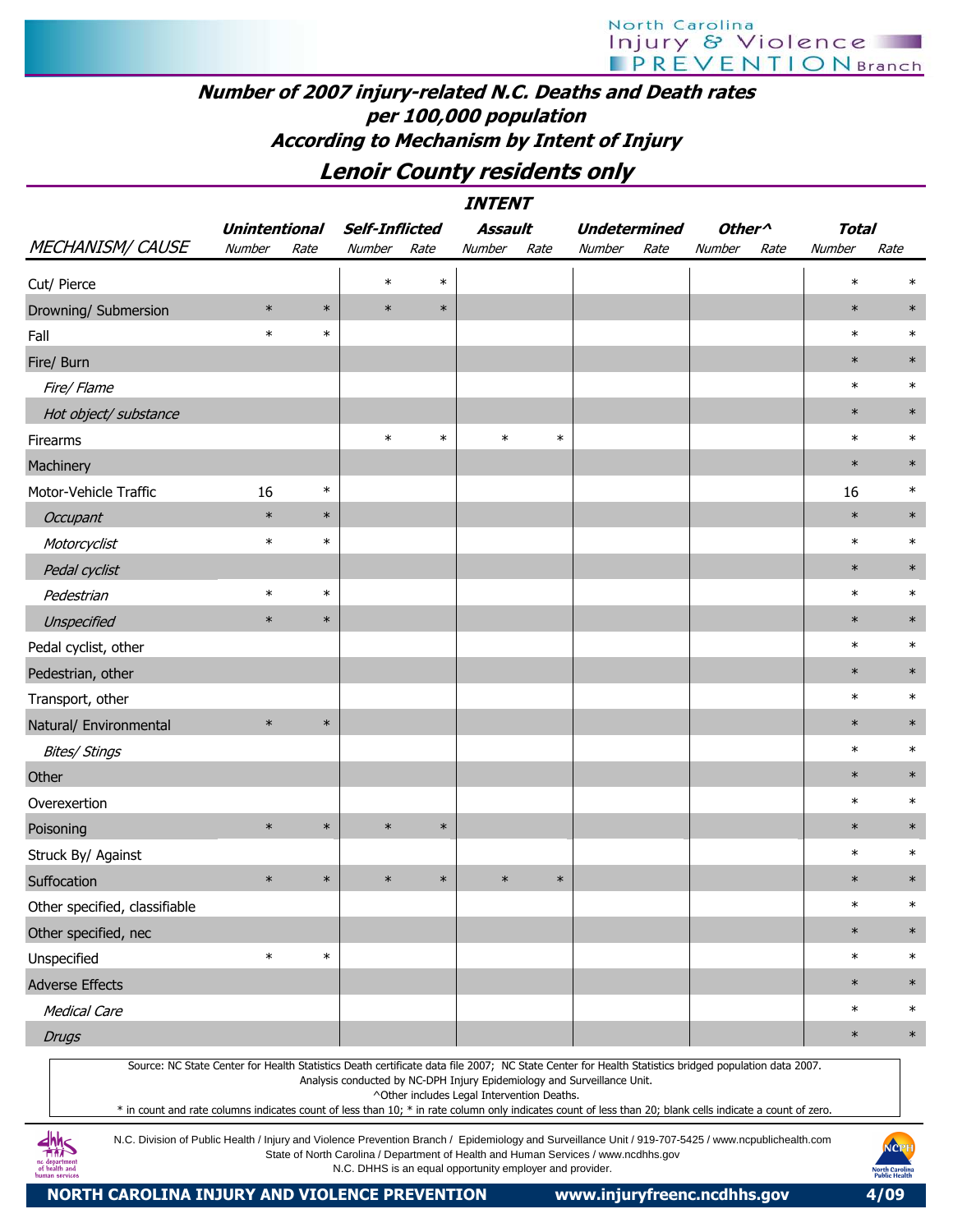## Number of 2007 injury-related N.C. Deaths and Death rates per 100,000 population According to Mechanism by Intent of Injury

Lincoln County residents only

|                                                                                                                                                                                                                                                                                                                  | <b>INTENT</b><br><b>Unintentional</b><br><b>Self-Inflicted</b><br><b>Assault</b><br>Other <sup>^</sup><br><b>Total</b><br><b>Undetermined</b> |        |        |        |                                            |        |                                                                         |      |        |      |        |        |  |  |
|------------------------------------------------------------------------------------------------------------------------------------------------------------------------------------------------------------------------------------------------------------------------------------------------------------------|-----------------------------------------------------------------------------------------------------------------------------------------------|--------|--------|--------|--------------------------------------------|--------|-------------------------------------------------------------------------|------|--------|------|--------|--------|--|--|
|                                                                                                                                                                                                                                                                                                                  |                                                                                                                                               |        |        |        |                                            |        |                                                                         |      |        |      |        |        |  |  |
| <b>MECHANISM/ CAUSE</b>                                                                                                                                                                                                                                                                                          | Number                                                                                                                                        | Rate   | Number | Rate   | Number                                     | Rate   | Number                                                                  | Rate | Number | Rate | Number | Rate   |  |  |
| Cut/ Pierce                                                                                                                                                                                                                                                                                                      |                                                                                                                                               |        |        |        | $\ast$                                     | $\ast$ |                                                                         |      |        |      | $\ast$ | $\ast$ |  |  |
| Drowning/ Submersion                                                                                                                                                                                                                                                                                             | $\ast$                                                                                                                                        | $\ast$ |        |        |                                            |        |                                                                         |      |        |      | $\ast$ | $\ast$ |  |  |
| Fall                                                                                                                                                                                                                                                                                                             | $\ast$                                                                                                                                        | $\ast$ |        |        |                                            |        |                                                                         |      |        |      | $\ast$ | $\ast$ |  |  |
| Fire/ Burn                                                                                                                                                                                                                                                                                                       | $\ast$                                                                                                                                        | $\ast$ |        |        |                                            |        |                                                                         |      |        |      | $\ast$ | $\ast$ |  |  |
| Fire/ Flame                                                                                                                                                                                                                                                                                                      | $\ast$                                                                                                                                        | $\ast$ |        |        |                                            |        |                                                                         |      |        |      | $\ast$ | $\ast$ |  |  |
| Hot object/ substance                                                                                                                                                                                                                                                                                            |                                                                                                                                               |        |        |        |                                            |        |                                                                         |      |        |      | $\ast$ | $\ast$ |  |  |
| Firearms                                                                                                                                                                                                                                                                                                         |                                                                                                                                               |        | 11     | $\ast$ | $\ast$                                     | $\ast$ |                                                                         |      |        |      | 15     | $\ast$ |  |  |
| Machinery                                                                                                                                                                                                                                                                                                        |                                                                                                                                               |        |        |        |                                            |        |                                                                         |      |        |      | $\ast$ | $\ast$ |  |  |
| Motor-Vehicle Traffic                                                                                                                                                                                                                                                                                            | 24                                                                                                                                            | 32.8   |        |        |                                            |        |                                                                         |      |        |      | 24     | 32.8   |  |  |
| <b>Occupant</b>                                                                                                                                                                                                                                                                                                  | 16                                                                                                                                            | $\ast$ |        |        |                                            |        |                                                                         |      |        |      | 16     | $\ast$ |  |  |
| Motorcyclist                                                                                                                                                                                                                                                                                                     | $\ast$                                                                                                                                        | $\ast$ |        |        |                                            |        |                                                                         |      |        |      | $\ast$ | $\ast$ |  |  |
| Pedal cyclist                                                                                                                                                                                                                                                                                                    |                                                                                                                                               |        |        |        |                                            |        |                                                                         |      |        |      | $\ast$ | $\ast$ |  |  |
| Pedestrian                                                                                                                                                                                                                                                                                                       |                                                                                                                                               |        |        |        |                                            |        |                                                                         |      |        |      | $\ast$ | $\ast$ |  |  |
| Unspecified                                                                                                                                                                                                                                                                                                      | $\ast$                                                                                                                                        | $\ast$ |        |        |                                            |        |                                                                         |      |        |      | $\ast$ | $\ast$ |  |  |
| Pedal cyclist, other                                                                                                                                                                                                                                                                                             |                                                                                                                                               |        |        |        |                                            |        |                                                                         |      |        |      | $\ast$ | $\ast$ |  |  |
| Pedestrian, other                                                                                                                                                                                                                                                                                                |                                                                                                                                               |        |        |        |                                            |        |                                                                         |      |        |      | $\ast$ | $\ast$ |  |  |
| Transport, other                                                                                                                                                                                                                                                                                                 |                                                                                                                                               |        |        |        |                                            |        |                                                                         |      |        |      | $\ast$ | $\ast$ |  |  |
| Natural/ Environmental                                                                                                                                                                                                                                                                                           | $\ast$                                                                                                                                        | $\ast$ |        |        |                                            |        |                                                                         |      |        |      | $\ast$ | $\ast$ |  |  |
| <b>Bites/ Stings</b>                                                                                                                                                                                                                                                                                             |                                                                                                                                               |        |        |        |                                            |        |                                                                         |      |        |      | $\ast$ | $\ast$ |  |  |
| Other                                                                                                                                                                                                                                                                                                            |                                                                                                                                               |        |        |        |                                            |        |                                                                         |      |        |      | $\ast$ | $\ast$ |  |  |
| Overexertion                                                                                                                                                                                                                                                                                                     |                                                                                                                                               |        |        |        |                                            |        |                                                                         |      |        |      | $\ast$ | $\ast$ |  |  |
| Poisoning                                                                                                                                                                                                                                                                                                        | $\ast$                                                                                                                                        | $\ast$ | $\ast$ | $\ast$ |                                            |        |                                                                         |      |        |      | 13     | $\ast$ |  |  |
| Struck By/ Against                                                                                                                                                                                                                                                                                               |                                                                                                                                               |        |        |        |                                            |        |                                                                         |      |        |      | $\ast$ | $\ast$ |  |  |
| Suffocation                                                                                                                                                                                                                                                                                                      |                                                                                                                                               |        |        |        |                                            |        |                                                                         |      |        |      | $\ast$ | $\ast$ |  |  |
| Other specified, classifiable                                                                                                                                                                                                                                                                                    | $\ast$                                                                                                                                        | $\ast$ |        |        |                                            |        |                                                                         |      |        |      | $\ast$ | $\ast$ |  |  |
| Other specified, nec                                                                                                                                                                                                                                                                                             |                                                                                                                                               |        |        |        |                                            |        |                                                                         |      |        |      | $\ast$ | $\ast$ |  |  |
| Unspecified                                                                                                                                                                                                                                                                                                      | $\ast$                                                                                                                                        | $\ast$ |        |        | $\ast$                                     | $\ast$ |                                                                         |      |        |      | $\ast$ | $\ast$ |  |  |
| <b>Adverse Effects</b>                                                                                                                                                                                                                                                                                           |                                                                                                                                               |        |        |        |                                            |        |                                                                         |      |        |      | $\ast$ | $\ast$ |  |  |
| <b>Medical Care</b>                                                                                                                                                                                                                                                                                              |                                                                                                                                               |        |        |        |                                            |        |                                                                         |      |        |      | $\ast$ | $\ast$ |  |  |
| <b>Drugs</b>                                                                                                                                                                                                                                                                                                     |                                                                                                                                               |        |        |        |                                            |        |                                                                         |      |        |      | $\ast$ | $\ast$ |  |  |
| Source: NC State Center for Health Statistics Death certificate data file 2007; NC State Center for Health Statistics bridged population data 2007.<br>* in count and rate columns indicates count of less than 10; * in rate column only indicates count of less than 20; blank cells indicate a count of zero. |                                                                                                                                               |        |        |        | ^Other includes Legal Intervention Deaths. |        | Analysis conducted by NC-DPH Injury Epidemiology and Surveillance Unit. |      |        |      |        |        |  |  |

N.C. Division of Public Health / Injury and Violence Prevention Branch / Epidemiology and Surveillance Unit / 919-707-5425 / www.ncpublichealth.com State of North Carolina / Department of Health and Human Services / www.ncdhhs.gov N.C. DHHS is an equal opportunity employer and provider.

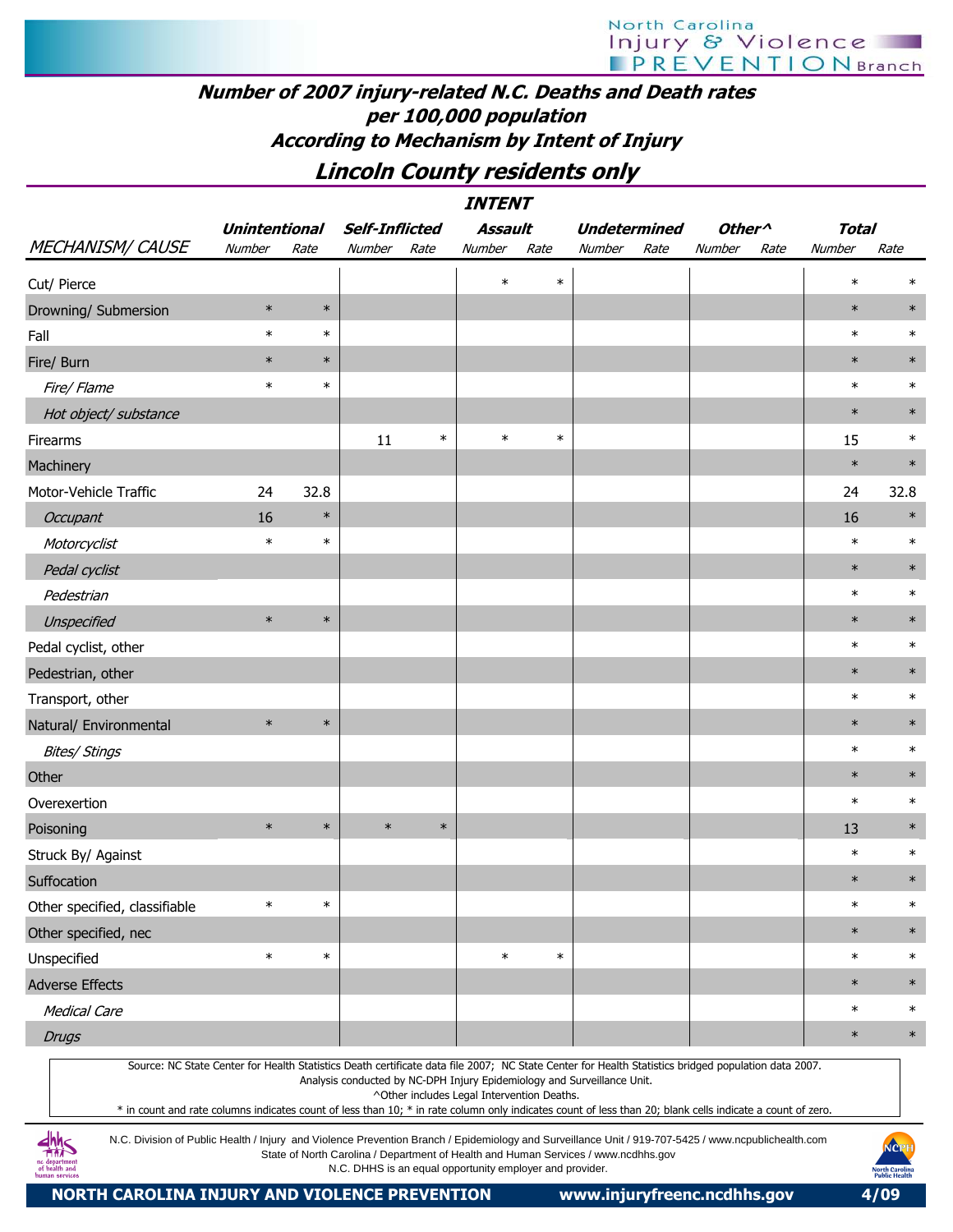## Number of 2007 injury-related N.C. Deaths and Death rates per 100,000 population According to Mechanism by Intent of Injury

## Macon County residents only

|                                                                                                                                                                                                                                                                                                                  |                      |        |                                                          |        | <i><b>INTENT</b></i>                       |      |                                                                                    |      |                    |      |              |                                                       |
|------------------------------------------------------------------------------------------------------------------------------------------------------------------------------------------------------------------------------------------------------------------------------------------------------------------|----------------------|--------|----------------------------------------------------------|--------|--------------------------------------------|------|------------------------------------------------------------------------------------|------|--------------------|------|--------------|-------------------------------------------------------|
|                                                                                                                                                                                                                                                                                                                  | <b>Unintentional</b> |        | <b>Self-Inflicted</b>                                    |        | Assault                                    |      | <b>Undetermined</b>                                                                |      | Other <sup>^</sup> |      | <b>Total</b> |                                                       |
| <b>MECHANISM/ CAUSE</b>                                                                                                                                                                                                                                                                                          | Number               | Rate   | Number Rate                                              |        | Number                                     | Rate | Number                                                                             | Rate | Number             | Rate | Number       | Rate                                                  |
| Cut/ Pierce                                                                                                                                                                                                                                                                                                      |                      |        |                                                          |        |                                            |      |                                                                                    |      |                    |      | $\ast$       | $\ast$                                                |
| Drowning/ Submersion                                                                                                                                                                                                                                                                                             | $\ast$               | $\ast$ |                                                          |        |                                            |      |                                                                                    |      |                    |      | $\ast$       | $\ast$                                                |
| Fall                                                                                                                                                                                                                                                                                                             | $\ast$               | $\ast$ |                                                          |        |                                            |      |                                                                                    |      |                    |      | $\ast$       | $\ast$                                                |
| Fire/ Burn                                                                                                                                                                                                                                                                                                       | $\ast$               | $\ast$ |                                                          |        |                                            |      |                                                                                    |      |                    |      | $\ast$       | $\ast$                                                |
| Fire/Flame                                                                                                                                                                                                                                                                                                       | $\ast$               | $\ast$ |                                                          |        |                                            |      |                                                                                    |      |                    |      | $\ast$       | $\ast$                                                |
| Hot object/ substance                                                                                                                                                                                                                                                                                            |                      |        |                                                          |        |                                            |      |                                                                                    |      |                    |      | $\ast$       | $\ast$                                                |
| Firearms                                                                                                                                                                                                                                                                                                         |                      |        | $\ast$                                                   | $\ast$ |                                            |      |                                                                                    |      |                    |      | $\ast$       | $\ast$                                                |
| Machinery                                                                                                                                                                                                                                                                                                        | $\ast$               | $\ast$ |                                                          |        |                                            |      |                                                                                    |      |                    |      | $\ast$       | $\ast$                                                |
| Motor-Vehicle Traffic                                                                                                                                                                                                                                                                                            | $\ast$               | $\ast$ |                                                          |        |                                            |      |                                                                                    |      |                    |      | $\ast$       | $\ast$                                                |
| Occupant                                                                                                                                                                                                                                                                                                         | $\ast$               | $\ast$ |                                                          |        |                                            |      |                                                                                    |      |                    |      | $\ast$       | $\ast$                                                |
| Motorcyclist                                                                                                                                                                                                                                                                                                     | $\ast$               | $\ast$ |                                                          |        |                                            |      |                                                                                    |      |                    |      | $\ast$       | $\ast$                                                |
| Pedal cyclist                                                                                                                                                                                                                                                                                                    |                      |        |                                                          |        |                                            |      |                                                                                    |      |                    |      | $\ast$       | $\ast$                                                |
| Pedestrian                                                                                                                                                                                                                                                                                                       |                      |        |                                                          |        |                                            |      |                                                                                    |      |                    |      | $\ast$       | $\ast$                                                |
| Unspecified                                                                                                                                                                                                                                                                                                      | $\ast$               | $\ast$ |                                                          |        |                                            |      |                                                                                    |      |                    |      | $\ast$       | $\ast$                                                |
| Pedal cyclist, other                                                                                                                                                                                                                                                                                             |                      |        |                                                          |        |                                            |      |                                                                                    |      |                    |      | $\ast$       | $\ast$                                                |
| Pedestrian, other                                                                                                                                                                                                                                                                                                |                      |        |                                                          |        |                                            |      |                                                                                    |      |                    |      | $\ast$       | $\ast$                                                |
| Transport, other                                                                                                                                                                                                                                                                                                 | $\ast$               | $\ast$ |                                                          |        |                                            |      |                                                                                    |      |                    |      | $\ast$       | $\ast$                                                |
| Natural/ Environmental                                                                                                                                                                                                                                                                                           | $\ast$               | $\ast$ |                                                          |        |                                            |      |                                                                                    |      |                    |      | $\ast$       | $\ast$                                                |
| <b>Bites/ Stings</b>                                                                                                                                                                                                                                                                                             |                      |        |                                                          |        |                                            |      |                                                                                    |      |                    |      | $\ast$       | $\ast$                                                |
| Other                                                                                                                                                                                                                                                                                                            |                      |        |                                                          |        |                                            |      |                                                                                    |      |                    |      | $\ast$       | $\ast$                                                |
| Overexertion                                                                                                                                                                                                                                                                                                     |                      |        |                                                          |        |                                            |      |                                                                                    |      |                    |      | $\ast$       | $\ast$                                                |
| Poisoning                                                                                                                                                                                                                                                                                                        | $\ast$               | $\ast$ | $\ast$                                                   | $\ast$ |                                            |      |                                                                                    |      |                    |      | $\ast$       | $\ast$                                                |
| Struck By/ Against                                                                                                                                                                                                                                                                                               |                      |        |                                                          |        |                                            |      |                                                                                    |      |                    |      | $\ast$       | $\ast$                                                |
| Suffocation                                                                                                                                                                                                                                                                                                      | $\ast$               | $\ast$ |                                                          |        |                                            |      |                                                                                    |      |                    |      | $\ast$       | $\ast$                                                |
| Other specified, classifiable                                                                                                                                                                                                                                                                                    |                      |        |                                                          |        |                                            |      |                                                                                    |      |                    |      | $\ast$       | $\ast$                                                |
| Other specified, nec                                                                                                                                                                                                                                                                                             |                      |        |                                                          |        |                                            |      |                                                                                    |      |                    |      | $\ast$       | $\ast$                                                |
| Unspecified                                                                                                                                                                                                                                                                                                      | $\ast$               | $\ast$ |                                                          |        |                                            |      |                                                                                    |      |                    |      | $\ast$       | $\ast$                                                |
| <b>Adverse Effects</b>                                                                                                                                                                                                                                                                                           |                      |        |                                                          |        |                                            |      |                                                                                    |      |                    |      | $\ast$       | $\ast$                                                |
| <b>Medical Care</b>                                                                                                                                                                                                                                                                                              |                      |        |                                                          |        |                                            |      |                                                                                    |      |                    |      | $\ast$       | $\ast$                                                |
| <b>Drugs</b>                                                                                                                                                                                                                                                                                                     |                      |        |                                                          |        |                                            |      |                                                                                    |      |                    |      | $\ast$       | $\ast$                                                |
| Source: NC State Center for Health Statistics Death certificate data file 2007; NC State Center for Health Statistics bridged population data 2007.<br>* in count and rate columns indicates count of less than 10; * in rate column only indicates count of less than 20; blank cells indicate a count of zero. |                      |        |                                                          |        | ^Other includes Legal Intervention Deaths. |      | Analysis conducted by NC-DPH Injury Epidemiology and Surveillance Unit.            |      |                    |      |              |                                                       |
| N.C. Division of Public Health / Injury and Violence Prevention Branch / Epidemiology and Surveillance Unit / 919-707-5425 / www.ncpublichealth.com<br>innc<br>department<br>of health and<br>human services                                                                                                     |                      |        | N.C. DHHS is an equal opportunity employer and provider. |        |                                            |      | State of North Carolina / Department of Health and Human Services / www.ncdhhs.gov |      |                    |      |              | NCPI<br><b>North Carolina</b><br><b>Public Health</b> |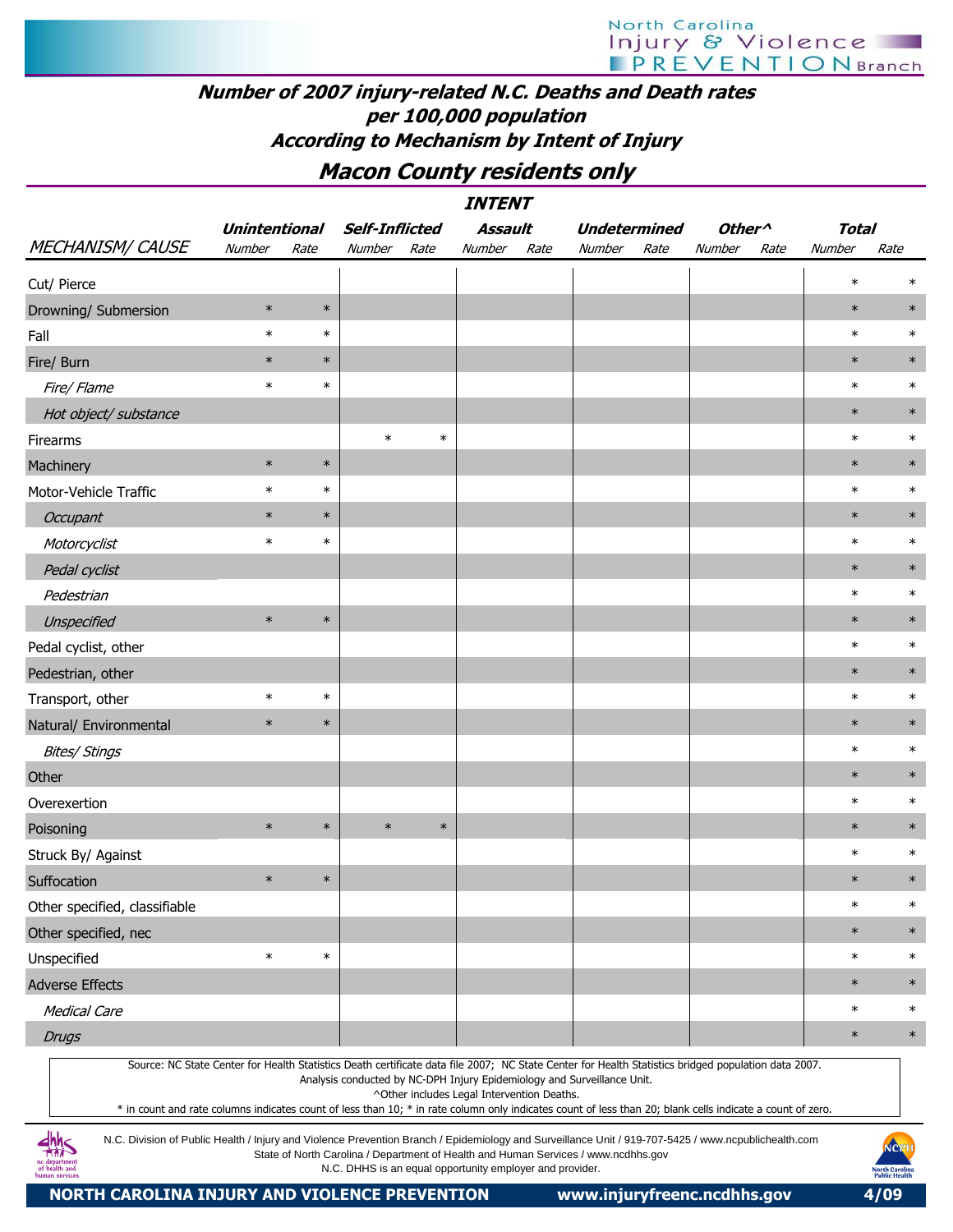## Number of 2007 injury-related N.C. Deaths and Death rates per 100,000 population According to Mechanism by Intent of Injury

Madison County residents only

| <i><b>INTENT</b></i><br><b>Unintentional</b><br><b>Self-Inflicted</b><br>Assault<br><b>Undetermined</b><br>Other <sup>^</sup><br><b>Total</b>                                                                                                                                                                                                                                                                                                                           |        |        |        |        |                                            |      |                                                                                    |        |        |      |        |        |  |
|-------------------------------------------------------------------------------------------------------------------------------------------------------------------------------------------------------------------------------------------------------------------------------------------------------------------------------------------------------------------------------------------------------------------------------------------------------------------------|--------|--------|--------|--------|--------------------------------------------|------|------------------------------------------------------------------------------------|--------|--------|------|--------|--------|--|
|                                                                                                                                                                                                                                                                                                                                                                                                                                                                         |        |        |        |        |                                            |      |                                                                                    |        |        |      |        |        |  |
| <b>MECHANISM/ CAUSE</b>                                                                                                                                                                                                                                                                                                                                                                                                                                                 | Number | Rate   | Number | Rate   | Number                                     | Rate | Number                                                                             | Rate   | Number | Rate | Number | Rate   |  |
| Cut/ Pierce                                                                                                                                                                                                                                                                                                                                                                                                                                                             |        |        |        |        |                                            |      |                                                                                    |        |        |      | $\ast$ | $\ast$ |  |
| Drowning/ Submersion                                                                                                                                                                                                                                                                                                                                                                                                                                                    | $\ast$ | $\ast$ |        |        |                                            |      |                                                                                    |        |        |      | $\ast$ | $\ast$ |  |
| Fall                                                                                                                                                                                                                                                                                                                                                                                                                                                                    | $\ast$ | $\ast$ |        |        |                                            |      |                                                                                    |        |        |      | $\ast$ | $\ast$ |  |
| Fire/ Burn                                                                                                                                                                                                                                                                                                                                                                                                                                                              |        |        |        |        |                                            |      |                                                                                    |        |        |      | $\ast$ | $\ast$ |  |
| Fire/ Flame                                                                                                                                                                                                                                                                                                                                                                                                                                                             |        |        |        |        |                                            |      |                                                                                    |        |        |      | $\ast$ | $\ast$ |  |
| Hot object/ substance                                                                                                                                                                                                                                                                                                                                                                                                                                                   |        |        |        |        |                                            |      |                                                                                    |        |        |      | $\ast$ | $\ast$ |  |
| Firearms                                                                                                                                                                                                                                                                                                                                                                                                                                                                |        |        | $\ast$ | $\ast$ |                                            |      |                                                                                    |        |        |      | $\ast$ | $\ast$ |  |
| Machinery                                                                                                                                                                                                                                                                                                                                                                                                                                                               |        |        |        |        |                                            |      |                                                                                    |        |        |      | $\ast$ | $\ast$ |  |
| Motor-Vehicle Traffic                                                                                                                                                                                                                                                                                                                                                                                                                                                   | $\ast$ | $\ast$ |        |        |                                            |      |                                                                                    |        |        |      | $\ast$ | $\ast$ |  |
| <b>Occupant</b>                                                                                                                                                                                                                                                                                                                                                                                                                                                         | $\ast$ | $\ast$ |        |        |                                            |      |                                                                                    |        |        |      | $\ast$ | $\ast$ |  |
| Motorcyclist                                                                                                                                                                                                                                                                                                                                                                                                                                                            |        |        |        |        |                                            |      |                                                                                    |        |        |      | $\ast$ | $\ast$ |  |
| Pedal cyclist                                                                                                                                                                                                                                                                                                                                                                                                                                                           |        |        |        |        |                                            |      |                                                                                    |        |        |      | $\ast$ | $\ast$ |  |
| Pedestrian                                                                                                                                                                                                                                                                                                                                                                                                                                                              |        |        |        |        |                                            |      |                                                                                    |        |        |      | $\ast$ | $\ast$ |  |
| Unspecified                                                                                                                                                                                                                                                                                                                                                                                                                                                             | $\ast$ | $\ast$ |        |        |                                            |      |                                                                                    |        |        |      | $\ast$ | $\ast$ |  |
| Pedal cyclist, other                                                                                                                                                                                                                                                                                                                                                                                                                                                    |        |        |        |        |                                            |      |                                                                                    |        |        |      | $\ast$ | $\ast$ |  |
| Pedestrian, other                                                                                                                                                                                                                                                                                                                                                                                                                                                       |        |        |        |        |                                            |      |                                                                                    |        |        |      | $\ast$ | $\ast$ |  |
| Transport, other                                                                                                                                                                                                                                                                                                                                                                                                                                                        | $\ast$ | $\ast$ |        |        |                                            |      |                                                                                    |        |        |      | $\ast$ | $\ast$ |  |
| Natural/ Environmental                                                                                                                                                                                                                                                                                                                                                                                                                                                  |        |        |        |        |                                            |      |                                                                                    |        |        |      | $\ast$ | $\ast$ |  |
| <b>Bites/ Stings</b>                                                                                                                                                                                                                                                                                                                                                                                                                                                    |        |        |        |        |                                            |      |                                                                                    |        |        |      | $\ast$ | $\ast$ |  |
| Other                                                                                                                                                                                                                                                                                                                                                                                                                                                                   |        |        |        |        |                                            |      |                                                                                    |        |        |      | $\ast$ | $\ast$ |  |
| Overexertion                                                                                                                                                                                                                                                                                                                                                                                                                                                            |        |        |        |        |                                            |      |                                                                                    |        |        |      | $\ast$ | $\ast$ |  |
| Poisoning                                                                                                                                                                                                                                                                                                                                                                                                                                                               | $\ast$ | $\ast$ | $\ast$ | $\ast$ |                                            |      | $\ast$                                                                             | $\ast$ |        |      | $\ast$ | $\ast$ |  |
| Struck By/ Against                                                                                                                                                                                                                                                                                                                                                                                                                                                      |        |        |        |        |                                            |      |                                                                                    |        |        |      | $\ast$ | $\ast$ |  |
| Suffocation                                                                                                                                                                                                                                                                                                                                                                                                                                                             | $\ast$ | $\ast$ | $\ast$ | $\ast$ |                                            |      |                                                                                    |        |        |      | $\ast$ | $\ast$ |  |
| Other specified, classifiable                                                                                                                                                                                                                                                                                                                                                                                                                                           |        |        |        |        |                                            |      |                                                                                    |        |        |      | $\ast$ | $\ast$ |  |
| Other specified, nec                                                                                                                                                                                                                                                                                                                                                                                                                                                    |        |        |        |        |                                            |      |                                                                                    |        |        |      | $\ast$ | $\ast$ |  |
| Unspecified                                                                                                                                                                                                                                                                                                                                                                                                                                                             |        |        |        |        |                                            |      |                                                                                    |        |        |      | $\ast$ | $\ast$ |  |
| <b>Adverse Effects</b>                                                                                                                                                                                                                                                                                                                                                                                                                                                  |        |        |        |        |                                            |      |                                                                                    |        |        |      | $\ast$ | $\ast$ |  |
| <b>Medical Care</b>                                                                                                                                                                                                                                                                                                                                                                                                                                                     |        |        |        |        |                                            |      |                                                                                    |        |        |      | $\ast$ | $\ast$ |  |
| <b>Drugs</b>                                                                                                                                                                                                                                                                                                                                                                                                                                                            |        |        |        |        |                                            |      |                                                                                    |        |        |      | $\ast$ | $\ast$ |  |
| Source: NC State Center for Health Statistics Death certificate data file 2007; NC State Center for Health Statistics bridged population data 2007.<br>* in count and rate columns indicates count of less than 10; * in rate column only indicates count of less than 20; blank cells indicate a count of zero.<br>N.C. Division of Public Health / Injury and Violence Prevention Branch / Epidemiology and Surveillance Unit / 919-707-5425 / www.ncpublichealth.com |        |        |        |        | ^Other includes Legal Intervention Deaths. |      | Analysis conducted by NC-DPH Injury Epidemiology and Surveillance Unit.            |        |        |      |        |        |  |
|                                                                                                                                                                                                                                                                                                                                                                                                                                                                         |        |        |        |        |                                            |      | State of North Carolina / Department of Health and Human Services / www.ncdhhs.gov |        |        |      |        | NCPH   |  |

N.C. DHHS is an equal opportunity employer and provider.

NORTH CAROLINA INJURY AND VIOLENCE PREVENTION www.injuryfreenc.ncdhhs.gov 4/09

nc department<br>of health and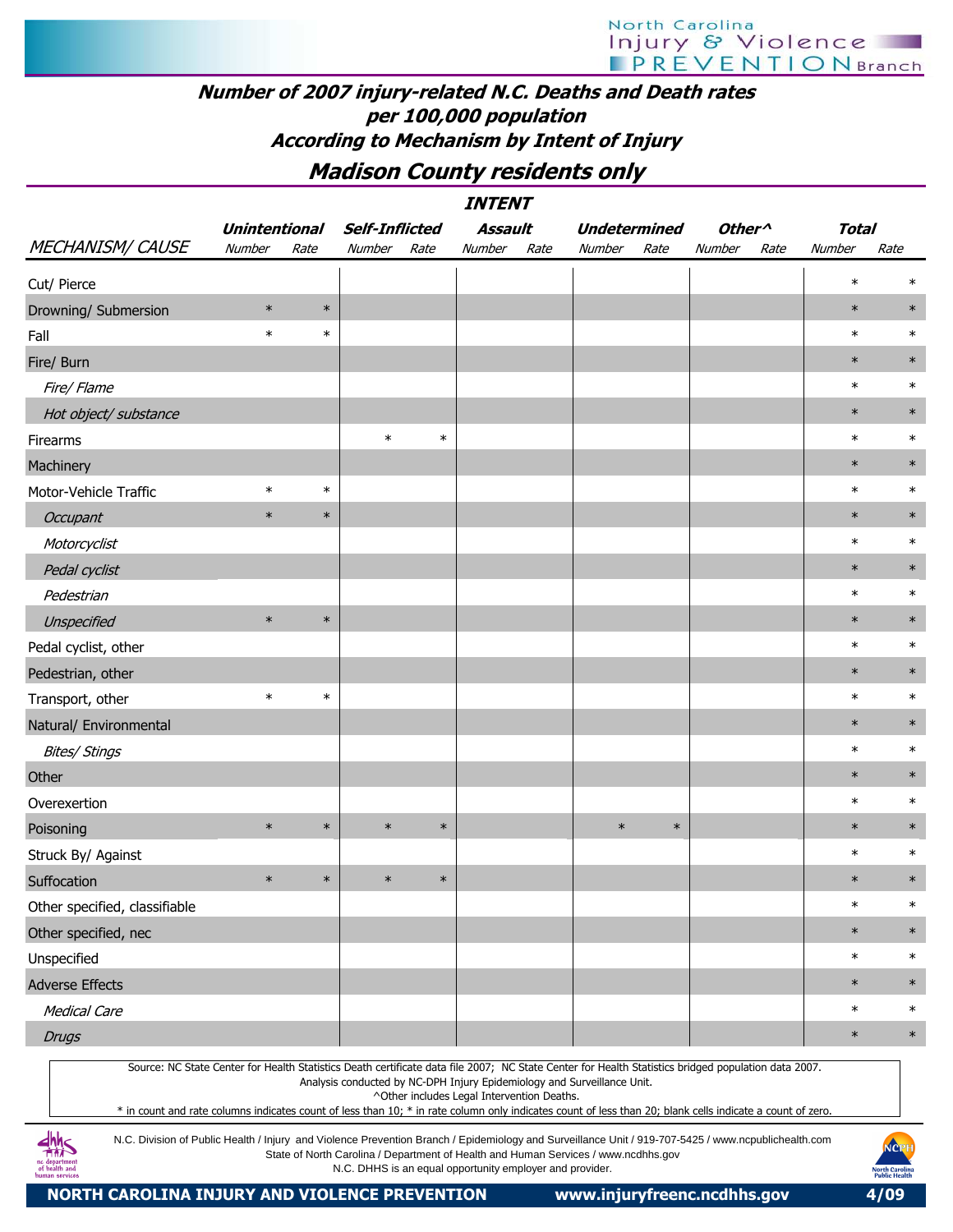## Number of 2007 injury-related N.C. Deaths and Death rates per 100,000 population According to Mechanism by Intent of Injury

## Martin County residents only

|                                                                                                                                                                                                                                                                                                                  | INTENT<br>Assault<br><b>Total</b><br><b>Unintentional</b><br><b>Self-Inflicted</b><br><b>Undetermined</b><br>Other <sup>^</sup> |        |                                                                                                                                                |        |                                            |        |        |      |        |      |        |                        |  |  |
|------------------------------------------------------------------------------------------------------------------------------------------------------------------------------------------------------------------------------------------------------------------------------------------------------------------|---------------------------------------------------------------------------------------------------------------------------------|--------|------------------------------------------------------------------------------------------------------------------------------------------------|--------|--------------------------------------------|--------|--------|------|--------|------|--------|------------------------|--|--|
|                                                                                                                                                                                                                                                                                                                  |                                                                                                                                 |        |                                                                                                                                                |        |                                            |        |        |      |        |      |        |                        |  |  |
| <b>MECHANISM/ CAUSE</b>                                                                                                                                                                                                                                                                                          | Number                                                                                                                          | Rate   | Number                                                                                                                                         | Rate   | <b>Number</b>                              | Rate   | Number | Rate | Number | Rate | Number | Rate                   |  |  |
| Cut/ Pierce                                                                                                                                                                                                                                                                                                      |                                                                                                                                 |        |                                                                                                                                                |        |                                            |        |        |      |        |      | $\ast$ | $\ast$                 |  |  |
| Drowning/ Submersion                                                                                                                                                                                                                                                                                             | $\ast$                                                                                                                          | $\ast$ |                                                                                                                                                |        |                                            |        |        |      |        |      | $\ast$ | $\ast$                 |  |  |
| Fall                                                                                                                                                                                                                                                                                                             | $\ast$                                                                                                                          | $\ast$ |                                                                                                                                                |        |                                            |        |        |      |        |      | $\ast$ | $\ast$                 |  |  |
| Fire/ Burn                                                                                                                                                                                                                                                                                                       |                                                                                                                                 |        | $\ast$                                                                                                                                         | $\ast$ |                                            |        |        |      |        |      | $\ast$ | $\ast$                 |  |  |
| Fire/ Flame                                                                                                                                                                                                                                                                                                      |                                                                                                                                 |        | $\ast$                                                                                                                                         | $\ast$ |                                            |        |        |      |        |      | $\ast$ | $\ast$                 |  |  |
| Hot object/ substance                                                                                                                                                                                                                                                                                            |                                                                                                                                 |        |                                                                                                                                                |        |                                            |        |        |      |        |      | $\ast$ | $\ast$                 |  |  |
| Firearms                                                                                                                                                                                                                                                                                                         |                                                                                                                                 |        | $\ast$                                                                                                                                         | $\ast$ | $\ast$                                     | $\ast$ |        |      |        |      | $\ast$ | $\ast$                 |  |  |
| Machinery                                                                                                                                                                                                                                                                                                        |                                                                                                                                 |        |                                                                                                                                                |        |                                            |        |        |      |        |      | $\ast$ | $\ast$                 |  |  |
| Motor-Vehicle Traffic                                                                                                                                                                                                                                                                                            | $\ast$                                                                                                                          | $\ast$ |                                                                                                                                                |        |                                            |        |        |      |        |      | $\ast$ | $\ast$                 |  |  |
| <b>Occupant</b>                                                                                                                                                                                                                                                                                                  | $\ast$                                                                                                                          | $\ast$ |                                                                                                                                                |        |                                            |        |        |      |        |      | $\ast$ | $\ast$                 |  |  |
| Motorcyclist                                                                                                                                                                                                                                                                                                     | $\ast$                                                                                                                          | $\ast$ |                                                                                                                                                |        |                                            |        |        |      |        |      | $\ast$ | $\ast$                 |  |  |
| Pedal cyclist                                                                                                                                                                                                                                                                                                    |                                                                                                                                 |        |                                                                                                                                                |        |                                            |        |        |      |        |      | $\ast$ | $\ast$                 |  |  |
| Pedestrian                                                                                                                                                                                                                                                                                                       | $\ast$                                                                                                                          | $\ast$ |                                                                                                                                                |        |                                            |        |        |      |        |      | $\ast$ | $\ast$                 |  |  |
| Unspecified                                                                                                                                                                                                                                                                                                      |                                                                                                                                 |        |                                                                                                                                                |        |                                            |        |        |      |        |      | $\ast$ | $\ast$                 |  |  |
| Pedal cyclist, other                                                                                                                                                                                                                                                                                             |                                                                                                                                 |        |                                                                                                                                                |        |                                            |        |        |      |        |      | $\ast$ | $\ast$                 |  |  |
| Pedestrian, other                                                                                                                                                                                                                                                                                                |                                                                                                                                 |        |                                                                                                                                                |        |                                            |        |        |      |        |      | $\ast$ | $\ast$                 |  |  |
| Transport, other                                                                                                                                                                                                                                                                                                 |                                                                                                                                 |        |                                                                                                                                                |        |                                            |        |        |      |        |      | $\ast$ | $\ast$                 |  |  |
| Natural/ Environmental                                                                                                                                                                                                                                                                                           |                                                                                                                                 |        |                                                                                                                                                |        |                                            |        |        |      |        |      | $\ast$ | $\ast$                 |  |  |
| <b>Bites/ Stings</b>                                                                                                                                                                                                                                                                                             |                                                                                                                                 |        |                                                                                                                                                |        |                                            |        |        |      |        |      | $\ast$ | $\ast$                 |  |  |
| Other                                                                                                                                                                                                                                                                                                            |                                                                                                                                 |        |                                                                                                                                                |        |                                            |        |        |      |        |      | $\ast$ | $\ast$                 |  |  |
| Overexertion                                                                                                                                                                                                                                                                                                     |                                                                                                                                 |        |                                                                                                                                                |        |                                            |        |        |      |        |      | $\ast$ | $\ast$                 |  |  |
| Poisoning                                                                                                                                                                                                                                                                                                        | $\ast$                                                                                                                          | $\ast$ | $\ast$                                                                                                                                         | $\ast$ |                                            |        |        |      |        |      | $\ast$ | $\ast$                 |  |  |
| Struck By/ Against                                                                                                                                                                                                                                                                                               |                                                                                                                                 |        |                                                                                                                                                |        |                                            |        |        |      |        |      | $\ast$ | $\ast$                 |  |  |
| Suffocation                                                                                                                                                                                                                                                                                                      |                                                                                                                                 |        |                                                                                                                                                |        |                                            |        |        |      |        |      | $\ast$ | $\ast$                 |  |  |
| Other specified, classifiable                                                                                                                                                                                                                                                                                    |                                                                                                                                 |        |                                                                                                                                                |        |                                            |        |        |      |        |      | $\ast$ | $\ast$                 |  |  |
| Other specified, nec                                                                                                                                                                                                                                                                                             |                                                                                                                                 |        |                                                                                                                                                |        |                                            |        |        |      |        |      | $\ast$ | $\ast$                 |  |  |
| Unspecified                                                                                                                                                                                                                                                                                                      | $\ast$                                                                                                                          | $\ast$ |                                                                                                                                                |        |                                            |        |        |      |        |      | $\ast$ | $\ast$                 |  |  |
| <b>Adverse Effects</b>                                                                                                                                                                                                                                                                                           |                                                                                                                                 |        |                                                                                                                                                |        |                                            |        |        |      |        |      | $\ast$ | $\ast$                 |  |  |
| <b>Medical Care</b>                                                                                                                                                                                                                                                                                              |                                                                                                                                 |        |                                                                                                                                                |        |                                            |        |        |      |        |      | $\ast$ | $\ast$                 |  |  |
| <b>Drugs</b>                                                                                                                                                                                                                                                                                                     |                                                                                                                                 |        |                                                                                                                                                |        |                                            |        |        |      |        |      | $\ast$ | $\ast$                 |  |  |
| Source: NC State Center for Health Statistics Death certificate data file 2007; NC State Center for Health Statistics bridged population data 2007.<br>* in count and rate columns indicates count of less than 10; * in rate column only indicates count of less than 20; blank cells indicate a count of zero. |                                                                                                                                 |        | Analysis conducted by NC-DPH Injury Epidemiology and Surveillance Unit.                                                                        |        | ^Other includes Legal Intervention Deaths. |        |        |      |        |      |        |                        |  |  |
| N.C. Division of Public Health / Injury and Violence Prevention Branch / Epidemiology and Surveillance Unit / 919-707-5425 / www.ncpublichealth.com<br>of health and                                                                                                                                             |                                                                                                                                 |        | State of North Carolina / Department of Health and Human Services / www.ncdhhs.gov<br>N.C. DHHS is an equal opportunity employer and provider. |        |                                            |        |        |      |        |      |        | NCPH<br>North Carolina |  |  |

N.C. DHHS is an equal opportunity employer and provider.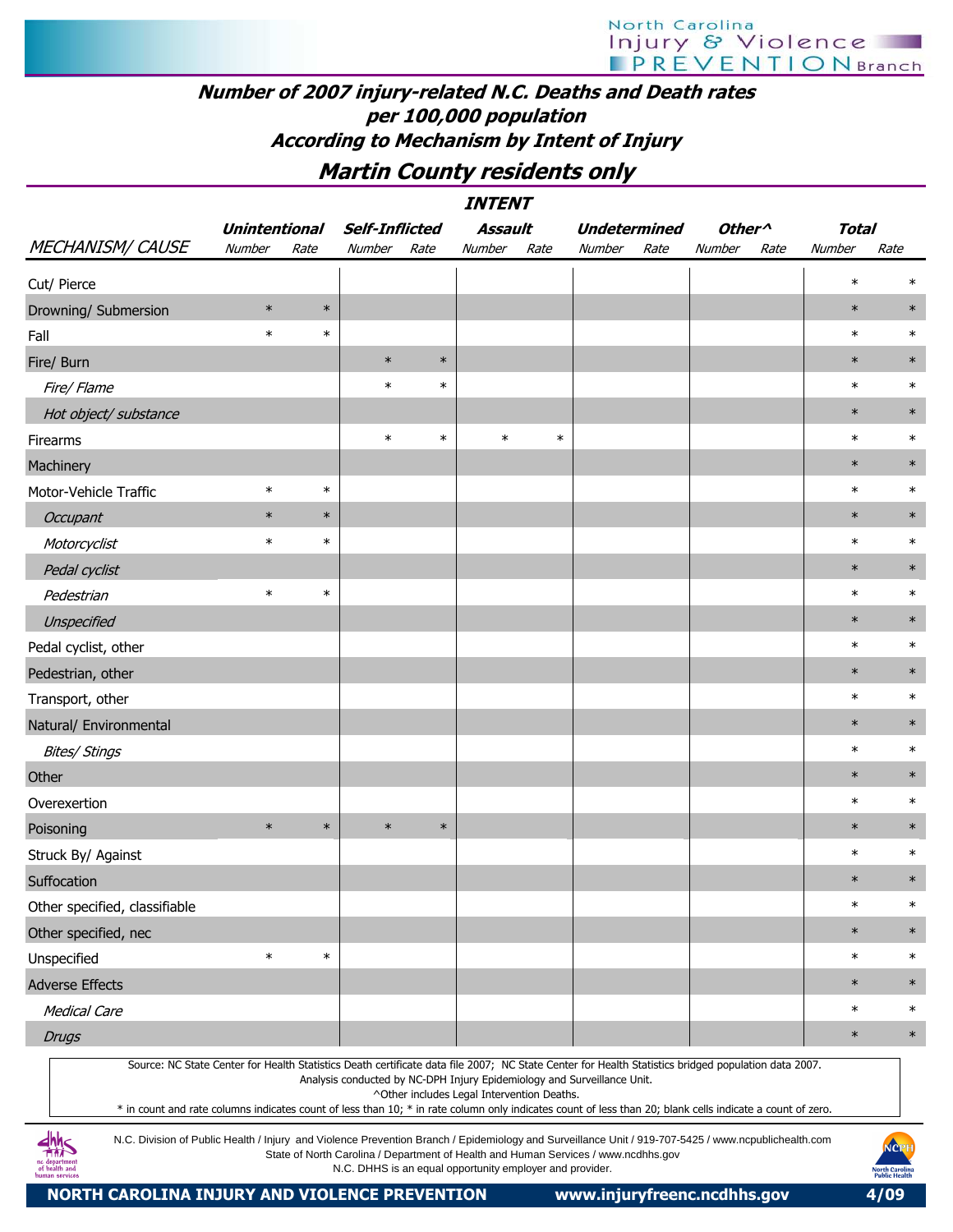## Number of 2007 injury-related N.C. Deaths and Death rates per 100,000 population According to Mechanism by Intent of Injury

## McDowell County residents only

|                               |                      |        |                       |        | <b>INTENT</b>                              |        |                                                                                                                                                                                                                                                                                                                                                                                             |                                      |      |              |        |  |
|-------------------------------|----------------------|--------|-----------------------|--------|--------------------------------------------|--------|---------------------------------------------------------------------------------------------------------------------------------------------------------------------------------------------------------------------------------------------------------------------------------------------------------------------------------------------------------------------------------------------|--------------------------------------|------|--------------|--------|--|
|                               | <b>Unintentional</b> |        | <b>Self-Inflicted</b> |        | Assault                                    |        | <b>Undetermined</b>                                                                                                                                                                                                                                                                                                                                                                         | Other <sup><math>\wedge</math></sup> |      | <b>Total</b> |        |  |
| <b>MECHANISM/ CAUSE</b>       | Number               | Rate   | Number                | Rate   | Number                                     | Rate   | Number<br>Rate                                                                                                                                                                                                                                                                                                                                                                              | Number                               | Rate | Number       | Rate   |  |
| Cut/ Pierce                   |                      |        |                       |        | $\ast$                                     | $\ast$ |                                                                                                                                                                                                                                                                                                                                                                                             |                                      |      | $\ast$       | $\ast$ |  |
| Drowning/ Submersion          | $\ast$               | $\ast$ |                       |        |                                            |        |                                                                                                                                                                                                                                                                                                                                                                                             |                                      |      | $\ast$       | $\ast$ |  |
| Fall                          | $\ast$               | $\ast$ |                       |        |                                            |        |                                                                                                                                                                                                                                                                                                                                                                                             |                                      |      | $\ast$       | $\ast$ |  |
| Fire/ Burn                    |                      |        |                       |        |                                            |        |                                                                                                                                                                                                                                                                                                                                                                                             |                                      |      | $\ast$       | $\ast$ |  |
| Fire/ Flame                   |                      |        |                       |        |                                            |        |                                                                                                                                                                                                                                                                                                                                                                                             |                                      |      | $\ast$       | $\ast$ |  |
| Hot object/ substance         |                      |        |                       |        |                                            |        |                                                                                                                                                                                                                                                                                                                                                                                             |                                      |      | $\ast$       | $\ast$ |  |
| Firearms                      |                      |        | $\ast$                | $\ast$ |                                            |        |                                                                                                                                                                                                                                                                                                                                                                                             |                                      |      | $\ast$       | $\ast$ |  |
| Machinery                     | $\ast$               | $\ast$ |                       |        |                                            |        |                                                                                                                                                                                                                                                                                                                                                                                             |                                      |      | $\ast$       | $\ast$ |  |
| Motor-Vehicle Traffic         | 13                   | $\ast$ |                       |        |                                            |        |                                                                                                                                                                                                                                                                                                                                                                                             |                                      |      | 13           | $\ast$ |  |
| <b>Occupant</b>               | 10                   | $\ast$ |                       |        |                                            |        |                                                                                                                                                                                                                                                                                                                                                                                             |                                      |      | 10           | $\ast$ |  |
| Motorcyclist                  |                      |        |                       |        |                                            |        |                                                                                                                                                                                                                                                                                                                                                                                             |                                      |      | $\ast$       | $\ast$ |  |
| Pedal cyclist                 |                      |        |                       |        |                                            |        |                                                                                                                                                                                                                                                                                                                                                                                             |                                      |      | $\ast$       | $\ast$ |  |
| Pedestrian                    |                      |        |                       |        |                                            |        |                                                                                                                                                                                                                                                                                                                                                                                             |                                      |      | $\ast$       | $\ast$ |  |
| Unspecified                   | $\ast$               | $\ast$ |                       |        |                                            |        |                                                                                                                                                                                                                                                                                                                                                                                             |                                      |      | $\ast$       | $\ast$ |  |
| Pedal cyclist, other          |                      |        |                       |        |                                            |        |                                                                                                                                                                                                                                                                                                                                                                                             |                                      |      | $\ast$       | $\ast$ |  |
| Pedestrian, other             |                      |        |                       |        |                                            |        |                                                                                                                                                                                                                                                                                                                                                                                             |                                      |      | $\ast$       | $\ast$ |  |
| Transport, other              |                      |        |                       |        |                                            |        |                                                                                                                                                                                                                                                                                                                                                                                             |                                      |      | $\ast$       | $\ast$ |  |
| Natural/ Environmental        |                      |        |                       |        |                                            |        |                                                                                                                                                                                                                                                                                                                                                                                             |                                      |      | $\ast$       | $\ast$ |  |
| <b>Bites/ Stings</b>          |                      |        |                       |        |                                            |        |                                                                                                                                                                                                                                                                                                                                                                                             |                                      |      | $\ast$       | $\ast$ |  |
| Other                         |                      |        |                       |        |                                            |        |                                                                                                                                                                                                                                                                                                                                                                                             |                                      |      | $\ast$       | $\ast$ |  |
| Overexertion                  |                      |        |                       |        |                                            |        |                                                                                                                                                                                                                                                                                                                                                                                             |                                      |      | $\ast$       | $\ast$ |  |
| Poisoning                     | 13                   | $\ast$ | $\ast$                | $\ast$ |                                            |        |                                                                                                                                                                                                                                                                                                                                                                                             |                                      |      | 17           | $\ast$ |  |
| Struck By/ Against            |                      |        |                       |        |                                            |        |                                                                                                                                                                                                                                                                                                                                                                                             |                                      |      | $\ast$       | $\ast$ |  |
| Suffocation                   |                      |        |                       |        |                                            |        |                                                                                                                                                                                                                                                                                                                                                                                             |                                      |      | $\ast$       | $\ast$ |  |
| Other specified, classifiable |                      |        |                       |        |                                            |        |                                                                                                                                                                                                                                                                                                                                                                                             |                                      |      | $\ast$       | $\ast$ |  |
| Other specified, nec          |                      |        |                       |        |                                            |        |                                                                                                                                                                                                                                                                                                                                                                                             |                                      |      | $\ast$       | $\ast$ |  |
| Unspecified                   | $\ast$               | $\ast$ |                       |        | $\ast$                                     | $\ast$ |                                                                                                                                                                                                                                                                                                                                                                                             |                                      |      | $\ast$       | $\ast$ |  |
| <b>Adverse Effects</b>        |                      |        |                       |        |                                            |        |                                                                                                                                                                                                                                                                                                                                                                                             |                                      |      | $\ast$       | $\ast$ |  |
| <b>Medical Care</b>           |                      |        |                       |        |                                            |        |                                                                                                                                                                                                                                                                                                                                                                                             |                                      |      | $\ast$       | $\ast$ |  |
| <b>Drugs</b>                  |                      |        |                       |        |                                            |        |                                                                                                                                                                                                                                                                                                                                                                                             |                                      |      | $\ast$       | $\ast$ |  |
|                               |                      |        |                       |        | ^Other includes Legal Intervention Deaths. |        | Source: NC State Center for Health Statistics Death certificate data file 2007; NC State Center for Health Statistics bridged population data 2007.<br>Analysis conducted by NC-DPH Injury Epidemiology and Surveillance Unit.<br>* in count and rate columns indicates count of less than 10; * in rate column only indicates count of less than 20; blank cells indicate a count of zero. |                                      |      |              |        |  |

N.C. Division of Public Health / Injury and Violence Prevention Branch / Epidemiology and Surveillance Unit / 919-707-5425 / www.ncpublichealth.com State of North Carolina / Department of Health and Human Services / www.ncdhhs.gov N.C. DHHS is an equal opportunity employer and provider.

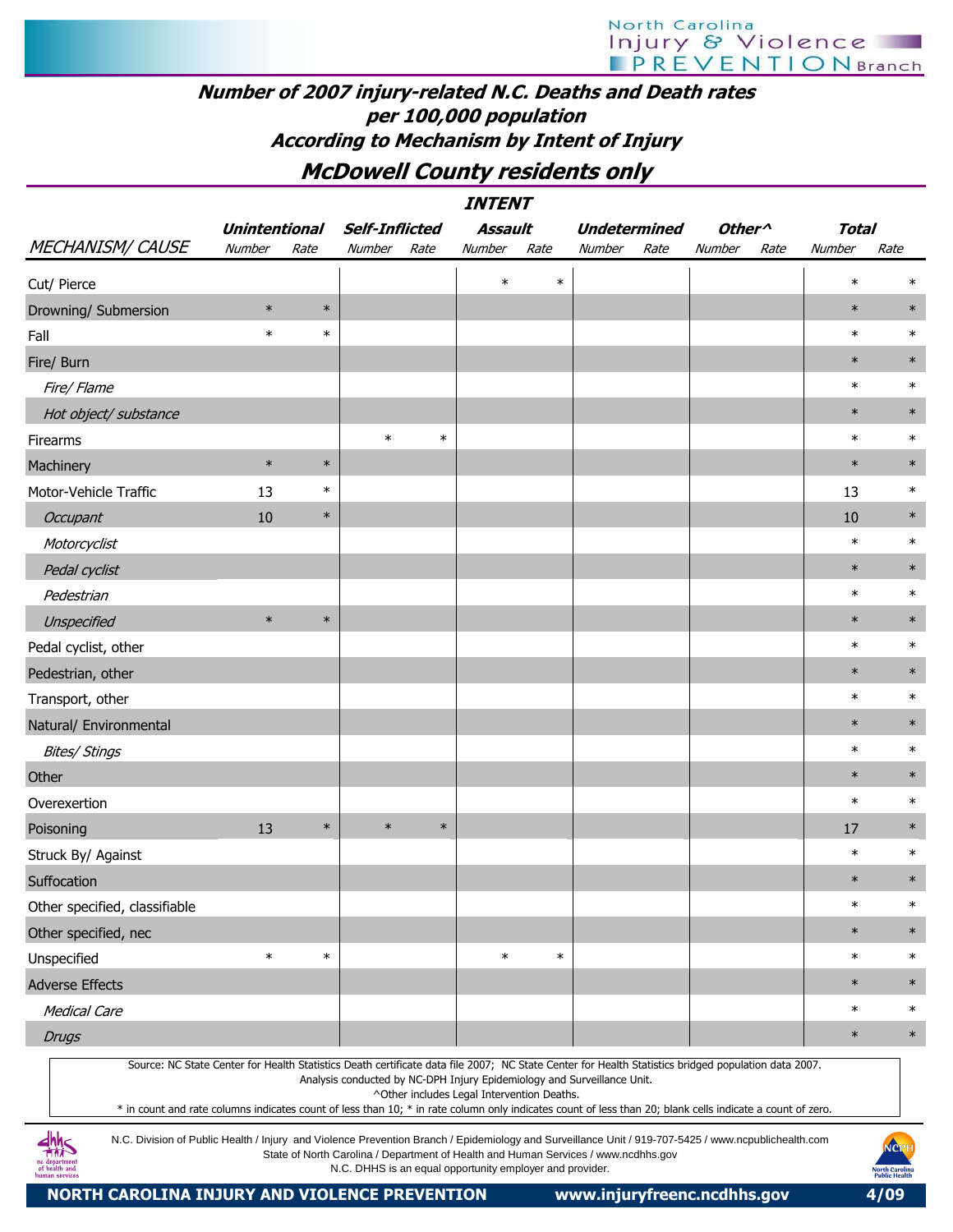## Number of 2007 injury-related N.C. Deaths and Death rates per 100,000 population According to Mechanism by Intent of Injury

## Mecklenburg County residents only

INTENT

|                                                                                                                                                     | <b>Unintentional</b> |        | <b>Self-Inflicted</b>                                                   |        | Assault |        | <b>Undetermined</b> |        | Other <sup>^</sup> |        | <b>Total</b> |        |
|-----------------------------------------------------------------------------------------------------------------------------------------------------|----------------------|--------|-------------------------------------------------------------------------|--------|---------|--------|---------------------|--------|--------------------|--------|--------------|--------|
| <b>MECHANISM/ CAUSE</b>                                                                                                                             | Number               | Rate   | Number                                                                  | Rate   | Number  | Rate   | Number              | Rate   | Number             | Rate   | Number       | Rate   |
| Cut/ Pierce                                                                                                                                         |                      |        | $\ast$                                                                  | $\ast$ | 10      | $\ast$ |                     |        |                    |        | 12           | $\ast$ |
| Drowning/ Submersion                                                                                                                                | $\ast$               | $\ast$ |                                                                         |        |         |        |                     |        |                    |        | $\ast$       | $\ast$ |
| Fall                                                                                                                                                | 31                   | 3.6    | $\ast$                                                                  | $\ast$ |         |        |                     |        |                    |        | 32           | 3.7    |
| Fire/ Burn                                                                                                                                          | $\ast$               | $\ast$ | $\ast$                                                                  | $\ast$ |         |        |                     |        |                    |        | $\ast$       | $\ast$ |
| Fire/Flame                                                                                                                                          | $\ast$               | $\ast$ | $\ast$                                                                  | $\ast$ |         |        |                     |        |                    |        | $\ast$       | $\ast$ |
| Hot object/ substance                                                                                                                               |                      |        |                                                                         |        |         |        |                     |        |                    |        | $\ast$       | $\ast$ |
| Firearms                                                                                                                                            | $\ast$               | $\ast$ | 30                                                                      | 3.5    | 59      | 6.8    | $\ast$              | $\ast$ |                    |        | 92           | 10.6   |
| Machinery                                                                                                                                           | $\ast$               | $\ast$ |                                                                         |        |         |        |                     |        |                    |        | $\ast$       | $\ast$ |
| Motor-Vehicle Traffic                                                                                                                               | 97                   | 11.2   |                                                                         |        |         |        |                     |        |                    |        | 97           | 11.2   |
| Occupant                                                                                                                                            | 55                   | 6.3    |                                                                         |        |         |        |                     |        |                    |        | 55           | 6.3    |
| Motorcyclist                                                                                                                                        | 11                   | $\ast$ |                                                                         |        |         |        |                     |        |                    |        | 11           | $\ast$ |
| Pedal cyclist                                                                                                                                       | $\ast$               | $\ast$ |                                                                         |        |         |        |                     |        |                    |        | $\ast$       | $\ast$ |
| Pedestrian                                                                                                                                          | 13                   | $\ast$ |                                                                         |        |         |        |                     |        |                    |        | 13           | $\ast$ |
| Unspecified                                                                                                                                         | 17                   | $\ast$ |                                                                         |        |         |        |                     |        |                    |        | 17           | $\ast$ |
| Pedal cyclist, other                                                                                                                                |                      |        |                                                                         |        |         |        |                     |        |                    |        | $\ast$       | $\ast$ |
| Pedestrian, other                                                                                                                                   |                      |        |                                                                         |        |         |        |                     |        |                    |        | $\ast$       | $\ast$ |
| Transport, other                                                                                                                                    | $\ast$               | $\ast$ |                                                                         |        |         |        |                     |        |                    |        | $\ast$       | $\ast$ |
| Natural/ Environmental                                                                                                                              | $\ast$               | $\ast$ |                                                                         |        |         |        |                     |        |                    |        | $\ast$       | $\ast$ |
| <b>Bites/ Stings</b>                                                                                                                                |                      |        |                                                                         |        |         |        |                     |        |                    |        | $\ast$       | $\ast$ |
| Other                                                                                                                                               |                      |        |                                                                         |        |         |        |                     |        |                    |        | $\ast$       | $\ast$ |
| Overexertion                                                                                                                                        |                      |        |                                                                         |        |         |        |                     |        |                    |        | $\ast$       | $\ast$ |
| Poisoning                                                                                                                                           | 54                   | 6.2    | $\ast$                                                                  | $\ast$ |         |        |                     |        |                    |        | 61           | 7.0    |
| Struck By/ Against                                                                                                                                  |                      |        |                                                                         |        |         |        |                     |        |                    |        | $\ast$       | $\ast$ |
| Suffocation                                                                                                                                         | 11                   | $\ast$ | 14                                                                      | $\ast$ | $\ast$  | $\ast$ |                     |        |                    |        | 28           | 3.2    |
| Other specified, classifiable                                                                                                                       | $\ast$               | $\ast$ |                                                                         |        |         |        |                     |        |                    |        | $\ast$       | $\ast$ |
| Other specified, nec                                                                                                                                |                      |        |                                                                         |        |         |        |                     |        |                    |        | $\ast$       | $\ast$ |
| Unspecified                                                                                                                                         | 32                   | 3.7    |                                                                         |        | $\ast$  | $\ast$ |                     |        |                    |        | 36           | 4.2    |
| <b>Adverse Effects</b>                                                                                                                              |                      |        |                                                                         |        |         |        |                     |        | $\ast$             | $\ast$ | $\ast$       | $\ast$ |
| <b>Medical Care</b>                                                                                                                                 |                      |        |                                                                         |        |         |        |                     |        | $\ast$             | $\ast$ | $\ast$       | $\ast$ |
| <b>Drugs</b>                                                                                                                                        |                      |        |                                                                         |        |         |        |                     |        |                    |        | $\ast$       | $\ast$ |
| Source: NC State Center for Health Statistics Death certificate data file 2007; NC State Center for Health Statistics bridged population data 2007. |                      |        | Analysis conducted by NC-DPH Injury Epidemiology and Surveillance Unit. |        |         |        |                     |        |                    |        |              |        |

^Other includes Legal Intervention Deaths.

\* in count and rate columns indicates count of less than 10; \* in rate column only indicates count of less than 20; blank cells indicate a count of zero.

N.C. Division of Public Health / Injury and Violence Prevention Branch / Epidemiology and Surveillance Unit / 919-707-5425 / www.ncpublichealth.com State of North Carolina / Department of Health and Human Services / www.ncdhhs.gov N.C. DHHS is an equal opportunity employer and provider.

 $\frac{dhh}{dhS}$ 

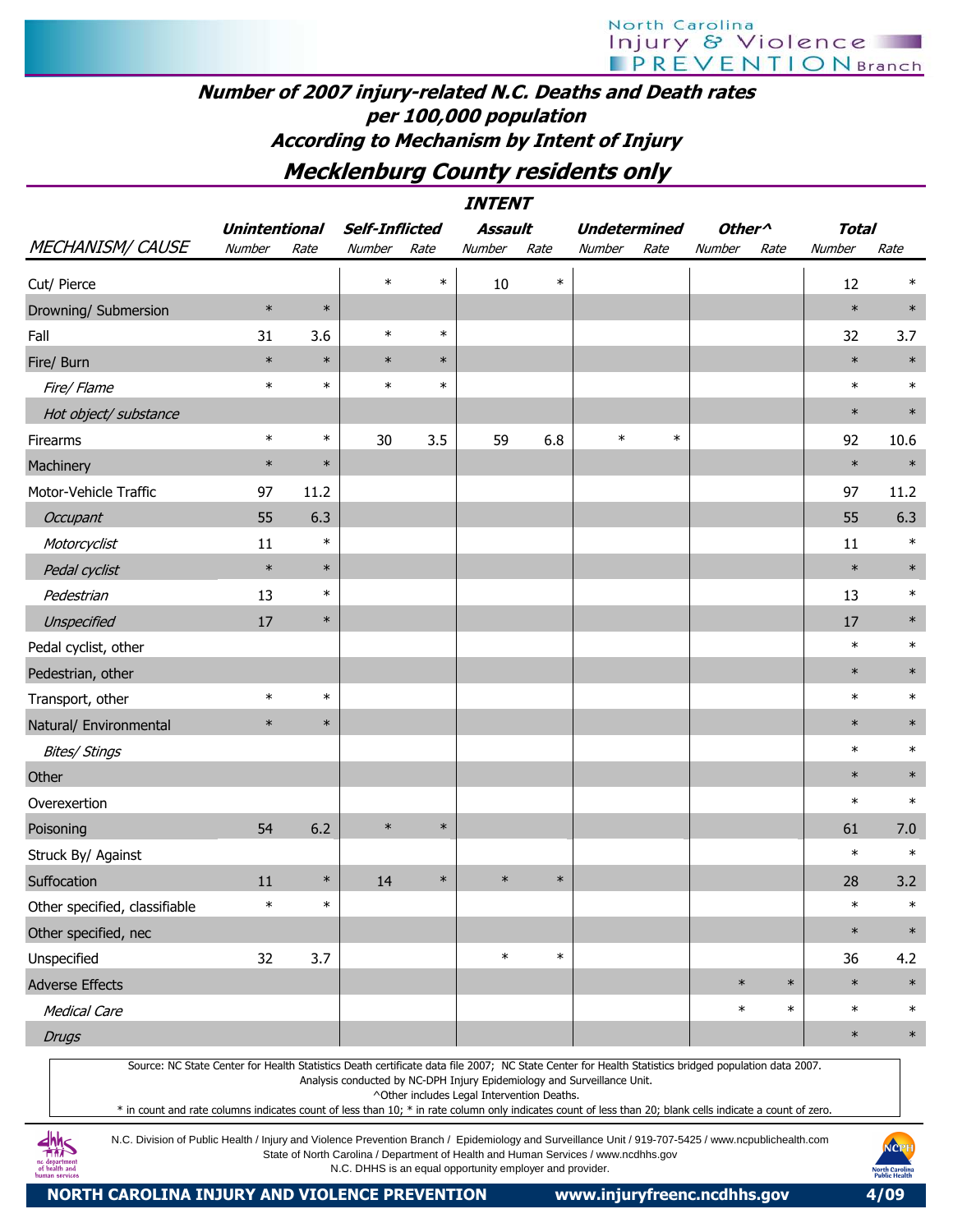## Number of 2007 injury-related N.C. Deaths and Death rates per 100,000 population According to Mechanism by Intent of Injury

Mitchell County residents only

|                               |                      |        |                       | <b>INTENT</b>                                                                                                         |                                                                                                                                                                                                                                                                                                                  |                    |              |        |
|-------------------------------|----------------------|--------|-----------------------|-----------------------------------------------------------------------------------------------------------------------|------------------------------------------------------------------------------------------------------------------------------------------------------------------------------------------------------------------------------------------------------------------------------------------------------------------|--------------------|--------------|--------|
|                               | <b>Unintentional</b> |        | <b>Self-Inflicted</b> | Assault                                                                                                               | <b>Undetermined</b>                                                                                                                                                                                                                                                                                              | Other <sup>^</sup> | <b>Total</b> |        |
| <b>MECHANISM/CAUSE</b>        | Number               | Rate   | Number<br>Rate        | Number<br>Rate                                                                                                        | Number<br>Rate                                                                                                                                                                                                                                                                                                   | Number<br>Rate     | Number       | Rate   |
| Cut/ Pierce                   |                      |        |                       |                                                                                                                       |                                                                                                                                                                                                                                                                                                                  |                    | $\ast$       | $\ast$ |
| Drowning/ Submersion          | $\ast$               | $\ast$ |                       |                                                                                                                       |                                                                                                                                                                                                                                                                                                                  |                    | $\ast$       | $\ast$ |
| Fall                          | $\ast$               | $\ast$ |                       |                                                                                                                       |                                                                                                                                                                                                                                                                                                                  |                    | $\ast$       | $\ast$ |
| Fire/ Burn                    |                      |        |                       |                                                                                                                       |                                                                                                                                                                                                                                                                                                                  |                    | $\ast$       | $\ast$ |
| Fire/ Flame                   |                      |        |                       |                                                                                                                       |                                                                                                                                                                                                                                                                                                                  |                    | $\ast$       | $\ast$ |
| Hot object/ substance         |                      |        |                       |                                                                                                                       |                                                                                                                                                                                                                                                                                                                  |                    | $\ast$       | $\ast$ |
| Firearms                      |                      |        | $\ast$                | $\ast$<br>$\ast$                                                                                                      | $\ast$                                                                                                                                                                                                                                                                                                           |                    | $\ast$       | $\ast$ |
| Machinery                     | $\ast$               | $\ast$ |                       |                                                                                                                       |                                                                                                                                                                                                                                                                                                                  |                    | $\ast$       | $\ast$ |
| Motor-Vehicle Traffic         | $\ast$               | $\ast$ |                       |                                                                                                                       |                                                                                                                                                                                                                                                                                                                  |                    | $\ast$       | $\ast$ |
| Occupant                      | $\ast$               | $\ast$ |                       |                                                                                                                       |                                                                                                                                                                                                                                                                                                                  |                    | $\ast$       | $\ast$ |
| Motorcyclist                  |                      |        |                       |                                                                                                                       |                                                                                                                                                                                                                                                                                                                  |                    | $\ast$       | $\ast$ |
| Pedal cyclist                 |                      |        |                       |                                                                                                                       |                                                                                                                                                                                                                                                                                                                  |                    | $\ast$       | $\ast$ |
| Pedestrian                    |                      |        |                       |                                                                                                                       |                                                                                                                                                                                                                                                                                                                  |                    | $\ast$       | $\ast$ |
| Unspecified                   | $\ast$               | $\ast$ |                       |                                                                                                                       |                                                                                                                                                                                                                                                                                                                  |                    | $\ast$       | $\ast$ |
| Pedal cyclist, other          |                      |        |                       |                                                                                                                       |                                                                                                                                                                                                                                                                                                                  |                    | $\ast$       | $\ast$ |
| Pedestrian, other             |                      |        |                       |                                                                                                                       |                                                                                                                                                                                                                                                                                                                  |                    | $\ast$       | $\ast$ |
| Transport, other              |                      |        |                       |                                                                                                                       |                                                                                                                                                                                                                                                                                                                  |                    | $\ast$       | $\ast$ |
| Natural/ Environmental        |                      |        |                       |                                                                                                                       |                                                                                                                                                                                                                                                                                                                  |                    | $\ast$       | $\ast$ |
| <b>Bites/ Stings</b>          |                      |        |                       |                                                                                                                       |                                                                                                                                                                                                                                                                                                                  |                    | $\ast$       | $\ast$ |
| Other                         |                      |        |                       |                                                                                                                       |                                                                                                                                                                                                                                                                                                                  |                    | $\ast$       | $\ast$ |
| Overexertion                  |                      |        |                       |                                                                                                                       |                                                                                                                                                                                                                                                                                                                  |                    | $\ast$       | $\ast$ |
| Poisoning                     | $\ast$               | $\ast$ |                       |                                                                                                                       |                                                                                                                                                                                                                                                                                                                  |                    | $\ast$       | $\ast$ |
| Struck By/ Against            | $\ast$               | $\ast$ |                       |                                                                                                                       |                                                                                                                                                                                                                                                                                                                  |                    | $\ast$       | $\ast$ |
| Suffocation                   | $\ast$               | $\ast$ |                       |                                                                                                                       |                                                                                                                                                                                                                                                                                                                  |                    | $\ast$       | $\ast$ |
| Other specified, classifiable |                      |        |                       |                                                                                                                       |                                                                                                                                                                                                                                                                                                                  |                    | $\ast$       | $\ast$ |
| Other specified, nec          |                      |        |                       |                                                                                                                       |                                                                                                                                                                                                                                                                                                                  |                    | $\ast$       | $\ast$ |
| Unspecified                   | $\ast$               | $\ast$ |                       | $\ast$                                                                                                                | $\ast$                                                                                                                                                                                                                                                                                                           |                    | $\ast$       | $\ast$ |
| <b>Adverse Effects</b>        |                      |        |                       |                                                                                                                       |                                                                                                                                                                                                                                                                                                                  |                    | $\ast$       | $\ast$ |
| <b>Medical Care</b>           |                      |        |                       |                                                                                                                       |                                                                                                                                                                                                                                                                                                                  |                    | $\ast$       | $\ast$ |
| <b>Drugs</b>                  |                      |        |                       |                                                                                                                       |                                                                                                                                                                                                                                                                                                                  |                    | $\ast$       | $\ast$ |
| J L L                         |                      |        |                       | Analysis conducted by NC-DPH Injury Epidemiology and Surveillance Unit.<br>^Other includes Legal Intervention Deaths. | Source: NC State Center for Health Statistics Death certificate data file 2007; NC State Center for Health Statistics bridged population data 2007.<br>* in count and rate columns indicates count of less than 10; * in rate column only indicates count of less than 20; blank cells indicate a count of zero. |                    |              |        |

N.C. Division of Public Health / Injury and Violence Prevention Branch / Epidemiology and Surveillance Unit / 919-707-5425 / www.ncpublichealth.com State of North Carolina / Department of Health and Human Services / www.ncdhhs.gov N.C. DHHS is an equal opportunity employer and provider.

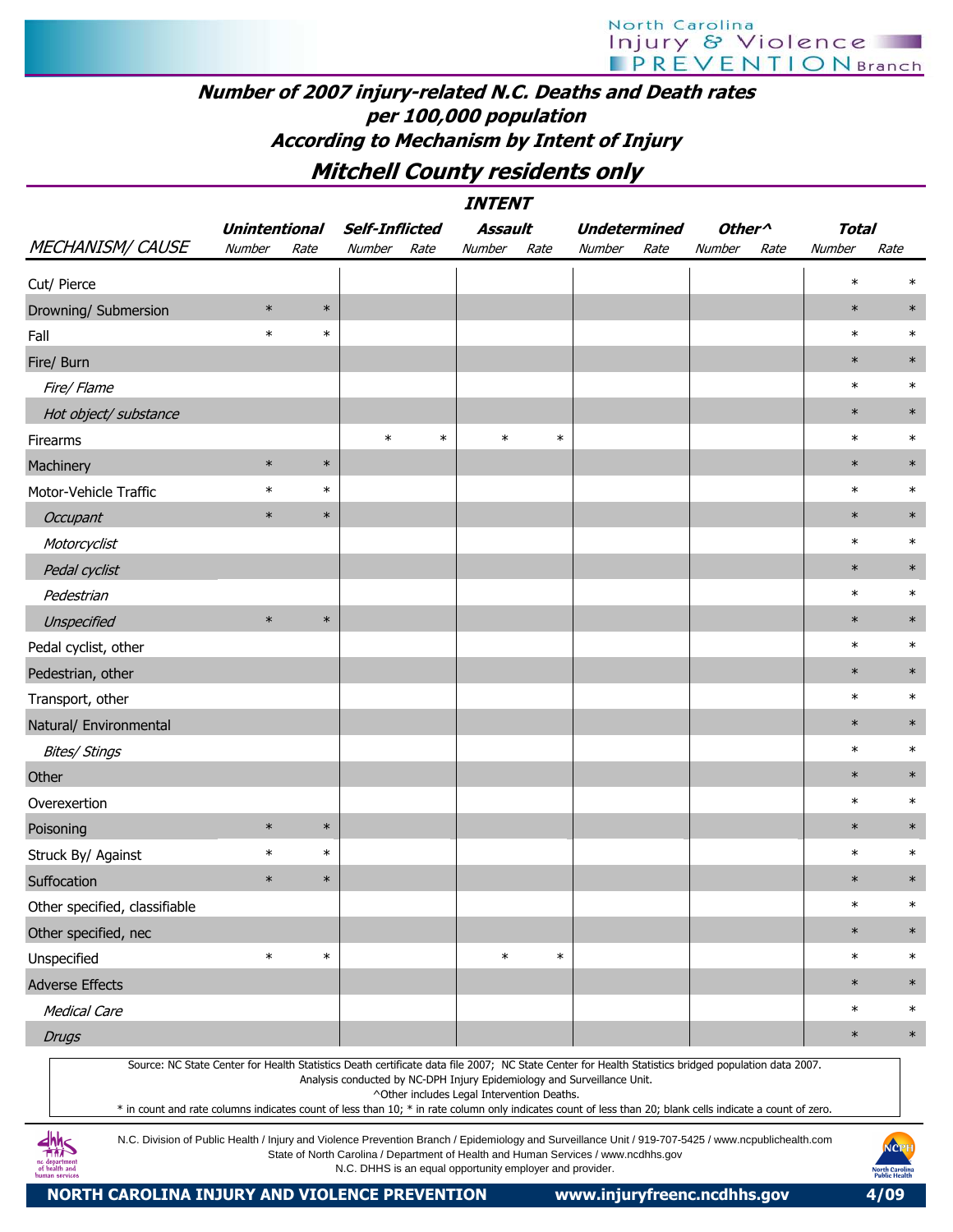## Number of 2007 injury-related N.C. Deaths and Death rates per 100,000 population According to Mechanism by Intent of Injury

Montgomery County residents only

|                                                                                                                                                                                                                                                                                                                                                                                                                                                                         |                      |        |                       |        | <b>INTENT</b>                              |        |                                                                                                                                                               |      |                                      |      |              |        |
|-------------------------------------------------------------------------------------------------------------------------------------------------------------------------------------------------------------------------------------------------------------------------------------------------------------------------------------------------------------------------------------------------------------------------------------------------------------------------|----------------------|--------|-----------------------|--------|--------------------------------------------|--------|---------------------------------------------------------------------------------------------------------------------------------------------------------------|------|--------------------------------------|------|--------------|--------|
|                                                                                                                                                                                                                                                                                                                                                                                                                                                                         | <b>Unintentional</b> |        | <b>Self-Inflicted</b> |        | Assault                                    |        | <b>Undetermined</b>                                                                                                                                           |      | Other <sup><math>\wedge</math></sup> |      | <b>Total</b> |        |
| <b>MECHANISM/ CAUSE</b>                                                                                                                                                                                                                                                                                                                                                                                                                                                 | Number               | Rate   | Number                | Rate   | Number                                     | Rate   | Number                                                                                                                                                        | Rate | Number                               | Rate | Number       | Rate   |
| Cut/ Pierce                                                                                                                                                                                                                                                                                                                                                                                                                                                             |                      |        |                       |        |                                            |        |                                                                                                                                                               |      |                                      |      | $\ast$       | $\ast$ |
| Drowning/ Submersion                                                                                                                                                                                                                                                                                                                                                                                                                                                    | $\ast$               | $\ast$ |                       |        |                                            |        |                                                                                                                                                               |      |                                      |      | $\ast$       | $\ast$ |
| Fall                                                                                                                                                                                                                                                                                                                                                                                                                                                                    | $\ast$               | $\ast$ |                       |        |                                            |        |                                                                                                                                                               |      |                                      |      | $\ast$       | $\ast$ |
| Fire/ Burn                                                                                                                                                                                                                                                                                                                                                                                                                                                              |                      |        |                       |        |                                            |        |                                                                                                                                                               |      |                                      |      | $\ast$       | $\ast$ |
| Fire/ Flame                                                                                                                                                                                                                                                                                                                                                                                                                                                             |                      |        |                       |        |                                            |        |                                                                                                                                                               |      |                                      |      | $\ast$       | $\ast$ |
| Hot object/ substance                                                                                                                                                                                                                                                                                                                                                                                                                                                   |                      |        |                       |        |                                            |        |                                                                                                                                                               |      |                                      |      | $\ast$       | $\ast$ |
| Firearms                                                                                                                                                                                                                                                                                                                                                                                                                                                                |                      |        | $\ast$                | $\ast$ | $\ast$                                     | $\ast$ |                                                                                                                                                               |      |                                      |      | $\ast$       | $\ast$ |
| Machinery                                                                                                                                                                                                                                                                                                                                                                                                                                                               | $\ast$               | $\ast$ |                       |        |                                            |        |                                                                                                                                                               |      |                                      |      | $\ast$       | $\ast$ |
| Motor-Vehicle Traffic                                                                                                                                                                                                                                                                                                                                                                                                                                                   | $\ast$               | $\ast$ |                       |        |                                            |        |                                                                                                                                                               |      |                                      |      | $\ast$       | $\ast$ |
| <b>Occupant</b>                                                                                                                                                                                                                                                                                                                                                                                                                                                         | $\ast$               | $\ast$ |                       |        |                                            |        |                                                                                                                                                               |      |                                      |      | $\ast$       | $\ast$ |
| Motorcyclist                                                                                                                                                                                                                                                                                                                                                                                                                                                            |                      |        |                       |        |                                            |        |                                                                                                                                                               |      |                                      |      | $\ast$       | $\ast$ |
| Pedal cyclist                                                                                                                                                                                                                                                                                                                                                                                                                                                           |                      |        |                       |        |                                            |        |                                                                                                                                                               |      |                                      |      | $\ast$       | $\ast$ |
| Pedestrian                                                                                                                                                                                                                                                                                                                                                                                                                                                              |                      |        |                       |        |                                            |        |                                                                                                                                                               |      |                                      |      | $\ast$       | $\ast$ |
| Unspecified                                                                                                                                                                                                                                                                                                                                                                                                                                                             |                      |        |                       |        |                                            |        |                                                                                                                                                               |      |                                      |      | $\ast$       | $\ast$ |
| Pedal cyclist, other                                                                                                                                                                                                                                                                                                                                                                                                                                                    |                      |        |                       |        |                                            |        |                                                                                                                                                               |      |                                      |      | $\ast$       | $\ast$ |
| Pedestrian, other                                                                                                                                                                                                                                                                                                                                                                                                                                                       |                      |        |                       |        |                                            |        |                                                                                                                                                               |      |                                      |      | $\ast$       | $\ast$ |
| Transport, other                                                                                                                                                                                                                                                                                                                                                                                                                                                        |                      |        |                       |        |                                            |        |                                                                                                                                                               |      |                                      |      | $\ast$       | $\ast$ |
| Natural/ Environmental                                                                                                                                                                                                                                                                                                                                                                                                                                                  |                      |        |                       |        |                                            |        |                                                                                                                                                               |      |                                      |      | $\ast$       | $\ast$ |
| <b>Bites/ Stings</b>                                                                                                                                                                                                                                                                                                                                                                                                                                                    |                      |        |                       |        |                                            |        |                                                                                                                                                               |      |                                      |      | $\ast$       | $\ast$ |
| Other                                                                                                                                                                                                                                                                                                                                                                                                                                                                   |                      |        |                       |        |                                            |        |                                                                                                                                                               |      |                                      |      | $\ast$       | $\ast$ |
| Overexertion                                                                                                                                                                                                                                                                                                                                                                                                                                                            |                      |        |                       |        |                                            |        |                                                                                                                                                               |      |                                      |      | $\ast$       | $\ast$ |
| Poisoning                                                                                                                                                                                                                                                                                                                                                                                                                                                               | $\ast$               | $\ast$ |                       |        |                                            |        |                                                                                                                                                               |      |                                      |      | $\ast$       | $\ast$ |
| Struck By/ Against                                                                                                                                                                                                                                                                                                                                                                                                                                                      |                      |        |                       |        |                                            |        |                                                                                                                                                               |      |                                      |      | $\ast$       | $\ast$ |
| Suffocation                                                                                                                                                                                                                                                                                                                                                                                                                                                             | $\ast$               | $\ast$ | $\ast$                | $\ast$ |                                            |        |                                                                                                                                                               |      |                                      |      | $\ast$       | $\ast$ |
| Other specified, classifiable                                                                                                                                                                                                                                                                                                                                                                                                                                           |                      |        |                       |        |                                            |        |                                                                                                                                                               |      |                                      |      | $\ast$       | $\ast$ |
| Other specified, nec                                                                                                                                                                                                                                                                                                                                                                                                                                                    |                      |        |                       |        |                                            |        |                                                                                                                                                               |      |                                      |      | $\ast$       | $\ast$ |
| Unspecified                                                                                                                                                                                                                                                                                                                                                                                                                                                             | $\ast$               | $\ast$ |                       |        |                                            |        |                                                                                                                                                               |      |                                      |      | $\ast$       | $\ast$ |
| <b>Adverse Effects</b>                                                                                                                                                                                                                                                                                                                                                                                                                                                  |                      |        |                       |        |                                            |        |                                                                                                                                                               |      |                                      |      | $\ast$       | $\ast$ |
| <b>Medical Care</b>                                                                                                                                                                                                                                                                                                                                                                                                                                                     |                      |        |                       |        |                                            |        |                                                                                                                                                               |      |                                      |      | $\ast$       | $\ast$ |
| <b>Drugs</b>                                                                                                                                                                                                                                                                                                                                                                                                                                                            |                      |        |                       |        |                                            |        |                                                                                                                                                               |      |                                      |      | $\ast$       | $\ast$ |
| Source: NC State Center for Health Statistics Death certificate data file 2007; NC State Center for Health Statistics bridged population data 2007.<br>* in count and rate columns indicates count of less than 10; * in rate column only indicates count of less than 20; blank cells indicate a count of zero.<br>N.C. Division of Public Health / Injury and Violence Prevention Branch / Epidemiology and Surveillance Unit / 919-707-5425 / www.ncpublichealth.com |                      |        |                       |        | ^Other includes Legal Intervention Deaths. |        | Analysis conducted by NC-DPH Injury Epidemiology and Surveillance Unit.<br>State of North Carolina / Department of Health and Human Services / www.ncdhhs.gov |      |                                      |      |              | NOPH   |

N.C. DHHS is an equal opportunity employer and provider.

City nc department<br>of health and

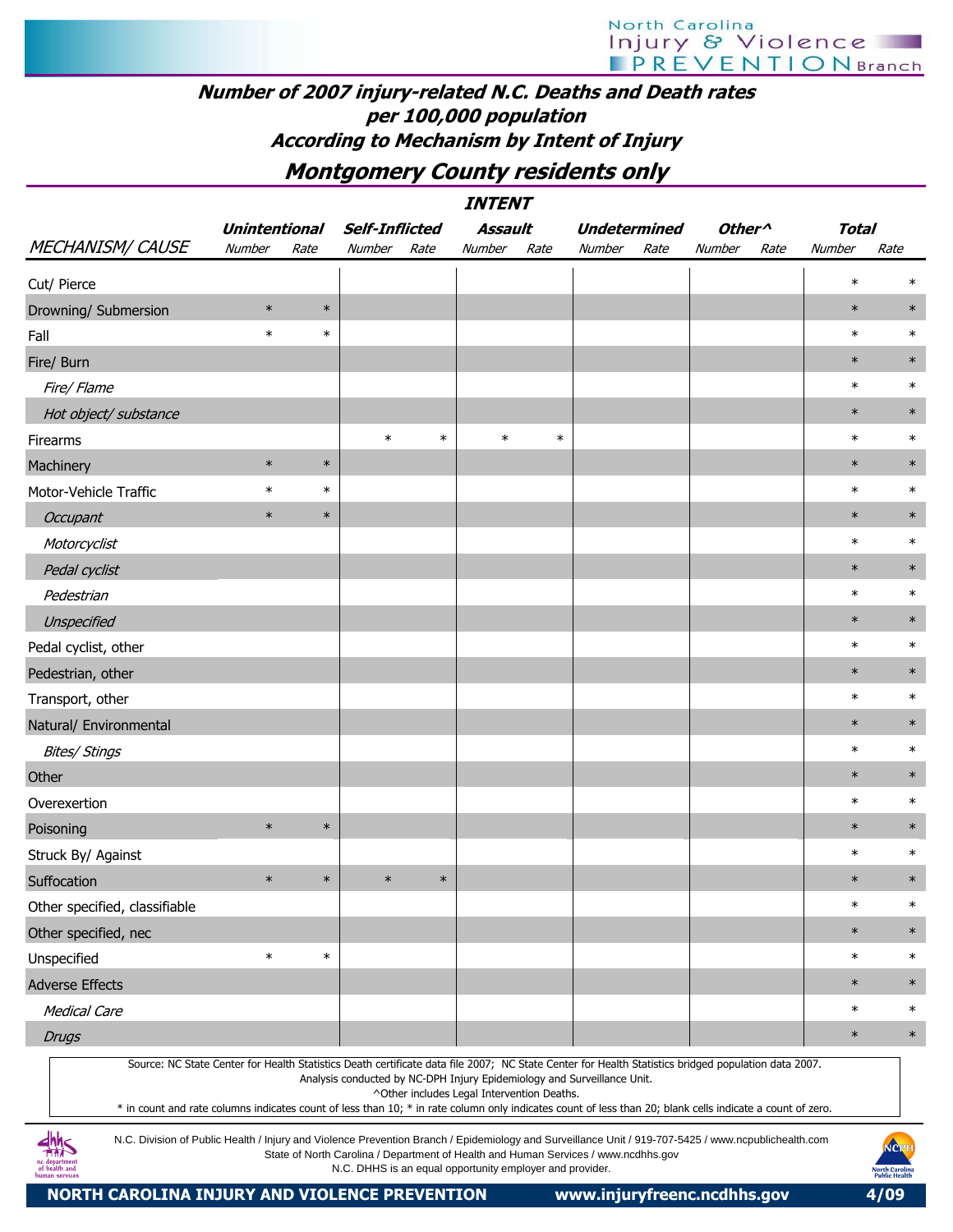## Number of 2007 injury-related N.C. Deaths and Death rates per 100,000 population According to Mechanism by Intent of Injury

Moore County residents only

|                                                                                                                                                     |                      |        |                                                                         |        | <b>INTENT</b>                              |        |        |                     |                    |        |              |        |
|-----------------------------------------------------------------------------------------------------------------------------------------------------|----------------------|--------|-------------------------------------------------------------------------|--------|--------------------------------------------|--------|--------|---------------------|--------------------|--------|--------------|--------|
|                                                                                                                                                     | <b>Unintentional</b> |        | <b>Self-Inflicted</b>                                                   |        | <b>Assault</b>                             |        |        | <b>Undetermined</b> | Other <sup>^</sup> |        | <b>Total</b> |        |
| <b>MECHANISM/ CAUSE</b>                                                                                                                             | Number               | Rate   | Number                                                                  | Rate   | Number                                     | Rate   | Number | Rate                | Number             | Rate   | Number       | Rate   |
| Cut/ Pierce                                                                                                                                         |                      |        |                                                                         |        |                                            |        |        |                     |                    |        | $\ast$       | $\ast$ |
| Drowning/ Submersion                                                                                                                                | $\ast$               | $\ast$ | $\ast$                                                                  | $\ast$ |                                            |        |        |                     |                    |        | $\ast$       | $\ast$ |
| Fall                                                                                                                                                | $\ast$               | $\ast$ |                                                                         |        |                                            |        |        |                     |                    |        | $\ast$       | $\ast$ |
| Fire/ Burn                                                                                                                                          | $\ast$               | $\ast$ |                                                                         |        |                                            |        |        |                     |                    |        | $\ast$       | $\ast$ |
| Fire/Flame                                                                                                                                          | $\ast$               | $\ast$ |                                                                         |        |                                            |        |        |                     |                    |        | $\ast$       | $\ast$ |
| Hot object/ substance                                                                                                                               |                      |        |                                                                         |        |                                            |        |        |                     |                    |        | $\ast$       | $\ast$ |
| Firearms                                                                                                                                            |                      |        | $\ast$                                                                  | $\ast$ | $\ast$                                     | $\ast$ | $\ast$ | $\ast$              |                    |        | 12           | $\ast$ |
| Machinery                                                                                                                                           |                      |        |                                                                         |        |                                            |        |        |                     |                    |        | $\ast$       | $\ast$ |
| Motor-Vehicle Traffic                                                                                                                               | 18                   | $\ast$ |                                                                         |        |                                            |        |        |                     |                    |        | 18           | $\ast$ |
| Occupant                                                                                                                                            | 15                   | $\ast$ |                                                                         |        |                                            |        |        |                     |                    |        | 15           | $\ast$ |
| Motorcyclist                                                                                                                                        |                      |        |                                                                         |        |                                            |        |        |                     |                    |        | $\ast$       | $\ast$ |
| Pedal cyclist                                                                                                                                       |                      |        |                                                                         |        |                                            |        |        |                     |                    |        | $\ast$       | $\ast$ |
| Pedestrian                                                                                                                                          | $\ast$               | $\ast$ |                                                                         |        |                                            |        |        |                     |                    |        | $\ast$       | $\ast$ |
| Unspecified                                                                                                                                         | $\ast$               | $\ast$ |                                                                         |        |                                            |        |        |                     |                    |        | $\ast$       | $\ast$ |
| Pedal cyclist, other                                                                                                                                |                      |        |                                                                         |        |                                            |        |        |                     |                    |        | $\ast$       | $\ast$ |
| Pedestrian, other                                                                                                                                   | $\ast$               | $\ast$ |                                                                         |        |                                            |        |        |                     |                    |        | $\ast$       | $\ast$ |
| Transport, other                                                                                                                                    |                      |        |                                                                         |        |                                            |        |        |                     |                    |        | $\ast$       | $\ast$ |
| Natural/ Environmental                                                                                                                              |                      |        |                                                                         |        |                                            |        |        |                     |                    |        | $\ast$       | $\ast$ |
| <b>Bites/ Stings</b>                                                                                                                                |                      |        |                                                                         |        |                                            |        |        |                     |                    |        | $\ast$       | $\ast$ |
| Other                                                                                                                                               |                      |        |                                                                         |        |                                            |        |        |                     |                    |        | $\ast$       | $\ast$ |
| Overexertion                                                                                                                                        |                      |        |                                                                         |        |                                            |        |        |                     |                    |        | $\ast$       | $\ast$ |
| Poisoning                                                                                                                                           | $\ast$               | $\ast$ | $\ast$                                                                  | $\ast$ |                                            |        |        |                     |                    |        | $\ast$       | $\ast$ |
| Struck By/ Against                                                                                                                                  |                      |        |                                                                         |        |                                            |        |        |                     |                    |        | $\ast$       | $\ast$ |
| Suffocation                                                                                                                                         | $\ast$               | $\ast$ | $\ast$                                                                  | $\ast$ |                                            |        | $\ast$ | $\ast$              |                    |        | $\ast$       | $\ast$ |
| Other specified, classifiable                                                                                                                       |                      |        |                                                                         |        |                                            |        |        |                     |                    |        | $\ast$       | $\ast$ |
| Other specified, nec                                                                                                                                |                      |        |                                                                         |        |                                            |        |        |                     |                    |        | $\ast$       | $\ast$ |
| Unspecified                                                                                                                                         | 10                   | $\ast$ |                                                                         |        | $\ast$                                     | $\ast$ |        |                     |                    |        | 11           | $\ast$ |
| <b>Adverse Effects</b>                                                                                                                              |                      |        |                                                                         |        |                                            |        |        |                     | $\ast$             | $\ast$ | $\ast$       | $\ast$ |
| <b>Medical Care</b>                                                                                                                                 |                      |        |                                                                         |        |                                            |        |        |                     | $\ast$             | $\ast$ | $\ast$       | $\ast$ |
| <b>Drugs</b>                                                                                                                                        |                      |        |                                                                         |        |                                            |        |        |                     |                    |        | $\ast$       | $\ast$ |
| Source: NC State Center for Health Statistics Death certificate data file 2007; NC State Center for Health Statistics bridged population data 2007. |                      |        | Analysis conducted by NC-DPH Injury Epidemiology and Surveillance Unit. |        | AOther included Legal Intervention Deather |        |        |                     |                    |        |              |        |

^Other includes Legal Intervention Deaths.

\* in count and rate columns indicates count of less than 10; \* in rate column only indicates count of less than 20; blank cells indicate a count of zero.

N.C. Division of Public Health / Injury and Violence Prevention Branch / Epidemiology and Surveillance Unit / 919-707-5425 / www.ncpublichealth.com State of North Carolina / Department of Health and Human Services / www.ncdhhs.gov N.C. DHHS is an equal opportunity employer and provider.

 $\frac{dh}{dh}S$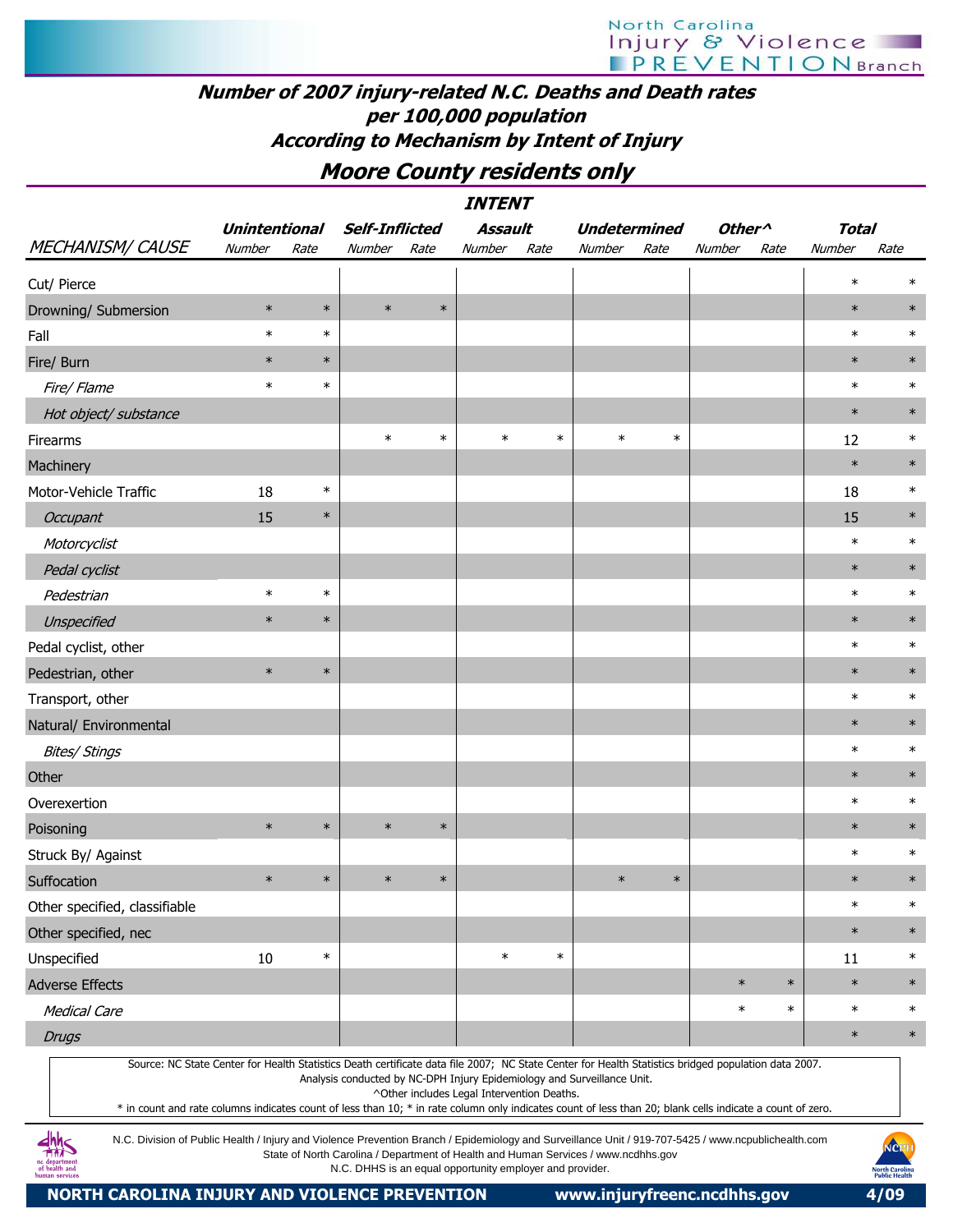## Number of 2007 injury-related N.C. Deaths and Death rates per 100,000 population According to Mechanism by Intent of Injury

## Nash County residents only

|                                                                                                                                                                                                                                                                                                                                                                                                                                                                         |                      |        |                       |        | <b>INTENT</b>                                                                                                                                                                                               |        |                     |      |                    |      |        |        |
|-------------------------------------------------------------------------------------------------------------------------------------------------------------------------------------------------------------------------------------------------------------------------------------------------------------------------------------------------------------------------------------------------------------------------------------------------------------------------|----------------------|--------|-----------------------|--------|-------------------------------------------------------------------------------------------------------------------------------------------------------------------------------------------------------------|--------|---------------------|------|--------------------|------|--------|--------|
|                                                                                                                                                                                                                                                                                                                                                                                                                                                                         | <b>Unintentional</b> |        | <b>Self-Inflicted</b> |        | <b>Assault</b>                                                                                                                                                                                              |        | <b>Undetermined</b> |      | Other <sup>^</sup> |      | Total  |        |
| <b>MECHANISM/ CAUSE</b>                                                                                                                                                                                                                                                                                                                                                                                                                                                 | Number               | Rate   | Number                | Rate   | Number                                                                                                                                                                                                      | Rate   | Number              | Rate | Number             | Rate | Number | Rate   |
| Cut/ Pierce                                                                                                                                                                                                                                                                                                                                                                                                                                                             |                      |        |                       |        | $\ast$                                                                                                                                                                                                      | $\ast$ |                     |      |                    |      | $\ast$ |        |
| Drowning/ Submersion                                                                                                                                                                                                                                                                                                                                                                                                                                                    |                      |        |                       |        |                                                                                                                                                                                                             |        |                     |      |                    |      | $\ast$ | $\ast$ |
| Fall                                                                                                                                                                                                                                                                                                                                                                                                                                                                    | $\ast$               | $\ast$ |                       |        |                                                                                                                                                                                                             |        |                     |      |                    |      | $\ast$ | $\ast$ |
| Fire/ Burn                                                                                                                                                                                                                                                                                                                                                                                                                                                              | $\ast$               | $\ast$ |                       |        |                                                                                                                                                                                                             |        |                     |      |                    |      | $\ast$ | $\ast$ |
| Fire/ Flame                                                                                                                                                                                                                                                                                                                                                                                                                                                             | $\ast$               | $\ast$ |                       |        |                                                                                                                                                                                                             |        |                     |      |                    |      | $\ast$ | $\ast$ |
| Hot object/ substance                                                                                                                                                                                                                                                                                                                                                                                                                                                   |                      |        |                       |        |                                                                                                                                                                                                             |        |                     |      |                    |      | $\ast$ | $\ast$ |
| Firearms                                                                                                                                                                                                                                                                                                                                                                                                                                                                |                      |        | $\ast$                | $\ast$ | $\ast$                                                                                                                                                                                                      | $\ast$ |                     |      |                    |      | 17     | $\ast$ |
| Machinery                                                                                                                                                                                                                                                                                                                                                                                                                                                               |                      |        |                       |        |                                                                                                                                                                                                             |        |                     |      |                    |      | $\ast$ | $\ast$ |
| Motor-Vehicle Traffic                                                                                                                                                                                                                                                                                                                                                                                                                                                   | 15                   | $\ast$ |                       |        |                                                                                                                                                                                                             |        |                     |      |                    |      | 15     | $\ast$ |
| Occupant                                                                                                                                                                                                                                                                                                                                                                                                                                                                | 10                   | $\ast$ |                       |        |                                                                                                                                                                                                             |        |                     |      |                    |      | 10     | $\ast$ |
| Motorcyclist                                                                                                                                                                                                                                                                                                                                                                                                                                                            | $\ast$               | $\ast$ |                       |        |                                                                                                                                                                                                             |        |                     |      |                    |      | $\ast$ | $\ast$ |
| Pedal cyclist                                                                                                                                                                                                                                                                                                                                                                                                                                                           |                      |        |                       |        |                                                                                                                                                                                                             |        |                     |      |                    |      | $\ast$ | $\ast$ |
| Pedestrian                                                                                                                                                                                                                                                                                                                                                                                                                                                              | $\ast$               | $\ast$ |                       |        |                                                                                                                                                                                                             |        |                     |      |                    |      | $\ast$ | $\ast$ |
| Unspecified                                                                                                                                                                                                                                                                                                                                                                                                                                                             | $\ast$               | $\ast$ |                       |        |                                                                                                                                                                                                             |        |                     |      |                    |      | $\ast$ | $\ast$ |
| Pedal cyclist, other                                                                                                                                                                                                                                                                                                                                                                                                                                                    |                      |        |                       |        |                                                                                                                                                                                                             |        |                     |      |                    |      | $\ast$ | $\ast$ |
| Pedestrian, other                                                                                                                                                                                                                                                                                                                                                                                                                                                       |                      |        |                       |        |                                                                                                                                                                                                             |        |                     |      |                    |      | $\ast$ | $\ast$ |
| Transport, other                                                                                                                                                                                                                                                                                                                                                                                                                                                        |                      |        |                       |        |                                                                                                                                                                                                             |        |                     |      |                    |      | $\ast$ | $\ast$ |
| Natural/ Environmental                                                                                                                                                                                                                                                                                                                                                                                                                                                  |                      |        |                       |        |                                                                                                                                                                                                             |        |                     |      |                    |      | $\ast$ | $\ast$ |
| <b>Bites/ Stings</b>                                                                                                                                                                                                                                                                                                                                                                                                                                                    |                      |        |                       |        |                                                                                                                                                                                                             |        |                     |      |                    |      | $\ast$ | $\ast$ |
| Other                                                                                                                                                                                                                                                                                                                                                                                                                                                                   |                      |        |                       |        |                                                                                                                                                                                                             |        |                     |      |                    |      | $\ast$ | $\ast$ |
| Overexertion                                                                                                                                                                                                                                                                                                                                                                                                                                                            |                      |        |                       |        |                                                                                                                                                                                                             |        |                     |      |                    |      | $\ast$ | $\ast$ |
| Poisoning                                                                                                                                                                                                                                                                                                                                                                                                                                                               | 11                   | $\ast$ | $\ast$                | $\ast$ |                                                                                                                                                                                                             |        |                     |      |                    |      | 13     | $\ast$ |
| Struck By/ Against                                                                                                                                                                                                                                                                                                                                                                                                                                                      |                      |        |                       |        |                                                                                                                                                                                                             |        |                     |      |                    |      | $\ast$ | $\ast$ |
| Suffocation                                                                                                                                                                                                                                                                                                                                                                                                                                                             | $\ast$               | $\ast$ | $\ast$                | $\ast$ | $\ast$                                                                                                                                                                                                      | $\ast$ |                     |      |                    |      | $\ast$ | $\ast$ |
| Other specified, classifiable                                                                                                                                                                                                                                                                                                                                                                                                                                           |                      |        |                       |        |                                                                                                                                                                                                             |        |                     |      |                    |      | $\ast$ | $\ast$ |
| Other specified, nec                                                                                                                                                                                                                                                                                                                                                                                                                                                    |                      |        |                       |        |                                                                                                                                                                                                             |        |                     |      |                    |      | $\ast$ | $\ast$ |
| Unspecified                                                                                                                                                                                                                                                                                                                                                                                                                                                             | $\ast$               | $\ast$ |                       |        | $\ast$                                                                                                                                                                                                      | $\ast$ |                     |      |                    |      | $\ast$ | $\ast$ |
| <b>Adverse Effects</b>                                                                                                                                                                                                                                                                                                                                                                                                                                                  |                      |        |                       |        |                                                                                                                                                                                                             |        |                     |      |                    |      | $\ast$ | $\ast$ |
| <b>Medical Care</b>                                                                                                                                                                                                                                                                                                                                                                                                                                                     |                      |        |                       |        |                                                                                                                                                                                                             |        |                     |      |                    |      | $\ast$ | $\ast$ |
| <b>Drugs</b>                                                                                                                                                                                                                                                                                                                                                                                                                                                            |                      |        |                       |        |                                                                                                                                                                                                             |        |                     |      |                    |      | $\ast$ | $\ast$ |
| Source: NC State Center for Health Statistics Death certificate data file 2007; NC State Center for Health Statistics bridged population data 2007.<br>* in count and rate columns indicates count of less than 10; * in rate column only indicates count of less than 20; blank cells indicate a count of zero.<br>N.C. Division of Public Health / Injury and Violence Prevention Branch / Epidemiology and Surveillance Unit / 919-707-5425 / www.ncpublichealth.com |                      |        |                       |        | Analysis conducted by NC-DPH Injury Epidemiology and Surveillance Unit.<br>^Other includes Legal Intervention Deaths.<br>State of North Carolina / Department of Health and Human Services / www.ncdhhs.gov |        |                     |      |                    |      |        | NCPH   |

N.C. DHHS is an equal opportunity employer and provider.



nc department<br>of health and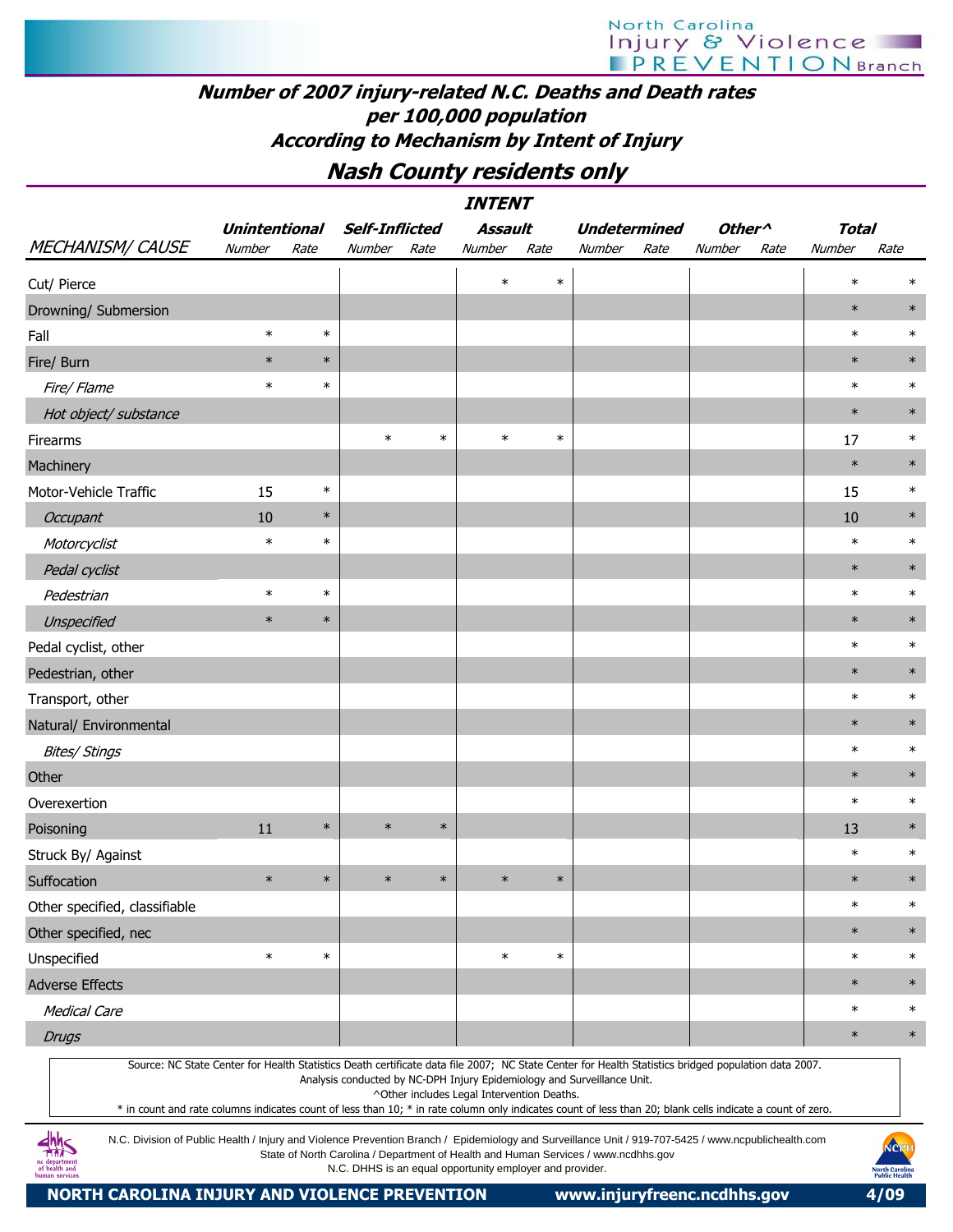## Number of 2007 injury-related N.C. Deaths and Death rates per 100,000 population According to Mechanism by Intent of Injury

## New Hanover County residents only

| <b>MECHANISM/ CAUSE</b>                                                                                                                             | <b>Unintentional</b><br>Number | Rate   | <b>Self-Inflicted</b><br>Number | Rate   | Assault<br>Number                          | Rate   | <b>Undetermined</b><br>Number                                           | Rate   | Other <sup>^</sup><br>Number | Rate   | <b>Total</b><br>Number | Rate   |
|-----------------------------------------------------------------------------------------------------------------------------------------------------|--------------------------------|--------|---------------------------------|--------|--------------------------------------------|--------|-------------------------------------------------------------------------|--------|------------------------------|--------|------------------------|--------|
| Cut/ Pierce                                                                                                                                         |                                |        | $\ast$                          | $\ast$ | $\ast$                                     | $\ast$ |                                                                         |        |                              |        | $\ast$                 |        |
| Drowning/ Submersion                                                                                                                                | $\ast$                         | $\ast$ |                                 |        |                                            |        |                                                                         |        |                              |        | $\ast$                 | $\ast$ |
| Fall                                                                                                                                                | 13                             | $\ast$ |                                 |        |                                            |        |                                                                         |        |                              |        | 13                     | $\ast$ |
| Fire/ Burn                                                                                                                                          | $\ast$                         | $\ast$ |                                 |        |                                            |        |                                                                         |        |                              |        | $\ast$                 | $\ast$ |
| Fire/ Flame                                                                                                                                         | $\ast$                         | $\ast$ |                                 |        |                                            |        |                                                                         |        |                              |        | $\ast$                 | $\ast$ |
| Hot object/ substance                                                                                                                               |                                |        |                                 |        |                                            |        |                                                                         |        |                              |        | $\ast$                 | $\ast$ |
| Firearms                                                                                                                                            |                                |        | 10                              | $\ast$ | $10\,$                                     | $\ast$ |                                                                         |        |                              |        | 20                     | 10.5   |
| Machinery                                                                                                                                           |                                |        |                                 |        |                                            |        |                                                                         |        |                              |        | $\ast$                 | $\ast$ |
| Motor-Vehicle Traffic                                                                                                                               | 26                             | 13.7   |                                 |        |                                            |        |                                                                         |        |                              |        | 26                     | 13.7   |
| <b>Occupant</b>                                                                                                                                     | 14                             | $\ast$ |                                 |        |                                            |        |                                                                         |        |                              |        | 14                     | $\ast$ |
| Motorcyclist                                                                                                                                        | $\ast$                         | $\ast$ |                                 |        |                                            |        |                                                                         |        |                              |        | $\ast$                 | $\ast$ |
| Pedal cyclist                                                                                                                                       |                                |        |                                 |        |                                            |        |                                                                         |        |                              |        | $\ast$                 | $\ast$ |
| Pedestrian                                                                                                                                          | $\ast$                         | $\ast$ |                                 |        |                                            |        |                                                                         |        |                              |        | $\ast$                 | $\ast$ |
| Unspecified                                                                                                                                         | $\ast$                         | $\ast$ |                                 |        |                                            |        |                                                                         |        |                              |        | $\ast$                 | $\ast$ |
| Pedal cyclist, other                                                                                                                                |                                |        |                                 |        |                                            |        |                                                                         |        |                              |        | $\ast$                 | $\ast$ |
| Pedestrian, other                                                                                                                                   |                                |        |                                 |        |                                            |        |                                                                         |        |                              |        | $\ast$                 | $\ast$ |
| Transport, other                                                                                                                                    | $\ast$                         | $\ast$ |                                 |        |                                            |        |                                                                         |        |                              |        | $\ast$                 | $\ast$ |
| Natural/ Environmental                                                                                                                              |                                |        |                                 |        |                                            |        |                                                                         |        |                              |        | $\ast$                 | $\ast$ |
| <b>Bites/ Stings</b>                                                                                                                                |                                |        |                                 |        |                                            |        |                                                                         |        |                              |        | $\ast$                 | $\ast$ |
| Other                                                                                                                                               |                                |        |                                 |        |                                            |        |                                                                         |        |                              |        | $\ast$                 | $\ast$ |
| Overexertion                                                                                                                                        |                                |        |                                 |        |                                            |        |                                                                         |        |                              |        | $\ast$                 | $\ast$ |
| Poisoning                                                                                                                                           | 20                             | 10.5   | $\ast$                          | $\ast$ |                                            |        | $\ast$                                                                  | $\ast$ |                              |        | 31                     | 16.3   |
| Struck By/ Against                                                                                                                                  |                                |        |                                 |        |                                            |        |                                                                         |        |                              |        | $\ast$                 | $\ast$ |
| Suffocation                                                                                                                                         | $\ast$                         | $\ast$ | $\ast$                          | $\ast$ | $\ast$                                     | $\ast$ |                                                                         |        |                              |        | $\ast$                 | $\ast$ |
| Other specified, classifiable                                                                                                                       |                                |        |                                 |        |                                            |        |                                                                         |        |                              |        | $\ast$                 | $\ast$ |
| Other specified, nec                                                                                                                                |                                |        |                                 |        |                                            |        |                                                                         |        |                              |        | $\ast$                 | $\ast$ |
| Unspecified                                                                                                                                         | $\ast$                         | $\ast$ |                                 |        |                                            |        | $\ast$                                                                  | $\ast$ |                              |        | $\ast$                 | $\ast$ |
| <b>Adverse Effects</b>                                                                                                                              |                                |        |                                 |        |                                            |        |                                                                         |        | $\ast$                       | $\ast$ | $\ast$                 | $\ast$ |
| <b>Medical Care</b>                                                                                                                                 |                                |        |                                 |        |                                            |        |                                                                         |        | $\ast$                       | $\ast$ | $\ast$                 | $\ast$ |
| <b>Drugs</b>                                                                                                                                        |                                |        |                                 |        |                                            |        |                                                                         |        | $\ast$                       | $\ast$ | $\ast$                 | $\ast$ |
| Source: NC State Center for Health Statistics Death certificate data file 2007; NC State Center for Health Statistics bridged population data 2007. |                                |        |                                 |        | ^Other includes Legal Intervention Deaths. |        | Analysis conducted by NC-DPH Injury Epidemiology and Surveillance Unit. |        |                              |        |                        |        |

\* in count and rate columns indicates count of less than 10; \* in rate column only indicates count of less than 20; blank cells indicate a count of zero.

N.C. Division of Public Health / Injury and Violence Prevention Branch / Epidemiology and Surveillance Unit / 919-707-5425 / www.ncpublichealth.com State of North Carolina / Department of Health and Human Services / www.ncdhhs.gov N.C. DHHS is an equal opportunity employer and provider.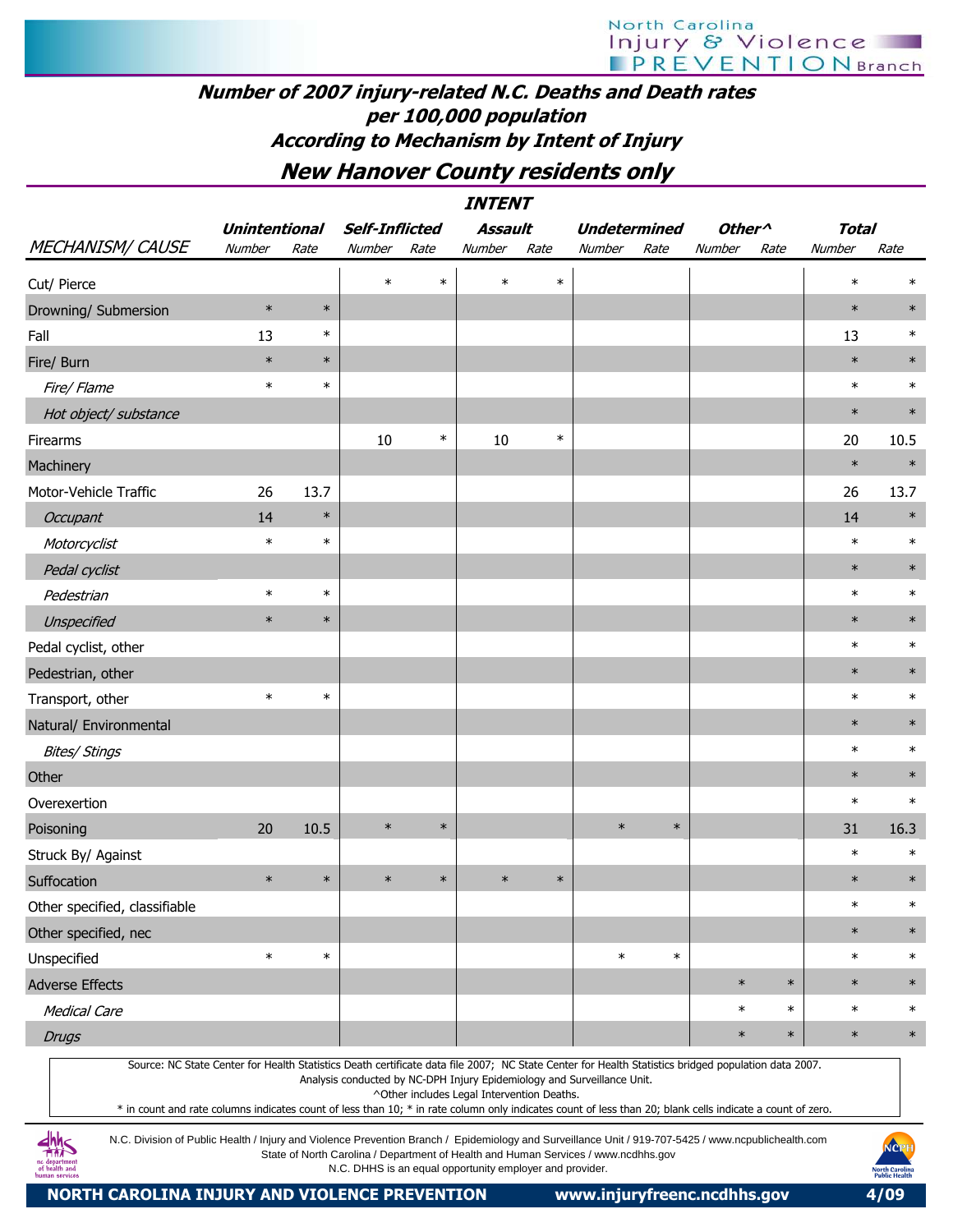## Number of 2007 injury-related N.C. Deaths and Death rates per 100,000 population According to Mechanism by Intent of Injury

## Northampton County residents only

INTENT

| <b>MECHANISM/ CAUSE</b>                                                                                                                                                                                                                                                                                                                                                                                                                                                       | <b>Unintentional</b><br>Number | Rate   | <b>Self-Inflicted</b><br>Number | Rate | Assault<br>Number                                                                                                     | Rate   | <b>Undetermined</b><br>Number | Rate | Other <sup>^</sup><br>Number | Rate   | <b>Total</b><br>Number | Rate   |
|-------------------------------------------------------------------------------------------------------------------------------------------------------------------------------------------------------------------------------------------------------------------------------------------------------------------------------------------------------------------------------------------------------------------------------------------------------------------------------|--------------------------------|--------|---------------------------------|------|-----------------------------------------------------------------------------------------------------------------------|--------|-------------------------------|------|------------------------------|--------|------------------------|--------|
| Cut/ Pierce                                                                                                                                                                                                                                                                                                                                                                                                                                                                   |                                |        |                                 |      |                                                                                                                       |        |                               |      |                              |        | $\ast$                 |        |
| Drowning/ Submersion                                                                                                                                                                                                                                                                                                                                                                                                                                                          |                                |        |                                 |      |                                                                                                                       |        |                               |      |                              |        | $\ast$                 | $\ast$ |
| Fall                                                                                                                                                                                                                                                                                                                                                                                                                                                                          |                                |        |                                 |      |                                                                                                                       |        |                               |      |                              |        | $\ast$                 | $\ast$ |
| Fire/ Burn                                                                                                                                                                                                                                                                                                                                                                                                                                                                    | $\ast$                         | $\ast$ |                                 |      |                                                                                                                       |        |                               |      |                              |        | $\ast$                 | $\ast$ |
| Fire/ Flame                                                                                                                                                                                                                                                                                                                                                                                                                                                                   | $\ast$                         | $\ast$ |                                 |      |                                                                                                                       |        |                               |      |                              |        | $\ast$                 | $\ast$ |
| Hot object/ substance                                                                                                                                                                                                                                                                                                                                                                                                                                                         |                                |        |                                 |      |                                                                                                                       |        |                               |      |                              |        | $\ast$                 | $\ast$ |
| Firearms                                                                                                                                                                                                                                                                                                                                                                                                                                                                      | $\ast$                         | $\ast$ |                                 |      | $\ast$                                                                                                                | $\ast$ |                               |      | $\ast$                       | $\ast$ | $\ast$                 | $\ast$ |
| Machinery                                                                                                                                                                                                                                                                                                                                                                                                                                                                     |                                |        |                                 |      |                                                                                                                       |        |                               |      |                              |        | $\ast$                 | $\ast$ |
| Motor-Vehicle Traffic                                                                                                                                                                                                                                                                                                                                                                                                                                                         | 10                             | $\ast$ |                                 |      |                                                                                                                       |        |                               |      |                              |        | 10                     | $\ast$ |
| Occupant                                                                                                                                                                                                                                                                                                                                                                                                                                                                      | $\ast$                         | $\ast$ |                                 |      |                                                                                                                       |        |                               |      |                              |        | $\ast$                 | $\ast$ |
| Motorcyclist                                                                                                                                                                                                                                                                                                                                                                                                                                                                  | $\ast$                         | $\ast$ |                                 |      |                                                                                                                       |        |                               |      |                              |        | $\ast$                 | $\ast$ |
| Pedal cyclist                                                                                                                                                                                                                                                                                                                                                                                                                                                                 | $\ast$                         | $\ast$ |                                 |      |                                                                                                                       |        |                               |      |                              |        | $\ast$                 | $\ast$ |
| Pedestrian                                                                                                                                                                                                                                                                                                                                                                                                                                                                    | $\ast$                         | $\ast$ |                                 |      |                                                                                                                       |        |                               |      |                              |        | $\ast$                 | $\ast$ |
| Unspecified                                                                                                                                                                                                                                                                                                                                                                                                                                                                   | $\ast$                         | $\ast$ |                                 |      |                                                                                                                       |        |                               |      |                              |        | $\ast$                 | $\ast$ |
| Pedal cyclist, other                                                                                                                                                                                                                                                                                                                                                                                                                                                          |                                |        |                                 |      |                                                                                                                       |        |                               |      |                              |        | $\ast$                 | $\ast$ |
| Pedestrian, other                                                                                                                                                                                                                                                                                                                                                                                                                                                             |                                |        |                                 |      |                                                                                                                       |        |                               |      |                              |        | $\ast$                 | $\ast$ |
| Transport, other                                                                                                                                                                                                                                                                                                                                                                                                                                                              |                                |        |                                 |      |                                                                                                                       |        |                               |      |                              |        | $\ast$                 | $\ast$ |
| Natural/ Environmental                                                                                                                                                                                                                                                                                                                                                                                                                                                        |                                |        |                                 |      |                                                                                                                       |        |                               |      |                              |        | $\ast$                 | $\ast$ |
| <b>Bites/ Stings</b>                                                                                                                                                                                                                                                                                                                                                                                                                                                          |                                |        |                                 |      |                                                                                                                       |        |                               |      |                              |        | $\ast$                 | $\ast$ |
| Other                                                                                                                                                                                                                                                                                                                                                                                                                                                                         |                                |        |                                 |      |                                                                                                                       |        |                               |      |                              |        | $\ast$                 | $\ast$ |
| Overexertion                                                                                                                                                                                                                                                                                                                                                                                                                                                                  |                                |        |                                 |      |                                                                                                                       |        |                               |      |                              |        | $\ast$                 | $\ast$ |
| Poisoning                                                                                                                                                                                                                                                                                                                                                                                                                                                                     |                                |        |                                 |      |                                                                                                                       |        |                               |      |                              |        | $\ast$                 | $\ast$ |
| Struck By/ Against                                                                                                                                                                                                                                                                                                                                                                                                                                                            |                                |        |                                 |      |                                                                                                                       |        |                               |      |                              |        | $\ast$                 | $\ast$ |
| Suffocation                                                                                                                                                                                                                                                                                                                                                                                                                                                                   | $\ast$                         | $\ast$ |                                 |      |                                                                                                                       |        |                               |      |                              |        | $\ast$                 |        |
| Other specified, classifiable                                                                                                                                                                                                                                                                                                                                                                                                                                                 |                                |        |                                 |      |                                                                                                                       |        |                               |      |                              |        | $\ast$                 | ∗      |
| Other specified, nec                                                                                                                                                                                                                                                                                                                                                                                                                                                          |                                |        |                                 |      |                                                                                                                       |        |                               |      |                              |        | $\ast$                 | $\ast$ |
| Unspecified                                                                                                                                                                                                                                                                                                                                                                                                                                                                   |                                |        |                                 |      | $\ast$                                                                                                                | $\ast$ |                               |      |                              |        | $\ast$                 | $\ast$ |
| <b>Adverse Effects</b>                                                                                                                                                                                                                                                                                                                                                                                                                                                        |                                |        |                                 |      |                                                                                                                       |        |                               |      |                              |        | $\ast$                 | $\ast$ |
| <b>Medical Care</b>                                                                                                                                                                                                                                                                                                                                                                                                                                                           |                                |        |                                 |      |                                                                                                                       |        |                               |      |                              |        | $\ast$                 | $\ast$ |
| <b>Drugs</b>                                                                                                                                                                                                                                                                                                                                                                                                                                                                  |                                |        |                                 |      |                                                                                                                       |        |                               |      |                              |        | $\ast$                 | $\ast$ |
| Source: NC State Center for Health Statistics Death certificate data file 2007; NC State Center for Health Statistics bridged population data 2007.<br>* in count and rate columns indicates count of less than 10; * in rate column only indicates count of less than 20; blank cells indicate a count of zero.<br>4h<br>N.C. Division of Public Health / Injury and Violence Prevention Branch / Epidemiology and Surveillance Unit / 919-707-5425 / www.ncpublichealth.com |                                |        |                                 |      | Analysis conducted by NC-DPH Injury Epidemiology and Surveillance Unit.<br>^Other includes Legal Intervention Deaths. |        |                               |      |                              |        |                        | MOPH   |



State of North Carolina / Department of Health and Human Services / www.ncdhhs.gov N.C. DHHS is an equal opportunity employer and provider.

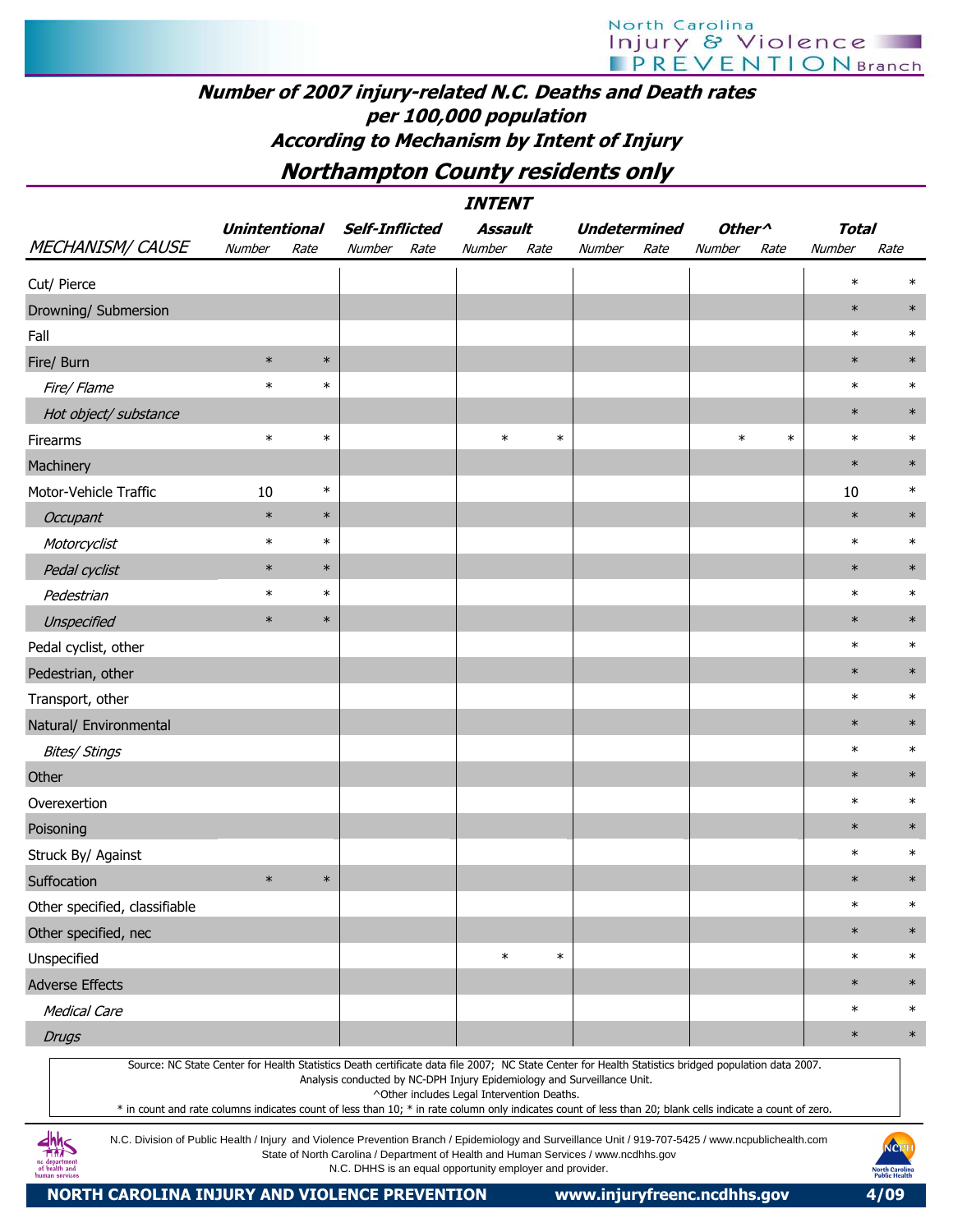## Number of 2007 injury-related N.C. Deaths and Death rates per 100,000 population According to Mechanism by Intent of Injury

## Onslow County residents only

|                                                                                                                                                     |                      |        |                       |        | <b>INTENT</b> |        |                     |        |                    |        |              |        |
|-----------------------------------------------------------------------------------------------------------------------------------------------------|----------------------|--------|-----------------------|--------|---------------|--------|---------------------|--------|--------------------|--------|--------------|--------|
|                                                                                                                                                     | <b>Unintentional</b> |        | <b>Self-Inflicted</b> |        | Assault       |        | <b>Undetermined</b> |        | Other <sup>^</sup> |        | <b>Total</b> |        |
| MECHANISM/CAUSE                                                                                                                                     | Number               | Rate   | Number                | Rate   | Number        | Rate   | Number              | Rate   | Number             | Rate   | Number       | Rate   |
| Cut/ Pierce                                                                                                                                         |                      |        |                       |        | $\ast$        | $\ast$ |                     |        |                    |        | $\ast$       | $\ast$ |
| Drowning/ Submersion                                                                                                                                | $\ast$               | $\ast$ | $\ast$                | $\ast$ | $\ast$        | $\ast$ |                     |        |                    |        | $\ast$       | $\ast$ |
| Fall                                                                                                                                                | 10                   | $\ast$ |                       |        |               |        |                     |        |                    |        | 10           | $\ast$ |
| Fire/ Burn                                                                                                                                          | $\ast$               | $\ast$ |                       |        |               |        |                     |        |                    |        | $\ast$       | $\ast$ |
| Fire/ Flame                                                                                                                                         | $\ast$               | $\ast$ |                       |        |               |        |                     |        |                    |        | $\ast$       | $\ast$ |
| Hot object/ substance                                                                                                                               |                      |        |                       |        |               |        |                     |        |                    |        | $\ast$       | $\ast$ |
| Firearms                                                                                                                                            |                      |        | $\ast$                | $\ast$ | $\ast$        | $\ast$ |                     |        |                    |        | 14           | $\ast$ |
| Machinery                                                                                                                                           | $\ast$               | $\ast$ |                       |        |               |        |                     |        |                    |        | $\ast$       | $\ast$ |
| Motor-Vehicle Traffic                                                                                                                               | 34                   | 20.9   |                       |        |               |        |                     |        |                    |        | 34           | 20.9   |
| Occupant                                                                                                                                            | 20                   | 12.3   |                       |        |               |        |                     |        |                    |        | 20           | 12.3   |
| Motorcyclist                                                                                                                                        | $\ast$               | $\ast$ |                       |        |               |        |                     |        |                    |        | $\ast$       | $\ast$ |
| Pedal cyclist                                                                                                                                       | $\ast$               | $\ast$ |                       |        |               |        |                     |        |                    |        | $\ast$       | $\ast$ |
| Pedestrian                                                                                                                                          | $\ast$               | $\ast$ |                       |        |               |        |                     |        |                    |        | $\ast$       | $\ast$ |
| Unspecified                                                                                                                                         | $\ast$               | $\ast$ |                       |        |               |        |                     |        |                    |        | $\ast$       | $\ast$ |
| Pedal cyclist, other                                                                                                                                |                      |        |                       |        |               |        |                     |        |                    |        | $\ast$       | $\ast$ |
| Pedestrian, other                                                                                                                                   |                      |        |                       |        |               |        |                     |        |                    |        | $\ast$       | $\ast$ |
| Transport, other                                                                                                                                    |                      |        |                       |        |               |        |                     |        |                    |        | $\ast$       | $\ast$ |
| Natural/ Environmental                                                                                                                              | $\ast$               | $\ast$ |                       |        |               |        |                     |        |                    |        | $\ast$       | $\ast$ |
| <b>Bites/ Stings</b>                                                                                                                                |                      |        |                       |        |               |        |                     |        |                    |        | $\ast$       | $\ast$ |
| Other                                                                                                                                               |                      |        |                       |        |               |        |                     |        |                    |        | $\ast$       | $\ast$ |
| Overexertion                                                                                                                                        |                      |        |                       |        |               |        |                     |        |                    |        | $\ast$       | $\ast$ |
| Poisoning                                                                                                                                           | 15                   | $\ast$ | $\ast$                | $\ast$ |               |        | $\ast$              | $\ast$ |                    |        | 18           | $\ast$ |
| Struck By/ Against                                                                                                                                  |                      |        |                       |        |               |        |                     |        |                    |        | $\ast$       | $\ast$ |
| Suffocation                                                                                                                                         | $\ast$               | $\ast$ | $\ast$                | $\ast$ |               |        |                     |        |                    |        | $\ast$       | $\ast$ |
| Other specified, classifiable                                                                                                                       |                      |        |                       |        | $\ast$        | $\ast$ |                     |        |                    |        | $\ast$       | $\ast$ |
| Other specified, nec                                                                                                                                |                      |        |                       |        |               |        |                     |        |                    |        | $\ast$       | $\ast$ |
| Unspecified                                                                                                                                         | $\ast$               | $\ast$ |                       |        | $\ast$        | $\ast$ |                     |        |                    |        | $\ast$       | $\ast$ |
| <b>Adverse Effects</b>                                                                                                                              |                      |        |                       |        |               |        |                     |        | $\ast$             | $\ast$ | $\ast$       | $\ast$ |
| <b>Medical Care</b>                                                                                                                                 |                      |        |                       |        |               |        |                     |        | $\ast$             | $\ast$ | $\ast$       | $\ast$ |
| <b>Drugs</b>                                                                                                                                        |                      |        |                       |        |               |        |                     |        |                    |        | $\ast$       | $\ast$ |
| Source: NC State Center for Health Statistics Death certificate data file 2007; NC State Center for Health Statistics bridged population data 2007. |                      |        |                       |        |               |        |                     |        |                    |        |              |        |

Analysis conducted by NC-DPH Injury Epidemiology and Surveillance Unit.

^Other includes Legal Intervention Deaths.

\* in count and rate columns indicates count of less than 10; \* in rate column only indicates count of less than 20; blank cells indicate a count of zero.

N.C. Division of Public Health / Injury and Violence Prevention Branch / Epidemiology and Surveillance Unit / 919-707-5425 / www.ncpublichealth.com State of North Carolina / Department of Health and Human Services / www.ncdhhs.gov N.C. DHHS is an equal opportunity employer and provider.

NORTH CAROLINA INJURY AND VIOLENCE PREVENTION www.injuryfreenc.ncdhhs.gov 4/09

 $4\frac{h}{100}$ nc department<br>of health and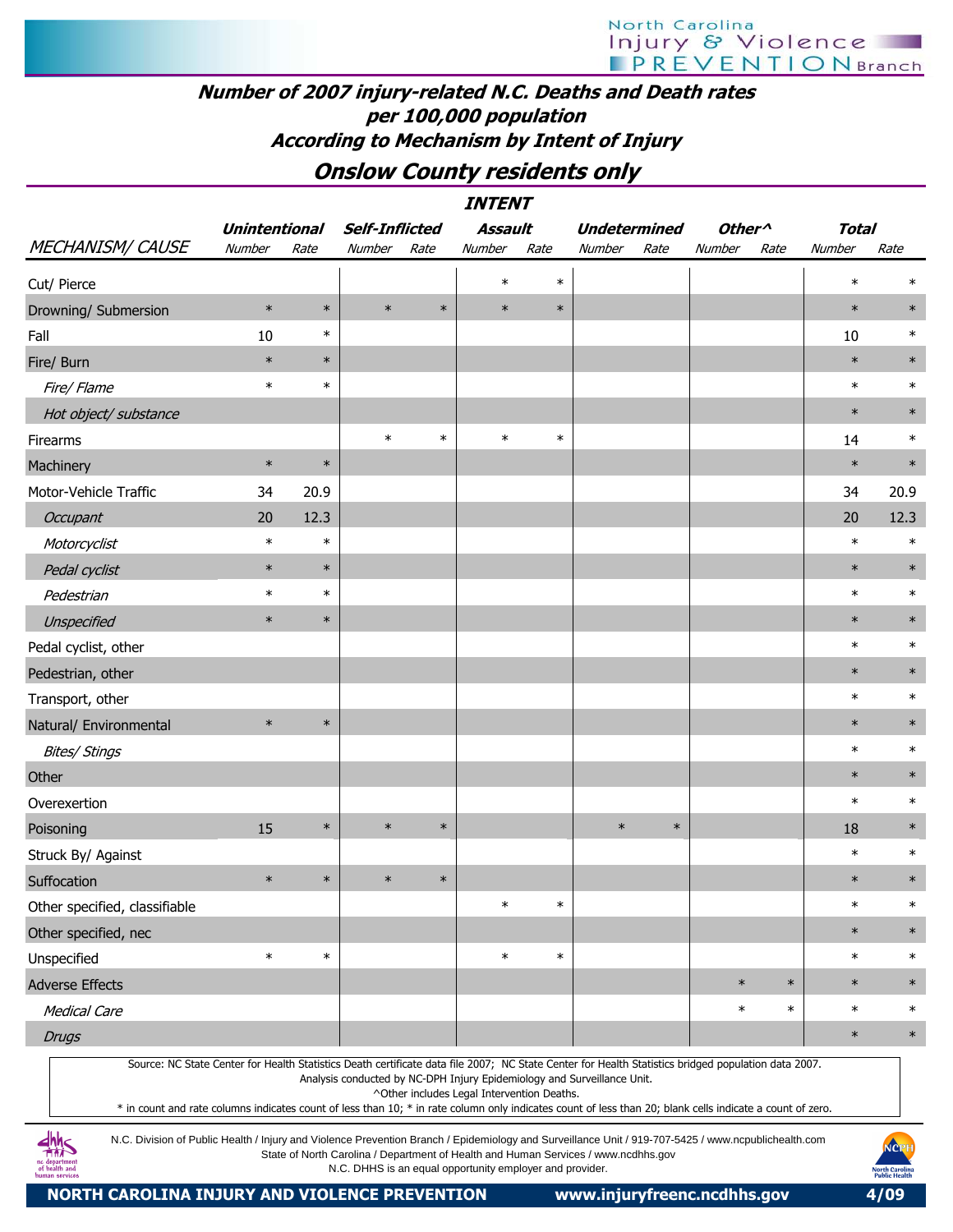## Number of 2007 injury-related N.C. Deaths and Death rates per 100,000 population According to Mechanism by Intent of Injury

## Orange County residents only

|                                                                                                                                                                                                                                                                                                                                                                                                                                                                         |                      |        |                                                                                                                                                               |        | <b>INTENT</b>                              |        |                     |        |                    |      |              |        |
|-------------------------------------------------------------------------------------------------------------------------------------------------------------------------------------------------------------------------------------------------------------------------------------------------------------------------------------------------------------------------------------------------------------------------------------------------------------------------|----------------------|--------|---------------------------------------------------------------------------------------------------------------------------------------------------------------|--------|--------------------------------------------|--------|---------------------|--------|--------------------|------|--------------|--------|
|                                                                                                                                                                                                                                                                                                                                                                                                                                                                         | <b>Unintentional</b> |        | <b>Self-Inflicted</b>                                                                                                                                         |        | Assault                                    |        | <b>Undetermined</b> |        | Other <sup>^</sup> |      | <b>Total</b> |        |
| <b>MECHANISM/ CAUSE</b>                                                                                                                                                                                                                                                                                                                                                                                                                                                 | Number               | Rate   | Number                                                                                                                                                        | Rate   | Number                                     | Rate   | Number              | Rate   | Number             | Rate | Number       | Rate   |
| Cut/ Pierce                                                                                                                                                                                                                                                                                                                                                                                                                                                             |                      |        |                                                                                                                                                               |        |                                            |        |                     |        |                    |      | $\ast$       | $\ast$ |
| Drowning/ Submersion                                                                                                                                                                                                                                                                                                                                                                                                                                                    | $\ast$               | $\ast$ |                                                                                                                                                               |        |                                            |        |                     |        |                    |      | $\ast$       | $\ast$ |
| Fall                                                                                                                                                                                                                                                                                                                                                                                                                                                                    | $\ast$               | $\ast$ | $\ast$                                                                                                                                                        | $\ast$ |                                            |        |                     |        |                    |      | $\ast$       | $\ast$ |
| Fire/ Burn                                                                                                                                                                                                                                                                                                                                                                                                                                                              | $\ast$               | $\ast$ |                                                                                                                                                               |        |                                            |        | $\ast$              | $\ast$ |                    |      | $\ast$       | $\ast$ |
| Fire/ Flame                                                                                                                                                                                                                                                                                                                                                                                                                                                             | $\ast$               | $\ast$ |                                                                                                                                                               |        |                                            |        | $\ast$              | $\ast$ |                    |      | $\ast$       | $\ast$ |
| Hot object/ substance                                                                                                                                                                                                                                                                                                                                                                                                                                                   |                      |        |                                                                                                                                                               |        |                                            |        |                     |        |                    |      | $\ast$       | $\ast$ |
| Firearms                                                                                                                                                                                                                                                                                                                                                                                                                                                                |                      |        | $\ast$                                                                                                                                                        | $\ast$ | $\ast$                                     | $\ast$ | $\ast$              | $\ast$ |                    |      | $\ast$       | $\ast$ |
| Machinery                                                                                                                                                                                                                                                                                                                                                                                                                                                               |                      |        |                                                                                                                                                               |        |                                            |        |                     |        |                    |      | $\ast$       | $\ast$ |
| Motor-Vehicle Traffic                                                                                                                                                                                                                                                                                                                                                                                                                                                   | 11                   | $\ast$ |                                                                                                                                                               |        |                                            |        |                     |        |                    |      | 11           | $\ast$ |
| Occupant                                                                                                                                                                                                                                                                                                                                                                                                                                                                | $\ast$               | $\ast$ |                                                                                                                                                               |        |                                            |        |                     |        |                    |      | $\ast$       | $\ast$ |
| Motorcyclist                                                                                                                                                                                                                                                                                                                                                                                                                                                            | $\ast$               | $\ast$ |                                                                                                                                                               |        |                                            |        |                     |        |                    |      | $\ast$       | $\ast$ |
| Pedal cyclist                                                                                                                                                                                                                                                                                                                                                                                                                                                           |                      |        |                                                                                                                                                               |        |                                            |        |                     |        |                    |      | $\ast$       | $\ast$ |
| Pedestrian                                                                                                                                                                                                                                                                                                                                                                                                                                                              | $\ast$               | $\ast$ |                                                                                                                                                               |        |                                            |        |                     |        |                    |      | $\ast$       | $\ast$ |
| Unspecified                                                                                                                                                                                                                                                                                                                                                                                                                                                             | $\ast$               | $\ast$ |                                                                                                                                                               |        |                                            |        |                     |        |                    |      | $\ast$       | $\ast$ |
| Pedal cyclist, other                                                                                                                                                                                                                                                                                                                                                                                                                                                    |                      |        |                                                                                                                                                               |        |                                            |        |                     |        |                    |      | $\ast$       | $\ast$ |
| Pedestrian, other                                                                                                                                                                                                                                                                                                                                                                                                                                                       | $\ast$               | $\ast$ |                                                                                                                                                               |        |                                            |        |                     |        |                    |      | $\ast$       | $\ast$ |
| Transport, other                                                                                                                                                                                                                                                                                                                                                                                                                                                        |                      |        |                                                                                                                                                               |        |                                            |        |                     |        |                    |      | $\ast$       | $\ast$ |
| Natural/ Environmental                                                                                                                                                                                                                                                                                                                                                                                                                                                  |                      |        |                                                                                                                                                               |        |                                            |        |                     |        |                    |      | $\ast$       | $\ast$ |
| <b>Bites/ Stings</b>                                                                                                                                                                                                                                                                                                                                                                                                                                                    |                      |        |                                                                                                                                                               |        |                                            |        |                     |        |                    |      | $\ast$       | $\ast$ |
| Other                                                                                                                                                                                                                                                                                                                                                                                                                                                                   |                      |        |                                                                                                                                                               |        |                                            |        |                     |        |                    |      | $\ast$       | $\ast$ |
| Overexertion                                                                                                                                                                                                                                                                                                                                                                                                                                                            |                      |        |                                                                                                                                                               |        |                                            |        |                     |        |                    |      | $\ast$       | $\ast$ |
| Poisoning                                                                                                                                                                                                                                                                                                                                                                                                                                                               | 11                   | $\ast$ | $\ast$                                                                                                                                                        | $\ast$ |                                            |        |                     |        |                    |      | 17           | $\ast$ |
| Struck By/ Against                                                                                                                                                                                                                                                                                                                                                                                                                                                      |                      |        |                                                                                                                                                               |        |                                            |        |                     |        |                    |      | $\ast$       | $\ast$ |
| Suffocation                                                                                                                                                                                                                                                                                                                                                                                                                                                             | $\ast$               | $\ast$ | $\ast$                                                                                                                                                        | $\ast$ |                                            |        |                     |        |                    |      | $\ast$       | $\ast$ |
| Other specified, classifiable                                                                                                                                                                                                                                                                                                                                                                                                                                           |                      |        |                                                                                                                                                               |        |                                            |        |                     |        |                    |      | $\ast$       | $\ast$ |
| Other specified, nec                                                                                                                                                                                                                                                                                                                                                                                                                                                    |                      |        |                                                                                                                                                               |        |                                            |        |                     |        |                    |      | $\ast$       | $\ast$ |
| Unspecified                                                                                                                                                                                                                                                                                                                                                                                                                                                             | $\ast$               | $\ast$ |                                                                                                                                                               |        | $\ast$                                     | $\ast$ |                     |        |                    |      | $\ast$       | $\ast$ |
| <b>Adverse Effects</b>                                                                                                                                                                                                                                                                                                                                                                                                                                                  |                      |        |                                                                                                                                                               |        |                                            |        |                     |        |                    |      | $\ast$       | $\ast$ |
| <b>Medical Care</b>                                                                                                                                                                                                                                                                                                                                                                                                                                                     |                      |        |                                                                                                                                                               |        |                                            |        |                     |        |                    |      | $\ast$       | $\ast$ |
| <b>Drugs</b>                                                                                                                                                                                                                                                                                                                                                                                                                                                            |                      |        |                                                                                                                                                               |        |                                            |        |                     |        |                    |      | $\ast$       | $\ast$ |
| Source: NC State Center for Health Statistics Death certificate data file 2007; NC State Center for Health Statistics bridged population data 2007.<br>* in count and rate columns indicates count of less than 10; * in rate column only indicates count of less than 20; blank cells indicate a count of zero.<br>N.C. Division of Public Health / Injury and Violence Prevention Branch / Epidemiology and Surveillance Unit / 919-707-5425 / www.ncpublichealth.com |                      |        | Analysis conducted by NC-DPH Injury Epidemiology and Surveillance Unit.<br>State of North Carolina / Department of Health and Human Services / www.ncdhhs.gov |        | ^Other includes Legal Intervention Deaths. |        |                     |        |                    |      |              | NOPH   |

State of North Carolina / Department of Health and Human Services / www.ncdhhs.gov N.C. DHHS is an equal opportunity employer and provider.

NORTH CAROLINA INJURY AND VIOLENCE PREVENTION www.injuryfreenc.ncdhhs.gov 4/09

nc department<br>of health and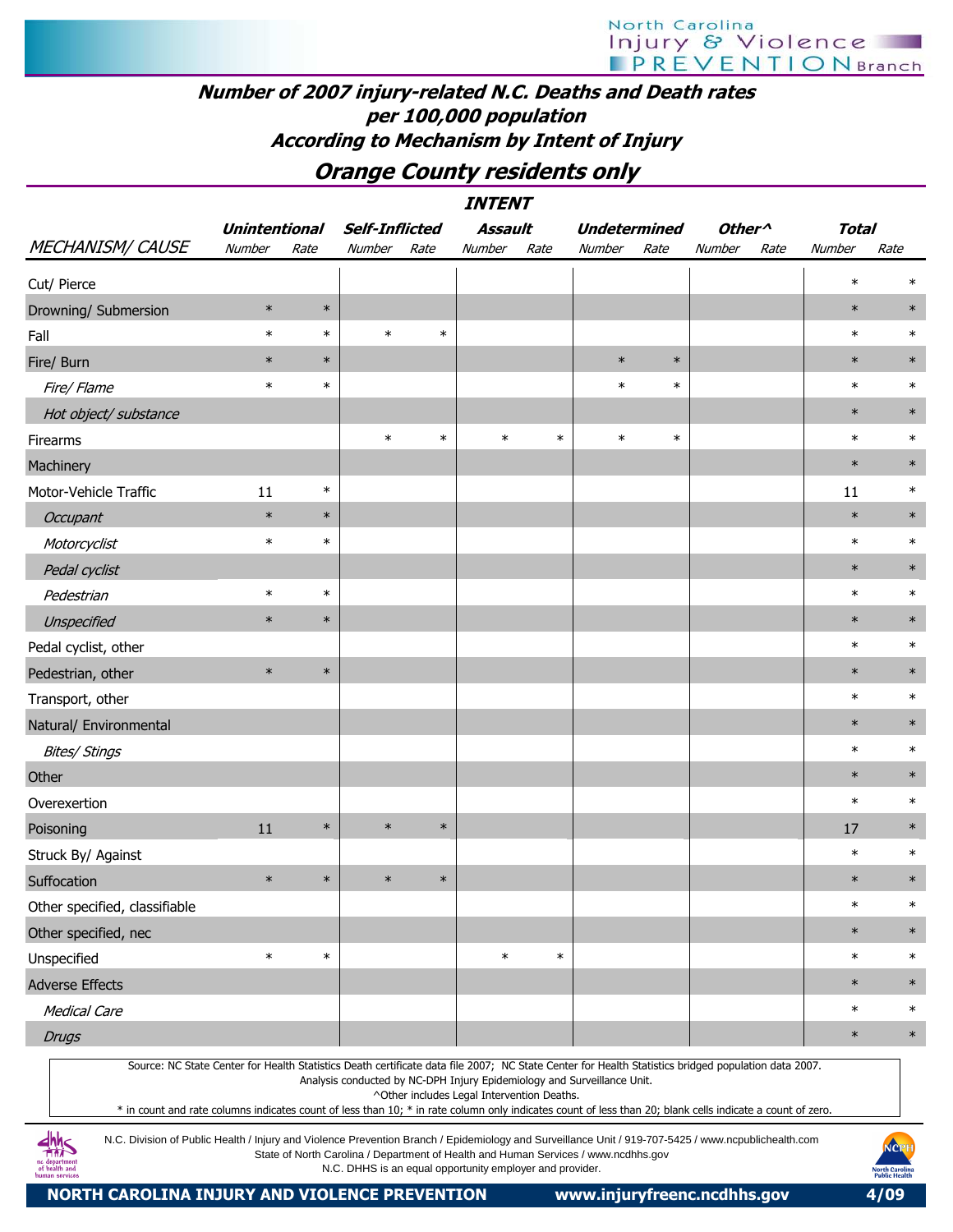## Number of 2007 injury-related N.C. Deaths and Death rates per 100,000 population According to Mechanism by Intent of Injury

Pamlico County residents only

|                                                                                                                                                                                                                                                                                                                  |                      |        |                                                          |        | <i><b>INTENT</b></i>                       |      |                                                                                    |      |                                      |      |              |                                               |
|------------------------------------------------------------------------------------------------------------------------------------------------------------------------------------------------------------------------------------------------------------------------------------------------------------------|----------------------|--------|----------------------------------------------------------|--------|--------------------------------------------|------|------------------------------------------------------------------------------------|------|--------------------------------------|------|--------------|-----------------------------------------------|
|                                                                                                                                                                                                                                                                                                                  | <b>Unintentional</b> |        | <b>Self-Inflicted</b>                                    |        | Assault                                    |      | <b>Undetermined</b>                                                                |      | Other <sup><math>\wedge</math></sup> |      | <b>Total</b> |                                               |
| <b>MECHANISM/ CAUSE</b>                                                                                                                                                                                                                                                                                          | Number               | Rate   | Number                                                   | Rate   | Number                                     | Rate | Number                                                                             | Rate | Number                               | Rate | Number       | Rate                                          |
| Cut/ Pierce                                                                                                                                                                                                                                                                                                      |                      |        |                                                          |        |                                            |      |                                                                                    |      |                                      |      | $\ast$       | $\ast$                                        |
| Drowning/ Submersion                                                                                                                                                                                                                                                                                             |                      |        |                                                          |        |                                            |      |                                                                                    |      |                                      |      | $\ast$       | $\ast$                                        |
| Fall                                                                                                                                                                                                                                                                                                             | $\ast$               | $\ast$ | $\ast$                                                   | $\ast$ |                                            |      |                                                                                    |      |                                      |      | $\ast$       | $\ast$                                        |
| Fire/ Burn                                                                                                                                                                                                                                                                                                       |                      |        |                                                          |        |                                            |      |                                                                                    |      |                                      |      | $\ast$       | $\ast$                                        |
| Fire/ Flame                                                                                                                                                                                                                                                                                                      |                      |        |                                                          |        |                                            |      |                                                                                    |      |                                      |      | $\ast$       | $\ast$                                        |
| Hot object/ substance                                                                                                                                                                                                                                                                                            |                      |        |                                                          |        |                                            |      |                                                                                    |      |                                      |      | $\ast$       | $\ast$                                        |
| Firearms                                                                                                                                                                                                                                                                                                         |                      |        |                                                          |        |                                            |      |                                                                                    |      |                                      |      | $\ast$       | $\ast$                                        |
| Machinery                                                                                                                                                                                                                                                                                                        |                      |        |                                                          |        |                                            |      |                                                                                    |      |                                      |      | $\ast$       | $\ast$                                        |
| Motor-Vehicle Traffic                                                                                                                                                                                                                                                                                            | $\ast$               | $\ast$ |                                                          |        |                                            |      |                                                                                    |      |                                      |      | $\ast$       | $\ast$                                        |
| <b>Occupant</b>                                                                                                                                                                                                                                                                                                  | $\ast$               | $\ast$ |                                                          |        |                                            |      |                                                                                    |      |                                      |      | $\ast$       | $\ast$                                        |
| Motorcyclist                                                                                                                                                                                                                                                                                                     | $\ast$               | $\ast$ |                                                          |        |                                            |      |                                                                                    |      |                                      |      | $\ast$       | $\ast$                                        |
| Pedal cyclist                                                                                                                                                                                                                                                                                                    |                      |        |                                                          |        |                                            |      |                                                                                    |      |                                      |      | $\ast$       | $\ast$                                        |
| Pedestrian                                                                                                                                                                                                                                                                                                       | $\ast$               | $\ast$ |                                                          |        |                                            |      |                                                                                    |      |                                      |      | $\ast$       | $\ast$                                        |
| Unspecified                                                                                                                                                                                                                                                                                                      |                      |        |                                                          |        |                                            |      |                                                                                    |      |                                      |      | $\ast$       | $\ast$                                        |
| Pedal cyclist, other                                                                                                                                                                                                                                                                                             |                      |        |                                                          |        |                                            |      |                                                                                    |      |                                      |      | $\ast$       | $\ast$                                        |
| Pedestrian, other                                                                                                                                                                                                                                                                                                |                      |        |                                                          |        |                                            |      |                                                                                    |      |                                      |      | $\ast$       | $\ast$                                        |
| Transport, other                                                                                                                                                                                                                                                                                                 |                      |        |                                                          |        |                                            |      |                                                                                    |      |                                      |      | $\ast$       | $\ast$                                        |
| Natural/ Environmental                                                                                                                                                                                                                                                                                           |                      |        |                                                          |        |                                            |      |                                                                                    |      |                                      |      | $\ast$       | $\ast$                                        |
| <b>Bites/ Stings</b>                                                                                                                                                                                                                                                                                             |                      |        |                                                          |        |                                            |      |                                                                                    |      |                                      |      | $\ast$       | $\ast$                                        |
| Other                                                                                                                                                                                                                                                                                                            |                      |        |                                                          |        |                                            |      |                                                                                    |      |                                      |      | $\ast$       | $\ast$                                        |
| Overexertion                                                                                                                                                                                                                                                                                                     |                      |        |                                                          |        |                                            |      |                                                                                    |      |                                      |      | $\ast$       | $\ast$                                        |
| Poisoning                                                                                                                                                                                                                                                                                                        |                      |        |                                                          |        |                                            |      |                                                                                    |      |                                      |      | $\ast$       | $\ast$                                        |
| Struck By/ Against                                                                                                                                                                                                                                                                                               |                      |        |                                                          |        |                                            |      |                                                                                    |      |                                      |      | $\ast$       | $\ast$                                        |
| Suffocation                                                                                                                                                                                                                                                                                                      |                      |        | $\ast$                                                   | $\ast$ |                                            |      |                                                                                    |      |                                      |      | $\ast$       | $\ast$                                        |
| Other specified, classifiable                                                                                                                                                                                                                                                                                    |                      |        |                                                          |        |                                            |      |                                                                                    |      |                                      |      | $\ast$       | $\ast$                                        |
| Other specified, nec                                                                                                                                                                                                                                                                                             |                      |        |                                                          |        |                                            |      |                                                                                    |      |                                      |      | $\ast$       | $\ast$                                        |
| Unspecified                                                                                                                                                                                                                                                                                                      | $\ast$               | $\ast$ |                                                          |        |                                            |      |                                                                                    |      |                                      |      | $\ast$       | $\ast$                                        |
| <b>Adverse Effects</b>                                                                                                                                                                                                                                                                                           |                      |        |                                                          |        |                                            |      |                                                                                    |      |                                      |      | $\ast$       | $\ast$                                        |
| <b>Medical Care</b>                                                                                                                                                                                                                                                                                              |                      |        |                                                          |        |                                            |      |                                                                                    |      |                                      |      | $\ast$       | $\ast$                                        |
| <b>Drugs</b>                                                                                                                                                                                                                                                                                                     |                      |        |                                                          |        |                                            |      |                                                                                    |      |                                      |      | $\ast$       | $\ast$                                        |
| Source: NC State Center for Health Statistics Death certificate data file 2007; NC State Center for Health Statistics bridged population data 2007.<br>* in count and rate columns indicates count of less than 10; * in rate column only indicates count of less than 20; blank cells indicate a count of zero. |                      |        |                                                          |        | ^Other includes Legal Intervention Deaths. |      | Analysis conducted by NC-DPH Injury Epidemiology and Surveillance Unit.            |      |                                      |      |              |                                               |
| N.C. Division of Public Health / Injury and Violence Prevention Branch / Epidemiology and Surveillance Unit / 919-707-5425 / www.ncpublichealth.com<br>c departmen<br>of health and<br>human services                                                                                                            |                      |        | N.C. DHHS is an equal opportunity employer and provider. |        |                                            |      | State of North Carolina / Department of Health and Human Services / www.ncdhhs.gov |      |                                      |      |              | NCP<br><b>North Carolina</b><br>Public Health |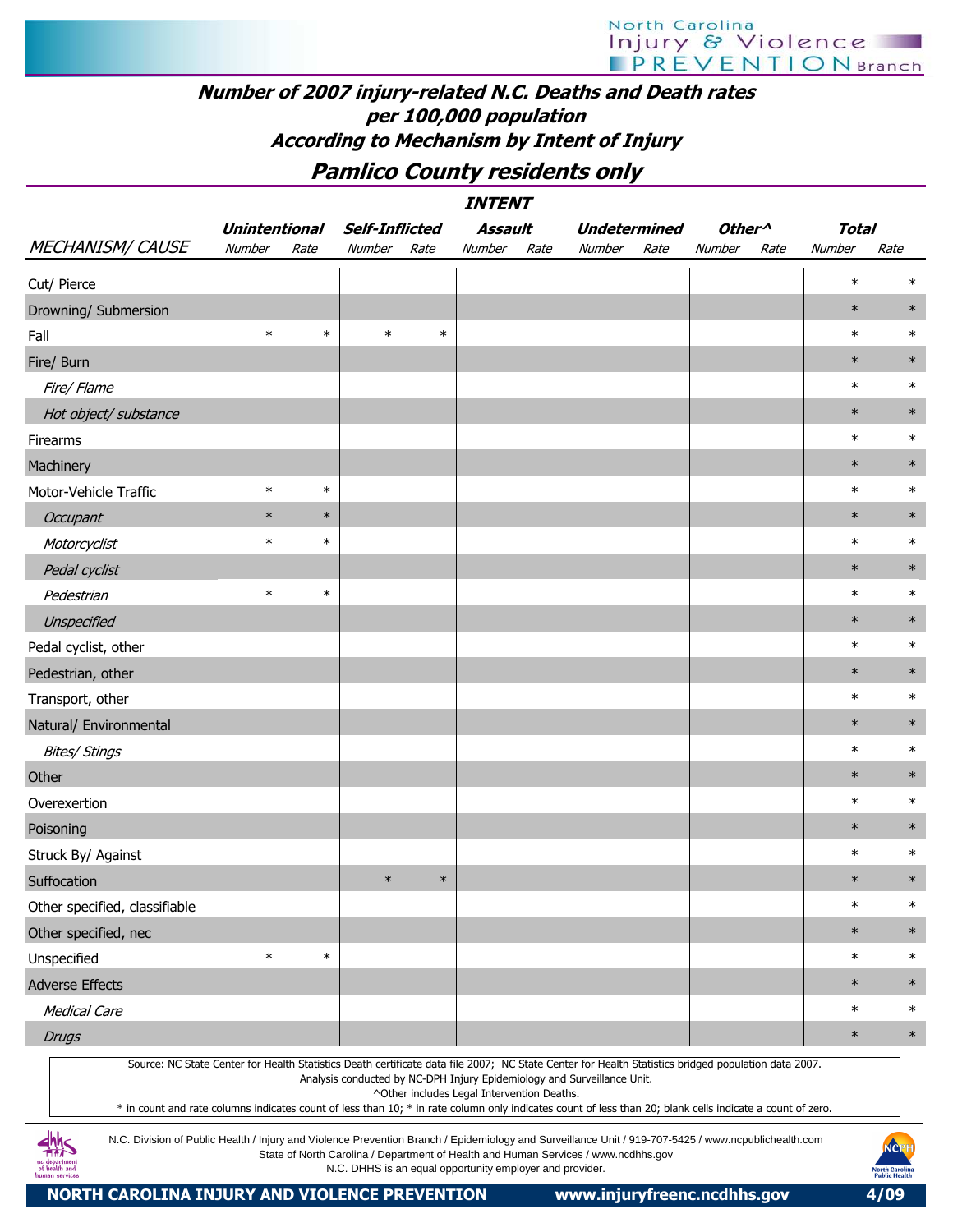## Number of 2007 injury-related N.C. Deaths and Death rates per 100,000 population According to Mechanism by Intent of Injury

## Pasquotank County residents only

INTENT

|                                                                                                                                                                                                                                                                                                                                                                                                                                           | <b>Unintentional</b> |        | <b>Self-Inflicted</b> |        | Assault |        | <b>Undetermined</b> |      | Other <sup>^</sup> |        | <b>Total</b> |        |
|-------------------------------------------------------------------------------------------------------------------------------------------------------------------------------------------------------------------------------------------------------------------------------------------------------------------------------------------------------------------------------------------------------------------------------------------|----------------------|--------|-----------------------|--------|---------|--------|---------------------|------|--------------------|--------|--------------|--------|
| <b>MECHANISM/ CAUSE</b>                                                                                                                                                                                                                                                                                                                                                                                                                   | Number               | Rate   | Number                | Rate   | Number  | Rate   | Number              | Rate | Number             | Rate   | Number       | Rate   |
| Cut/ Pierce                                                                                                                                                                                                                                                                                                                                                                                                                               |                      |        |                       |        |         |        |                     |      |                    |        | $\ast$       | $\ast$ |
| Drowning/ Submersion                                                                                                                                                                                                                                                                                                                                                                                                                      | $\ast$               | $\ast$ |                       |        |         |        |                     |      |                    |        | $\ast$       | $\ast$ |
| Fall                                                                                                                                                                                                                                                                                                                                                                                                                                      |                      |        |                       |        |         |        |                     |      |                    |        | $\ast$       | $\ast$ |
| Fire/ Burn                                                                                                                                                                                                                                                                                                                                                                                                                                | $\ast$               | $\ast$ |                       |        |         |        |                     |      |                    |        | $\ast$       | $\ast$ |
| Fire/ Flame                                                                                                                                                                                                                                                                                                                                                                                                                               | $\ast$               | $\ast$ |                       |        |         |        |                     |      |                    |        | $\ast$       | $\ast$ |
| Hot object/ substance                                                                                                                                                                                                                                                                                                                                                                                                                     |                      |        |                       |        |         |        |                     |      |                    |        | $\ast$       | $\ast$ |
| Firearms                                                                                                                                                                                                                                                                                                                                                                                                                                  |                      |        | $\ast$                | $\ast$ | $\ast$  | $\ast$ |                     |      |                    |        | $\ast$       | $\ast$ |
| Machinery                                                                                                                                                                                                                                                                                                                                                                                                                                 |                      |        |                       |        |         |        |                     |      |                    |        | $\ast$       | $\ast$ |
| Motor-Vehicle Traffic                                                                                                                                                                                                                                                                                                                                                                                                                     | $\ast$               | $\ast$ |                       |        |         |        |                     |      |                    |        | $\ast$       | $\ast$ |
| <b>Occupant</b>                                                                                                                                                                                                                                                                                                                                                                                                                           | $\ast$               | $\ast$ |                       |        |         |        |                     |      |                    |        | $\ast$       | $\ast$ |
| Motorcyclist                                                                                                                                                                                                                                                                                                                                                                                                                              |                      |        |                       |        |         |        |                     |      |                    |        | $\ast$       | $\ast$ |
| Pedal cyclist                                                                                                                                                                                                                                                                                                                                                                                                                             |                      |        |                       |        |         |        |                     |      |                    |        | $\ast$       | $\ast$ |
| Pedestrian                                                                                                                                                                                                                                                                                                                                                                                                                                |                      |        |                       |        |         |        |                     |      |                    |        | $\ast$       | $\ast$ |
| Unspecified                                                                                                                                                                                                                                                                                                                                                                                                                               |                      |        |                       |        |         |        |                     |      |                    |        | $\ast$       | $\ast$ |
| Pedal cyclist, other                                                                                                                                                                                                                                                                                                                                                                                                                      |                      |        |                       |        |         |        |                     |      |                    |        | $\ast$       | $\ast$ |
| Pedestrian, other                                                                                                                                                                                                                                                                                                                                                                                                                         |                      |        |                       |        |         |        |                     |      |                    |        | $\ast$       | $\ast$ |
| Transport, other                                                                                                                                                                                                                                                                                                                                                                                                                          | $\ast$               | $\ast$ |                       |        |         |        |                     |      |                    |        | $\ast$       | $\ast$ |
| Natural/ Environmental                                                                                                                                                                                                                                                                                                                                                                                                                    |                      |        |                       |        |         |        |                     |      |                    |        | $\ast$       | $\ast$ |
| <b>Bites/ Stings</b>                                                                                                                                                                                                                                                                                                                                                                                                                      |                      |        |                       |        |         |        |                     |      |                    |        | $\ast$       | $\ast$ |
| Other                                                                                                                                                                                                                                                                                                                                                                                                                                     |                      |        |                       |        |         |        |                     |      |                    |        | $\ast$       | $\ast$ |
| Overexertion                                                                                                                                                                                                                                                                                                                                                                                                                              |                      |        |                       |        |         |        |                     |      |                    |        | $\ast$       | $\ast$ |
| Poisoning                                                                                                                                                                                                                                                                                                                                                                                                                                 | $\ast$               | $\ast$ |                       |        |         |        |                     |      |                    |        | $\ast$       | $\ast$ |
| Struck By/ Against                                                                                                                                                                                                                                                                                                                                                                                                                        |                      |        |                       |        |         |        |                     |      |                    |        | $\ast$       | $\ast$ |
| Suffocation                                                                                                                                                                                                                                                                                                                                                                                                                               | $\ast$               | $\ast$ |                       |        |         |        |                     |      |                    |        | $\ast$       | $\ast$ |
| Other specified, classifiable                                                                                                                                                                                                                                                                                                                                                                                                             | $\ast$               | $\ast$ |                       |        |         |        |                     |      |                    |        | $\ast$       | $\ast$ |
| Other specified, nec                                                                                                                                                                                                                                                                                                                                                                                                                      |                      |        |                       |        |         |        |                     |      |                    |        | $\ast$       | $\ast$ |
| Unspecified                                                                                                                                                                                                                                                                                                                                                                                                                               | $\ast$               | $\ast$ |                       |        |         |        |                     |      |                    |        | $\ast$       | $\ast$ |
| <b>Adverse Effects</b>                                                                                                                                                                                                                                                                                                                                                                                                                    |                      |        |                       |        |         |        |                     |      | $\ast$             | $\ast$ | $\ast$       | $\ast$ |
| <b>Medical Care</b>                                                                                                                                                                                                                                                                                                                                                                                                                       |                      |        |                       |        |         |        |                     |      | $\ast$             | $\ast$ | $\ast$       | $\ast$ |
| <b>Drugs</b>                                                                                                                                                                                                                                                                                                                                                                                                                              |                      |        |                       |        |         |        |                     |      |                    |        | $\ast$       | $\ast$ |
| Source: NC State Center for Health Statistics Death certificate data file 2007; NC State Center for Health Statistics bridged population data 2007.<br>Analysis conducted by NC-DPH Injury Epidemiology and Surveillance Unit.<br>^Other includes Legal Intervention Deaths.<br>* in count and rate columns indicates count of less than 10; * in rate column only indicates count of less than 20; blank cells indicate a count of zero. |                      |        |                       |        |         |        |                     |      |                    |        |              |        |
| N.C. Division of Public Health / Injury and Violence Prevention Branch / Epidemiology and Surveillance Unit / 919-707-5425 / www.ncpublichealth.com<br>NOPH<br>State of North Carolina / Department of Health and Human Sensices / www.podbbs.gov                                                                                                                                                                                         |                      |        |                       |        |         |        |                     |      |                    |        |              |        |

State of North Carolina / Department of Health and Human Services / www.ncdhhs.gov N.C. DHHS is an equal opportunity employer and provider.

nc department<br>of health and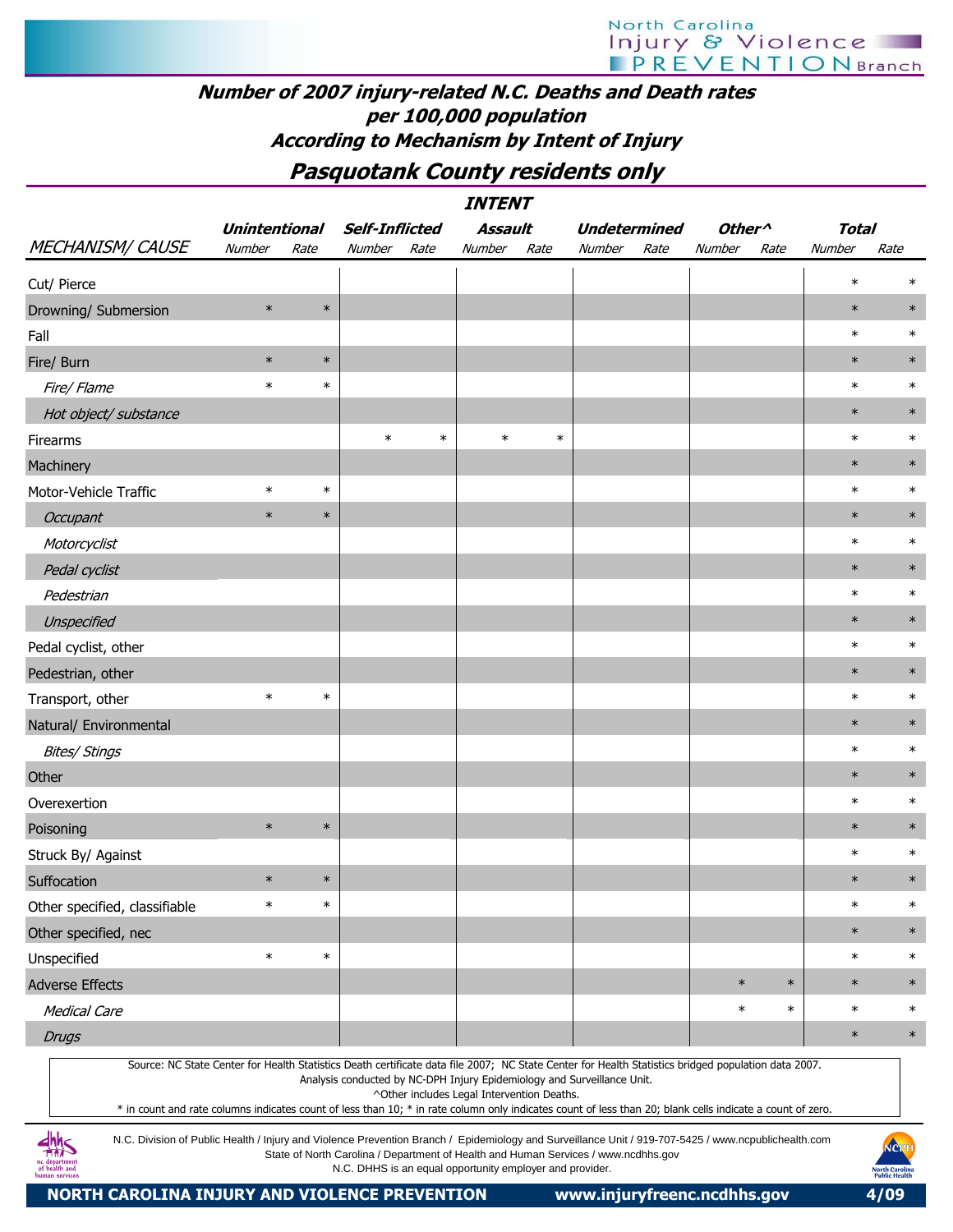# North Carolina<br>| njury & Violence<br>| PREVENTIONBranch

## Number of 2007 injury-related N.C. Deaths and Death rates per 100,000 population According to Mechanism by Intent of Injury

## Pender County residents only

| <b>INTENT</b>                                                                                                                                                                                                                                                                                                                                                                                                                                                                                                                                                                                                 |                      |        |                       |        |                |        |                     |                    |        |              |        |
|---------------------------------------------------------------------------------------------------------------------------------------------------------------------------------------------------------------------------------------------------------------------------------------------------------------------------------------------------------------------------------------------------------------------------------------------------------------------------------------------------------------------------------------------------------------------------------------------------------------|----------------------|--------|-----------------------|--------|----------------|--------|---------------------|--------------------|--------|--------------|--------|
|                                                                                                                                                                                                                                                                                                                                                                                                                                                                                                                                                                                                               | <b>Unintentional</b> |        | <b>Self-Inflicted</b> |        | <b>Assault</b> |        | <b>Undetermined</b> | Other <sup>^</sup> |        | <b>Total</b> |        |
| <b>MECHANISM/ CAUSE</b>                                                                                                                                                                                                                                                                                                                                                                                                                                                                                                                                                                                       | <b>Number</b>        | Rate   | Number                | Rate   | Number         | Rate   | Number<br>Rate      | Number             | Rate   | Number       | Rate   |
| Cut/ Pierce                                                                                                                                                                                                                                                                                                                                                                                                                                                                                                                                                                                                   |                      |        |                       |        |                |        |                     |                    |        | $\ast$       | ∗      |
| Drowning/ Submersion                                                                                                                                                                                                                                                                                                                                                                                                                                                                                                                                                                                          |                      |        |                       |        |                |        |                     |                    |        | $\ast$       | $\ast$ |
| Fall                                                                                                                                                                                                                                                                                                                                                                                                                                                                                                                                                                                                          | $\ast$               | $\ast$ |                       |        |                |        |                     |                    |        | $\ast$       | $\ast$ |
| Fire/ Burn                                                                                                                                                                                                                                                                                                                                                                                                                                                                                                                                                                                                    |                      |        |                       |        |                |        |                     |                    |        | $\ast$       | $\ast$ |
| Fire/ Flame                                                                                                                                                                                                                                                                                                                                                                                                                                                                                                                                                                                                   |                      |        |                       |        |                |        |                     |                    |        | $\ast$       | $\ast$ |
| Hot object/ substance                                                                                                                                                                                                                                                                                                                                                                                                                                                                                                                                                                                         |                      |        |                       |        |                |        |                     |                    |        | $\ast$       | $\ast$ |
| Firearms                                                                                                                                                                                                                                                                                                                                                                                                                                                                                                                                                                                                      | $\ast$               | $\ast$ | $\ast$                | $\ast$ | $\ast$         | $\ast$ |                     |                    |        | $\ast$       | $\ast$ |
| Machinery                                                                                                                                                                                                                                                                                                                                                                                                                                                                                                                                                                                                     |                      |        |                       |        |                |        |                     |                    |        | $\ast$       | $\ast$ |
| Motor-Vehicle Traffic                                                                                                                                                                                                                                                                                                                                                                                                                                                                                                                                                                                         | 16                   | $\ast$ |                       |        |                |        |                     |                    |        | 16           | $\ast$ |
| Occupant                                                                                                                                                                                                                                                                                                                                                                                                                                                                                                                                                                                                      | 11                   | $\ast$ |                       |        |                |        |                     |                    |        | 11           | $\ast$ |
| Motorcyclist                                                                                                                                                                                                                                                                                                                                                                                                                                                                                                                                                                                                  |                      |        |                       |        |                |        |                     |                    |        | $\ast$       | $\ast$ |
| Pedal cyclist                                                                                                                                                                                                                                                                                                                                                                                                                                                                                                                                                                                                 |                      |        |                       |        |                |        |                     |                    |        | $\ast$       | $\ast$ |
| Pedestrian                                                                                                                                                                                                                                                                                                                                                                                                                                                                                                                                                                                                    | $\ast$               | $\ast$ |                       |        |                |        |                     |                    |        | $\ast$       | $\ast$ |
| Unspecified                                                                                                                                                                                                                                                                                                                                                                                                                                                                                                                                                                                                   | $\ast$               | $\ast$ |                       |        |                |        |                     |                    |        | $\ast$       | $\ast$ |
| Pedal cyclist, other                                                                                                                                                                                                                                                                                                                                                                                                                                                                                                                                                                                          |                      |        |                       |        |                |        |                     |                    |        | $\ast$       | $\ast$ |
| Pedestrian, other                                                                                                                                                                                                                                                                                                                                                                                                                                                                                                                                                                                             |                      |        |                       |        |                |        |                     |                    |        | $\ast$       | $\ast$ |
| Transport, other                                                                                                                                                                                                                                                                                                                                                                                                                                                                                                                                                                                              |                      |        |                       |        |                |        |                     |                    |        | $\ast$       | $\ast$ |
| Natural/ Environmental                                                                                                                                                                                                                                                                                                                                                                                                                                                                                                                                                                                        |                      |        |                       |        |                |        |                     |                    |        | $\ast$       | $\ast$ |
| <b>Bites/ Stings</b>                                                                                                                                                                                                                                                                                                                                                                                                                                                                                                                                                                                          |                      |        |                       |        |                |        |                     |                    |        | $\ast$       | $\ast$ |
| Other                                                                                                                                                                                                                                                                                                                                                                                                                                                                                                                                                                                                         |                      |        |                       |        |                |        |                     |                    |        | $\ast$       | $\ast$ |
| Overexertion                                                                                                                                                                                                                                                                                                                                                                                                                                                                                                                                                                                                  |                      |        |                       |        |                |        |                     |                    |        | $\ast$       | $\ast$ |
| Poisoning                                                                                                                                                                                                                                                                                                                                                                                                                                                                                                                                                                                                     | $\ast$               | $\ast$ | $\ast$                | $\ast$ |                |        |                     |                    |        | $\ast$       | $\ast$ |
| Struck By/ Against                                                                                                                                                                                                                                                                                                                                                                                                                                                                                                                                                                                            | $\ast$               | $\ast$ |                       |        |                |        |                     |                    |        | $\ast$       | $\ast$ |
| Suffocation                                                                                                                                                                                                                                                                                                                                                                                                                                                                                                                                                                                                   | $\ast$               | $\ast$ | $\ast$                | $\ast$ | $\ast$         | $\ast$ |                     |                    |        | $\ast$       | $\ast$ |
| Other specified, classifiable                                                                                                                                                                                                                                                                                                                                                                                                                                                                                                                                                                                 | $\ast$               | $\ast$ |                       |        |                |        |                     |                    |        | $\ast$       | $\ast$ |
| Other specified, nec                                                                                                                                                                                                                                                                                                                                                                                                                                                                                                                                                                                          |                      |        |                       |        |                |        |                     |                    |        | $\ast$       | $\ast$ |
| Unspecified                                                                                                                                                                                                                                                                                                                                                                                                                                                                                                                                                                                                   | $\ast$               | $\ast$ |                       |        |                |        |                     |                    |        | $\ast$       | $\ast$ |
| <b>Adverse Effects</b>                                                                                                                                                                                                                                                                                                                                                                                                                                                                                                                                                                                        |                      |        |                       |        |                |        |                     | $\ast$             | $\ast$ | $\ast$       | $\ast$ |
| <b>Medical Care</b>                                                                                                                                                                                                                                                                                                                                                                                                                                                                                                                                                                                           |                      |        |                       |        |                |        |                     | $\ast$             | $\ast$ | $\ast$       | $\ast$ |
| <b>Drugs</b>                                                                                                                                                                                                                                                                                                                                                                                                                                                                                                                                                                                                  |                      |        |                       |        |                |        |                     |                    |        | $\ast$       | $\ast$ |
| Source: NC State Center for Health Statistics Death certificate data file 2007; NC State Center for Health Statistics bridged population data 2007.<br>Analysis conducted by NC-DPH Injury Epidemiology and Surveillance Unit.<br>^Other includes Legal Intervention Deaths.<br>* in count and rate columns indicates count of less than 10; * in rate column only indicates count of less than 20; blank cells indicate a count of zero.<br>۔ ما مالہ<br>N.C. Division of Public Health / Injury and Violence Prevention Branch / Enidemiology and Surveillance Unit / 919-707-5425 / www.ncpublichealth.com |                      |        |                       |        |                |        |                     |                    |        |              |        |

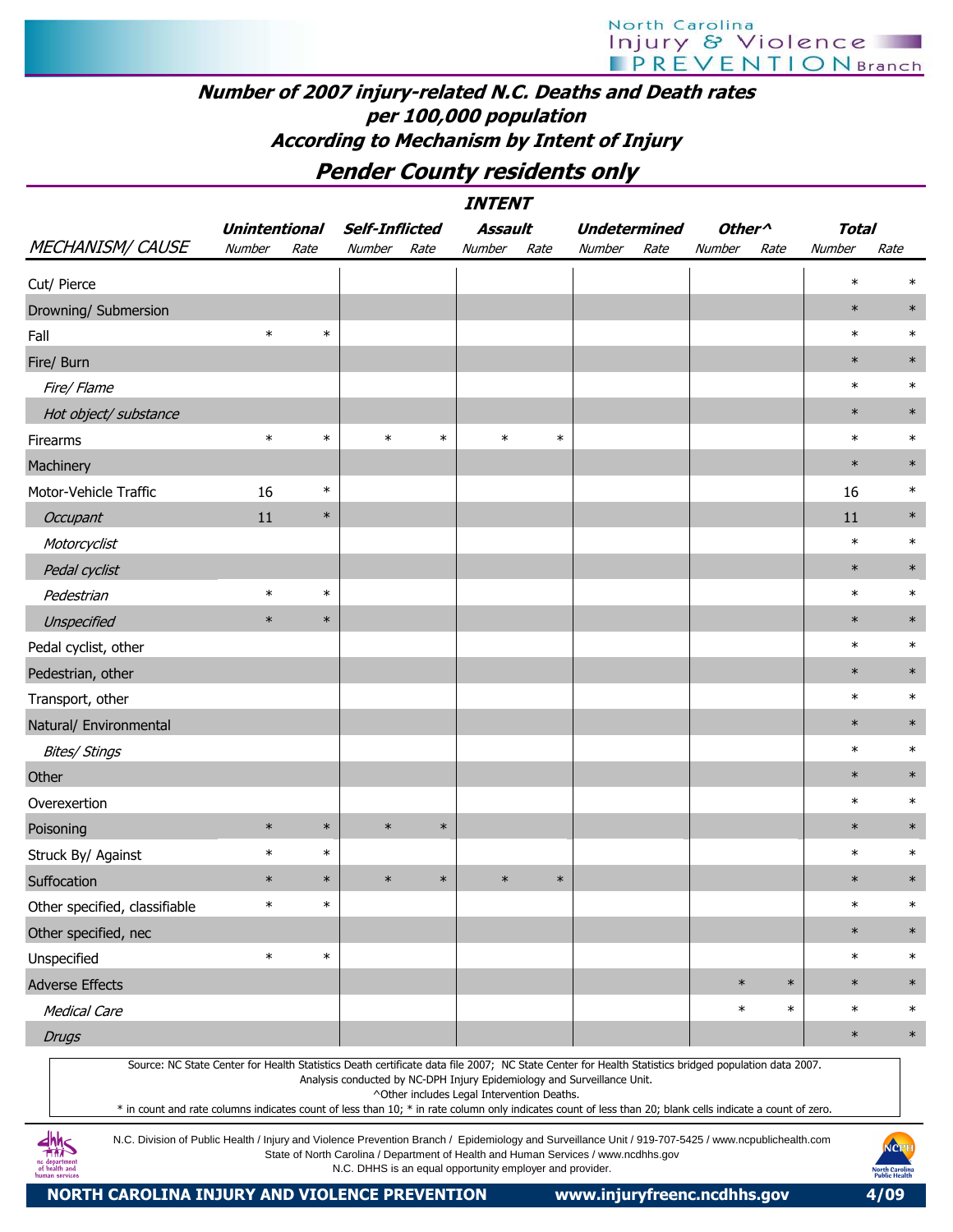#### Number of 2007 injury-related N.C. Deaths and Death rates per 100,000 population According to Mechanism by Intent of Injury

Perquimans County residents only

|                               |                      |        |                                                                         | <i><b>INTENT</b></i>                       |                                                                                                                                                                                                                                                                                                                  |                    |        |              |        |  |
|-------------------------------|----------------------|--------|-------------------------------------------------------------------------|--------------------------------------------|------------------------------------------------------------------------------------------------------------------------------------------------------------------------------------------------------------------------------------------------------------------------------------------------------------------|--------------------|--------|--------------|--------|--|
|                               | <b>Unintentional</b> |        | <b>Self-Inflicted</b>                                                   | <b>Assault</b>                             | <b>Undetermined</b>                                                                                                                                                                                                                                                                                              | Other <sup>^</sup> |        | <b>Total</b> |        |  |
| <b>MECHANISM/ CAUSE</b>       | Number               | Rate   | Number<br>Rate                                                          | Number<br>Rate                             | Number<br>Rate                                                                                                                                                                                                                                                                                                   | Number             | Rate   | Number       | Rate   |  |
| Cut/ Pierce                   |                      |        |                                                                         |                                            |                                                                                                                                                                                                                                                                                                                  |                    |        | $\ast$       | $\ast$ |  |
| Drowning/ Submersion          |                      |        |                                                                         |                                            |                                                                                                                                                                                                                                                                                                                  |                    |        | $\ast$       | $\ast$ |  |
| Fall                          | $\ast$               | $\ast$ |                                                                         |                                            |                                                                                                                                                                                                                                                                                                                  |                    |        | $\ast$       | $\ast$ |  |
| Fire/ Burn                    |                      |        |                                                                         |                                            |                                                                                                                                                                                                                                                                                                                  |                    |        | $\ast$       | $\ast$ |  |
| Fire/Flame                    |                      |        |                                                                         |                                            |                                                                                                                                                                                                                                                                                                                  |                    |        | $\ast$       | $\ast$ |  |
| Hot object/ substance         |                      |        |                                                                         |                                            |                                                                                                                                                                                                                                                                                                                  |                    |        | $\ast$       | $\ast$ |  |
| Firearms                      |                      |        |                                                                         |                                            |                                                                                                                                                                                                                                                                                                                  |                    |        | $\ast$       | $\ast$ |  |
| Machinery                     |                      |        |                                                                         |                                            |                                                                                                                                                                                                                                                                                                                  |                    |        | $\ast$       | $\ast$ |  |
| Motor-Vehicle Traffic         | $\ast$               | $\ast$ |                                                                         |                                            |                                                                                                                                                                                                                                                                                                                  |                    |        | $\ast$       | $\ast$ |  |
| Occupant                      | $\ast$               | $\ast$ |                                                                         |                                            |                                                                                                                                                                                                                                                                                                                  |                    |        | $\ast$       | $\ast$ |  |
| Motorcyclist                  |                      |        |                                                                         |                                            |                                                                                                                                                                                                                                                                                                                  |                    |        | $\ast$       | $\ast$ |  |
| Pedal cyclist                 |                      |        |                                                                         |                                            |                                                                                                                                                                                                                                                                                                                  |                    |        | $\ast$       | $\ast$ |  |
| Pedestrian                    |                      |        |                                                                         |                                            |                                                                                                                                                                                                                                                                                                                  |                    |        | $\ast$       | $\ast$ |  |
| Unspecified                   |                      |        |                                                                         |                                            |                                                                                                                                                                                                                                                                                                                  |                    |        | $\ast$       | $\ast$ |  |
| Pedal cyclist, other          |                      |        |                                                                         |                                            |                                                                                                                                                                                                                                                                                                                  |                    |        | $\ast$       | $\ast$ |  |
| Pedestrian, other             |                      |        |                                                                         |                                            |                                                                                                                                                                                                                                                                                                                  |                    |        | $\ast$       | $\ast$ |  |
| Transport, other              |                      |        |                                                                         |                                            |                                                                                                                                                                                                                                                                                                                  |                    |        | $\ast$       | $\ast$ |  |
| Natural/ Environmental        |                      |        |                                                                         |                                            |                                                                                                                                                                                                                                                                                                                  |                    |        | $\ast$       | $\ast$ |  |
| <b>Bites/ Stings</b>          |                      |        |                                                                         |                                            |                                                                                                                                                                                                                                                                                                                  |                    |        | $\ast$       | $\ast$ |  |
| Other                         |                      |        |                                                                         |                                            |                                                                                                                                                                                                                                                                                                                  |                    |        | $\ast$       | $\ast$ |  |
| Overexertion                  |                      |        |                                                                         |                                            |                                                                                                                                                                                                                                                                                                                  |                    |        | $\ast$       | $\ast$ |  |
| Poisoning                     | $\ast$               | $\ast$ |                                                                         |                                            | $\ast$<br>$\ast$                                                                                                                                                                                                                                                                                                 |                    |        | $\ast$       | $\ast$ |  |
| Struck By/ Against            |                      |        |                                                                         |                                            |                                                                                                                                                                                                                                                                                                                  |                    |        | $\ast$       | $\ast$ |  |
| Suffocation                   |                      |        |                                                                         |                                            |                                                                                                                                                                                                                                                                                                                  |                    |        | $\ast$       | $\ast$ |  |
| Other specified, classifiable |                      |        |                                                                         |                                            |                                                                                                                                                                                                                                                                                                                  |                    |        | $\ast$       | $\ast$ |  |
| Other specified, nec          |                      |        |                                                                         |                                            |                                                                                                                                                                                                                                                                                                                  |                    |        | $\ast$       | $\ast$ |  |
| Unspecified                   |                      |        |                                                                         |                                            |                                                                                                                                                                                                                                                                                                                  |                    |        | $\ast$       | $\ast$ |  |
| <b>Adverse Effects</b>        |                      |        |                                                                         |                                            |                                                                                                                                                                                                                                                                                                                  | $\ast$             | $\ast$ | $\ast$       | $\ast$ |  |
| <b>Medical Care</b>           |                      |        |                                                                         |                                            |                                                                                                                                                                                                                                                                                                                  | $\ast$             | $\ast$ | $\ast$       | $\ast$ |  |
| <b>Drugs</b>                  |                      |        |                                                                         |                                            |                                                                                                                                                                                                                                                                                                                  |                    |        | $\ast$       | $\ast$ |  |
|                               |                      |        | Analysis conducted by NC-DPH Injury Epidemiology and Surveillance Unit. | ^Other includes Legal Intervention Deaths. | Source: NC State Center for Health Statistics Death certificate data file 2007; NC State Center for Health Statistics bridged population data 2007.<br>* in count and rate columns indicates count of less than 10; * in rate column only indicates count of less than 20; blank cells indicate a count of zero. |                    |        |              |        |  |

N.C. Division of Public Health / Injury and Violence Prevention Branch / Epidemiology and Surveillance Unit / 919-707-5425 / www.ncpublichealth.com State of North Carolina / Department of Health and Human Services / www.ncdhhs.gov N.C. DHHS is an equal opportunity employer and provider.

 $\frac{dh}{dh}$ 

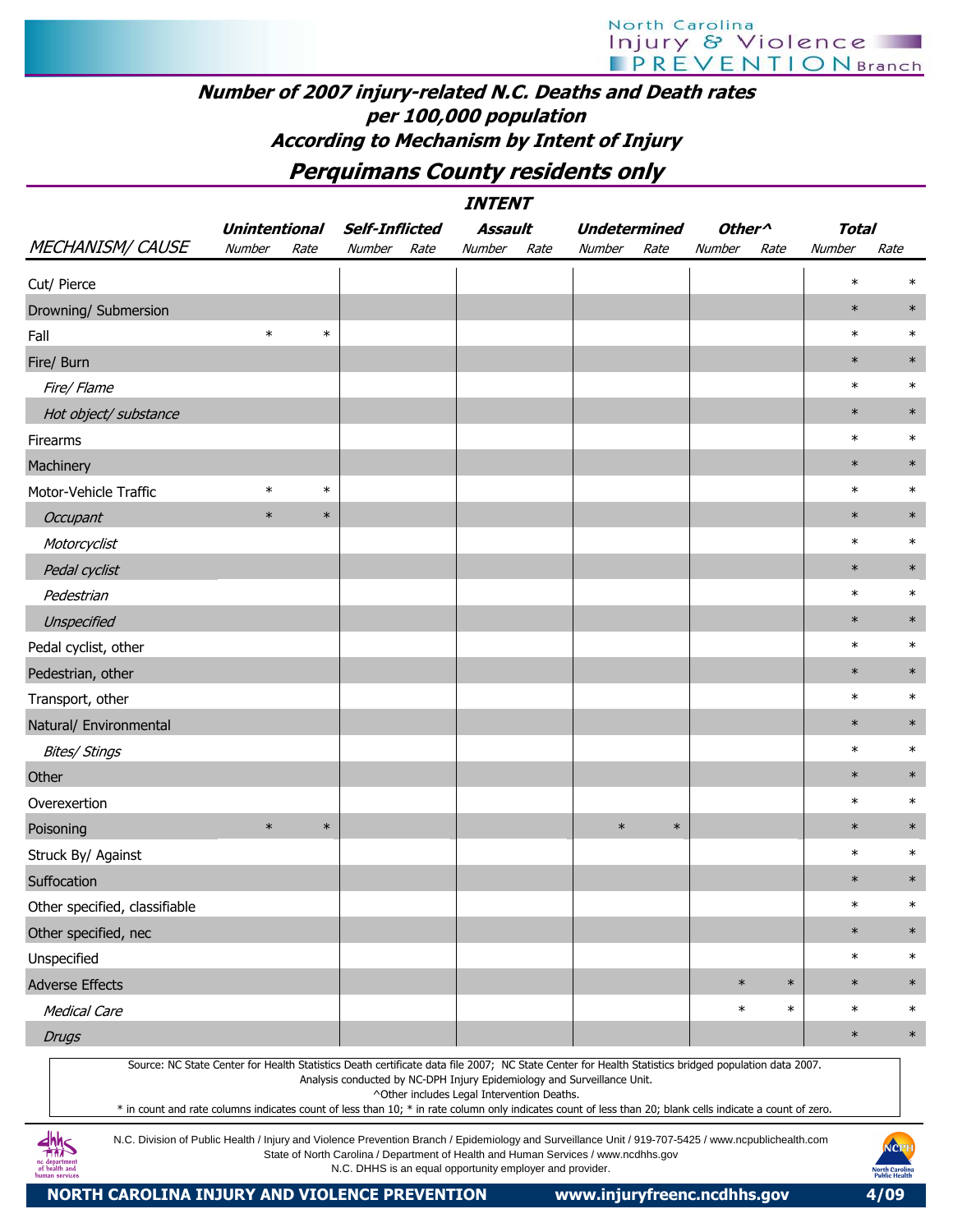# North Carolina Injury & Violence

#### Number of 2007 injury-related N.C. Deaths and Death rates per 100,000 population According to Mechanism by Intent of Injury

### Person County residents only

|                               | <b>INTENT</b>        |        |                       |        |                                            |        |                                                                                                                                                                                                                                                                                                                                                                                             |                    |        |              |        |  |  |  |
|-------------------------------|----------------------|--------|-----------------------|--------|--------------------------------------------|--------|---------------------------------------------------------------------------------------------------------------------------------------------------------------------------------------------------------------------------------------------------------------------------------------------------------------------------------------------------------------------------------------------|--------------------|--------|--------------|--------|--|--|--|
|                               | <b>Unintentional</b> |        | <b>Self-Inflicted</b> |        | Assault                                    |        | <b>Undetermined</b>                                                                                                                                                                                                                                                                                                                                                                         | Other <sup>^</sup> |        | <b>Total</b> |        |  |  |  |
| <b>MECHANISM/ CAUSE</b>       | Number               | Rate   | Number                | Rate   | Number                                     | Rate   | Number<br>Rate                                                                                                                                                                                                                                                                                                                                                                              | Number             | Rate   | Number       | Rate   |  |  |  |
| Cut/ Pierce                   |                      |        |                       |        | $\ast$                                     | $\ast$ |                                                                                                                                                                                                                                                                                                                                                                                             |                    |        | $\ast$       | $\ast$ |  |  |  |
| Drowning/ Submersion          |                      |        |                       |        |                                            |        |                                                                                                                                                                                                                                                                                                                                                                                             |                    |        | $\ast$       | $\ast$ |  |  |  |
| Fall                          | $\ast$               | $\ast$ |                       |        |                                            |        |                                                                                                                                                                                                                                                                                                                                                                                             |                    |        | $\ast$       | $\ast$ |  |  |  |
| Fire/ Burn                    | $\ast$               | $\ast$ |                       |        |                                            |        |                                                                                                                                                                                                                                                                                                                                                                                             |                    |        | $\ast$       | $\ast$ |  |  |  |
| Fire/ Flame                   | $\ast$               | $\ast$ |                       |        |                                            |        |                                                                                                                                                                                                                                                                                                                                                                                             |                    |        | $\ast$       | $\ast$ |  |  |  |
| Hot object/ substance         |                      |        |                       |        |                                            |        |                                                                                                                                                                                                                                                                                                                                                                                             |                    |        | $\ast$       | $\ast$ |  |  |  |
| Firearms                      |                      |        | $\ast$                | $\ast$ | $\ast$                                     | $\ast$ |                                                                                                                                                                                                                                                                                                                                                                                             |                    |        | $\ast$       | $\ast$ |  |  |  |
| Machinery                     |                      |        |                       |        |                                            |        |                                                                                                                                                                                                                                                                                                                                                                                             |                    |        | $\ast$       | $\ast$ |  |  |  |
| Motor-Vehicle Traffic         | 13                   | $\ast$ |                       |        |                                            |        |                                                                                                                                                                                                                                                                                                                                                                                             |                    |        | 13           | $\ast$ |  |  |  |
| Occupant                      | $\ast$               | $\ast$ |                       |        |                                            |        |                                                                                                                                                                                                                                                                                                                                                                                             |                    |        | $\ast$       | $\ast$ |  |  |  |
| Motorcyclist                  | $\ast$               | $\ast$ |                       |        |                                            |        |                                                                                                                                                                                                                                                                                                                                                                                             |                    |        | $\ast$       | $\ast$ |  |  |  |
| Pedal cyclist                 | $\ast$               | $\ast$ |                       |        |                                            |        |                                                                                                                                                                                                                                                                                                                                                                                             |                    |        | $\ast$       | $\ast$ |  |  |  |
| Pedestrian                    | $\ast$               | $\ast$ |                       |        |                                            |        |                                                                                                                                                                                                                                                                                                                                                                                             |                    |        | $\ast$       | $\ast$ |  |  |  |
| Unspecified                   | $\ast$               | $\ast$ |                       |        |                                            |        |                                                                                                                                                                                                                                                                                                                                                                                             |                    |        | $\ast$       | $\ast$ |  |  |  |
| Pedal cyclist, other          |                      |        |                       |        |                                            |        |                                                                                                                                                                                                                                                                                                                                                                                             |                    |        | $\ast$       | $\ast$ |  |  |  |
| Pedestrian, other             |                      |        |                       |        |                                            |        |                                                                                                                                                                                                                                                                                                                                                                                             |                    |        | $\ast$       | $\ast$ |  |  |  |
| Transport, other              |                      |        |                       |        |                                            |        |                                                                                                                                                                                                                                                                                                                                                                                             |                    |        | $\ast$       | $\ast$ |  |  |  |
| Natural/ Environmental        |                      |        |                       |        |                                            |        |                                                                                                                                                                                                                                                                                                                                                                                             |                    |        | $\ast$       | $\ast$ |  |  |  |
| <b>Bites/ Stings</b>          |                      |        |                       |        |                                            |        |                                                                                                                                                                                                                                                                                                                                                                                             |                    |        | $\ast$       | $\ast$ |  |  |  |
| Other                         |                      |        |                       |        |                                            |        |                                                                                                                                                                                                                                                                                                                                                                                             |                    |        | $\ast$       | $\ast$ |  |  |  |
| Overexertion                  |                      |        |                       |        |                                            |        |                                                                                                                                                                                                                                                                                                                                                                                             |                    |        | $\ast$       | $\ast$ |  |  |  |
| Poisoning                     | $\ast$               | $\ast$ |                       |        |                                            |        |                                                                                                                                                                                                                                                                                                                                                                                             |                    |        | $\ast$       | $\ast$ |  |  |  |
| Struck By/ Against            |                      |        |                       |        |                                            |        |                                                                                                                                                                                                                                                                                                                                                                                             |                    |        | $\ast$       | $\ast$ |  |  |  |
| Suffocation                   | $\ast$               | $\ast$ |                       |        | $\ast$                                     | $\ast$ |                                                                                                                                                                                                                                                                                                                                                                                             |                    |        | $\ast$       | $\ast$ |  |  |  |
| Other specified, classifiable |                      |        |                       |        |                                            |        |                                                                                                                                                                                                                                                                                                                                                                                             |                    |        | $\ast$       | $\ast$ |  |  |  |
| Other specified, nec          |                      |        |                       |        |                                            |        |                                                                                                                                                                                                                                                                                                                                                                                             |                    |        | $\ast$       | $\ast$ |  |  |  |
| Unspecified                   | $\ast$               | $\ast$ |                       |        |                                            |        |                                                                                                                                                                                                                                                                                                                                                                                             |                    |        | $\ast$       | $\ast$ |  |  |  |
| <b>Adverse Effects</b>        |                      |        |                       |        |                                            |        |                                                                                                                                                                                                                                                                                                                                                                                             | $\ast$             | $\ast$ | $\ast$       | $\ast$ |  |  |  |
| <b>Medical Care</b>           |                      |        |                       |        |                                            |        |                                                                                                                                                                                                                                                                                                                                                                                             | $\ast$             | $\ast$ | $\ast$       | $\ast$ |  |  |  |
| <b>Drugs</b>                  |                      |        |                       |        |                                            |        |                                                                                                                                                                                                                                                                                                                                                                                             | $\ast$             | $\ast$ | $\ast$       | $\ast$ |  |  |  |
|                               |                      |        |                       |        | ^Other includes Legal Intervention Deaths. |        | Source: NC State Center for Health Statistics Death certificate data file 2007; NC State Center for Health Statistics bridged population data 2007.<br>Analysis conducted by NC-DPH Injury Epidemiology and Surveillance Unit.<br>* in count and rate columns indicates count of less than 10; * in rate column only indicates count of less than 20; blank cells indicate a count of zero. |                    |        |              |        |  |  |  |
|                               |                      |        |                       |        |                                            |        | N.C. Division of Public Health / Injury and Violence Prevention Branch / Epidemiology and Surveillance Unit / 919-707-5425 / www.ncpublichealth.com<br>State of North Carolina / Department of Health and Human Services / www.podbbs.gov                                                                                                                                                   |                    |        |              | NCPH   |  |  |  |

N.C. Division of Public Health / Injury and Violence Prevention Branch / Epidemiology and Surveillance Unit / 919-707-5425 / www.ncpublichealth.com State of North Carolina / Department of Health and Human Services / www.ncdhhs.gov N.C. DHHS is an equal opportunity employer and provider.

aepartmen<br>health and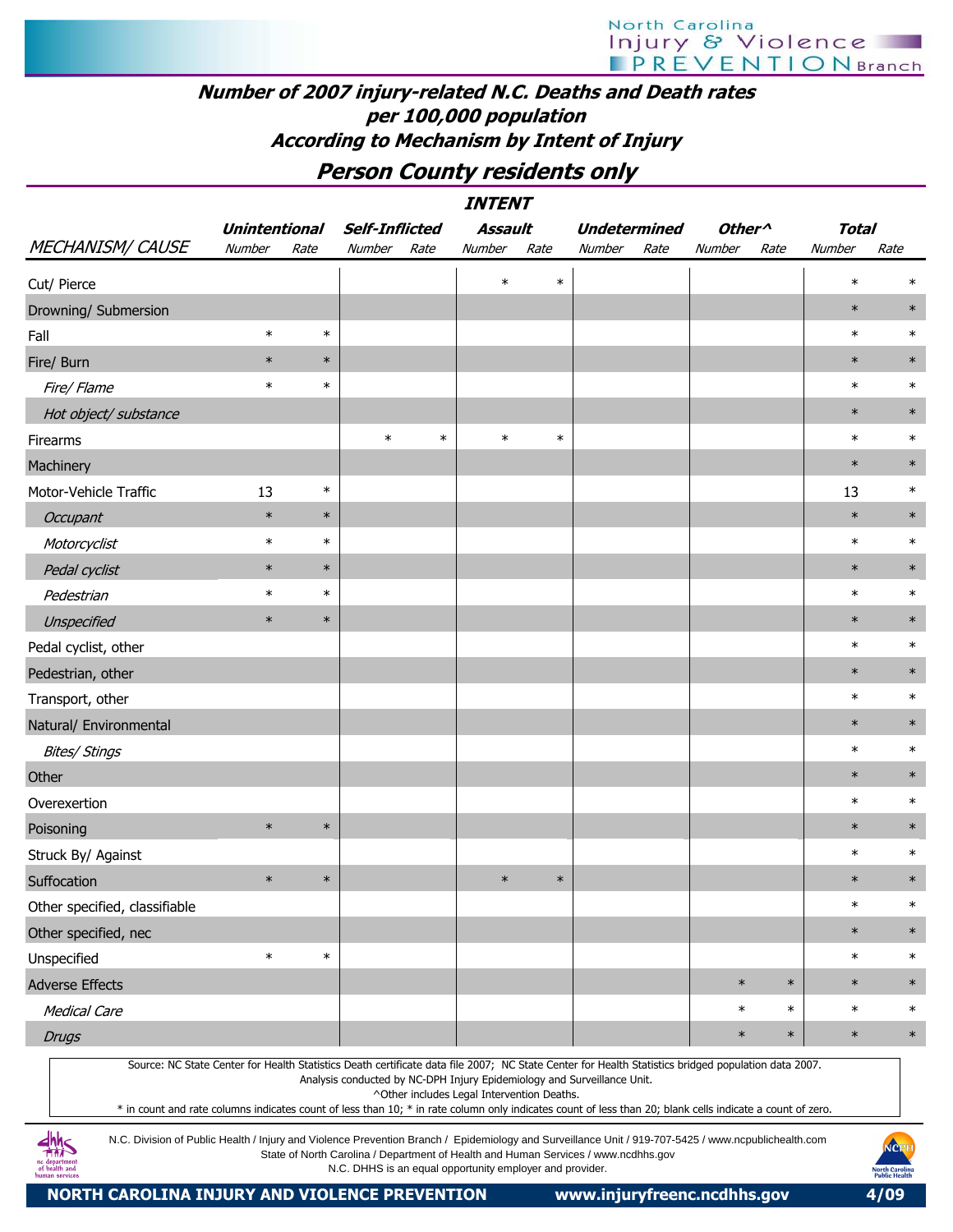### Number of 2007 injury-related N.C. Deaths and Death rates per 100,000 population According to Mechanism by Intent of Injury

### Pitt County residents only

|                                                                                                                                                     | <i><b>INTENT</b></i><br><b>Self-Inflicted</b><br><b>Assault</b><br><b>Undetermined</b><br>Other <sup>^</sup><br><b>Unintentional</b> |        |        |        |                                            |        |                                                                         |      |        |        |              |        |  |  |
|-----------------------------------------------------------------------------------------------------------------------------------------------------|--------------------------------------------------------------------------------------------------------------------------------------|--------|--------|--------|--------------------------------------------|--------|-------------------------------------------------------------------------|------|--------|--------|--------------|--------|--|--|
|                                                                                                                                                     |                                                                                                                                      |        |        |        |                                            |        |                                                                         |      |        |        | <b>Total</b> |        |  |  |
| <b>MECHANISM/ CAUSE</b>                                                                                                                             | Number                                                                                                                               | Rate   | Number | Rate   | Number                                     | Rate   | Number                                                                  | Rate | Number | Rate   | Number       | Rate   |  |  |
| Cut/ Pierce                                                                                                                                         |                                                                                                                                      |        |        |        | $\ast$                                     | $\ast$ |                                                                         |      |        |        | $\ast$       | $\ast$ |  |  |
| Drowning/ Submersion                                                                                                                                | $\ast$                                                                                                                               | $\ast$ |        |        |                                            |        |                                                                         |      |        |        | $\ast$       | $\ast$ |  |  |
| Fall                                                                                                                                                | $\ast$                                                                                                                               | $\ast$ |        |        |                                            |        |                                                                         |      |        |        | $\ast$       | $\ast$ |  |  |
| Fire/ Burn                                                                                                                                          | $\ast$                                                                                                                               | $\ast$ |        |        |                                            |        |                                                                         |      |        |        | $\ast$       | $\ast$ |  |  |
| Fire/ Flame                                                                                                                                         | $\ast$                                                                                                                               | $\ast$ |        |        |                                            |        |                                                                         |      |        |        | $\ast$       | $\ast$ |  |  |
| Hot object/ substance                                                                                                                               |                                                                                                                                      |        |        |        |                                            |        |                                                                         |      |        |        | $\ast$       | $\ast$ |  |  |
| Firearms                                                                                                                                            |                                                                                                                                      |        | $\ast$ | $\ast$ | 11                                         | $\ast$ |                                                                         |      |        |        | 13           | $\ast$ |  |  |
| Machinery                                                                                                                                           |                                                                                                                                      |        |        |        |                                            |        |                                                                         |      |        |        | $\ast$       | $\ast$ |  |  |
| Motor-Vehicle Traffic                                                                                                                               | 32                                                                                                                                   | 21.0   |        |        |                                            |        |                                                                         |      |        |        | 32           | 21.0   |  |  |
| <b>Occupant</b>                                                                                                                                     | 19                                                                                                                                   | $\ast$ |        |        |                                            |        |                                                                         |      |        |        | 19           | $\ast$ |  |  |
| Motorcyclist                                                                                                                                        | $\ast$                                                                                                                               | $\ast$ |        |        |                                            |        |                                                                         |      |        |        | $\ast$       | $\ast$ |  |  |
| Pedal cyclist                                                                                                                                       |                                                                                                                                      |        |        |        |                                            |        |                                                                         |      |        |        | $\ast$       | $\ast$ |  |  |
| Pedestrian                                                                                                                                          | $\ast$                                                                                                                               | $\ast$ |        |        |                                            |        |                                                                         |      |        |        | $\ast$       | $\ast$ |  |  |
| Unspecified                                                                                                                                         | $\ast$                                                                                                                               | $\ast$ |        |        |                                            |        |                                                                         |      |        |        | $\ast$       | $\ast$ |  |  |
| Pedal cyclist, other                                                                                                                                |                                                                                                                                      |        |        |        |                                            |        |                                                                         |      |        |        | $\ast$       | $\ast$ |  |  |
| Pedestrian, other                                                                                                                                   |                                                                                                                                      |        |        |        |                                            |        |                                                                         |      |        |        | $\ast$       | $\ast$ |  |  |
| Transport, other                                                                                                                                    |                                                                                                                                      |        |        |        |                                            |        |                                                                         |      |        |        | $\ast$       | $\ast$ |  |  |
| Natural/ Environmental                                                                                                                              |                                                                                                                                      |        |        |        |                                            |        |                                                                         |      |        |        | $\ast$       | $\ast$ |  |  |
| <b>Bites/ Stings</b>                                                                                                                                |                                                                                                                                      |        |        |        |                                            |        |                                                                         |      |        |        | $\ast$       | $\ast$ |  |  |
| Other                                                                                                                                               |                                                                                                                                      |        |        |        |                                            |        |                                                                         |      |        |        | $\ast$       | $\ast$ |  |  |
| Overexertion                                                                                                                                        |                                                                                                                                      |        |        |        |                                            |        |                                                                         |      |        |        | $\ast$       | $\ast$ |  |  |
| Poisoning                                                                                                                                           | $\ast$                                                                                                                               | $\ast$ |        |        | $\ast$                                     | $\ast$ |                                                                         |      |        |        | $\ast$       | $\ast$ |  |  |
| Struck By/ Against                                                                                                                                  |                                                                                                                                      |        |        |        |                                            |        |                                                                         |      |        |        | $\ast$       | $\ast$ |  |  |
| Suffocation                                                                                                                                         | $\ast$                                                                                                                               | $\ast$ | $\ast$ | $\ast$ | $\ast$                                     | $\ast$ |                                                                         |      |        |        | $\ast$       | $\ast$ |  |  |
| Other specified, classifiable                                                                                                                       | $\ast$                                                                                                                               | $\ast$ |        |        |                                            |        |                                                                         |      |        |        | $\ast$       | $\ast$ |  |  |
| Other specified, nec                                                                                                                                |                                                                                                                                      |        |        |        |                                            |        |                                                                         |      |        |        | $\ast$       | $\ast$ |  |  |
| Unspecified                                                                                                                                         | $\ast$                                                                                                                               | $\ast$ |        |        | $\ast$                                     | $\ast$ |                                                                         |      |        |        | $\ast$       | $\ast$ |  |  |
| <b>Adverse Effects</b>                                                                                                                              |                                                                                                                                      |        |        |        |                                            |        |                                                                         |      | $\ast$ | $\ast$ | $\ast$       | $\ast$ |  |  |
| <b>Medical Care</b>                                                                                                                                 |                                                                                                                                      |        |        |        |                                            |        |                                                                         |      | $\ast$ | $\ast$ | $\ast$       | $\ast$ |  |  |
| <b>Drugs</b>                                                                                                                                        |                                                                                                                                      |        |        |        |                                            |        |                                                                         |      |        |        | $\ast$       | $\ast$ |  |  |
| Source: NC State Center for Health Statistics Death certificate data file 2007; NC State Center for Health Statistics bridged population data 2007. |                                                                                                                                      |        |        |        | ^Other includes Legal Intervention Deaths. |        | Analysis conducted by NC-DPH Injury Epidemiology and Surveillance Unit. |      |        |        |              |        |  |  |

\* in count and rate columns indicates count of less than 10; \* in rate column only indicates count of less than 20; blank cells indicate a count of zero.

N.C. Division of Public Health / Injury and Violence Prevention Branch / Epidemiology and Surveillance Unit / 919-707-5425 / www.ncpublichealth.com State of North Carolina / Department of Health and Human Services / www.ncdhhs.gov N.C. DHHS is an equal opportunity employer and provider.

 $\frac{dhh}{dhS}$ ic departmen<br>of health and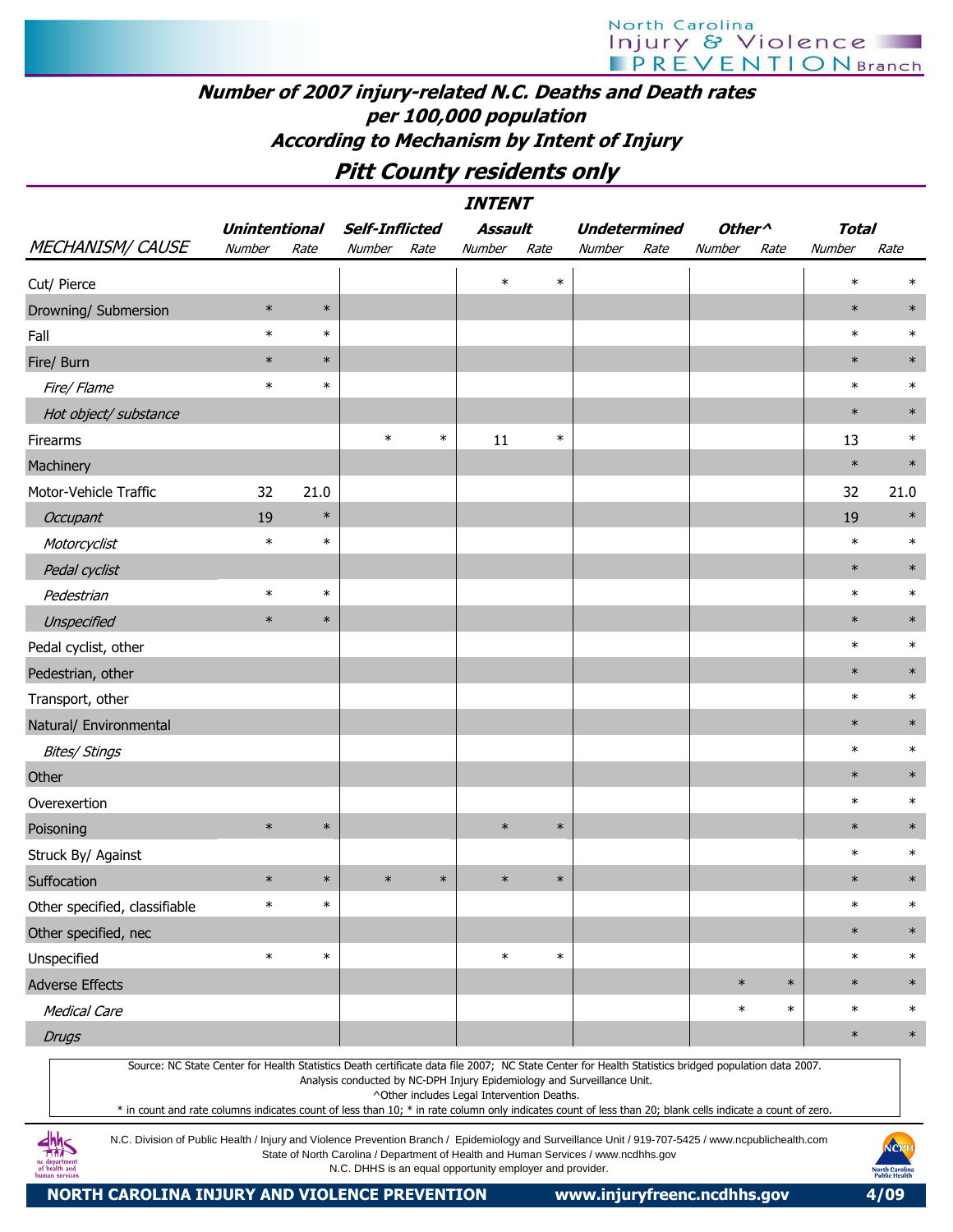#### Number of 2007 injury-related N.C. Deaths and Death rates per 100,000 population According to Mechanism by Intent of Injury

### Polk County residents only

|                                                                                                                                                                                                                                                                                                                  |                      |        |                                                          |        | <i><b>INTENT</b></i>                       |      |                                                                                    |      |                    |      |        |                                        |
|------------------------------------------------------------------------------------------------------------------------------------------------------------------------------------------------------------------------------------------------------------------------------------------------------------------|----------------------|--------|----------------------------------------------------------|--------|--------------------------------------------|------|------------------------------------------------------------------------------------|------|--------------------|------|--------|----------------------------------------|
|                                                                                                                                                                                                                                                                                                                  | <b>Unintentional</b> |        | <b>Self-Inflicted</b>                                    |        | <b>Assault</b>                             |      | <b>Undetermined</b>                                                                |      | Other <sup>^</sup> |      | Total  |                                        |
| <b>MECHANISM/ CAUSE</b>                                                                                                                                                                                                                                                                                          | Number               | Rate   | Number                                                   | Rate   | Number                                     | Rate | Number                                                                             | Rate | Number             | Rate | Number | Rate                                   |
| Cut/ Pierce                                                                                                                                                                                                                                                                                                      |                      |        |                                                          |        |                                            |      |                                                                                    |      |                    |      | $\ast$ | $\ast$                                 |
| Drowning/ Submersion                                                                                                                                                                                                                                                                                             | $\ast$               | $\ast$ |                                                          |        |                                            |      |                                                                                    |      |                    |      | $\ast$ | $\ast$                                 |
| Fall                                                                                                                                                                                                                                                                                                             | $\ast$               | $\ast$ |                                                          |        |                                            |      |                                                                                    |      |                    |      | $\ast$ | $\ast$                                 |
| Fire/ Burn                                                                                                                                                                                                                                                                                                       |                      |        |                                                          |        |                                            |      |                                                                                    |      |                    |      | $\ast$ | $\ast$                                 |
| Fire/ Flame                                                                                                                                                                                                                                                                                                      |                      |        |                                                          |        |                                            |      |                                                                                    |      |                    |      | $\ast$ | $\ast$                                 |
| Hot object/ substance                                                                                                                                                                                                                                                                                            |                      |        |                                                          |        |                                            |      |                                                                                    |      |                    |      | $\ast$ | $\ast$                                 |
| Firearms                                                                                                                                                                                                                                                                                                         | $\ast$               | $\ast$ | $\ast$                                                   | $\ast$ |                                            |      |                                                                                    |      |                    |      | $\ast$ | $\ast$                                 |
| Machinery                                                                                                                                                                                                                                                                                                        |                      |        |                                                          |        |                                            |      |                                                                                    |      |                    |      | $\ast$ | $\ast$                                 |
| Motor-Vehicle Traffic                                                                                                                                                                                                                                                                                            | $\ast$               | $\ast$ |                                                          |        |                                            |      |                                                                                    |      |                    |      | $\ast$ | $\ast$                                 |
| Occupant                                                                                                                                                                                                                                                                                                         | $\ast$               | $\ast$ |                                                          |        |                                            |      |                                                                                    |      |                    |      | $\ast$ | $\ast$                                 |
| Motorcyclist                                                                                                                                                                                                                                                                                                     |                      |        |                                                          |        |                                            |      |                                                                                    |      |                    |      | $\ast$ | $\ast$                                 |
| Pedal cyclist                                                                                                                                                                                                                                                                                                    |                      |        |                                                          |        |                                            |      |                                                                                    |      |                    |      | $\ast$ | $\ast$                                 |
| Pedestrian                                                                                                                                                                                                                                                                                                       |                      |        |                                                          |        |                                            |      |                                                                                    |      |                    |      | $\ast$ | $\ast$                                 |
| Unspecified                                                                                                                                                                                                                                                                                                      |                      |        |                                                          |        |                                            |      |                                                                                    |      |                    |      | $\ast$ | $\ast$                                 |
| Pedal cyclist, other                                                                                                                                                                                                                                                                                             |                      |        |                                                          |        |                                            |      |                                                                                    |      |                    |      | $\ast$ | $\ast$                                 |
| Pedestrian, other                                                                                                                                                                                                                                                                                                |                      |        |                                                          |        |                                            |      |                                                                                    |      |                    |      | $\ast$ | $\ast$                                 |
| Transport, other                                                                                                                                                                                                                                                                                                 |                      |        |                                                          |        |                                            |      |                                                                                    |      |                    |      | $\ast$ | $\ast$                                 |
| Natural/ Environmental                                                                                                                                                                                                                                                                                           | $\ast$               | $\ast$ |                                                          |        |                                            |      |                                                                                    |      |                    |      | $\ast$ | $\ast$                                 |
| <b>Bites/ Stings</b>                                                                                                                                                                                                                                                                                             |                      |        |                                                          |        |                                            |      |                                                                                    |      |                    |      | $\ast$ | $\ast$                                 |
| Other                                                                                                                                                                                                                                                                                                            |                      |        |                                                          |        |                                            |      |                                                                                    |      |                    |      | $\ast$ | $\ast$                                 |
| Overexertion                                                                                                                                                                                                                                                                                                     |                      |        |                                                          |        |                                            |      |                                                                                    |      |                    |      | $\ast$ | $\ast$                                 |
| Poisoning                                                                                                                                                                                                                                                                                                        | $\ast$               | $\ast$ | $\ast$                                                   | $\ast$ |                                            |      |                                                                                    |      |                    |      | $\ast$ | $\ast$                                 |
| Struck By/ Against                                                                                                                                                                                                                                                                                               | $\ast$               | $\ast$ |                                                          |        |                                            |      |                                                                                    |      |                    |      | $\ast$ | $\ast$                                 |
| Suffocation                                                                                                                                                                                                                                                                                                      |                      |        | $\ast$                                                   | $\ast$ |                                            |      |                                                                                    |      |                    |      | $\ast$ | $\ast$                                 |
| Other specified, classifiable                                                                                                                                                                                                                                                                                    |                      |        |                                                          |        |                                            |      |                                                                                    |      |                    |      | $\ast$ | $\ast$                                 |
| Other specified, nec                                                                                                                                                                                                                                                                                             |                      |        |                                                          |        |                                            |      |                                                                                    |      |                    |      | $\ast$ | $\ast$                                 |
| Unspecified                                                                                                                                                                                                                                                                                                      | $\ast$               | $\ast$ |                                                          |        |                                            |      |                                                                                    |      |                    |      | $\ast$ | $\ast$                                 |
| <b>Adverse Effects</b>                                                                                                                                                                                                                                                                                           |                      |        |                                                          |        |                                            |      |                                                                                    |      |                    |      | $\ast$ | $\ast$                                 |
| <b>Medical Care</b>                                                                                                                                                                                                                                                                                              |                      |        |                                                          |        |                                            |      |                                                                                    |      |                    |      | $\ast$ | $\ast$                                 |
| <b>Drugs</b>                                                                                                                                                                                                                                                                                                     |                      |        |                                                          |        |                                            |      |                                                                                    |      |                    |      | $\ast$ | $\ast$                                 |
| Source: NC State Center for Health Statistics Death certificate data file 2007; NC State Center for Health Statistics bridged population data 2007.<br>* in count and rate columns indicates count of less than 10; * in rate column only indicates count of less than 20; blank cells indicate a count of zero. |                      |        |                                                          |        | ^Other includes Legal Intervention Deaths. |      | Analysis conducted by NC-DPH Injury Epidemiology and Surveillance Unit.            |      |                    |      |        |                                        |
| N.C. Division of Public Health / Injury and Violence Prevention Branch / Epidemiology and Surveillance Unit / 919-707-5425 / www.ncpublichealth.com<br>of health and<br>ıman service:                                                                                                                            |                      |        | N.C. DHHS is an equal opportunity employer and provider. |        |                                            |      | State of North Carolina / Department of Health and Human Services / www.ncdhhs.gov |      |                    |      |        | NCP<br>North Carolina<br>Public Health |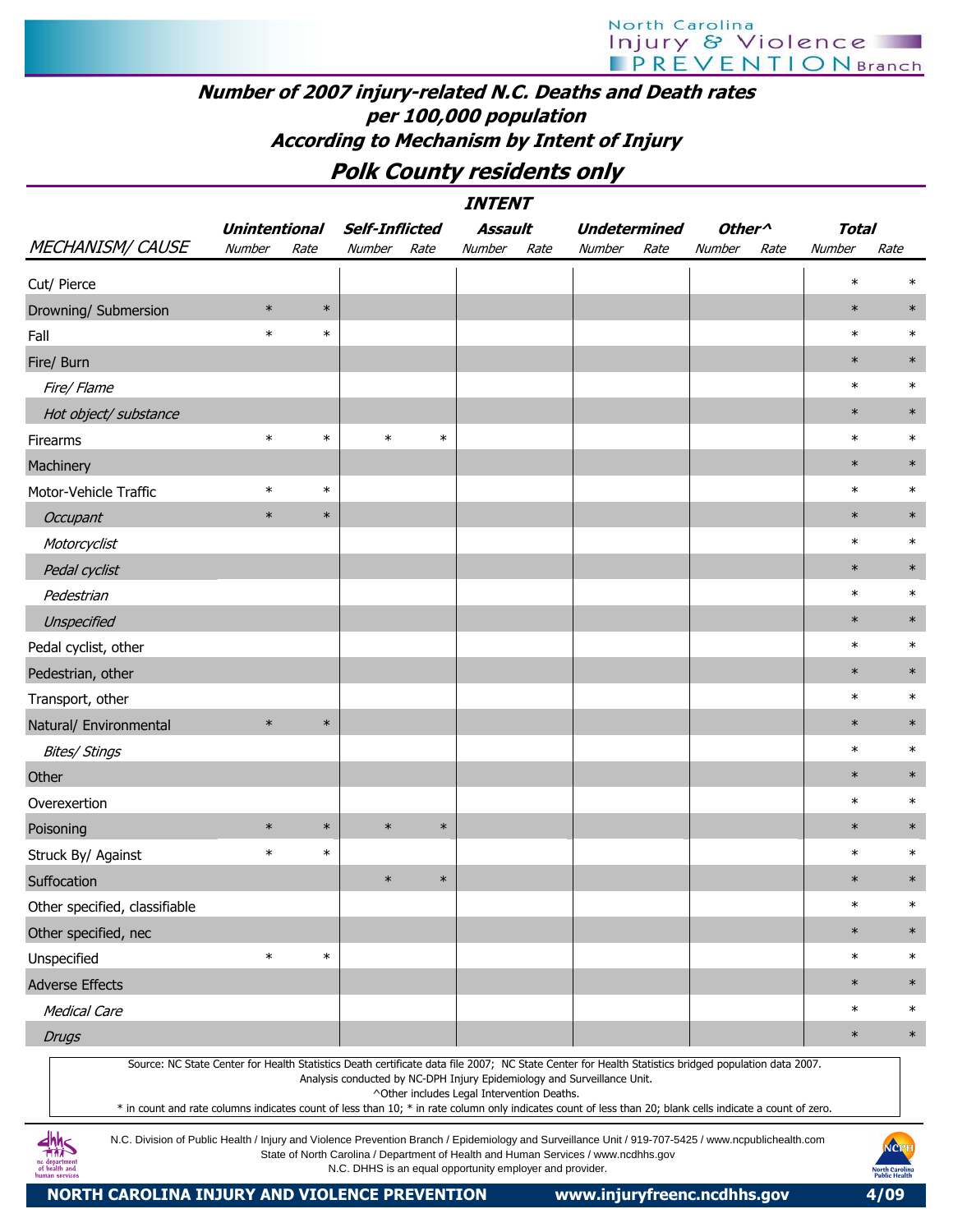# North Carolina Injury & Violence

#### Number of 2007 injury-related N.C. Deaths and Death rates per 100,000 population According to Mechanism by Intent of Injury

### Randolph County residents only

INTENT

| <b>MECHANISM/ CAUSE</b>                                                                                                                                                                                                                                                                                          | <b>Unintentional</b> |        | <b>Self-Inflicted</b>                                                   |        | Assault                                    |        | <b>Undetermined</b> |        | Other <sup>^</sup> |      | <b>Total</b> |        |
|------------------------------------------------------------------------------------------------------------------------------------------------------------------------------------------------------------------------------------------------------------------------------------------------------------------|----------------------|--------|-------------------------------------------------------------------------|--------|--------------------------------------------|--------|---------------------|--------|--------------------|------|--------------|--------|
|                                                                                                                                                                                                                                                                                                                  | Number               | Rate   | Number                                                                  | Rate   | Number                                     | Rate   | Number              | Rate   | Number             | Rate | Number       | Rate   |
| Cut/ Pierce                                                                                                                                                                                                                                                                                                      |                      |        |                                                                         |        | $\ast$                                     | $\ast$ |                     |        |                    |      | $\ast$       | $\ast$ |
| Drowning/ Submersion                                                                                                                                                                                                                                                                                             | $\ast$               | $\ast$ |                                                                         |        |                                            |        |                     |        |                    |      | $\ast$       | $\ast$ |
| Fall                                                                                                                                                                                                                                                                                                             | 15                   | $\ast$ |                                                                         |        |                                            |        |                     |        |                    |      | 15           | $\ast$ |
| Fire/ Burn                                                                                                                                                                                                                                                                                                       | $\ast$               | $\ast$ |                                                                         |        |                                            |        |                     |        |                    |      | $\ast$       | $\ast$ |
| Fire/ Flame                                                                                                                                                                                                                                                                                                      | $\ast$               | $\ast$ |                                                                         |        |                                            |        |                     |        |                    |      | $\ast$       | $\ast$ |
| Hot object/ substance                                                                                                                                                                                                                                                                                            |                      |        |                                                                         |        |                                            |        |                     |        |                    |      | $\ast$       | $\ast$ |
| Firearms                                                                                                                                                                                                                                                                                                         | $\ast$               | $\ast$ | 16                                                                      | $\ast$ | $\ast$                                     | $\ast$ |                     |        |                    |      | 25           | 17.8   |
| Machinery                                                                                                                                                                                                                                                                                                        | $\ast$               | $\ast$ |                                                                         |        |                                            |        |                     |        |                    |      | $\ast$       | $\ast$ |
| Motor-Vehicle Traffic                                                                                                                                                                                                                                                                                            | 31                   | 22.1   |                                                                         |        |                                            |        |                     |        |                    |      | 31           | 22.1   |
| Occupant                                                                                                                                                                                                                                                                                                         | 20                   | 14.3   |                                                                         |        |                                            |        |                     |        |                    |      | 20           | 14.3   |
| Motorcyclist                                                                                                                                                                                                                                                                                                     | $\ast$               | $\ast$ |                                                                         |        |                                            |        |                     |        |                    |      | $\ast$       | $\ast$ |
| Pedal cyclist                                                                                                                                                                                                                                                                                                    |                      |        |                                                                         |        |                                            |        |                     |        |                    |      | $\ast$       | $\ast$ |
| Pedestrian                                                                                                                                                                                                                                                                                                       | $\ast$               | $\ast$ |                                                                         |        |                                            |        |                     |        |                    |      | $\ast$       | $\ast$ |
| Unspecified                                                                                                                                                                                                                                                                                                      | $\ast$               | $\ast$ |                                                                         |        |                                            |        |                     |        |                    |      | $\ast$       | $\ast$ |
| Pedal cyclist, other                                                                                                                                                                                                                                                                                             |                      |        |                                                                         |        |                                            |        |                     |        |                    |      | $\ast$       | $\ast$ |
| Pedestrian, other                                                                                                                                                                                                                                                                                                |                      |        |                                                                         |        |                                            |        |                     |        |                    |      | $\ast$       | $\ast$ |
| Transport, other                                                                                                                                                                                                                                                                                                 |                      |        |                                                                         |        |                                            |        |                     |        |                    |      | $\ast$       | $\ast$ |
| Natural/ Environmental                                                                                                                                                                                                                                                                                           | $\ast$               | $\ast$ |                                                                         |        |                                            |        |                     |        |                    |      | $\ast$       | $\ast$ |
| <b>Bites/ Stings</b>                                                                                                                                                                                                                                                                                             |                      |        |                                                                         |        |                                            |        |                     |        |                    |      | $\ast$       | $\ast$ |
| Other                                                                                                                                                                                                                                                                                                            |                      |        |                                                                         |        |                                            |        |                     |        |                    |      | $\ast$       | $\ast$ |
| Overexertion                                                                                                                                                                                                                                                                                                     |                      |        |                                                                         |        |                                            |        |                     |        |                    |      | $\ast$       | $\ast$ |
| Poisoning                                                                                                                                                                                                                                                                                                        | 14                   | $\ast$ | $\ast$                                                                  | $\ast$ |                                            |        | $\ast$              | $\ast$ |                    |      | 24           | 17.1   |
| Struck By/ Against                                                                                                                                                                                                                                                                                               |                      |        |                                                                         |        |                                            |        |                     |        |                    |      | $\ast$       | $\ast$ |
| Suffocation                                                                                                                                                                                                                                                                                                      |                      |        | $\ast$                                                                  | $\ast$ |                                            |        |                     |        |                    |      | $\ast$       | $\ast$ |
| Other specified, classifiable                                                                                                                                                                                                                                                                                    |                      |        |                                                                         |        |                                            |        |                     |        |                    |      | $\ast$       | $\ast$ |
| Other specified, nec                                                                                                                                                                                                                                                                                             |                      |        |                                                                         |        |                                            |        |                     |        |                    |      | $\ast$       | $\ast$ |
| Unspecified                                                                                                                                                                                                                                                                                                      | $\ast$               | $\ast$ |                                                                         |        | $\ast$                                     | $\ast$ |                     |        |                    |      | $\ast$       | $\ast$ |
| <b>Adverse Effects</b>                                                                                                                                                                                                                                                                                           |                      |        |                                                                         |        |                                            |        |                     |        |                    |      | $\ast$       | $\ast$ |
| <b>Medical Care</b>                                                                                                                                                                                                                                                                                              |                      |        |                                                                         |        |                                            |        |                     |        |                    |      | $\ast$       | $\ast$ |
| <b>Drugs</b>                                                                                                                                                                                                                                                                                                     |                      |        |                                                                         |        |                                            |        |                     |        |                    |      | $\ast$       | $\ast$ |
| Source: NC State Center for Health Statistics Death certificate data file 2007; NC State Center for Health Statistics bridged population data 2007.<br>* in count and rate columns indicates count of less than 10; * in rate column only indicates count of less than 20; blank cells indicate a count of zero. |                      |        | Analysis conducted by NC-DPH Injury Epidemiology and Surveillance Unit. |        | ^Other includes Legal Intervention Deaths. |        |                     |        |                    |      |              |        |

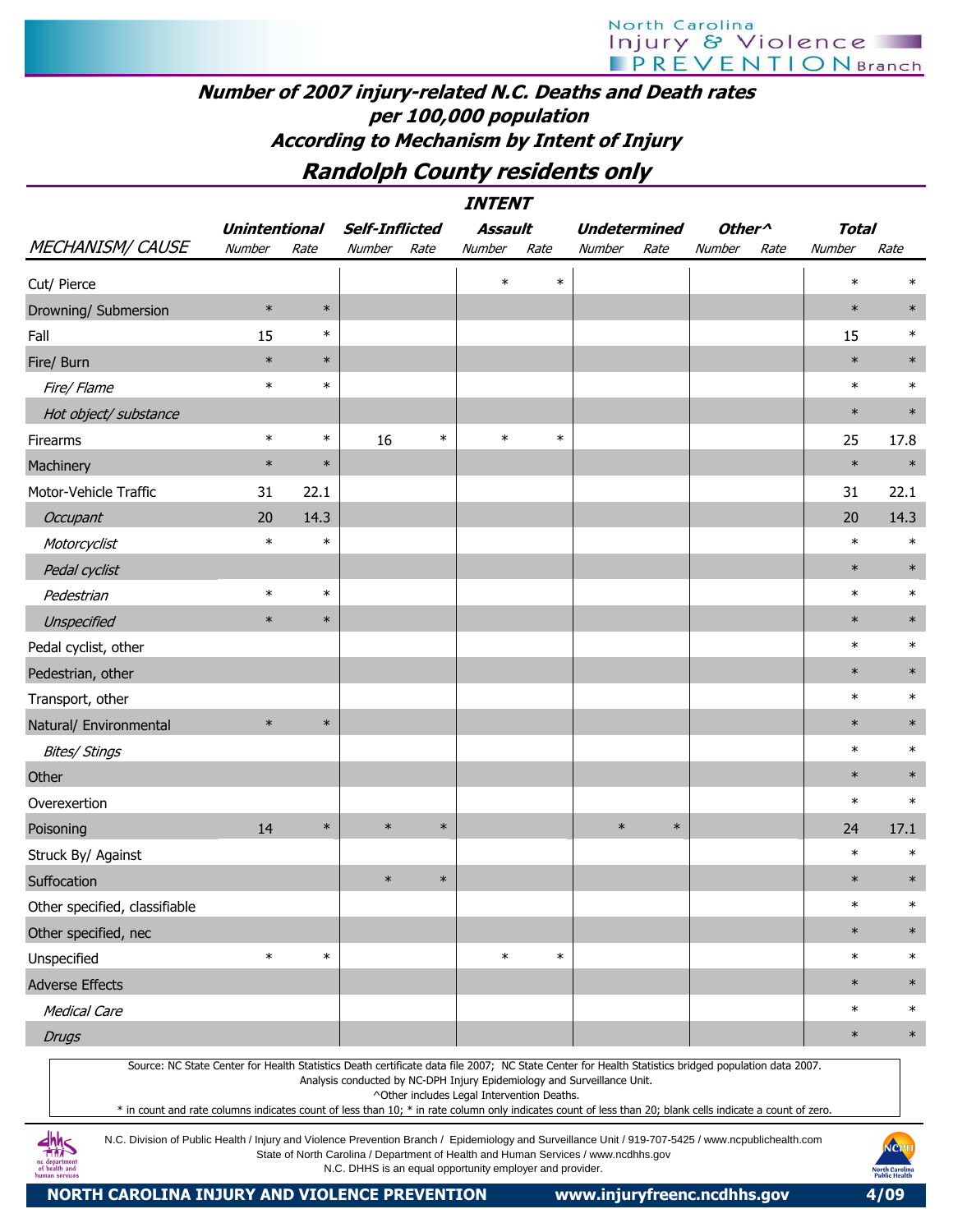### Number of 2007 injury-related N.C. Deaths and Death rates per 100,000 population According to Mechanism by Intent of Injury

### Richmond County residents only

|                                                                                                                                                                                                                                                                                                                                                                                                                                                                                    |                      |        |                       |        | <i><b>INTENT</b></i>                       |        |                                                                         |      |                    |        |              |        |
|------------------------------------------------------------------------------------------------------------------------------------------------------------------------------------------------------------------------------------------------------------------------------------------------------------------------------------------------------------------------------------------------------------------------------------------------------------------------------------|----------------------|--------|-----------------------|--------|--------------------------------------------|--------|-------------------------------------------------------------------------|------|--------------------|--------|--------------|--------|
|                                                                                                                                                                                                                                                                                                                                                                                                                                                                                    | <b>Unintentional</b> |        | <b>Self-Inflicted</b> |        | <b>Assault</b>                             |        | <b>Undetermined</b>                                                     |      | Other <sup>^</sup> |        | <b>Total</b> |        |
| <b>MECHANISM/ CAUSE</b>                                                                                                                                                                                                                                                                                                                                                                                                                                                            | Number               | Rate   | Number                | Rate   | Number                                     | Rate   | Number                                                                  | Rate | Number             | Rate   | Number       | Rate   |
| Cut/ Pierce                                                                                                                                                                                                                                                                                                                                                                                                                                                                        |                      |        |                       |        | $\ast$                                     | $\ast$ |                                                                         |      |                    |        | $\ast$       | $\ast$ |
| Drowning/ Submersion                                                                                                                                                                                                                                                                                                                                                                                                                                                               |                      |        |                       |        |                                            |        |                                                                         |      |                    |        | $\ast$       | $\ast$ |
| Fall                                                                                                                                                                                                                                                                                                                                                                                                                                                                               | $\ast$               | $\ast$ |                       |        |                                            |        |                                                                         |      |                    |        | $\ast$       | $\ast$ |
| Fire/ Burn                                                                                                                                                                                                                                                                                                                                                                                                                                                                         | $\ast$               | $\ast$ |                       |        | $\ast$                                     | $\ast$ |                                                                         |      |                    |        | $\ast$       | $\ast$ |
| Fire/ Flame                                                                                                                                                                                                                                                                                                                                                                                                                                                                        | $\ast$               | $\ast$ |                       |        | $\ast$                                     | $\ast$ |                                                                         |      |                    |        | $\ast$       | $\ast$ |
| Hot object/ substance                                                                                                                                                                                                                                                                                                                                                                                                                                                              |                      |        |                       |        |                                            |        |                                                                         |      |                    |        | $\ast$       | $\ast$ |
| Firearms                                                                                                                                                                                                                                                                                                                                                                                                                                                                           |                      |        | $\ast$                | $\ast$ | $\ast$                                     | $\ast$ |                                                                         |      |                    |        | $\ast$       | $\ast$ |
| Machinery                                                                                                                                                                                                                                                                                                                                                                                                                                                                          |                      |        |                       |        |                                            |        |                                                                         |      |                    |        | $\ast$       | $\ast$ |
| Motor-Vehicle Traffic                                                                                                                                                                                                                                                                                                                                                                                                                                                              | 10                   | $\ast$ |                       |        |                                            |        |                                                                         |      |                    |        | 10           | $\ast$ |
| Occupant                                                                                                                                                                                                                                                                                                                                                                                                                                                                           | $\ast$               | $\ast$ |                       |        |                                            |        |                                                                         |      |                    |        | $\ast$       | $\ast$ |
| Motorcyclist                                                                                                                                                                                                                                                                                                                                                                                                                                                                       |                      |        |                       |        |                                            |        |                                                                         |      |                    |        | $\ast$       | $\ast$ |
| Pedal cyclist                                                                                                                                                                                                                                                                                                                                                                                                                                                                      |                      |        |                       |        |                                            |        |                                                                         |      |                    |        | $\ast$       | $\ast$ |
| Pedestrian                                                                                                                                                                                                                                                                                                                                                                                                                                                                         | $\ast$               | $\ast$ |                       |        |                                            |        |                                                                         |      |                    |        | $\ast$       | $\ast$ |
| Unspecified                                                                                                                                                                                                                                                                                                                                                                                                                                                                        | $\ast$               | $\ast$ |                       |        |                                            |        |                                                                         |      |                    |        | $\ast$       | $\ast$ |
| Pedal cyclist, other                                                                                                                                                                                                                                                                                                                                                                                                                                                               |                      |        |                       |        |                                            |        |                                                                         |      |                    |        | $\ast$       | $\ast$ |
| Pedestrian, other                                                                                                                                                                                                                                                                                                                                                                                                                                                                  |                      |        |                       |        |                                            |        |                                                                         |      |                    |        | $\ast$       | $\ast$ |
| Transport, other                                                                                                                                                                                                                                                                                                                                                                                                                                                                   |                      |        |                       |        |                                            |        |                                                                         |      |                    |        | $\ast$       | $\ast$ |
| Natural/ Environmental                                                                                                                                                                                                                                                                                                                                                                                                                                                             |                      |        |                       |        |                                            |        |                                                                         |      |                    |        | $\ast$       | $\ast$ |
| <b>Bites/ Stings</b>                                                                                                                                                                                                                                                                                                                                                                                                                                                               |                      |        |                       |        |                                            |        |                                                                         |      |                    |        | $\ast$       | $\ast$ |
| Other                                                                                                                                                                                                                                                                                                                                                                                                                                                                              |                      |        |                       |        |                                            |        |                                                                         |      |                    |        | $\ast$       | $\ast$ |
| Overexertion                                                                                                                                                                                                                                                                                                                                                                                                                                                                       |                      |        |                       |        |                                            |        |                                                                         |      |                    |        | $\ast$       | $\ast$ |
| Poisoning                                                                                                                                                                                                                                                                                                                                                                                                                                                                          | $\ast$               | $\ast$ | $\ast$                | $\ast$ |                                            |        |                                                                         |      |                    |        | $\ast$       | $\ast$ |
| Struck By/ Against                                                                                                                                                                                                                                                                                                                                                                                                                                                                 |                      |        |                       |        |                                            |        |                                                                         |      |                    |        | $\ast$       | $\ast$ |
| Suffocation                                                                                                                                                                                                                                                                                                                                                                                                                                                                        |                      |        | $\ast$                | $\ast$ |                                            |        |                                                                         |      |                    |        | $\ast$       | $\ast$ |
| Other specified, classifiable                                                                                                                                                                                                                                                                                                                                                                                                                                                      |                      |        |                       |        |                                            |        |                                                                         |      |                    |        | $\ast$       | $\ast$ |
| Other specified, nec                                                                                                                                                                                                                                                                                                                                                                                                                                                               |                      |        |                       |        |                                            |        |                                                                         |      |                    |        | $\ast$       | $\ast$ |
| Unspecified                                                                                                                                                                                                                                                                                                                                                                                                                                                                        | $\ast$               | $\ast$ |                       |        |                                            |        |                                                                         |      |                    |        | $\ast$       | $\ast$ |
| <b>Adverse Effects</b>                                                                                                                                                                                                                                                                                                                                                                                                                                                             |                      |        |                       |        |                                            |        |                                                                         |      | $\ast$             | $\ast$ | $\ast$       | $\ast$ |
| <b>Medical Care</b>                                                                                                                                                                                                                                                                                                                                                                                                                                                                |                      |        |                       |        |                                            |        |                                                                         |      | $\ast$             | $\ast$ | $\ast$       | $\ast$ |
| <b>Drugs</b>                                                                                                                                                                                                                                                                                                                                                                                                                                                                       |                      |        |                       |        |                                            |        |                                                                         |      |                    |        | $\ast$       | $\ast$ |
| Source: NC State Center for Health Statistics Death certificate data file 2007; NC State Center for Health Statistics bridged population data 2007.<br>* in count and rate columns indicates count of less than 10; * in rate column only indicates count of less than 20; blank cells indicate a count of zero.<br>$Jhh -$<br>N.C. Division of Public Health / Injury and Violence Prevention Branch / Foidemiology and Surveillance Unit / 919-707-5425 / www.ncoublichealth.com |                      |        |                       |        | ^Other includes Legal Intervention Deaths. |        | Analysis conducted by NC-DPH Injury Epidemiology and Surveillance Unit. |      |                    |        |              |        |



N.C. Division of Public Health / Injury and Violence Prevention Branch / Epidemiology and Surveillance Unit / 919-707-5425 / www.ncpublichealth.com State of North Carolina / Department of Health and Human Services / www.ncdhhs.gov N.C. DHHS is an equal opportunity employer and provider.

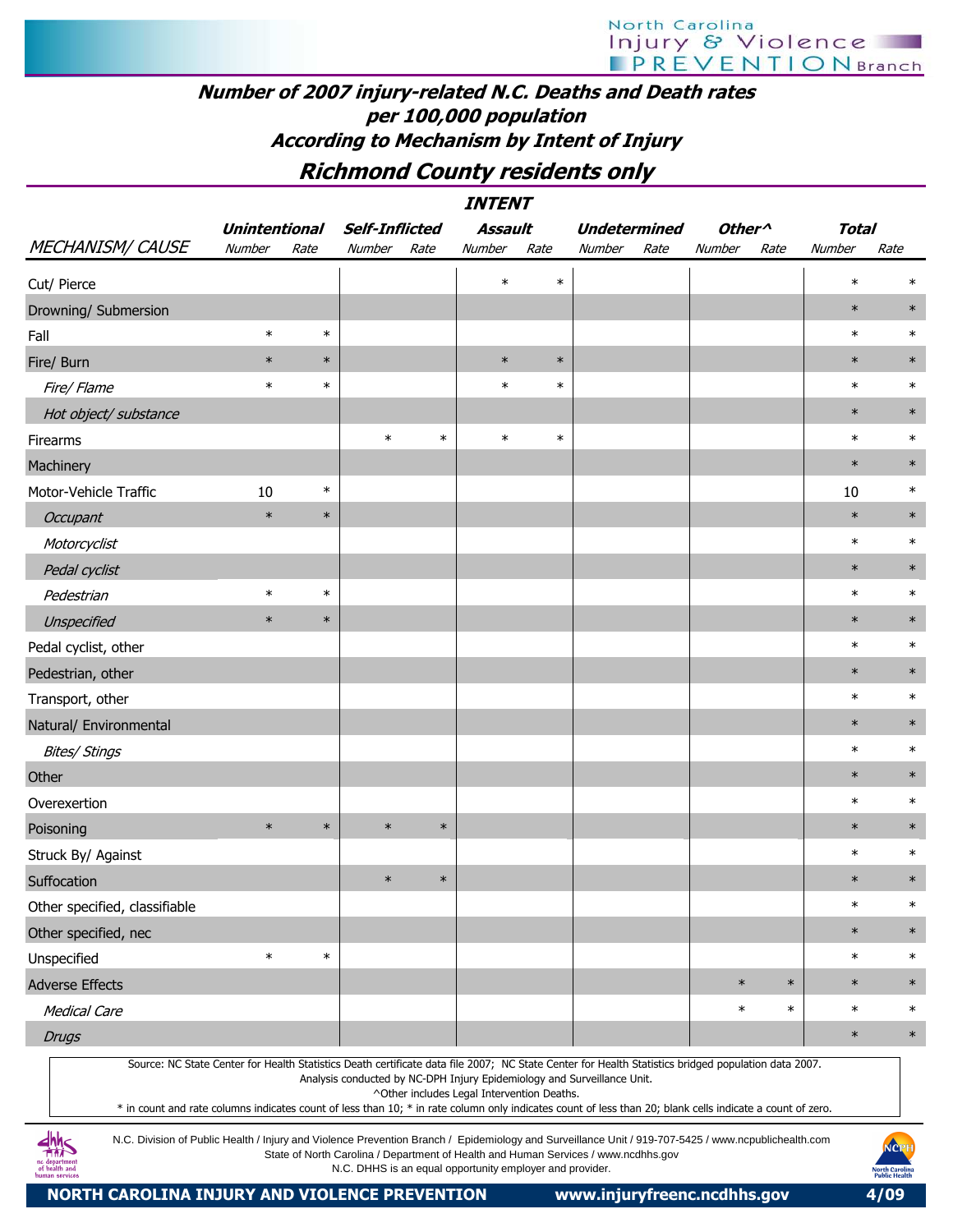#### Number of 2007 injury-related N.C. Deaths and Death rates per 100,000 population According to Mechanism by Intent of Injury

#### Robeson County residents only

|                                                                                                                                                     |                      |        |                                                                         |        | <b>INTENT</b>  |        |                     |        |                    |        |              |        |
|-----------------------------------------------------------------------------------------------------------------------------------------------------|----------------------|--------|-------------------------------------------------------------------------|--------|----------------|--------|---------------------|--------|--------------------|--------|--------------|--------|
|                                                                                                                                                     | <b>Unintentional</b> |        | <b>Self-Inflicted</b>                                                   |        | <b>Assault</b> |        | <b>Undetermined</b> |        | Other <sup>^</sup> |        | <b>Total</b> |        |
| <b>MECHANISM/ CAUSE</b>                                                                                                                             | Number               | Rate   | Number                                                                  | Rate   | Number         | Rate   | Number              | Rate   | Number             | Rate   | Number       | Rate   |
| Cut/ Pierce                                                                                                                                         |                      |        |                                                                         |        | $\ast$         | $\ast$ |                     |        |                    |        | $\ast$       | $\ast$ |
| Drowning/ Submersion                                                                                                                                | $\ast$               | $\ast$ |                                                                         |        |                |        |                     |        |                    |        | $\ast$       | $\ast$ |
| Fall                                                                                                                                                | $\ast$               | $\ast$ |                                                                         |        |                |        |                     |        |                    |        | $\ast$       | $\ast$ |
| Fire/ Burn                                                                                                                                          | $\ast$               | $\ast$ |                                                                         |        |                |        | $\ast$              | $\ast$ |                    |        | $\ast$       | $\ast$ |
| Fire/ Flame                                                                                                                                         | $\ast$               | $\ast$ |                                                                         |        |                |        | $\ast$              | $\ast$ |                    |        | $\ast$       | $\ast$ |
| Hot object/ substance                                                                                                                               |                      |        |                                                                         |        |                |        |                     |        |                    |        | $\ast$       | $\ast$ |
| Firearms                                                                                                                                            | $\ast$               | $\ast$ | 10                                                                      | $\ast$ | 29             | 22.6   | $\ast$              | $\ast$ |                    |        | 42           | 32.8   |
| Machinery                                                                                                                                           |                      |        |                                                                         |        |                |        |                     |        |                    |        | $\ast$       | $\ast$ |
| Motor-Vehicle Traffic                                                                                                                               | 65                   | 50.7   |                                                                         |        |                |        |                     |        |                    |        | 65           | 50.7   |
| Occupant                                                                                                                                            | 37                   | 28.9   |                                                                         |        |                |        |                     |        |                    |        | 37           | 28.9   |
| Motorcyclist                                                                                                                                        | $\ast$               | $\ast$ |                                                                         |        |                |        |                     |        |                    |        | $\ast$       | $\ast$ |
| Pedal cyclist                                                                                                                                       |                      |        |                                                                         |        |                |        |                     |        |                    |        | $\ast$       | $\ast$ |
| Pedestrian                                                                                                                                          | 13                   | $\ast$ |                                                                         |        |                |        |                     |        |                    |        | 13           | $\ast$ |
| Unspecified                                                                                                                                         | 11                   | $\ast$ |                                                                         |        |                |        |                     |        |                    |        | 11           | $\ast$ |
| Pedal cyclist, other                                                                                                                                |                      |        |                                                                         |        |                |        |                     |        |                    |        | $\ast$       | $\ast$ |
| Pedestrian, other                                                                                                                                   | $\ast$               | $\ast$ |                                                                         |        |                |        |                     |        |                    |        | $\ast$       | $\ast$ |
| Transport, other                                                                                                                                    |                      |        |                                                                         |        |                |        |                     |        |                    |        | $\ast$       | $\ast$ |
| Natural/ Environmental                                                                                                                              | $\ast$               | $\ast$ |                                                                         |        |                |        |                     |        |                    |        | $\ast$       | $\ast$ |
| <b>Bites/ Stings</b>                                                                                                                                |                      |        |                                                                         |        |                |        |                     |        |                    |        | $\ast$       | $\ast$ |
| Other                                                                                                                                               |                      |        |                                                                         |        |                |        |                     |        |                    |        | $\ast$       | $\ast$ |
| Overexertion                                                                                                                                        |                      |        |                                                                         |        |                |        |                     |        |                    |        | $\ast$       | $\ast$ |
| Poisoning                                                                                                                                           | $\ast$               | $\ast$ | $\ast$                                                                  | $\ast$ | $\ast$         | $\ast$ |                     |        |                    |        | 10           | $\ast$ |
| Struck By/ Against                                                                                                                                  |                      |        |                                                                         |        |                |        |                     |        |                    |        | $\ast$       | $\ast$ |
| Suffocation                                                                                                                                         | $\ast$               | $\ast$ | $\ast$                                                                  | $\ast$ |                |        |                     |        |                    |        | $\ast$       | $\ast$ |
| Other specified, classifiable                                                                                                                       |                      |        |                                                                         |        |                |        |                     |        |                    |        | $\ast$       | $\ast$ |
| Other specified, nec                                                                                                                                |                      |        |                                                                         |        |                |        |                     |        |                    |        | $\ast$       | $\ast$ |
| Unspecified                                                                                                                                         | $\ast$               | $\ast$ | $\ast$                                                                  | $\ast$ | $\ast$         | $\ast$ | $\ast$              | $\ast$ |                    |        | $\ast$       | $\ast$ |
| <b>Adverse Effects</b>                                                                                                                              |                      |        |                                                                         |        |                |        |                     |        | $\ast$             | $\ast$ | $\ast$       | $\ast$ |
| <b>Medical Care</b>                                                                                                                                 |                      |        |                                                                         |        |                |        |                     |        | $\ast$             | $\ast$ | $\ast$       | $\ast$ |
| <b>Drugs</b>                                                                                                                                        |                      |        |                                                                         |        |                |        |                     |        | 39                 | 68.6   | $\ast$       | $\ast$ |
| Source: NC State Center for Health Statistics Death certificate data file 2007; NC State Center for Health Statistics bridged population data 2007. |                      |        | Analysis conducted by NC-DPH Injury Epidemiology and Surveillance Unit. |        |                |        |                     |        |                    |        |              |        |

^Other includes Legal Intervention Deaths.

\* in count and rate columns indicates count of less than 10; \* in rate column only indicates count of less than 20; blank cells indicate a count of zero.

N.C. Division of Public Health / Injury and Violence Prevention Branch / Epidemiology and Surveillance Unit / 919-707-5425 / www.ncpublichealth.com State of North Carolina / Department of Health and Human Services / www.ncdhhs.gov N.C. DHHS is an equal opportunity employer and provider.

NORTH CAROLINA INJURY AND VIOLENCE PREVENTION www.injuryfreenc.ncdhhs.gov 4/09

**dhhs**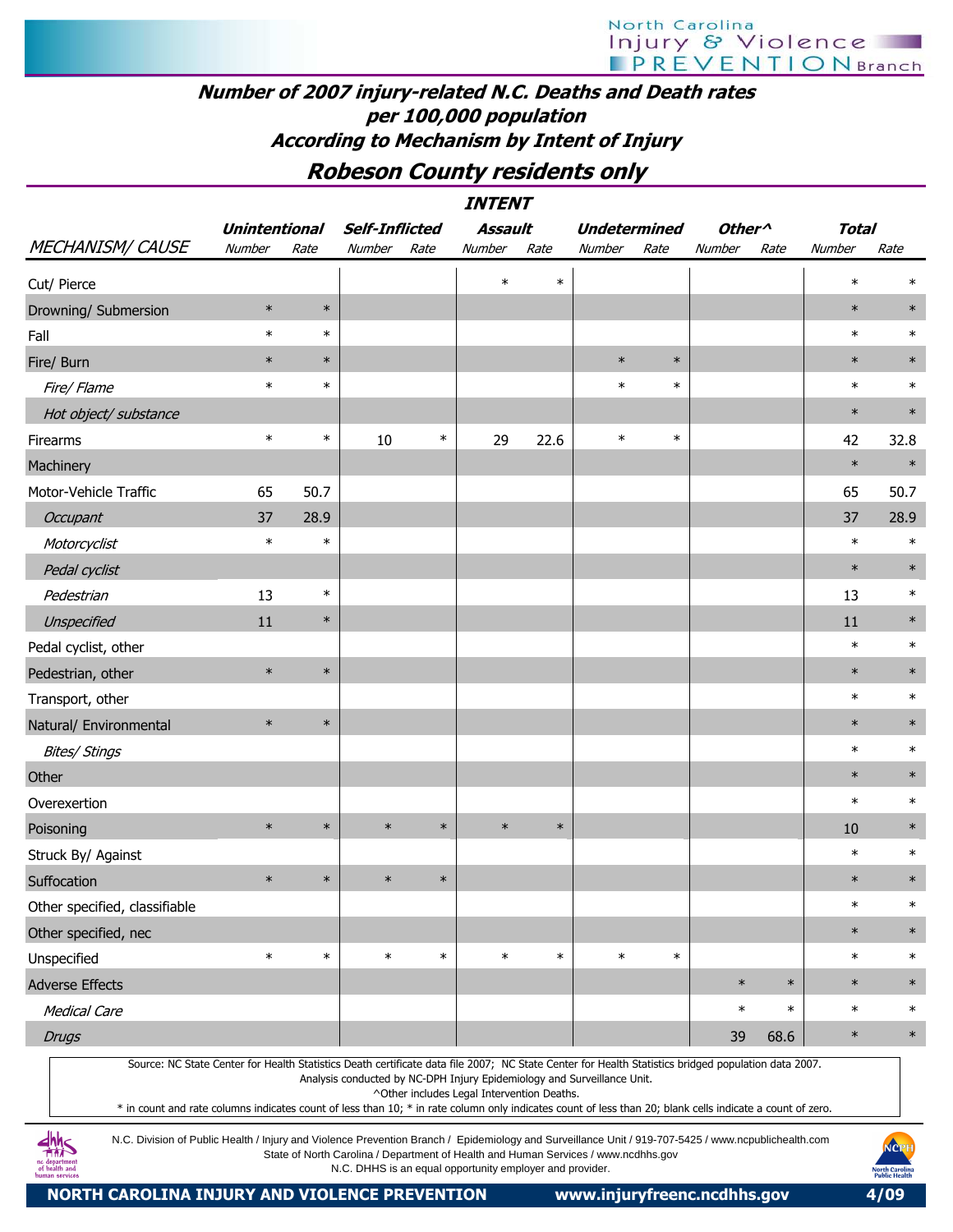### Number of 2007 injury-related N.C. Deaths and Death rates per 100,000 population According to Mechanism by Intent of Injury

### Rockingham County residents only

|                               |                      |        |                       |        | <b>INTENT</b> |        |                                                                                                                                                                                                                                |                    |      |              |        |
|-------------------------------|----------------------|--------|-----------------------|--------|---------------|--------|--------------------------------------------------------------------------------------------------------------------------------------------------------------------------------------------------------------------------------|--------------------|------|--------------|--------|
|                               | <b>Unintentional</b> |        | <b>Self-Inflicted</b> |        | Assault       |        | <b>Undetermined</b>                                                                                                                                                                                                            | Other <sup>^</sup> |      | <b>Total</b> |        |
| <b>MECHANISM/CAUSE</b>        | Number               | Rate   | Number                | Rate   | Number        | Rate   | Number<br>Rate                                                                                                                                                                                                                 | Number             | Rate | Number       | Rate   |
| Cut/ Pierce                   |                      |        |                       |        | $\ast$        | $\ast$ |                                                                                                                                                                                                                                |                    |      | $\ast$       | $\ast$ |
| Drowning/ Submersion          |                      |        |                       |        |               |        |                                                                                                                                                                                                                                |                    |      | $\ast$       | $\ast$ |
| Fall                          | $\ast$               | $\ast$ |                       |        |               |        |                                                                                                                                                                                                                                |                    |      | $\ast$       | $\ast$ |
| Fire/ Burn                    | $\ast$               | $\ast$ |                       |        |               |        |                                                                                                                                                                                                                                |                    |      | $\ast$       | $\ast$ |
| Fire/ Flame                   | $\ast$               | $\ast$ |                       |        |               |        |                                                                                                                                                                                                                                |                    |      | $\ast$       | $\ast$ |
| Hot object/ substance         |                      |        |                       |        |               |        |                                                                                                                                                                                                                                |                    |      | $\ast$       | $\ast$ |
| Firearms                      |                      |        | $\ast$                | $\ast$ | $\ast$        | $\ast$ |                                                                                                                                                                                                                                |                    |      | 10           | $\ast$ |
| Machinery                     |                      |        |                       |        |               |        |                                                                                                                                                                                                                                |                    |      | $\ast$       | $\ast$ |
| Motor-Vehicle Traffic         | 34                   | 36.8   |                       |        |               |        |                                                                                                                                                                                                                                |                    |      | 34           | 36.8   |
| Occupant                      | 24                   | 26.0   |                       |        |               |        |                                                                                                                                                                                                                                |                    |      | 24           | 26.0   |
| Motorcyclist                  | $\ast$               | $\ast$ |                       |        |               |        |                                                                                                                                                                                                                                |                    |      | $\ast$       | $\ast$ |
| Pedal cyclist                 |                      |        |                       |        |               |        |                                                                                                                                                                                                                                |                    |      | $\ast$       | $\ast$ |
| Pedestrian                    | $\ast$               | $\ast$ |                       |        |               |        |                                                                                                                                                                                                                                |                    |      | $\ast$       | $\ast$ |
| Unspecified                   | $\ast$               | $\ast$ |                       |        |               |        |                                                                                                                                                                                                                                |                    |      | $\ast$       | $\ast$ |
| Pedal cyclist, other          |                      |        |                       |        |               |        |                                                                                                                                                                                                                                |                    |      | $\ast$       | $\ast$ |
| Pedestrian, other             | $\ast$               | $\ast$ |                       |        |               |        |                                                                                                                                                                                                                                |                    |      | $\ast$       | $\ast$ |
| Transport, other              | $\ast$               | $\ast$ |                       |        |               |        |                                                                                                                                                                                                                                |                    |      | $\ast$       | $\ast$ |
| Natural/ Environmental        |                      |        |                       |        |               |        |                                                                                                                                                                                                                                |                    |      | $\ast$       | $\ast$ |
| Bites/ Stings                 |                      |        |                       |        |               |        |                                                                                                                                                                                                                                |                    |      | $\ast$       | $\ast$ |
| Other                         |                      |        |                       |        |               |        |                                                                                                                                                                                                                                |                    |      | $\ast$       | $\ast$ |
| Overexertion                  |                      |        |                       |        |               |        |                                                                                                                                                                                                                                |                    |      | $\ast$       | $\ast$ |
| Poisoning                     | 19                   | $\ast$ | $\ast$                | $\ast$ |               |        |                                                                                                                                                                                                                                |                    |      | 21           | 22.7   |
| Struck By/ Against            |                      |        |                       |        |               |        |                                                                                                                                                                                                                                |                    |      | $\ast$       | $\ast$ |
| Suffocation                   | $\ast$               | $\ast$ | $\ast$                | $\ast$ |               |        |                                                                                                                                                                                                                                |                    |      | $\ast$       | $\ast$ |
| Other specified, classifiable | $\ast$               | $\ast$ |                       |        |               |        |                                                                                                                                                                                                                                |                    |      | $\ast$       | $\ast$ |
| Other specified, nec          |                      |        |                       |        |               |        |                                                                                                                                                                                                                                |                    |      | $\ast$       | $\ast$ |
| Unspecified                   | $\ast$               | $\ast$ |                       |        | $\ast$        | $\ast$ |                                                                                                                                                                                                                                |                    |      | 10           | $\ast$ |
| <b>Adverse Effects</b>        |                      |        |                       |        |               |        |                                                                                                                                                                                                                                |                    |      | $\ast$       | $\ast$ |
| <b>Medical Care</b>           |                      |        |                       |        |               |        |                                                                                                                                                                                                                                |                    |      | $\ast$       | $\ast$ |
| <b>Drugs</b>                  |                      |        |                       |        |               |        |                                                                                                                                                                                                                                |                    |      | $\ast$       | $\ast$ |
|                               |                      |        |                       |        |               |        | Source: NC State Center for Health Statistics Death certificate data file 2007; NC State Center for Health Statistics bridged population data 2007.<br>Analysis conducted by NC-DPH Injury Epidemiology and Surveillance Unit. |                    |      |              |        |

^Other includes Legal Intervention Deaths.

\* in count and rate columns indicates count of less than 10; \* in rate column only indicates count of less than 20; blank cells indicate a count of zero.

N.C. Division of Public Health / Injury and Violence Prevention Branch / Epidemiology and Surveillance Unit / 919-707-5425 / www.ncpublichealth.com State of North Carolina / Department of Health and Human Services / www.ncdhhs.gov N.C. DHHS is an equal opportunity employer and provider.



 $\frac{dhh}{dhS}$ nc departmen<br>of health and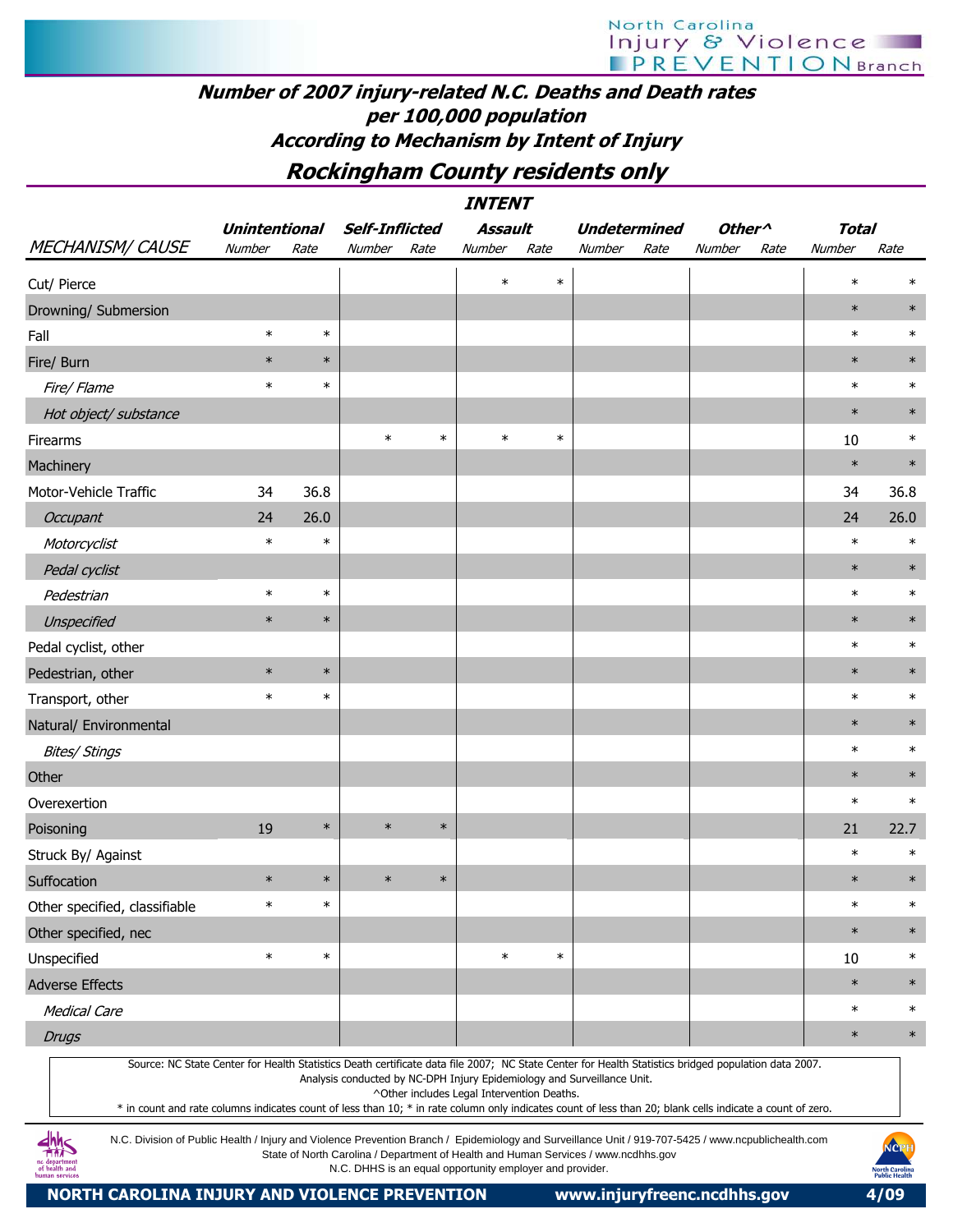#### Number of 2007 injury-related N.C. Deaths and Death rates per 100,000 population According to Mechanism by Intent of Injury

### Rowan County residents only

|                                                                                                                                                                                                                                                                                                                  |                      |        |                       |        | <b>INTENT</b>                                                                                                         |        |                     |      |                                      |        |              |        |
|------------------------------------------------------------------------------------------------------------------------------------------------------------------------------------------------------------------------------------------------------------------------------------------------------------------|----------------------|--------|-----------------------|--------|-----------------------------------------------------------------------------------------------------------------------|--------|---------------------|------|--------------------------------------|--------|--------------|--------|
|                                                                                                                                                                                                                                                                                                                  | <b>Unintentional</b> |        | <b>Self-Inflicted</b> |        | <b>Assault</b>                                                                                                        |        | <b>Undetermined</b> |      | Other <sup><math>\wedge</math></sup> |        | <b>Total</b> |        |
| <b>MECHANISM/ CAUSE</b>                                                                                                                                                                                                                                                                                          | Number               | Rate   | Number                | Rate   | Number                                                                                                                | Rate   | Number              | Rate | Number                               | Rate   | Number       | Rate   |
| Cut/ Pierce                                                                                                                                                                                                                                                                                                      |                      |        |                       |        | $\ast$                                                                                                                | $\ast$ |                     |      |                                      |        | $\ast$       | $\ast$ |
| Drowning/ Submersion                                                                                                                                                                                                                                                                                             | $\ast$               | $\ast$ |                       |        |                                                                                                                       |        |                     |      |                                      |        | $\ast$       | $\ast$ |
| Fall                                                                                                                                                                                                                                                                                                             | 15                   | $\ast$ |                       |        |                                                                                                                       |        |                     |      |                                      |        | 15           | $\ast$ |
| Fire/ Burn                                                                                                                                                                                                                                                                                                       | $\ast$               | $\ast$ |                       |        |                                                                                                                       |        |                     |      |                                      |        | $\ast$       | $\ast$ |
| Fire/ Flame                                                                                                                                                                                                                                                                                                      | $\ast$               | $\ast$ |                       |        |                                                                                                                       |        |                     |      |                                      |        | $\ast$       | $\ast$ |
| Hot object/ substance                                                                                                                                                                                                                                                                                            |                      |        |                       |        |                                                                                                                       |        |                     |      |                                      |        | $\ast$       | $\ast$ |
| Firearms                                                                                                                                                                                                                                                                                                         |                      |        | 12                    | $\ast$ | $\ast$                                                                                                                | $\ast$ |                     |      |                                      |        | 16           | $\ast$ |
| Machinery                                                                                                                                                                                                                                                                                                        |                      |        |                       |        |                                                                                                                       |        |                     |      |                                      |        | $\ast$       | $\ast$ |
| Motor-Vehicle Traffic                                                                                                                                                                                                                                                                                            | 32                   | 23.3   |                       |        |                                                                                                                       |        |                     |      |                                      |        | 32           | 23.3   |
| Occupant                                                                                                                                                                                                                                                                                                         | 18                   | $\ast$ |                       |        |                                                                                                                       |        |                     |      |                                      |        | 18           | $\ast$ |
| Motorcyclist                                                                                                                                                                                                                                                                                                     | $\ast$               | $\ast$ |                       |        |                                                                                                                       |        |                     |      |                                      |        | $\ast$       | $\ast$ |
| Pedal cyclist                                                                                                                                                                                                                                                                                                    |                      |        |                       |        |                                                                                                                       |        |                     |      |                                      |        | $\ast$       | $\ast$ |
| Pedestrian                                                                                                                                                                                                                                                                                                       | $\ast$               | $\ast$ |                       |        |                                                                                                                       |        |                     |      |                                      |        | $\ast$       | $\ast$ |
| Unspecified                                                                                                                                                                                                                                                                                                      | $\ast$               | $\ast$ |                       |        |                                                                                                                       |        |                     |      |                                      |        | $\ast$       | $\ast$ |
| Pedal cyclist, other                                                                                                                                                                                                                                                                                             |                      |        |                       |        |                                                                                                                       |        |                     |      |                                      |        | $\ast$       | $\ast$ |
| Pedestrian, other                                                                                                                                                                                                                                                                                                | $\ast$               | $\ast$ |                       |        |                                                                                                                       |        |                     |      |                                      |        | $\ast$       | $\ast$ |
| Transport, other                                                                                                                                                                                                                                                                                                 | $\ast$               | $\ast$ |                       |        |                                                                                                                       |        |                     |      |                                      |        | $\ast$       | $\ast$ |
| Natural/ Environmental                                                                                                                                                                                                                                                                                           |                      |        |                       |        |                                                                                                                       |        |                     |      |                                      |        | $\ast$       | $\ast$ |
| <b>Bites/ Stings</b>                                                                                                                                                                                                                                                                                             |                      |        |                       |        |                                                                                                                       |        |                     |      |                                      |        | $\ast$       | $\ast$ |
| Other                                                                                                                                                                                                                                                                                                            |                      |        |                       |        |                                                                                                                       |        |                     |      |                                      |        | $\ast$       | $\ast$ |
| Overexertion                                                                                                                                                                                                                                                                                                     |                      |        |                       |        |                                                                                                                       |        |                     |      |                                      |        | $\ast$       | $\ast$ |
| Poisoning                                                                                                                                                                                                                                                                                                        | 18                   | $\ast$ | $\ast$                | $\ast$ |                                                                                                                       |        |                     |      |                                      |        | 22           | 16.0   |
| Struck By/ Against                                                                                                                                                                                                                                                                                               | $\ast$               | $\ast$ |                       |        |                                                                                                                       |        |                     |      |                                      |        | $\ast$       | $\ast$ |
| Suffocation                                                                                                                                                                                                                                                                                                      | $\ast$               | $\ast$ | $\ast$                | $\ast$ |                                                                                                                       |        |                     |      |                                      |        | $\ast$       | $\ast$ |
| Other specified, classifiable                                                                                                                                                                                                                                                                                    |                      |        | $\ast$                | $\ast$ |                                                                                                                       |        |                     |      |                                      |        | $\ast$       | $\ast$ |
| Other specified, nec                                                                                                                                                                                                                                                                                             |                      |        |                       |        |                                                                                                                       |        |                     |      |                                      |        | $\ast$       | $\ast$ |
| Unspecified                                                                                                                                                                                                                                                                                                      | $\ast$               | $\ast$ |                       |        |                                                                                                                       |        |                     |      |                                      |        | $\ast$       | $\ast$ |
| <b>Adverse Effects</b>                                                                                                                                                                                                                                                                                           |                      |        |                       |        |                                                                                                                       |        |                     |      | $\ast$                               | $\ast$ | $\ast$       | $\ast$ |
| <b>Medical Care</b>                                                                                                                                                                                                                                                                                              |                      |        |                       |        |                                                                                                                       |        |                     |      | $\ast$                               | $\ast$ | $\ast$       | $\ast$ |
| <b>Drugs</b>                                                                                                                                                                                                                                                                                                     |                      |        |                       |        |                                                                                                                       |        |                     |      |                                      |        | $\ast$       | $\ast$ |
| Source: NC State Center for Health Statistics Death certificate data file 2007; NC State Center for Health Statistics bridged population data 2007.<br>* in count and rate columns indicates count of less than 10; * in rate column only indicates count of less than 20; blank cells indicate a count of zero. |                      |        |                       |        | Analysis conducted by NC-DPH Injury Epidemiology and Surveillance Unit.<br>^Other includes Legal Intervention Deaths. |        |                     |      |                                      |        |              |        |

N.C. Division of Public Health / Injury and Violence Prevention Branch / Epidemiology and Surveillance Unit / 919-707-5425 / www.ncpublichealth.com State of North Carolina / Department of Health and Human Services / www.ncdhhs.gov N.C. DHHS is an equal opportunity employer and provider.

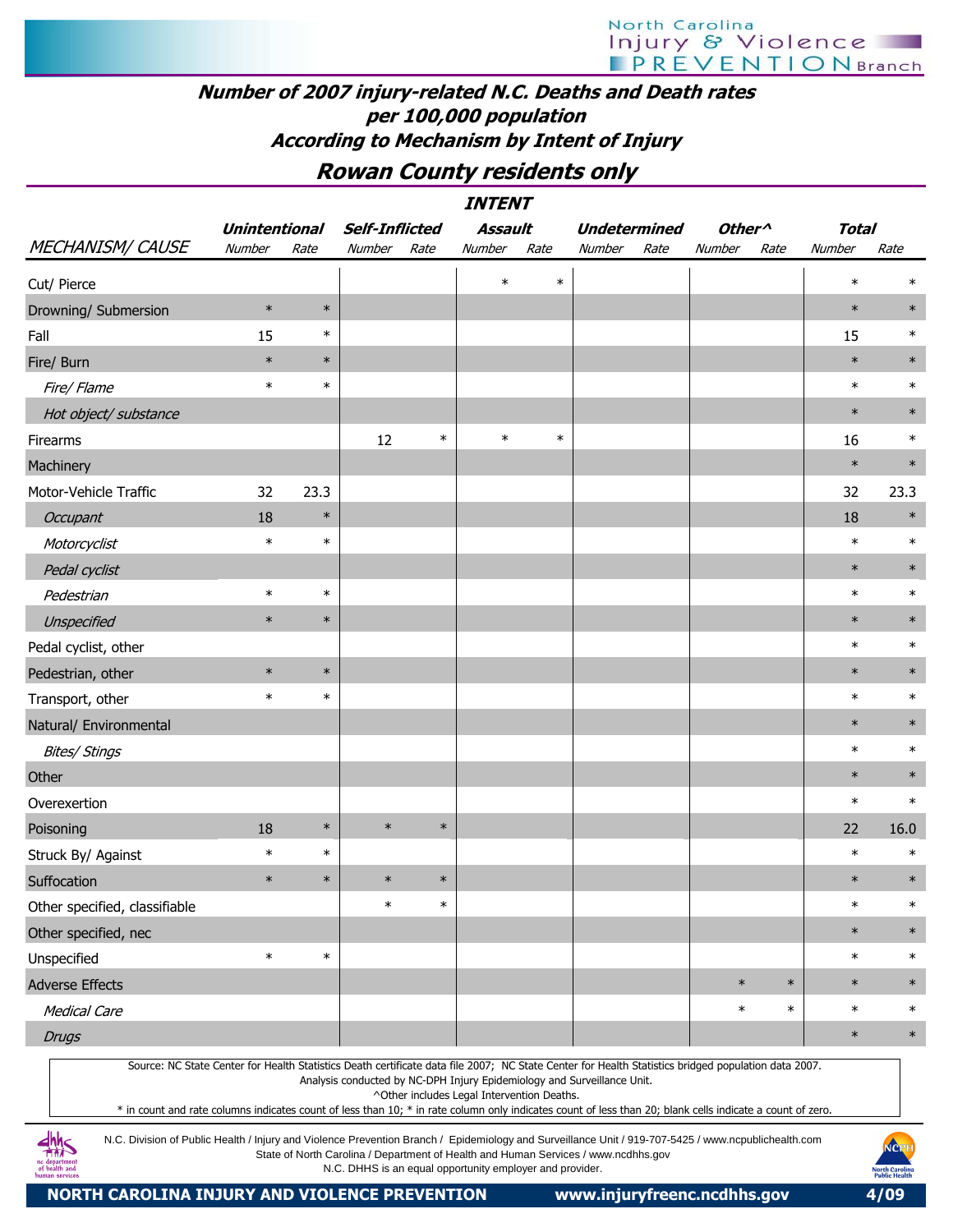### Number of 2007 injury-related N.C. Deaths and Death rates per 100,000 population According to Mechanism by Intent of Injury

Rutherford County residents only

|                               |                      |        |                                     |            | <b>INTENT</b> |                             |        |                     |                                      |            |              |        |
|-------------------------------|----------------------|--------|-------------------------------------|------------|---------------|-----------------------------|--------|---------------------|--------------------------------------|------------|--------------|--------|
|                               | <b>Unintentional</b> |        | <b>Self-Inflicted</b>               |            | Assault       |                             |        | <b>Undetermined</b> | Other <sup>^</sup>                   |            | <b>Total</b> |        |
| MECHANISM/CAUSE               | Number               | Rate   | Number                              | Rate       | Number        | Rate                        | Number | Rate                | Number                               | Rate       | Number       | Rate   |
| Cut/ Pierce                   |                      |        |                                     |            |               |                             |        |                     |                                      |            | $\ast$       | $\ast$ |
| Drowning/ Submersion          |                      |        |                                     |            |               |                             |        |                     |                                      |            | $\ast$       | $\ast$ |
| Fall                          | $\ast$               | $\ast$ |                                     |            |               |                             |        |                     |                                      |            | $\ast$       | $\ast$ |
| Fire/ Burn                    | $\ast$               | $\ast$ |                                     |            |               |                             |        |                     |                                      |            | $\ast$       | $\ast$ |
| Fire/ Flame                   | $\ast$               | $\ast$ |                                     |            |               |                             |        |                     |                                      |            | $\ast$       | $\ast$ |
| Hot object/ substance         |                      |        |                                     |            |               |                             |        |                     |                                      |            | $\ast$       | $\ast$ |
| Firearms                      |                      |        | $\ast$                              | $\ast$     | $\ast$        | $\ast$                      |        |                     |                                      |            | $\ast$       | $\ast$ |
| Machinery                     |                      |        |                                     |            |               |                             |        |                     |                                      |            | $\ast$       | $\ast$ |
| Motor-Vehicle Traffic         | 13                   | $\ast$ |                                     |            |               |                             |        |                     |                                      |            | 13           | $\ast$ |
| Occupant                      | $\ast$               | $\ast$ |                                     |            |               |                             |        |                     |                                      |            | $\ast$       | $\ast$ |
| Motorcyclist                  | $\ast$               | $\ast$ |                                     |            |               |                             |        |                     |                                      |            | $\ast$       | $\ast$ |
| Pedal cyclist                 |                      |        |                                     |            |               |                             |        |                     |                                      |            | $\ast$       | $\ast$ |
| Pedestrian                    |                      |        |                                     |            |               |                             |        |                     |                                      |            | $\ast$       | $\ast$ |
| Unspecified                   | $\ast$               | $\ast$ |                                     |            |               |                             |        |                     |                                      |            | $\ast$       | $\ast$ |
| Pedal cyclist, other          |                      |        |                                     |            |               |                             |        |                     |                                      |            | $\ast$       | $\ast$ |
| Pedestrian, other             |                      |        |                                     |            |               |                             |        |                     |                                      |            | $\ast$       | $\ast$ |
| Transport, other              |                      |        |                                     |            |               |                             |        |                     |                                      |            | $\ast$       | $\ast$ |
| Natural/ Environmental        | $\ast$               | $\ast$ |                                     |            |               |                             |        |                     |                                      |            | $\ast$       | $\ast$ |
| <b>Bites/ Stings</b>          |                      |        |                                     |            |               |                             |        |                     |                                      |            | $\ast$       | $\ast$ |
| Other                         |                      |        |                                     |            |               |                             |        |                     |                                      |            | $\ast$       | $\ast$ |
| Overexertion                  |                      |        |                                     |            |               |                             |        |                     |                                      |            | $\ast$       | $\ast$ |
| Poisoning                     | 15                   | $\ast$ | $\ast$                              | $\ast$     |               |                             | $\ast$ | $\ast$              |                                      |            | 18           | $\ast$ |
| Struck By/ Against            |                      |        |                                     |            |               |                             |        |                     |                                      |            | $\ast$       | $\ast$ |
| Suffocation                   | $\ast$               | $\ast$ | $\ast$                              | $\ast$     | $\ast$        | $\ast$                      |        |                     |                                      |            | $\ast$       | $\ast$ |
| Other specified, classifiable | $\ast$               | $\ast$ |                                     |            |               |                             |        |                     |                                      |            | $\ast$       | $\ast$ |
| Other specified, nec          |                      |        |                                     |            |               |                             |        |                     |                                      |            | $\ast$       | $\ast$ |
| Unspecified                   | $\ast$               | $\ast$ | $\ast$                              | $\ast$     |               |                             |        |                     |                                      |            | $\ast$       | $\ast$ |
| Adverse Effects               |                      |        |                                     |            |               |                             |        |                     | $\ast$                               | $\ast$     | $\ast$       | $\ast$ |
| <b>Medical Care</b>           |                      |        |                                     |            |               |                             |        |                     | $\ast$                               | $\ast$     | $\ast$       | $\ast$ |
| <b>Drugs</b>                  |                      |        |                                     |            |               |                             |        |                     |                                      |            | $\ast$       | $\ast$ |
| $C_{\alpha}$<br>$N/C$ $C++-$  | $Contov$ for         |        | Hoolth Ctatictics Dooth contificate | alama Cila |               | $2007.$ NC Crate Canton for |        |                     | Hoolth Ctotictics bridged nonulation | $4 - 2007$ |              |        |

Source: NC State Center for Health Statistics Death certificate data file 2007; NC State Center for Health Statistics bridged population data 2007.

Analysis conducted by NC-DPH Injury Epidemiology and Surveillance Unit.

^Other includes Legal Intervention Deaths.

\* in count and rate columns indicates count of less than 10; \* in rate column only indicates count of less than 20; blank cells indicate a count of zero.

N.C. Division of Public Health / Injury and Violence Prevention Branch / Epidemiology and Surveillance Unit / 919-707-5425 / www.ncpublichealth.com State of North Carolina / Department of Health and Human Services / www.ncdhhs.gov N.C. DHHS is an equal opportunity employer and provider.

 $\frac{dhh}{dhS}$ 1c departmen<br>of health and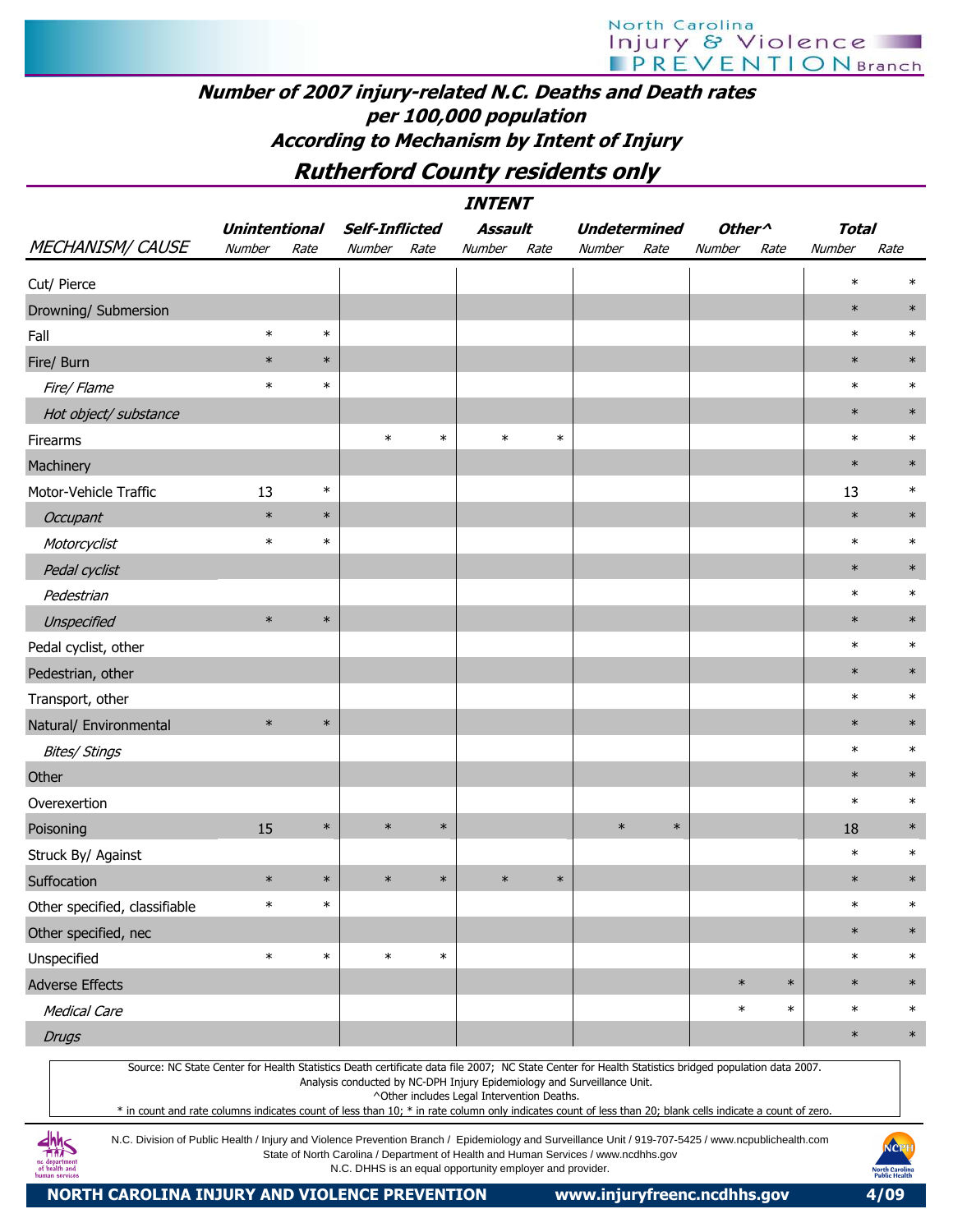#### Number of 2007 injury-related N.C. Deaths and Death rates per 100,000 population According to Mechanism by Intent of Injury

### Sampson County residents only

|                               |                      |        |                       |        | <b>INTENT</b> |        |                                                                                                                                                     |        |                    |      |              |      |        |
|-------------------------------|----------------------|--------|-----------------------|--------|---------------|--------|-----------------------------------------------------------------------------------------------------------------------------------------------------|--------|--------------------|------|--------------|------|--------|
|                               | <b>Unintentional</b> |        | <b>Self-Inflicted</b> |        | Assault       |        | <b>Undetermined</b>                                                                                                                                 |        | Other <sup>^</sup> |      | <b>Total</b> |      |        |
| MECHANISM/CAUSE               | Number               | Rate   | Number                | Rate   | Number        | Rate   | Number                                                                                                                                              | Rate   | Number             | Rate | Number       | Rate |        |
| Cut/ Pierce                   |                      |        | $\ast$                | $\ast$ | $\ast$        | $\ast$ |                                                                                                                                                     |        |                    |      | $\ast$       |      | $\ast$ |
| Drowning/ Submersion          | $\ast$               | $\ast$ |                       |        |               |        |                                                                                                                                                     |        |                    |      | $\ast$       |      | $\ast$ |
| Fall                          | $\ast$               | $\ast$ |                       |        |               |        |                                                                                                                                                     |        |                    |      | $\ast$       |      | $\ast$ |
| Fire/ Burn                    | $\ast$               | $\ast$ |                       |        |               |        |                                                                                                                                                     |        |                    |      | $\ast$       |      | $\ast$ |
| Fire/ Flame                   | $\ast$               | $\ast$ |                       |        |               |        |                                                                                                                                                     |        |                    |      | $\ast$       |      | $\ast$ |
| Hot object/ substance         |                      |        |                       |        |               |        |                                                                                                                                                     |        |                    |      | $\ast$       |      | $\ast$ |
| Firearms                      |                      |        | $\ast$                | $\ast$ | $\ast$        | $\ast$ |                                                                                                                                                     |        |                    |      | $\ast$       |      | $\ast$ |
| Machinery                     |                      |        |                       |        |               |        |                                                                                                                                                     |        |                    |      | $\ast$       |      | $\ast$ |
| Motor-Vehicle Traffic         | 19                   | $\ast$ |                       |        |               |        |                                                                                                                                                     |        |                    |      | 19           |      | $\ast$ |
| Occupant                      | 15                   | $\ast$ |                       |        |               |        |                                                                                                                                                     |        |                    |      | 15           |      | $\ast$ |
| Motorcyclist                  | $\ast$               | $\ast$ |                       |        |               |        |                                                                                                                                                     |        |                    |      | $\ast$       |      | $\ast$ |
| Pedal cyclist                 | $\ast$               | $\ast$ |                       |        |               |        |                                                                                                                                                     |        |                    |      | $\ast$       |      | $\ast$ |
| Pedestrian                    | $\ast$               | $\ast$ |                       |        |               |        |                                                                                                                                                     |        |                    |      | $\ast$       |      | $\ast$ |
| Unspecified                   | $\ast$               | $\ast$ |                       |        |               |        |                                                                                                                                                     |        |                    |      | $\ast$       |      | $\ast$ |
| Pedal cyclist, other          |                      |        |                       |        |               |        |                                                                                                                                                     |        |                    |      | $\ast$       |      | $\ast$ |
| Pedestrian, other             |                      |        |                       |        |               |        |                                                                                                                                                     |        |                    |      | $\ast$       |      | $\ast$ |
| Transport, other              | $\ast$               | $\ast$ |                       |        |               |        |                                                                                                                                                     |        |                    |      | $\ast$       |      | $\ast$ |
| Natural/ Environmental        | $\ast$               | $\ast$ |                       |        |               |        |                                                                                                                                                     |        |                    |      | $\ast$       |      | $\ast$ |
| <b>Bites/ Stings</b>          |                      |        |                       |        |               |        |                                                                                                                                                     |        |                    |      | $\ast$       |      | $\ast$ |
| Other                         |                      |        |                       |        |               |        |                                                                                                                                                     |        |                    |      | $\ast$       |      | $\ast$ |
| Overexertion                  |                      |        |                       |        |               |        |                                                                                                                                                     |        |                    |      | $\ast$       |      | $\ast$ |
| Poisoning                     | 10                   | $\ast$ | $\ast$                | $\ast$ |               |        |                                                                                                                                                     |        |                    |      | 12           |      | $\ast$ |
| Struck By/ Against            |                      |        |                       |        |               |        |                                                                                                                                                     |        |                    |      | $\ast$       |      | $\ast$ |
| Suffocation                   | $\ast$               | $\ast$ | $\ast$                | $\ast$ |               |        |                                                                                                                                                     |        |                    |      | $\ast$       |      | $\ast$ |
| Other specified, classifiable | $\ast$               | $\ast$ |                       |        | $\ast$        | $\ast$ |                                                                                                                                                     |        |                    |      | $\ast$       |      | $\ast$ |
| Other specified, nec          |                      |        |                       |        |               |        |                                                                                                                                                     |        |                    |      | $\ast$       |      | $\ast$ |
| Unspecified                   | $\ast$               | $\ast$ |                       |        |               |        | $\ast$                                                                                                                                              | $\ast$ |                    |      | $\ast$       |      | $\ast$ |
| <b>Adverse Effects</b>        |                      |        |                       |        |               |        |                                                                                                                                                     |        |                    |      | $\ast$       |      | $\ast$ |
| <b>Medical Care</b>           |                      |        |                       |        |               |        |                                                                                                                                                     |        |                    |      | $\ast$       |      | $\ast$ |
| <b>Drugs</b>                  |                      |        |                       |        |               |        |                                                                                                                                                     |        |                    |      | $\ast$       |      | $\ast$ |
|                               |                      |        |                       |        |               |        | Source: NC State Center for Health Statistics Death certificate data file 2007; NC State Center for Health Statistics bridged population data 2007. |        |                    |      |              |      |        |
|                               |                      |        |                       |        |               |        | Analysis conducted by NC-DPH Injury Epidemiology and Surveillance Unit.                                                                             |        |                    |      |              |      |        |

^Other includes Legal Intervention Deaths.

\* in count and rate columns indicates count of less than 10; \* in rate column only indicates count of less than 20; blank cells indicate a count of zero.

N.C. Division of Public Health / Injury and Violence Prevention Branch / Epidemiology and Surveillance Unit / 919-707-5425 / www.ncpublichealth.com State of North Carolina / Department of Health and Human Services / www.ncdhhs.gov N.C. DHHS is an equal opportunity employer and provider.

 $\frac{dhh}{dhS}$ nc departmen<br>of health and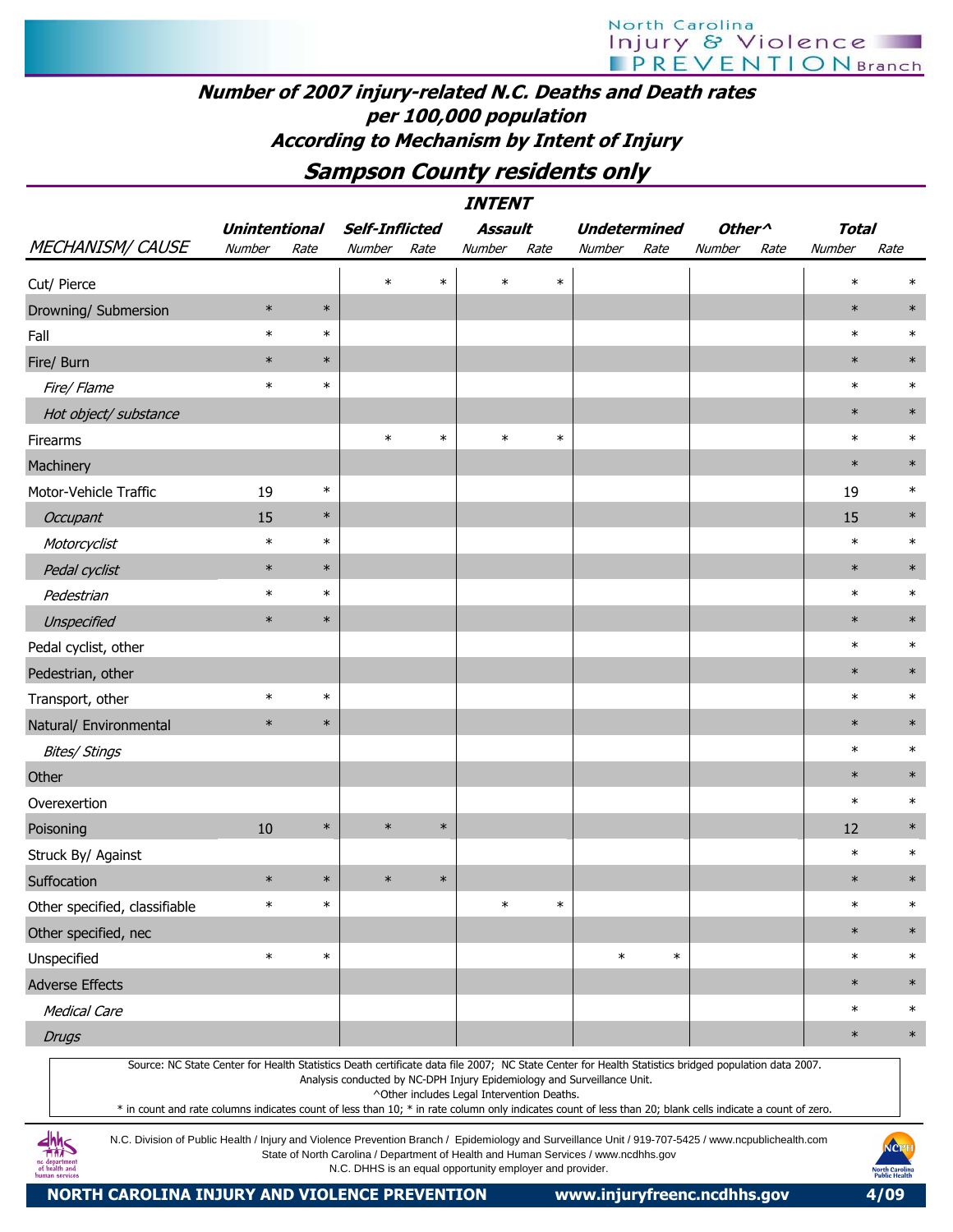#### Number of 2007 injury-related N.C. Deaths and Death rates per 100,000 population According to Mechanism by Intent of Injury

### Scotland County residents only

|                               |                      |        |                       |        | <b>INTENT</b> |        |                     |                    |        |              |        |
|-------------------------------|----------------------|--------|-----------------------|--------|---------------|--------|---------------------|--------------------|--------|--------------|--------|
|                               | <b>Unintentional</b> |        | <b>Self-Inflicted</b> |        | Assault       |        | <b>Undetermined</b> | Other <sup>^</sup> |        | <b>Total</b> |        |
| MECHANISM/CAUSE               | Number               | Rate   | Number                | Rate   | Number        | Rate   | Number<br>Rate      | Number             | Rate   | Number       | Rate   |
| Cut/ Pierce                   |                      |        |                       |        | $\ast$        | $\ast$ |                     |                    |        | $\ast$       | $\ast$ |
| Drowning/ Submersion          | $\ast$               | $\ast$ |                       |        |               |        |                     |                    |        | $\ast$       | $\ast$ |
| Fall                          | $\ast$               | $\ast$ |                       |        |               |        |                     |                    |        | $\ast$       | $\ast$ |
| Fire/ Burn                    | $\ast$               | $\ast$ |                       |        |               |        |                     |                    |        | $\ast$       | $\ast$ |
| Fire/ Flame                   | $\ast$               | $\ast$ |                       |        |               |        |                     |                    |        | $\ast$       | $\ast$ |
| Hot object/ substance         |                      |        |                       |        |               |        |                     |                    |        | $\ast$       | $\ast$ |
| Firearms                      |                      |        | $\ast$                | $\ast$ | $\ast$        | $\ast$ |                     |                    |        | 10           | $\ast$ |
| Machinery                     |                      |        |                       |        |               |        |                     |                    |        | $\ast$       | $\ast$ |
| Motor-Vehicle Traffic         | 11                   | $\ast$ |                       |        |               |        |                     |                    |        | 11           | $\ast$ |
| Occupant                      | $\ast$               | $\ast$ |                       |        |               |        |                     |                    |        | $\ast$       | $\ast$ |
| Motorcyclist                  | $\ast$               | $\ast$ |                       |        |               |        |                     |                    |        | $\ast$       | $\ast$ |
| Pedal cyclist                 |                      |        |                       |        |               |        |                     |                    |        | $\ast$       | $\ast$ |
| Pedestrian                    | $\ast$               | $\ast$ |                       |        |               |        |                     |                    |        | $\ast$       | $\ast$ |
| Unspecified                   | $\ast$               | $\ast$ |                       |        |               |        |                     |                    |        | $\ast$       | $\ast$ |
| Pedal cyclist, other          |                      |        |                       |        |               |        |                     |                    |        | $\ast$       | $\ast$ |
| Pedestrian, other             |                      |        |                       |        |               |        |                     |                    |        | $\ast$       | $\ast$ |
| Transport, other              |                      |        |                       |        |               |        |                     |                    |        | $\ast$       | $\ast$ |
| Natural/ Environmental        |                      |        |                       |        |               |        |                     |                    |        | $\ast$       | $\ast$ |
| Bites/ Stings                 |                      |        |                       |        |               |        |                     |                    |        | $\ast$       | $\ast$ |
| Other                         |                      |        |                       |        |               |        |                     |                    |        | $\ast$       | $\ast$ |
| Overexertion                  |                      |        |                       |        |               |        |                     |                    |        | $\ast$       | $\ast$ |
| Poisoning                     | $\ast$               | $\ast$ |                       |        |               |        |                     |                    |        | $\ast$       | $\ast$ |
| Struck By/ Against            |                      |        |                       |        |               |        |                     |                    |        | $\ast$       | $\ast$ |
| Suffocation                   |                      |        |                       |        |               |        |                     |                    |        | $\ast$       | $\ast$ |
| Other specified, classifiable |                      |        |                       |        |               |        |                     |                    |        | $\ast$       | $\ast$ |
| Other specified, nec          |                      |        |                       |        |               |        |                     |                    |        | $\ast$       | $\ast$ |
| Unspecified                   | $\ast$               | $\ast$ |                       |        | $\ast$        | $\ast$ |                     |                    |        | $\ast$       | $\ast$ |
| Adverse Effects               |                      |        |                       |        |               |        |                     | $\ast$             | $\ast$ | $\ast$       | $\ast$ |
| Medical Care                  |                      |        |                       |        |               |        |                     | $\ast$             | $\ast$ | $\ast$       | $\ast$ |
| <b>Drugs</b>                  |                      |        |                       |        |               |        |                     |                    |        | $\ast$       | $\ast$ |
|                               |                      |        |                       |        |               |        |                     |                    |        |              |        |

Source: NC State Center for Health Statistics Death certificate data file 2007; NC State Center for Health Statistics bridged population data 2007. Analysis conducted by NC-DPH Injury Epidemiology and Surveillance Unit.

^Other includes Legal Intervention Deaths.

\* in count and rate columns indicates count of less than 10; \* in rate column only indicates count of less than 20; blank cells indicate a count of zero.

N.C. Division of Public Health / Injury and Violence Prevention Branch / Epidemiology and Surveillance Unit / 919-707-5425 / www.ncpublichealth.com State of North Carolina / Department of Health and Human Services / www.ncdhhs.gov N.C. DHHS is an equal opportunity employer and provider.



 $4\frac{h}{100}$ 1c departmen<br>of health and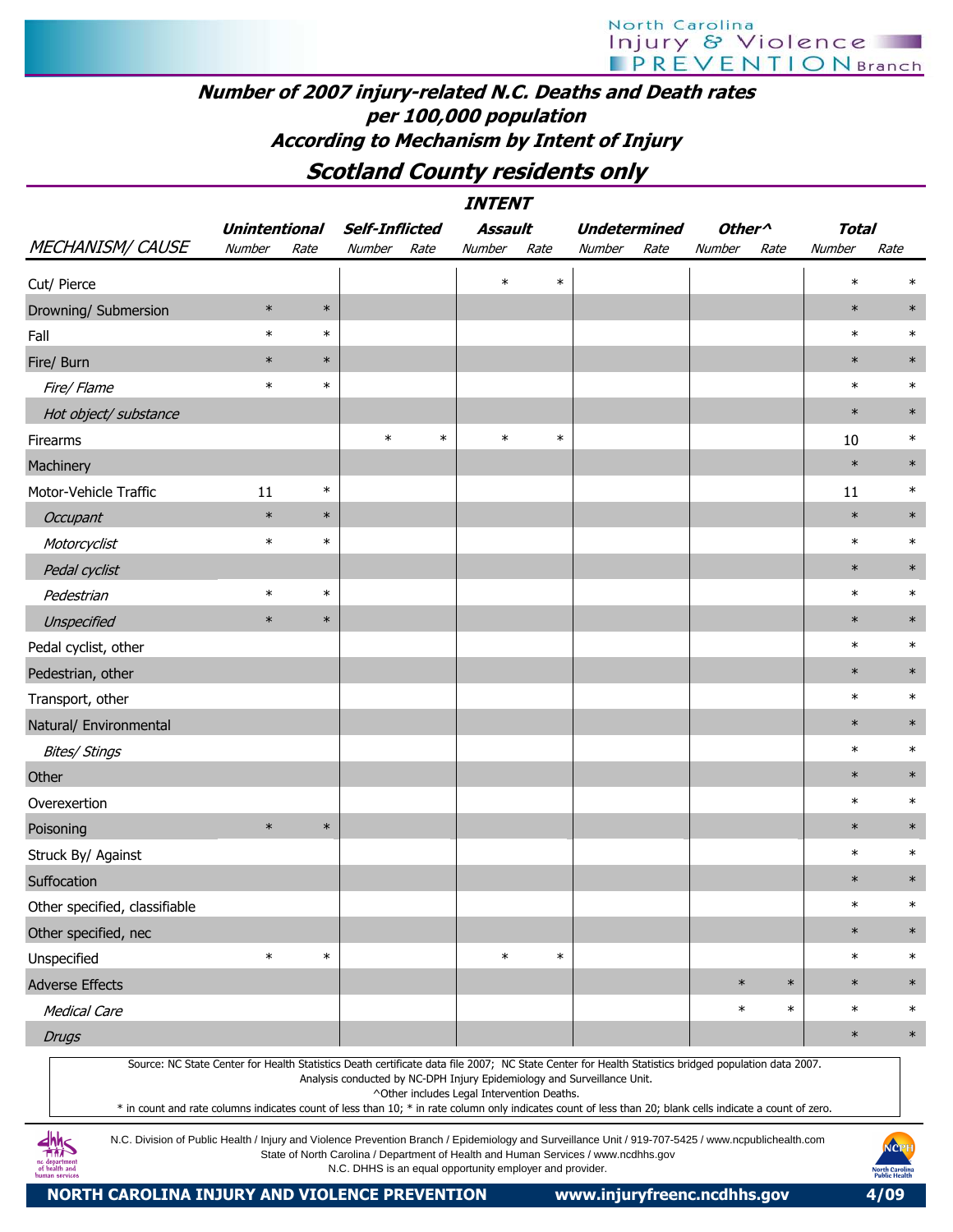### Number of 2007 injury-related N.C. Deaths and Death rates per 100,000 population According to Mechanism by Intent of Injury

Stanly County residents only

|                                                                                                                                                                                                                                                                                                                  |                      |        |                                                                         |        | <b>INTENT</b>                              |        |                     |        |                    |        |              |        |        |
|------------------------------------------------------------------------------------------------------------------------------------------------------------------------------------------------------------------------------------------------------------------------------------------------------------------|----------------------|--------|-------------------------------------------------------------------------|--------|--------------------------------------------|--------|---------------------|--------|--------------------|--------|--------------|--------|--------|
|                                                                                                                                                                                                                                                                                                                  | <b>Unintentional</b> |        | <b>Self-Inflicted</b>                                                   |        | <b>Assault</b>                             |        | <b>Undetermined</b> |        | Other <sup>^</sup> |        | <b>Total</b> |        |        |
| <b>MECHANISM/ CAUSE</b>                                                                                                                                                                                                                                                                                          | Number               | Rate   | Number                                                                  | Rate   | Number                                     | Rate   | Number              | Rate   | Number             | Rate   | Number       | Rate   |        |
| Cut/ Pierce                                                                                                                                                                                                                                                                                                      |                      |        |                                                                         |        |                                            |        |                     |        |                    |        | $\ast$       | $\ast$ |        |
| Drowning/ Submersion                                                                                                                                                                                                                                                                                             | $\ast$               | $\ast$ |                                                                         |        |                                            |        | $\ast$              | $\ast$ |                    |        | $\ast$       | $\ast$ |        |
| Fall                                                                                                                                                                                                                                                                                                             | $\ast$               | $\ast$ |                                                                         |        |                                            |        |                     |        |                    |        | $\ast$       | $\ast$ |        |
| Fire/ Burn                                                                                                                                                                                                                                                                                                       |                      |        |                                                                         |        |                                            |        |                     |        |                    |        | $\ast$       | $\ast$ |        |
| Fire/ Flame                                                                                                                                                                                                                                                                                                      |                      |        |                                                                         |        |                                            |        |                     |        |                    |        | $\ast$       | $\ast$ |        |
| Hot object/ substance                                                                                                                                                                                                                                                                                            |                      |        |                                                                         |        |                                            |        |                     |        |                    |        | $\ast$       | $\ast$ |        |
| Firearms                                                                                                                                                                                                                                                                                                         | $\ast$               | $\ast$ | $\ast$                                                                  | $\ast$ | $\ast$                                     | $\ast$ |                     |        |                    |        | $\ast$       | $\ast$ |        |
| Machinery                                                                                                                                                                                                                                                                                                        |                      |        |                                                                         |        |                                            |        |                     |        |                    |        | $\ast$       | $\ast$ |        |
| Motor-Vehicle Traffic                                                                                                                                                                                                                                                                                            | $\ast$               | $\ast$ |                                                                         |        |                                            |        |                     |        |                    |        | $\ast$       | $\ast$ |        |
| Occupant                                                                                                                                                                                                                                                                                                         | $\ast$               | $\ast$ |                                                                         |        |                                            |        |                     |        |                    |        | $\ast$       | $\ast$ |        |
| Motorcyclist                                                                                                                                                                                                                                                                                                     |                      |        |                                                                         |        |                                            |        |                     |        |                    |        | $\ast$       | $\ast$ |        |
| Pedal cyclist                                                                                                                                                                                                                                                                                                    |                      |        |                                                                         |        |                                            |        |                     |        |                    |        | $\ast$       | $\ast$ |        |
| Pedestrian                                                                                                                                                                                                                                                                                                       |                      |        |                                                                         |        |                                            |        |                     |        |                    |        | $\ast$       | $\ast$ |        |
| Unspecified                                                                                                                                                                                                                                                                                                      | $\ast$               | $\ast$ |                                                                         |        |                                            |        |                     |        |                    |        | $\ast$       | $\ast$ |        |
| Pedal cyclist, other                                                                                                                                                                                                                                                                                             |                      |        |                                                                         |        |                                            |        |                     |        |                    |        | $\ast$       | $\ast$ |        |
| Pedestrian, other                                                                                                                                                                                                                                                                                                |                      |        |                                                                         |        |                                            |        |                     |        |                    |        | $\ast$       | $\ast$ |        |
| Transport, other                                                                                                                                                                                                                                                                                                 |                      |        |                                                                         |        |                                            |        |                     |        |                    |        | $\ast$       | $\ast$ |        |
| Natural/ Environmental                                                                                                                                                                                                                                                                                           |                      |        |                                                                         |        |                                            |        |                     |        |                    |        | $\ast$       | $\ast$ |        |
| <b>Bites/ Stings</b>                                                                                                                                                                                                                                                                                             |                      |        |                                                                         |        |                                            |        |                     |        |                    |        | $\ast$       | $\ast$ |        |
| Other                                                                                                                                                                                                                                                                                                            |                      |        |                                                                         |        |                                            |        |                     |        |                    |        | $\ast$       | $\ast$ |        |
| Overexertion                                                                                                                                                                                                                                                                                                     |                      |        |                                                                         |        |                                            |        |                     |        |                    |        | $\ast$       | $\ast$ |        |
| Poisoning                                                                                                                                                                                                                                                                                                        | 11                   | $\ast$ | $\ast$                                                                  | $\ast$ |                                            |        |                     |        |                    |        | 16           | $\ast$ |        |
| Struck By/ Against                                                                                                                                                                                                                                                                                               | $\ast$               | $\ast$ |                                                                         |        |                                            |        |                     |        |                    |        | $\ast$       | $\ast$ |        |
| Suffocation                                                                                                                                                                                                                                                                                                      | $\ast$               | $\ast$ | $\ast$                                                                  | $\ast$ | $\ast$                                     | $\ast$ |                     |        |                    |        | $\ast$       | $\ast$ |        |
| Other specified, classifiable                                                                                                                                                                                                                                                                                    | $\ast$               | $\ast$ |                                                                         |        |                                            |        |                     |        |                    |        | $\ast$       | $\ast$ |        |
| Other specified, nec                                                                                                                                                                                                                                                                                             |                      |        |                                                                         |        |                                            |        |                     |        |                    |        | $\ast$       | $\ast$ |        |
| Unspecified                                                                                                                                                                                                                                                                                                      | $\ast$               | $\ast$ |                                                                         |        |                                            |        |                     |        |                    |        | $\ast$       | $\ast$ |        |
| <b>Adverse Effects</b>                                                                                                                                                                                                                                                                                           |                      |        |                                                                         |        |                                            |        |                     |        | $\ast$             | $\ast$ | $\ast$       |        | $\ast$ |
| <b>Medical Care</b>                                                                                                                                                                                                                                                                                              |                      |        |                                                                         |        |                                            |        |                     |        | $\ast$             | $\ast$ | $\ast$       | $\ast$ |        |
| <b>Drugs</b>                                                                                                                                                                                                                                                                                                     |                      |        |                                                                         |        |                                            |        |                     |        |                    |        | $\ast$       | $\ast$ |        |
| Source: NC State Center for Health Statistics Death certificate data file 2007; NC State Center for Health Statistics bridged population data 2007.<br>* in count and rate columns indicates count of less than 10; * in rate column only indicates count of less than 20; blank cells indicate a count of zero. |                      |        | Analysis conducted by NC-DPH Injury Epidemiology and Surveillance Unit. |        | ^Other includes Legal Intervention Deaths. |        |                     |        |                    |        |              |        |        |

N.C. Division of Public Health / Injury and Violence Prevention Branch / Epidemiology and Surveillance Unit / 919-707-5425 / www.ncpublichealth.com State of North Carolina / Department of Health and Human Services / www.ncdhhs.gov N.C. DHHS is an equal opportunity employer and provider.

 $\frac{dh}{dh}S$ nc department<br>of health and

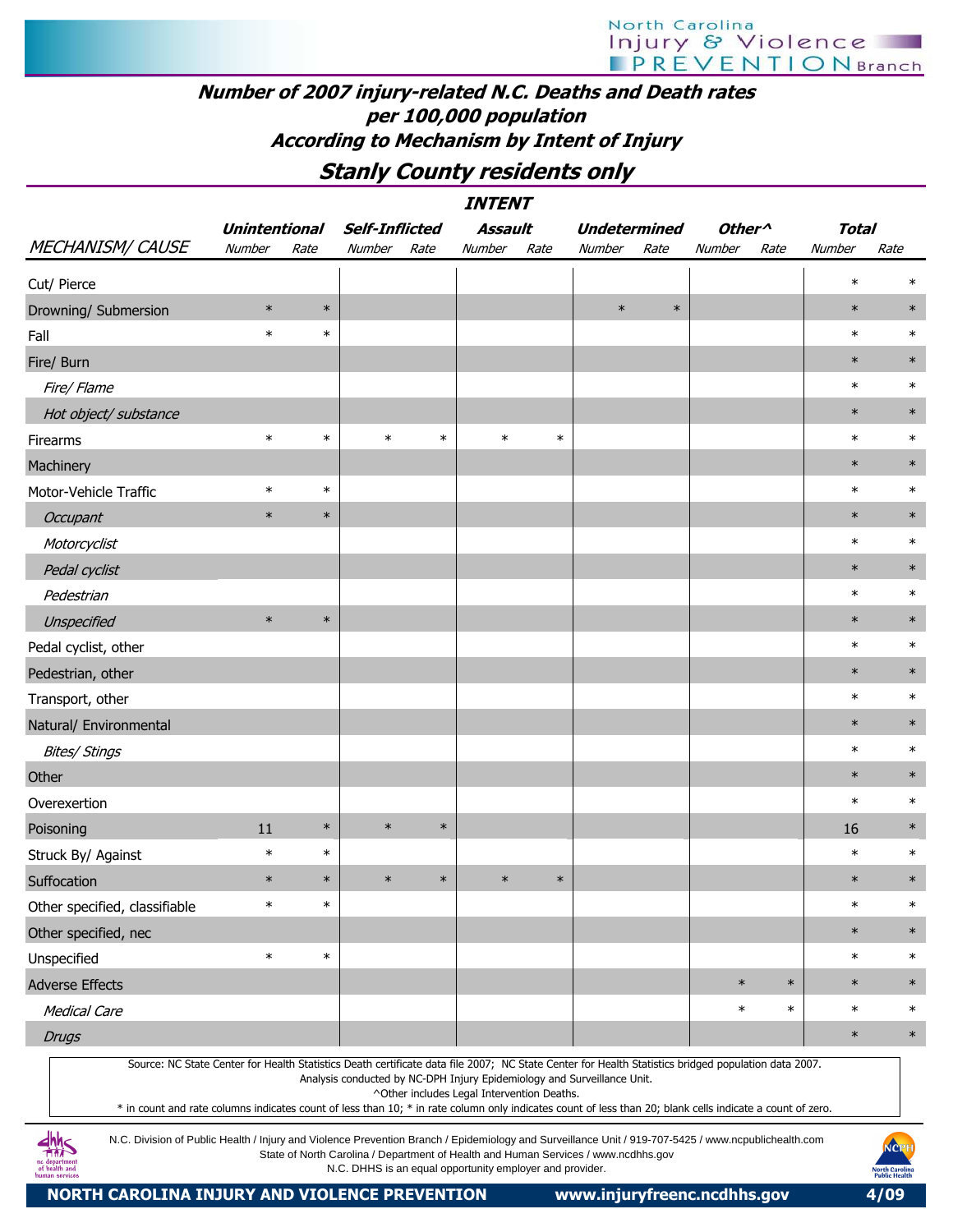#### Number of 2007 injury-related N.C. Deaths and Death rates per 100,000 population According to Mechanism by Intent of Injury

Stokes County residents only

|                                                                                                                                                                                                                                                                                                                  |                      |        |                       |        | <b>INTENT</b>                                            |      |                                                                                    |      |                    |        |              |                                               |
|------------------------------------------------------------------------------------------------------------------------------------------------------------------------------------------------------------------------------------------------------------------------------------------------------------------|----------------------|--------|-----------------------|--------|----------------------------------------------------------|------|------------------------------------------------------------------------------------|------|--------------------|--------|--------------|-----------------------------------------------|
|                                                                                                                                                                                                                                                                                                                  | <b>Unintentional</b> |        | <b>Self-Inflicted</b> |        | Assault                                                  |      | <b>Undetermined</b>                                                                |      | Other <sup>^</sup> |        | <b>Total</b> |                                               |
| <b>MECHANISM/ CAUSE</b>                                                                                                                                                                                                                                                                                          | Number               | Rate   | Number                | Rate   | Number                                                   | Rate | Number                                                                             | Rate | Number             | Rate   | Number       | Rate                                          |
| Cut/ Pierce                                                                                                                                                                                                                                                                                                      |                      |        |                       |        |                                                          |      |                                                                                    |      |                    |        | $\ast$       |                                               |
| Drowning/ Submersion                                                                                                                                                                                                                                                                                             |                      |        |                       |        |                                                          |      |                                                                                    |      |                    |        | $\ast$       | $\ast$                                        |
| Fall                                                                                                                                                                                                                                                                                                             | $\ast$               | $\ast$ |                       |        |                                                          |      |                                                                                    |      |                    |        | $\ast$       | $\ast$                                        |
| Fire/ Burn                                                                                                                                                                                                                                                                                                       |                      |        |                       |        |                                                          |      |                                                                                    |      |                    |        | $\ast$       | $\ast$                                        |
| Fire/ Flame                                                                                                                                                                                                                                                                                                      |                      |        |                       |        |                                                          |      |                                                                                    |      |                    |        | $\ast$       | $\ast$                                        |
| Hot object/ substance                                                                                                                                                                                                                                                                                            |                      |        |                       |        |                                                          |      |                                                                                    |      |                    |        | $\ast$       | $\ast$                                        |
| Firearms                                                                                                                                                                                                                                                                                                         |                      |        | $\ast$                | $\ast$ |                                                          |      |                                                                                    |      | $\ast$             | $\ast$ | $\ast$       | $\ast$                                        |
| Machinery                                                                                                                                                                                                                                                                                                        | $\ast$               | $\ast$ |                       |        |                                                          |      |                                                                                    |      |                    |        | $\ast$       | $\ast$                                        |
| Motor-Vehicle Traffic                                                                                                                                                                                                                                                                                            | 10                   | $\ast$ |                       |        |                                                          |      |                                                                                    |      |                    |        | 10           | $\ast$                                        |
| Occupant                                                                                                                                                                                                                                                                                                         | $\ast$               | $\ast$ |                       |        |                                                          |      |                                                                                    |      |                    |        | $\ast$       | $\ast$                                        |
| Motorcyclist                                                                                                                                                                                                                                                                                                     | $\ast$               | $\ast$ |                       |        |                                                          |      |                                                                                    |      |                    |        | $\ast$       | $\ast$                                        |
| Pedal cyclist                                                                                                                                                                                                                                                                                                    |                      |        |                       |        |                                                          |      |                                                                                    |      |                    |        | $\ast$       | $\ast$                                        |
| Pedestrian                                                                                                                                                                                                                                                                                                       |                      |        |                       |        |                                                          |      |                                                                                    |      |                    |        | $\ast$       | $\ast$                                        |
| Unspecified                                                                                                                                                                                                                                                                                                      |                      |        |                       |        |                                                          |      |                                                                                    |      |                    |        | $\ast$       | $\ast$                                        |
| Pedal cyclist, other                                                                                                                                                                                                                                                                                             |                      |        |                       |        |                                                          |      |                                                                                    |      |                    |        | $\ast$       | $\ast$                                        |
| Pedestrian, other                                                                                                                                                                                                                                                                                                |                      |        |                       |        |                                                          |      |                                                                                    |      |                    |        | $\ast$       | $\ast$                                        |
| Transport, other                                                                                                                                                                                                                                                                                                 |                      |        |                       |        |                                                          |      |                                                                                    |      |                    |        | $\ast$       | $\ast$                                        |
| Natural/ Environmental                                                                                                                                                                                                                                                                                           | $\ast$               | $\ast$ |                       |        |                                                          |      |                                                                                    |      |                    |        | $\ast$       | $\ast$                                        |
| <b>Bites/ Stings</b>                                                                                                                                                                                                                                                                                             |                      |        |                       |        |                                                          |      |                                                                                    |      |                    |        | $\ast$       | $\ast$                                        |
| Other                                                                                                                                                                                                                                                                                                            |                      |        |                       |        |                                                          |      |                                                                                    |      |                    |        | $\ast$       | $\ast$                                        |
| Overexertion                                                                                                                                                                                                                                                                                                     |                      |        |                       |        |                                                          |      |                                                                                    |      |                    |        | $\ast$       | $\ast$                                        |
| Poisoning                                                                                                                                                                                                                                                                                                        | $\ast$               | $\ast$ | $\ast$                | $\ast$ |                                                          |      |                                                                                    |      |                    |        | $\ast$       | $\ast$                                        |
| Struck By/ Against                                                                                                                                                                                                                                                                                               |                      |        |                       |        |                                                          |      |                                                                                    |      |                    |        | $\ast$       | $\ast$                                        |
| Suffocation                                                                                                                                                                                                                                                                                                      | $\ast$               | $\ast$ |                       |        |                                                          |      |                                                                                    |      |                    |        | $\ast$       | $\ast$                                        |
| Other specified, classifiable                                                                                                                                                                                                                                                                                    | $\ast$               | $\ast$ |                       |        |                                                          |      |                                                                                    |      |                    |        | $\ast$       | $\ast$                                        |
| Other specified, nec                                                                                                                                                                                                                                                                                             |                      |        |                       |        |                                                          |      |                                                                                    |      |                    |        | $\ast$       | $\ast$                                        |
| Unspecified                                                                                                                                                                                                                                                                                                      | $\ast$               | $\ast$ |                       |        |                                                          |      |                                                                                    |      |                    |        | $\ast$       | $\ast$                                        |
| <b>Adverse Effects</b>                                                                                                                                                                                                                                                                                           |                      |        |                       |        |                                                          |      |                                                                                    |      | $\ast$             | $\ast$ | $\ast$       | $\ast$                                        |
| <b>Medical Care</b>                                                                                                                                                                                                                                                                                              |                      |        |                       |        |                                                          |      |                                                                                    |      | $\ast$             | $\ast$ | $\ast$       | $\ast$                                        |
| <b>Drugs</b>                                                                                                                                                                                                                                                                                                     |                      |        |                       |        |                                                          |      |                                                                                    |      |                    |        | $\ast$       | $\ast$                                        |
| Source: NC State Center for Health Statistics Death certificate data file 2007; NC State Center for Health Statistics bridged population data 2007.<br>* in count and rate columns indicates count of less than 10; * in rate column only indicates count of less than 20; blank cells indicate a count of zero. |                      |        |                       |        | ^Other includes Legal Intervention Deaths.               |      | Analysis conducted by NC-DPH Injury Epidemiology and Surveillance Unit.            |      |                    |        |              |                                               |
| N.C. Division of Public Health / Injury and Violence Prevention Branch / Epidemiology and Surveillance Unit / 919-707-5425 / www.ncpublichealth.com<br>f health and<br><b>uman services</b>                                                                                                                      |                      |        |                       |        | N.C. DHHS is an equal opportunity employer and provider. |      | State of North Carolina / Department of Health and Human Services / www.ncdhhs.gov |      |                    |        |              | NCP<br><b>North Carolina</b><br>Public Health |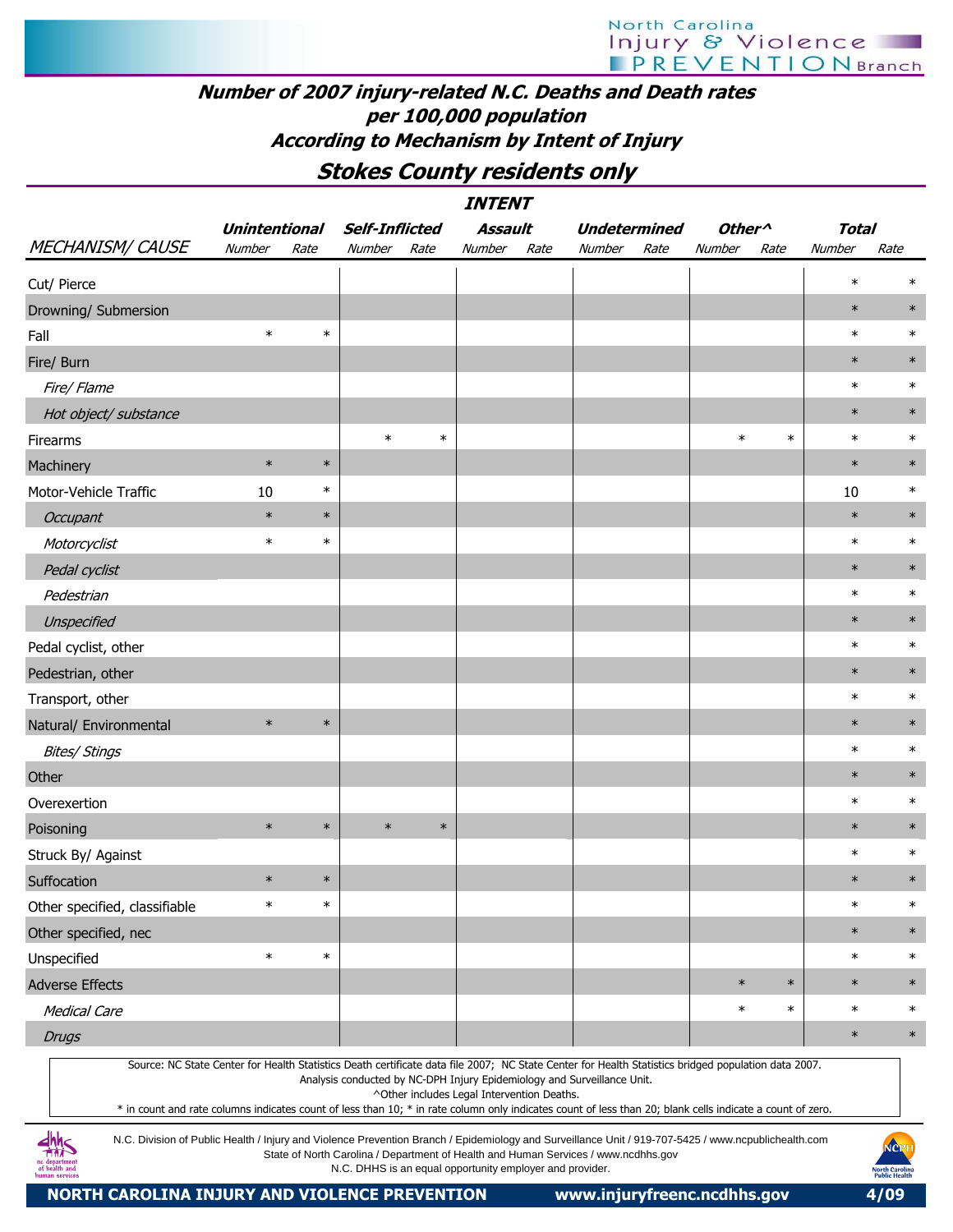#### Number of 2007 injury-related N.C. Deaths and Death rates per 100,000 population According to Mechanism by Intent of Injury

### Surry County residents only

|                                                                                                                                                     |                      |        |                       |        | <b>INTENT</b>                              |        |                                                                         |      |                    |        |              |        |
|-----------------------------------------------------------------------------------------------------------------------------------------------------|----------------------|--------|-----------------------|--------|--------------------------------------------|--------|-------------------------------------------------------------------------|------|--------------------|--------|--------------|--------|
|                                                                                                                                                     | <b>Unintentional</b> |        | <b>Self-Inflicted</b> |        | Assault                                    |        | <b>Undetermined</b>                                                     |      | Other <sup>^</sup> |        | <b>Total</b> |        |
| <b>MECHANISM/CAUSE</b>                                                                                                                              | Number               | Rate   | Number                | Rate   | Number                                     | Rate   | Number                                                                  | Rate | Number             | Rate   | Number       | Rate   |
| Cut/ Pierce                                                                                                                                         |                      |        |                       |        |                                            |        |                                                                         |      |                    |        | $\ast$       | $\ast$ |
| Drowning/ Submersion                                                                                                                                | $\ast$               | $\ast$ |                       |        |                                            |        |                                                                         |      |                    |        | $\ast$       | $\ast$ |
| Fall                                                                                                                                                | $\ast$               | $\ast$ | $\ast$                | $\ast$ |                                            |        |                                                                         |      |                    |        | $\ast$       | $\ast$ |
| Fire/ Burn                                                                                                                                          |                      |        |                       |        |                                            |        |                                                                         |      |                    |        | $\ast$       | $\ast$ |
| Fire/ Flame                                                                                                                                         |                      |        |                       |        |                                            |        |                                                                         |      |                    |        | $\ast$       | $\ast$ |
| Hot object/ substance                                                                                                                               |                      |        |                       |        |                                            |        |                                                                         |      |                    |        | $\ast$       | $\ast$ |
| Firearms                                                                                                                                            |                      |        | $\ast$                | $\ast$ | $\ast$                                     | $\ast$ |                                                                         |      |                    |        | $\ast$       | $\ast$ |
| Machinery                                                                                                                                           |                      |        |                       |        |                                            |        |                                                                         |      |                    |        | $\ast$       | $\ast$ |
| Motor-Vehicle Traffic                                                                                                                               | 20                   | 27.6   |                       |        |                                            |        |                                                                         |      |                    |        | 20           | 27.6   |
| Occupant                                                                                                                                            | 17                   | $\ast$ |                       |        |                                            |        |                                                                         |      |                    |        | 17           | $\ast$ |
| Motorcyclist                                                                                                                                        | $\ast$               | $\ast$ |                       |        |                                            |        |                                                                         |      |                    |        | $\ast$       | $\ast$ |
| Pedal cyclist                                                                                                                                       |                      |        |                       |        |                                            |        |                                                                         |      |                    |        | $\ast$       | $\ast$ |
| Pedestrian                                                                                                                                          | $\ast$               | $\ast$ |                       |        |                                            |        |                                                                         |      |                    |        | $\ast$       | $\ast$ |
| Unspecified                                                                                                                                         |                      |        |                       |        |                                            |        |                                                                         |      |                    |        | $\ast$       | $\ast$ |
| Pedal cyclist, other                                                                                                                                |                      |        |                       |        |                                            |        |                                                                         |      |                    |        | $\ast$       | $\ast$ |
| Pedestrian, other                                                                                                                                   |                      |        |                       |        |                                            |        |                                                                         |      |                    |        | $\ast$       | $\ast$ |
| Transport, other                                                                                                                                    |                      |        |                       |        |                                            |        |                                                                         |      |                    |        | $\ast$       | $\ast$ |
| Natural/ Environmental                                                                                                                              | $\ast$               | $\ast$ |                       |        |                                            |        |                                                                         |      |                    |        | $\ast$       | $\ast$ |
| <b>Bites/ Stings</b>                                                                                                                                |                      |        |                       |        |                                            |        |                                                                         |      |                    |        | $\ast$       | $\ast$ |
| Other                                                                                                                                               |                      |        |                       |        |                                            |        |                                                                         |      |                    |        | $\ast$       | $\ast$ |
| Overexertion                                                                                                                                        |                      |        |                       |        |                                            |        |                                                                         |      |                    |        | $\ast$       | $\ast$ |
| Poisoning                                                                                                                                           | $\ast$               | $\ast$ |                       |        |                                            |        |                                                                         |      |                    |        | $\ast$       | $\ast$ |
| Struck By/ Against                                                                                                                                  |                      |        |                       |        |                                            |        |                                                                         |      |                    |        | $\ast$       | $\ast$ |
| Suffocation                                                                                                                                         | $\ast$               | $\ast$ |                       |        |                                            |        |                                                                         |      |                    |        | $\ast$       | $\ast$ |
| Other specified, classifiable                                                                                                                       |                      |        |                       |        |                                            |        |                                                                         |      |                    |        | $\ast$       | $\ast$ |
| Other specified, nec                                                                                                                                |                      |        |                       |        |                                            |        |                                                                         |      |                    |        | $\ast$       | $\ast$ |
| Unspecified                                                                                                                                         | $\ast$               | $\ast$ |                       |        | $\ast$                                     | $\ast$ |                                                                         |      |                    |        | $\ast$       | $\ast$ |
| <b>Adverse Effects</b>                                                                                                                              |                      |        |                       |        |                                            |        |                                                                         |      | $\ast$             | $\ast$ | $\ast$       | $\ast$ |
| <b>Medical Care</b>                                                                                                                                 |                      |        |                       |        |                                            |        |                                                                         |      |                    |        | $\ast$       | $\ast$ |
| <b>Drugs</b>                                                                                                                                        |                      |        |                       |        |                                            |        |                                                                         |      | $\ast$             | $\ast$ | $\ast$       | $\ast$ |
| Source: NC State Center for Health Statistics Death certificate data file 2007; NC State Center for Health Statistics bridged population data 2007. |                      |        |                       |        | ^Other includes Legal Intervention Deaths. |        | Analysis conducted by NC-DPH Injury Epidemiology and Surveillance Unit. |      |                    |        |              |        |

\* in count and rate columns indicates count of less than 10; \* in rate column only indicates count of less than 20; blank cells indicate a count of zero.

N.C. Division of Public Health / Injury and Violence Prevention Branch / Epidemiology and Surveillance Unit / 919-707-5425 / www.ncpublichealth.com State of North Carolina / Department of Health and Human Services / www.ncdhhs.gov N.C. DHHS is an equal opportunity employer and provider.

 $\frac{dh}{dh}$ nc departmen<br>of health and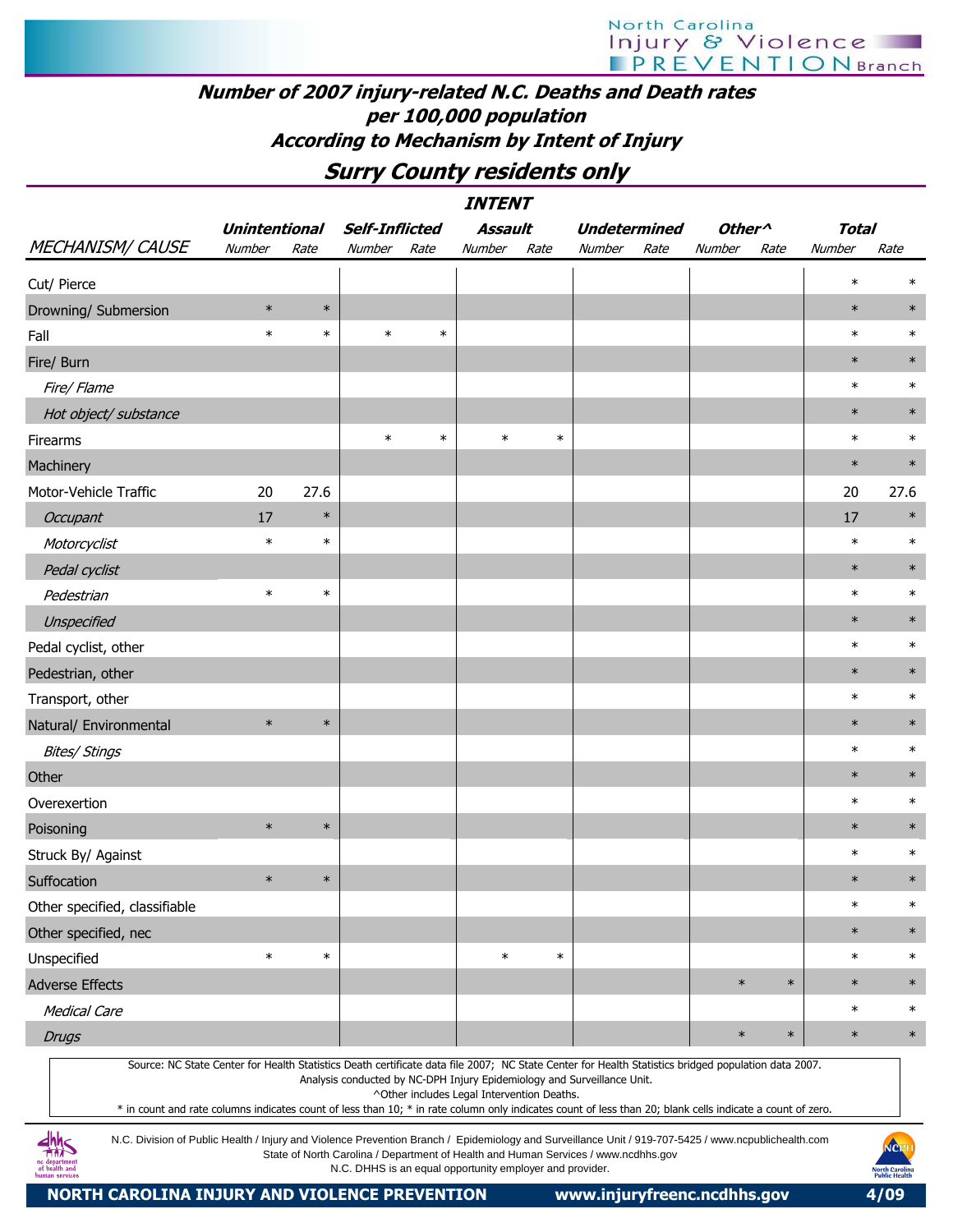#### Number of 2007 injury-related N.C. Deaths and Death rates per 100,000 population According to Mechanism by Intent of Injury

Swain County residents only

|                                                                                                                                                                                                                                                                                                                  |                      |        |                       |        | <i><b>INTENT</b></i>                                     |      |                                                                                    |      |                    |      |              |                                                       |
|------------------------------------------------------------------------------------------------------------------------------------------------------------------------------------------------------------------------------------------------------------------------------------------------------------------|----------------------|--------|-----------------------|--------|----------------------------------------------------------|------|------------------------------------------------------------------------------------|------|--------------------|------|--------------|-------------------------------------------------------|
|                                                                                                                                                                                                                                                                                                                  | <b>Unintentional</b> |        | <b>Self-Inflicted</b> |        | Assault                                                  |      | <b>Undetermined</b>                                                                |      | Other <sup>^</sup> |      | <b>Total</b> |                                                       |
| <b>MECHANISM/ CAUSE</b>                                                                                                                                                                                                                                                                                          | Number               | Rate   | Number Rate           |        | Number                                                   | Rate | Number                                                                             | Rate | Number             | Rate | Number       | Rate                                                  |
| Cut/ Pierce                                                                                                                                                                                                                                                                                                      |                      |        |                       |        |                                                          |      |                                                                                    |      |                    |      | $\ast$       | ∗                                                     |
| Drowning/ Submersion                                                                                                                                                                                                                                                                                             |                      |        |                       |        |                                                          |      |                                                                                    |      |                    |      | $\ast$       | $\ast$                                                |
| Fall                                                                                                                                                                                                                                                                                                             | $\ast$               | $\ast$ |                       |        |                                                          |      |                                                                                    |      |                    |      | $\ast$       | $\ast$                                                |
| Fire/ Burn                                                                                                                                                                                                                                                                                                       |                      |        |                       |        |                                                          |      |                                                                                    |      |                    |      | $\ast$       | $\ast$                                                |
| Fire/ Flame                                                                                                                                                                                                                                                                                                      |                      |        |                       |        |                                                          |      |                                                                                    |      |                    |      | $\ast$       | $\ast$                                                |
| Hot object/ substance                                                                                                                                                                                                                                                                                            |                      |        |                       |        |                                                          |      |                                                                                    |      |                    |      | $\ast$       | $\ast$                                                |
| Firearms                                                                                                                                                                                                                                                                                                         |                      |        | $\ast$                | $\ast$ |                                                          |      |                                                                                    |      |                    |      | $\ast$       | $\ast$                                                |
| Machinery                                                                                                                                                                                                                                                                                                        |                      |        |                       |        |                                                          |      |                                                                                    |      |                    |      | $\ast$       | $\ast$                                                |
| Motor-Vehicle Traffic                                                                                                                                                                                                                                                                                            | $\ast$               | $\ast$ |                       |        |                                                          |      |                                                                                    |      |                    |      | $\ast$       | $\ast$                                                |
| Occupant                                                                                                                                                                                                                                                                                                         |                      |        |                       |        |                                                          |      |                                                                                    |      |                    |      | $\ast$       | $\ast$                                                |
| Motorcyclist                                                                                                                                                                                                                                                                                                     | $\ast$               | $\ast$ |                       |        |                                                          |      |                                                                                    |      |                    |      | $\ast$       | $\ast$                                                |
| Pedal cyclist                                                                                                                                                                                                                                                                                                    |                      |        |                       |        |                                                          |      |                                                                                    |      |                    |      | $\ast$       | $\ast$                                                |
| Pedestrian                                                                                                                                                                                                                                                                                                       |                      |        |                       |        |                                                          |      |                                                                                    |      |                    |      | $\ast$       | $\ast$                                                |
| Unspecified                                                                                                                                                                                                                                                                                                      |                      |        |                       |        |                                                          |      |                                                                                    |      |                    |      | $\ast$       | $\ast$                                                |
| Pedal cyclist, other                                                                                                                                                                                                                                                                                             |                      |        |                       |        |                                                          |      |                                                                                    |      |                    |      | $\ast$       | $\ast$                                                |
| Pedestrian, other                                                                                                                                                                                                                                                                                                |                      |        |                       |        |                                                          |      |                                                                                    |      |                    |      | $\ast$       | $\ast$                                                |
| Transport, other                                                                                                                                                                                                                                                                                                 | $\ast$               | $\ast$ |                       |        |                                                          |      |                                                                                    |      |                    |      | $\ast$       | $\ast$                                                |
| Natural/ Environmental                                                                                                                                                                                                                                                                                           |                      |        |                       |        |                                                          |      |                                                                                    |      |                    |      | $\ast$       | $\ast$                                                |
| <b>Bites/ Stings</b>                                                                                                                                                                                                                                                                                             |                      |        |                       |        |                                                          |      |                                                                                    |      |                    |      | $\ast$       | $\ast$                                                |
| Other                                                                                                                                                                                                                                                                                                            |                      |        |                       |        |                                                          |      |                                                                                    |      |                    |      | $\ast$       | $\ast$                                                |
| Overexertion                                                                                                                                                                                                                                                                                                     |                      |        |                       |        |                                                          |      |                                                                                    |      |                    |      | $\ast$       | $\ast$                                                |
| Poisoning                                                                                                                                                                                                                                                                                                        | $\ast$               | $\ast$ |                       |        |                                                          |      |                                                                                    |      |                    |      | $\ast$       | $\ast$                                                |
| Struck By/ Against                                                                                                                                                                                                                                                                                               |                      |        |                       |        |                                                          |      |                                                                                    |      |                    |      | $\ast$       | $\ast$                                                |
| Suffocation                                                                                                                                                                                                                                                                                                      |                      |        |                       |        |                                                          |      |                                                                                    |      |                    |      | $\ast$       | $\ast$                                                |
| Other specified, classifiable                                                                                                                                                                                                                                                                                    |                      |        |                       |        |                                                          |      |                                                                                    |      |                    |      | $\ast$       | $\ast$                                                |
| Other specified, nec                                                                                                                                                                                                                                                                                             |                      |        |                       |        |                                                          |      |                                                                                    |      |                    |      | $\ast$       | $\ast$                                                |
| Unspecified                                                                                                                                                                                                                                                                                                      |                      |        |                       |        |                                                          |      |                                                                                    |      |                    |      | $\ast$       | $\ast$                                                |
| <b>Adverse Effects</b>                                                                                                                                                                                                                                                                                           |                      |        |                       |        |                                                          |      |                                                                                    |      |                    |      | $\ast$       | $\ast$                                                |
| <b>Medical Care</b>                                                                                                                                                                                                                                                                                              |                      |        |                       |        |                                                          |      |                                                                                    |      |                    |      | $\ast$       | $\ast$                                                |
| <b>Drugs</b>                                                                                                                                                                                                                                                                                                     |                      |        |                       |        |                                                          |      |                                                                                    |      | 39                 | 68.6 | $\ast$       | $\ast$                                                |
| Source: NC State Center for Health Statistics Death certificate data file 2007; NC State Center for Health Statistics bridged population data 2007.<br>* in count and rate columns indicates count of less than 10; * in rate column only indicates count of less than 20; blank cells indicate a count of zero. |                      |        |                       |        | ^Other includes Legal Intervention Deaths.               |      | Analysis conducted by NC-DPH Injury Epidemiology and Surveillance Unit.            |      |                    |      |              |                                                       |
| N.C. Division of Public Health / Injury and Violence Prevention Branch / Epidemiology and Surveillance Unit / 919-707-5425 / www.ncpublichealth.com<br>of health and<br>numan services                                                                                                                           |                      |        |                       |        | N.C. DHHS is an equal opportunity employer and provider. |      | State of North Carolina / Department of Health and Human Services / www.ncdhhs.gov |      |                    |      |              | NCPH<br><b>North Carolina</b><br><b>Public Health</b> |

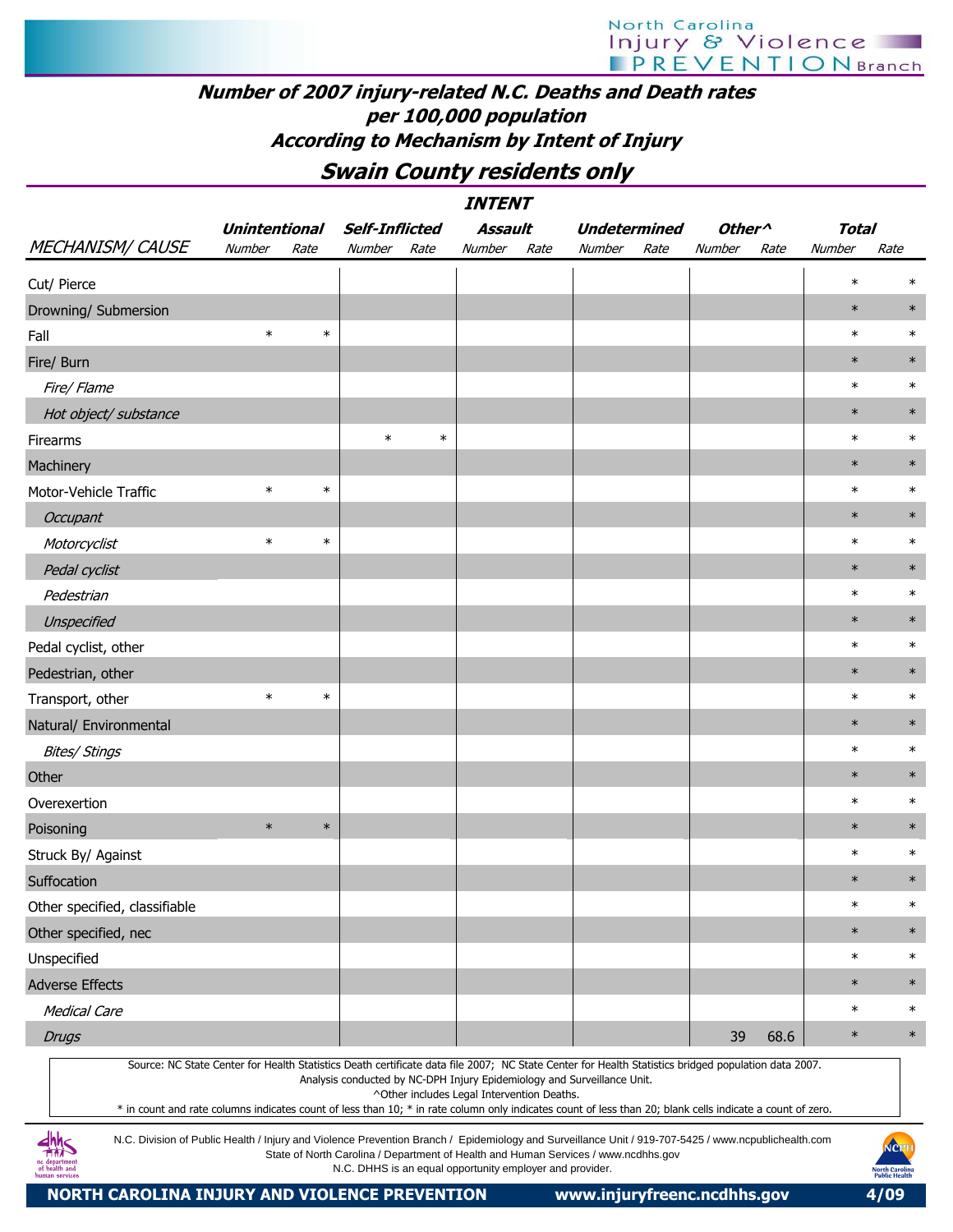#### Number of 2007 injury-related N.C. Deaths and Death rates per 100,000 population According to Mechanism by Intent of Injury

Transylvania County residents only

|                                                                                                                                                                                                                                                                                                                  |                      |        |                       |        | <b>INTENT</b>                              |        |                                                                         |      |                    |        |              |        |
|------------------------------------------------------------------------------------------------------------------------------------------------------------------------------------------------------------------------------------------------------------------------------------------------------------------|----------------------|--------|-----------------------|--------|--------------------------------------------|--------|-------------------------------------------------------------------------|------|--------------------|--------|--------------|--------|
|                                                                                                                                                                                                                                                                                                                  | <b>Unintentional</b> |        | <b>Self-Inflicted</b> |        | Assault                                    |        | <b>Undetermined</b>                                                     |      | Other <sup>^</sup> |        | <b>Total</b> |        |
| <b>MECHANISM/ CAUSE</b>                                                                                                                                                                                                                                                                                          | Number               | Rate   | Number                | Rate   | Number                                     | Rate   | Number                                                                  | Rate | Number             | Rate   | Number       | Rate   |
| Cut/ Pierce                                                                                                                                                                                                                                                                                                      |                      |        |                       |        |                                            |        |                                                                         |      |                    |        | $\ast$       | $\ast$ |
| Drowning/ Submersion                                                                                                                                                                                                                                                                                             |                      |        |                       |        |                                            |        |                                                                         |      |                    |        | $\ast$       | $\ast$ |
| Fall                                                                                                                                                                                                                                                                                                             | $\ast$               | $\ast$ |                       |        |                                            |        |                                                                         |      |                    |        | $\ast$       | $\ast$ |
| Fire/ Burn                                                                                                                                                                                                                                                                                                       |                      |        |                       |        |                                            |        |                                                                         |      |                    |        | $\ast$       | $\ast$ |
| Fire/ Flame                                                                                                                                                                                                                                                                                                      |                      |        |                       |        |                                            |        |                                                                         |      |                    |        | $\ast$       | $\ast$ |
| Hot object/ substance                                                                                                                                                                                                                                                                                            |                      |        |                       |        |                                            |        |                                                                         |      |                    |        | $\ast$       | $\ast$ |
| Firearms                                                                                                                                                                                                                                                                                                         |                      |        | $\ast$                | $\ast$ | $\ast$                                     | $\ast$ |                                                                         |      |                    |        | $\ast$       | $\ast$ |
| Machinery                                                                                                                                                                                                                                                                                                        | $\ast$               | $\ast$ |                       |        |                                            |        |                                                                         |      |                    |        | $\ast$       | $\ast$ |
| Motor-Vehicle Traffic                                                                                                                                                                                                                                                                                            | $\ast$               | $\ast$ |                       |        |                                            |        |                                                                         |      |                    |        | $\ast$       | $\ast$ |
| Occupant                                                                                                                                                                                                                                                                                                         | $\ast$               | $\ast$ |                       |        |                                            |        |                                                                         |      |                    |        | $\ast$       | $\ast$ |
| Motorcyclist                                                                                                                                                                                                                                                                                                     |                      |        |                       |        |                                            |        |                                                                         |      |                    |        | $\ast$       | $\ast$ |
| Pedal cyclist                                                                                                                                                                                                                                                                                                    |                      |        |                       |        |                                            |        |                                                                         |      |                    |        | $\ast$       | $\ast$ |
| Pedestrian                                                                                                                                                                                                                                                                                                       |                      |        |                       |        |                                            |        |                                                                         |      |                    |        | $\ast$       | $\ast$ |
| <b>Unspecified</b>                                                                                                                                                                                                                                                                                               |                      |        |                       |        |                                            |        |                                                                         |      |                    |        | $\ast$       | $\ast$ |
| Pedal cyclist, other                                                                                                                                                                                                                                                                                             |                      |        |                       |        |                                            |        |                                                                         |      |                    |        | $\ast$       | $\ast$ |
| Pedestrian, other                                                                                                                                                                                                                                                                                                |                      |        |                       |        |                                            |        |                                                                         |      |                    |        | $\ast$       | $\ast$ |
| Transport, other                                                                                                                                                                                                                                                                                                 |                      |        |                       |        |                                            |        |                                                                         |      |                    |        | $\ast$       | $\ast$ |
| Natural/ Environmental                                                                                                                                                                                                                                                                                           |                      |        |                       |        |                                            |        |                                                                         |      |                    |        | $\ast$       | $\ast$ |
| <b>Bites/ Stings</b>                                                                                                                                                                                                                                                                                             |                      |        |                       |        |                                            |        |                                                                         |      |                    |        | $\ast$       | $\ast$ |
| Other                                                                                                                                                                                                                                                                                                            |                      |        |                       |        |                                            |        |                                                                         |      |                    |        | $\ast$       | $\ast$ |
| Overexertion                                                                                                                                                                                                                                                                                                     |                      |        |                       |        |                                            |        |                                                                         |      |                    |        | $\ast$       | $\ast$ |
| Poisoning                                                                                                                                                                                                                                                                                                        | $\ast$               | $\ast$ | $\ast$                | $\ast$ |                                            |        |                                                                         |      |                    |        | $\ast$       | $\ast$ |
| Struck By/ Against                                                                                                                                                                                                                                                                                               |                      |        |                       |        |                                            |        |                                                                         |      |                    |        | $\ast$       | $\ast$ |
| Suffocation                                                                                                                                                                                                                                                                                                      | $\ast$               | $\ast$ | $\ast$                | $\ast$ |                                            |        |                                                                         |      |                    |        | $\ast$       | $\ast$ |
| Other specified, classifiable                                                                                                                                                                                                                                                                                    |                      |        |                       |        |                                            |        |                                                                         |      |                    |        | $\ast$       | $\ast$ |
| Other specified, nec                                                                                                                                                                                                                                                                                             |                      |        |                       |        |                                            |        |                                                                         |      |                    |        | $\ast$       | $\ast$ |
| Unspecified                                                                                                                                                                                                                                                                                                      | $\ast$               | $\ast$ |                       |        | $\ast$                                     | $\ast$ |                                                                         |      |                    |        | $\ast$       | $\ast$ |
| <b>Adverse Effects</b>                                                                                                                                                                                                                                                                                           |                      |        |                       |        |                                            |        |                                                                         |      | $\ast$             | $\ast$ | $\ast$       | $\ast$ |
| <b>Medical Care</b>                                                                                                                                                                                                                                                                                              |                      |        |                       |        |                                            |        |                                                                         |      |                    |        | $\ast$       | $\ast$ |
| <b>Drugs</b>                                                                                                                                                                                                                                                                                                     |                      |        |                       |        |                                            |        |                                                                         |      | $\ast$             | $\ast$ | $\ast$       | $\ast$ |
| Source: NC State Center for Health Statistics Death certificate data file 2007; NC State Center for Health Statistics bridged population data 2007.<br>* in count and rate columns indicates count of less than 10; * in rate column only indicates count of less than 20; blank cells indicate a count of zero. |                      |        |                       |        | ^Other includes Legal Intervention Deaths. |        | Analysis conducted by NC-DPH Injury Epidemiology and Surveillance Unit. |      |                    |        |              |        |

N.C. Division of Public Health / Injury and Violence Prevention Branch / Epidemiology and Surveillance Unit / 919-707-5425 / www.ncpublichealth.com State of North Carolina / Department of Health and Human Services / www.ncdhhs.gov N.C. DHHS is an equal opportunity employer and provider.

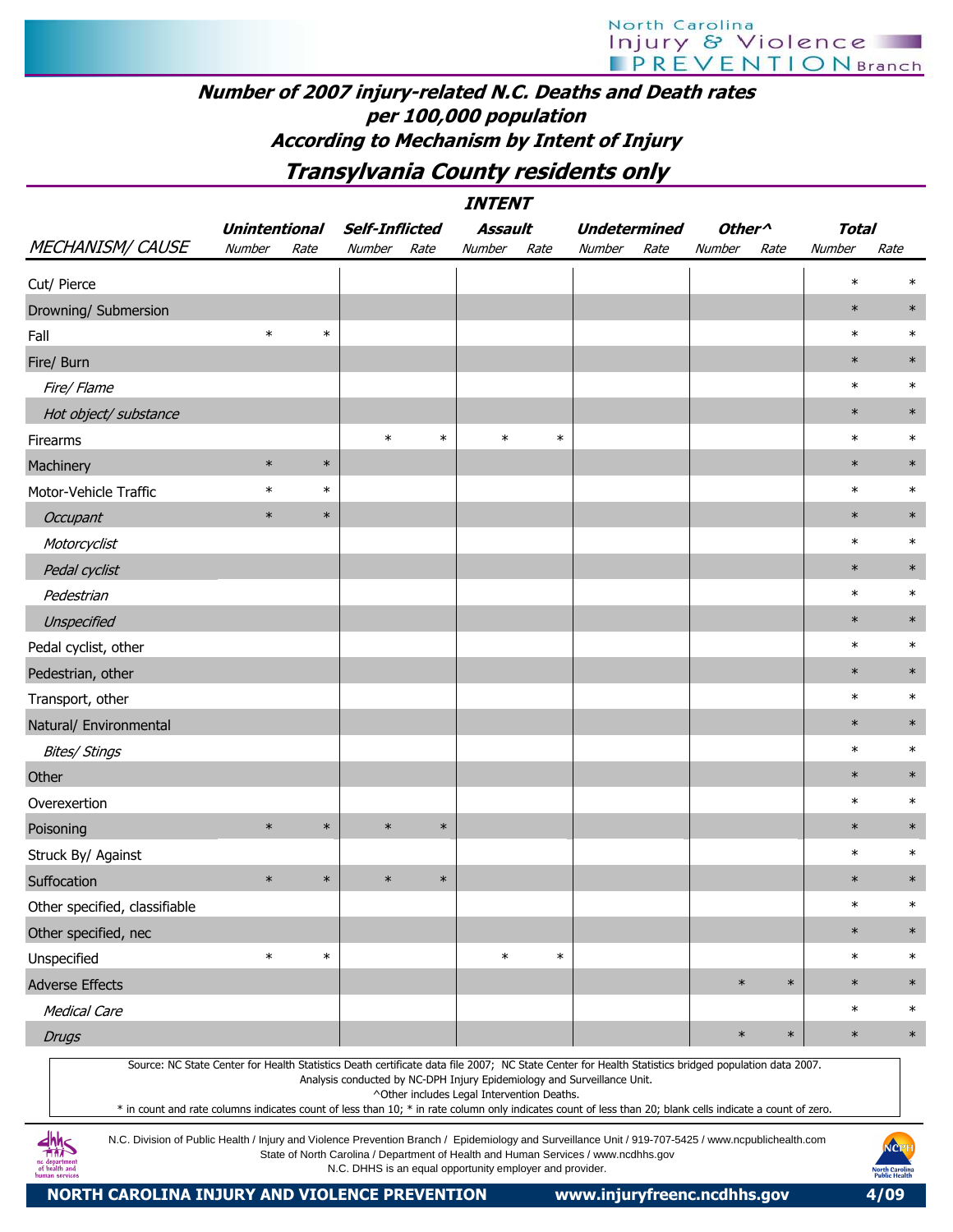#### Number of 2007 injury-related N.C. Deaths and Death rates per 100,000 population According to Mechanism by Intent of Injury

## Tyrrell County residents only

|                                                                                                                                                                                                                                                                                                                  |                      |        |                                                          |        | <i><b>INTENT</b></i>                       |      |                                                                                    |      |                    |      |              |                                                       |
|------------------------------------------------------------------------------------------------------------------------------------------------------------------------------------------------------------------------------------------------------------------------------------------------------------------|----------------------|--------|----------------------------------------------------------|--------|--------------------------------------------|------|------------------------------------------------------------------------------------|------|--------------------|------|--------------|-------------------------------------------------------|
|                                                                                                                                                                                                                                                                                                                  | <b>Unintentional</b> |        | <b>Self-Inflicted</b>                                    |        | <b>Assault</b>                             |      | <b>Undetermined</b>                                                                |      | Other <sup>^</sup> |      | <b>Total</b> |                                                       |
| <b>MECHANISM/ CAUSE</b>                                                                                                                                                                                                                                                                                          | Number               | Rate   | Number                                                   | Rate   | Number                                     | Rate | Number                                                                             | Rate | Number             | Rate | Number       | Rate                                                  |
| Cut/ Pierce                                                                                                                                                                                                                                                                                                      |                      |        |                                                          |        |                                            |      |                                                                                    |      |                    |      | $\ast$       | ∗                                                     |
| Drowning/ Submersion                                                                                                                                                                                                                                                                                             |                      |        |                                                          |        |                                            |      |                                                                                    |      |                    |      | $\ast$       | $\ast$                                                |
| Fall                                                                                                                                                                                                                                                                                                             |                      |        |                                                          |        |                                            |      |                                                                                    |      |                    |      | $\ast$       | $\ast$                                                |
| Fire/ Burn                                                                                                                                                                                                                                                                                                       |                      |        |                                                          |        |                                            |      |                                                                                    |      |                    |      | $\ast$       | $\ast$                                                |
| Fire/ Flame                                                                                                                                                                                                                                                                                                      |                      |        |                                                          |        |                                            |      |                                                                                    |      |                    |      | $\ast$       | $\ast$                                                |
| Hot object/ substance                                                                                                                                                                                                                                                                                            |                      |        |                                                          |        |                                            |      |                                                                                    |      |                    |      | $\ast$       | $\ast$                                                |
| Firearms                                                                                                                                                                                                                                                                                                         |                      |        |                                                          |        |                                            |      |                                                                                    |      |                    |      | $\ast$       | $\ast$                                                |
| Machinery                                                                                                                                                                                                                                                                                                        |                      |        |                                                          |        |                                            |      |                                                                                    |      |                    |      | $\ast$       | $\ast$                                                |
| Motor-Vehicle Traffic                                                                                                                                                                                                                                                                                            | $\ast$               | $\ast$ |                                                          |        |                                            |      |                                                                                    |      |                    |      | $\ast$       | $\ast$                                                |
| Occupant                                                                                                                                                                                                                                                                                                         |                      |        |                                                          |        |                                            |      |                                                                                    |      |                    |      | $\ast$       | $\ast$                                                |
| Motorcyclist                                                                                                                                                                                                                                                                                                     |                      |        |                                                          |        |                                            |      |                                                                                    |      |                    |      | $\ast$       | $\ast$                                                |
| Pedal cyclist                                                                                                                                                                                                                                                                                                    |                      |        |                                                          |        |                                            |      |                                                                                    |      |                    |      | $\ast$       | $\ast$                                                |
| Pedestrian                                                                                                                                                                                                                                                                                                       | $\ast$               | $\ast$ |                                                          |        |                                            |      |                                                                                    |      |                    |      | $\ast$       | $\ast$                                                |
| Unspecified                                                                                                                                                                                                                                                                                                      | $\ast$               | $\ast$ |                                                          |        |                                            |      |                                                                                    |      |                    |      | $\ast$       | $\ast$                                                |
| Pedal cyclist, other                                                                                                                                                                                                                                                                                             |                      |        |                                                          |        |                                            |      |                                                                                    |      |                    |      | $\ast$       | $\ast$                                                |
| Pedestrian, other                                                                                                                                                                                                                                                                                                |                      |        |                                                          |        |                                            |      |                                                                                    |      |                    |      | $\ast$       | $\ast$                                                |
| Transport, other                                                                                                                                                                                                                                                                                                 |                      |        |                                                          |        |                                            |      |                                                                                    |      |                    |      | $\ast$       | $\ast$                                                |
| Natural/ Environmental                                                                                                                                                                                                                                                                                           |                      |        |                                                          |        |                                            |      |                                                                                    |      |                    |      | $\ast$       | $\ast$                                                |
| <b>Bites/ Stings</b>                                                                                                                                                                                                                                                                                             |                      |        |                                                          |        |                                            |      |                                                                                    |      |                    |      | $\ast$       | $\ast$                                                |
| Other                                                                                                                                                                                                                                                                                                            |                      |        |                                                          |        |                                            |      |                                                                                    |      |                    |      | $\ast$       | $\ast$                                                |
| Overexertion                                                                                                                                                                                                                                                                                                     |                      |        |                                                          |        |                                            |      |                                                                                    |      |                    |      | $\ast$       | $\ast$                                                |
| Poisoning                                                                                                                                                                                                                                                                                                        |                      |        | $\ast$                                                   | $\ast$ |                                            |      |                                                                                    |      |                    |      | $\ast$       | $\ast$                                                |
| Struck By/ Against                                                                                                                                                                                                                                                                                               |                      |        |                                                          |        |                                            |      |                                                                                    |      |                    |      | $\ast$       | $\ast$                                                |
| Suffocation                                                                                                                                                                                                                                                                                                      |                      |        |                                                          |        |                                            |      |                                                                                    |      |                    |      | $\ast$       | $\ast$                                                |
| Other specified, classifiable                                                                                                                                                                                                                                                                                    |                      |        |                                                          |        |                                            |      |                                                                                    |      |                    |      | $\ast$       | $\ast$                                                |
| Other specified, nec                                                                                                                                                                                                                                                                                             |                      |        |                                                          |        |                                            |      |                                                                                    |      |                    |      | $\ast$       | $\ast$                                                |
| Unspecified                                                                                                                                                                                                                                                                                                      |                      |        |                                                          |        |                                            |      |                                                                                    |      |                    |      | $\ast$       | $\ast$                                                |
| <b>Adverse Effects</b>                                                                                                                                                                                                                                                                                           |                      |        |                                                          |        |                                            |      |                                                                                    |      |                    |      | $\ast$       | $\ast$                                                |
| <b>Medical Care</b>                                                                                                                                                                                                                                                                                              |                      |        |                                                          |        |                                            |      |                                                                                    |      |                    |      | $\ast$       | $\ast$                                                |
| <b>Drugs</b>                                                                                                                                                                                                                                                                                                     |                      |        |                                                          |        |                                            |      |                                                                                    |      |                    |      | $\ast$       | $\ast$                                                |
| Source: NC State Center for Health Statistics Death certificate data file 2007; NC State Center for Health Statistics bridged population data 2007.<br>* in count and rate columns indicates count of less than 10; * in rate column only indicates count of less than 20; blank cells indicate a count of zero. |                      |        |                                                          |        | ^Other includes Legal Intervention Deaths. |      | Analysis conducted by NC-DPH Injury Epidemiology and Surveillance Unit.            |      |                    |      |              |                                                       |
| N.C. Division of Public Health / Injury and Violence Prevention Branch / Epidemiology and Surveillance Unit / 919-707-5425 / www.ncpublichealth.com<br>if health and<br>human services                                                                                                                           |                      |        | N.C. DHHS is an equal opportunity employer and provider. |        |                                            |      | State of North Carolina / Department of Health and Human Services / www.ncdhhs.gov |      |                    |      |              | NCPI<br><b>North Carolina</b><br><b>Public Health</b> |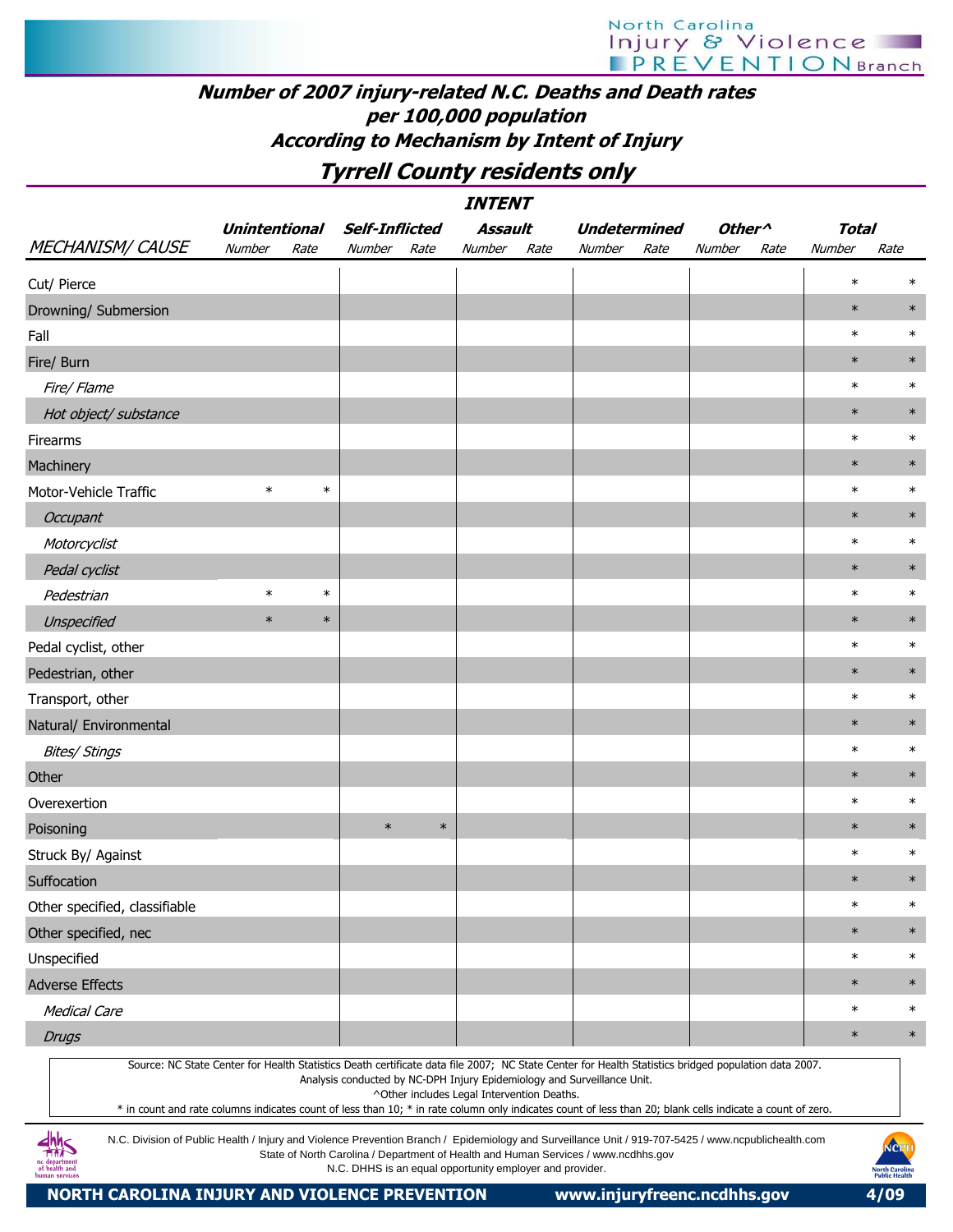#### Number of 2007 injury-related N.C. Deaths and Death rates per 100,000 population According to Mechanism by Intent of Injury

### Union County residents only

|                                                                                                                                                     |                      |        |                                                                         |        | <b>INTENT</b>  |        |        |                     |                    |        |              |        |
|-----------------------------------------------------------------------------------------------------------------------------------------------------|----------------------|--------|-------------------------------------------------------------------------|--------|----------------|--------|--------|---------------------|--------------------|--------|--------------|--------|
|                                                                                                                                                     | <b>Unintentional</b> |        | <b>Self-Inflicted</b>                                                   |        | <b>Assault</b> |        |        | <b>Undetermined</b> | Other <sup>^</sup> |        | <b>Total</b> |        |
| <b>MECHANISM/ CAUSE</b>                                                                                                                             | Number               | Rate   | Number                                                                  | Rate   | Number         | Rate   | Number | Rate                | Number             | Rate   | Number       | Rate   |
| Cut/ Pierce                                                                                                                                         | $\ast$               | $\ast$ |                                                                         |        | $\ast$         | $\ast$ |        |                     |                    |        | $\ast$       | $\ast$ |
| Drowning/ Submersion                                                                                                                                | $\ast$               | $\ast$ |                                                                         |        |                |        |        |                     |                    |        | $\ast$       | $\ast$ |
| Fall                                                                                                                                                | $\ast$               | $\ast$ |                                                                         |        |                |        |        |                     |                    |        | $\ast$       | $\ast$ |
| Fire/ Burn                                                                                                                                          | $\ast$               | $\ast$ |                                                                         |        |                |        |        |                     |                    |        | $\ast$       | $\ast$ |
| Fire/Flame                                                                                                                                          | $\ast$               | $\ast$ |                                                                         |        |                |        |        |                     |                    |        | $\ast$       | $\ast$ |
| Hot object/ substance                                                                                                                               |                      |        |                                                                         |        |                |        |        |                     |                    |        | $\ast$       | $\ast$ |
| Firearms                                                                                                                                            | $\ast$               | $\ast$ | 10                                                                      | $\ast$ | $\ast$         | $\ast$ |        |                     |                    |        | 16           | $\ast$ |
| Machinery                                                                                                                                           | $\ast$               | $\ast$ |                                                                         |        |                |        |        |                     |                    |        | $\ast$       | $\ast$ |
| Motor-Vehicle Traffic                                                                                                                               | 38                   | 20.6   |                                                                         |        |                |        |        |                     |                    |        | 38           | 20.6   |
| Occupant                                                                                                                                            | 23                   | 12.5   |                                                                         |        |                |        |        |                     |                    |        | 23           | 12.5   |
| Motorcyclist                                                                                                                                        | $\ast$               | $\ast$ |                                                                         |        |                |        |        |                     |                    |        | $\ast$       | $\ast$ |
| Pedal cyclist                                                                                                                                       |                      |        |                                                                         |        |                |        |        |                     |                    |        | $\ast$       | $\ast$ |
| Pedestrian                                                                                                                                          | $\ast$               | $\ast$ |                                                                         |        |                |        |        |                     |                    |        | $\ast$       | $\ast$ |
| Unspecified                                                                                                                                         | $\ast$               | $\ast$ |                                                                         |        |                |        |        |                     |                    |        | $\ast$       | $\ast$ |
| Pedal cyclist, other                                                                                                                                | $\ast$               | $\ast$ |                                                                         |        |                |        |        |                     |                    |        | $\ast$       | $\ast$ |
| Pedestrian, other                                                                                                                                   |                      |        |                                                                         |        |                |        |        |                     |                    |        | $\ast$       | $\ast$ |
| Transport, other                                                                                                                                    | $\ast$               | $\ast$ |                                                                         |        |                |        |        |                     |                    |        | $\ast$       | $\ast$ |
| Natural/ Environmental                                                                                                                              |                      |        |                                                                         |        |                |        |        |                     |                    |        | $\ast$       | $\ast$ |
| <b>Bites/ Stings</b>                                                                                                                                |                      |        |                                                                         |        |                |        |        |                     |                    |        | $\ast$       | $\ast$ |
| Other                                                                                                                                               |                      |        |                                                                         |        |                |        |        |                     |                    |        | $\ast$       | $\ast$ |
| Overexertion                                                                                                                                        |                      |        |                                                                         |        |                |        |        |                     |                    |        | $\ast$       | $\ast$ |
| Poisoning                                                                                                                                           | $\ast$               | $\ast$ | $\ast$                                                                  | $\ast$ |                |        | $\ast$ | $\ast$              |                    |        | $\ast$       | $\ast$ |
| Struck By/ Against                                                                                                                                  |                      |        |                                                                         |        |                |        |        |                     |                    |        | $\ast$       | $\ast$ |
| Suffocation                                                                                                                                         | $\ast$               | $\ast$ | $\ast$                                                                  | $\ast$ |                |        |        |                     |                    |        | $\ast$       | $\ast$ |
| Other specified, classifiable                                                                                                                       |                      |        |                                                                         |        |                |        |        |                     |                    |        | $\ast$       | $\ast$ |
| Other specified, nec                                                                                                                                |                      |        |                                                                         |        |                |        |        |                     |                    |        | $\ast$       | $\ast$ |
| Unspecified                                                                                                                                         | $\ast$               | $\ast$ |                                                                         |        | $\ast$         | $\ast$ |        |                     |                    |        | $\ast$       | $\ast$ |
| <b>Adverse Effects</b>                                                                                                                              |                      |        |                                                                         |        |                |        |        |                     | $\ast$             | $\ast$ | $\ast$       | $\ast$ |
| <b>Medical Care</b>                                                                                                                                 |                      |        |                                                                         |        |                |        |        |                     | $\ast$             | $\ast$ | $\ast$       | $\ast$ |
| <b>Drugs</b>                                                                                                                                        |                      |        |                                                                         |        |                |        |        |                     |                    |        | $\ast$       | $\ast$ |
| Source: NC State Center for Health Statistics Death certificate data file 2007; NC State Center for Health Statistics bridged population data 2007. |                      |        |                                                                         |        |                |        |        |                     |                    |        |              |        |
|                                                                                                                                                     |                      |        | Analysis conducted by NC-DPH Injury Epidemiology and Surveillance Unit. |        |                |        |        |                     |                    |        |              |        |

^Other includes Legal Intervention Deaths.

\* in count and rate columns indicates count of less than 10; \* in rate column only indicates count of less than 20; blank cells indicate a count of zero.

N.C. Division of Public Health / Injury and Violence Prevention Branch / Epidemiology and Surveillance Unit / 919-707-5425 / www.ncpublichealth.com State of North Carolina / Department of Health and Human Services / www.ncdhhs.gov N.C. DHHS is an equal opportunity employer and provider.

 $\frac{dhh}{dhS}$ 1c departmen<br>of health and

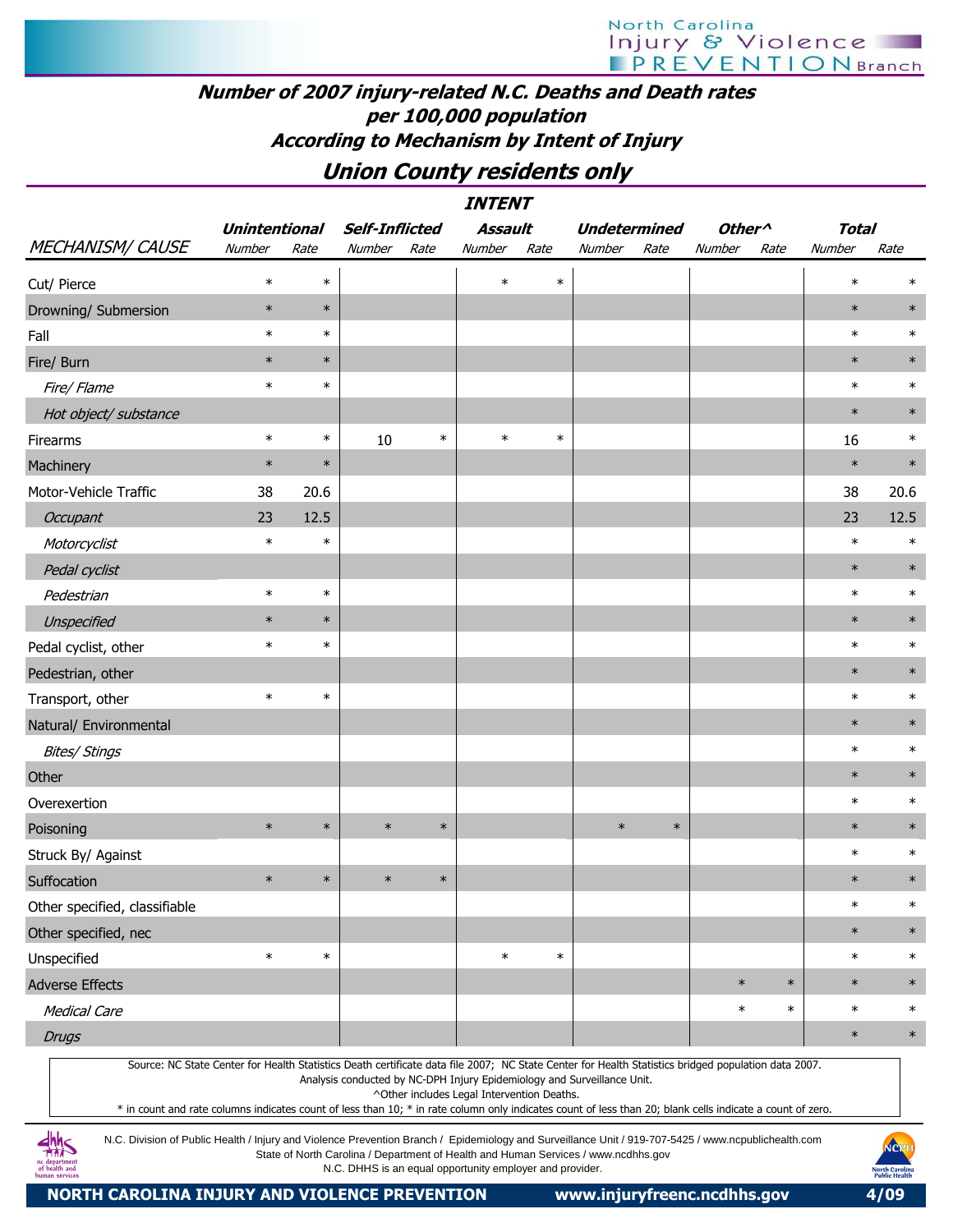# North Carolina Injury & Violence

#### Number of 2007 injury-related N.C. Deaths and Death rates per 100,000 population According to Mechanism by Intent of Injury

Vance County residents only

|                                                                                                                                                                                                                                                                                                                                                                                                                                                                                    |                      |        |                       |        | <i><b>INTENT</b></i>                       |        |                                                                         |      |                    |           |        |        |
|------------------------------------------------------------------------------------------------------------------------------------------------------------------------------------------------------------------------------------------------------------------------------------------------------------------------------------------------------------------------------------------------------------------------------------------------------------------------------------|----------------------|--------|-----------------------|--------|--------------------------------------------|--------|-------------------------------------------------------------------------|------|--------------------|-----------|--------|--------|
|                                                                                                                                                                                                                                                                                                                                                                                                                                                                                    | <b>Unintentional</b> |        | <b>Self-Inflicted</b> |        | Assault                                    |        | <b>Undetermined</b>                                                     |      | Other <sup>^</sup> |           | Total  |        |
| <b>MECHANISM/ CAUSE</b>                                                                                                                                                                                                                                                                                                                                                                                                                                                            | Number               | Rate   | Number                | Rate   | Number                                     | Rate   | Number                                                                  | Rate | Number             | Rate      | Number | Rate   |
| Cut/ Pierce                                                                                                                                                                                                                                                                                                                                                                                                                                                                        |                      |        |                       |        |                                            |        |                                                                         |      |                    |           | $\ast$ | $\ast$ |
| Drowning/ Submersion                                                                                                                                                                                                                                                                                                                                                                                                                                                               |                      |        |                       |        |                                            |        |                                                                         |      |                    |           | $\ast$ | $\ast$ |
| Fall                                                                                                                                                                                                                                                                                                                                                                                                                                                                               | $\ast$               | $\ast$ |                       |        |                                            |        |                                                                         |      |                    |           | $\ast$ | $\ast$ |
| Fire/ Burn                                                                                                                                                                                                                                                                                                                                                                                                                                                                         | $\ast$               | $\ast$ |                       |        |                                            |        |                                                                         |      |                    |           | $\ast$ | $\ast$ |
| Fire/ Flame                                                                                                                                                                                                                                                                                                                                                                                                                                                                        | $\ast$               | $\ast$ |                       |        |                                            |        |                                                                         |      |                    |           | $\ast$ | $\ast$ |
| Hot object/ substance                                                                                                                                                                                                                                                                                                                                                                                                                                                              |                      |        |                       |        |                                            |        |                                                                         |      |                    |           | $\ast$ | $\ast$ |
| Firearms                                                                                                                                                                                                                                                                                                                                                                                                                                                                           | $\ast$               | $\ast$ | $\ast$                | $\ast$ | $\ast$                                     | $\ast$ |                                                                         |      | $\ast$             | $\ast$    | 10     | $\ast$ |
| Machinery                                                                                                                                                                                                                                                                                                                                                                                                                                                                          |                      |        |                       |        |                                            |        |                                                                         |      |                    |           | $\ast$ | $\ast$ |
| Motor-Vehicle Traffic                                                                                                                                                                                                                                                                                                                                                                                                                                                              | $\ast$               | $\ast$ |                       |        |                                            |        |                                                                         |      |                    |           | $\ast$ | $\ast$ |
| Occupant                                                                                                                                                                                                                                                                                                                                                                                                                                                                           | $\ast$               | $\ast$ |                       |        |                                            |        |                                                                         |      |                    |           | $\ast$ | $\ast$ |
| Motorcyclist                                                                                                                                                                                                                                                                                                                                                                                                                                                                       |                      |        |                       |        |                                            |        |                                                                         |      |                    |           | $\ast$ | $\ast$ |
| Pedal cyclist                                                                                                                                                                                                                                                                                                                                                                                                                                                                      |                      |        |                       |        |                                            |        |                                                                         |      |                    |           | $\ast$ | $\ast$ |
| Pedestrian                                                                                                                                                                                                                                                                                                                                                                                                                                                                         |                      |        |                       |        |                                            |        |                                                                         |      |                    |           | $\ast$ | $\ast$ |
| Unspecified                                                                                                                                                                                                                                                                                                                                                                                                                                                                        | $\ast$               | $\ast$ |                       |        |                                            |        |                                                                         |      |                    |           | $\ast$ | $\ast$ |
| Pedal cyclist, other                                                                                                                                                                                                                                                                                                                                                                                                                                                               |                      |        |                       |        |                                            |        |                                                                         |      |                    |           | $\ast$ | $\ast$ |
| Pedestrian, other                                                                                                                                                                                                                                                                                                                                                                                                                                                                  |                      |        |                       |        |                                            |        |                                                                         |      |                    |           | $\ast$ | $\ast$ |
| Transport, other                                                                                                                                                                                                                                                                                                                                                                                                                                                                   |                      |        |                       |        |                                            |        |                                                                         |      |                    |           | $\ast$ | $\ast$ |
| Natural/ Environmental                                                                                                                                                                                                                                                                                                                                                                                                                                                             | $\ast$               | $\ast$ |                       |        |                                            |        |                                                                         |      |                    |           | $\ast$ | $\ast$ |
| <b>Bites/ Stings</b>                                                                                                                                                                                                                                                                                                                                                                                                                                                               |                      |        |                       |        |                                            |        |                                                                         |      |                    |           | $\ast$ | $\ast$ |
| Other                                                                                                                                                                                                                                                                                                                                                                                                                                                                              |                      |        |                       |        |                                            |        |                                                                         |      |                    |           | $\ast$ | $\ast$ |
| Overexertion                                                                                                                                                                                                                                                                                                                                                                                                                                                                       |                      |        |                       |        |                                            |        |                                                                         |      |                    |           | $\ast$ | $\ast$ |
| Poisoning                                                                                                                                                                                                                                                                                                                                                                                                                                                                          | $\ast$               | $\ast$ | $\ast$                | $\ast$ |                                            |        |                                                                         |      |                    |           | 10     | $\ast$ |
| Struck By/ Against                                                                                                                                                                                                                                                                                                                                                                                                                                                                 |                      |        |                       |        |                                            |        |                                                                         |      |                    |           | $\ast$ | $\ast$ |
| Suffocation                                                                                                                                                                                                                                                                                                                                                                                                                                                                        | $\ast$               | $\ast$ | $\ast$                | $\ast$ |                                            |        |                                                                         |      |                    |           | $\ast$ | $\ast$ |
| Other specified, classifiable                                                                                                                                                                                                                                                                                                                                                                                                                                                      |                      |        |                       |        |                                            |        |                                                                         |      |                    |           | $\ast$ | $\ast$ |
| Other specified, nec                                                                                                                                                                                                                                                                                                                                                                                                                                                               |                      |        |                       |        |                                            |        |                                                                         |      | $\ast$             | $\ast$    | $\ast$ | $\ast$ |
| Unspecified                                                                                                                                                                                                                                                                                                                                                                                                                                                                        | $\ast$               | $\ast$ |                       |        | $\ast$                                     | $\ast$ |                                                                         |      |                    |           | $\ast$ | $\ast$ |
| <b>Adverse Effects</b>                                                                                                                                                                                                                                                                                                                                                                                                                                                             |                      |        |                       |        |                                            |        |                                                                         |      |                    | 370 651.0 | $\ast$ | $\ast$ |
| <b>Medical Care</b>                                                                                                                                                                                                                                                                                                                                                                                                                                                                |                      |        |                       |        |                                            |        |                                                                         |      | 331                | 582.4     | $\ast$ | $\ast$ |
| <b>Drugs</b>                                                                                                                                                                                                                                                                                                                                                                                                                                                                       |                      |        |                       |        |                                            |        |                                                                         |      | 39                 | 68.6      | $\ast$ | $\ast$ |
| Source: NC State Center for Health Statistics Death certificate data file 2007; NC State Center for Health Statistics bridged population data 2007.<br>* in count and rate columns indicates count of less than 10; * in rate column only indicates count of less than 20; blank cells indicate a count of zero.<br>$d$ hhc<br>N.C. Division of Public Health / Injury and Violence Prevention Branch / Epidemiology and Surveillance Unit / 919-707-5425 / www.ncpublichealth.com |                      |        |                       |        | ^Other includes Legal Intervention Deaths. |        | Analysis conducted by NC-DPH Injury Epidemiology and Surveillance Unit. |      |                    |           |        |        |



NORTH CAROLINA INJURY AND VIOLENCE PREVENTION www.injuryfreenc.ncdhhs.gov 4/09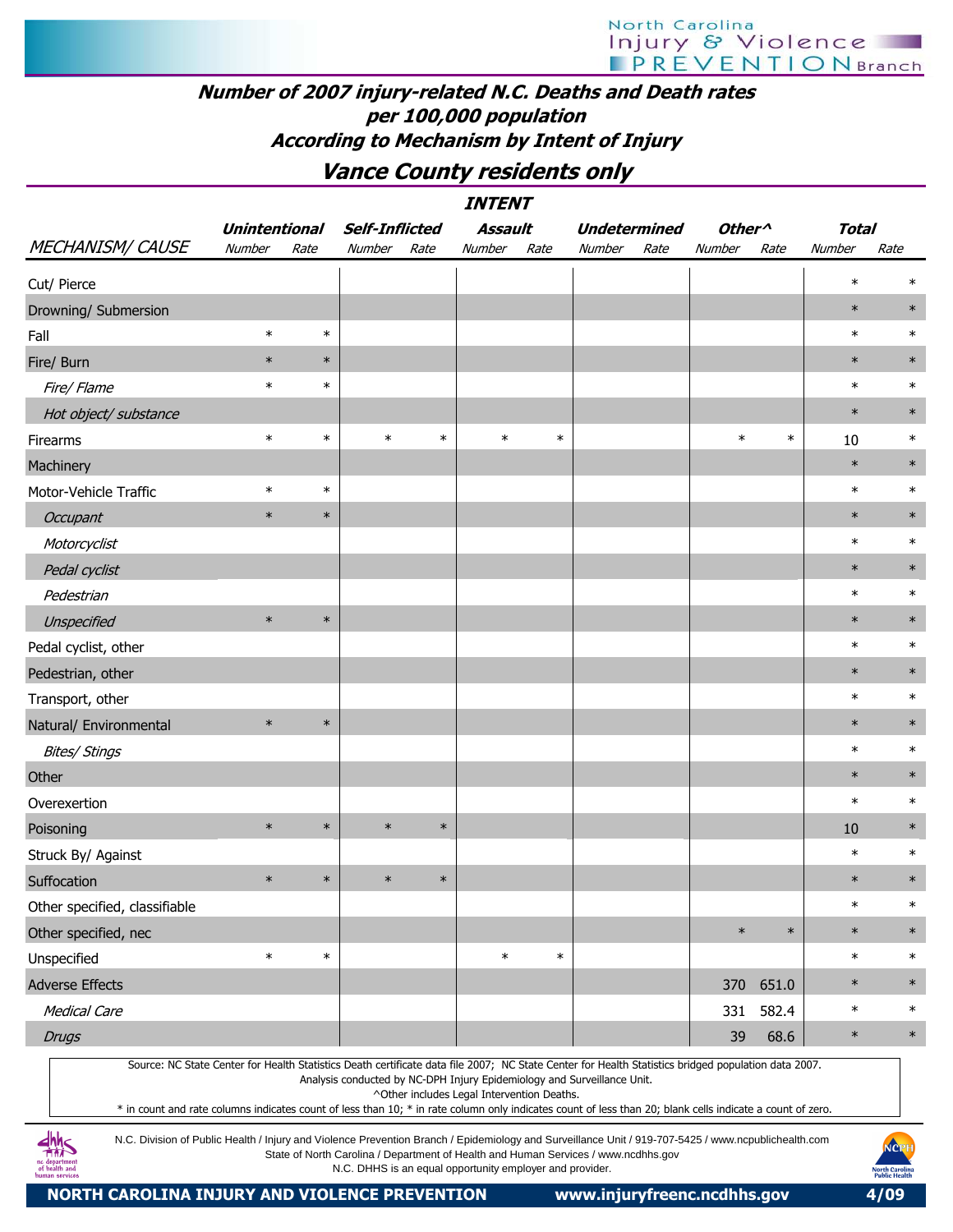### Number of 2007 injury-related N.C. Deaths and Death rates per 100,000 population According to Mechanism by Intent of Injury

Wake County residents only

|                                                                                                                                                     |                      |        |                                                                         |        | <b>INTENT</b>                              |        |        |                     |                    |        |              |        |
|-----------------------------------------------------------------------------------------------------------------------------------------------------|----------------------|--------|-------------------------------------------------------------------------|--------|--------------------------------------------|--------|--------|---------------------|--------------------|--------|--------------|--------|
|                                                                                                                                                     | <b>Unintentional</b> |        | <b>Self-Inflicted</b>                                                   |        | <b>Assault</b>                             |        |        | <b>Undetermined</b> | Other <sup>^</sup> |        | <b>Total</b> |        |
| <b>MECHANISM/ CAUSE</b>                                                                                                                             | Number               | Rate   | Number Rate                                                             |        | Number                                     | Rate   | Number | Rate                | Number             | Rate   | Number       | Rate   |
| Cut/ Pierce                                                                                                                                         |                      |        |                                                                         |        | $\ast$                                     | $\ast$ |        |                     |                    |        | $\ast$       | $\ast$ |
| Drowning/ Submersion                                                                                                                                | $\ast$               | $\ast$ |                                                                         |        |                                            |        |        |                     |                    |        | $\ast$       | $\ast$ |
| Fall                                                                                                                                                | 39                   | 4.7    |                                                                         |        |                                            |        |        |                     |                    |        | 39           | 4.7    |
| Fire/ Burn                                                                                                                                          | $\ast$               | $\ast$ |                                                                         |        |                                            |        |        |                     |                    |        | $\ast$       | $\ast$ |
| Fire/ Flame                                                                                                                                         | $\ast$               | $\ast$ |                                                                         |        |                                            |        |        |                     |                    |        | $\ast$       | $\ast$ |
| Hot object/ substance                                                                                                                               |                      |        |                                                                         |        |                                            |        |        |                     |                    |        | $\ast$       | $\ast$ |
| Firearms                                                                                                                                            |                      |        | 37                                                                      | 4.4    | 16                                         | $\ast$ |        |                     |                    |        | 53           | 6.4    |
| Machinery                                                                                                                                           | $\ast$               | $\ast$ |                                                                         |        |                                            |        |        |                     |                    |        | $\ast$       | $\ast$ |
| Motor-Vehicle Traffic                                                                                                                               | 78                   | 9.4    |                                                                         |        |                                            |        |        |                     |                    |        | 78           | 9.4    |
| Occupant                                                                                                                                            | 42                   | 5.0    |                                                                         |        |                                            |        |        |                     |                    |        | 42           | 5.0    |
| Motorcyclist                                                                                                                                        | 10                   | $\ast$ |                                                                         |        |                                            |        |        |                     |                    |        | 10           | $\ast$ |
| Pedal cyclist                                                                                                                                       | $\ast$               | $\ast$ |                                                                         |        |                                            |        |        |                     |                    |        | $\ast$       | $\ast$ |
| Pedestrian                                                                                                                                          | 16                   | $\ast$ |                                                                         |        |                                            |        |        |                     |                    |        | 16           | $\ast$ |
| Unspecified                                                                                                                                         | $\ast$               | $\ast$ |                                                                         |        |                                            |        |        |                     |                    |        | $\ast$       | $\ast$ |
| Pedal cyclist, other                                                                                                                                | $\ast$               | $\ast$ |                                                                         |        |                                            |        |        |                     |                    |        | $\ast$       | $\ast$ |
| Pedestrian, other                                                                                                                                   | $\ast$               | $\ast$ |                                                                         |        |                                            |        |        |                     |                    |        | $\ast$       | $\ast$ |
| Transport, other                                                                                                                                    | $\ast$               | $\ast$ |                                                                         |        |                                            |        |        |                     |                    |        | $\ast$       | $\ast$ |
| Natural/ Environmental                                                                                                                              | $\ast$               | $\ast$ |                                                                         |        |                                            |        |        |                     |                    |        | $\ast$       | $\ast$ |
| <b>Bites/ Stings</b>                                                                                                                                |                      |        |                                                                         |        |                                            |        |        |                     |                    |        | $\ast$       | $\ast$ |
| Other                                                                                                                                               |                      |        |                                                                         |        |                                            |        |        |                     |                    |        | $\ast$       | $\ast$ |
| Overexertion                                                                                                                                        |                      |        |                                                                         |        |                                            |        |        |                     |                    |        | $\ast$       | $\ast$ |
| Poisoning                                                                                                                                           | 49                   | 5.9    | 22                                                                      | 2.6    |                                            |        | $\ast$ | $\ast$              |                    |        | 74           | 8.9    |
| Struck By/ Against                                                                                                                                  | $\ast$               | $\ast$ |                                                                         |        | $\ast$                                     | $\ast$ |        |                     |                    |        | $\ast$       | $\ast$ |
| Suffocation                                                                                                                                         | 10                   | $\ast$ | 11                                                                      | $\ast$ |                                            |        |        |                     |                    |        | 21           | 2.5    |
| Other specified, classifiable                                                                                                                       | $\ast$               | $\ast$ |                                                                         |        |                                            |        |        |                     |                    |        | $\ast$       | $\ast$ |
| Other specified, nec                                                                                                                                |                      |        |                                                                         |        |                                            |        |        |                     |                    |        | $\ast$       | $\ast$ |
| Unspecified                                                                                                                                         | $\ast$               | $\ast$ | $\ast$                                                                  | $\ast$ | $\ast$                                     | $\ast$ |        |                     |                    |        | 16           | $\ast$ |
| <b>Adverse Effects</b>                                                                                                                              |                      |        |                                                                         |        |                                            |        |        |                     | $\ast$             | $\ast$ | $\ast$       | $\ast$ |
| <b>Medical Care</b>                                                                                                                                 |                      |        |                                                                         |        |                                            |        |        |                     | $\ast$             | $\ast$ | $\ast$       | $\ast$ |
| <b>Drugs</b>                                                                                                                                        |                      |        |                                                                         |        |                                            |        |        |                     | $\ast$             | $\ast$ | $\ast$       | $\ast$ |
| Source: NC State Center for Health Statistics Death certificate data file 2007; NC State Center for Health Statistics bridged population data 2007. |                      |        | Analysis conducted by NC-DPH Injury Epidemiology and Surveillance Unit. |        | ^Other includes Legal Intervention Deaths. |        |        |                     |                    |        |              |        |

\* in count and rate columns indicates count of less than 10; \* in rate column only indicates count of less than 20; blank cells indicate a count of zero.

N.C. Division of Public Health / Injury and Violence Prevention Branch / Epidemiology and Surveillance Unit / 919-707-5425 / www.ncpublichealth.com State of North Carolina / Department of Health and Human Services / www.ncdhhs.gov N.C. DHHS is an equal opportunity employer and provider.

**dhhs**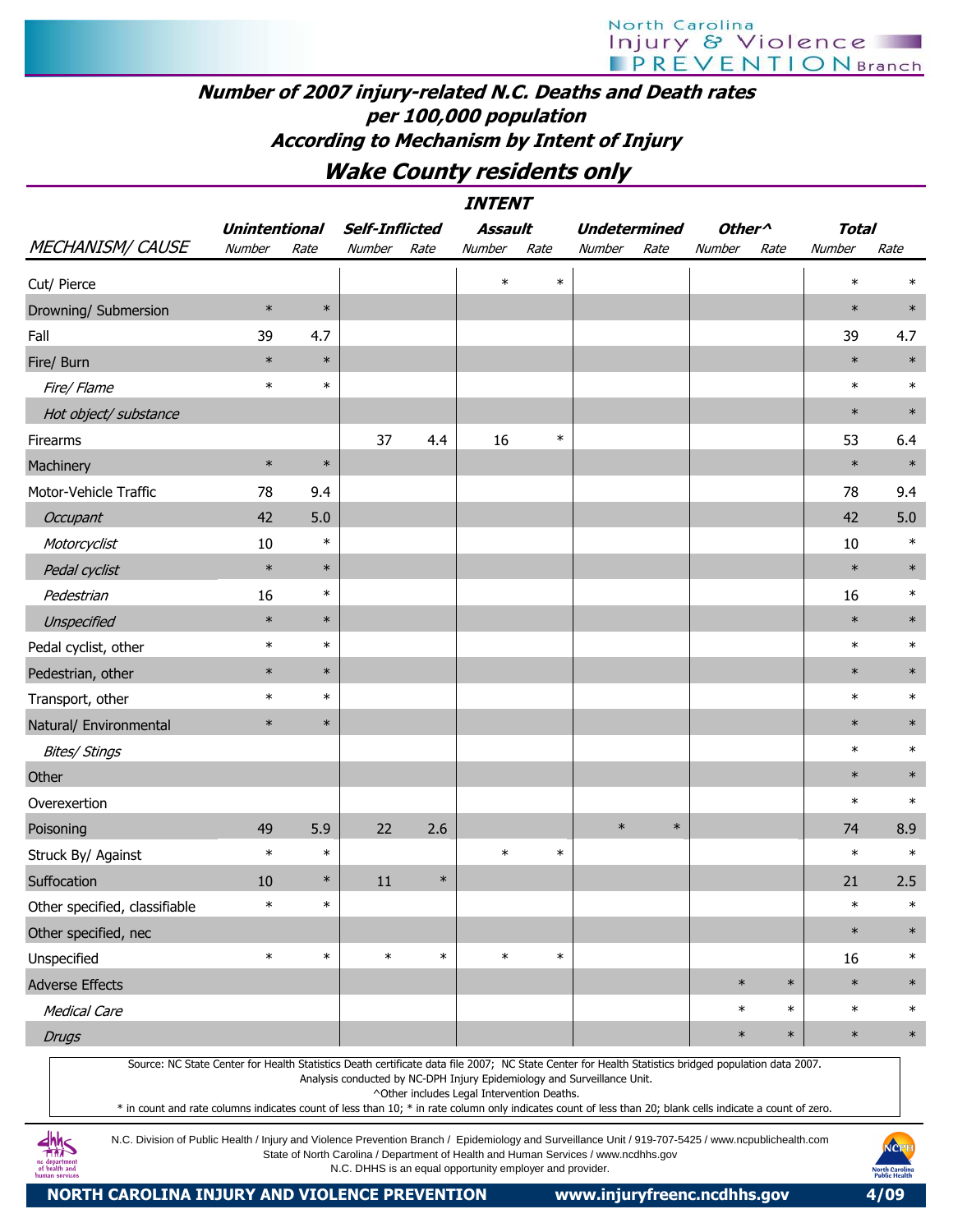#### Number of 2007 injury-related N.C. Deaths and Death rates per 100,000 population According to Mechanism by Intent of Injury

Warren County residents only

|                                                                                                                                                                                                                                                                                                                  |                      |        |                                                          |        | <b>INTENT</b>                              |      |                                                                                    |      |                    |      |              |                                        |
|------------------------------------------------------------------------------------------------------------------------------------------------------------------------------------------------------------------------------------------------------------------------------------------------------------------|----------------------|--------|----------------------------------------------------------|--------|--------------------------------------------|------|------------------------------------------------------------------------------------|------|--------------------|------|--------------|----------------------------------------|
|                                                                                                                                                                                                                                                                                                                  | <b>Unintentional</b> |        | <b>Self-Inflicted</b>                                    |        | Assault                                    |      | <b>Undetermined</b>                                                                |      | Other <sup>^</sup> |      | <b>Total</b> |                                        |
| <b>MECHANISM/ CAUSE</b>                                                                                                                                                                                                                                                                                          | Number               | Rate   | Number                                                   | Rate   | Number                                     | Rate | Number                                                                             | Rate | Number             | Rate | Number       | Rate                                   |
| Cut/ Pierce                                                                                                                                                                                                                                                                                                      |                      |        |                                                          |        |                                            |      |                                                                                    |      |                    |      | $\ast$       | ∗                                      |
| Drowning/ Submersion                                                                                                                                                                                                                                                                                             |                      |        |                                                          |        |                                            |      |                                                                                    |      |                    |      | $\ast$       | $\ast$                                 |
| Fall                                                                                                                                                                                                                                                                                                             |                      |        |                                                          |        |                                            |      |                                                                                    |      |                    |      | $\ast$       | $\ast$                                 |
| Fire/ Burn                                                                                                                                                                                                                                                                                                       |                      |        |                                                          |        |                                            |      |                                                                                    |      |                    |      | $\ast$       | $\ast$                                 |
| Fire/ Flame                                                                                                                                                                                                                                                                                                      |                      |        |                                                          |        |                                            |      |                                                                                    |      |                    |      | $\ast$       | $\ast$                                 |
| Hot object/ substance                                                                                                                                                                                                                                                                                            |                      |        |                                                          |        |                                            |      |                                                                                    |      |                    |      | $\ast$       | $\ast$                                 |
| Firearms                                                                                                                                                                                                                                                                                                         |                      |        | $\ast$                                                   | $\ast$ |                                            |      |                                                                                    |      |                    |      | $\ast$       | $\ast$                                 |
| Machinery                                                                                                                                                                                                                                                                                                        |                      |        |                                                          |        |                                            |      |                                                                                    |      |                    |      | $\ast$       | $\ast$                                 |
| Motor-Vehicle Traffic                                                                                                                                                                                                                                                                                            | $\ast$               | $\ast$ |                                                          |        |                                            |      |                                                                                    |      |                    |      | $\ast$       | $\ast$                                 |
| <b>Occupant</b>                                                                                                                                                                                                                                                                                                  | $\ast$               | $\ast$ |                                                          |        |                                            |      |                                                                                    |      |                    |      | $\ast$       | $\ast$                                 |
| Motorcyclist                                                                                                                                                                                                                                                                                                     |                      |        |                                                          |        |                                            |      |                                                                                    |      |                    |      | $\ast$       | $\ast$                                 |
| Pedal cyclist                                                                                                                                                                                                                                                                                                    |                      |        |                                                          |        |                                            |      |                                                                                    |      |                    |      | $\ast$       | $\ast$                                 |
| Pedestrian                                                                                                                                                                                                                                                                                                       | $\ast$               | $\ast$ |                                                          |        |                                            |      |                                                                                    |      |                    |      | $\ast$       | $\ast$                                 |
| Unspecified                                                                                                                                                                                                                                                                                                      | $\ast$               | $\ast$ |                                                          |        |                                            |      |                                                                                    |      |                    |      | $\ast$       | $\ast$                                 |
| Pedal cyclist, other                                                                                                                                                                                                                                                                                             |                      |        |                                                          |        |                                            |      |                                                                                    |      |                    |      | $\ast$       | $\ast$                                 |
| Pedestrian, other                                                                                                                                                                                                                                                                                                |                      |        |                                                          |        |                                            |      |                                                                                    |      |                    |      | $\ast$       | $\ast$                                 |
| Transport, other                                                                                                                                                                                                                                                                                                 |                      |        |                                                          |        |                                            |      |                                                                                    |      |                    |      | $\ast$       | $\ast$                                 |
| Natural/ Environmental                                                                                                                                                                                                                                                                                           |                      |        |                                                          |        |                                            |      |                                                                                    |      |                    |      | $\ast$       | $\ast$                                 |
| <b>Bites/ Stings</b>                                                                                                                                                                                                                                                                                             |                      |        |                                                          |        |                                            |      |                                                                                    |      |                    |      | $\ast$       | $\ast$                                 |
| Other                                                                                                                                                                                                                                                                                                            |                      |        |                                                          |        |                                            |      |                                                                                    |      |                    |      | $\ast$       | $\ast$                                 |
| Overexertion                                                                                                                                                                                                                                                                                                     |                      |        |                                                          |        |                                            |      |                                                                                    |      |                    |      | $\ast$       | $\ast$                                 |
| Poisoning                                                                                                                                                                                                                                                                                                        |                      |        |                                                          |        |                                            |      |                                                                                    |      |                    |      | $\ast$       | $\ast$                                 |
| Struck By/ Against                                                                                                                                                                                                                                                                                               |                      |        |                                                          |        |                                            |      |                                                                                    |      |                    |      | $\ast$       | $\ast$                                 |
| Suffocation                                                                                                                                                                                                                                                                                                      |                      |        |                                                          |        |                                            |      |                                                                                    |      |                    |      | $\ast$       | $\ast$                                 |
| Other specified, classifiable                                                                                                                                                                                                                                                                                    |                      |        |                                                          |        |                                            |      |                                                                                    |      |                    |      | $\ast$       | $\ast$                                 |
| Other specified, nec                                                                                                                                                                                                                                                                                             |                      |        |                                                          |        |                                            |      |                                                                                    |      |                    |      | $\ast$       | $\ast$                                 |
| Unspecified                                                                                                                                                                                                                                                                                                      | $\ast$               | $\ast$ |                                                          |        |                                            |      |                                                                                    |      |                    |      | $\ast$       | $\ast$                                 |
| <b>Adverse Effects</b>                                                                                                                                                                                                                                                                                           |                      |        |                                                          |        |                                            |      |                                                                                    |      |                    |      | $\ast$       | $\ast$                                 |
| <b>Medical Care</b>                                                                                                                                                                                                                                                                                              |                      |        |                                                          |        |                                            |      |                                                                                    |      |                    |      | $\ast$       | $\ast$                                 |
| <b>Drugs</b>                                                                                                                                                                                                                                                                                                     |                      |        |                                                          |        |                                            |      |                                                                                    |      |                    |      | $\ast$       | $\ast$                                 |
| Source: NC State Center for Health Statistics Death certificate data file 2007; NC State Center for Health Statistics bridged population data 2007.<br>* in count and rate columns indicates count of less than 10; * in rate column only indicates count of less than 20; blank cells indicate a count of zero. |                      |        |                                                          |        | ^Other includes Legal Intervention Deaths. |      | Analysis conducted by NC-DPH Injury Epidemiology and Surveillance Unit.            |      |                    |      |              |                                        |
| N.C. Division of Public Health / Injury and Violence Prevention Branch / Epidemiology and Surveillance Unit / 919-707-5425 / www.ncpublichealth.com<br>departmen<br>of health and<br>human services                                                                                                              |                      |        | N.C. DHHS is an equal opportunity employer and provider. |        |                                            |      | State of North Carolina / Department of Health and Human Services / www.ncdhhs.gov |      |                    |      |              | NCPI<br>North Carolin<br>Public Health |

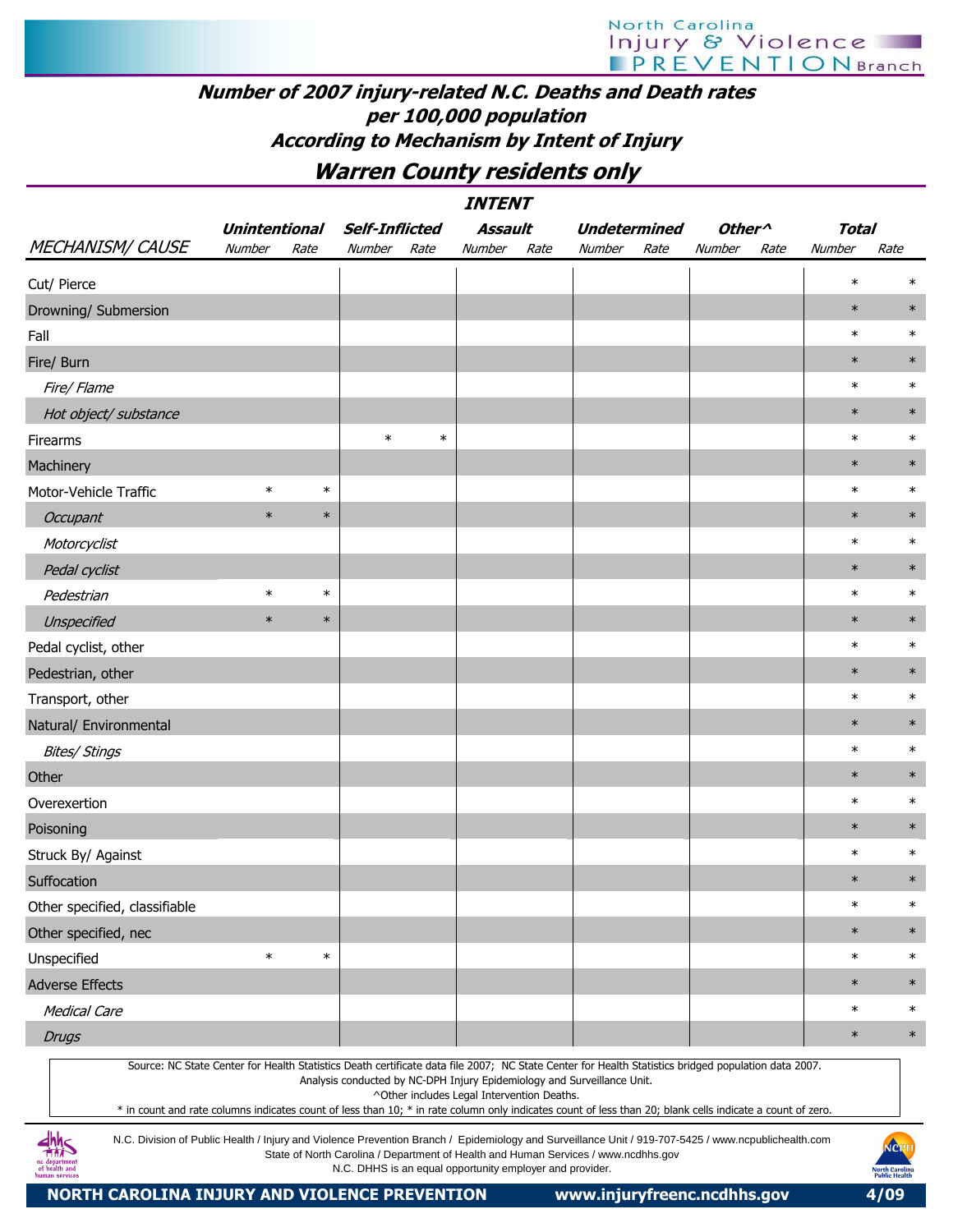#### Number of 2007 injury-related N.C. Deaths and Death rates per 100,000 population According to Mechanism by Intent of Injury

Washington County residents only

|                                                                                                                                                                                                                                                                                                                  |                      |        |                       |        | <i><b>INTENT</b></i>                       |      |                                                                         |      |                    |      |              |        |
|------------------------------------------------------------------------------------------------------------------------------------------------------------------------------------------------------------------------------------------------------------------------------------------------------------------|----------------------|--------|-----------------------|--------|--------------------------------------------|------|-------------------------------------------------------------------------|------|--------------------|------|--------------|--------|
|                                                                                                                                                                                                                                                                                                                  | <b>Unintentional</b> |        | <b>Self-Inflicted</b> |        | Assault                                    |      | <b>Undetermined</b>                                                     |      | Other <sup>^</sup> |      | <b>Total</b> |        |
| <b>MECHANISM/ CAUSE</b>                                                                                                                                                                                                                                                                                          | Number               | Rate   | Number                | Rate   | Number                                     | Rate | Number                                                                  | Rate | Number             | Rate | Number       | Rate   |
| Cut/ Pierce                                                                                                                                                                                                                                                                                                      |                      |        |                       |        |                                            |      |                                                                         |      |                    |      | $\ast$       | $\ast$ |
| Drowning/ Submersion                                                                                                                                                                                                                                                                                             |                      |        |                       |        |                                            |      |                                                                         |      |                    |      | $\ast$       | $\ast$ |
| Fall                                                                                                                                                                                                                                                                                                             | $\ast$               | $\ast$ |                       |        |                                            |      |                                                                         |      |                    |      | $\ast$       | $\ast$ |
| Fire/ Burn                                                                                                                                                                                                                                                                                                       | $\ast$               | $\ast$ |                       |        |                                            |      |                                                                         |      |                    |      | $\ast$       | $\ast$ |
| Fire/ Flame                                                                                                                                                                                                                                                                                                      | $\ast$               | $\ast$ |                       |        |                                            |      |                                                                         |      |                    |      | $\ast$       | $\ast$ |
| Hot object/ substance                                                                                                                                                                                                                                                                                            |                      |        |                       |        |                                            |      |                                                                         |      |                    |      | $\ast$       | $\ast$ |
| Firearms                                                                                                                                                                                                                                                                                                         |                      |        | $\ast$                | $\ast$ |                                            |      |                                                                         |      |                    |      | $\ast$       | $\ast$ |
| Machinery                                                                                                                                                                                                                                                                                                        |                      |        |                       |        |                                            |      |                                                                         |      |                    |      | $\ast$       | $\ast$ |
| Motor-Vehicle Traffic                                                                                                                                                                                                                                                                                            | $\ast$               | $\ast$ |                       |        |                                            |      |                                                                         |      |                    |      | $\ast$       | $\ast$ |
| Occupant                                                                                                                                                                                                                                                                                                         | $\ast$               | $\ast$ |                       |        |                                            |      |                                                                         |      |                    |      | $\ast$       | $\ast$ |
| Motorcyclist                                                                                                                                                                                                                                                                                                     |                      |        |                       |        |                                            |      |                                                                         |      |                    |      | $\ast$       | $\ast$ |
| Pedal cyclist                                                                                                                                                                                                                                                                                                    |                      |        |                       |        |                                            |      |                                                                         |      |                    |      | $\ast$       | $\ast$ |
| Pedestrian                                                                                                                                                                                                                                                                                                       |                      |        |                       |        |                                            |      |                                                                         |      |                    |      | $\ast$       | $\ast$ |
| Unspecified                                                                                                                                                                                                                                                                                                      |                      |        |                       |        |                                            |      |                                                                         |      |                    |      | $\ast$       | $\ast$ |
| Pedal cyclist, other                                                                                                                                                                                                                                                                                             |                      |        |                       |        |                                            |      |                                                                         |      |                    |      | $\ast$       | $\ast$ |
| Pedestrian, other                                                                                                                                                                                                                                                                                                |                      |        |                       |        |                                            |      |                                                                         |      |                    |      | $\ast$       | $\ast$ |
| Transport, other                                                                                                                                                                                                                                                                                                 |                      |        |                       |        |                                            |      |                                                                         |      |                    |      | $\ast$       | $\ast$ |
| Natural/ Environmental                                                                                                                                                                                                                                                                                           |                      |        |                       |        |                                            |      |                                                                         |      |                    |      | $\ast$       | $\ast$ |
| <b>Bites/ Stings</b>                                                                                                                                                                                                                                                                                             |                      |        |                       |        |                                            |      |                                                                         |      |                    |      | $\ast$       | $\ast$ |
| Other                                                                                                                                                                                                                                                                                                            |                      |        |                       |        |                                            |      |                                                                         |      |                    |      | $\ast$       | $\ast$ |
| Overexertion                                                                                                                                                                                                                                                                                                     |                      |        |                       |        |                                            |      |                                                                         |      |                    |      | $\ast$       | $\ast$ |
| Poisoning                                                                                                                                                                                                                                                                                                        | $\ast$               | $\ast$ |                       |        |                                            |      |                                                                         |      |                    |      | $\ast$       | $\ast$ |
| Struck By/ Against                                                                                                                                                                                                                                                                                               |                      |        |                       |        |                                            |      |                                                                         |      |                    |      | $\ast$       | $\ast$ |
| Suffocation                                                                                                                                                                                                                                                                                                      |                      |        |                       |        |                                            |      |                                                                         |      |                    |      | $\ast$       | $\ast$ |
| Other specified, classifiable                                                                                                                                                                                                                                                                                    |                      |        |                       |        |                                            |      |                                                                         |      |                    |      | $\ast$       | $\ast$ |
| Other specified, nec                                                                                                                                                                                                                                                                                             |                      |        |                       |        |                                            |      |                                                                         |      |                    |      | $\ast$       | $\ast$ |
| Unspecified                                                                                                                                                                                                                                                                                                      |                      |        |                       |        |                                            |      |                                                                         |      |                    |      | $\ast$       | $\ast$ |
| <b>Adverse Effects</b>                                                                                                                                                                                                                                                                                           |                      |        |                       |        |                                            |      |                                                                         |      |                    |      | $\ast$       | $\ast$ |
| <b>Medical Care</b>                                                                                                                                                                                                                                                                                              |                      |        |                       |        |                                            |      |                                                                         |      |                    |      | $\ast$       | $\ast$ |
| <b>Drugs</b>                                                                                                                                                                                                                                                                                                     |                      |        |                       |        |                                            |      |                                                                         |      |                    |      | $\ast$       | $\ast$ |
| Source: NC State Center for Health Statistics Death certificate data file 2007; NC State Center for Health Statistics bridged population data 2007.<br>* in count and rate columns indicates count of less than 10; * in rate column only indicates count of less than 20; blank cells indicate a count of zero. |                      |        |                       |        | ^Other includes Legal Intervention Deaths. |      | Analysis conducted by NC-DPH Injury Epidemiology and Surveillance Unit. |      |                    |      |              |        |

N.C. Division of Public Health / Injury and Violence Prevention Branch / Epidemiology and Surveillance Unit / 919-707-5425 / www.ncpublichealth.com State of North Carolina / Department of Health and Human Services / www.ncdhhs.gov N.C. DHHS is an equal opportunity employer and provider.

**dhhs**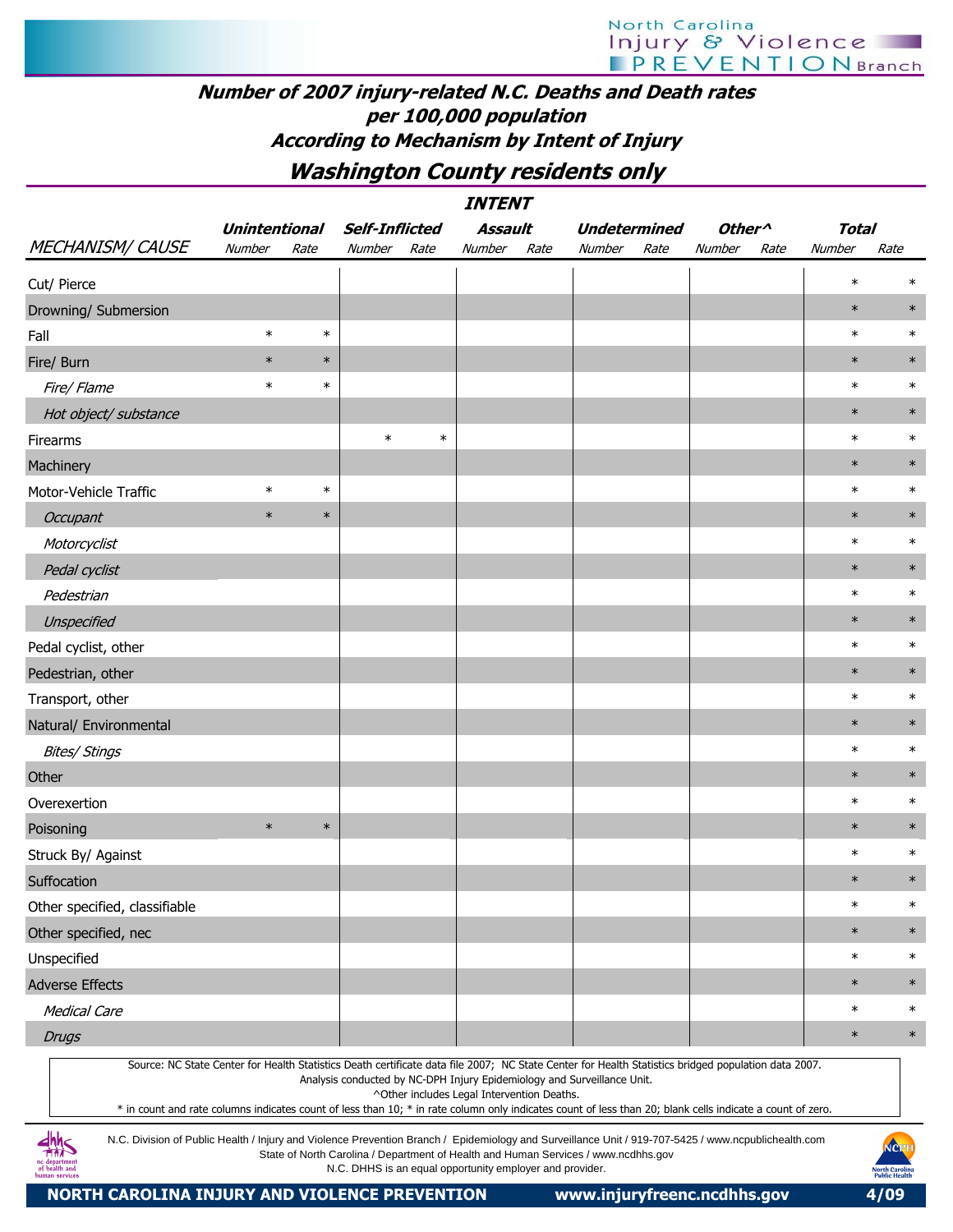#### Number of 2007 injury-related N.C. Deaths and Death rates per 100,000 population According to Mechanism by Intent of Injury

### Watauga County residents only

|                                                                                                                                                                                                                                                                                                                  |                      |        |                                                                                                                                                |        | <b>INTENT</b>                              |        |                     |        |                    |      |              |                                                |
|------------------------------------------------------------------------------------------------------------------------------------------------------------------------------------------------------------------------------------------------------------------------------------------------------------------|----------------------|--------|------------------------------------------------------------------------------------------------------------------------------------------------|--------|--------------------------------------------|--------|---------------------|--------|--------------------|------|--------------|------------------------------------------------|
|                                                                                                                                                                                                                                                                                                                  | <b>Unintentional</b> |        | <b>Self-Inflicted</b>                                                                                                                          |        | Assault                                    |        | <b>Undetermined</b> |        | Other <sup>^</sup> |      | <b>Total</b> |                                                |
| <b>MECHANISM/ CAUSE</b>                                                                                                                                                                                                                                                                                          | Number               | Rate   | Number                                                                                                                                         | Rate   | Number                                     | Rate   | Number              | Rate   | Number             | Rate | Number       | Rate                                           |
| Cut/ Pierce                                                                                                                                                                                                                                                                                                      |                      |        |                                                                                                                                                |        | $\ast$                                     | $\ast$ |                     |        |                    |      | $\ast$       | $\ast$                                         |
| Drowning/ Submersion                                                                                                                                                                                                                                                                                             |                      |        |                                                                                                                                                |        |                                            |        |                     |        |                    |      | $\ast$       | $\ast$                                         |
| Fall                                                                                                                                                                                                                                                                                                             | $\ast$               | $\ast$ |                                                                                                                                                |        |                                            |        |                     |        |                    |      | $\ast$       | $\ast$                                         |
| Fire/ Burn                                                                                                                                                                                                                                                                                                       | $\ast$               | $\ast$ |                                                                                                                                                |        |                                            |        |                     |        |                    |      | $\ast$       | $\ast$                                         |
| Fire/ Flame                                                                                                                                                                                                                                                                                                      | $\ast$               | $\ast$ |                                                                                                                                                |        |                                            |        |                     |        |                    |      | $\ast$       | $\ast$                                         |
| Hot object/ substance                                                                                                                                                                                                                                                                                            |                      |        |                                                                                                                                                |        |                                            |        |                     |        |                    |      | $\ast$       | $\ast$                                         |
| Firearms                                                                                                                                                                                                                                                                                                         | $\ast$               | $\ast$ | $\ast$                                                                                                                                         | $\ast$ | $\ast$                                     | $\ast$ |                     |        |                    |      | $\ast$       | $\ast$                                         |
| Machinery                                                                                                                                                                                                                                                                                                        |                      |        |                                                                                                                                                |        |                                            |        |                     |        |                    |      | $\ast$       | $\ast$                                         |
| Motor-Vehicle Traffic                                                                                                                                                                                                                                                                                            | $\ast$               | $\ast$ |                                                                                                                                                |        |                                            |        |                     |        |                    |      | $\ast$       | $\ast$                                         |
| Occupant                                                                                                                                                                                                                                                                                                         | $\ast$               | $\ast$ |                                                                                                                                                |        |                                            |        |                     |        |                    |      | $\ast$       | $\ast$                                         |
| Motorcyclist                                                                                                                                                                                                                                                                                                     |                      |        |                                                                                                                                                |        |                                            |        |                     |        |                    |      | $\ast$       | $\ast$                                         |
| Pedal cyclist                                                                                                                                                                                                                                                                                                    |                      |        |                                                                                                                                                |        |                                            |        |                     |        |                    |      | $\ast$       | $\ast$                                         |
| Pedestrian                                                                                                                                                                                                                                                                                                       |                      |        |                                                                                                                                                |        |                                            |        |                     |        |                    |      | $\ast$       | $\ast$                                         |
| Unspecified                                                                                                                                                                                                                                                                                                      |                      |        |                                                                                                                                                |        |                                            |        |                     |        |                    |      | $\ast$       | $\ast$                                         |
| Pedal cyclist, other                                                                                                                                                                                                                                                                                             |                      |        |                                                                                                                                                |        |                                            |        |                     |        |                    |      | $\ast$       | $\ast$                                         |
| Pedestrian, other                                                                                                                                                                                                                                                                                                |                      |        |                                                                                                                                                |        |                                            |        |                     |        |                    |      | $\ast$       | $\ast$                                         |
| Transport, other                                                                                                                                                                                                                                                                                                 |                      |        |                                                                                                                                                |        |                                            |        |                     |        |                    |      | $\ast$       | $\ast$                                         |
| Natural/ Environmental                                                                                                                                                                                                                                                                                           |                      |        |                                                                                                                                                |        |                                            |        |                     |        |                    |      | $\ast$       | $\ast$                                         |
| <b>Bites/ Stings</b>                                                                                                                                                                                                                                                                                             |                      |        |                                                                                                                                                |        |                                            |        |                     |        |                    |      | $\ast$       | $\ast$                                         |
| Other                                                                                                                                                                                                                                                                                                            |                      |        |                                                                                                                                                |        |                                            |        |                     |        |                    |      | $\ast$       | $\ast$                                         |
| Overexertion                                                                                                                                                                                                                                                                                                     |                      |        |                                                                                                                                                |        |                                            |        |                     |        |                    |      | $\ast$       | $\ast$                                         |
| Poisoning                                                                                                                                                                                                                                                                                                        | $\ast$               | $\ast$ |                                                                                                                                                |        |                                            |        | $\ast$              | $\ast$ |                    |      | 10           | $\ast$                                         |
| Struck By/ Against                                                                                                                                                                                                                                                                                               |                      |        |                                                                                                                                                |        |                                            |        |                     |        |                    |      | $\ast$       | $\ast$                                         |
| Suffocation                                                                                                                                                                                                                                                                                                      |                      |        | $\ast$                                                                                                                                         | $\ast$ |                                            |        |                     |        |                    |      | $\ast$       | $\ast$                                         |
| Other specified, classifiable                                                                                                                                                                                                                                                                                    |                      |        |                                                                                                                                                |        |                                            |        |                     |        |                    |      | $\ast$       | $\ast$                                         |
| Other specified, nec                                                                                                                                                                                                                                                                                             |                      |        |                                                                                                                                                |        |                                            |        |                     |        |                    |      | $\ast$       | $\ast$                                         |
| Unspecified                                                                                                                                                                                                                                                                                                      |                      |        |                                                                                                                                                |        |                                            |        |                     |        |                    |      | $\ast$       | $\ast$                                         |
| <b>Adverse Effects</b>                                                                                                                                                                                                                                                                                           |                      |        |                                                                                                                                                |        |                                            |        |                     |        |                    |      | $\ast$       | $\ast$                                         |
| <b>Medical Care</b>                                                                                                                                                                                                                                                                                              |                      |        |                                                                                                                                                |        |                                            |        |                     |        |                    |      | $\ast$       | $\ast$                                         |
| <b>Drugs</b>                                                                                                                                                                                                                                                                                                     |                      |        |                                                                                                                                                |        |                                            |        |                     |        |                    |      | $\ast$       | $\ast$                                         |
| Source: NC State Center for Health Statistics Death certificate data file 2007; NC State Center for Health Statistics bridged population data 2007.<br>* in count and rate columns indicates count of less than 10; * in rate column only indicates count of less than 20; blank cells indicate a count of zero. |                      |        | Analysis conducted by NC-DPH Injury Epidemiology and Surveillance Unit.                                                                        |        | ^Other includes Legal Intervention Deaths. |        |                     |        |                    |      |              |                                                |
| N.C. Division of Public Health / Injury and Violence Prevention Branch / Epidemiology and Surveillance Unit / 919-707-5425 / www.ncpublichealth.com<br>of health and                                                                                                                                             |                      |        | State of North Carolina / Department of Health and Human Services / www.ncdhhs.gov<br>N.C. DHHS is an equal opportunity employer and provider. |        |                                            |        |                     |        |                    |      |              | NCPH<br><b>North Carolina</b><br>Public Health |

NORTH CAROLINA INJURY AND VIOLENCE PREVENTION www.injuryfreenc.ncdhhs.gov 4/09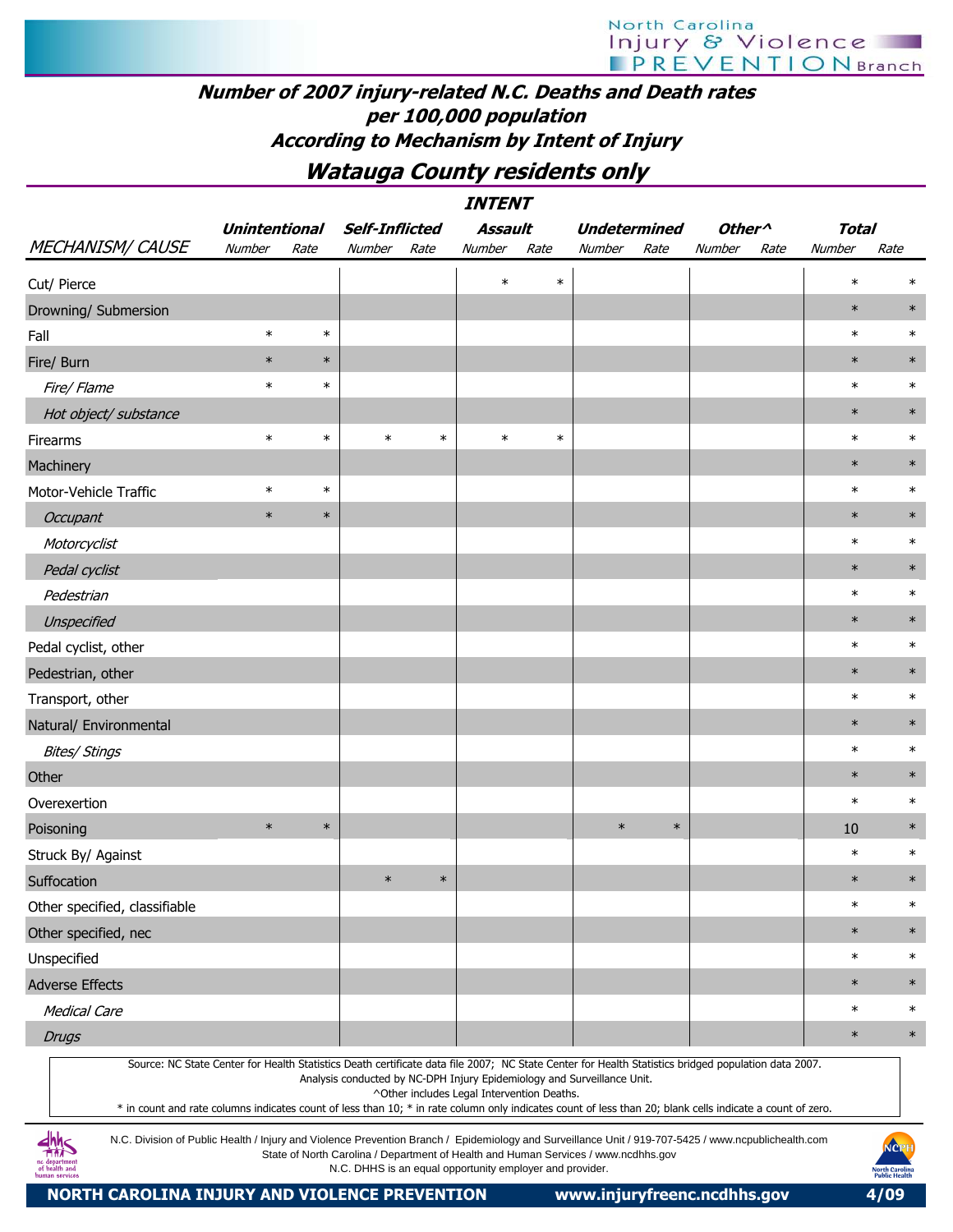# North Carolina Injury & Violence

#### Number of 2007 injury-related N.C. Deaths and Death rates per 100,000 population According to Mechanism by Intent of Injury

### Wayne County residents only

| <i><b>INTENT</b></i>                                                                                                                                                                                                                                                                                                                                                                                                                                                    |                      |        |                                                                         |        |                                            |        |                     |        |                    |        |              |        |
|-------------------------------------------------------------------------------------------------------------------------------------------------------------------------------------------------------------------------------------------------------------------------------------------------------------------------------------------------------------------------------------------------------------------------------------------------------------------------|----------------------|--------|-------------------------------------------------------------------------|--------|--------------------------------------------|--------|---------------------|--------|--------------------|--------|--------------|--------|
|                                                                                                                                                                                                                                                                                                                                                                                                                                                                         | <b>Unintentional</b> |        | <b>Self-Inflicted</b>                                                   |        | <b>Assault</b>                             |        | <b>Undetermined</b> |        | Other <sup>^</sup> |        | <b>Total</b> |        |
| <b>MECHANISM/ CAUSE</b>                                                                                                                                                                                                                                                                                                                                                                                                                                                 | Number               | Rate   | Number                                                                  | Rate   | Number                                     | Rate   | Number              | Rate   | Number             | Rate   | Number       | Rate   |
| Cut/ Pierce                                                                                                                                                                                                                                                                                                                                                                                                                                                             |                      |        | $\ast$                                                                  | $\ast$ | $\ast$                                     | $\ast$ |                     |        |                    |        | $\ast$       | $\ast$ |
| Drowning/ Submersion                                                                                                                                                                                                                                                                                                                                                                                                                                                    |                      |        |                                                                         |        |                                            |        |                     |        |                    |        | $\ast$       | $\ast$ |
| Fall                                                                                                                                                                                                                                                                                                                                                                                                                                                                    | $\ast$               | $\ast$ |                                                                         |        |                                            |        |                     |        |                    |        | $\ast$       | $\ast$ |
| Fire/ Burn                                                                                                                                                                                                                                                                                                                                                                                                                                                              | $\ast$               | $\ast$ |                                                                         |        |                                            |        | $\ast$              | $\ast$ |                    |        | $\ast$       | $\ast$ |
| Fire/ Flame                                                                                                                                                                                                                                                                                                                                                                                                                                                             | $\ast$               | $\ast$ |                                                                         |        |                                            |        | $\ast$              | $\ast$ |                    |        | $\ast$       | $\ast$ |
| Hot object/ substance                                                                                                                                                                                                                                                                                                                                                                                                                                                   |                      |        |                                                                         |        |                                            |        |                     |        |                    |        | $\ast$       | $\ast$ |
| Firearms                                                                                                                                                                                                                                                                                                                                                                                                                                                                | $\ast$               | $\ast$ | 12                                                                      | $\ast$ | 14                                         | $\ast$ | $\ast$              | $\ast$ |                    |        | 28           | 24.7   |
| Machinery                                                                                                                                                                                                                                                                                                                                                                                                                                                               | $\ast$               | $\ast$ |                                                                         |        |                                            |        |                     |        |                    |        | $\ast$       | $\ast$ |
| Motor-Vehicle Traffic                                                                                                                                                                                                                                                                                                                                                                                                                                                   | 22                   | 19.4   |                                                                         |        |                                            |        |                     |        |                    |        | 22           | 19.4   |
| Occupant                                                                                                                                                                                                                                                                                                                                                                                                                                                                | 12                   | $\ast$ |                                                                         |        |                                            |        |                     |        |                    |        | 12           | $\ast$ |
| Motorcyclist                                                                                                                                                                                                                                                                                                                                                                                                                                                            | $\ast$               | $\ast$ |                                                                         |        |                                            |        |                     |        |                    |        | $\ast$       | $\ast$ |
| Pedal cyclist                                                                                                                                                                                                                                                                                                                                                                                                                                                           |                      |        |                                                                         |        |                                            |        |                     |        |                    |        | $\ast$       | $\ast$ |
| Pedestrian                                                                                                                                                                                                                                                                                                                                                                                                                                                              | $\ast$               | $\ast$ |                                                                         |        |                                            |        |                     |        |                    |        | $\ast$       | $\ast$ |
| Unspecified                                                                                                                                                                                                                                                                                                                                                                                                                                                             | $\ast$               | $\ast$ |                                                                         |        |                                            |        |                     |        |                    |        | $\ast$       | $\ast$ |
| Pedal cyclist, other                                                                                                                                                                                                                                                                                                                                                                                                                                                    |                      |        |                                                                         |        |                                            |        |                     |        |                    |        | $\ast$       | $\ast$ |
| Pedestrian, other                                                                                                                                                                                                                                                                                                                                                                                                                                                       | $\ast$               | $\ast$ |                                                                         |        |                                            |        |                     |        |                    |        | $\ast$       | $\ast$ |
| Transport, other                                                                                                                                                                                                                                                                                                                                                                                                                                                        |                      |        |                                                                         |        |                                            |        |                     |        |                    |        | $\ast$       | $\ast$ |
| Natural/ Environmental                                                                                                                                                                                                                                                                                                                                                                                                                                                  |                      |        |                                                                         |        |                                            |        |                     |        |                    |        | $\ast$       | $\ast$ |
| <b>Bites/ Stings</b>                                                                                                                                                                                                                                                                                                                                                                                                                                                    |                      |        |                                                                         |        |                                            |        |                     |        |                    |        | $\ast$       | $\ast$ |
| Other                                                                                                                                                                                                                                                                                                                                                                                                                                                                   |                      |        |                                                                         |        |                                            |        |                     |        |                    |        | $\ast$       | $\ast$ |
| Overexertion                                                                                                                                                                                                                                                                                                                                                                                                                                                            |                      |        |                                                                         |        |                                            |        |                     |        |                    |        | $\ast$       | $\ast$ |
| Poisoning                                                                                                                                                                                                                                                                                                                                                                                                                                                               | 11                   | $\ast$ | $\ast$                                                                  | $\ast$ |                                            |        | $\ast$              | $\ast$ |                    |        | 13           | $\ast$ |
| Struck By/ Against                                                                                                                                                                                                                                                                                                                                                                                                                                                      |                      |        |                                                                         |        |                                            |        |                     |        |                    |        | $\ast$       | $\ast$ |
| Suffocation                                                                                                                                                                                                                                                                                                                                                                                                                                                             | $\ast$               | $\ast$ | $\ast$                                                                  | $\ast$ |                                            |        |                     |        |                    |        | $\ast$       | $\ast$ |
| Other specified, classifiable                                                                                                                                                                                                                                                                                                                                                                                                                                           |                      |        |                                                                         |        |                                            |        |                     |        |                    |        | $\ast$       | $\ast$ |
| Other specified, nec                                                                                                                                                                                                                                                                                                                                                                                                                                                    |                      |        |                                                                         |        |                                            |        |                     |        |                    |        | $\ast$       | $\ast$ |
| Unspecified                                                                                                                                                                                                                                                                                                                                                                                                                                                             | $\ast$               | $\ast$ |                                                                         |        | $\ast$                                     | $\ast$ |                     |        |                    |        | $\ast$       | $\ast$ |
| <b>Adverse Effects</b>                                                                                                                                                                                                                                                                                                                                                                                                                                                  |                      |        |                                                                         |        |                                            |        |                     |        | $\ast$             | $\ast$ | $\ast$       | $\ast$ |
| <b>Medical Care</b>                                                                                                                                                                                                                                                                                                                                                                                                                                                     |                      |        |                                                                         |        |                                            |        |                     |        |                    |        | $\ast$       | $\ast$ |
| <b>Drugs</b>                                                                                                                                                                                                                                                                                                                                                                                                                                                            |                      |        |                                                                         |        |                                            |        |                     |        | $\ast$             | $\ast$ | $\ast$       | $\ast$ |
| Source: NC State Center for Health Statistics Death certificate data file 2007; NC State Center for Health Statistics bridged population data 2007.<br>* in count and rate columns indicates count of less than 10; * in rate column only indicates count of less than 20; blank cells indicate a count of zero.<br>N.C. Division of Public Health / Injury and Violence Prevention Branch / Epidemiology and Surveillance Unit / 919-707-5425 / www.ncpublichealth.com |                      |        | Analysis conducted by NC-DPH Injury Epidemiology and Surveillance Unit. |        | ^Other includes Legal Intervention Deaths. |        |                     |        |                    |        |              | NGPH   |

State of North Carolina / Department of Health and Human Services / www.ncdhhs.gov N.C. DHHS is an equal opportunity employer and provider.

NORTH CAROLINA INJURY AND VIOLENCE PREVENTION www.injuryfreenc.ncdhhs.gov 4/09

ic department<br>of health and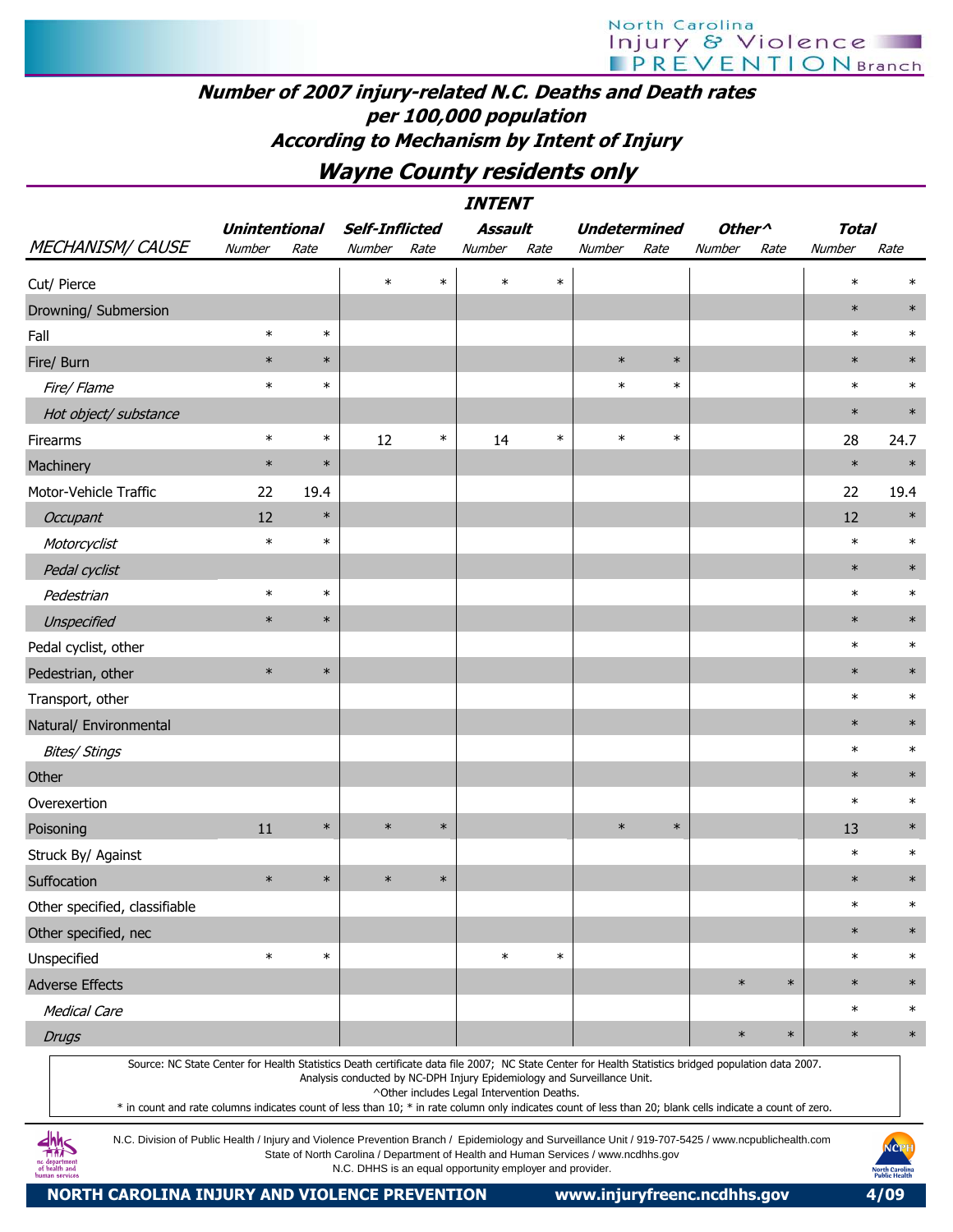### Number of 2007 injury-related N.C. Deaths and Death rates per 100,000 population According to Mechanism by Intent of Injury

Wilkes County residents only

| <i><b>INTENT</b></i>                                                                                                                                                                                                                                                                                             |                      |        |                                                                                    |        |                                            |        |                     |      |                    |      |              |        |
|------------------------------------------------------------------------------------------------------------------------------------------------------------------------------------------------------------------------------------------------------------------------------------------------------------------|----------------------|--------|------------------------------------------------------------------------------------|--------|--------------------------------------------|--------|---------------------|------|--------------------|------|--------------|--------|
|                                                                                                                                                                                                                                                                                                                  | <b>Unintentional</b> |        | <b>Self-Inflicted</b>                                                              |        | <b>Assault</b>                             |        | <b>Undetermined</b> |      | Other <sup>^</sup> |      | <b>Total</b> |        |
| <b>MECHANISM/ CAUSE</b>                                                                                                                                                                                                                                                                                          | Number               | Rate   | Number                                                                             | Rate   | Number                                     | Rate   | Number              | Rate | Number             | Rate | Number       | Rate   |
| Cut/ Pierce                                                                                                                                                                                                                                                                                                      |                      |        |                                                                                    |        |                                            |        |                     |      |                    |      | $\ast$       | $\ast$ |
| Drowning/ Submersion                                                                                                                                                                                                                                                                                             |                      |        |                                                                                    |        |                                            |        |                     |      |                    |      | $\ast$       | $\ast$ |
| Fall                                                                                                                                                                                                                                                                                                             | $\ast$               | $\ast$ |                                                                                    |        |                                            |        |                     |      |                    |      | $\ast$       | $\ast$ |
| Fire/ Burn                                                                                                                                                                                                                                                                                                       |                      |        |                                                                                    |        |                                            |        |                     |      |                    |      | $\ast$       | $\ast$ |
| Fire/ Flame                                                                                                                                                                                                                                                                                                      |                      |        |                                                                                    |        |                                            |        |                     |      |                    |      | $\ast$       | $\ast$ |
| Hot object/ substance                                                                                                                                                                                                                                                                                            |                      |        |                                                                                    |        |                                            |        |                     |      |                    |      | $\ast$       | $\ast$ |
| Firearms                                                                                                                                                                                                                                                                                                         |                      |        | 13                                                                                 | $\ast$ | $\ast$                                     | $\ast$ |                     |      |                    |      | 15           | $\ast$ |
| Machinery                                                                                                                                                                                                                                                                                                        |                      |        |                                                                                    |        |                                            |        |                     |      |                    |      | $\ast$       | $\ast$ |
| Motor-Vehicle Traffic                                                                                                                                                                                                                                                                                            | 26                   | 38.9   |                                                                                    |        |                                            |        |                     |      |                    |      | 26           | 38.9   |
| Occupant                                                                                                                                                                                                                                                                                                         | 21                   | 31.4   |                                                                                    |        |                                            |        |                     |      |                    |      | 21           | 31.4   |
| Motorcyclist                                                                                                                                                                                                                                                                                                     | $\ast$               | $\ast$ |                                                                                    |        |                                            |        |                     |      |                    |      | $\ast$       | $\ast$ |
| Pedal cyclist                                                                                                                                                                                                                                                                                                    |                      |        |                                                                                    |        |                                            |        |                     |      |                    |      | $\ast$       | $\ast$ |
| Pedestrian                                                                                                                                                                                                                                                                                                       | $\ast$               | $\ast$ |                                                                                    |        |                                            |        |                     |      |                    |      | $\ast$       | $\ast$ |
| Unspecified                                                                                                                                                                                                                                                                                                      | $\ast$               | $\ast$ |                                                                                    |        |                                            |        |                     |      |                    |      | $\ast$       | $\ast$ |
| Pedal cyclist, other                                                                                                                                                                                                                                                                                             |                      |        |                                                                                    |        |                                            |        |                     |      |                    |      | $\ast$       | $\ast$ |
| Pedestrian, other                                                                                                                                                                                                                                                                                                |                      |        |                                                                                    |        |                                            |        |                     |      |                    |      | $\ast$       | $\ast$ |
| Transport, other                                                                                                                                                                                                                                                                                                 |                      |        |                                                                                    |        |                                            |        |                     |      |                    |      | $\ast$       | $\ast$ |
| Natural/ Environmental                                                                                                                                                                                                                                                                                           |                      |        |                                                                                    |        |                                            |        |                     |      |                    |      | $\ast$       | $\ast$ |
| <b>Bites/ Stings</b>                                                                                                                                                                                                                                                                                             |                      |        |                                                                                    |        |                                            |        |                     |      |                    |      | $\ast$       | $\ast$ |
| Other                                                                                                                                                                                                                                                                                                            |                      |        |                                                                                    |        |                                            |        |                     |      |                    |      | $\ast$       | $\ast$ |
| Overexertion                                                                                                                                                                                                                                                                                                     |                      |        |                                                                                    |        |                                            |        |                     |      |                    |      | $\ast$       | $\ast$ |
| Poisoning                                                                                                                                                                                                                                                                                                        | 19                   | $\ast$ | $\ast$                                                                             | $\ast$ |                                            |        |                     |      |                    |      | 22           | 32.9   |
| Struck By/ Against                                                                                                                                                                                                                                                                                               |                      |        |                                                                                    |        |                                            |        |                     |      |                    |      | $\ast$       | $\ast$ |
| Suffocation                                                                                                                                                                                                                                                                                                      | $\ast$               | $\ast$ |                                                                                    |        |                                            |        |                     |      |                    |      | $\ast$       | $\ast$ |
| Other specified, classifiable                                                                                                                                                                                                                                                                                    |                      |        |                                                                                    |        |                                            |        |                     |      |                    |      | $\ast$       | $\ast$ |
| Other specified, nec                                                                                                                                                                                                                                                                                             |                      |        |                                                                                    |        |                                            |        |                     |      |                    |      | $\ast$       | $\ast$ |
| Unspecified                                                                                                                                                                                                                                                                                                      | $\ast$               | $\ast$ |                                                                                    |        | $\ast$                                     | $\ast$ |                     |      |                    |      | $\ast$       | $\ast$ |
| <b>Adverse Effects</b>                                                                                                                                                                                                                                                                                           |                      |        |                                                                                    |        |                                            |        |                     |      |                    |      | $\ast$       | $\ast$ |
| <b>Medical Care</b>                                                                                                                                                                                                                                                                                              |                      |        |                                                                                    |        |                                            |        |                     |      |                    |      | $\ast$       | $\ast$ |
| <b>Drugs</b>                                                                                                                                                                                                                                                                                                     |                      |        |                                                                                    |        |                                            |        |                     |      | 39                 | 68.6 | $\ast$       | $\ast$ |
| Source: NC State Center for Health Statistics Death certificate data file 2007; NC State Center for Health Statistics bridged population data 2007.<br>* in count and rate columns indicates count of less than 10; * in rate column only indicates count of less than 20; blank cells indicate a count of zero. |                      |        | Analysis conducted by NC-DPH Injury Epidemiology and Surveillance Unit.            |        | ^Other includes Legal Intervention Deaths. |        |                     |      |                    |      |              |        |
| N.C. Division of Public Health / Injury and Violence Prevention Branch / Epidemiology and Surveillance Unit / 919-707-5425 / www.ncpublichealth.com                                                                                                                                                              |                      |        | State of North Carolina / Department of Health and Human Services / www.ncdhhs.gov |        |                                            |        |                     |      |                    |      |              | NOPH   |

N.C. DHHS is an equal opportunity employer and provider.

nc department<br>of health and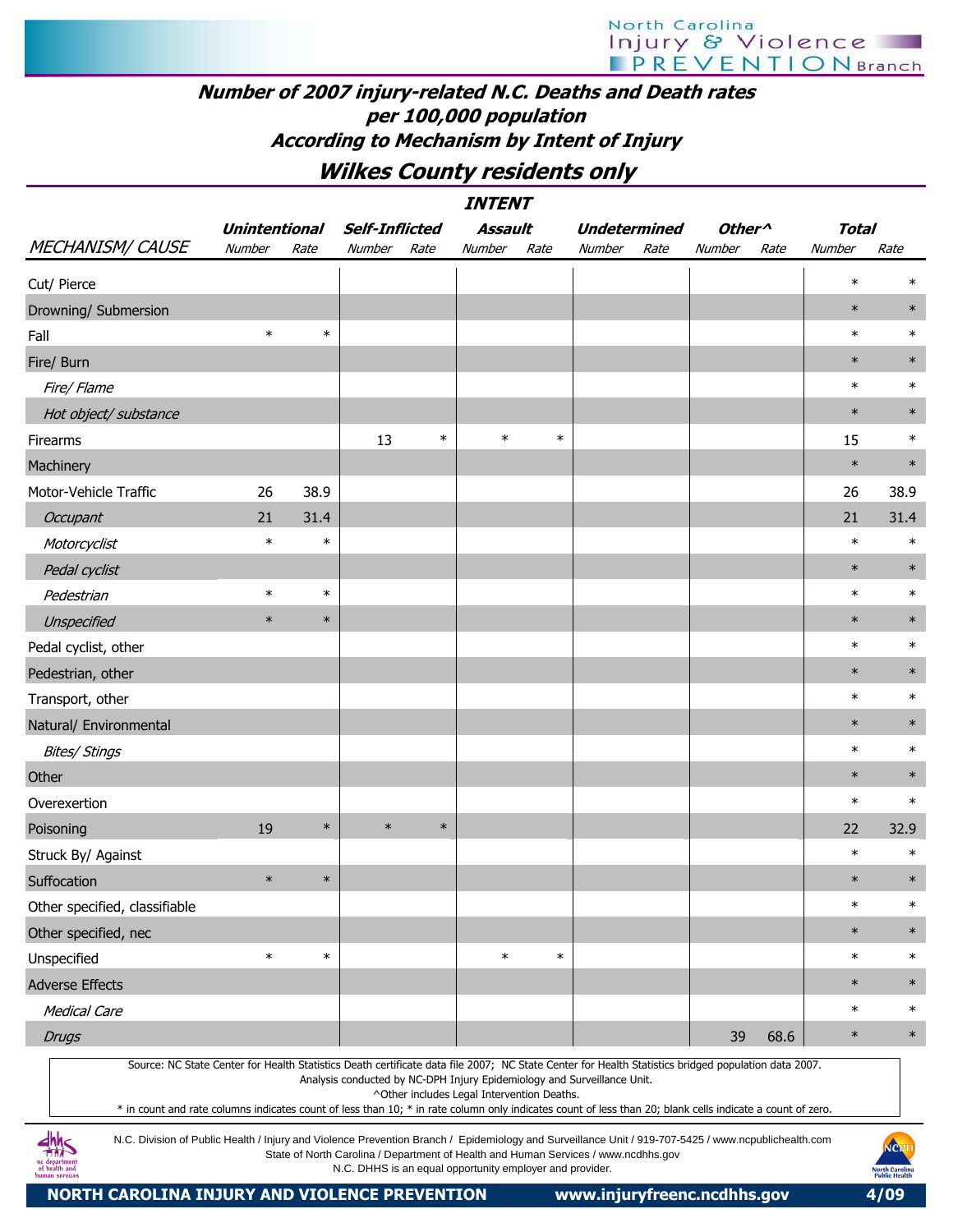### Number of 2007 injury-related N.C. Deaths and Death rates per 100,000 population According to Mechanism by Intent of Injury

### Wilson County residents only

| <i><b>INTENT</b></i>                                                                                                                                                                                                                                                                                             |                      |        |                       |        |                                                          |        |                                                                                    |      |                    |        |              |                                               |
|------------------------------------------------------------------------------------------------------------------------------------------------------------------------------------------------------------------------------------------------------------------------------------------------------------------|----------------------|--------|-----------------------|--------|----------------------------------------------------------|--------|------------------------------------------------------------------------------------|------|--------------------|--------|--------------|-----------------------------------------------|
|                                                                                                                                                                                                                                                                                                                  | <b>Unintentional</b> |        | <b>Self-Inflicted</b> |        | <b>Assault</b>                                           |        | <b>Undetermined</b>                                                                |      | Other <sup>^</sup> |        | <b>Total</b> |                                               |
| <b>MECHANISM/ CAUSE</b>                                                                                                                                                                                                                                                                                          | Number               | Rate   | Number                | Rate   | Number                                                   | Rate   | Number                                                                             | Rate | Number             | Rate   | Number       | Rate                                          |
| Cut/ Pierce                                                                                                                                                                                                                                                                                                      |                      |        |                       |        | $\ast$                                                   | $\ast$ |                                                                                    |      |                    |        | $\ast$       | $\ast$                                        |
| Drowning/ Submersion                                                                                                                                                                                                                                                                                             | $\ast$               | $\ast$ |                       |        |                                                          |        |                                                                                    |      |                    |        | $\ast$       | $\ast$                                        |
| Fall                                                                                                                                                                                                                                                                                                             | 10                   | $\ast$ |                       |        |                                                          |        |                                                                                    |      |                    |        | 10           | $\ast$                                        |
| Fire/ Burn                                                                                                                                                                                                                                                                                                       | $\ast$               | $\ast$ |                       |        |                                                          |        |                                                                                    |      |                    |        | $\ast$       | $\ast$                                        |
| Fire/ Flame                                                                                                                                                                                                                                                                                                      | $\ast$               | $\ast$ |                       |        |                                                          |        |                                                                                    |      |                    |        | $\ast$       | $\ast$                                        |
| Hot object/ substance                                                                                                                                                                                                                                                                                            |                      |        |                       |        |                                                          |        |                                                                                    |      |                    |        | $\ast$       | $\ast$                                        |
| Firearms                                                                                                                                                                                                                                                                                                         |                      |        | $\ast$                | $\ast$ | $\ast$                                                   | $\ast$ |                                                                                    |      |                    |        | 14           | $\ast$                                        |
| Machinery                                                                                                                                                                                                                                                                                                        |                      |        |                       |        |                                                          |        |                                                                                    |      |                    |        | $\ast$       | $\ast$                                        |
| Motor-Vehicle Traffic                                                                                                                                                                                                                                                                                            | 18                   | $\ast$ |                       |        |                                                          |        |                                                                                    |      |                    |        | 18           | $\ast$                                        |
| <b>Occupant</b>                                                                                                                                                                                                                                                                                                  | 14                   | $\ast$ |                       |        |                                                          |        |                                                                                    |      |                    |        | 14           | $\ast$                                        |
| Motorcyclist                                                                                                                                                                                                                                                                                                     | $\ast$               | $\ast$ |                       |        |                                                          |        |                                                                                    |      |                    |        | $\ast$       | $\ast$                                        |
| Pedal cyclist                                                                                                                                                                                                                                                                                                    |                      |        |                       |        |                                                          |        |                                                                                    |      |                    |        | $\ast$       | $\ast$                                        |
| Pedestrian                                                                                                                                                                                                                                                                                                       |                      |        |                       |        |                                                          |        |                                                                                    |      |                    |        | $\ast$       | $\ast$                                        |
| Unspecified                                                                                                                                                                                                                                                                                                      | $\ast$               | $\ast$ |                       |        |                                                          |        |                                                                                    |      |                    |        | $\ast$       | $\ast$                                        |
| Pedal cyclist, other                                                                                                                                                                                                                                                                                             |                      |        |                       |        |                                                          |        |                                                                                    |      |                    |        | $\ast$       | $\ast$                                        |
| Pedestrian, other                                                                                                                                                                                                                                                                                                |                      |        |                       |        |                                                          |        |                                                                                    |      |                    |        | $\ast$       | $\ast$                                        |
| Transport, other                                                                                                                                                                                                                                                                                                 |                      |        |                       |        |                                                          |        |                                                                                    |      |                    |        | $\ast$       | $\ast$                                        |
| Natural/ Environmental                                                                                                                                                                                                                                                                                           | $\ast$               | $\ast$ |                       |        |                                                          |        |                                                                                    |      |                    |        | $\ast$       | $\ast$                                        |
| <b>Bites/ Stings</b>                                                                                                                                                                                                                                                                                             |                      |        |                       |        |                                                          |        |                                                                                    |      |                    |        | $\ast$       | $\ast$                                        |
| Other                                                                                                                                                                                                                                                                                                            |                      |        |                       |        |                                                          |        |                                                                                    |      |                    |        | $\ast$       | $\ast$                                        |
| Overexertion                                                                                                                                                                                                                                                                                                     |                      |        |                       |        |                                                          |        |                                                                                    |      |                    |        | $\ast$       | $\ast$                                        |
| Poisoning                                                                                                                                                                                                                                                                                                        | $\ast$               | $\ast$ | $\ast$                | $\ast$ |                                                          |        |                                                                                    |      |                    |        | $\ast$       | $\ast$                                        |
| Struck By/ Against                                                                                                                                                                                                                                                                                               |                      |        |                       |        |                                                          |        |                                                                                    |      |                    |        | $\ast$       | $\ast$                                        |
| Suffocation                                                                                                                                                                                                                                                                                                      | $\ast$               | $\ast$ |                       |        | $\ast$                                                   | $\ast$ |                                                                                    |      |                    |        | $\ast$       | $\ast$                                        |
| Other specified, classifiable                                                                                                                                                                                                                                                                                    | $\ast$               | $\ast$ |                       |        |                                                          |        |                                                                                    |      |                    |        | $\ast$       | $\ast$                                        |
| Other specified, nec                                                                                                                                                                                                                                                                                             |                      |        |                       |        |                                                          |        |                                                                                    |      |                    |        | $\ast$       | $\ast$                                        |
| Unspecified                                                                                                                                                                                                                                                                                                      | $\ast$               | $\ast$ |                       |        |                                                          |        |                                                                                    |      |                    |        | $\ast$       | $\ast$                                        |
| <b>Adverse Effects</b>                                                                                                                                                                                                                                                                                           |                      |        |                       |        |                                                          |        |                                                                                    |      | $\ast$             | $\ast$ | $\ast$       | $\ast$                                        |
| <b>Medical Care</b>                                                                                                                                                                                                                                                                                              |                      |        |                       |        |                                                          |        |                                                                                    |      |                    |        | $\ast$       | $\ast$                                        |
| <b>Drugs</b>                                                                                                                                                                                                                                                                                                     |                      |        |                       |        |                                                          |        |                                                                                    |      | $\ast$             | $\ast$ | $\ast$       | $\ast$                                        |
| Source: NC State Center for Health Statistics Death certificate data file 2007; NC State Center for Health Statistics bridged population data 2007.<br>* in count and rate columns indicates count of less than 10; * in rate column only indicates count of less than 20; blank cells indicate a count of zero. |                      |        |                       |        | ^Other includes Legal Intervention Deaths.               |        | Analysis conducted by NC-DPH Injury Epidemiology and Surveillance Unit.            |      |                    |        |              |                                               |
| N.C. Division of Public Health / Injury and Violence Prevention Branch / Epidemiology and Surveillance Unit / 919-707-5425 / www.ncpublichealth.com<br>of health and<br>iman service                                                                                                                             |                      |        |                       |        | N.C. DHHS is an equal opportunity employer and provider. |        | State of North Carolina / Department of Health and Human Services / www.ncdhhs.gov |      |                    |        |              | NCP<br><b>North Carolina</b><br>Public Health |

NORTH CAROLINA INJURY AND VIOLENCE PREVENTION www.injuryfreenc.ncdhhs.gov 4/09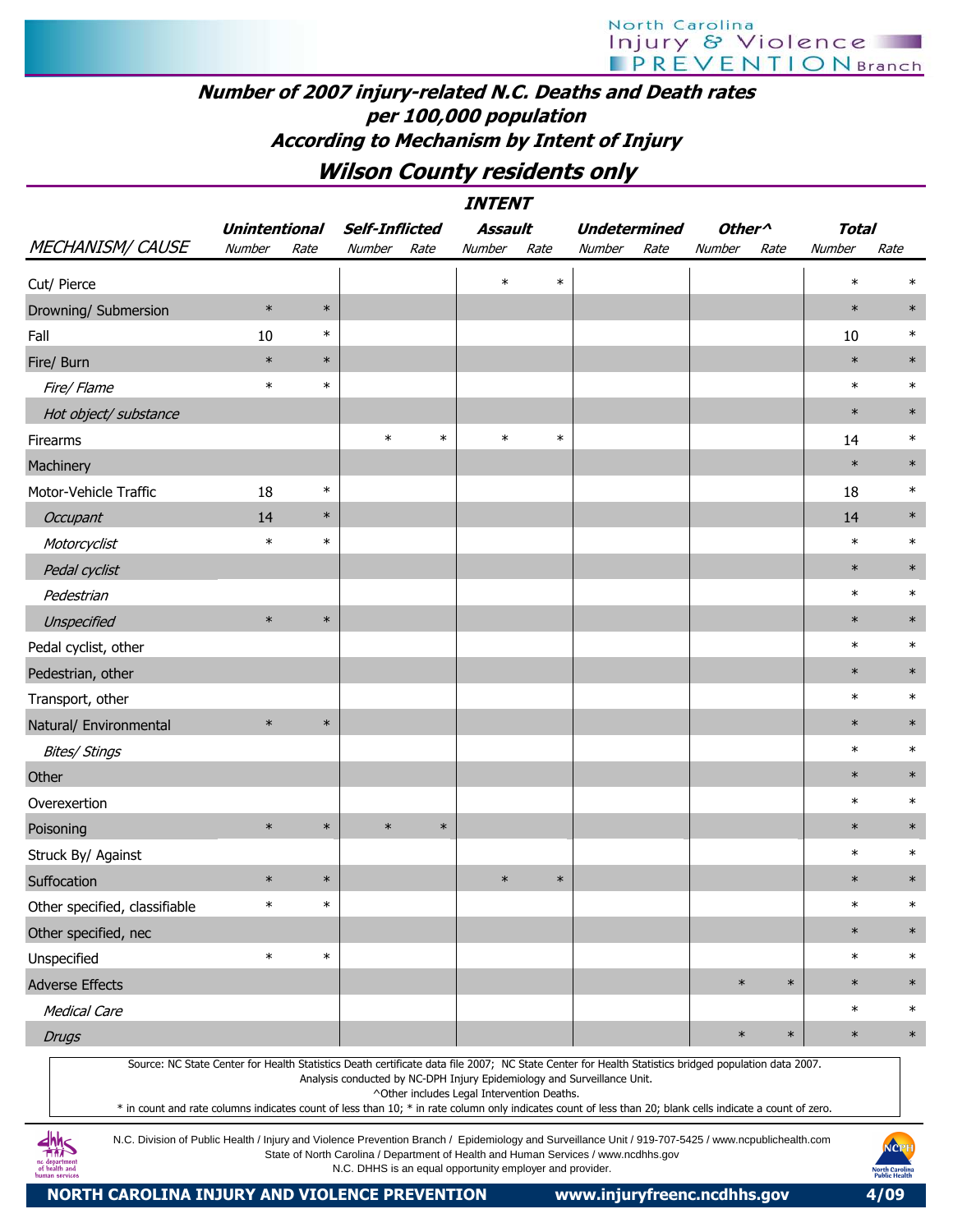# North Carolina Injury & Violence

### Number of 2007 injury-related N.C. Deaths and Death rates per 100,000 population According to Mechanism by Intent of Injury

### Yadkin County residents only

| <b>INTENT</b>                                                                                                                                                                                                                                                                                                    |                      |        |                       |        |                                                                                                                       |        |                     |        |                    |        |              |        |
|------------------------------------------------------------------------------------------------------------------------------------------------------------------------------------------------------------------------------------------------------------------------------------------------------------------|----------------------|--------|-----------------------|--------|-----------------------------------------------------------------------------------------------------------------------|--------|---------------------|--------|--------------------|--------|--------------|--------|
|                                                                                                                                                                                                                                                                                                                  | <b>Unintentional</b> |        | <b>Self-Inflicted</b> |        | <b>Assault</b>                                                                                                        |        | <b>Undetermined</b> |        | Other <sup>^</sup> |        | <b>Total</b> |        |
| <b>MECHANISM/ CAUSE</b>                                                                                                                                                                                                                                                                                          | Number               | Rate   | Number                | Rate   | <b>Number</b>                                                                                                         | Rate   | Number              | Rate   | Number             | Rate   | Number       | Rate   |
| Cut/ Pierce                                                                                                                                                                                                                                                                                                      |                      |        |                       |        |                                                                                                                       |        |                     |        |                    |        | $\ast$       | ∗      |
| Drowning/ Submersion                                                                                                                                                                                                                                                                                             |                      |        |                       |        |                                                                                                                       |        |                     |        |                    |        | $\ast$       | $\ast$ |
| Fall                                                                                                                                                                                                                                                                                                             | $\ast$               | $\ast$ |                       |        |                                                                                                                       |        |                     |        |                    |        | $\ast$       | $\ast$ |
| Fire/ Burn                                                                                                                                                                                                                                                                                                       | $\ast$               | $\ast$ |                       |        |                                                                                                                       |        |                     |        |                    |        | $\ast$       | $\ast$ |
| Fire/ Flame                                                                                                                                                                                                                                                                                                      | $\ast$               | $\ast$ |                       |        |                                                                                                                       |        |                     |        |                    |        | $\ast$       | $\ast$ |
| Hot object/ substance                                                                                                                                                                                                                                                                                            |                      |        |                       |        |                                                                                                                       |        |                     |        |                    |        | $\ast$       | $\ast$ |
| Firearms                                                                                                                                                                                                                                                                                                         | $\ast$               | $\ast$ | $\ast$                | $\ast$ | $\ast$                                                                                                                | $\ast$ |                     |        |                    |        | $\ast$       | $\ast$ |
| Machinery                                                                                                                                                                                                                                                                                                        |                      |        |                       |        |                                                                                                                       |        |                     |        |                    |        | $\ast$       | $\ast$ |
| Motor-Vehicle Traffic                                                                                                                                                                                                                                                                                            | $\ast$               | $\ast$ |                       |        |                                                                                                                       |        |                     |        |                    |        | $\ast$       | $\ast$ |
| Occupant                                                                                                                                                                                                                                                                                                         | $\ast$               | $\ast$ |                       |        |                                                                                                                       |        |                     |        |                    |        | $\ast$       | $\ast$ |
| Motorcyclist                                                                                                                                                                                                                                                                                                     |                      |        |                       |        |                                                                                                                       |        |                     |        |                    |        | $\ast$       | $\ast$ |
| Pedal cyclist                                                                                                                                                                                                                                                                                                    |                      |        |                       |        |                                                                                                                       |        |                     |        |                    |        | $\ast$       | $\ast$ |
| Pedestrian                                                                                                                                                                                                                                                                                                       | $\ast$               | $\ast$ |                       |        |                                                                                                                       |        |                     |        |                    |        | $\ast$       | $\ast$ |
| Unspecified                                                                                                                                                                                                                                                                                                      | $\ast$               | $\ast$ |                       |        |                                                                                                                       |        |                     |        |                    |        | $\ast$       | $\ast$ |
| Pedal cyclist, other                                                                                                                                                                                                                                                                                             |                      |        |                       |        |                                                                                                                       |        |                     |        |                    |        | $\ast$       | $\ast$ |
| Pedestrian, other                                                                                                                                                                                                                                                                                                |                      |        |                       |        |                                                                                                                       |        |                     |        |                    |        | $\ast$       | $\ast$ |
| Transport, other                                                                                                                                                                                                                                                                                                 |                      |        |                       |        |                                                                                                                       |        |                     |        |                    |        | $\ast$       | $\ast$ |
| Natural/ Environmental                                                                                                                                                                                                                                                                                           | $\ast$               | $\ast$ |                       |        |                                                                                                                       |        |                     |        |                    |        | $\ast$       | $\ast$ |
| <b>Bites/ Stings</b>                                                                                                                                                                                                                                                                                             |                      |        |                       |        |                                                                                                                       |        |                     |        |                    |        | $\ast$       | $\ast$ |
| Other                                                                                                                                                                                                                                                                                                            |                      |        |                       |        |                                                                                                                       |        |                     |        |                    |        | $\ast$       | $\ast$ |
| Overexertion                                                                                                                                                                                                                                                                                                     |                      |        |                       |        |                                                                                                                       |        |                     |        |                    |        | $\ast$       | $\ast$ |
| Poisoning                                                                                                                                                                                                                                                                                                        | $\ast$               | $\ast$ |                       |        |                                                                                                                       |        | $\ast$              | $\ast$ |                    |        | $\ast$       | $\ast$ |
| Struck By/ Against                                                                                                                                                                                                                                                                                               |                      |        |                       |        |                                                                                                                       |        |                     |        |                    |        | $\ast$       | $\ast$ |
| Suffocation                                                                                                                                                                                                                                                                                                      | $\ast$               | $\ast$ | $\ast$                | $\ast$ |                                                                                                                       |        |                     |        |                    |        | $\ast$       | $\ast$ |
| Other specified, classifiable                                                                                                                                                                                                                                                                                    | $\ast$               | $\ast$ |                       |        |                                                                                                                       |        |                     |        |                    |        | $\ast$       | $\ast$ |
| Other specified, nec                                                                                                                                                                                                                                                                                             |                      |        |                       |        |                                                                                                                       |        |                     |        |                    |        | $\ast$       | $\ast$ |
| Unspecified                                                                                                                                                                                                                                                                                                      | $\ast$               | $\ast$ |                       |        |                                                                                                                       |        |                     |        |                    |        | $\ast$       | $\ast$ |
| <b>Adverse Effects</b>                                                                                                                                                                                                                                                                                           |                      |        |                       |        |                                                                                                                       |        |                     |        | $\ast$             | $\ast$ | $\ast$       | $\ast$ |
| <b>Medical Care</b>                                                                                                                                                                                                                                                                                              |                      |        |                       |        |                                                                                                                       |        |                     |        | $\ast$             | $\ast$ | $\ast$       | $\ast$ |
| <b>Drugs</b>                                                                                                                                                                                                                                                                                                     |                      |        |                       |        |                                                                                                                       |        |                     |        |                    |        | $\ast$       | $\ast$ |
| Source: NC State Center for Health Statistics Death certificate data file 2007; NC State Center for Health Statistics bridged population data 2007.<br>* in count and rate columns indicates count of less than 10; * in rate column only indicates count of less than 20; blank cells indicate a count of zero. |                      |        |                       |        | Analysis conducted by NC-DPH Injury Epidemiology and Surveillance Unit.<br>^Other includes Legal Intervention Deaths. |        |                     |        |                    |        |              |        |

N.C. Division of Public Health / Injury and Violence Prevention Branch / Epidemiology and Surveillance Unit / 919-707-5425 / www.ncpublichealth.com State of North Carolina / Department of Health and Human Services / www.ncdhhs.gov N.C. DHHS is an equal opportunity employer and provider.